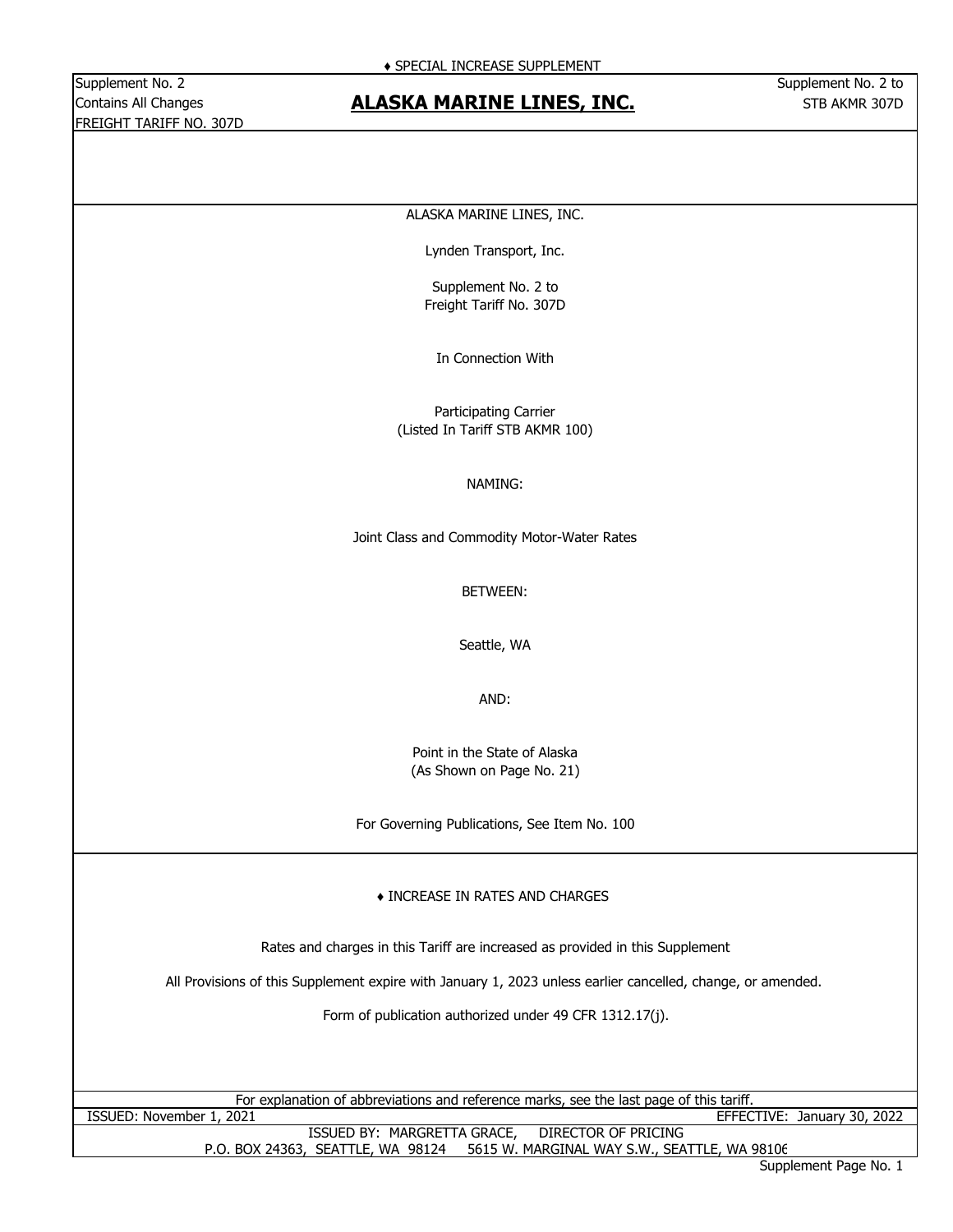### **ALASKA MARINE LINES, INC.**

FREIGHT TARIFF 307D

Except as otherwise specifically provided, rates and charges in this Tariff are hereby increased as follows (See Notes 1 through 4):

NOTE 1: SECTIONS ONE THROUGH NINE ARE INCREASED AS FOLLOWS:

All rates and charges are increased four and eight-tenths (4.8%) percent. To arrive at such increased rate or charge, multiply the rate or charge by 1.048. Fractions of less than 1/2 cent will be dropped. Fractions of 1/2 cent or more will be increased to the next whole cent. For rates in dollars, fractions less than .50 will be dropped and fractions of .50 or more will be rounded to the next whole dollar.

- NOTE 2: Where the rate or charge is published in dollars and cents, apply the equivalent in cents.
- NOTE 3: References to Tariff, Items, Notes, Rules, etc. will be as follows:

Where reference is made in this supplement to Tariff, Items, Notes, Rules, etc., it is understood that such reference is continuous and includes Supplements to or successive issues of such Tariff, Items, Notes, Rules, etc.

NOTE 4: Increases do not apply to charges in STB AKMR 100, series, whether refereced directly or referenced as a governing publication.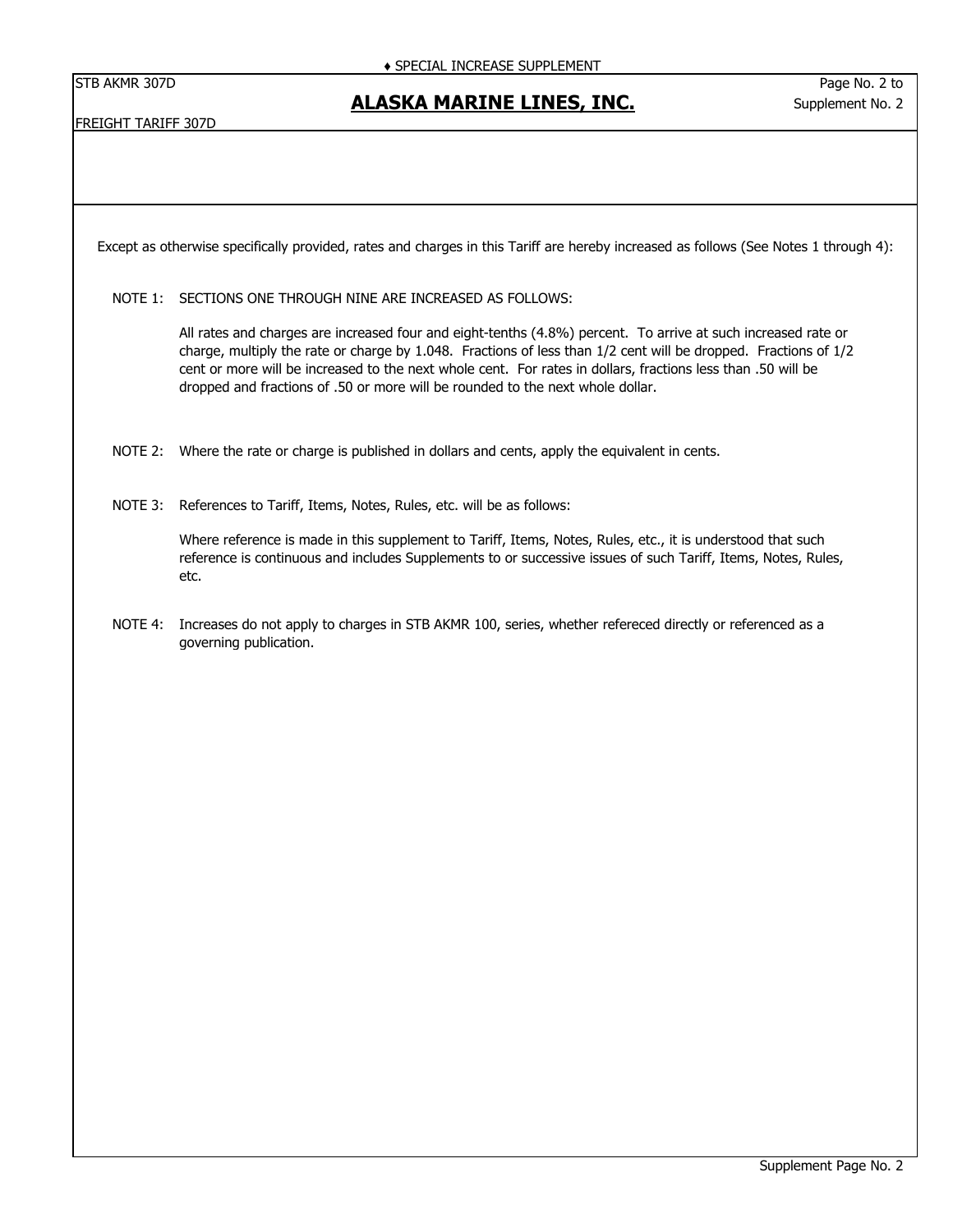## **ALASKA MARINE LINES, INC.**

ALASKA MARINE LINES, INC.

LYNDEN TRANSPORT, INC.

FREIGHT TARIFF NO. AKMR 307D

IN CONNECTION WITH

Participating Carriers (Listed in Tariff STB AKMR 100)

#### NAMING

Joint Class and Commodity Motor-Water Rates

BETWEEN

Points in Washington (As Shown on Page 21)

AND

(As Shown on Page 21) Points in the State of Alaska

For Governing Publications, See Item 100

For explanation of abbreviations and reference marks, see the last page of this tariff.

P.O. BOX 24348, SEATTLE, WA 98124 5615 W. MARGINAL WAY S.W., SEATTLE, WA 98106

ISSUED BY: MARGRETTA GRACE, DIRECTOR OF PRICING ISSUED: March 13, 2020 EFFECTIVE: March 14, 2020

Title Page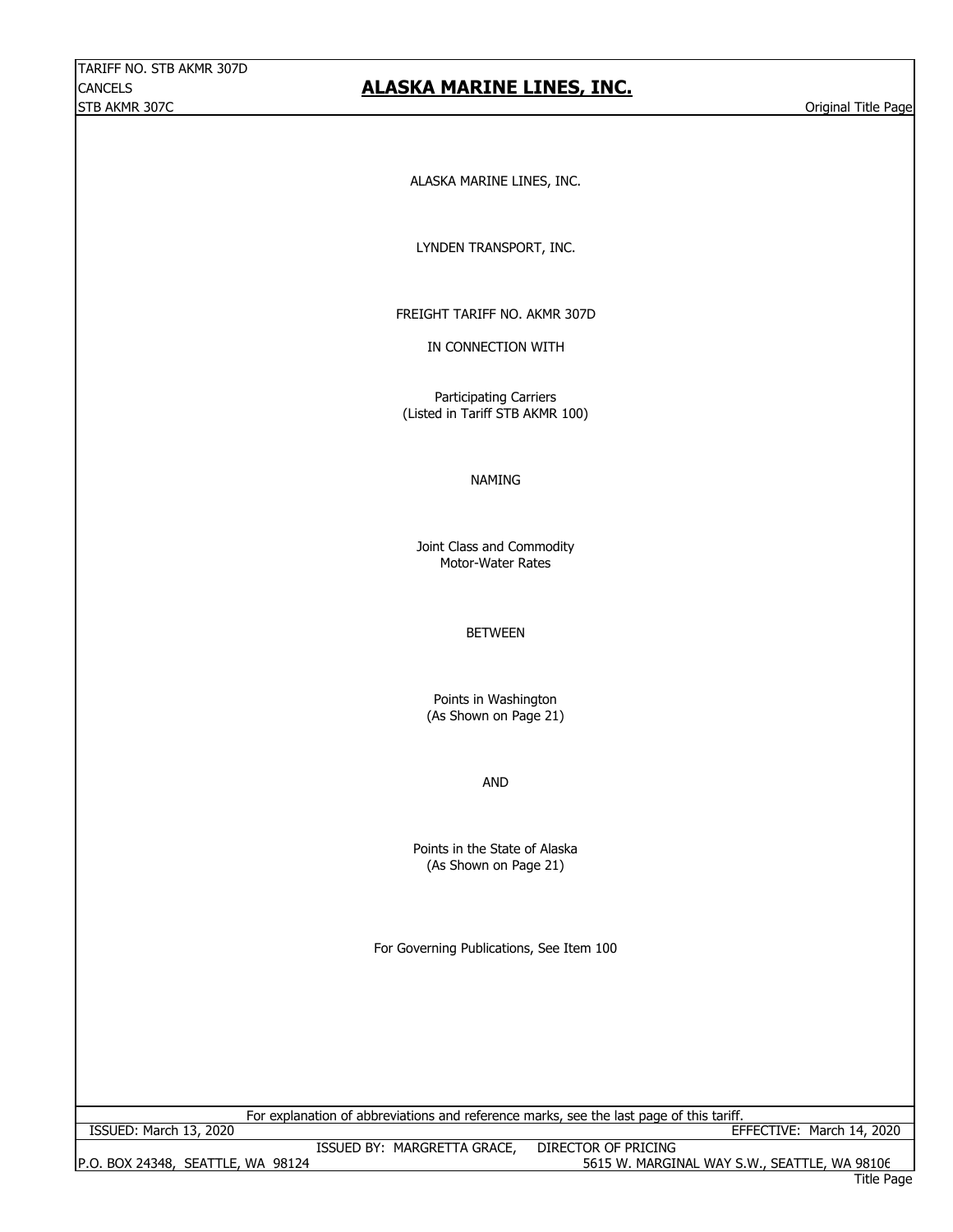# **ALASKA MARINE LINES, INC.**

**FREIGHT TARIFF 307D** 26th Revised Page 1

|                                                                                                                                       | CHECK SHEET:                                |                 |                             |                 |                                                                                         |                |                          |
|---------------------------------------------------------------------------------------------------------------------------------------|---------------------------------------------|-----------------|-----------------------------|-----------------|-----------------------------------------------------------------------------------------|----------------|--------------------------|
| Title Page, Pages 1 through 122 and Last Page, inclusive, of this Tariff are effective as of the effective date of this page. Revised |                                             |                 |                             |                 |                                                                                         |                |                          |
|                                                                                                                                       | pages, as named below, contain all changes. |                 |                             |                 |                                                                                         |                |                          |
| <b>PAGE</b>                                                                                                                           | <b>REVISION</b>                             | <b>PAGE</b>     | <b>REVISION</b>             | PAGE            | <b>REVISION</b>                                                                         | PAGE           | <b>REVISION</b>          |
| NUMBER:                                                                                                                               | NUMBER:                                     | NUMBER:         | NUMBER:                     | NUMBER:         | NUMBER:                                                                                 | NUMBER:        | NUMBER:                  |
| Title                                                                                                                                 | 0                                           |                 |                             |                 |                                                                                         |                |                          |
| 1                                                                                                                                     | 26th Rev.<br>▲                              | 41              | 3rd Rev.                    | 81              | 2nd Rev.                                                                                | 120            | 2nd Rev.                 |
| $\overline{2}$                                                                                                                        | 2nd Rev.                                    | 42              | 2nd Rev.                    | 82              | 3rd Rev.                                                                                | 121            | 0                        |
| 3                                                                                                                                     | 0                                           | 43              | 2nd Rev.                    | 83              | 3rd Rev.                                                                                | $\frac{1}{22}$ | 2nd Rev.                 |
| 4                                                                                                                                     | 0                                           | 44              | 2nd Rev.                    | 84              | 2nd Rev.                                                                                | Last           | 0                        |
| 5                                                                                                                                     | 0                                           | 45              | 2nd Rev.                    | 85              | 2nd Rev.                                                                                |                |                          |
|                                                                                                                                       |                                             |                 |                             |                 |                                                                                         |                |                          |
| 6                                                                                                                                     | 0                                           | 46              | 2nd Rev.                    | 86              | 3rd Rev.                                                                                |                |                          |
| $\overline{7}$                                                                                                                        | 0                                           | 47              | 2nd Rev.                    | 87              | 4th Rev.                                                                                |                |                          |
| 8                                                                                                                                     | 0                                           | 48              | 2nd Rev.                    | 88              | 3rd Rev.                                                                                |                |                          |
| 9                                                                                                                                     | 0                                           | 49              | 2nd Rev.                    | 89              | 2nd Rev.                                                                                |                |                          |
| 10                                                                                                                                    | 0                                           | 50              | 2nd Rev.                    | 90              | 2nd Rev.                                                                                |                |                          |
| 11                                                                                                                                    | 0                                           | 51              | 2nd Rev.                    | 91              | 0                                                                                       |                |                          |
| $\overline{12}$                                                                                                                       | 0                                           | $\overline{52}$ | 2nd Rev.                    | $\overline{92}$ | 2nd Rev.                                                                                |                |                          |
| 13                                                                                                                                    | 0                                           | 53              | 3rd Rev.                    | 93              | 2nd Rev.                                                                                |                |                          |
| 14                                                                                                                                    | 0                                           | 54              | 2nd Rev.                    | 94              | 0                                                                                       |                |                          |
| 15                                                                                                                                    | 0                                           | 55              | 2nd Rev.                    | 95              | 2nd Rev.                                                                                |                |                          |
|                                                                                                                                       |                                             |                 |                             |                 |                                                                                         |                |                          |
| 16                                                                                                                                    | 0                                           | 56              | 2nd Rev.                    | 96              | 3rd Rev.                                                                                |                |                          |
| 17                                                                                                                                    | 0                                           | 57              | 2nd Rev.                    | 97              | 0                                                                                       |                |                          |
| 18                                                                                                                                    | 0                                           | 58              | 2nd Rev.                    | 98              | 0                                                                                       |                |                          |
| 19                                                                                                                                    | 0                                           | 59              | 2nd Rev.                    | 99              | 0                                                                                       |                |                          |
| 20                                                                                                                                    | 0                                           | 60              | 2nd Rev.                    | 100             | 2nd Rev.                                                                                |                |                          |
| 21                                                                                                                                    | 0                                           |                 |                             |                 |                                                                                         |                |                          |
| $\overline{22}$                                                                                                                       | 4th Rev.                                    | 61              | 2nd Rev.                    | 101             | 2nd Rev.                                                                                |                |                          |
| 23                                                                                                                                    | 11th Rev.<br>▲                              | 62              | 2nd Rev.                    | 102             | 2nd Rev.                                                                                |                |                          |
| $23-A$                                                                                                                                | 1st Rev.                                    | 63              | 2nd Rev.                    | 103             | 2nd Rev.                                                                                |                |                          |
| 24                                                                                                                                    | 0                                           | 64              | 2nd Rev.                    | 104             | 2nd Rev.                                                                                |                |                          |
| $\overline{25}$                                                                                                                       | 2nd Rev.                                    | 65              | 2nd Rev.                    | 105             | 3rd Rev.                                                                                |                |                          |
|                                                                                                                                       |                                             |                 |                             |                 |                                                                                         |                |                          |
| 26                                                                                                                                    | 0                                           | 66              | 2nd Rev.                    | 106             | 5th Rev.                                                                                |                |                          |
| 27                                                                                                                                    | 2nd Rev.                                    | 67              | 2nd Rev.                    | 106A            | 2nd Rev.                                                                                |                |                          |
| 28                                                                                                                                    | 3rd Rev.                                    | 68              | 2nd Rev.                    | 107             | 2nd Rev.                                                                                |                |                          |
| 29                                                                                                                                    | 3rd Rev.<br>2nd Rev.                        | 69              | 5th Rev.<br>3rd Rev.        | 108             | 3rd Rev.<br>2nd Rev.                                                                    |                |                          |
| 30                                                                                                                                    |                                             | 70              |                             | 109             |                                                                                         |                |                          |
| 31                                                                                                                                    | 5th Rev.                                    | 71              | 2nd Rev.                    | 110             | 2nd Rev.                                                                                |                |                          |
| 32                                                                                                                                    | 2nd Rev.                                    | 72              | 2nd Rev.                    | 111             | 2nd Rev.                                                                                |                |                          |
| 33                                                                                                                                    | 2nd Rev.                                    | 73              | 2nd Rev.                    | 112             | 2nd Rev.                                                                                |                |                          |
| 34                                                                                                                                    | 2nd Rev.                                    | 74              | 6th Rev.                    | 113             | $\overline{4}$ th Rev.                                                                  |                |                          |
| 35                                                                                                                                    | 2nd Rev.                                    | 75              | 2nd Rev.                    | 114             | 3rd Rev.                                                                                |                |                          |
|                                                                                                                                       |                                             |                 |                             |                 |                                                                                         |                |                          |
| 36                                                                                                                                    | 2nd Rev.                                    | 76              | 3rd Rev.                    | 115             | 2nd Rev.                                                                                |                |                          |
| 37                                                                                                                                    | 2nd Rev.                                    | 77              | 2nd Rev.                    | 116             | $\mathbf{0}$                                                                            |                |                          |
| 38                                                                                                                                    | 2nd Rev.                                    | 78              | 2nd Rev.                    | 117             | 2nd Rev.                                                                                |                |                          |
| $\overline{39}$                                                                                                                       | 2nd Rev.                                    | 79              | 2nd Rev.                    | 118             | 2nd Rev.                                                                                |                |                          |
| 40                                                                                                                                    | 2nd Rev.                                    | 80              | 2nd Rev.                    | 119             | 2nd Rev.                                                                                |                |                          |
|                                                                                                                                       |                                             |                 |                             |                 |                                                                                         |                |                          |
|                                                                                                                                       |                                             |                 |                             |                 |                                                                                         |                |                          |
|                                                                                                                                       |                                             |                 |                             |                 |                                                                                         |                |                          |
|                                                                                                                                       |                                             |                 |                             |                 |                                                                                         |                |                          |
|                                                                                                                                       |                                             |                 |                             |                 |                                                                                         |                |                          |
|                                                                                                                                       |                                             |                 |                             |                 | For explanation of abbreviations and reference marks, see the last page of this tariff. |                |                          |
| ISSUED: June 10, 2022                                                                                                                 |                                             |                 |                             |                 |                                                                                         |                | EFFECTIVE: June 13, 2022 |
|                                                                                                                                       |                                             |                 | ISSUED BY: MARGRETTA GRACE, |                 | <b>DIRECTOR OF PRICING</b>                                                              |                |                          |
|                                                                                                                                       | P.O. BOX 24348, SEATTLE, WA 98124           |                 |                             |                 | 5615 W. MARGINAL WAY S.W., SEATTLE, WA 98106                                            |                |                          |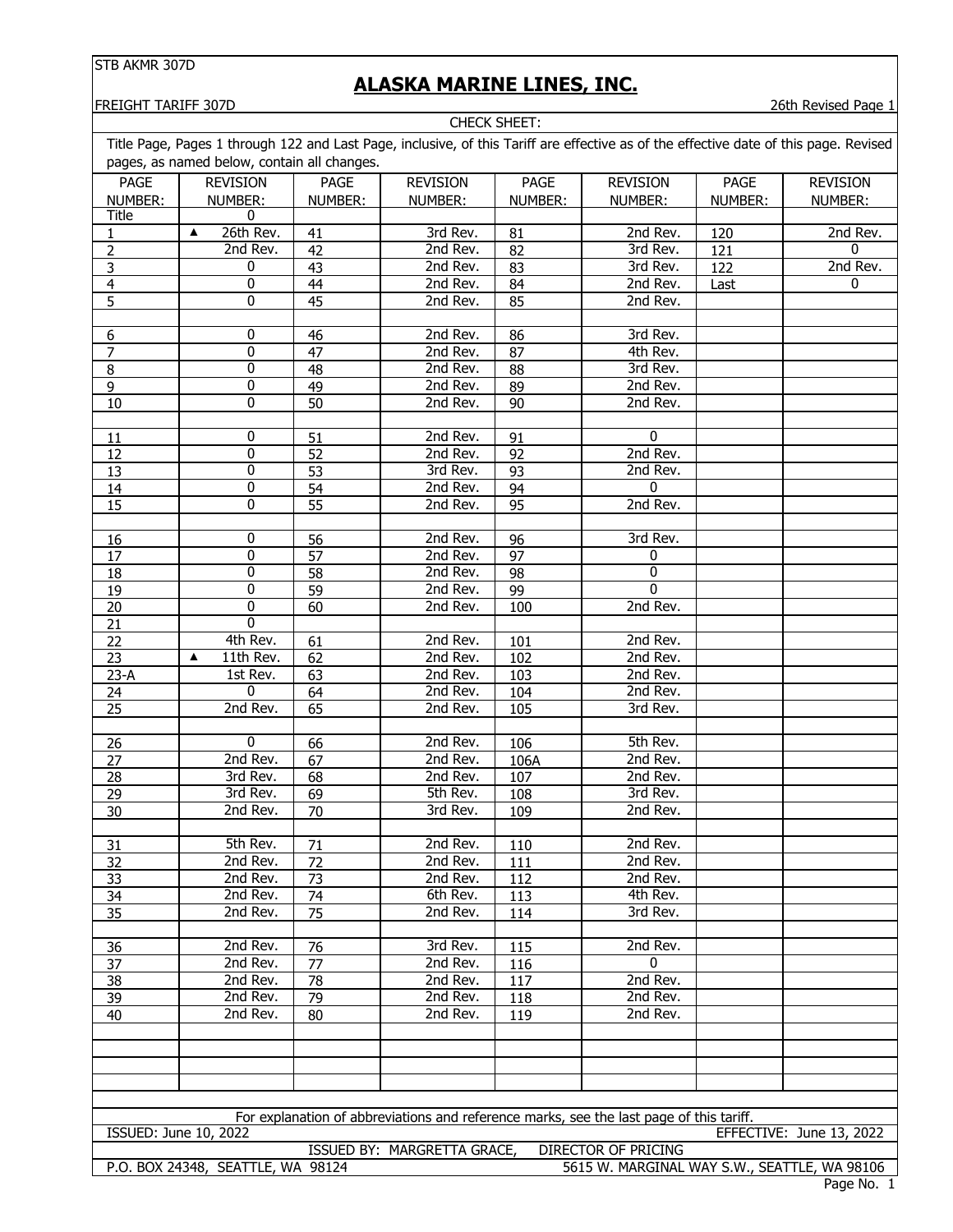FREIGHT TARIFF 307D

## **ALASKA MARINE LINES, INC.**

2nd Revised Page 2

| TABLE OF CONTENTS<br>NOTE: The hyphen (-) indicates "through"                                              |                                                                                                            |                                                                                                                     |
|------------------------------------------------------------------------------------------------------------|------------------------------------------------------------------------------------------------------------|---------------------------------------------------------------------------------------------------------------------|
| SUBJECT:                                                                                                   | ITEM NO.                                                                                                   | PAGE NO.                                                                                                            |
| $- A -$                                                                                                    | - - -<br>345<br>160                                                                                        | Last Page<br>23<br>22                                                                                               |
| $-B -$                                                                                                     | 342                                                                                                        | 23                                                                                                                  |
| $-C -$                                                                                                     |                                                                                                            |                                                                                                                     |
|                                                                                                            |                                                                                                            | $\mathbf{1}$                                                                                                        |
| $-D -$                                                                                                     |                                                                                                            |                                                                                                                     |
|                                                                                                            | 568                                                                                                        | $23-A$                                                                                                              |
| $-G -$<br>$-1-$                                                                                            | 100                                                                                                        | 22                                                                                                                  |
|                                                                                                            | - - -                                                                                                      | $4 - 20$                                                                                                            |
| $-M -$                                                                                                     | 610                                                                                                        | $23-A$                                                                                                              |
| $-0-$                                                                                                      | 882                                                                                                        | $23-A$                                                                                                              |
| $- P -$<br>$-R -$                                                                                          | - - -                                                                                                      | 21                                                                                                                  |
| Rates:                                                                                                     | - - -<br>2021 - 2980<br>3000 - 3050<br>4000 - 4050<br>7010 - 7850<br>$8000 - 8050$<br>9400 - 9460<br>- - - | $24 - 25$<br>$26 - 90$<br>$91 - 93$<br>94 - 96<br>97<br>98<br>$99 - 115$<br>$116 - 120$<br>$121 - 122$<br>Last Page |
| $-S -$                                                                                                     |                                                                                                            | Last Page                                                                                                           |
| $-T -$                                                                                                     |                                                                                                            |                                                                                                                     |
|                                                                                                            | 959                                                                                                        | 23                                                                                                                  |
| $-W -$                                                                                                     | 941                                                                                                        | $23-A$                                                                                                              |
| <b>TCR 4590</b><br>For explanation of abbreviations and reference marks, see the last page of this tariff. |                                                                                                            |                                                                                                                     |
| ISSUED: February 11, 2021                                                                                  | EFFECTIVE: February 12, 2021                                                                               |                                                                                                                     |
| ISSUED BY: MARGRETTA GRACE,<br><b>DIRECTOR OF PRICING</b>                                                  |                                                                                                            |                                                                                                                     |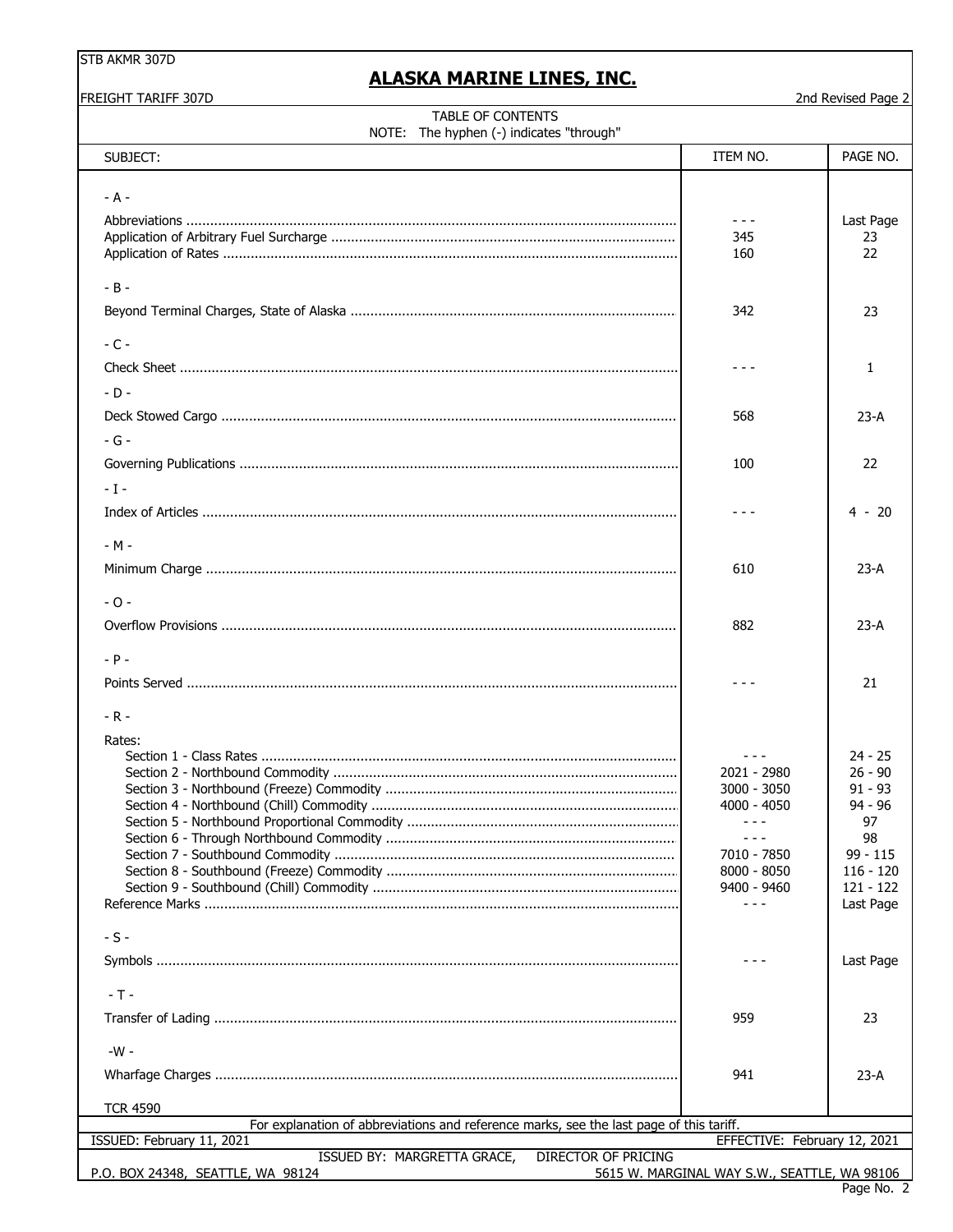## **ALASKA MARINE LINES, INC.**

FREIGHT TARIFF 307D Original Page 3

#### EXPLANATION of INDEX of ARTICLES

#### The plan and use of the Index of Articles is as explained below:

 (1) Item numbers 1005 through 1033 are Commodity Description Groups as Listed in Tariff No. STB AKMR 100, series.

| Commodity:                              | Refer to Item $(s)$ :        |
|-----------------------------------------|------------------------------|
| Auto/Motorcycle/Marine/Machine Parts    | 1005, 2056                   |
| <b>Building Materials</b>               | 1008, 2126                   |
| Department Store Merchandise            | 1013, 2285                   |
| <b>Electrical Equipment</b>             | 1015, 2310                   |
| Fertilizers and Feed                    | 1016, 2350                   |
| Groceries and Foodstuffs                | 1019, 2401                   |
| Hardware                                | 1020, 2530                   |
| Iron or Steel Articles                  | 1021, 2574, 2581             |
| Machinery                               | 1025, 2686, 2690, 7460, 7465 |
| <b>Office Supplies</b>                  | 1026, 2718                   |
| Paint/Varnishes/Lacquers/Other Articles | 1026, 2721                   |
| Paper and Paper Articles                | 1027, 2742                   |
| Roofing and Siding                      | 1031, 2826                   |
| Wallboard                               | 1033, 2973                   |

For explanation of abbreviations and reference marks, see the last page of this tariff.

P.O. BOX 24348, SEATTLE, WA 98124 5615 W. MARGINAL WAY S.W., SEATTLE, WA 98106 ISSUED: March 13, 2020 EFFECTIVE: March 14, 2020 ISSUED BY: MARGRETTA GRACE, DIRECTOR OF PRICING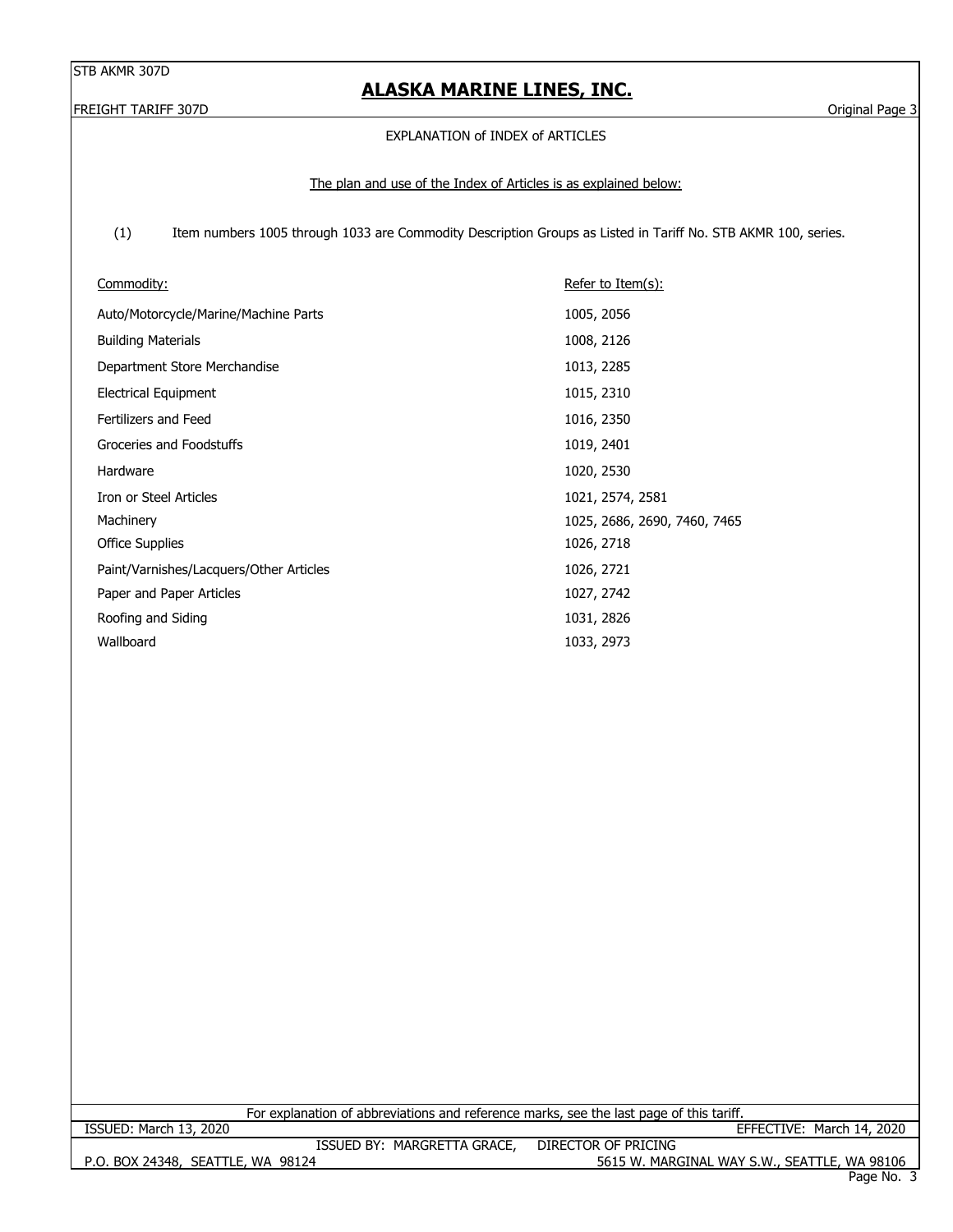FREIGHT TARIFF 307D Original Page 4

### **ALASKA MARINE LINES, INC.**

INDEX OF ARTICLES For Which Commodity Rates and Exception Ratings are Named in This Tariff.

| COMMODITY: | 'NO.<br>⊢w | ~~<br>.<br>COMMODITY: | $^4$ NO.<br>FМ |
|------------|------------|-----------------------|----------------|
|            |            |                       |                |

| A                                                         |      | B                                                              |        |
|-----------------------------------------------------------|------|----------------------------------------------------------------|--------|
|                                                           |      |                                                                |        |
| Adhesives, NOI 1013, 1020, 1026, 2530, 2285, 2721         |      |                                                                |        |
|                                                           |      |                                                                |        |
|                                                           |      | Bags, Paper or Plastic 1019, 1020, 1027, 2401, 2530, 2742      |        |
|                                                           |      |                                                                |        |
|                                                           |      |                                                                |        |
|                                                           |      | Ball Root, Evergreen, and Deciduous Tred 016, 2350, 2352, 4050 |        |
|                                                           |      |                                                                |        |
|                                                           |      | Balls, Absorbent Cotton or Synthetic Fibers  1019, 2401        |        |
| Ale ………………………………………………………………………                           | 2630 |                                                                |        |
|                                                           |      |                                                                |        |
|                                                           |      |                                                                |        |
|                                                           |      |                                                                |        |
|                                                           |      |                                                                |        |
|                                                           |      |                                                                | 7100   |
|                                                           |      | Barrows, Carts, Trucks or Wagons, Hand NOI  1020, 2530         |        |
|                                                           |      |                                                                |        |
|                                                           |      |                                                                |        |
|                                                           |      |                                                                |        |
|                                                           |      |                                                                |        |
|                                                           |      |                                                                |        |
| Apparatus, Equipment, or Outfits, As Desc 2945, 7820      |      |                                                                | 2903   |
|                                                           |      |                                                                |        |
|                                                           |      |                                                                |        |
|                                                           |      |                                                                |        |
|                                                           |      |                                                                |        |
|                                                           |      |                                                                |        |
|                                                           |      |                                                                |        |
|                                                           |      |                                                                | 2630.0 |
|                                                           |      |                                                                |        |
|                                                           |      |                                                                |        |
| Automobile Parts or Accessories, As Desc 1005, 2056, 7030 |      | Bentonite (Colloidal Clay), As Desc 1016, 2350, 2175           |        |
|                                                           |      |                                                                |        |

| Bags or Plastic Film 1019, 1027, 2401, 2742                    |        |
|----------------------------------------------------------------|--------|
| Bags, Paper or Plastic 1019, 1020, 1027, 2401, 2530, 2742      |        |
|                                                                |        |
|                                                                |        |
| Ball Root, Evergreen, and Deciduous Treds016, 2350, 2352, 4050 |        |
|                                                                |        |
| Balls, Absorbent Cotton or Synthetic Fibers  1019, 2401        |        |
|                                                                |        |
|                                                                |        |
|                                                                |        |
|                                                                |        |
|                                                                |        |
|                                                                |        |
| Barrows, Carts, Trucks or Wagons, Hand NOI  1020, 2530         |        |
|                                                                |        |
|                                                                |        |
|                                                                |        |
|                                                                |        |
|                                                                |        |
|                                                                |        |
|                                                                |        |
|                                                                |        |
|                                                                |        |
|                                                                |        |
| Bearings, Shaft, As Desc 1025, 2686, 7460                      |        |
|                                                                |        |
|                                                                | 2630.0 |
|                                                                |        |
|                                                                |        |
| Bentonite (Colloidal Clay), As Desc 1016, 2350, 2175           |        |
|                                                                |        |

Continued on Next Page

ISSUED: March 13, 2020 EFFECTIVE: March 14, 2020

For explanation of abbreviations and reference marks, see the last page of this tariff

P.O. BOX 24348, SEATTLE, WA 98124

ISSUED BY: MARGRETTA GRACE, DIRECTOR OF PRICING

Page No. 4 5615 W. MARGINAL WAY S.W., SEATTLE, WA 98106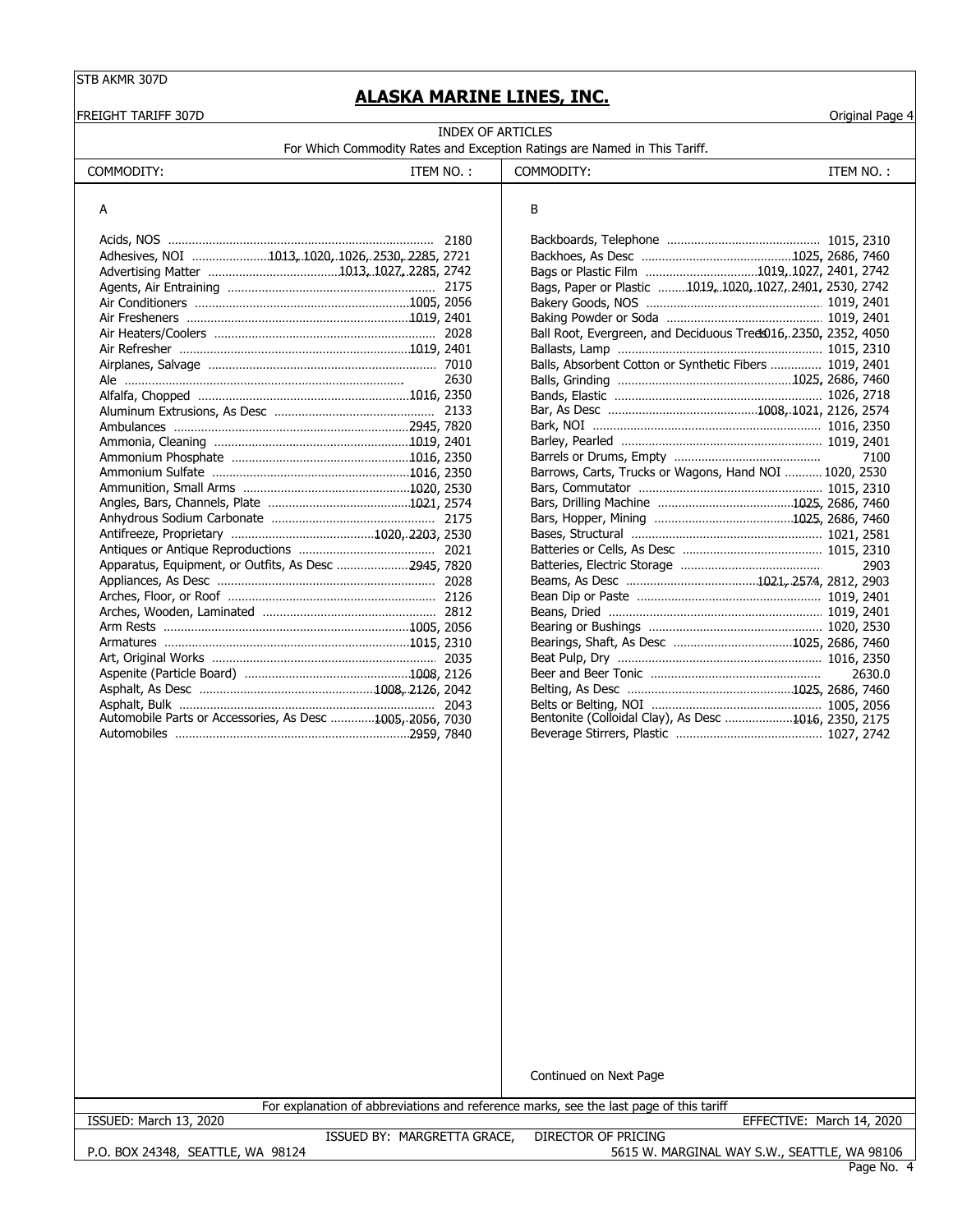FREIGHT TARIFF 307D Original Page 5

### **ALASKA MARINE LINES, INC.**

| INDEX OF ARTICLES                                                         |  |
|---------------------------------------------------------------------------|--|
| For Which Commodity Rates and Exception Ratings are Named in This Tariff. |  |

| COMMODITY:                                                     | ITEM NO.: | COMMODITY:                                               | ITEM NO.: |
|----------------------------------------------------------------|-----------|----------------------------------------------------------|-----------|
| B<br>(Continued)                                               |           | В                                                        |           |
| Beverages or Beverage Preparations 1019, 2380, 2401, 2630      |           | Braces, Bracing, Brackets or Forms, As Desc  1021, 2574  |           |
|                                                                |           |                                                          |           |
|                                                                |           |                                                          |           |
|                                                                |           | Brass, Bronze or Copper, As Desc  1020, 2530             |           |
|                                                                |           |                                                          |           |
|                                                                |           |                                                          | 2112      |
| Blades, Scraper, Snow Plow, As Desd021, 1025, 2574, 2686, 7460 |           |                                                          | 2116      |
|                                                                |           |                                                          |           |
|                                                                | 2112      |                                                          |           |
|                                                                |           | Brooms, Brushes or Mops, As Desc 1019, 1020, 2401, 2530  |           |
|                                                                |           |                                                          |           |
|                                                                |           |                                                          |           |
| Board or Sheets, Ground Wood, As Desc 1008, 2621, 2651         |           | Building Construction Sections, As Desc 1021, 2119, 2581 |           |
|                                                                |           |                                                          |           |
|                                                                |           | Building Metal Works Group, As Desc  1008, 2126          |           |
|                                                                |           |                                                          |           |
|                                                                |           |                                                          | 2133      |
|                                                                |           |                                                          | 2119      |
|                                                                |           |                                                          | 2121      |
|                                                                |           |                                                          |           |
|                                                                |           |                                                          |           |
|                                                                |           | Bus Bar or Bus Bar Systems, As Desc  1015, 2310          |           |
|                                                                |           |                                                          |           |
|                                                                |           |                                                          |           |
|                                                                |           |                                                          |           |
| Boxes, Fibreboard, Paper or Paperboard, used, scrap  7565      |           |                                                          |           |
|                                                                |           |                                                          |           |
|                                                                |           |                                                          |           |
|                                                                |           |                                                          |           |
|                                                                |           |                                                          |           |
|                                                                |           |                                                          |           |
|                                                                |           |                                                          |           |
| Boxes, Switch or Conduit or Covers 1015, 2310                  |           |                                                          |           |
|                                                                |           |                                                          |           |

Continued on Next Page

For explanation of abbreviations and reference marks, see the last page of this tariff

ISSUED: March 13, 2020 EFFECTIVE: March 14, 2020

P.O. BOX 24348, SEATTLE, WA 98124

ISSUED BY: MARGRETTA GRACE, DIRECTOR OF PRICING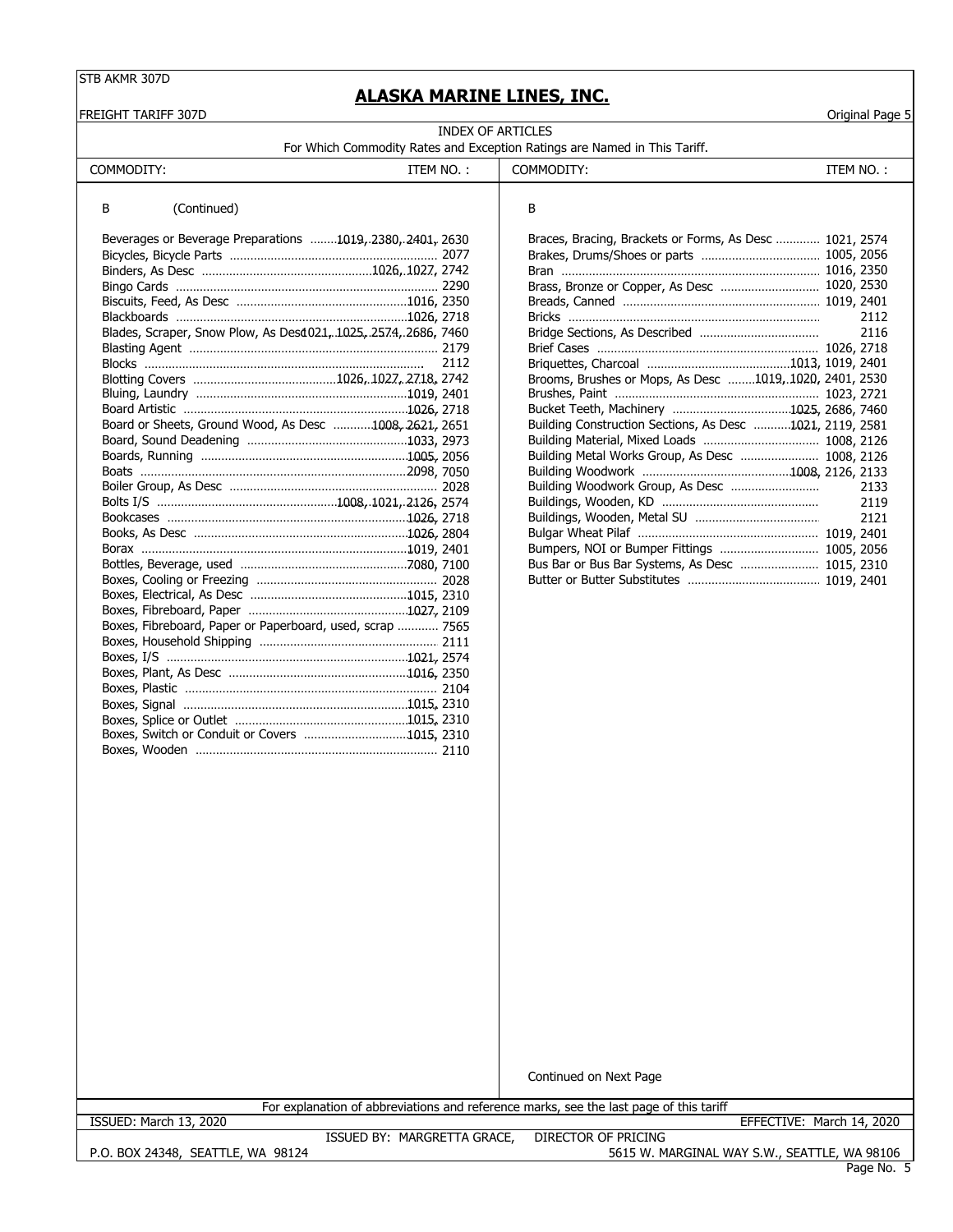### **ALASKA MARINE LINES, INC.**

| FREIGHT TARIFF 307D                                         |           |                                                                           |           | Original Page 6 |
|-------------------------------------------------------------|-----------|---------------------------------------------------------------------------|-----------|-----------------|
|                                                             |           | <b>INDEX OF ARTICLES</b>                                                  |           |                 |
|                                                             |           | For Which Commodity Rates and Exception Ratings are Named in This Tariff. |           |                 |
| COMMODITY:                                                  | ITEM NO.: | COMMODITY:                                                                | ITEM NO.: |                 |
| C                                                           |           |                                                                           |           |                 |
|                                                             |           |                                                                           |           |                 |
|                                                             |           |                                                                           |           |                 |
|                                                             |           | Cartons or Boxes, Used, Strapped in Bundles                               |           | 7100            |
| Cable Assemblies or Harnesses, Electrical Wiring 1015, 2310 |           |                                                                           |           | 2035            |
|                                                             |           | Cases or Covers, Condenser or Capacitor, As Desc  1015, 2310              |           |                 |
| Cable Racks, Race-Way or Trays, As Desc 1015, 2310          |           |                                                                           |           |                 |
| Cable Terminals, Meter Sockets, Junction 1015, 2310         |           |                                                                           |           | 2600            |
| Cable, Battery, With Terminals Attached 1005, 2056          |           | Castings, As Desc 1021, 1025, 2574, 2686, 7460                            |           |                 |
|                                                             |           |                                                                           |           | 2804            |
|                                                             |           | Catch Basins, Catch Basin Covers or Sewer Inlets  1021, 2574              |           |                 |
|                                                             |           |                                                                           |           |                 |
|                                                             |           |                                                                           |           |                 |
|                                                             |           |                                                                           |           | 7180            |
|                                                             |           |                                                                           |           | 2175            |
|                                                             |           |                                                                           |           | 2168            |
|                                                             |           |                                                                           |           |                 |
| Candy, Chocolate or Confectionery, As Desc 1019, 2401       |           |                                                                           |           |                 |
| Canning Supplies Viz.: Lids, Paraffin, Pectin 1019, 2401    |           |                                                                           |           |                 |
|                                                             |           |                                                                           |           |                 |
|                                                             |           |                                                                           |           |                 |
|                                                             |           |                                                                           |           |                 |
|                                                             |           |                                                                           |           |                 |
| Caps, Radiator, Gas Tank or Oil Filter 1005, 2056           |           | Chemicals, As Desc 2176, 2177, 2178, 2179, 2180, 2203, 2240               |           |                 |
|                                                             |           |                                                                           |           |                 |
|                                                             |           |                                                                           |           |                 |
| Carburetor, Conversion Assemblies and                       |           |                                                                           |           |                 |
|                                                             |           | Chips, Potato or Banana, As Desc 1019, 2401, 2415                         |           |                 |
|                                                             |           |                                                                           |           |                 |
|                                                             |           | Chips, Twists or Puffs, As Desc 1019, 2401, 2415                          |           |                 |
|                                                             | 2266      |                                                                           |           |                 |
|                                                             |           |                                                                           |           |                 |
|                                                             |           |                                                                           |           |                 |
|                                                             |           |                                                                           |           | 2210            |
|                                                             |           |                                                                           |           |                 |
|                                                             |           | Circuit Breakers or Switches, As Desc  1015, 2310                         |           |                 |
|                                                             |           |                                                                           |           | 2804            |
|                                                             |           |                                                                           |           |                 |
|                                                             |           |                                                                           |           |                 |
|                                                             |           |                                                                           |           |                 |
|                                                             |           |                                                                           |           |                 |
|                                                             |           |                                                                           |           |                 |
|                                                             |           |                                                                           |           |                 |

Continued on Next Page

For explanation of abbreviations and reference marks, see the last page of this tariff

ISSUED: March 13, 2020 EFFECTIVE: March 14, 2020

P.O. BOX 24348, SEATTLE, WA 98124

ISSUED BY: MARGRETTA GRACE, DIRECTOR OF PRICING 5615 W. MARGINAL WAY S.W., SEATTLE, WA 98106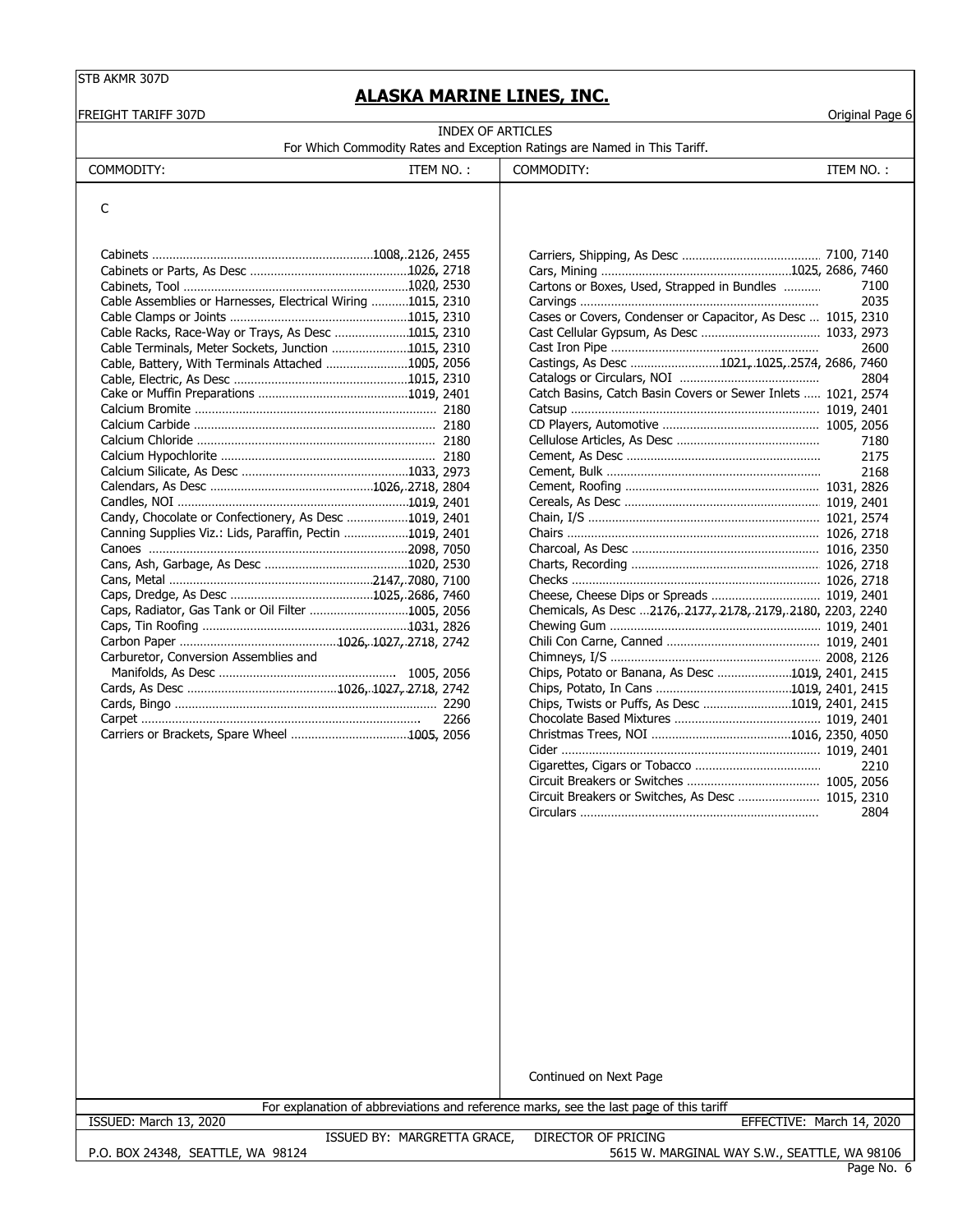### **ALASKA MARINE LINES, INC.**

FREIGHT TARIFF 307D Original Page 7

| INDEX OF ARTICLES                                                         |  |
|---------------------------------------------------------------------------|--|
| For Which Commodity Rates and Exception Ratings are Named in This Tariff. |  |

|            | For which Commodity Rates and Exception Ratings are Named in This Tariff. |            |
|------------|---------------------------------------------------------------------------|------------|
| COMMODITY: | ttem No. :                                                                | COMMODITY: |

|  | ITEM NO.: |  |
|--|-----------|--|
|  |           |  |

#### C (Continued)

|                                                      | Compounds, Viz. :                                  |      |
|------------------------------------------------------|----------------------------------------------------|------|
|                                                      |                                                    |      |
|                                                      |                                                    |      |
|                                                      |                                                    | 2763 |
|                                                      |                                                    |      |
|                                                      |                                                    |      |
|                                                      |                                                    |      |
|                                                      |                                                    | 2763 |
|                                                      |                                                    |      |
|                                                      |                                                    |      |
|                                                      |                                                    |      |
|                                                      |                                                    |      |
|                                                      |                                                    |      |
|                                                      |                                                    | 2180 |
|                                                      |                                                    |      |
|                                                      | Paint Thinning, Removing, Reducing  1023, 2721     |      |
|                                                      | Pipe, Drain, Oven, Bowl or Septic Tank  1019, 2401 |      |
| Coloring, Confectioners or Foodstuff, NOI 1019, 2401 |                                                    |      |
|                                                      |                                                    |      |
|                                                      |                                                    |      |

|                                                      | 2763                                                          |  |
|------------------------------------------------------|---------------------------------------------------------------|--|
|                                                      |                                                               |  |
|                                                      |                                                               |  |
|                                                      |                                                               |  |
|                                                      | 2763                                                          |  |
|                                                      |                                                               |  |
|                                                      |                                                               |  |
|                                                      |                                                               |  |
| Cocktail Mix ………………………………………………………1019. 2401         |                                                               |  |
|                                                      |                                                               |  |
|                                                      | 2180                                                          |  |
|                                                      |                                                               |  |
|                                                      | Paint Thinning, Removing, Reducing  1023, 2721                |  |
|                                                      | Pipe, Drain, Oven, Bowl or Septic Tank  1019, 2401            |  |
| Coloring, Confectioners or Foodstuff, NOI 1019, 2401 |                                                               |  |
|                                                      |                                                               |  |
|                                                      |                                                               |  |
|                                                      | 2203                                                          |  |
|                                                      |                                                               |  |
|                                                      |                                                               |  |
|                                                      |                                                               |  |
|                                                      |                                                               |  |
|                                                      |                                                               |  |
|                                                      |                                                               |  |
|                                                      | 2203                                                          |  |
|                                                      | Water Clarifying, Hardening, Purifying, Softening  1019, 2401 |  |
|                                                      | Waterproofing, As Desc 1023, 1031, 2721, 2826                 |  |
|                                                      |                                                               |  |
|                                                      | 2175                                                          |  |
|                                                      |                                                               |  |

Continued on Next Page

For explanation of abbreviations and reference marks, see the last page of this tariff

P.O. BOX 24348, SEATTLE, WA 98124

ISSUED BY: MARGRETTA GRACE, DIRECTOR OF PRICING ISSUED: March 13, 2020 EFFECTIVE: March 14, 2020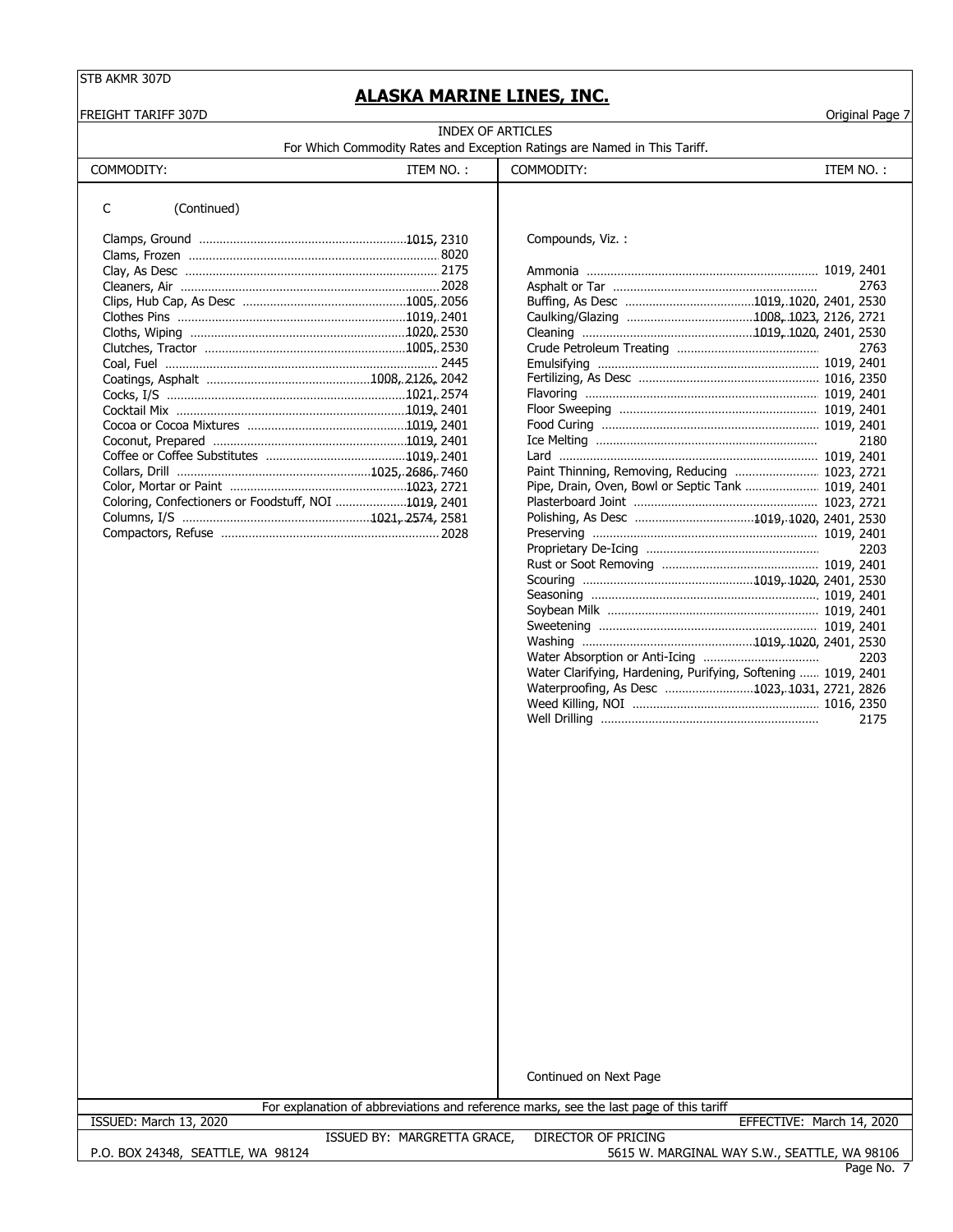**ALASKA MARINE LINES, INC.**

| FREIGHT TARIFF 307D                                            |                                                                           |                                                                | Original Page 8 |
|----------------------------------------------------------------|---------------------------------------------------------------------------|----------------------------------------------------------------|-----------------|
|                                                                | <b>INDEX OF ARTICLES</b>                                                  |                                                                |                 |
|                                                                | For Which Commodity Rates and Exception Ratings are Named in This Tariff. |                                                                |                 |
| COMMODITY:                                                     | ITEM NO.:                                                                 | COMMODITY:                                                     | ITEM NO.:       |
| C<br>(Continued)                                               |                                                                           | D                                                              |                 |
|                                                                |                                                                           |                                                                | 2035            |
| Compressors, Air 1020, 1025, 2530, 2686, 7460                  |                                                                           |                                                                |                 |
|                                                                |                                                                           | Deodorants or Disinfectants, As Desc  1019, 2401               |                 |
| Conduits, As Desc 1015, 1020, 1021, 2310, 2530, 2574           |                                                                           |                                                                | 2285            |
| Containers, Refuse, Salvage or Waste, As Desc  2250            |                                                                           |                                                                |                 |
|                                                                |                                                                           |                                                                |                 |
| Controllers, As Desc 1015, 1025, 2310, 2686, 7460              |                                                                           | Desserts or Dessert Preparations  1019, 2401                   |                 |
|                                                                |                                                                           | Devices, Filtering/Cleaning, Cartridges 1005, 1020, 2056, 2350 |                 |
|                                                                |                                                                           |                                                                | 2290            |
|                                                                |                                                                           |                                                                |                 |
|                                                                |                                                                           |                                                                |                 |
|                                                                |                                                                           |                                                                | 2763            |
|                                                                |                                                                           |                                                                |                 |
|                                                                |                                                                           |                                                                | 2804            |
|                                                                |                                                                           |                                                                |                 |
|                                                                |                                                                           | Dishes/Plates/Trays, paper, pulpboard 1019, 1027, 2401, 2782   |                 |
|                                                                |                                                                           |                                                                | 2028            |
|                                                                |                                                                           |                                                                | 2028            |
|                                                                |                                                                           |                                                                |                 |
|                                                                | Covers, Cans, Cases, Frames, Transformers, Sheet Stedl015, 2310           |                                                                |                 |
|                                                                | Covers, Hood, Radiator, Seat, Tire, Top, As Desc 1005, 2056               |                                                                |                 |
|                                                                |                                                                           |                                                                | 2700            |
|                                                                |                                                                           |                                                                |                 |
|                                                                |                                                                           |                                                                |                 |
|                                                                |                                                                           |                                                                |                 |
|                                                                |                                                                           |                                                                |                 |
|                                                                |                                                                           |                                                                |                 |
|                                                                |                                                                           |                                                                |                 |
| Cups, Baking or Drinking, Paper, Nested 1019, 1027, 2401, 2742 |                                                                           |                                                                |                 |
| Cups, Plastic Drinking, Expanded, Nested 1027, 2742            |                                                                           |                                                                |                 |
|                                                                |                                                                           |                                                                |                 |
|                                                                |                                                                           |                                                                | 2098<br>2600    |
|                                                                |                                                                           |                                                                |                 |
|                                                                |                                                                           |                                                                |                 |
|                                                                |                                                                           |                                                                |                 |
|                                                                |                                                                           |                                                                |                 |
|                                                                |                                                                           |                                                                |                 |
|                                                                |                                                                           |                                                                |                 |
|                                                                |                                                                           |                                                                |                 |
|                                                                |                                                                           |                                                                |                 |
|                                                                |                                                                           |                                                                |                 |
|                                                                |                                                                           |                                                                |                 |
|                                                                |                                                                           |                                                                |                 |
|                                                                |                                                                           |                                                                |                 |
|                                                                |                                                                           |                                                                |                 |

Continued on Next Page

For explanation of abbreviations and reference marks, see the last page of this tariff

ISSUED: March 13, 2020 EFFECTIVE: March 14, 2020

P.O. BOX 24348, SEATTLE, WA 98124

ISSUED BY: MARGRETTA GRACE, DIRECTOR OF PRICING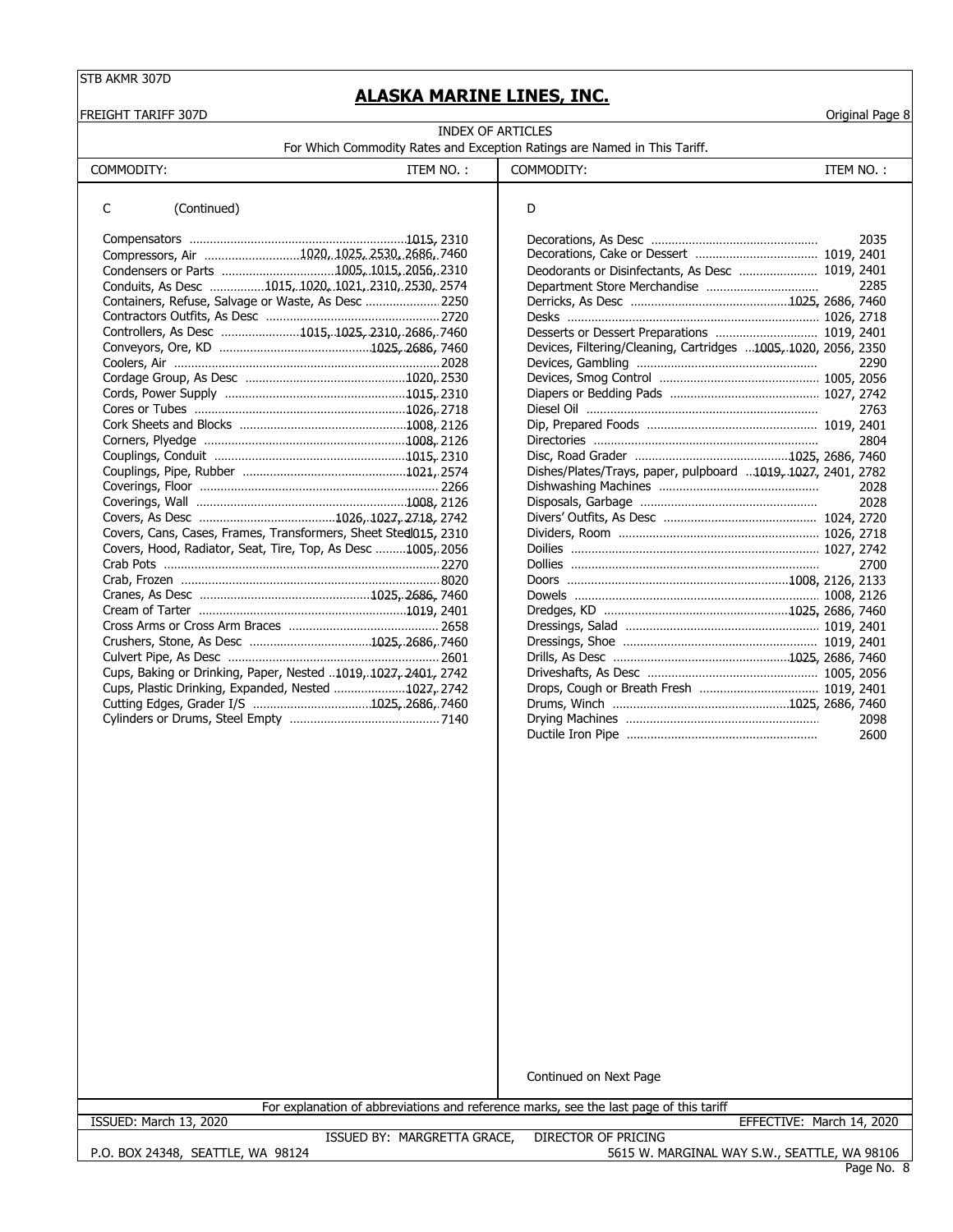## **ACKA MARTNE LINES IN**

|                                                         |                          | ALASKA MARINE LINES, INC.                                                              |           |                 |
|---------------------------------------------------------|--------------------------|----------------------------------------------------------------------------------------|-----------|-----------------|
| FREIGHT TARIFF 307D                                     | <b>INDEX OF ARTICLES</b> |                                                                                        |           | Original Page 9 |
|                                                         |                          | For Which Commodity Rates and Exception Ratings are Named in This Tariff.              |           |                 |
| COMMODITY:                                              | ITEM NO.:                | COMMODITY:                                                                             | ITEM NO.: |                 |
|                                                         |                          |                                                                                        |           |                 |
| (Continued)                                             |                          |                                                                                        |           |                 |
| Ε                                                       |                          | F                                                                                      |           |                 |
|                                                         |                          | Filler, Loose Leaf Book 1026,.1027, 2718, 2742                                         |           |                 |
|                                                         |                          |                                                                                        |           |                 |
|                                                         |                          | Film, Plastic, As Desc 1008, 1020, 2126, 2530                                          |           |                 |
|                                                         |                          |                                                                                        |           |                 |
|                                                         |                          |                                                                                        |           | 2175            |
| Electrical Equipment, As Desc 1015, 2301, 2310          |                          |                                                                                        |           |                 |
|                                                         |                          |                                                                                        |           |                 |
|                                                         |                          |                                                                                        |           |                 |
|                                                         |                          |                                                                                        |           | 2658            |
|                                                         |                          | Fish, Viz:                                                                             |           |                 |
|                                                         |                          |                                                                                        |           |                 |
|                                                         |                          |                                                                                        |           | 8035            |
|                                                         |                          |                                                                                        |           | 8045            |
|                                                         |                          |                                                                                        |           |                 |
|                                                         |                          |                                                                                        |           | 8040            |
|                                                         |                          |                                                                                        |           | 9460            |
|                                                         |                          |                                                                                        |           | 9420            |
|                                                         |                          |                                                                                        |           | 8030            |
|                                                         |                          |                                                                                        |           | 8050            |
|                                                         |                          |                                                                                        |           | 7305            |
| Extracts, Flavoring, Sweetening or Seasoning 1019, 2401 |                          |                                                                                        |           | 8010            |
|                                                         |                          |                                                                                        |           |                 |
|                                                         |                          |                                                                                        |           | 7300            |
|                                                         |                          | Vacuum Sealed, Salmon, Halibut                                                         |           | 7325            |
|                                                         |                          |                                                                                        |           | 7310            |
| F                                                       |                          |                                                                                        |           | 2505            |
|                                                         |                          |                                                                                        |           |                 |
| Fans, Electric, Exhaust or Ventilating 1015, 2310       |                          | Fittings, Electric and Conduit, As Desc  1015, 2310                                    |           |                 |
|                                                         |                          |                                                                                        |           |                 |
|                                                         |                          |                                                                                        |           |                 |
|                                                         |                          |                                                                                        |           |                 |
|                                                         |                          |                                                                                        |           |                 |
|                                                         |                          |                                                                                        |           | 2266            |
|                                                         |                          |                                                                                        |           |                 |
|                                                         |                          |                                                                                        |           |                 |
|                                                         |                          |                                                                                        |           |                 |
|                                                         |                          |                                                                                        |           |                 |
|                                                         |                          |                                                                                        |           |                 |
|                                                         |                          |                                                                                        |           |                 |
|                                                         |                          |                                                                                        |           |                 |
|                                                         |                          |                                                                                        |           |                 |
|                                                         |                          |                                                                                        |           |                 |
|                                                         |                          |                                                                                        |           |                 |
|                                                         |                          |                                                                                        |           |                 |
|                                                         |                          |                                                                                        |           |                 |
|                                                         |                          |                                                                                        |           |                 |
|                                                         |                          |                                                                                        |           |                 |
|                                                         |                          |                                                                                        |           |                 |
|                                                         |                          |                                                                                        |           |                 |
|                                                         |                          |                                                                                        |           |                 |
|                                                         |                          |                                                                                        |           |                 |
|                                                         |                          |                                                                                        |           |                 |
|                                                         |                          |                                                                                        |           |                 |
|                                                         |                          |                                                                                        |           |                 |
|                                                         |                          | Continued on Next Page                                                                 |           |                 |
|                                                         |                          | For explanation of abbreviations and reference marks, see the last page of this tariff |           |                 |
| ISSUED: March 13, 2020                                  |                          | EFFECTIVE: March 14, 2020                                                              |           |                 |

P.O. BOX 24348, SEATTLE, WA 98124

ISSUED BY: MARGRETTA GRACE, DIRECTOR OF PRICING

Page No. 9 5615 W. MARGINAL WAY S.W., SEATTLE, WA 98106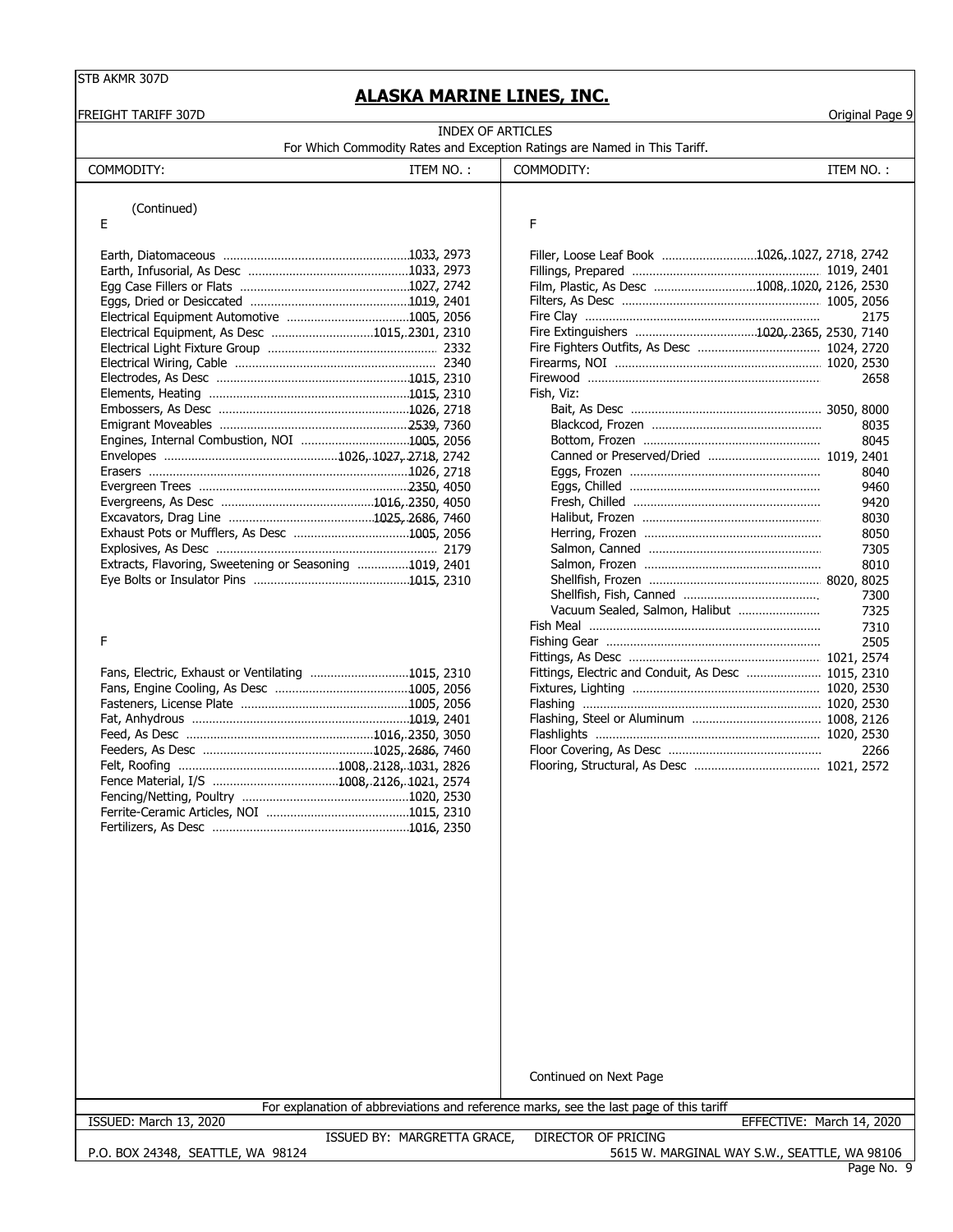FREIGHT TARIFF 307D Original Page 10

### **ALASKA MARINE LINES, INC.**

| INDEX OF ARTICLES<br>For Which Commodity Rates and Exception Ratings are Named in This Tariff. |  |  |  |  |
|------------------------------------------------------------------------------------------------|--|--|--|--|
|                                                                                                |  |  |  |  |

#### F (Continued)

| Fluid, Brake, Shock Absorber, Hydraulic 1005, 2056                |      |                                               |      |
|-------------------------------------------------------------------|------|-----------------------------------------------|------|
|                                                                   |      |                                               |      |
|                                                                   |      |                                               |      |
|                                                                   | 2175 |                                               | 2510 |
|                                                                   |      |                                               |      |
|                                                                   |      |                                               |      |
|                                                                   |      |                                               |      |
|                                                                   |      |                                               | 2203 |
| Food and Foodstuffs, As Desc 1019, 2380, 2401                     |      | Graders, As Desc 1025, 2686, 7460, 2690, 7465 |      |
|                                                                   |      |                                               |      |
|                                                                   |      |                                               |      |
|                                                                   |      |                                               | 2175 |
|                                                                   |      |                                               |      |
|                                                                   |      |                                               | 2763 |
|                                                                   |      |                                               |      |
| Fruit, Canned, Preserved, Dried, Evaporated 1019, 2401            |      |                                               |      |
|                                                                   |      |                                               |      |
|                                                                   |      |                                               |      |
|                                                                   |      |                                               |      |
| Furniture or Furniture Parts, As Desc1013, 1026, 2455, 2476, 2718 |      |                                               |      |
|                                                                   |      |                                               | 2966 |
|                                                                   |      |                                               |      |

| G                                             |      |
|-----------------------------------------------|------|
|                                               |      |
|                                               |      |
|                                               |      |
|                                               |      |
|                                               |      |
|                                               | 2510 |
|                                               |      |
|                                               |      |
|                                               |      |
|                                               | 2203 |
| Graders, As Desc 1025, 2686, 7460, 2690, 7465 |      |
|                                               |      |
|                                               |      |
|                                               | 2175 |
|                                               |      |
|                                               | 2763 |
|                                               |      |
|                                               |      |
|                                               |      |
|                                               |      |
|                                               |      |
|                                               |      |
|                                               | 2966 |

#### G

Continued on Next Page

For explanation of abbreviations and reference marks, see the last page of this tariff

ISSUED: March 13, 2020 EFFECTIVE: March 14, 2020

P.O. BOX 24348, SEATTLE, WA 98124 ISSUED BY: MARGRETTA GRACE, DIRECTOR OF PRICING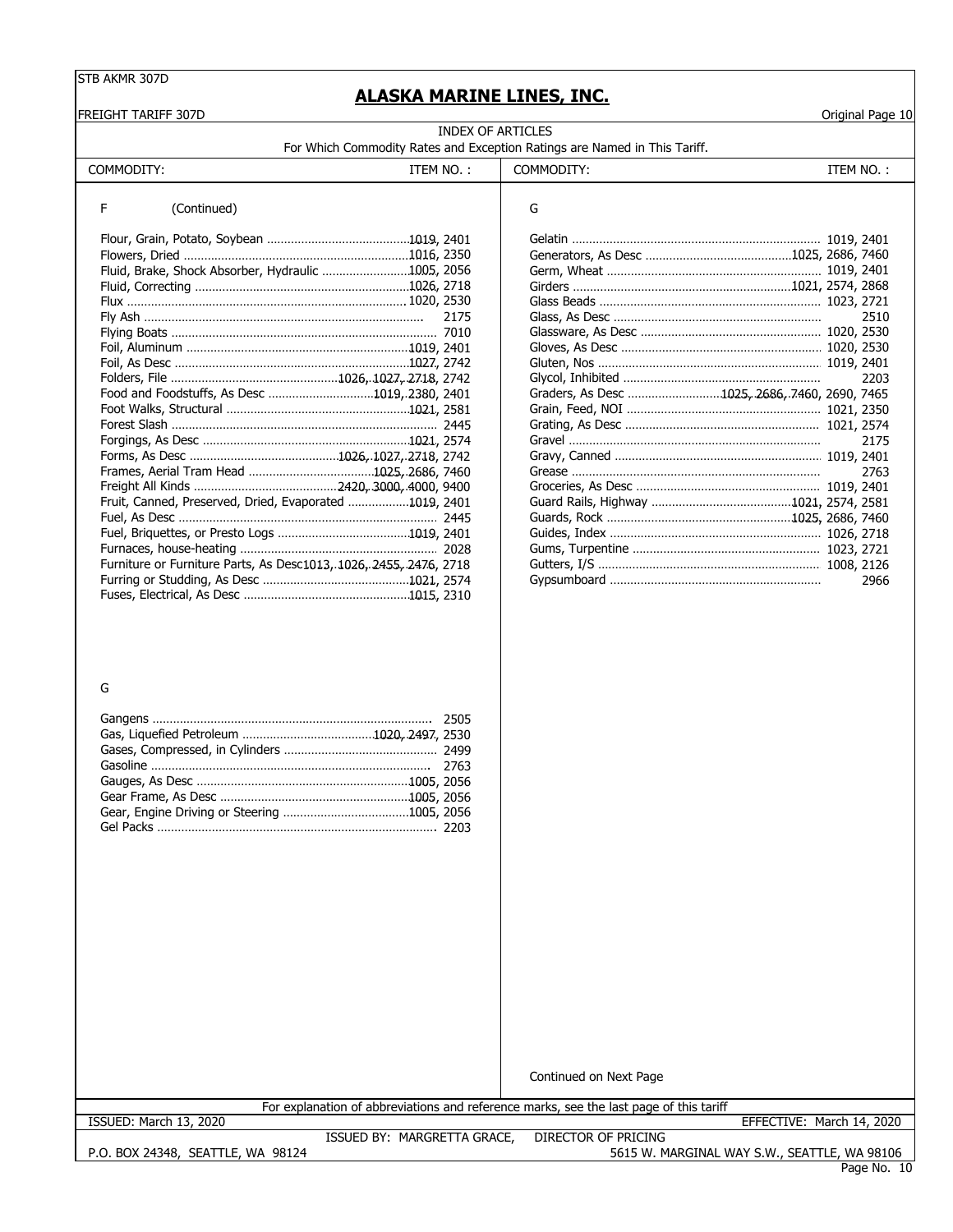FREIGHT TARIFF 307D Original Page 11

### **ALASKA MARINE LINES, INC.**

| INDEX OF ARTICLES                                                         |  |
|---------------------------------------------------------------------------|--|
| For Which Commodity Rates and Exception Ratings are Named in This Tariff. |  |

| COMMODITY:                                                  | ITEM NO.: | COMMODITY:                                                   | ITEM NO.: |      |
|-------------------------------------------------------------|-----------|--------------------------------------------------------------|-----------|------|
| H                                                           |           | Ι.                                                           |           |      |
|                                                             |           |                                                              |           |      |
|                                                             |           |                                                              |           |      |
|                                                             |           |                                                              |           |      |
|                                                             |           |                                                              |           |      |
| Hangers, Dredge Suspensions 1025, 2686, 7460                |           | Implements, Agricultural, As Desc  1020, 2530                |           |      |
|                                                             |           |                                                              |           |      |
|                                                             |           | Ingredients, Dinner Preparations  1019, 2401                 |           |      |
|                                                             |           |                                                              |           | 2203 |
|                                                             |           |                                                              |           |      |
|                                                             |           |                                                              |           |      |
|                                                             |           | Insecticides, Inset Repellants or Vermin                     |           |      |
|                                                             |           | Inserts, Cup or Dish, Paper, Nested  1019, 2401              |           |      |
|                                                             |           |                                                              |           | 2791 |
|                                                             |           | Insulating Material, As Desc 1033, 2546, 2973                |           |      |
|                                                             |           |                                                              |           |      |
|                                                             |           |                                                              |           |      |
|                                                             |           |                                                              |           |      |
|                                                             |           |                                                              |           | 2028 |
| Holly, Mistletoe or Holly Wreaths, As Desc 1016, 2350, 4050 |           | Iron or Steel Articles, As Desc 1021, 2574, 2581, 2600, 2601 |           |      |
|                                                             |           |                                                              |           | 2203 |
|                                                             |           |                                                              |           |      |
|                                                             |           |                                                              |           |      |
|                                                             |           |                                                              |           |      |
| Horses, Scaffolds or Scaffolding, Builder                   |           | J                                                            |           |      |
|                                                             |           |                                                              |           |      |
|                                                             |           |                                                              |           |      |
|                                                             |           |                                                              |           |      |
|                                                             |           | Jars, Churn Drill or Pulling 1025, 2686, 7460                |           |      |
|                                                             |           |                                                              |           | 2930 |
|                                                             |           |                                                              |           | 1013 |
| Houses or Building, KD, As Desc 1021, 2119, 2574            |           |                                                              |           |      |
|                                                             |           |                                                              |           |      |
|                                                             |           | Juices, Clam, Fruit or Vegetable  1019, 2041                 |           |      |
|                                                             |           |                                                              |           |      |
|                                                             |           |                                                              |           |      |

| Hangers, Dredge Suspensions 1025, 2686, 7460                |                                          |                                                                                                                                                                                                                  |
|-------------------------------------------------------------|------------------------------------------|------------------------------------------------------------------------------------------------------------------------------------------------------------------------------------------------------------------|
|                                                             |                                          |                                                                                                                                                                                                                  |
|                                                             |                                          |                                                                                                                                                                                                                  |
|                                                             |                                          | 2203                                                                                                                                                                                                             |
|                                                             |                                          |                                                                                                                                                                                                                  |
|                                                             |                                          |                                                                                                                                                                                                                  |
|                                                             | Insecticides, Inset Repellants or Vermin |                                                                                                                                                                                                                  |
|                                                             |                                          |                                                                                                                                                                                                                  |
|                                                             |                                          | 2791                                                                                                                                                                                                             |
|                                                             |                                          |                                                                                                                                                                                                                  |
|                                                             |                                          |                                                                                                                                                                                                                  |
|                                                             |                                          |                                                                                                                                                                                                                  |
|                                                             |                                          |                                                                                                                                                                                                                  |
|                                                             |                                          | 2028                                                                                                                                                                                                             |
| Holly, Mistletoe or Holly Wreaths, As Desc 1016, 2350, 4050 |                                          |                                                                                                                                                                                                                  |
|                                                             |                                          | 2203                                                                                                                                                                                                             |
|                                                             |                                          | Ingredients, Dinner Preparations  1019, 2401<br>Inserts, Cup or Dish, Paper, Nested  1019, 2401<br>Insulating Material, As Desc 1033, 2546, 2973<br>Iron or Steel Articles, As Desc 1021, 2574, 2581, 2600, 2601 |

| Houses or Building, KD, As Desc 1021. 2119, 2574 |  |  |
|--------------------------------------------------|--|--|
|                                                  |  |  |
|                                                  |  |  |

Continued on Next Page

For explanation of abbreviations and reference marks, see the last page of this tariff

ISSUED: March 13, 2020 EFFECTIVE: March 14, 2020

P.O. BOX 24348, SEATTLE, WA 98124

ISSUED BY: MARGRETTA GRACE, DIRECTOR OF PRICING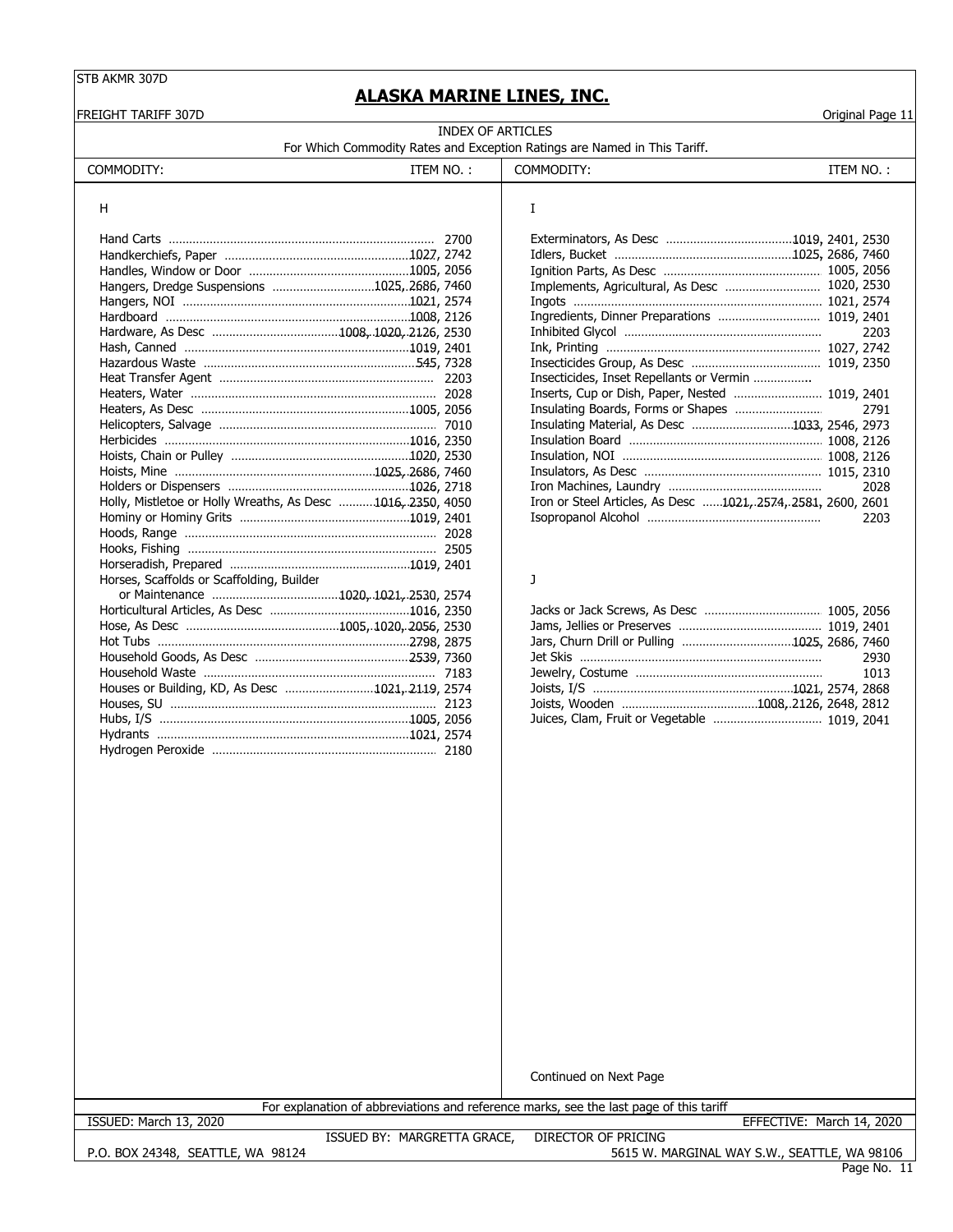### **ALASKA MARINE LINES, INC.**

FREIGHT TARIFF 307D Original Page 12

| INDEX OF ARTICLES                                                         |
|---------------------------------------------------------------------------|
| For Which Commodity Rates and Exception Ratings are Named in This Tariff. |

| <b>COMMODIT</b> | $MNO$ . | COMMODITY: | N0   |
|-----------------|---------|------------|------|
| ∼               | ьM      | ,,,,,      | '⊢M⊾ |
|                 |         |            |      |

| К |                                                   |      |
|---|---------------------------------------------------|------|
|   | Lifters or Stiffeners, Auto Spring  1005, 2056    |      |
|   |                                                   |      |
|   |                                                   |      |
|   |                                                   |      |
|   |                                                   | 2175 |
|   |                                                   |      |
|   |                                                   |      |
|   |                                                   |      |
|   |                                                   |      |
|   | Lines, Aerial or Dredge, As Desc 1025, 2686, 7460 |      |
|   |                                                   |      |

Liquids, Bronzing …………………………………………………1023, 2721

Litter, Cat ……………………………………………………………1019, 2401 Log Splitters ………………………………………………………… 1020, 2530 Lacquer, Liquid ……………………………………………………………1023…, 2721 Logs, As Desc ……………………………………………………… 7695 Ladders, As Desc …………………………………………………………1020, 2530 Lubricating Oil …………………………………………………… … 2763 Luggage Carriers or Racks, Automotive ……………… 1005, 2056 Lumber, As Desc …………………………1008, 2126, 2648, 2651, 2658 Lye, Household, As Desc ………………………………………… 1019, 2401

#### L Liquors, As Desc ………………………………………………… 2623, 2630

|                                                          | <b>PART INTO THE INTERNATIONAL PROPERTY INTO A PART OF A PART OF A PART OF A PART OF A PART OF A PART OF A PART O</b> |
|----------------------------------------------------------|-----------------------------------------------------------------------------------------------------------------------|
|                                                          |                                                                                                                       |
|                                                          | 7695                                                                                                                  |
|                                                          | 2763                                                                                                                  |
| Lamps, Lanterns or Lighting Fixtures, As Desc 1020, 2530 | Luggage Carriers or Racks, Automotive  1005, 2056                                                                     |
|                                                          | Lumber, As Desc 1008, 2126, 2648, 2651, 2658                                                                          |
|                                                          |                                                                                                                       |
| Lard, Lard Compounds or Substitutes 1019, 2401           |                                                                                                                       |
|                                                          |                                                                                                                       |
|                                                          |                                                                                                                       |
|                                                          | м                                                                                                                     |
|                                                          |                                                                                                                       |
|                                                          |                                                                                                                       |
|                                                          |                                                                                                                       |
|                                                          |                                                                                                                       |
|                                                          |                                                                                                                       |
|                                                          | 2028                                                                                                                  |
|                                                          | 2028                                                                                                                  |
|                                                          | 2028                                                                                                                  |

## $M$

| Machinery or Machines, As Desc |      |
|--------------------------------|------|
|                                |      |
|                                | 2028 |
|                                | 2028 |
|                                | 2028 |
|                                | 2804 |
|                                | 2175 |
|                                |      |

Continued on Next Page

For explanation of abbreviations and reference marks, see the last page of this tariff

ISSUED: March 13, 2020 EFFECTIVE: March 14, 2020

P.O. BOX 24348, SEATTLE, WA 98124

ISSUED BY: MARGRETTA GRACE, DIRECTOR OF PRICING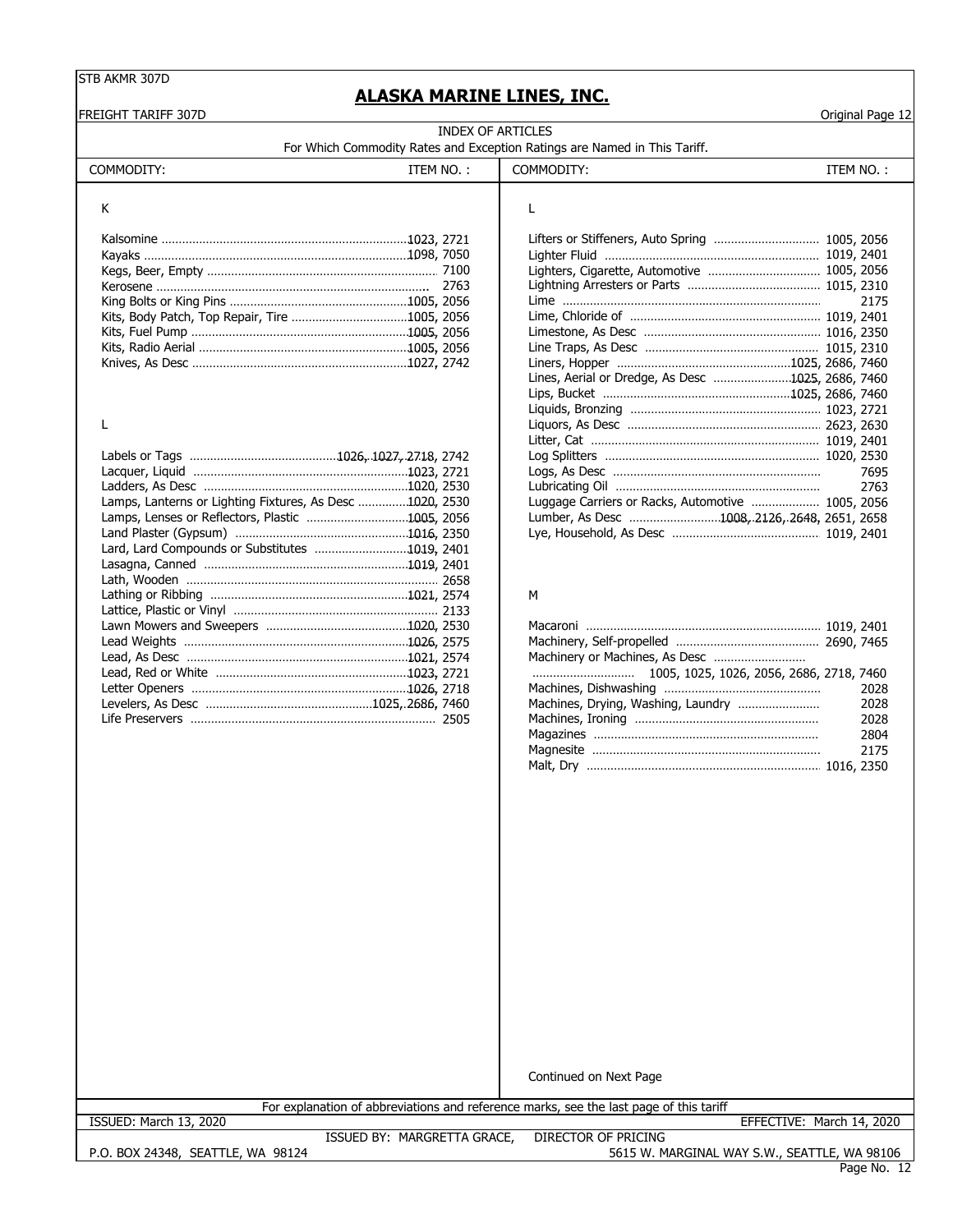## **ALASKA MARINE LINES, INC.**

| FREIGHT TARIFF 307D                                   |            | DINA MANINE EINES, INC.                                                                               |                                                 | Original Page 13 |
|-------------------------------------------------------|------------|-------------------------------------------------------------------------------------------------------|-------------------------------------------------|------------------|
|                                                       |            | <b>INDEX OF ARTICLES</b><br>For Which Commodity Rates and Exception Ratings are Named in This Tariff. |                                                 |                  |
| COMMODITY:                                            | ITEM NO.:  | COMMODITY:                                                                                            |                                                 | ITEM NO.:        |
| (Continued)<br>М                                      |            | М                                                                                                     |                                                 |                  |
|                                                       |            |                                                                                                       |                                                 |                  |
|                                                       |            |                                                                                                       |                                                 | 2123             |
|                                                       |            |                                                                                                       |                                                 | 2123             |
|                                                       |            |                                                                                                       |                                                 |                  |
|                                                       |            |                                                                                                       |                                                 |                  |
| Marine Parts or Accessories, As Desc 2505, 1005, 2056 |            |                                                                                                       |                                                 | 2175             |
|                                                       |            |                                                                                                       |                                                 |                  |
|                                                       |            |                                                                                                       |                                                 |                  |
|                                                       |            |                                                                                                       |                                                 | 2930             |
| Meal, Viz                                             |            |                                                                                                       |                                                 |                  |
|                                                       |            |                                                                                                       |                                                 |                  |
|                                                       |            |                                                                                                       |                                                 |                  |
|                                                       |            |                                                                                                       |                                                 |                  |
|                                                       |            |                                                                                                       |                                                 | 2175             |
|                                                       |            |                                                                                                       |                                                 |                  |
|                                                       |            |                                                                                                       |                                                 |                  |
|                                                       |            |                                                                                                       |                                                 |                  |
|                                                       |            |                                                                                                       |                                                 |                  |
|                                                       |            |                                                                                                       |                                                 |                  |
|                                                       |            |                                                                                                       |                                                 |                  |
|                                                       |            |                                                                                                       |                                                 |                  |
|                                                       |            |                                                                                                       |                                                 |                  |
|                                                       |            | N                                                                                                     |                                                 |                  |
|                                                       |            |                                                                                                       |                                                 |                  |
|                                                       |            |                                                                                                       |                                                 |                  |
|                                                       |            |                                                                                                       |                                                 |                  |
|                                                       |            |                                                                                                       |                                                 | 2763             |
|                                                       |            |                                                                                                       |                                                 |                  |
|                                                       |            |                                                                                                       |                                                 | 2505             |
|                                                       |            |                                                                                                       |                                                 |                  |
| Mineral Wool, As Desc 1008, 1033, 2126, 2546, 2973    |            |                                                                                                       | Newsprint, As Desc 1026, 1027, 2718, 2742, 2749 |                  |
|                                                       |            |                                                                                                       |                                                 | 2804             |
|                                                       |            |                                                                                                       |                                                 | 2700             |
|                                                       | 1005, 2056 |                                                                                                       |                                                 | 2179             |
|                                                       | 1019, 2401 |                                                                                                       |                                                 |                  |
|                                                       |            |                                                                                                       |                                                 |                  |
|                                                       |            |                                                                                                       |                                                 |                  |
|                                                       |            |                                                                                                       |                                                 |                  |
|                                                       |            |                                                                                                       |                                                 |                  |
|                                                       |            |                                                                                                       |                                                 |                  |
|                                                       |            | Continued on Next Page                                                                                |                                                 |                  |
|                                                       |            |                                                                                                       |                                                 |                  |

For explanation of abbreviations and reference marks, see the last page of this tariff

ISSUED BY: MARGRETTA GRACE, DIRECTOR OF PRICING

P.O. BOX 24348, SEATTLE, WA 98124

ISSUED: March 13, 2020 EFFECTIVE: March 14, 2020

Page No. 13 5615 W. MARGINAL WAY S.W., SEATTLE, WA 98106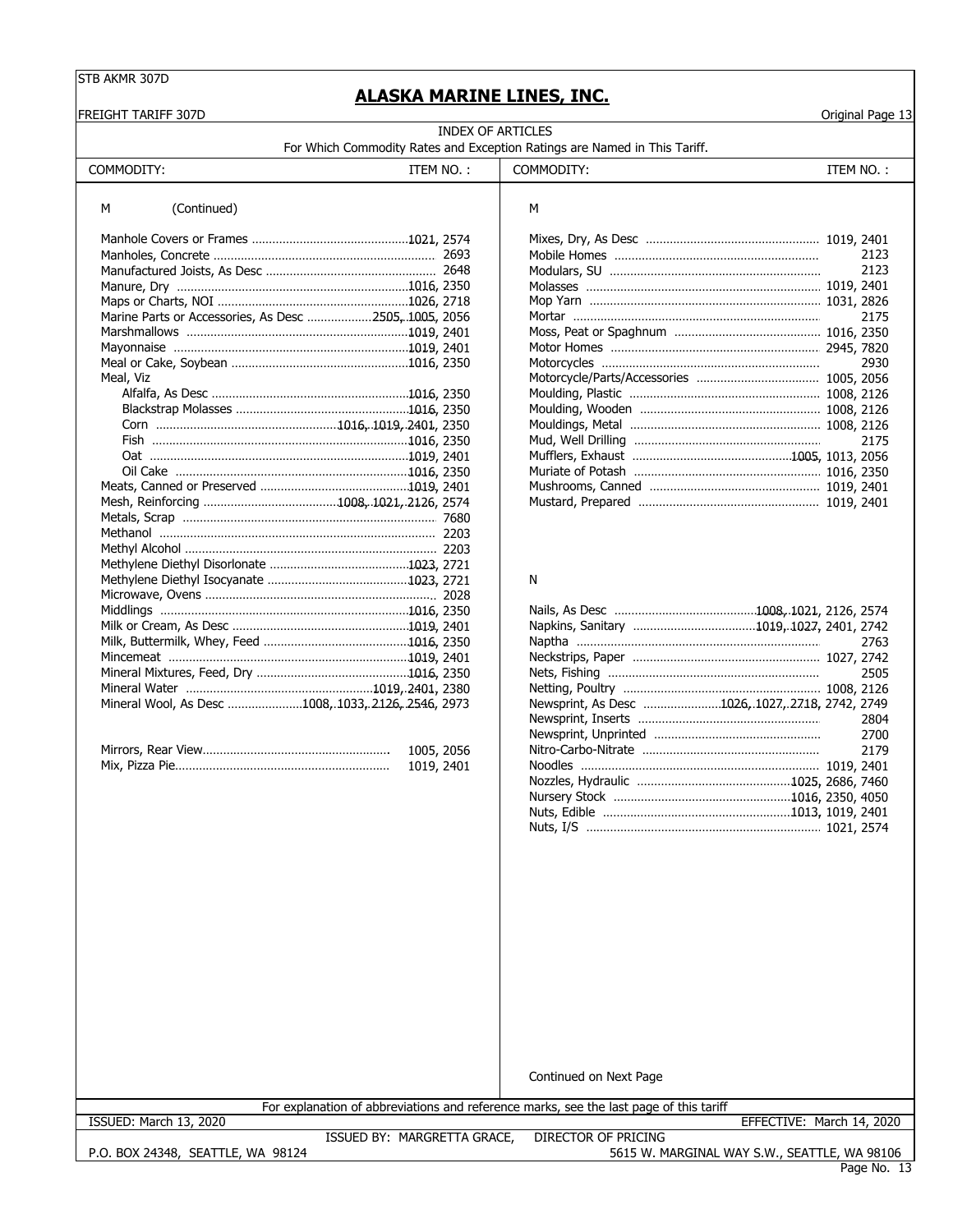FREIGHT TARIFF 307D Original Page 14

### **ALASKA MARINE LINES, INC.**

| INDEX OF ARTICLES                                                         |  |
|---------------------------------------------------------------------------|--|
| For Which Commodity Rates and Exception Ratings are Named in This Tariff. |  |

|                                                     |           | For Which Commodity Rates and Exception Ratings are Named in This Tariff. |           |
|-----------------------------------------------------|-----------|---------------------------------------------------------------------------|-----------|
| COMMODITY:                                          | ITEM NO.: | COMMODITY:                                                                | ITEM NO.: |
|                                                     |           |                                                                           |           |
|                                                     |           | Paint Group, As Desc 1020, 1023, 2530, 2721                               |           |
| Office or Store Equipment Group, As Desc 1026, 2718 |           |                                                                           |           |
|                                                     |           |                                                                           |           |
| Oil. Viz                                            |           |                                                                           |           |
|                                                     |           |                                                                           |           |
|                                                     |           |                                                                           |           |
|                                                     |           |                                                                           |           |
| Fish Residue                                        | 7520      | Pans Raking                                                               | 1019 7401 |

|   | í  |   |  |
|---|----|---|--|
| I |    | I |  |
|   | ۰. | I |  |
|   |    |   |  |

|  | Stereotype or Writing 1026, 1027, 2718, 2742 |  |  |
|--|----------------------------------------------|--|--|
|  |                                              |  |  |
|  |                                              |  |  |
|  |                                              |  |  |
|  |                                              |  |  |

|                                                     |  | Pallit Group, AS Desc 1020, 1023, 2330, 2721             |      |
|-----------------------------------------------------|--|----------------------------------------------------------|------|
| Office or Store Equipment Group, As Desc 1026, 2718 |  |                                                          | 2035 |
|                                                     |  |                                                          |      |
| Oil, Viz                                            |  |                                                          | 2810 |
|                                                     |  |                                                          |      |
|                                                     |  |                                                          |      |
|                                                     |  |                                                          | 2868 |
|                                                     |  |                                                          |      |
|                                                     |  | Paper and Paper Articles, As Desc 1026, 1027, 2742, 2749 |      |
|                                                     |  |                                                          |      |
|                                                     |  |                                                          |      |
|                                                     |  | Paper Napkins/Towels 1019, 1027, 2401, 2742              |      |
|                                                     |  |                                                          |      |
|                                                     |  | Paper Viz                                                |      |
|                                                     |  |                                                          |      |
|                                                     |  |                                                          |      |
|                                                     |  | Blue Print or Reproduction 1026, 1027, 2718, 2742        |      |
|                                                     |  |                                                          |      |
|                                                     |  |                                                          |      |
|                                                     |  | Document, Manila 1026, 1027, 2718, 2742                  |      |
| Ornaments, Engine Radiator Cap or Hood 1005, 2056   |  |                                                          |      |
|                                                     |  |                                                          |      |
| Outfits, Contractors, Divers, Fire Fighters,        |  |                                                          |      |
|                                                     |  |                                                          |      |
|                                                     |  |                                                          |      |
|                                                     |  |                                                          |      |
| Þ                                                   |  |                                                          |      |
|                                                     |  |                                                          |      |
|                                                     |  | Stereotype or Writing 1026, 1027, 2718, 2742             |      |
|                                                     |  |                                                          |      |
|                                                     |  |                                                          |      |
|                                                     |  |                                                          |      |
|                                                     |  |                                                          |      |
|                                                     |  |                                                          |      |

Continued on Next Page

|                              | For explanation of abbreviations and reference marks, see the last page of this tariff |                     |                              |
|------------------------------|----------------------------------------------------------------------------------------|---------------------|------------------------------|
| 2020<br>ISSUED:<br>March 13. |                                                                                        |                     | March 14, 2020<br>EFFECTIVE: |
|                              | <b>MARGRETTA GRACE</b><br>ISSUED BY:                                                   | DIRECTOR OF PRICING |                              |

P.O. BOX 24348, SEATTLE, WA 98124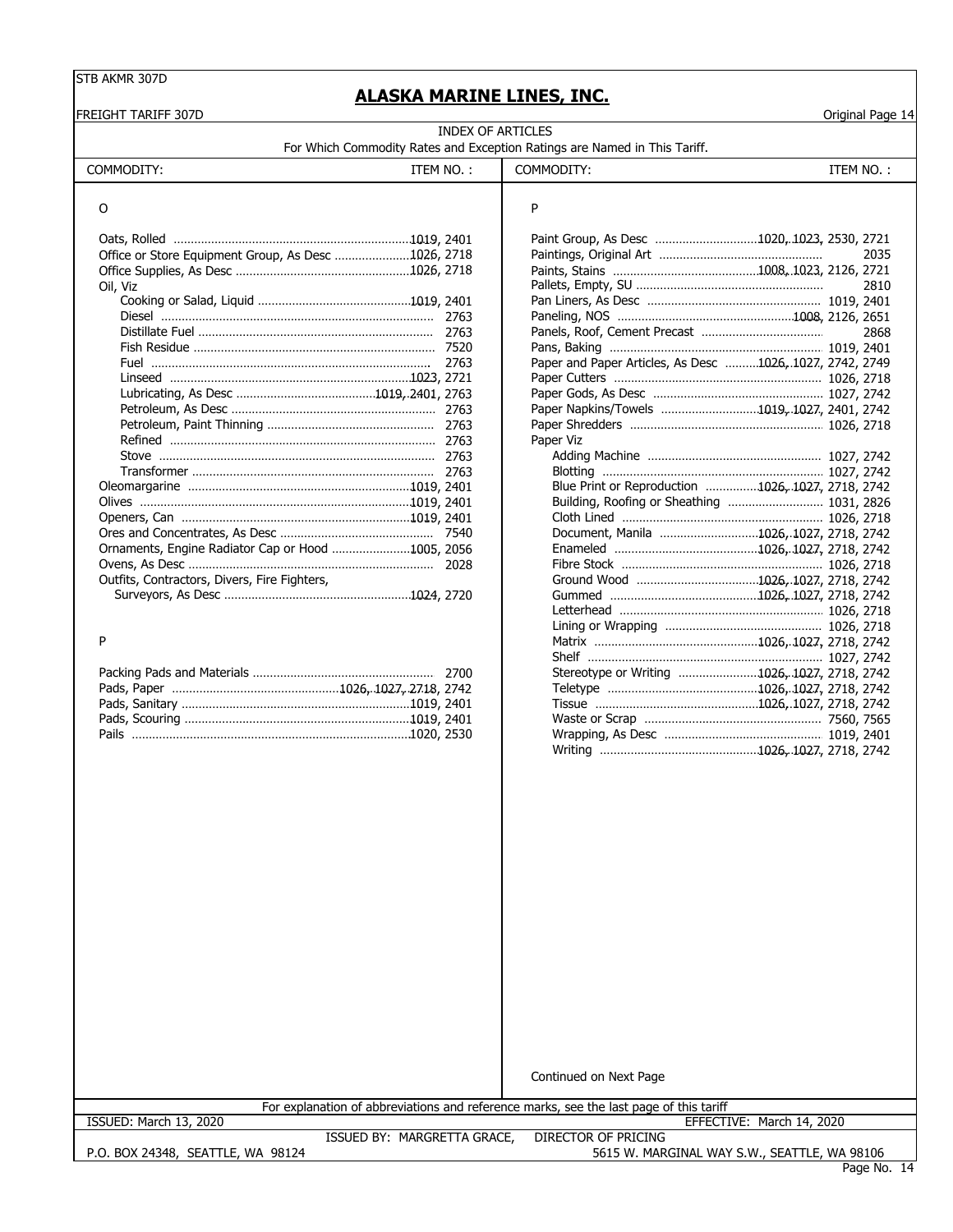## **ALASKA MARINE LINES, INC.**

| FREIGHT TARIFF 307D                                         |                          | TUIVT I IMITAITE EAITEU) AITUI                                                         | Original Page 15 |
|-------------------------------------------------------------|--------------------------|----------------------------------------------------------------------------------------|------------------|
|                                                             | <b>INDEX OF ARTICLES</b> | For Which Commodity Rates and Exception Ratings are Named in This Tariff.              |                  |
| COMMODITY:<br>ITEM NO.:                                     |                          | COMMODITY:                                                                             | ITEM NO.:        |
| P                                                           |                          | P                                                                                      |                  |
|                                                             |                          |                                                                                        | 2175             |
| 1008, 2126, 2651                                            |                          | Plaster Grounds, Bead or Corners  1021, 2574                                           |                  |
| Parts, Automotive, Motorcycle, Marine, As Desc 1005, 2056   |                          |                                                                                        |                  |
|                                                             |                          | Plasterboard Joint System 1008, 1023, 2126, 2721                                       |                  |
|                                                             |                          |                                                                                        | 2104             |
|                                                             |                          |                                                                                        | 2175             |
|                                                             |                          |                                                                                        |                  |
|                                                             |                          |                                                                                        |                  |
|                                                             |                          |                                                                                        |                  |
| Pencils or Pencil Leads 1026, 1027, 2718, 2742              |                          |                                                                                        | 2798             |
|                                                             |                          | Plywood or Plywood Panels 1008, 2126, 2651                                             |                  |
|                                                             |                          |                                                                                        |                  |
|                                                             |                          |                                                                                        | 2868             |
| Perlite, As Desc 1016, 1033, 2350, 2546, 2973               |                          |                                                                                        | 2505             |
|                                                             |                          |                                                                                        |                  |
|                                                             |                          |                                                                                        | 2658             |
|                                                             |                          |                                                                                        | 2203             |
|                                                             |                          |                                                                                        |                  |
|                                                             |                          |                                                                                        |                  |
| 1019, 2401                                                  |                          |                                                                                        |                  |
|                                                             |                          | Pork Skins or Bacon Rinds, Fried  1019, 2401                                           |                  |
|                                                             |                          |                                                                                        | 2630             |
| Pipe or Pipe Fittings, Cement or Concrete, Reinforced  2775 |                          |                                                                                        |                  |
|                                                             |                          |                                                                                        |                  |
|                                                             |                          |                                                                                        | 2658             |
|                                                             |                          |                                                                                        | 2270             |
|                                                             |                          | Pots, Peat, Plastic, Pulp or Pulpboard  1016, 2350                                     |                  |
|                                                             |                          |                                                                                        |                  |
|                                                             |                          |                                                                                        |                  |
|                                                             |                          |                                                                                        | 2203             |
|                                                             |                          |                                                                                        | 2445             |
|                                                             |                          |                                                                                        | 2804             |
|                                                             |                          |                                                                                        |                  |
|                                                             |                          |                                                                                        |                  |
|                                                             |                          |                                                                                        | 2290             |
|                                                             |                          | Pulpboard or Fibreboard 1026, 1027, 1031, 2718, 2742, 2973                             |                  |
|                                                             |                          |                                                                                        |                  |
|                                                             |                          |                                                                                        |                  |
|                                                             |                          |                                                                                        |                  |
|                                                             |                          |                                                                                        |                  |
|                                                             |                          |                                                                                        |                  |
|                                                             |                          |                                                                                        |                  |
|                                                             |                          |                                                                                        |                  |
|                                                             |                          |                                                                                        |                  |
|                                                             |                          |                                                                                        |                  |
|                                                             |                          |                                                                                        |                  |
|                                                             |                          |                                                                                        |                  |
|                                                             |                          |                                                                                        |                  |
|                                                             |                          |                                                                                        |                  |
|                                                             |                          |                                                                                        |                  |
|                                                             |                          |                                                                                        |                  |
|                                                             |                          |                                                                                        |                  |
|                                                             |                          |                                                                                        |                  |
|                                                             |                          | Continued on Next Page                                                                 |                  |
|                                                             |                          |                                                                                        |                  |
|                                                             |                          | For explanation of abbreviations and reference marks, see the last page of this tariff |                  |

P.O. BOX 24348, SEATTLE, WA 98124

ISSUED: March 13, 2020 EFFECTIVE: March 14, 2020

ISSUED BY: MARGRETTA GRACE, DIRECTOR OF PRICING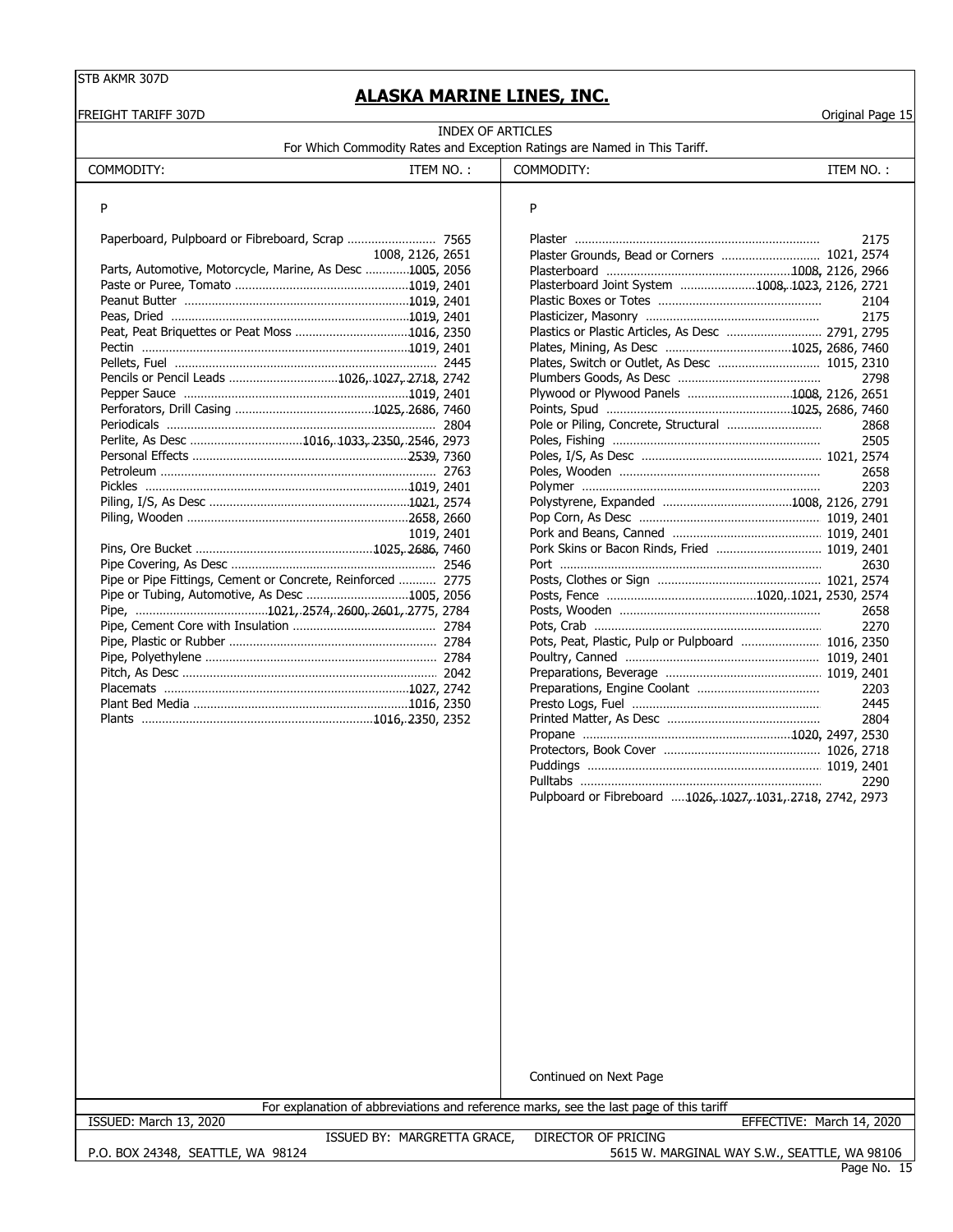### **ALASKA MARINE LINES, INC.**

FREIGHT TARIFF 307D Original Page 16 COMMODITY: ITEM NO. : | COMMODITY: ITEM NO. : P R Pumps, As Desc …………………………………………………1025, 2686, 7460 Rice or Rice Dinners ……………………………………………… 1019, 2401 1005, 2056 Rivets, As Desc …………………………………………………… 1021, 2574 Road Drags or Plows ……………………………………1025, 2686, 7460<br>Rods and Sheets, As Desc …………………………………… 1021, 2574 Punchboards …………………………………………………………… 1026, 2718 Putty ……………………………………………………………………..1023, 2721 Rods, Armor, Aluminum …………………………………………1015, 2310 Rods, Ore Crusher ……………………………………………… 1025, … 2686, 7460 Rollers, As Desc ………………………………………………… 1025…, 2686, 7460 Roofing, As Desc ………………………………………………… 1021, 1031, 2126, 2574, 2826 Roofing Asphalt ………………………………………………… 1008…, 2126, 2042 Rope or Strand, Wire, As Desc ……………………………1021…, 2505, 2574 Q Ruler ……………………………………………………………………1026, 2718 Racks, Plant …………………………………………………………………1016…, 2352 Racks, As Desc ……………………………………………………………… 1021, 1027, 2574…, 2742 1005, 2056 Radiators, Engine Cooling or Radiator Cores .................1005, 2056 Radio Sets, Automotive …………………………………………………1005…, 2056 Rafters, Wooden, Laminated …………………………………………… 2812 Rails, NOS …………………………………………………………………… 1021…, 2574 Railway Track Material, As Desc ……………………………………… 1021…, 2574 Rakes, As Desc ……………………………………………………………… 1020, 2530 … Rakes, Root or Rock ……………………………………………………… 1025, 2686…, 7460 Ranges Hoods …………………………………………………………………2028 Rations, Soldier's …………………………………………………………… 1019…, 2401 Ravioli, Canned ……………………………………………………………… 1019, 2401 Reducers, Gear ……………………………………………………………… 1025, 2686…, 7460 Reels, Fishing ………………………………………………………………… 2505 Refrigerators ………………………………………………………………… 2028 Refuse Compactors ………………………………………………………… 2028 Regulators, Induction or Voltage, As Desc .1005, 1015, 2056, 2310 Reinforcing, I/S ……………………………………………………………… 1008, 1021, 2126, 2574 Relishes, Pickle or Food …………………………………………………1019…, 2401 Resins, Polyol or Epoxy …………………………………………………… 1023, 2721 Retorts, Amalgam ………………………………………………………… 1025, 2686…, 7460 Rheostats or Resistors …………………………………………………… 1015…, 2310 Ribs, Screen ………………………………………………………………… 1025, 2686…, 7460 Continued on Next Page P.O. BOX 24348, SEATTLE, WA 98124 ISSUED BY: MARGRETTA GRACE, DIRECTOR OF PRICING 5615 W. MARGINAL WAY S.W., SEATTLE, WA 98106 INDEX OF ARTICLES For Which Commodity Rates and Exception Ratings are Named in This Tariff. For explanation of abbreviations and reference marks, see the last page of this tariff ISSUED: March 13, 2020 EFFECTIVE: March 14, 2020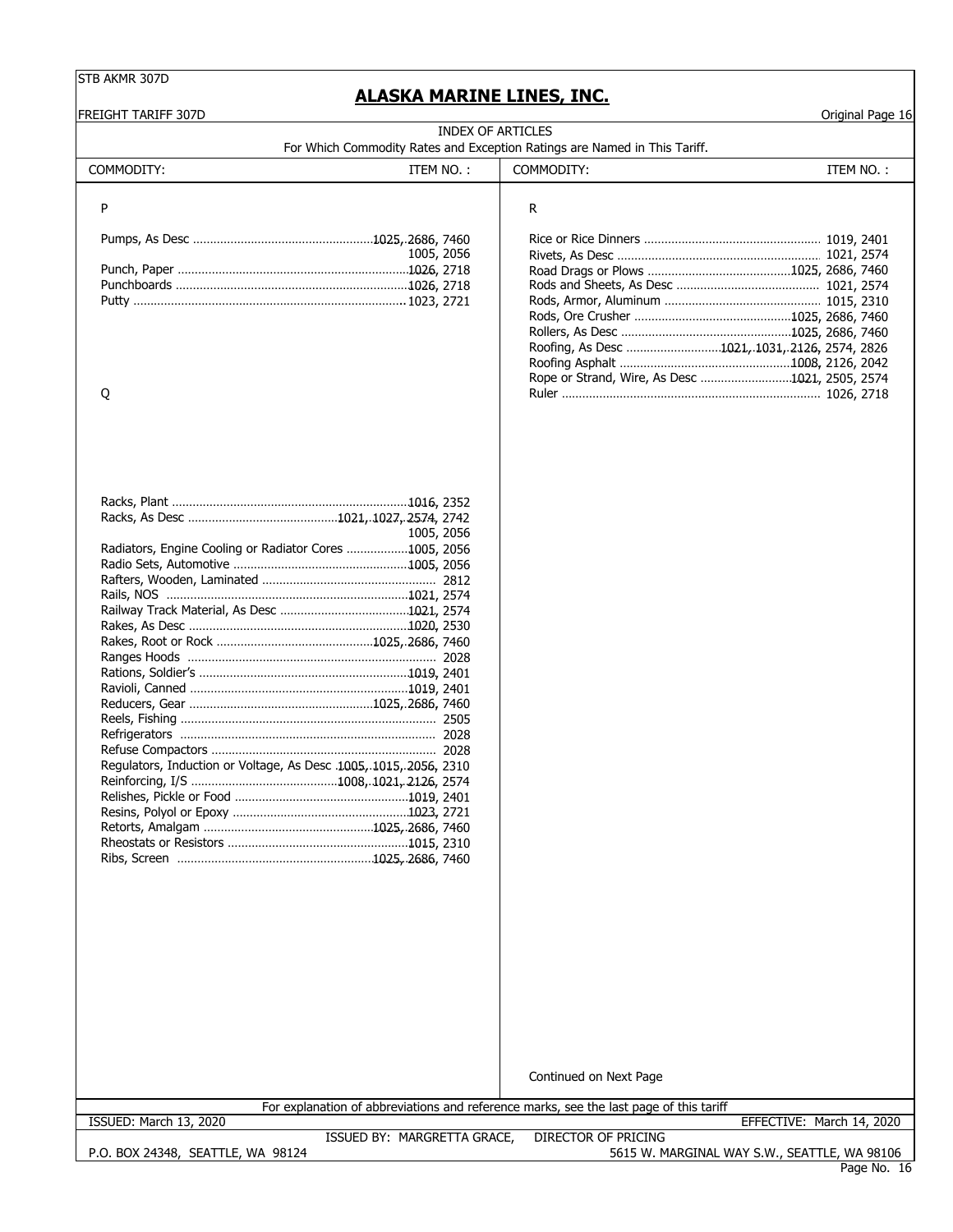### **ALASKA MARINE LINES, INC.**

FREIGHT TARIFF 307D Original Page 17

INDEX OF ARTICLES

For Which Commodity Rates and Exception Ratings are Named in This Tariff.

| ITEM NO. |  |
|----------|--|
|          |  |

#### S

| Sauce, Dessert, Food, Ice Cream or Table  2401 |      |
|------------------------------------------------|------|
|                                                |      |
|                                                |      |
|                                                |      |
|                                                |      |
|                                                |      |
|                                                |      |
| Scrap Steel Viz: Crushed Auto Bodies           | 7685 |
|                                                |      |
|                                                |      |
|                                                |      |
|                                                |      |
|                                                |      |
|                                                |      |
|                                                |      |
|                                                |      |
|                                                |      |
|                                                |      |
|                                                |      |
|                                                |      |
|                                                |      |
|                                                |      |
|                                                |      |
|                                                |      |
|                                                |      |
|                                                |      |
|                                                |      |
|                                                |      |
|                                                |      |
|                                                |      |
|                                                |      |

COMMODITY: COMMODITY:

| 2401           |                                                     |      |
|----------------|-----------------------------------------------------|------|
| 2401           |                                                     |      |
| …………… 2401     | Shelving 1020, 1021, 1026, 2530, 2574, 2718         |      |
| …………… 2350     |                                                     |      |
| 2845           | Shields, Guards or Flaps, Mud or Fender  1005, 2056 |      |
| …………… 2175     | Shingles, As Desc 1031, 2126, 2129, 2826, 7096      |      |
| 2401           |                                                     |      |
| 2133           |                                                     | 2112 |
| . 2401         | Shortening or Shortening Substitutes  1019, 2401    |      |
| 2401           |                                                     |      |
| …………… 2530     |                                                     |      |
| 8020           |                                                     |      |
| …………… 7460     | Shower Bath Stall Doors or Tub Enclosures, As Desc  | 2798 |
| 2401           |                                                     | 8020 |
| …………… 7680     |                                                     |      |
| …………… 7685     |                                                     |      |
| 7100           |                                                     |      |
| ………… 7460      |                                                     | 2798 |
| ………… 7460      |                                                     |      |
| 2574           |                                                     |      |
| 2021, 2035     |                                                     |      |
| 2530           |                                                     | 2133 |
| …………… 2850     |                                                     |      |
| 2042           |                                                     | 2930 |
| 2742           | Soap or Soap Powder 1019, 1027, 2401, 2742          |      |
| . 2350         |                                                     |      |
| 2718           |                                                     |      |
| 74, 2686, 7460 |                                                     | 2175 |
| …………… 2056     |                                                     |      |
| …………… 7096     |                                                     | 2180 |
| 2718           |                                                     | 2180 |
| 2126           | Sodium Hydroxide, As Desc 1019, 2180, 2401          |      |
| 2126           |                                                     |      |
| 2820           |                                                     |      |
| 21, 2126, 2574 |                                                     | 7690 |
| 2126           |                                                     |      |
| …………… 2126     |                                                     |      |
| . 2721         |                                                     | 2763 |
|                |                                                     |      |
|                |                                                     |      |
|                |                                                     |      |
|                |                                                     |      |
|                |                                                     |      |
|                |                                                     |      |
|                |                                                     | 2875 |
|                |                                                     |      |
|                |                                                     |      |

Continued on Next Page

For explanation of abbreviations and reference marks, see the last page of this tariff

ISSUED BY: MARGRETTA GRACE,

ISSUED: March 13, 2020 EFFECTIVE: March 14, 2020

P.O. BOX 24348, SEATTLE, WA 98124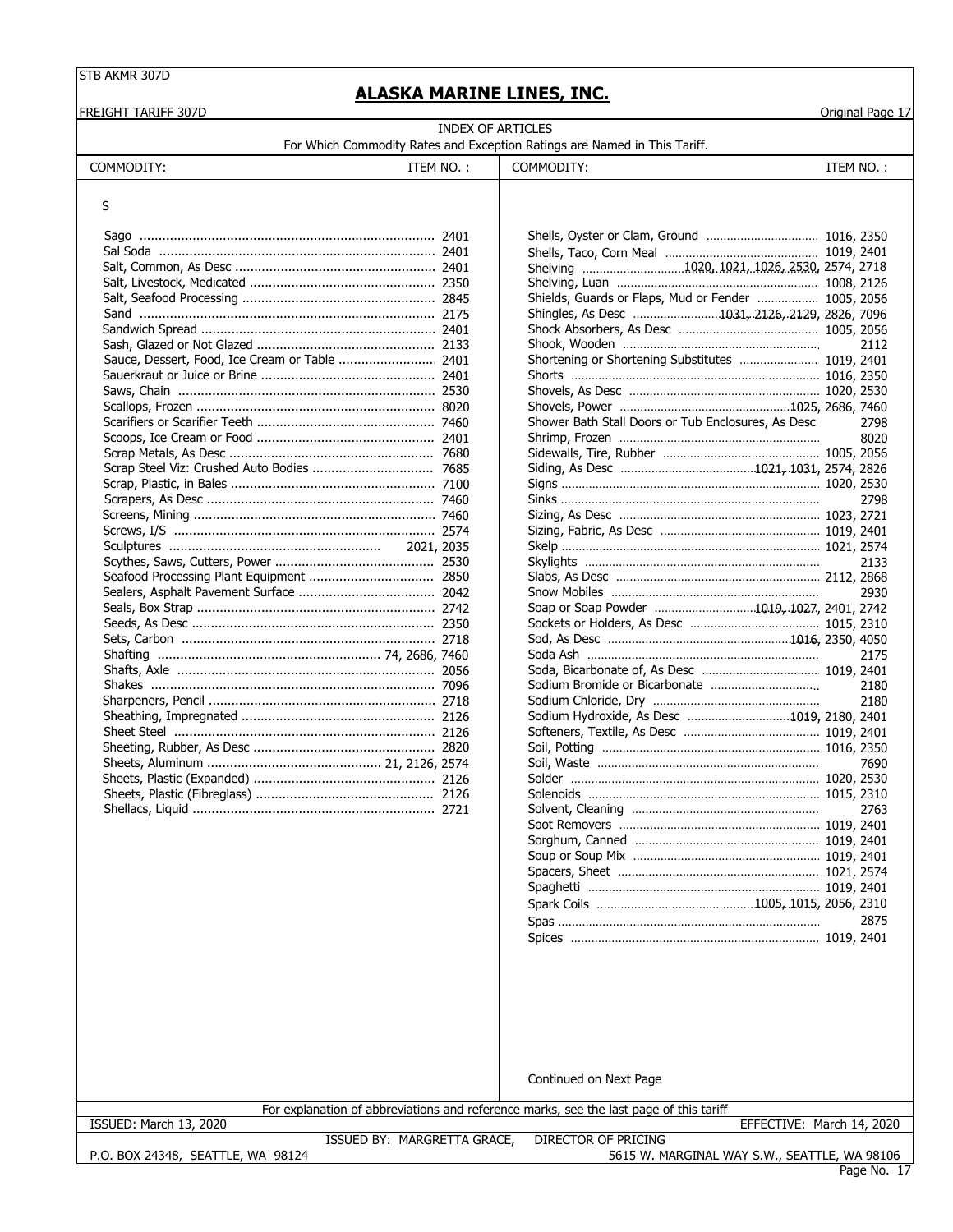#### FREIGHT TARIFF 307D 2nd Revised Page 18

## **ALASKA MARINE LINES, INC.**

| INDEX OF ARTICLES                                                         |  |  |  |  |
|---------------------------------------------------------------------------|--|--|--|--|
| For Which Commodity Rates and Exception Ratings are Named in This Tariff. |  |  |  |  |

| COMMODITY:                                           | ITEM NO.: | COMMODITY:                                            | ITEM NO.: |
|------------------------------------------------------|-----------|-------------------------------------------------------|-----------|
| (Continued)<br>S                                     |           | Τ                                                     |           |
|                                                      |           |                                                       |           |
|                                                      |           |                                                       |           |
| Spoons or Forks, Fibre, Wood or Plastic 1027, 2742   |           |                                                       |           |
|                                                      |           |                                                       |           |
|                                                      |           |                                                       | 2901      |
|                                                      |           |                                                       | 7100      |
|                                                      |           |                                                       |           |
|                                                      |           |                                                       |           |
|                                                      |           |                                                       | 2042      |
|                                                      |           |                                                       |           |
|                                                      |           |                                                       |           |
|                                                      |           |                                                       |           |
|                                                      |           |                                                       | 2658      |
|                                                      |           |                                                       |           |
|                                                      |           |                                                       |           |
|                                                      |           |                                                       | 7695      |
|                                                      |           |                                                       | 2658      |
|                                                      |           |                                                       |           |
|                                                      |           |                                                       |           |
|                                                      | 2021      |                                                       |           |
| Steel Articles, As Desc 1021, 2574, 2581, 2600, 2601 |           |                                                       |           |
|                                                      |           |                                                       |           |
|                                                      |           |                                                       | 2210      |
|                                                      | 2630      |                                                       |           |
|                                                      |           |                                                       |           |
|                                                      |           |                                                       |           |
|                                                      |           |                                                       |           |
|                                                      |           |                                                       |           |
| Stucco                                               | 2175      |                                                       | 2035      |
|                                                      |           |                                                       | 2109      |
|                                                      |           |                                                       | 2104      |
|                                                      |           |                                                       | 2904      |
| Supports or Mounting, Engine, Body or                |           | Tractors and Cultivators, Garden and Lawn  1020, 2530 |           |
|                                                      |           |                                                       |           |
|                                                      |           | Trailers, Viz                                         |           |
|                                                      |           |                                                       |           |
|                                                      |           |                                                       |           |
|                                                      |           |                                                       |           |
|                                                      |           |                                                       |           |
|                                                      |           |                                                       |           |
|                                                      |           |                                                       |           |
| Systems, Suspension, Ceiling, As Desc 1021, 2574     |           |                                                       |           |
|                                                      |           |                                                       |           |

| т                                                     |      |
|-------------------------------------------------------|------|
|                                                       |      |
|                                                       |      |
|                                                       |      |
|                                                       |      |
|                                                       |      |
| Tanks, Empty, Returned, As Desc                       | 7100 |
|                                                       |      |
|                                                       |      |
|                                                       | 2042 |
|                                                       |      |
|                                                       |      |
|                                                       |      |
|                                                       | 2658 |
|                                                       |      |
|                                                       |      |
|                                                       |      |
|                                                       | 2658 |
|                                                       |      |
|                                                       |      |
|                                                       |      |
|                                                       |      |
|                                                       |      |
|                                                       | 2210 |
|                                                       |      |
|                                                       |      |
|                                                       |      |
|                                                       |      |
|                                                       |      |
|                                                       | 2035 |
|                                                       | 2109 |
|                                                       | 2104 |
|                                                       | 2904 |
| Tractors and Cultivators, Garden and Lawn  1020, 2530 |      |
|                                                       |      |
| Trailers, Viz                                         |      |
|                                                       |      |
|                                                       |      |
|                                                       |      |
|                                                       |      |

For explanation of abbreviations and reference marks, see the last page of this tariff

ISSUED: March 13, 2020 EFFECTIVE: March 14, 2020

P.O. BOX 24348, SEATTLE, WA 98124

ISSUED BY: MARGRETTA GRACE, DIRECTOR OF PRICING 5615 W. MARGINAL WAY S.W., SEATTLE, WA 98106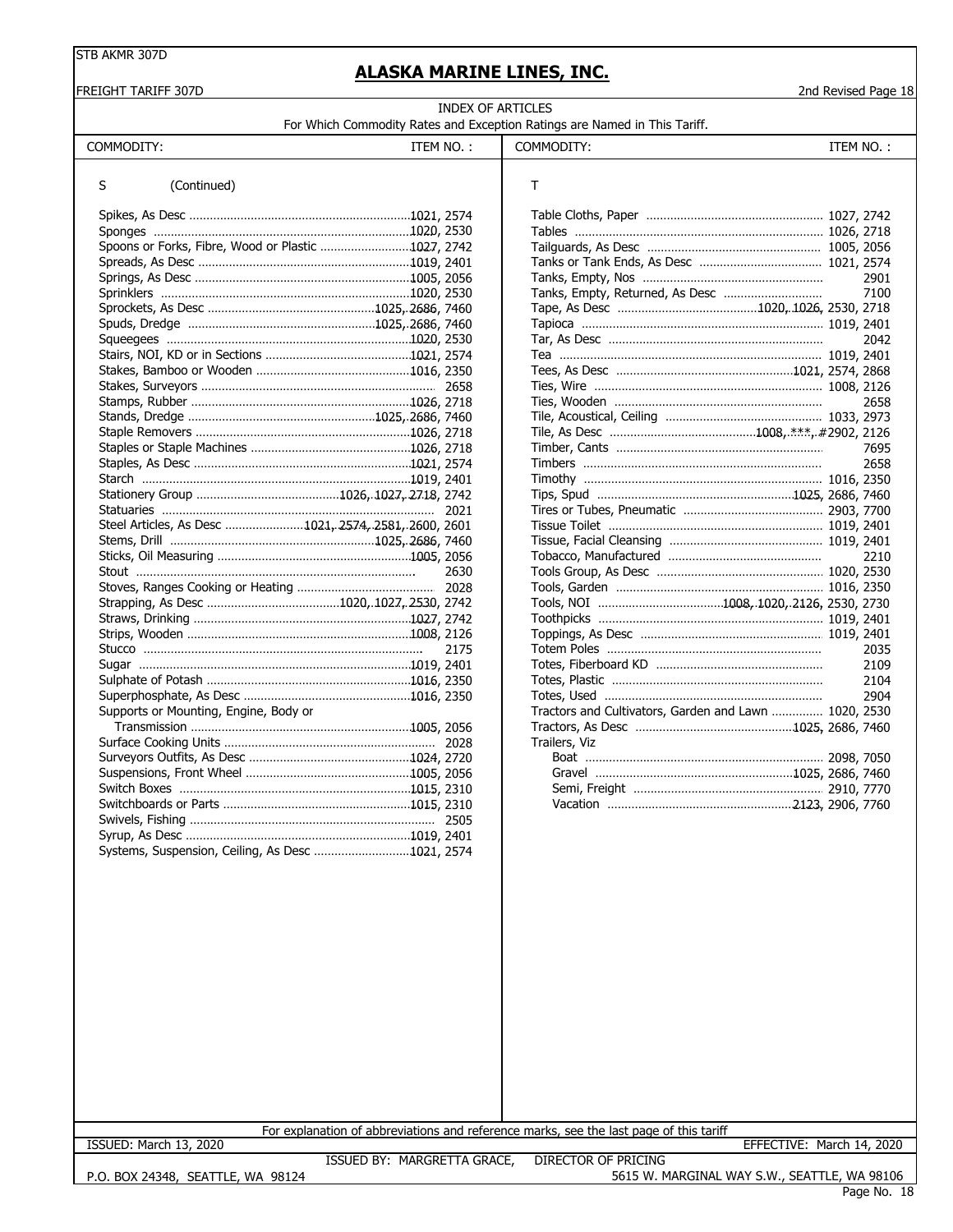### **ALASKA MARINE LINES, INC.**

FREIGHT TARIFF 307D **Original Page 19** 

**INDEX OF ARTICLES**<br>and Exception Ratin For Which Commodity Rates and Exception Ratings are Named in This Tariff.

| For Writer Commodity Rates and Exception Ratings are Named in This Tami |  |  |  |
|-------------------------------------------------------------------------|--|--|--|
|                                                                         |  |  |  |

| COMMODITY:                                            | ITEM NO.:  | COMMODITY:                                                | ITEM NO.:    |
|-------------------------------------------------------|------------|-----------------------------------------------------------|--------------|
|                                                       |            | v                                                         |              |
|                                                       | 1005, 2056 | Valves, As Desc 1021, 1025, 2574, 2686, 7460              |              |
| Traveling Bags, Viz.: Overnight, Suitcases 1026, 2718 |            |                                                           | 2693         |
|                                                       |            |                                                           |              |
|                                                       |            |                                                           | 2285<br>2930 |
|                                                       |            | Vehicles, Self-Propelled, As Desc  2945, 2959, 7820, 7840 |              |
|                                                       |            | Vermiculite, As Desc 1016, 1033, 2350, 2546, 2973         | 2630         |
|                                                       |            |                                                           |              |
|                                                       | 1021, 2574 |                                                           |              |
| Turpentine, Spirits or Wood 1023, 1020, 2530, 2721    |            |                                                           |              |

| 2310, 2332 | Valves, As Desc 1021, 1025, 2574, 2686, 7460             |
|------------|----------------------------------------------------------|
| 1005, 2056 |                                                          |
| 1026, 2718 |                                                          |
| 1026, 2718 | 2693                                                     |
| 2352, 4050 |                                                          |
| 2203       |                                                          |
| 1008, 2126 | 2285                                                     |
| 1020, 2530 | 2930                                                     |
| 2959, 7840 | Vehicles, Self-Propelled, As Desc 2945, 2959, 7820, 7840 |
| 2686.7460  |                                                          |
| 2945.7820  | Vermiculite, As Desc 1016, 1033, 2350, 2546, 2973        |
| 1020, 2530 | 2630                                                     |
| 2574, 2812 |                                                          |
| 1021, 2574 | Visors, Shade or Awning, Interior  1005, 2056            |

#### U

#### V

Continued on Next Page

For explanation of abbreviations and reference marks, see the last page of this tariff

P.O. BOX 24348, SEATTLE, WA 98124

ISSUED: March 13, 2020 EFFECTIVE: March 14, 2020

ISSUED BY: MARGRETTA GRACE, DIRECTOR OF PRICING

Page No. 19 5615 W. MARGINAL WAY S.W., SEATTLE, WA 98106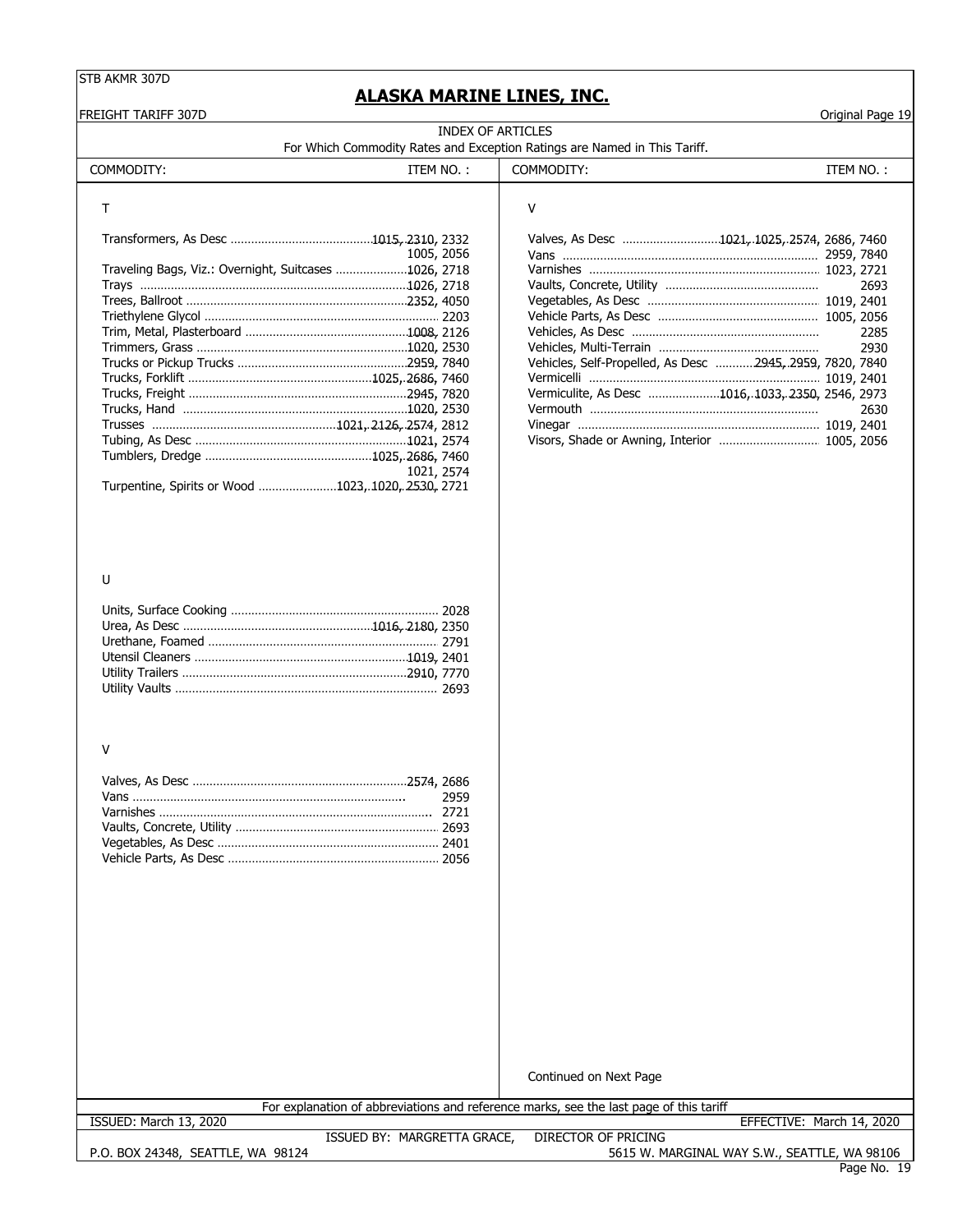## **ALASKA MARINE LINES, INC.**

| <b>FREIGHT TARIFF 307D</b>                                                                                        |                            | Original Page 20          |
|-------------------------------------------------------------------------------------------------------------------|----------------------------|---------------------------|
| <b>INDEX OF ARTICLES</b><br>For Which Commodity Rates and Exception Ratings are Named in This Tariff.             |                            |                           |
| COMMODITY:<br>ITEM NO.:                                                                                           | COMMODITY:                 | ITEM NO.:                 |
|                                                                                                                   |                            |                           |
| W                                                                                                                 | X                          |                           |
|                                                                                                                   |                            |                           |
|                                                                                                                   |                            |                           |
| Wallboard, As Desc 1008, 1033, 2126, 2966, 2973                                                                   |                            |                           |
|                                                                                                                   |                            |                           |
|                                                                                                                   | Y                          |                           |
|                                                                                                                   |                            |                           |
| 2028                                                                                                              |                            |                           |
| 7183                                                                                                              |                            |                           |
| Water, Mineral or Plain, As Desc 1019, 2380, 2401                                                                 | Z                          |                           |
|                                                                                                                   |                            |                           |
|                                                                                                                   |                            |                           |
| Wax, Boat, Floor, Furniture or Vehicle, As Desc 1019, 2401                                                        |                            | 2180                      |
|                                                                                                                   |                            |                           |
|                                                                                                                   |                            |                           |
|                                                                                                                   |                            |                           |
|                                                                                                                   |                            |                           |
| Wheels, As Desc 1005, 1020, 1021, 2056, 2530, 2574                                                                |                            |                           |
|                                                                                                                   |                            |                           |
|                                                                                                                   |                            |                           |
| 2133                                                                                                              |                            |                           |
| 2510                                                                                                              |                            |                           |
| 2133                                                                                                              |                            |                           |
|                                                                                                                   |                            |                           |
|                                                                                                                   |                            |                           |
| 2630                                                                                                              |                            |                           |
|                                                                                                                   |                            |                           |
| Wire Fencing or Fence Posts and Fittings, I/S 1021, 2574                                                          |                            |                           |
|                                                                                                                   |                            |                           |
| 2340                                                                                                              |                            |                           |
|                                                                                                                   |                            |                           |
|                                                                                                                   |                            |                           |
| 2651                                                                                                              |                            |                           |
|                                                                                                                   |                            |                           |
| 7180                                                                                                              |                            |                           |
|                                                                                                                   |                            |                           |
|                                                                                                                   |                            |                           |
|                                                                                                                   |                            |                           |
|                                                                                                                   |                            |                           |
|                                                                                                                   |                            |                           |
|                                                                                                                   |                            |                           |
|                                                                                                                   |                            |                           |
|                                                                                                                   |                            |                           |
|                                                                                                                   |                            |                           |
|                                                                                                                   |                            |                           |
|                                                                                                                   |                            |                           |
|                                                                                                                   |                            |                           |
|                                                                                                                   |                            |                           |
|                                                                                                                   |                            |                           |
|                                                                                                                   |                            |                           |
|                                                                                                                   |                            |                           |
|                                                                                                                   |                            |                           |
|                                                                                                                   |                            |                           |
|                                                                                                                   |                            |                           |
|                                                                                                                   | Continued on Next Page     |                           |
|                                                                                                                   |                            |                           |
| For explanation of abbreviations and reference marks, see the last page of this tariff.<br>ISSUED: March 13, 2020 |                            | EFFECTIVE: March 14, 2020 |
| ISSUED BY: MARGRETTA GRACE,                                                                                       | <b>DIRECTOR OF PRICING</b> |                           |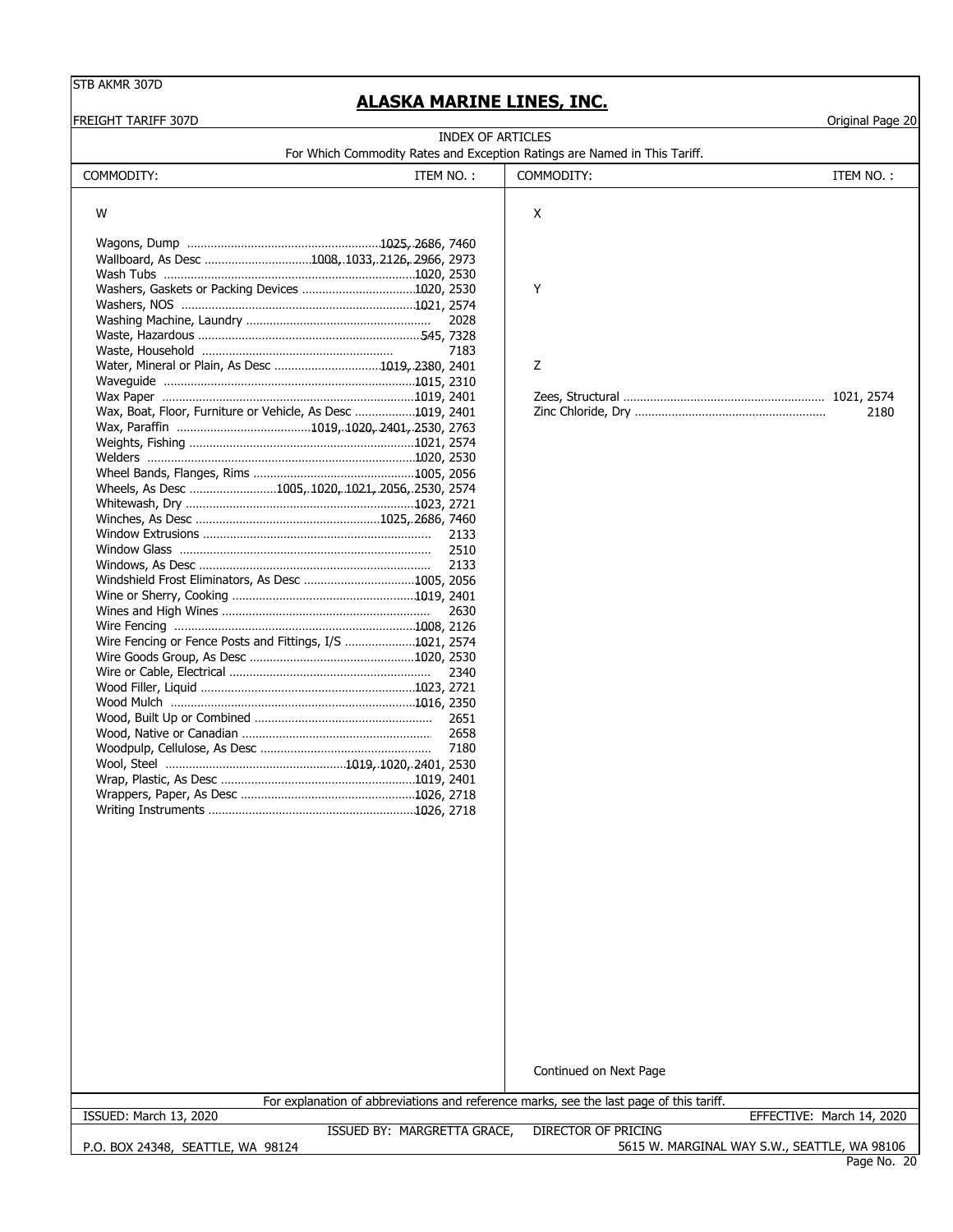# **ALASKA MARINE LINES, INC.**

FREIGHT TARIFF 307D **Calculation Control Control Control Control Control Control Control Control Control Control Control Control Control Control Control Control Control Control Control Control Control Control Control Contr** 

### LIST OF POINTS SERVED:

|                                                                                                  | LIST OF FOINTS SENVED.                                                                                                                                                                                                                                                              |
|--------------------------------------------------------------------------------------------------|-------------------------------------------------------------------------------------------------------------------------------------------------------------------------------------------------------------------------------------------------------------------------------------|
|                                                                                                  |                                                                                                                                                                                                                                                                                     |
|                                                                                                  | ALPHABETICAL LIST OF POINTS IN ALASKA - FROM AND TO WHICH RATES APPLY:                                                                                                                                                                                                              |
| <b>POINT</b>                                                                                     | <b>RATE BASIS</b>                                                                                                                                                                                                                                                                   |
| Auke Bay                                                                                         | <b>JNU</b>                                                                                                                                                                                                                                                                          |
| Douglas                                                                                          | <b>JNU</b>                                                                                                                                                                                                                                                                          |
| (1) Excursion Inlet                                                                              | <b>SIT</b>                                                                                                                                                                                                                                                                          |
| Haines<br>(2) Hoonah                                                                             | <b>HNS</b><br><b>HNH</b>                                                                                                                                                                                                                                                            |
| Juneau                                                                                           | <b>JNU</b>                                                                                                                                                                                                                                                                          |
| $(3)$ Kake                                                                                       | KAK                                                                                                                                                                                                                                                                                 |
| (4) Sitka                                                                                        | <b>SIT</b>                                                                                                                                                                                                                                                                          |
| Skagway                                                                                          | SGY                                                                                                                                                                                                                                                                                 |
| (1) Tenakee Springs                                                                              | <b>SIT</b>                                                                                                                                                                                                                                                                          |
| (1) Irregular Port - Seasonal or on incentive service only. Rates apply only to the dock.        |                                                                                                                                                                                                                                                                                     |
| items which are able to be moved on the AMHS vessel providing service between Juneau and Hoonah. | (2) Rates to and from Hoonah shall apply when Carrier is making a direct barge call to Hoonah. Seasonally, Carrier may choose to utilize<br>the AMHS ferry system to service Hoonah. When Carrier utilizes the AMHS ferry system to service Hoonah, rates shall only apply on those |
| (3) Kake - Rates apply dock to dock only.                                                        |                                                                                                                                                                                                                                                                                     |
| Road, and, the area west of these roads to the water.                                            | (4) Sitka - From the Alaska Marine Lines Service Center located at 1517 Sawmill Creek Road to Davidoff Street, located off Halibut Point                                                                                                                                            |
|                                                                                                  |                                                                                                                                                                                                                                                                                     |
|                                                                                                  |                                                                                                                                                                                                                                                                                     |
|                                                                                                  |                                                                                                                                                                                                                                                                                     |
|                                                                                                  |                                                                                                                                                                                                                                                                                     |
|                                                                                                  |                                                                                                                                                                                                                                                                                     |
| ALPHABETICAL LIST OF POINTS IN WASHINGTON - FROM AND TO WHICH RATES APPLY:                       |                                                                                                                                                                                                                                                                                     |
|                                                                                                  |                                                                                                                                                                                                                                                                                     |
| (See Item 340 of STB AKMR 100, series for application of arbitraries.)                           |                                                                                                                                                                                                                                                                                     |
|                                                                                                  |                                                                                                                                                                                                                                                                                     |
|                                                                                                  |                                                                                                                                                                                                                                                                                     |
|                                                                                                  |                                                                                                                                                                                                                                                                                     |
|                                                                                                  |                                                                                                                                                                                                                                                                                     |
|                                                                                                  |                                                                                                                                                                                                                                                                                     |
|                                                                                                  |                                                                                                                                                                                                                                                                                     |
|                                                                                                  |                                                                                                                                                                                                                                                                                     |
|                                                                                                  |                                                                                                                                                                                                                                                                                     |
|                                                                                                  |                                                                                                                                                                                                                                                                                     |
|                                                                                                  |                                                                                                                                                                                                                                                                                     |
|                                                                                                  |                                                                                                                                                                                                                                                                                     |
|                                                                                                  |                                                                                                                                                                                                                                                                                     |
|                                                                                                  |                                                                                                                                                                                                                                                                                     |
|                                                                                                  |                                                                                                                                                                                                                                                                                     |
|                                                                                                  |                                                                                                                                                                                                                                                                                     |
|                                                                                                  |                                                                                                                                                                                                                                                                                     |
|                                                                                                  |                                                                                                                                                                                                                                                                                     |
|                                                                                                  |                                                                                                                                                                                                                                                                                     |
|                                                                                                  | For explanation of abbreviations and reference marks, see the last page of this tariff.                                                                                                                                                                                             |
| ISSUED: March 13, 2020                                                                           | EFFECTIVE: March 14, 2020                                                                                                                                                                                                                                                           |
| ISSUED BY: MARGRETTA GRACE,<br>P.O. BOX 24348, SEATTLE, WA 98124                                 | <b>DIRECTOR OF PRICING</b><br>5615 W. MARGINAL WAY S.W., SEATTLE, WA 98106                                                                                                                                                                                                          |
|                                                                                                  |                                                                                                                                                                                                                                                                                     |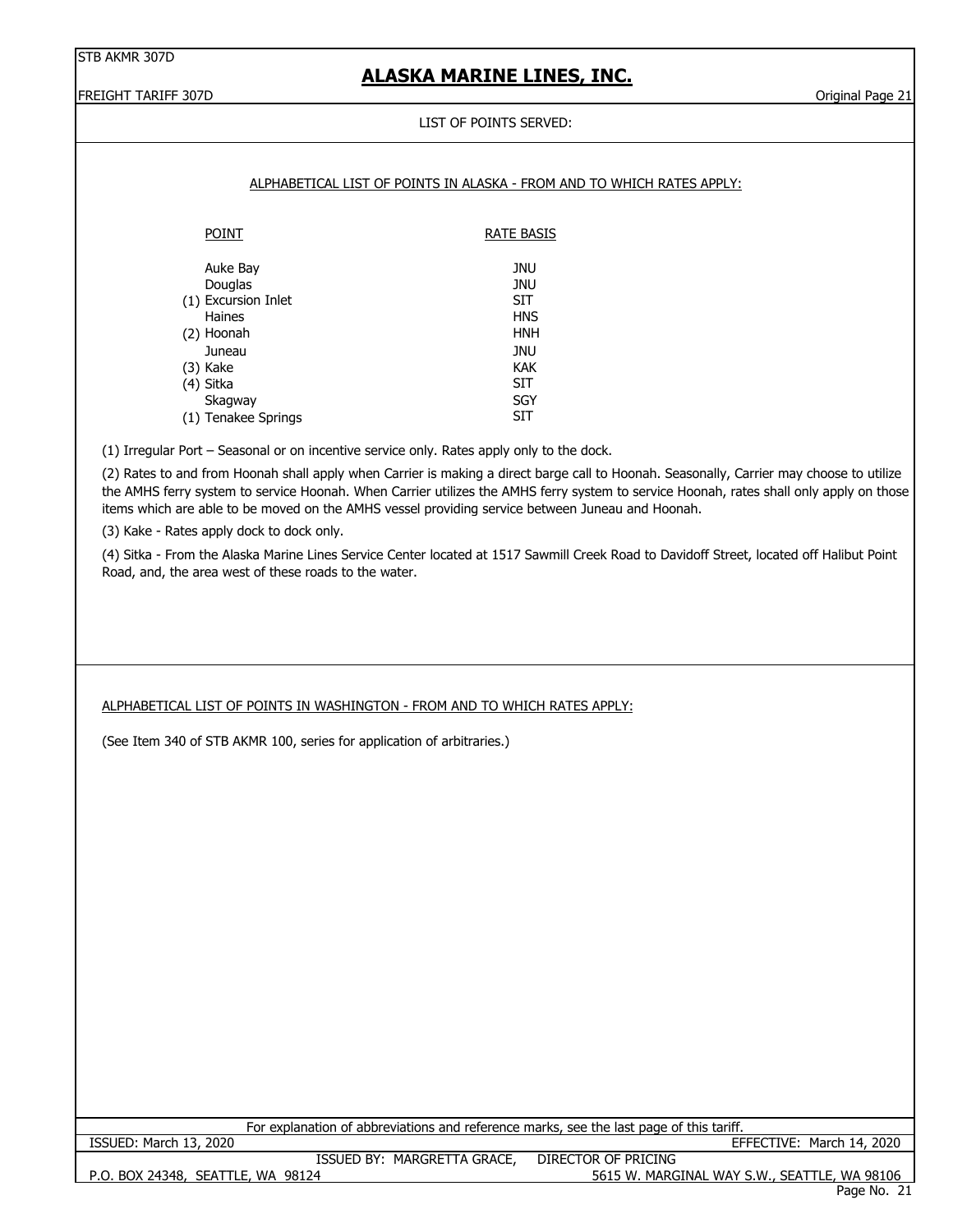### **ALASKA MARINE LINES, INC.**

| FREIGHT TARIFF 307D | $\sim$ $\sim$<br>1+h<br>‡th Revised<br>Page<br>. |
|---------------------|--------------------------------------------------|
|                     | $\mathbf{r}$                                     |

ITEM NO.

### GOVERNING PUBLICATIONS: 100

Except as otherwise provided herein, this Tariff is governed by the following publications, including Supplements thereto or subsequent reissues thereof:

RULES

- (A) National Motor Freight Classification, NMF 100 Series, Issuing Agent.
- (B) Alaska Marine Lines, Inc., General Rules, Commodity Group Descriptions and list of Participating Carriers, Tariff No. 100, Series STB AKMR 100.

#### APPLICATION OF RATES: 160

Except as otherwise specified in this tariff and in conjunction with tariff STB AKMR 100, series, Rules 160 and 750, rates apply as below. "Door" is defined as a commercial business or jobsite location within the defined delivery/pick up area. Rates do not include delivery to or pick up from residential locations in Alaska, except as defined below in NOTE 1.

Rates to or from Kake and Irregular Points, including Tenakee Springs & Excursion Inlet, are dock to dock only.

Upon request, pick up or delivery service to residential locations may be arranged for an additional charge with Carrier or Carrier's agent.

| <b>Direction</b> | Type | Origin      | Destination |
|------------------|------|-------------|-------------|
|                  | LCL  | <b>Dock</b> | Door        |
| Northbound       | CL   | <b>Dock</b> | Door        |
| Southbound       | LCL  | Door        | <b>Dock</b> |
|                  |      | Door        | <b>Dock</b> |
| Interport        | LCL  | <b>Dock</b> | Door        |
|                  |      | Dock        | Door        |

NOTE 1. EXCEPTION: A jobsite is defined as a commercial business or residential location with unrestricted access accepting construction or building materials as described in tariff STB AKMR 100, series, Item 1008, except where specialized or additional equipment, labor, permits and/or time as identified by the driver, dispatcher or service center manager is required. Such conditions include, but are not limited to, steep or curved driveways, unimproved roads, low overhangs (e.g., cables, tree branches, awnings, or building extensions), unstable ground, or any unsafe or hazardous conditions; additionally, consignee must have the ability to load or unload the cargo with no assistance from driver beyond standard liftgate usage. In the event the driver is detained longer than twenty (20) minutes, additional delivery or pick up related charges may apply. If the consignee requests that the driver leave Carrier's container or platform equipment at Consignee's location and return later to pick it up, additional charges will apply including trucking and/or equipment detention charges.

#### TCR 4573

Matter for Item 568 moved to Page 23-A

| TCR 4590                                                                                |                                              |
|-----------------------------------------------------------------------------------------|----------------------------------------------|
| For explanation of abbreviations and reference marks, see the last page of this tariff. |                                              |
| ISSUED: February 11, 2021                                                               | EFFECTIVE: February 12, 2021                 |
| ISSUED BY: MARGRETTA GRACE,                                                             | DIRECTOR OF PRICING                          |
| P.O. BOX 24348, SEATTLE, WA 98124                                                       | 5615 W. MARGINAL WAY S.W., SEATTLE, WA 98106 |
|                                                                                         | Page No. 22                                  |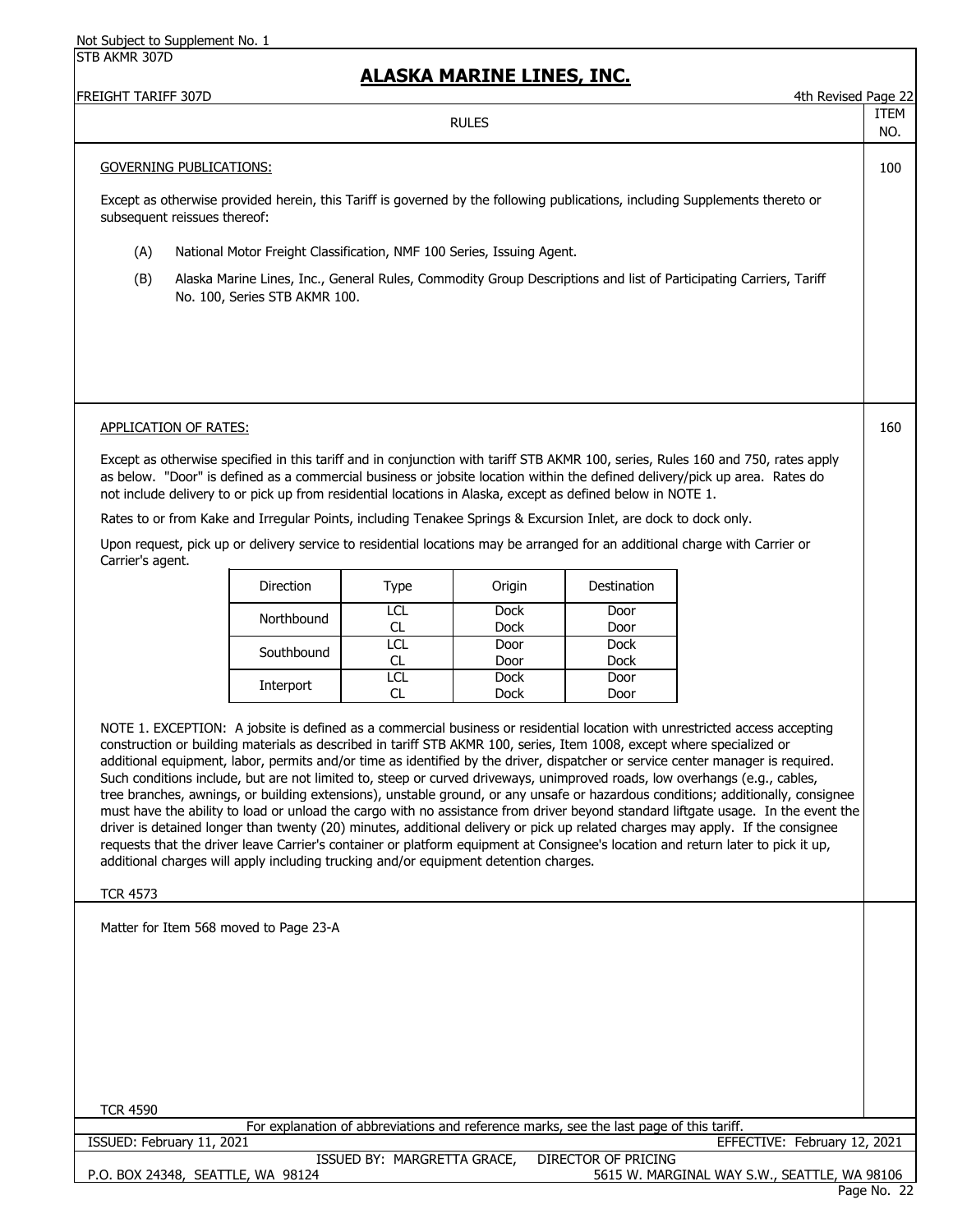| FREIGHT TARIFF 307D   |                                                                                                                                                                                                                                                                                                                                                                                                                                                                                                                                                                                                                                                          |               |                             |                                                                                         |            | 11th Revised Page 23                         |             |
|-----------------------|----------------------------------------------------------------------------------------------------------------------------------------------------------------------------------------------------------------------------------------------------------------------------------------------------------------------------------------------------------------------------------------------------------------------------------------------------------------------------------------------------------------------------------------------------------------------------------------------------------------------------------------------------------|---------------|-----------------------------|-----------------------------------------------------------------------------------------|------------|----------------------------------------------|-------------|
|                       |                                                                                                                                                                                                                                                                                                                                                                                                                                                                                                                                                                                                                                                          |               | <b>RULES</b>                |                                                                                         |            |                                              | ITEM<br>NO. |
|                       | BEYOND TERMINAL CHARGES TO OR FROM POINTS IN THE SATE OF ALASKA: (CL AND LCL):                                                                                                                                                                                                                                                                                                                                                                                                                                                                                                                                                                           |               |                             |                                                                                         |            |                                              | 342         |
| А.                    | Rate Group destinations to points making reference to this Item will apply to LCL, AQ and CL (Capacity Load) rates.<br>Where no through Class or Commodity rate is published to a particular Group point, a through rate will be<br>constructed by adding the following beyond terminal charge to the applicable Class or Commodity rate from or to<br>the basing point named below:                                                                                                                                                                                                                                                                     |               |                             |                                                                                         |            |                                              |             |
|                       | POINT OF ORIGIN                                                                                                                                                                                                                                                                                                                                                                                                                                                                                                                                                                                                                                          | <b>BASING</b> |                             | EQUIPMENT OF LADING NOT EXCEEDING:                                                      |            |                                              |             |
|                       | OR DESTINATION:                                                                                                                                                                                                                                                                                                                                                                                                                                                                                                                                                                                                                                          | POINT:        | 20'                         | 24'                                                                                     | 40'        | 53'                                          |             |
|                       | (1) Hawk Inlet                                                                                                                                                                                                                                                                                                                                                                                                                                                                                                                                                                                                                                           | Juneau        | \$874.00                    | \$1,048.00                                                                              | \$1,744.00 | \$2,317.00                                   |             |
|                       | (1) Kensington                                                                                                                                                                                                                                                                                                                                                                                                                                                                                                                                                                                                                                           | Juneau        | \$1,273.00                  | \$1,525.00                                                                              | \$2,546.00 | \$3,181.00                                   |             |
| (1)                   | LCL beyond terminal charge is \$25.56 per cwt, subject to a minimum of 9 pounds per cubic foot. The minimum<br>charge per shipment is \$108.00. Cargo that can be driven on and off the vessel will move at a rate of \$51.00<br>per linear foot, subject to a minimum charge of \$1,432.00 per unit. Personal effects or household goods moving<br>under this item are subject to a release value of \$.10 per pound, per article; however, Shipper has the option to<br>declare a higher released valuation subject to the provisions listed in Rule 560. Kensington and Hawk Inlet are<br>unscheduled, irregular ports. Rates apply to the dock only. |               |                             |                                                                                         |            |                                              |             |
| <b>TCR 4619</b>       |                                                                                                                                                                                                                                                                                                                                                                                                                                                                                                                                                                                                                                                          |               |                             |                                                                                         |            |                                              |             |
|                       | APPLICATION OF ARBITRARY FUEL SURCHARGE:                                                                                                                                                                                                                                                                                                                                                                                                                                                                                                                                                                                                                 |               |                             |                                                                                         |            |                                              | 345         |
|                       | Except as specifically indicated in individual rate items and exceptions noted herein, all shipment and accessorial charges are<br>subject to an Arbitrary Fuel Surcharge of $\bullet$ twenty-six percent (26%). Multiply the applicable rate by $\bullet$ 1.26.                                                                                                                                                                                                                                                                                                                                                                                         |               |                             |                                                                                         |            |                                              |             |
| NOTE 1:               | For rates in cents, fraction will be as follows: Fractions of less than 1/2 cent will be dropped and fractions of<br>1/2 cent or more will be rounded to the next whole cent.                                                                                                                                                                                                                                                                                                                                                                                                                                                                            |               |                             |                                                                                         |            |                                              |             |
|                       | For rates in dollars, fraction of dollars will be rounded as follows: Less than .50 will be dropped and .50 or more<br>will be rounded to the next whole dollar.                                                                                                                                                                                                                                                                                                                                                                                                                                                                                         |               |                             |                                                                                         |            |                                              |             |
| NOTE 2:               | Where the rate or charges is published in dollar and cents, apply the equivalent in cents.                                                                                                                                                                                                                                                                                                                                                                                                                                                                                                                                                               |               |                             |                                                                                         |            |                                              |             |
| NOTE 3:               | Reference to Tariffs, Items, Notes, Rules, etc. will be as follows:                                                                                                                                                                                                                                                                                                                                                                                                                                                                                                                                                                                      |               |                             |                                                                                         |            |                                              |             |
|                       | Where reference is made in this Supplement to Tariffs, Items, Notes, Rules, etc., it is understood that such<br>reference is continuous and included Supplements to or successive issues of such Items, Notes. Rules, etc.                                                                                                                                                                                                                                                                                                                                                                                                                               |               |                             |                                                                                         |            |                                              |             |
| <b>EXCEPTIONS:</b>    |                                                                                                                                                                                                                                                                                                                                                                                                                                                                                                                                                                                                                                                          |               |                             |                                                                                         |            |                                              |             |
|                       | The provisions of the Fuel Surcharge will not apply to rates set forth in the following Items:                                                                                                                                                                                                                                                                                                                                                                                                                                                                                                                                                           |               |                             |                                                                                         |            |                                              |             |
| А.                    | STB AKMR 100, series, Rule Numbers:                                                                                                                                                                                                                                                                                                                                                                                                                                                                                                                                                                                                                      |               |                             |                                                                                         |            |                                              |             |
|                       | 340, 341, 360, 430, 460, 480, 500, 501, 504, 540 Paragraph (D), 563, 740, 750, 751, 820, 848, 850, 891, 900,<br>910, 911, 959, 982, 987 and 990.                                                                                                                                                                                                                                                                                                                                                                                                                                                                                                         |               |                             |                                                                                         |            |                                              |             |
| В.                    | Assessorial charges specifically named in individual rate Items that are noted as exceptions to Items listed in<br>Paragraph A above.                                                                                                                                                                                                                                                                                                                                                                                                                                                                                                                    |               |                             |                                                                                         |            |                                              |             |
| <b>TCR 4632</b>       |                                                                                                                                                                                                                                                                                                                                                                                                                                                                                                                                                                                                                                                          |               |                             |                                                                                         |            |                                              |             |
|                       |                                                                                                                                                                                                                                                                                                                                                                                                                                                                                                                                                                                                                                                          |               |                             | For explanation of abbreviations and reference marks, see the last page of this tariff. |            |                                              |             |
| ISSUED: June 10, 2022 |                                                                                                                                                                                                                                                                                                                                                                                                                                                                                                                                                                                                                                                          |               | ISSUED BY: MARGRETTA GRACE, | <b>DIRECTOR OF PRICING</b>                                                              |            | EFFECTIVE: June 26, 2022                     |             |
|                       | P.O. BOX 24348, SEATTLE, WA 98124                                                                                                                                                                                                                                                                                                                                                                                                                                                                                                                                                                                                                        |               |                             |                                                                                         |            | 5615 W. MARGINAL WAY S.W., SEATTLE, WA 98106 |             |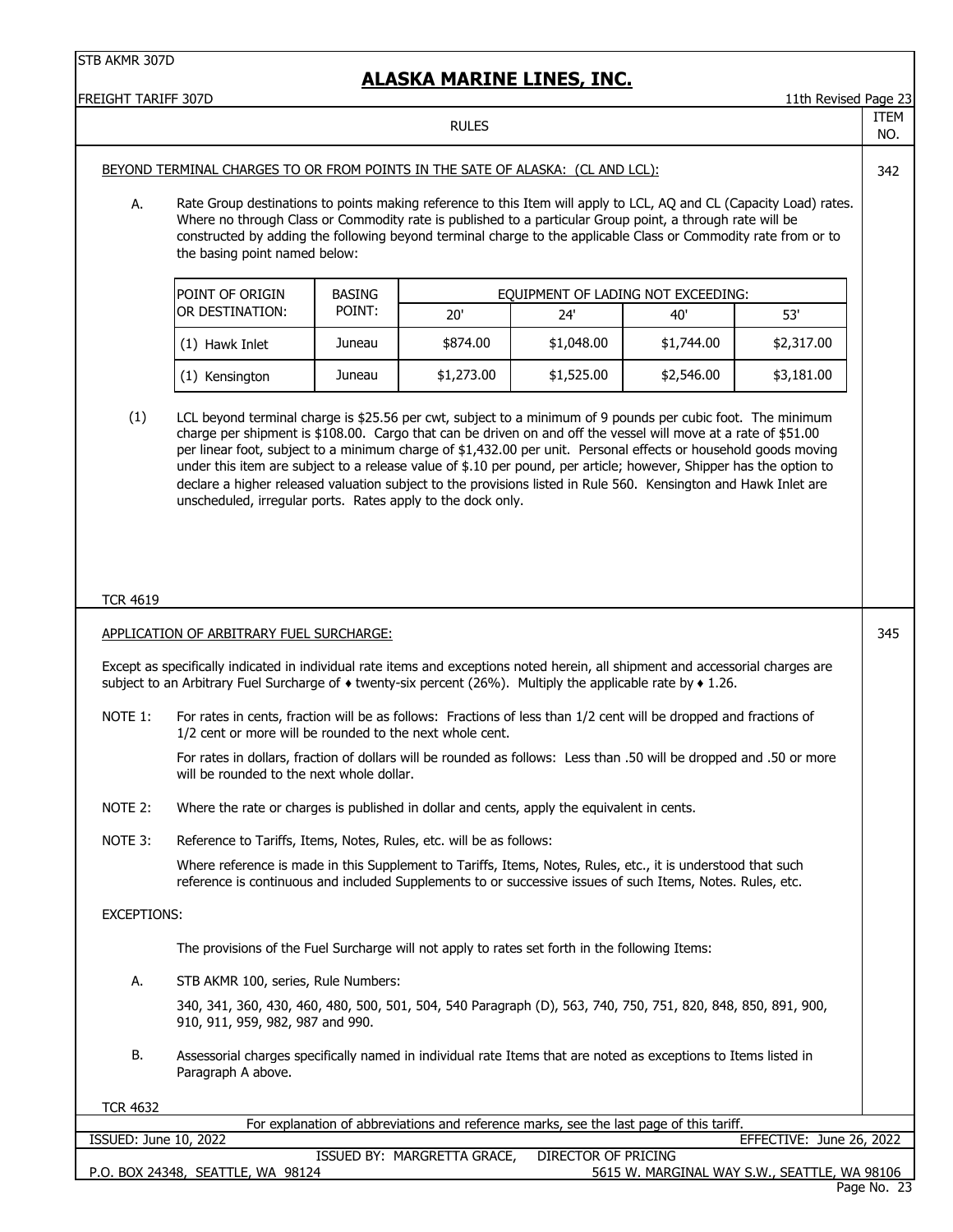STB AKMR 307D

## **ALASKA MARINE LINES, INC.**

| <b>FREIGHT TARIFF 307D</b>                                                                                                                                                                                        |                                                                                                                                                                                                                                                                                                      |                      |                             |                      |                      |                      | 1st Revised Page 23-A                        |                    |
|-------------------------------------------------------------------------------------------------------------------------------------------------------------------------------------------------------------------|------------------------------------------------------------------------------------------------------------------------------------------------------------------------------------------------------------------------------------------------------------------------------------------------------|----------------------|-----------------------------|----------------------|----------------------|----------------------|----------------------------------------------|--------------------|
|                                                                                                                                                                                                                   |                                                                                                                                                                                                                                                                                                      |                      | <b>RULES</b>                |                      |                      |                      |                                              | <b>ITEM</b><br>NO. |
| EXCEPTION TO AKMR 100, SERIES, ITEM 568:                                                                                                                                                                          |                                                                                                                                                                                                                                                                                                      |                      |                             |                      |                      |                      |                                              | 568                |
| OVERDIMENSION, BULKY, HEAVY, OR LONG FREIGHT:                                                                                                                                                                     |                                                                                                                                                                                                                                                                                                      |                      |                             |                      |                      |                      |                                              |                    |
| <b>Application of Charges:</b><br>(A)                                                                                                                                                                             |                                                                                                                                                                                                                                                                                                      |                      |                             |                      |                      |                      |                                              |                    |
| (4) DECK STOWED CARGO:                                                                                                                                                                                            |                                                                                                                                                                                                                                                                                                      |                      |                             |                      |                      |                      |                                              |                    |
|                                                                                                                                                                                                                   | MINIMUM CHARGE:                                                                                                                                                                                                                                                                                      |                      |                             |                      |                      |                      | RATE PER SQUARE FOOT:                        |                    |
|                                                                                                                                                                                                                   |                                                                                                                                                                                                                                                                                                      |                      |                             |                      |                      |                      |                                              |                    |
|                                                                                                                                                                                                                   | When cargo, due to weight, size or other operational consideration is<br>determined by the Carrier, must be loaded directly to the deck of the<br>vessel, the shipment will be subject to a per square foot minimum charge.<br>When applied, shipment is not subject to Paragraphs (1), (2), or (3). |                      |                             |                      |                      | \$30.12              |                                              |                    |
|                                                                                                                                                                                                                   |                                                                                                                                                                                                                                                                                                      |                      |                             |                      |                      |                      |                                              |                    |
| MINIMUM CHARGE PER SHIPMENT - LCL:                                                                                                                                                                                |                                                                                                                                                                                                                                                                                                      |                      |                             |                      |                      |                      |                                              | 610                |
| The minimum charge for any single shipment, as defined in AKMR 100, series, Rule 100 will be:                                                                                                                     |                                                                                                                                                                                                                                                                                                      |                      |                             |                      |                      |                      |                                              |                    |
| BETWEEN: SEATTLE, WA                                                                                                                                                                                              |                                                                                                                                                                                                                                                                                                      |                      |                             |                      |                      |                      |                                              |                    |
| AND: POINTS IN ALASKA:                                                                                                                                                                                            | <b>JNU</b>                                                                                                                                                                                                                                                                                           | <b>SIT</b>           | <b>HNS</b>                  | <b>HNH</b>           | <b>SGY</b>           | <b>KAK</b>           |                                              |                    |
| (1)                                                                                                                                                                                                               | \$108.00<br>$\sqrt{$131.00}$                                                                                                                                                                                                                                                                         | \$108.00<br>\$131.00 | \$108.00<br>\$131.00        | \$108.00<br>\$131.00 | \$108.00<br>\$131.00 | \$108.00<br>\$131.00 |                                              |                    |
|                                                                                                                                                                                                                   | (1) Rate applied to shipments requiring temperature control.                                                                                                                                                                                                                                         |                      |                             |                      |                      |                      |                                              |                    |
| <b>TCR 4619</b>                                                                                                                                                                                                   |                                                                                                                                                                                                                                                                                                      |                      |                             |                      |                      |                      |                                              |                    |
| Refer to AKMR 100A, Item 882                                                                                                                                                                                      |                                                                                                                                                                                                                                                                                                      |                      |                             |                      |                      |                      |                                              | 882                |
|                                                                                                                                                                                                                   |                                                                                                                                                                                                                                                                                                      |                      |                             |                      |                      |                      |                                              |                    |
|                                                                                                                                                                                                                   |                                                                                                                                                                                                                                                                                                      |                      |                             |                      |                      |                      |                                              |                    |
|                                                                                                                                                                                                                   |                                                                                                                                                                                                                                                                                                      |                      |                             |                      |                      |                      |                                              |                    |
| <b>WHARFAGE CHARGES:</b>                                                                                                                                                                                          |                                                                                                                                                                                                                                                                                                      |                      |                             |                      |                      |                      |                                              | 941                |
| Wharfage charges will be assessed on all shipments moving to Hoonah, AK. Wharfage will be assessed at a rate of \$3.50 per<br>short ton (2,000 pounds), subject to a minimum charge of \$1.00 per shipment.       |                                                                                                                                                                                                                                                                                                      |                      |                             |                      |                      |                      |                                              |                    |
| Wharfage charges will be assessed on all shipments moving to or from Kake, AK. Wharfage will be assessed at a rate of \$8.50<br>per short ton (2,000 pounds), subject to a minimum charge of \$1.00 per shipment. |                                                                                                                                                                                                                                                                                                      |                      |                             |                      |                      |                      |                                              |                    |
| Refer to AKMR 100A, Item 959                                                                                                                                                                                      |                                                                                                                                                                                                                                                                                                      |                      |                             |                      |                      |                      |                                              | 959                |
|                                                                                                                                                                                                                   |                                                                                                                                                                                                                                                                                                      |                      |                             |                      |                      |                      |                                              |                    |
|                                                                                                                                                                                                                   |                                                                                                                                                                                                                                                                                                      |                      |                             |                      |                      |                      |                                              |                    |
|                                                                                                                                                                                                                   | For explanation of abbreviations and reference marks, see the last page of this tariff.                                                                                                                                                                                                              |                      |                             |                      |                      |                      |                                              |                    |
| ISSUED: January 10, 2022                                                                                                                                                                                          |                                                                                                                                                                                                                                                                                                      |                      |                             |                      |                      |                      | EFFECTIVE: January 30, 2022                  |                    |
| P.O. BOX 24348, SEATTLE, WA 98124                                                                                                                                                                                 |                                                                                                                                                                                                                                                                                                      |                      | ISSUED BY: MARGRETTA GRACE, |                      | DIRECTOR OF PRICING  |                      | 5615 W. MARGINAL WAY S.W., SEATTLE, WA 98106 |                    |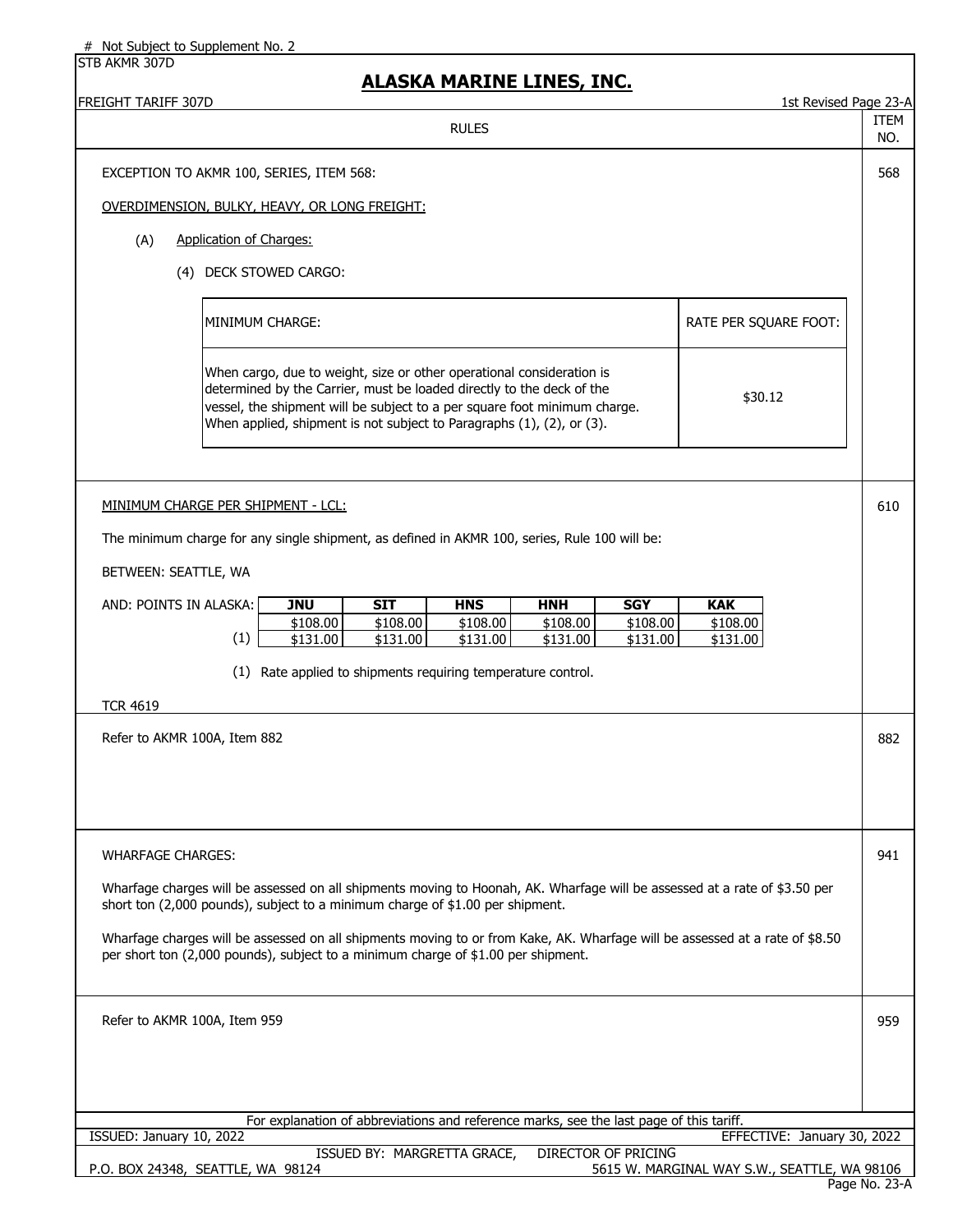# **ALASKA MARINE LINES, INC.**

FREIGHT TARIFF 307D Original Page 24

SECTION 1

#### CLASS RATES

Between Seattle, Washington

And Points in Alaska

(See Item 2420 for Application of CL Ratings)

For Class Ratings Higher Than 100 Rates Will be Arrived at by Applying the Following Method:

| Class 110 | - 110% of   | Class 100 Rate |
|-----------|-------------|----------------|
| Class 125 | - 125% of   | Class 100 Rate |
| Class 150 | - 150% of   | Class 100 Rate |
| Class 175 | - 175% of   | Class 100 Rate |
| Class 200 | - 200% of   | Class 100 Rate |
| Class 250 | $-250\%$ of | Class 100 Rate |
| Class 300 | - 300% of   | Class 100 Rate |
| Class 350 | - 350% of   | Class 100 Rate |
| Class 400 | - 400% of   | Class 100 Rate |
| Class 500 | - 500% of   | Class 100 Rate |
|           |             |                |

For explanation of abbreviations and reference marks, see the last page of this tariff.

ISSUED: March 13, 2020 EFFECTIVE: March 14, 2020 ISSUED BY: MARGRETTA GRACE, DIRECTOR OF PRICING

P.O. BOX 24348, SEATTLE, WA 98124 5615 W. MARGINAL WAY S.W., SEATTLE, WA 98106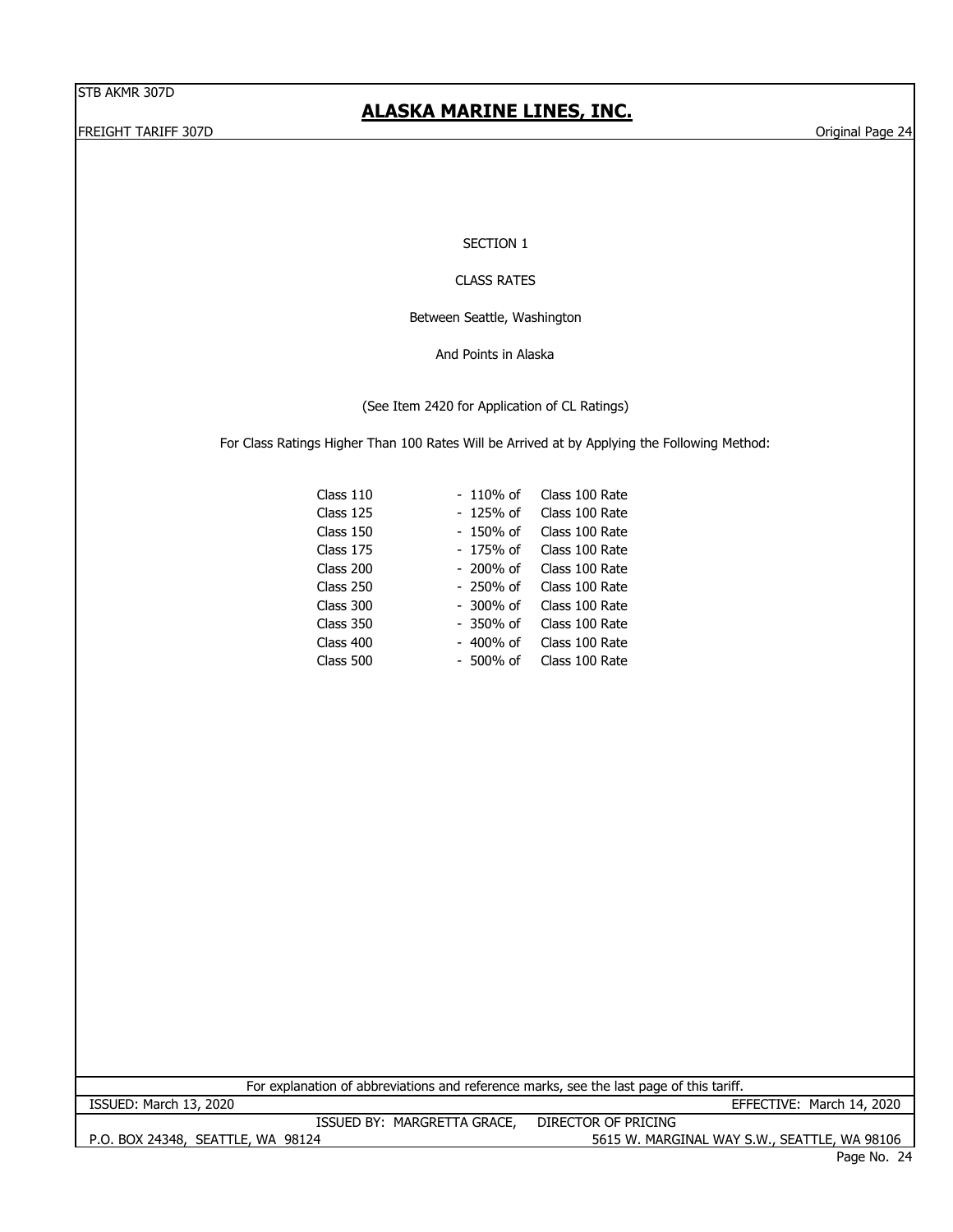## **ALASKA MARINE LINES, INC.**

FREIGHT TARIFF 307D 2nd Revised Page No. 25

|                   |                           |                | SECTION 1 - CLASS RATES |            |                                                          |            |            |  |
|-------------------|---------------------------|----------------|-------------------------|------------|----------------------------------------------------------|------------|------------|--|
|                   | COMMODITIES:              |                |                         |            | FROM SEATTLE, WASHINGTON<br>TO REGULAR POINTS (1), VIZ.: |            |            |  |
|                   |                           | <b>JNU (2)</b> | <b>SIT</b>              | <b>HNS</b> | <b>HNH</b>                                               | <b>SGY</b> | <b>KAK</b> |  |
|                   | CLASS RATES, NMFC RATING: |                |                         |            |                                                          |            |            |  |
| <b>Class: 100</b> | LCL                       | 59.86          | 64.06                   | 61.15      | 72.67                                                    | 67.26      | 64.06      |  |
|                   | LCL (Min. Wt. 5,000)      | 49.92          | 56.36                   | 50.99      | 63.38                                                    | 58.61      | 56.36      |  |
| $92 - 1/2$        | LCL                       | 57.27          | 62.02                   | 58.45      | 70.08                                                    | 61.25      | 62.02      |  |
|                   | LCL (Min. Wt. 5,000)      | 47.73          | 54.58                   | 48.68      | 60.97                                                    | 53.42      | 54.58      |  |
| 85                | LCL                       | 51.98          | 55.16                   | 53.11      | 64.85                                                    | 55.70      | 55.16      |  |
|                   | LCL (Min. Wt. 5,000)      | 43.36          | 48.62                   | 44.31      | 56.41                                                    | 48.62      | 48.62      |  |
| $77 - 1/2$        | <b>LCL</b>                | 48.63          | 50.45                   | 49.72      | 61.41                                                    | 51.97      | 50.45      |  |
|                   | LCL (Min. Wt. 5,000)      | 40.48          | 44.32                   | 41.41      | 53.42                                                    | 45.35      | 44.32      |  |
| $70 - 65$         | LCL                       | 43.75          | 45.36                   | 44.76      | 56.57                                                    | 46.85      | 45.36      |  |
|                   | LCL (Min. Wt. 5,000)      | 36.43          | 39.90                   | 37.25      | 49.25                                                    | 40.83      | 39.90      |  |
| $60 - 55 - 50$    | <b>LCL</b>                | 38.47          | 40.40                   | 39.39      | 51.29                                                    | 41.12      | 40.40      |  |
|                   | LCL (Min. Wt. 5,000)      | 31.97          | 35.49                   | 32.76      | 36.39                                                    | 35.83      | 35.49      |  |

(1) Rates do not include pickup service.

(2) Rates Southbound (from Juneau, AK to Seattle, WA) will be eighty-five (85%) of the Northbound rate.

TCR 4619

For explanation of abbreviations and reference marks not explained on this page, see the Last Page of this Tariff. ISSUED: January 10, 2022 EFFECTIVE: January 30, 2022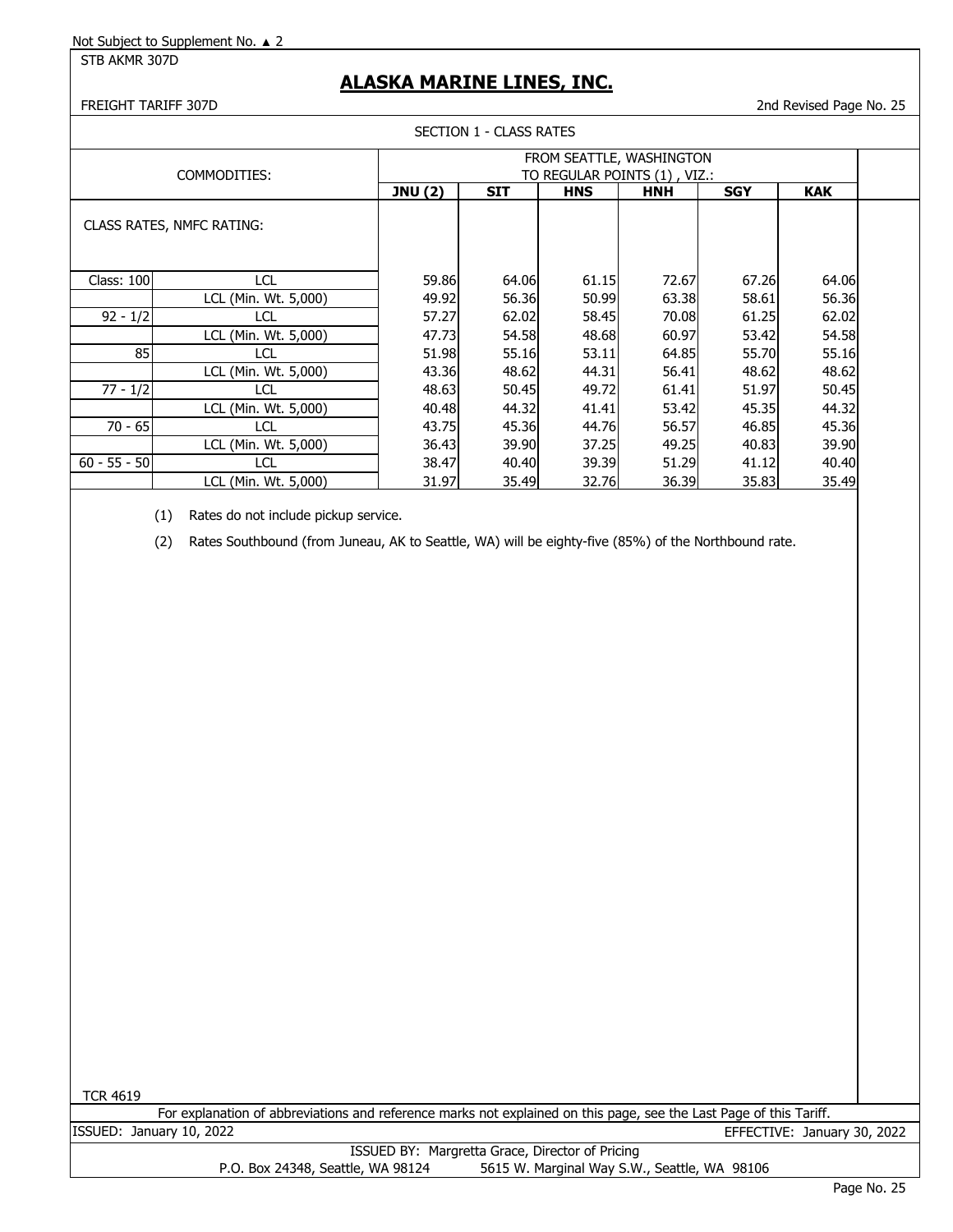FREIGHT TARIFF 307D **Original Page 26** 

## **ALASKA MARINE LINES, INC.**

SECTION 2

COMMODITY RATES:

BETWEEN:

Seattle, Washington (See Page 21)

AND:

Points in Alaska (See Page 21)

NOTE: Unless specifically noted in individual rate items in this tariff, the Juneau Southbound rate will be eighty-five (85%) percent of the Northbound rate in this Section 2.

P.O. BOX 24348, SEATTLE, WA 98124 5615 W. MARGINAL WAY S.W., SEATTLE, WA 98106 ISSUED BY: MARGRETTA GRACE, DIRECTOR OF PRICING For explanation of abbreviations and reference marks, see the last page of this tariff<br>EFFE EFFECTIVE: March 14, 2020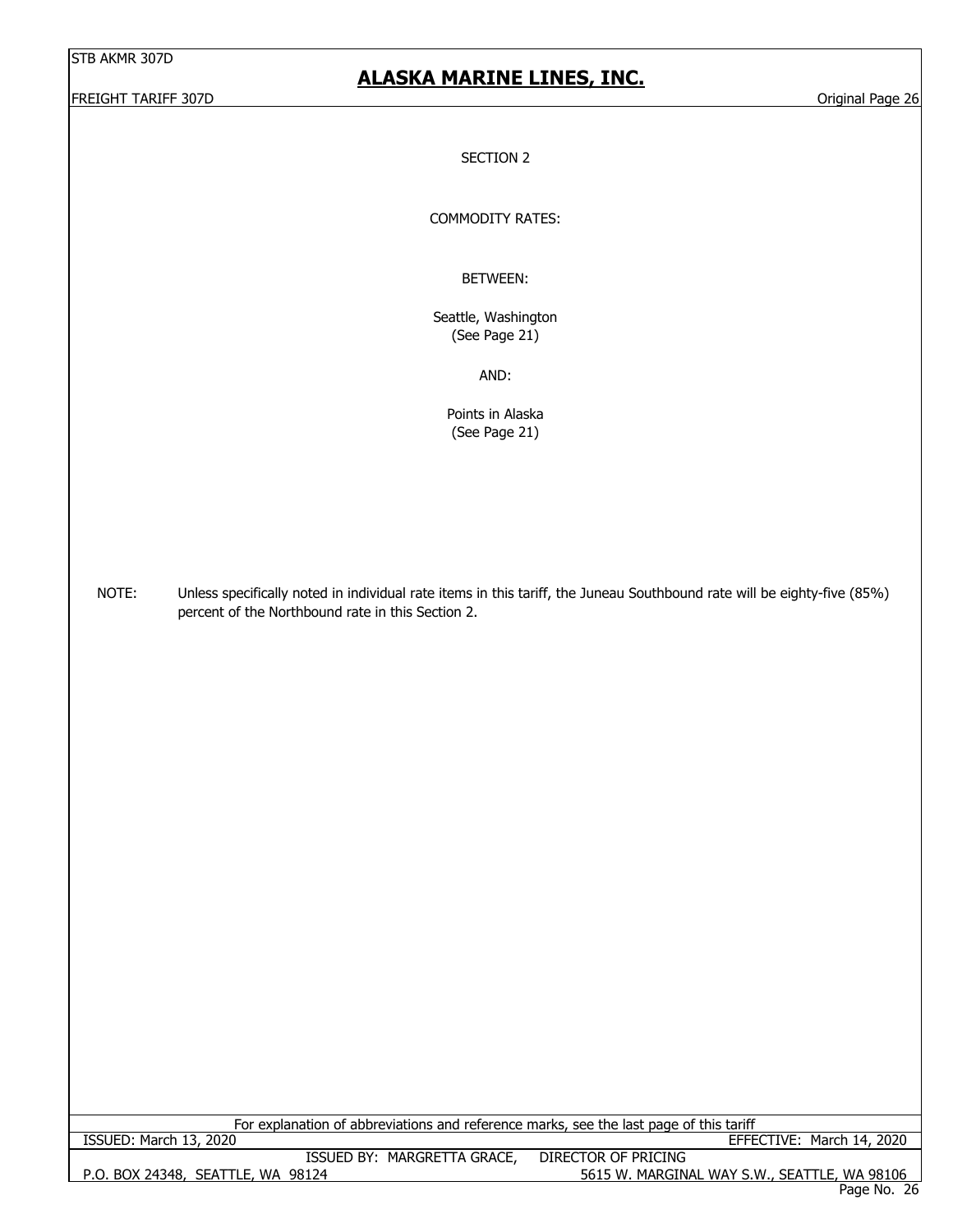STB AKMR 307D

## **ALASKA MARINE LINES, INC.**

FREIGHT TARIFF 307D 2nd Revised Page No. 27

SECTION 2 - NORTHBOUND COMMODITY

| COMMODITIES:                                                                                                                                                                                                                                                                                        | FROM SEATTLE, WASHINGTON<br>TO REGULAR POINTS, VIZ.:                             |                         |                         |                         |                         |                         |      |  |
|-----------------------------------------------------------------------------------------------------------------------------------------------------------------------------------------------------------------------------------------------------------------------------------------------------|----------------------------------------------------------------------------------|-------------------------|-------------------------|-------------------------|-------------------------|-------------------------|------|--|
|                                                                                                                                                                                                                                                                                                     | <b>SGY</b><br><b>JNU</b><br><b>SIT</b><br><b>HNS</b><br><b>KAK</b><br><b>HNH</b> |                         |                         |                         |                         |                         | NO:  |  |
| ANTIQUES, ANTIQUE REPRODUCTIONS,<br>SCULPTURES, STATUARIES and HOUSEHOLD<br>APPOINTMENTS. Used and or new, for<br>Commercial Resale or Exhibition purposes<br>only. (See Notes 1 through 2)<br>20' Container (Min. Wt. 8,000)<br>24' Container (Min. Wt. 10,000)<br>40' Container (Min. Wt. 16,000) | 62.85<br>61.05<br>44.89                                                          | 69.13<br>67.15<br>49.37 | 70.38<br>68.38<br>50.27 | 75.44<br>73.27<br>53.87 | 72.26<br>70.22<br>51.63 | 69.13<br>67.15<br>49.37 | 2021 |  |
| 53' Container (Min. Wt. 20,000)                                                                                                                                                                                                                                                                     | 45.61                                                                            | 50.18                   | 51.08                   | 54.74                   | 52.45                   | 50.18                   |      |  |
| NOTE 1. Rates apply on shipper load and count closed containers only. Rates will not apply on items of extraordinary<br>value. Released valuation may not exceed \$25,000.00 per container load.<br>NOTE 2. Valuation of goods must be noted on inbound bill of lading.                             |                                                                                  |                         |                         |                         |                         |                         |      |  |
| APPLIANCES (with or without coin-operated<br>mechanism), Coal, Gas, Oil, Wood or<br>Electrically Operated, Viz.: (See below)                                                                                                                                                                        |                                                                                  |                         |                         |                         |                         |                         | 2028 |  |

|                                 | 94.17 | 97.00 | 105.46 | 113.00 | 108.30 | 111.55 |  |
|---------------------------------|-------|-------|--------|--------|--------|--------|--|
| 20' Container (Min. Wt. 6,000)  | 43.39 | 47.73 | 48.60  | 52.06  | 49.90  | 47.73  |  |
| 20' Container (Min. Wt. 10,000) | 36.76 | 40.44 | 41.17  | 44.11  | 42.28  | 40.44  |  |
|                                 | 49.95 | 54.94 | 55.94  | 59.94  | 57.44  | 54.94  |  |
| 24' Container (Min. Wt. 14,000) | 32.83 | 36.12 | 36.77  | 39.39  | 37.76  | 36.12  |  |
| 40' Container (Min. Wt. 12,000) | 44.40 | 48.84 | 49.72  | 53.28  | 51.06  | 48.84  |  |
| 40' Container (Min. Wt. 20,000) | 29.24 | 32.16 | 32.76  | 35.08  | 33.62  | 32.16  |  |
| 53' Container (Min. Wt. 16,000) | 39.93 | 43.93 | 44.72  | 47.91  | 45.92  | 43.93  |  |
| 53' Container (Min. Wt. 24,000) | 29.27 | 32.21 | 32.79  | 35.13  | 33.66  | 32.21  |  |

| Viz.:                                                |                                                                                                                    |
|------------------------------------------------------|--------------------------------------------------------------------------------------------------------------------|
| Cooling or Freezing Boxes (Freezer)                  | Range Hoods                                                                                                        |
| Dishwashing Machines                                 | Refrigerators                                                                                                      |
| Disposals, Garbage                                   | <b>Refuse Compactors</b>                                                                                           |
| Drying Machines, Laundry                             | Stoves or Ranges, Cooking                                                                                          |
| Furnaces, House-heating, hot air                     | Heating                                                                                                            |
| Heaters, Water                                       | Surface Cooking Units,                                                                                             |
| Ovens, baking, stationary for permanent installation | for permanent installation                                                                                         |
| Ovens, Microwave, with or without ovenware dishes    | Washing and Drying Machines                                                                                        |
| in packages                                          | combined, laundry                                                                                                  |
|                                                      | Washing Machines, Laundry                                                                                          |
|                                                      |                                                                                                                    |
|                                                      |                                                                                                                    |
|                                                      |                                                                                                                    |
| <b>TCR 4619</b>                                      |                                                                                                                    |
|                                                      | For explanation of abbreviations and reference marks not explained on this page, see the Last Page of this Tariff. |
| ISSUED: January 10, 2022                             | EFFECTIVE: January 30, 2022                                                                                        |
|                                                      | ISSUED BY: Margretta Grace, Director of Pricing                                                                    |

P.O. Box 24348, Seattle, WA 98124 5615 W. Marginal Way S.W., Seattle, WA 98106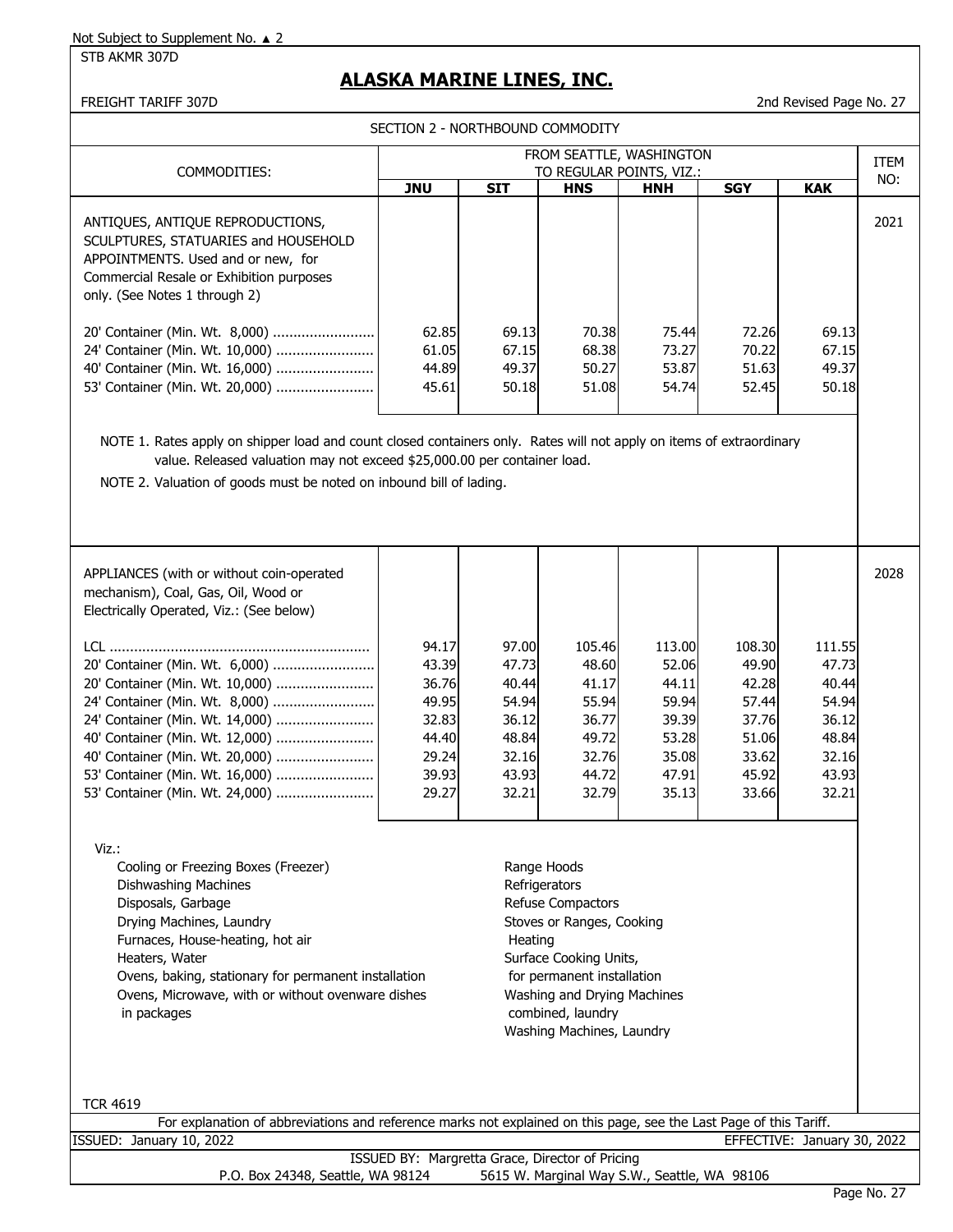STB AKMR 307D

## **ALASKA MARINE LINES, INC.**

FREIGHT TARIFF 307D 3rd Revised Page No. 28

| SECTION 2 - NORTHBOUND COMMODITY                                                                                                                                                                                                                                                                                                                                                                                                                                                                                                                                                                                                                                                                                                                                                                                                                                                                                                      |                                                                            |                                                                            |                                                                                   |                                                                                  |                                                                                 |                                                  |      |  |  |
|---------------------------------------------------------------------------------------------------------------------------------------------------------------------------------------------------------------------------------------------------------------------------------------------------------------------------------------------------------------------------------------------------------------------------------------------------------------------------------------------------------------------------------------------------------------------------------------------------------------------------------------------------------------------------------------------------------------------------------------------------------------------------------------------------------------------------------------------------------------------------------------------------------------------------------------|----------------------------------------------------------------------------|----------------------------------------------------------------------------|-----------------------------------------------------------------------------------|----------------------------------------------------------------------------------|---------------------------------------------------------------------------------|--------------------------------------------------|------|--|--|
|                                                                                                                                                                                                                                                                                                                                                                                                                                                                                                                                                                                                                                                                                                                                                                                                                                                                                                                                       |                                                                            |                                                                            |                                                                                   | FROM SEATTLE, WASHINGTON                                                         |                                                                                 |                                                  | ITEM |  |  |
| COMMODITIES:                                                                                                                                                                                                                                                                                                                                                                                                                                                                                                                                                                                                                                                                                                                                                                                                                                                                                                                          | <b>JNU</b>                                                                 | <b>SIT</b>                                                                 | <u>TO REGULAR POINTS, VIZ.:</u><br><b>HNS</b>                                     | <b>HNH</b>                                                                       | <b>SGY</b>                                                                      | <b>KAK</b>                                       | NO:  |  |  |
| ART, ORIGINAL WORKS OF, Viz.: Carvings,<br>Decorations, Figures, Limited Editions,<br>Paintings, Pictures, Statues, Totem Poles.<br>(See Notes 1 through 5)                                                                                                                                                                                                                                                                                                                                                                                                                                                                                                                                                                                                                                                                                                                                                                           |                                                                            |                                                                            |                                                                                   |                                                                                  |                                                                                 |                                                  | 2035 |  |  |
|                                                                                                                                                                                                                                                                                                                                                                                                                                                                                                                                                                                                                                                                                                                                                                                                                                                                                                                                       | 89.85 $\triangledown$<br>119.87 $\blacktriangledown$<br>$180.71$ $\bullet$ | 96.08 $\blacktriangledown$<br>128.11 $\triangledown$<br>$192.15$ $\bullet$ | 97.95 $\blacktriangledown$<br>130.55 $\blacktriangledown$<br>$195.87 \rightarrow$ | 102.69 $\blacktriangledown$<br>136.80 $\blacktriangledown$<br>$205.19$ $\bullet$ | 100.86 $\blacktriangledown$<br>134.47 $\triangledown$<br>$201.77$ $\rightarrow$ | 96.08<br>128.11<br>192.15                        |      |  |  |
| (1)<br>Rate applies when released value of cargo does not exceed \$5.00 per pound.<br>(2)<br>Rate applies when released value of cargo exceeds \$5.00 per pound, but does not exceed \$10.00 per pound.<br>(3)<br>Rate applies when released value of cargo exceeds \$10.00 per pound, but does not exceed \$25.00 per pound.<br>NOTE 1. If no value is declared in writing on the bill of lading by the shipper, rates as listed under (3) shall be applied.<br>NOTE 2. Items must be packaged in enclosed wooden crates as listed per Item 245 of the NMFC. Carrier will not be<br>responsible for any damage to contents if improperly packaged. Carrier reserves the right to refuse any shipment<br>insufficiently packaged.<br>NOTE 3. Items exceeding \$25.00 per pound of declared value will not be accepted.<br>NOTE 4. Item 560 shall not apply.<br>NOTE 5. Rate, without discount, applies southbound.<br><b>TCR 4624</b> |                                                                            |                                                                            |                                                                                   |                                                                                  |                                                                                 |                                                  |      |  |  |
| ASPHALT and OTHER ARTICLES, Viz.: Asphalt,<br>natural by-product, Petroleum (other than<br>paint, stain or varnish), liquid or solid; Pitch or<br>tar, liquid or solid, Sealer Asphalt pavement<br>surface, coal or tar base, liquid or solid.<br>20' Container (Min. Wt. 36,000)<br>24' Container (Min. Wt. 42,000)<br>40' Container (Min. Wt. 44,000)                                                                                                                                                                                                                                                                                                                                                                                                                                                                                                                                                                               | 35.72<br>25.43<br>20.14<br>8.08<br>8.63<br>10.99                           | 36.83<br>25.78<br>20.64<br>9.26<br>9.95<br>12.67                           | 39.90<br>27.94<br>22.34<br>9.94<br>10.63<br>13.52                                 | 48.50<br>33.96<br>27.16<br>10.92<br>11.71<br>14.89                               | 40.69<br>28.48<br>22.78<br>10.42<br>11.18<br>14.22                              | 36.83<br>25.78<br>20.64<br>9.26<br>9.95<br>12.67 | 2042 |  |  |
| <b>TCR 4619</b><br>For explanation of abbreviations and reference marks not explained on this page, see the Last Page of this Tariff.                                                                                                                                                                                                                                                                                                                                                                                                                                                                                                                                                                                                                                                                                                                                                                                                 |                                                                            |                                                                            |                                                                                   |                                                                                  |                                                                                 |                                                  |      |  |  |
| ISSUED: February 10, 2022                                                                                                                                                                                                                                                                                                                                                                                                                                                                                                                                                                                                                                                                                                                                                                                                                                                                                                             |                                                                            |                                                                            |                                                                                   |                                                                                  |                                                                                 | EFFECTIVE: February 22, 2022                     |      |  |  |
| ISSUED BY: Margretta Grace, Director of Pricing<br>P.O. Box 24348, Seattle, WA 98124<br>5615 W. Marginal Way S.W., Seattle, WA 98106                                                                                                                                                                                                                                                                                                                                                                                                                                                                                                                                                                                                                                                                                                                                                                                                  |                                                                            |                                                                            |                                                                                   |                                                                                  |                                                                                 |                                                  |      |  |  |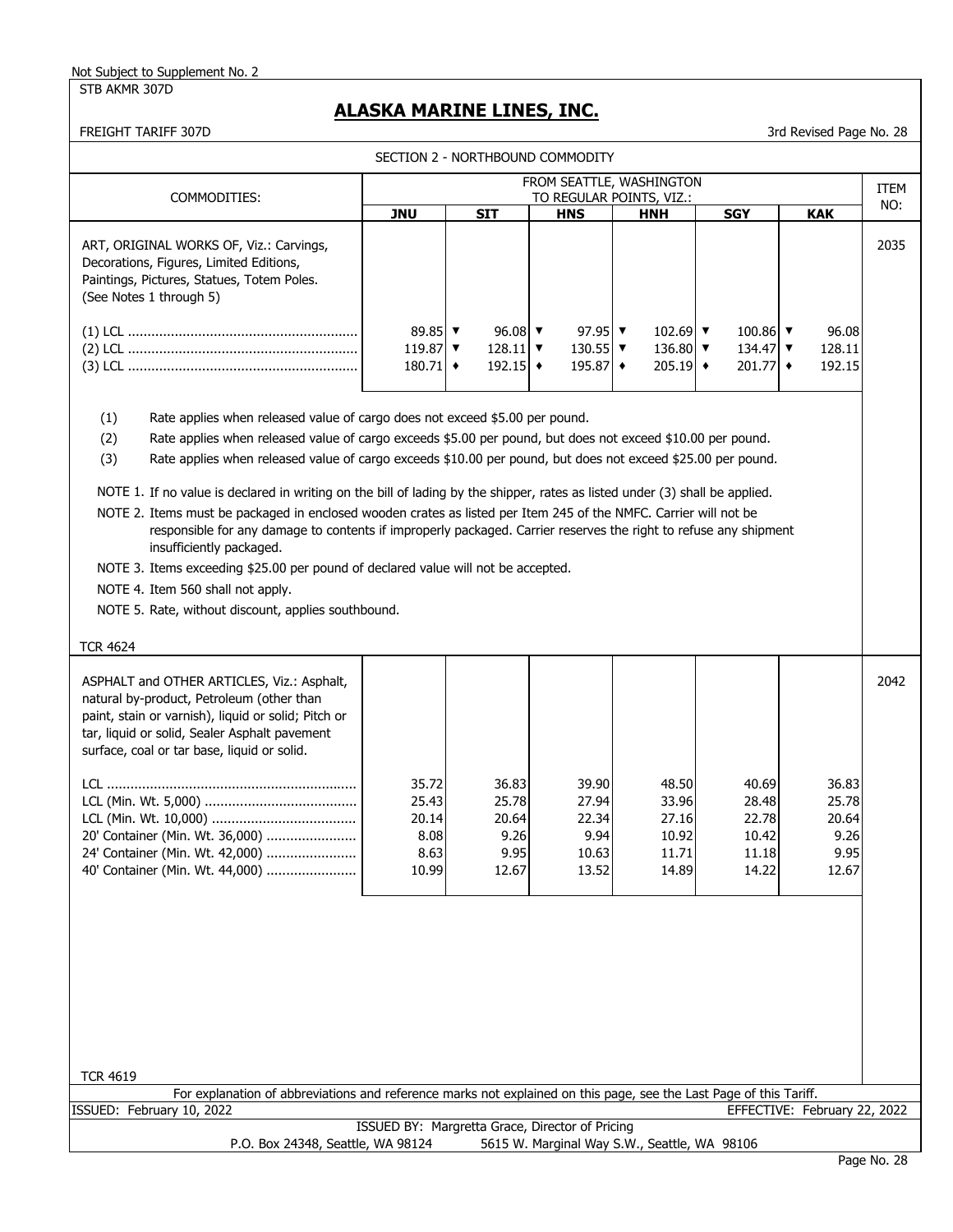STB AKMR 307D

# **ALASKA MARINE LINES, INC.**

#### FREIGHT TARIFF 307D 3rd Revised Page No. 29

SECTION 2 - NORTHBOUND COMMODITY

| COMMODITIES:                                                                                                                                                                                                                                                                                                                                                                                                           |                                                 | FROM SEATTLE, WASHINGTON<br>TO REGULAR POINTS, VIZ.: |                                              |                                  |                                  |                                  |      |
|------------------------------------------------------------------------------------------------------------------------------------------------------------------------------------------------------------------------------------------------------------------------------------------------------------------------------------------------------------------------------------------------------------------------|-------------------------------------------------|------------------------------------------------------|----------------------------------------------|----------------------------------|----------------------------------|----------------------------------|------|
|                                                                                                                                                                                                                                                                                                                                                                                                                        | <b>JNU</b>                                      | <b>SIT</b>                                           | <b>HNS</b>                                   | <b>HNH</b>                       | <b>SGY</b>                       | <b>KAK</b>                       | NO:  |
| ASPHALT (Asphaltum), natural, by-product,<br>other than paint, stain or varnish, in bulk, in<br>shipper-owned tanks (See Notes 1 and 2)                                                                                                                                                                                                                                                                                |                                                 |                                                      |                                              |                                  |                                  |                                  | 2043 |
| ISO Tanks not exc. 20' in length (Min. 12)<br>ISO Tanks not exc. 20' in length (Min. 18)<br>ISO Tanks not exc. 20' in length (Min. 24)                                                                                                                                                                                                                                                                                 | \$165.58<br>\$115.92<br>\$89.89                 | \$242.47<br>\$162.03<br>\$121.83                     | \$173.86<br>\$159.67<br>\$150.21             | \$184.51<br>\$167.95<br>\$160.86 | \$184.51<br>\$167.95<br>\$160.86 | \$144.30<br>\$132.47<br>\$125.38 |      |
| NOTE 1. Rates are in Dollars and Cents per ton, subject to the minimum tons listed above.<br>NOTE 2. Rates include return of empty tank to origin port dock.                                                                                                                                                                                                                                                           |                                                 |                                                      |                                              |                                  |                                  |                                  |      |
| <b>TCR 4619</b>                                                                                                                                                                                                                                                                                                                                                                                                        |                                                 |                                                      |                                              |                                  |                                  |                                  |      |
| AUTOMOBILE, MOTORCYCLE, or MARINE<br>PARTS, and OTHER ARTICLES, as<br>described in Item 1005 (See Note 1)                                                                                                                                                                                                                                                                                                              |                                                 |                                                      |                                              |                                  |                                  |                                  | 2056 |
|                                                                                                                                                                                                                                                                                                                                                                                                                        | 41.12                                           | 49.21                                                | 49.76                                        | 57.71                            | 55.00                            | 49.21                            |      |
|                                                                                                                                                                                                                                                                                                                                                                                                                        | 39.03                                           | 44.76                                                | 43.11                                        | 50.23                            | 47.70                            | 44.76                            |      |
| 20' Container (Min. Wt. 12,000)<br>20' Container (Min. Wt. 20,000)                                                                                                                                                                                                                                                                                                                                                     | 30.51<br>20.98                                  | 32.03<br>22.05                                       | 30.79<br>21.25                               | 43.52<br>28.81                   | 35.49<br>25.08                   | 32.03<br>22.05                   |      |
| 24' Container (Min. Wt. 14,000)                                                                                                                                                                                                                                                                                                                                                                                        | 32.67                                           | 34.31                                                | 32.99                                        | 46.63                            | 38.01                            | 34.31                            |      |
| 24' Container (Min. Wt. 24,000)                                                                                                                                                                                                                                                                                                                                                                                        | 21.87                                           | 22.97                                                | 22.14                                        | 30.00                            | 26.15                            | 22.97                            |      |
| 40' Container (Min. Wt. 24,000)                                                                                                                                                                                                                                                                                                                                                                                        | 25.43                                           | 26.68                                                | 25.66                                        | 36.26                            | 29.56                            | 26.68                            |      |
| 40' Container (Min. Wt. 40,000)<br>53' Container (Min. Wt. 32,000)                                                                                                                                                                                                                                                                                                                                                     | 17.48<br>24.22                                  | 18.38<br>25.43                                       | 17.70<br>24.44                               | 24.00<br>34.54                   | 20.92<br>28.17                   | 18.38<br>25.43                   |      |
| 53' Container (Min. Wt. 52,000)                                                                                                                                                                                                                                                                                                                                                                                        | 17.09                                           | 17.96                                                | 17.30                                        | 23.44                            | 20.43                            | 17.96                            |      |
| (1)<br>Subject to minimum charge of 9 pounds per cubic foot.<br>NOTE 1. Rates apply only on commodities manufactured, represented or sold as component or accessorial part of a<br>passenger or freight motor vehicle or motor truck trailer or motorcycles or marine vessel.<br><b>TCR 4619</b><br>For explanation of abbreviations and reference marks not explained on this page, see the Last Page of this Tariff. |                                                 |                                                      |                                              |                                  |                                  |                                  |      |
| ISSUED: January 10, 2022                                                                                                                                                                                                                                                                                                                                                                                               |                                                 |                                                      |                                              |                                  |                                  | EFFECTIVE: January 30, 2022      |      |
| P.O. Box 24348, Seattle, WA 98124                                                                                                                                                                                                                                                                                                                                                                                      | ISSUED BY: Margretta Grace, Director of Pricing |                                                      | 5615 W. Marginal Way S.W., Seattle, WA 98106 |                                  |                                  |                                  |      |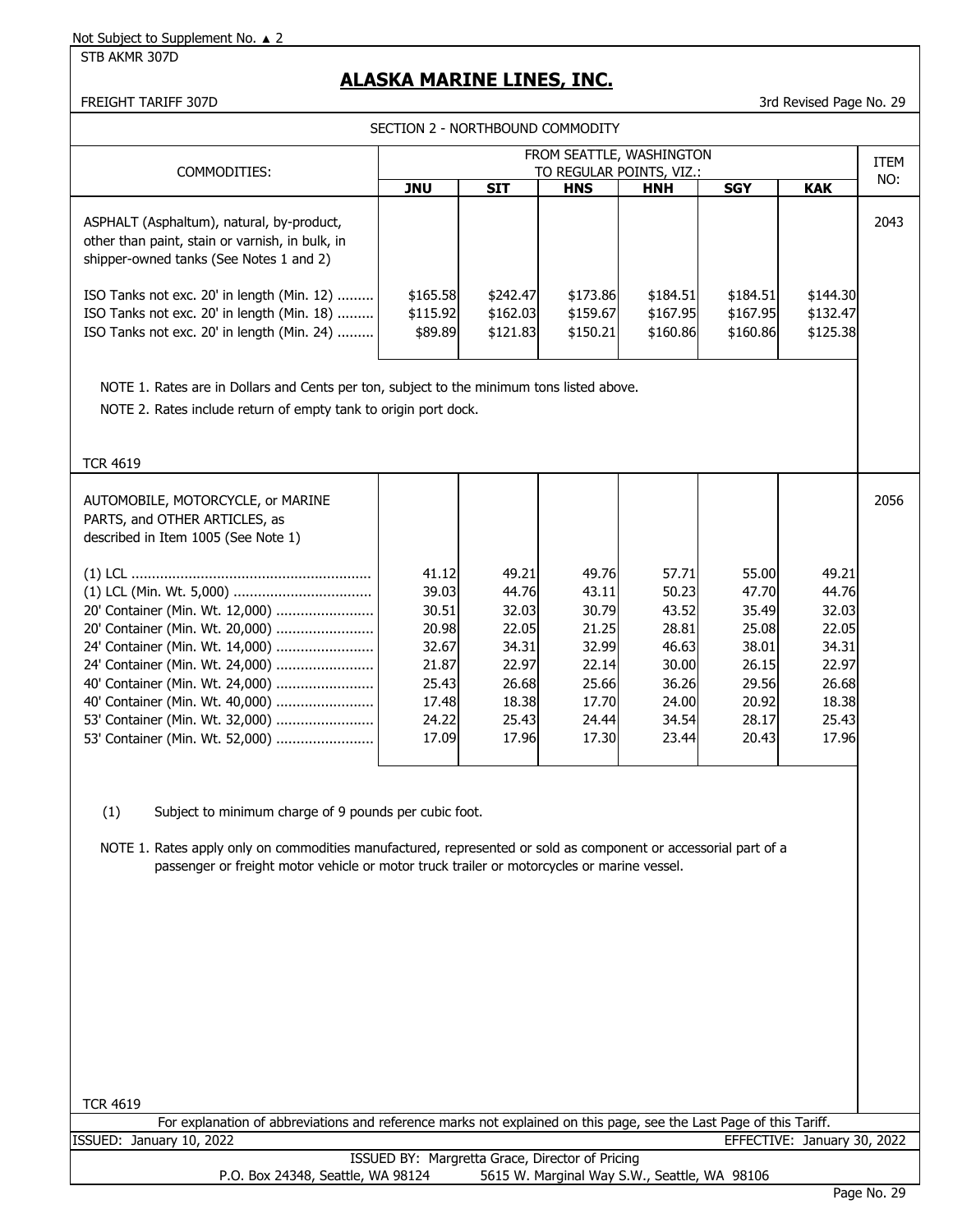STB AKMR 307D

## **ALASKA MARINE LINES, INC.**

#### FREIGHT TARIFF 307D 2nd Revised Page No. 30

SECTION 2 - NORTHBOUND COMMODITY

| COMMODITIES:                                                                                                                                                                                                                       | FROM SEATTLE, WASHINGTON<br>TO REGULAR POINTS, VIZ.: |                                   |                                   |                                   |                                   |                                   |      |
|------------------------------------------------------------------------------------------------------------------------------------------------------------------------------------------------------------------------------------|------------------------------------------------------|-----------------------------------|-----------------------------------|-----------------------------------|-----------------------------------|-----------------------------------|------|
|                                                                                                                                                                                                                                    | <b>JNU</b>                                           | <b>SIT</b>                        | <b>HNS</b>                        | <b>HNH</b>                        | <b>SGY</b>                        | <b>KAK</b>                        | NO:  |
| BICYCLES, NOI; UNICYCLES, NOI; or<br>VEHICLES, CHILDREN'S NOI, NEW; as<br>described in Items 189800 (Subs 5 through 8)<br>and 189780 (Sub 2) of the NMFC, and Related<br>Parts and Accessories, in straight or mixed<br>shipments. |                                                      |                                   |                                   |                                   |                                   |                                   | 2077 |
| 20' Container (Min. Wt. 10,000)<br>24' Container (Min. Wt. 12,000)<br>40' Container (Min. Wt. 20,000)                                                                                                                              | 104.74<br>30.01<br>31.27<br>25.02                    | 112.14<br>37.34<br>38.88<br>31.09 | 107.00<br>41.09<br>42.81<br>34.24 | 127.16<br>45.62<br>47.53<br>38.01 | 117.64<br>43.07<br>44.86<br>35.89 | 112.14<br>37.34<br>38.88<br>31.09 |      |

(1) Subject to minimum charge of 7 pounds per cubic foot.

TCR 4619

|         |                  | For explanation of abbreviations and reference marks not explained on this page, see the Last Page of this Tariff. |       |                  |
|---------|------------------|--------------------------------------------------------------------------------------------------------------------|-------|------------------|
| ISSUED: | January 10, 2022 |                                                                                                                    | TIVE: | January 30, 2022 |
|         |                  | <b>ICCLIED BV: Margrotta Craco, Director of Driging</b>                                                            |       |                  |

ISSUED BY: Margretta Grace, Director of Pricing P.O. Box 24348, Seattle, WA 98124 5615 W. Marginal Way S.W., Seattle, WA 98106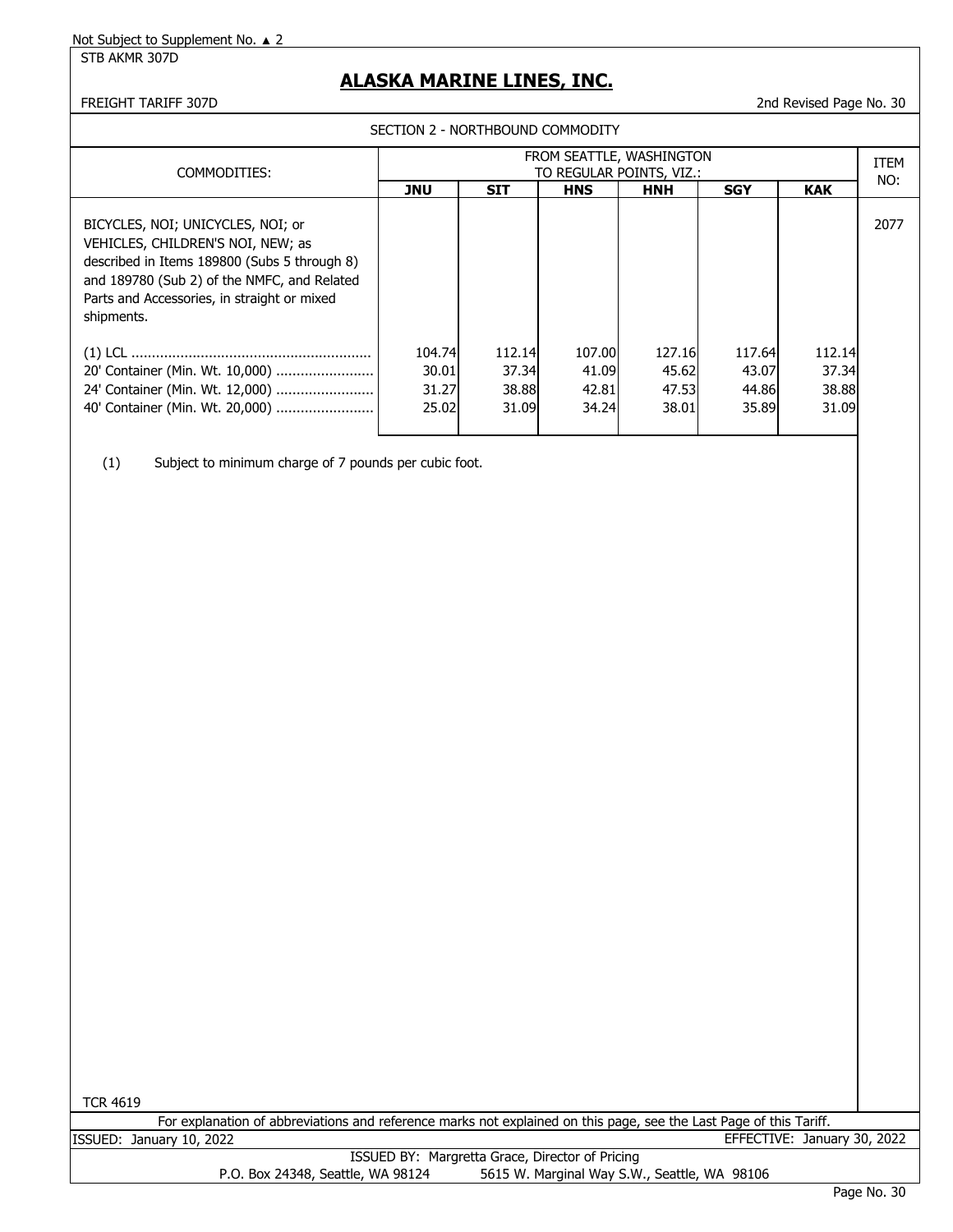#### STB AKMR 307D

## **ALASKA MARINE LINES, INC.**

FREIGHT TARIFF 307D 5th Revised Page No. 31

SECTION 2 - NORTHBOUND COMMODITY

|                                                                                        | FROM SEATTLE, WASHINGTON                                                                                                                                                                                                                                                                                                                                                                                                                                                                                                                                                                                                                |                                  |                                  |                                  |                                  |                                  |                                  |                    |  |
|----------------------------------------------------------------------------------------|-----------------------------------------------------------------------------------------------------------------------------------------------------------------------------------------------------------------------------------------------------------------------------------------------------------------------------------------------------------------------------------------------------------------------------------------------------------------------------------------------------------------------------------------------------------------------------------------------------------------------------------------|----------------------------------|----------------------------------|----------------------------------|----------------------------------|----------------------------------|----------------------------------|--------------------|--|
|                                                                                        | COMMODITIES:                                                                                                                                                                                                                                                                                                                                                                                                                                                                                                                                                                                                                            |                                  |                                  | TO REGULAR POINTS, VIZ.:         |                                  |                                  |                                  | <b>ITEM</b><br>NO: |  |
|                                                                                        | BOATS, SU, nested or not nested, mounted on<br>trailers, cradles or other shipping device, not<br>exceeding 14' in width nor 35,000 lbs.<br>(See Notes 1 through 12)                                                                                                                                                                                                                                                                                                                                                                                                                                                                    | <b>JNU</b>                       | <b>SIT</b>                       | <b>HNS</b>                       | <b>HNH</b>                       | <b>SGY</b>                       | <b>KAK</b>                       | 2098               |  |
|                                                                                        | Not exceeding 24' in length<br>Exceeding 24' but not exceeding 40' in length<br>Exceeding 40' but not exceeding 45' in length                                                                                                                                                                                                                                                                                                                                                                                                                                                                                                           | \$117.00<br>\$161.00<br>\$201.00 | \$122.00<br>\$167.00<br>\$208.00 | \$119.00<br>\$167.00<br>\$208.00 | \$127.00<br>\$173.00<br>\$216.00 | \$125.00<br>\$171.00<br>\$213.00 | \$122.00<br>\$167.00<br>\$208.00 |                    |  |
| NOTE 1.                                                                                | Rates are shown in dollars per linear foot and are subject to a maximum weight of 35,000 lbs.<br>Boats exceeding 45 feet in length, 14 feet in width or 35,000 pounds will be considered on a case-by-case basis.                                                                                                                                                                                                                                                                                                                                                                                                                       |                                  |                                  |                                  |                                  |                                  |                                  |                    |  |
| NOTE 2.                                                                                | Shipper must furnish necessary skids, cradles, chocks, crates or other devices necessary to ensure safe handling.<br>If Shipper cannot furnish the required device(s), Carrier can refer the Shipper or Shipper's agent to a third party<br>for the construction and/or purchase of such devices. In the event Carrier has a boat cradle available that would<br>adequately support Shipper's boat and Shipper inspects and approves the cradle for use with the shipment, Shipper<br>thereby waives Carrier of any liability for damages related to the use of the cradle. The charge for use of Carrier's<br>cradle will be \$629.00. |                                  |                                  |                                  |                                  |                                  |                                  |                    |  |
| NOTE 3.                                                                                | Household goods or personal effects, as described in AKMR 100, series, Item 560, may be placed in enclosed<br>areas of the boat, provided they are secured by the shipper. Shipper must declare weight of goods on the bill<br>of lading. Items are subject to a released value of \$0.10 per pound, per article, subject to provisions listed in<br>AKMR 100, series, Item 560. Items will be considered as shipper load and count, and accepted to all items.                                                                                                                                                                         |                                  |                                  |                                  |                                  |                                  |                                  |                    |  |
| NOTE 4.                                                                                | All measurements shall be based on overall dimensions which include trailer tongues, bow pulpits, masts,<br>stacks, outdrives, swimsteps or any other protuberences.                                                                                                                                                                                                                                                                                                                                                                                                                                                                    |                                  |                                  |                                  |                                  |                                  |                                  |                    |  |
| NOTE 5.                                                                                | If boat is received containing more than 1/4 tank of fuel, charges as shown in AKMR 100, series, Item 987 will be<br>assessed.                                                                                                                                                                                                                                                                                                                                                                                                                                                                                                          |                                  |                                  |                                  |                                  |                                  |                                  |                    |  |
| NOTE 6.                                                                                | When Carrier is required to lift a boat to/from water or trailer in Seattle, an additional charge will be assessed.<br>Carrier will provide this service at a rate of \$3.86 per square foot, subject to the minimums outlined below:                                                                                                                                                                                                                                                                                                                                                                                                   |                                  |                                  |                                  |                                  |                                  |                                  |                    |  |
|                                                                                        | Trailer Lift: \$636.00 Minimum<br>Water Lift: \$1,431.00 Minimum                                                                                                                                                                                                                                                                                                                                                                                                                                                                                                                                                                        |                                  |                                  |                                  |                                  |                                  |                                  |                    |  |
|                                                                                        | Such service must be scheduled with Carrier prior to delivery. Boat lift and launch operations are performed at<br>Carrier's discretion. Carrier may decline to lift any boat. Shipper must sign Carrier's Boat Lift Agreement prior to<br>lifting any boat.                                                                                                                                                                                                                                                                                                                                                                            |                                  |                                  |                                  |                                  |                                  |                                  |                    |  |
| NOTE 7.                                                                                | Juneau and Sitka are near a yard which can accommodate lifting or launching boat in or out of water for an<br>additional charge. Customer must make arrangements directly with the boat yard. AKMR will not advance these<br>charges. Contact local service center for information.<br>Haines, Hoonah, Skagway and Kake do not have boat lifting or launching capabilities.                                                                                                                                                                                                                                                             |                                  |                                  |                                  |                                  |                                  |                                  |                    |  |
| NOTE 8.                                                                                | All portable canvas tops or sides must be removed prior to receipt at AKMR dock. All tops and sides shipped<br>attached will be at owner's risk. Boats must be received with the masts and rigging detached.                                                                                                                                                                                                                                                                                                                                                                                                                            |                                  |                                  |                                  |                                  |                                  |                                  |                    |  |
| NOTE 9.                                                                                | Rates shown apply between Carriers Terminals.                                                                                                                                                                                                                                                                                                                                                                                                                                                                                                                                                                                           |                                  |                                  |                                  |                                  |                                  |                                  |                    |  |
| <b>NOTE 10.</b>                                                                        | AKMR 100, series, Item 340, 342, 568, Paragraph A, Items (1) overlength and (3) overheight, and, 750 do not<br>apply.                                                                                                                                                                                                                                                                                                                                                                                                                                                                                                                   |                                  |                                  |                                  |                                  |                                  |                                  |                    |  |
| <b>NOTE 11.</b>                                                                        | Rate without discount applies southbound.                                                                                                                                                                                                                                                                                                                                                                                                                                                                                                                                                                                               |                                  |                                  |                                  |                                  |                                  |                                  |                    |  |
|                                                                                        | NOTE 12. If boats are nested, they may not exceed 8 feet in overall height.                                                                                                                                                                                                                                                                                                                                                                                                                                                                                                                                                             |                                  |                                  |                                  |                                  |                                  |                                  |                    |  |
| <b>TCR 4619</b>                                                                        |                                                                                                                                                                                                                                                                                                                                                                                                                                                                                                                                                                                                                                         |                                  |                                  |                                  |                                  |                                  |                                  |                    |  |
|                                                                                        | For explanation of abbreviations and reference marks not explained on this page, see the Last Page of this Tariff.                                                                                                                                                                                                                                                                                                                                                                                                                                                                                                                      |                                  |                                  |                                  |                                  |                                  |                                  |                    |  |
| ISSUED: January 10, 2022<br>EFFECTIVE: January 30, 2022<br>TCCUIDDDUL Mawawatha Cwasaa |                                                                                                                                                                                                                                                                                                                                                                                                                                                                                                                                                                                                                                         |                                  |                                  |                                  |                                  |                                  |                                  |                    |  |

ISSUED BY: Margretta Grace, Director of Pricing P.O. Box 24348, Seattle, WA 98124 5615 W. Marginal Way S.W., Seattle, WA 98106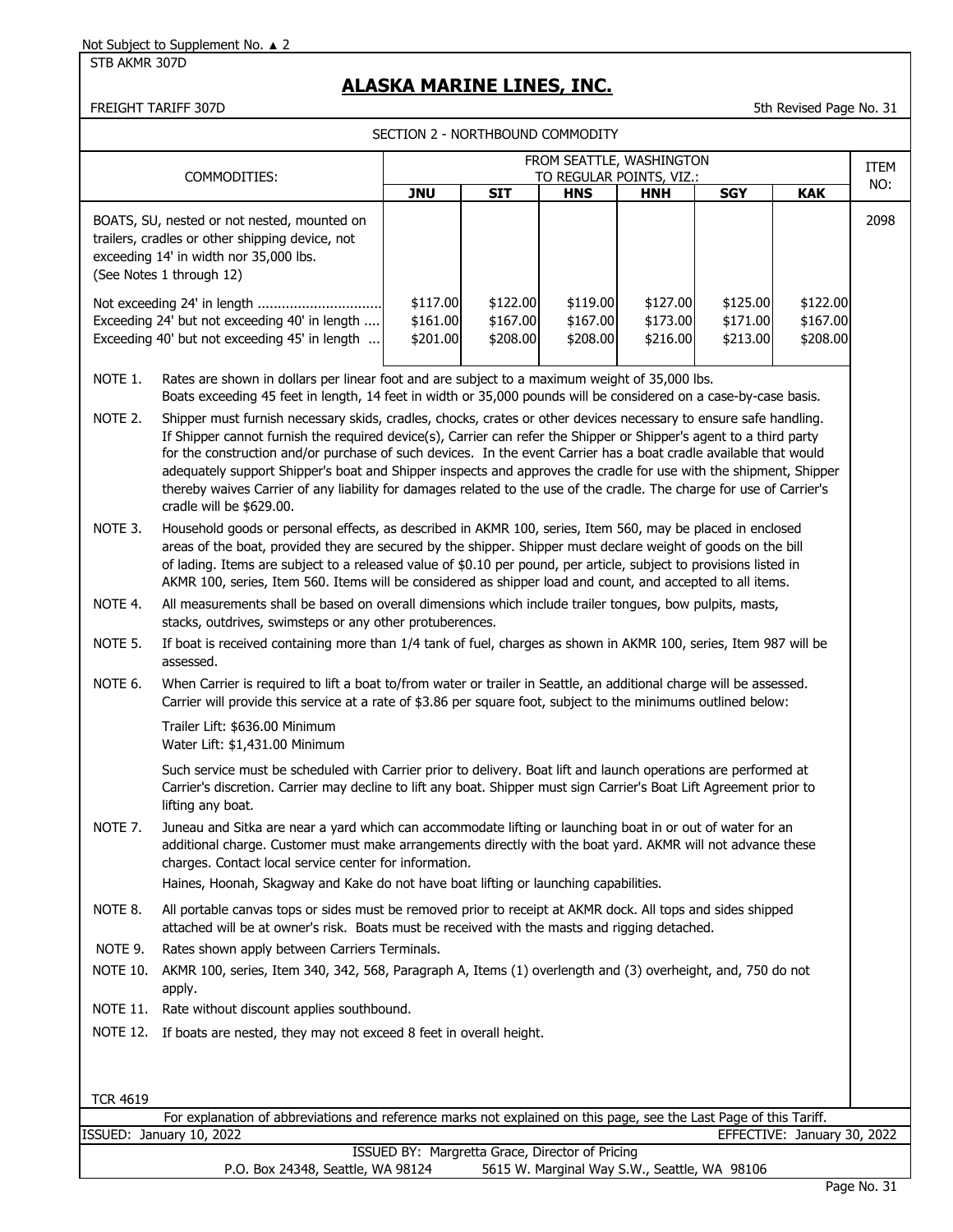STB AKMR 307D

# **ALASKA MARINE LINES, INC.**

FREIGHT TARIFF 307D 2nd Revised Page No. 32

SECTION 2 - NORTHBOUND COMMODITY

| FROM SEATTLE, WASHINGTON                                                                                                                                                                                                                            |                                  |                                  |                                        |                                  |                                  | ITEM                             |      |
|-----------------------------------------------------------------------------------------------------------------------------------------------------------------------------------------------------------------------------------------------------|----------------------------------|----------------------------------|----------------------------------------|----------------------------------|----------------------------------|----------------------------------|------|
| COMMODITIES:                                                                                                                                                                                                                                        | <b>JNU</b>                       | <b>SIT</b>                       | TO REGULAR POINTS, VIZ.:<br><b>HNS</b> | <b>HNH</b>                       | <b>SGY</b>                       | <b>KAK</b>                       | NO:  |
| CANOES AND KAYAKS, SU, Nested or not<br>nested, not exceeding 28' in length not<br>exceeding 8' in height when nested.<br>(See Note 1)                                                                                                              |                                  |                                  |                                        |                                  |                                  |                                  | 2100 |
| Rate in dollars per boat, not exceeding<br>Rate in dollars per boat, not exceeding<br>Rate in dollars per boat, not exceeding                                                                                                                       | \$287.00<br>\$335.00<br>\$581.00 | \$291.00<br>\$339.00<br>\$589.00 | \$298.00<br>\$347.00<br>\$598.00       | \$307.00<br>\$359.00<br>\$621.00 | \$303.00<br>\$354.00<br>\$610.00 | \$287.00<br>\$335.00<br>\$581.00 |      |
| NOTE 1.<br>Rate applies between Carrier's terminals.                                                                                                                                                                                                |                                  |                                  |                                        |                                  |                                  |                                  |      |
| BOAT TRAILERS, nested or not nested, not<br>moving under a boat (See Notes 1 and 2).<br>Not exceeding 30' on OAL<br>NOTE 1.<br>Rate shown is in dollars per linear foot.<br>NOTE 2.<br>Rate applies between Carrier's terminals.<br><b>TCR 4619</b> | \$67.00<br>\$112.00              | \$70.00<br>\$117.00              | \$70.00<br>\$117.00                    | \$78.00<br>\$127.00              | \$74.00<br>\$125.00              | \$70.00<br>\$117.00              | 2102 |
| For explanation of abbreviations and reference marks not explained on this page, see the Last Page of this Tariff.                                                                                                                                  |                                  |                                  |                                        |                                  |                                  |                                  |      |
| ISSUED: January 10, 2022                                                                                                                                                                                                                            |                                  |                                  |                                        |                                  |                                  | EFFECTIVE: January 30, 2022      |      |
| ISSUED BY: Margretta Grace, Director of Pricing<br>5615 W. Marginal Way S.W., Seattle, WA 98106<br>P.O. Box 24348, Seattle, WA 98124                                                                                                                |                                  |                                  |                                        |                                  |                                  |                                  |      |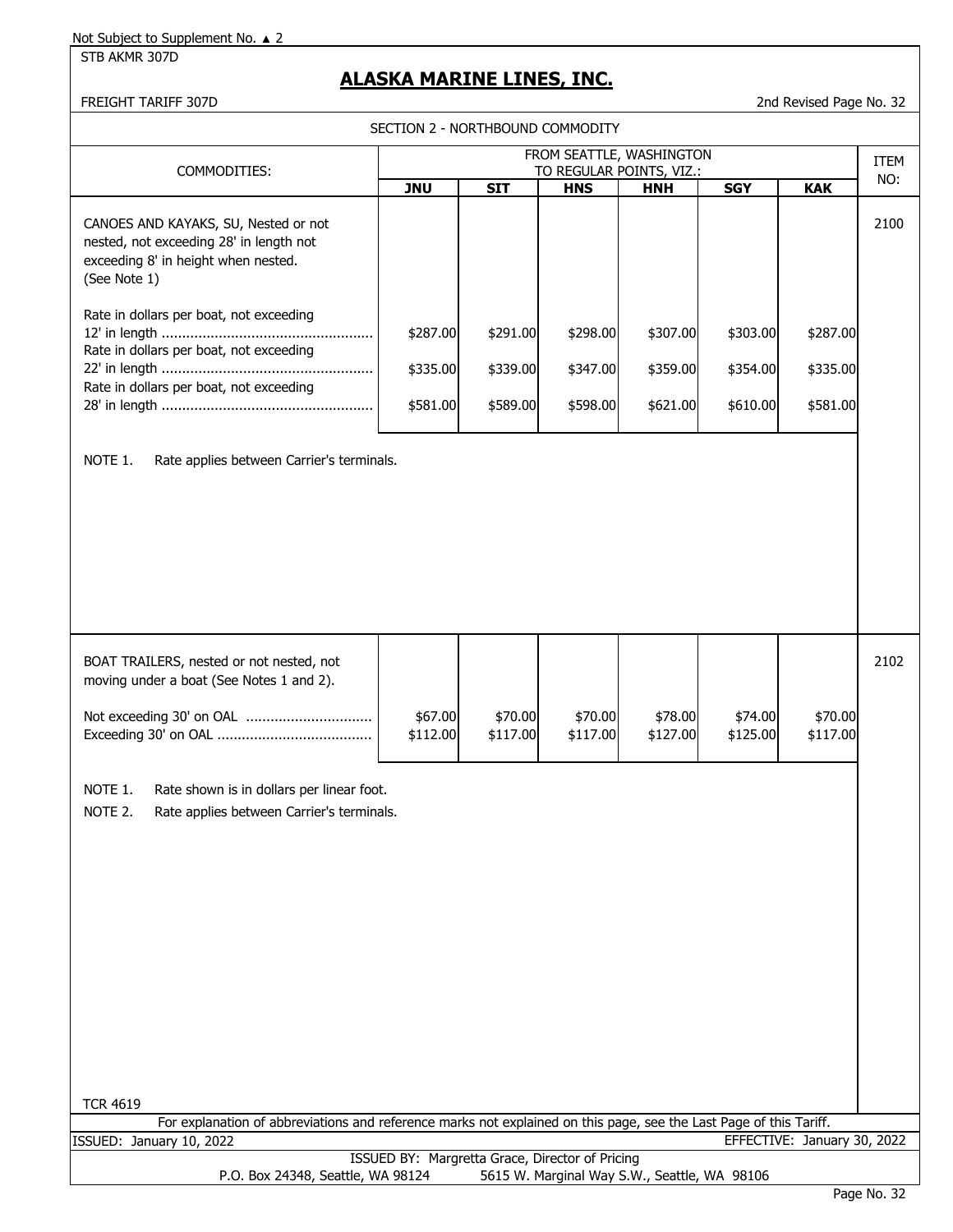STB AKMR 307D

# **ALASKA MARINE LINES, INC.**

## FREIGHT TARIFF 307D 2nd Revised Page No. 33

SECTION 2 - NORTHBOUND COMMODITY

| COMMODITIES:                                                                                                                                       | FROM SEATTLE, WASHINGTON<br>TO REGULAR POINTS, VIZ.: |                                           |                                           |                                           |                                           |                                           |      |  |
|----------------------------------------------------------------------------------------------------------------------------------------------------|------------------------------------------------------|-------------------------------------------|-------------------------------------------|-------------------------------------------|-------------------------------------------|-------------------------------------------|------|--|
|                                                                                                                                                    | <b>JNU</b>                                           | <b>SIT</b>                                | <b>HNS</b>                                | <b>HNH</b>                                | <b>SGY</b>                                | <b>KAK</b>                                | NO:  |  |
| BOXES and TOTES, Plastic, Viz: Boxes, Totes,<br>molded plastic, new or used; with or<br>without tops, SU, nested or not nested,<br>plastic liners. |                                                      |                                           |                                           |                                           |                                           |                                           | 2104 |  |
| 20' Container (Min. Wt. 10,000)<br>24' Container (Min. Wt. 12,000)<br>40' Container (Min. Wt. 20,000)<br>40' Container (Min. Wt. 26,000)           | 63.12<br>27.65<br>28.80<br>23.04<br>22.49            | 72.58<br>30.34<br>31.61<br>25.29<br>24.70 | 76.07<br>31.79<br>33.11<br>26.47<br>25.88 | 73.02<br>33.18<br>34.54<br>27.65<br>27.00 | 80.09<br>32.74<br>34.10<br>27.28<br>26.65 | 72.58<br>30.34<br>31.61<br>25.29<br>24.70 |      |  |

(1) Subject to minimum of 6 pounds per cubic foot.

TCR 4619

|                          | For explanation of abbreviations and reference marks not explained on this page, see the Last Page of this Tariff. |                                                 |  |                             |  |
|--------------------------|--------------------------------------------------------------------------------------------------------------------|-------------------------------------------------|--|-----------------------------|--|
| ISSUED: January 10, 2022 |                                                                                                                    |                                                 |  | EFFECTIVE: January 30, 2022 |  |
|                          |                                                                                                                    | ISSUED RV: Margretta Crace, Director of Pricing |  |                             |  |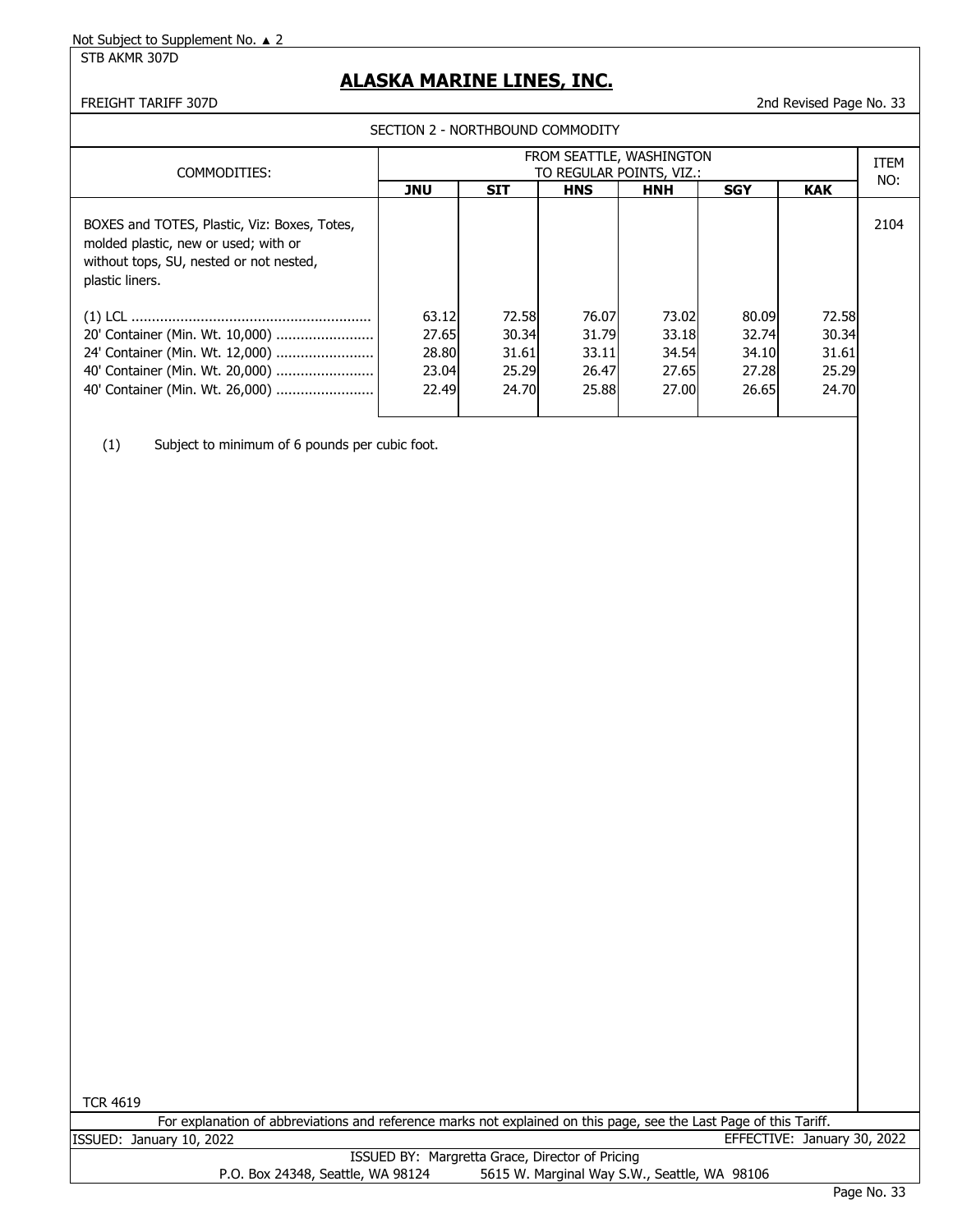STB AKMR 307D

# **ALASKA MARINE LINES, INC.**

### FREIGHT TARIFF 307D 2nd Revised Page No. 34

SECTION 2 - NORTHBOUND COMMODITY

| COMMODITIES:                                                                                                                                                                                | FROM SEATTLE, WASHINGTON<br>TO REGULAR POINTS, VIZ.:        |                                                              |                                                             |                                                             |                                                             |                                                             |      |  |
|---------------------------------------------------------------------------------------------------------------------------------------------------------------------------------------------|-------------------------------------------------------------|--------------------------------------------------------------|-------------------------------------------------------------|-------------------------------------------------------------|-------------------------------------------------------------|-------------------------------------------------------------|------|--|
|                                                                                                                                                                                             | <b>JNU</b>                                                  | <b>SIT</b>                                                   | <b>HNS</b>                                                  | <b>HNH</b>                                                  | <b>SGY</b>                                                  | <b>KAK</b>                                                  | NO:  |  |
| BOXES and TOTES, Viz.: Boxes, Sheets<br>(dividers) or Shrouds, Box or Tote Liners,<br>Fibreboard, Paper or Pulpboard, Corrugated,<br>with or without tops, KD Flat or Folded Flat -<br>New. |                                                             |                                                              |                                                             |                                                             |                                                             |                                                             | 2109 |  |
| LCL.<br>20' Container (Min. Wt. 10,000)<br>20' Container (Min. Wt. 20,000)<br>24' Container (Min. Wt. 12,000)  <br>24' Container (Min. Wt. 24,000)<br>40' Container (Min. Wt. 20,000)       | 45.35<br>36.76<br>19.42<br>11.28<br>20.23<br>11.78<br>16.71 | 54.45I<br>38.00<br>23.02<br>13.54<br>23.98<br>14.10<br>18.80 | 76.07<br>59.34<br>27.64<br>16.24<br>28.80<br>16.95<br>23.04 | 73.02<br>56.95<br>32.79<br>19.28<br>34.14<br>20.08<br>27.32 | 80.09<br>62.46<br>29.13<br>17.13<br>30.34<br>17.85<br>24.27 | 54.45<br>38.00<br>23.02<br>13.54<br>23.98<br>14.10<br>18.80 |      |  |
| 40' Container (Min. Wt. 36,000)<br>53' Container (Min. Wt. 24,000)<br>53' Container (Min. Wt. 42,000)                                                                                       | 10.47<br>19.36<br>11.39                                     | 12.53<br>20.28<br>13.66                                      | 15.08<br>24.38<br>16.40                                     | 17.86<br>28.91<br>19.43                                     | 15.86<br>25.69<br>17.28                                     | 12.53<br>20.28<br>13.66                                     |      |  |

TCR 4619

For explanation of abbreviations and reference marks not explained on this page, see the Last Page of this Tariff. ISSUED: January 10, 2022 EFFECTIVE: January 30, 2022

ISSUED BY: Margretta Grace, Director of Pricing P.O. Box 24348, Seattle, WA 98124 5615 W. Marginal Way S.W., Seattle, WA 98106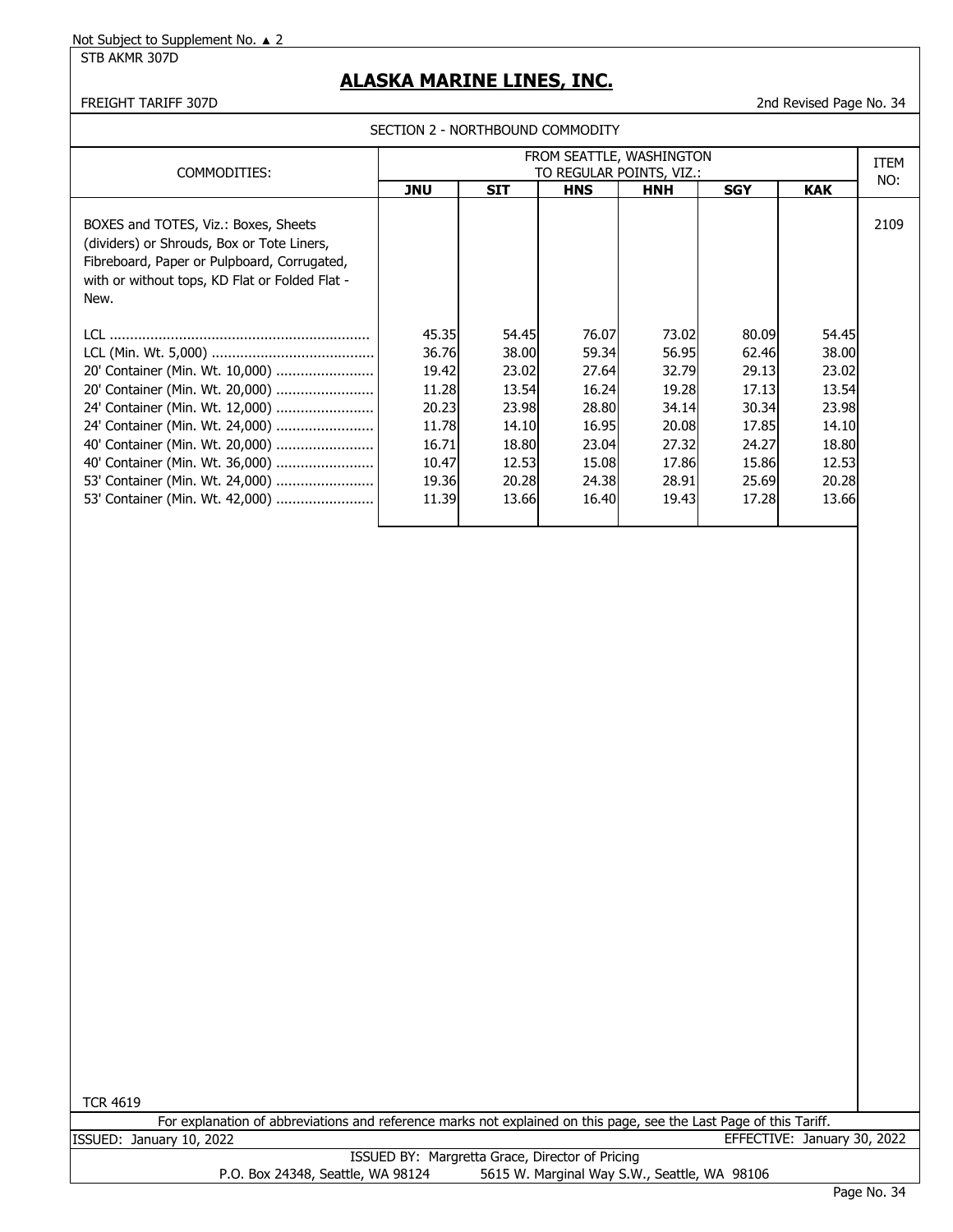STB AKMR 307D

# **ALASKA MARINE LINES, INC.**

FREIGHT TARIFF 307D 2nd Revised Page No. 35

| SECTION 2 - NORTHBOUND COMMODITY                                                                                                                                                                                                                                                                                                                                                                                                                                                                                                                                                                |                                                                         |                                                                            |                                                                            |                                                                             |                                                                            |                                                                            |             |  |
|-------------------------------------------------------------------------------------------------------------------------------------------------------------------------------------------------------------------------------------------------------------------------------------------------------------------------------------------------------------------------------------------------------------------------------------------------------------------------------------------------------------------------------------------------------------------------------------------------|-------------------------------------------------------------------------|----------------------------------------------------------------------------|----------------------------------------------------------------------------|-----------------------------------------------------------------------------|----------------------------------------------------------------------------|----------------------------------------------------------------------------|-------------|--|
|                                                                                                                                                                                                                                                                                                                                                                                                                                                                                                                                                                                                 |                                                                         |                                                                            |                                                                            | FROM SEATTLE, WASHINGTON                                                    |                                                                            |                                                                            | <b>ITEM</b> |  |
| COMMODITIES:                                                                                                                                                                                                                                                                                                                                                                                                                                                                                                                                                                                    | <b>JNU</b>                                                              | <b>SIT</b>                                                                 | <b>HNS</b>                                                                 | TO REGULAR POINTS, VIZ.:<br><b>HNH</b>                                      | <b>SGY</b>                                                                 | <b>KAK</b>                                                                 | NO:         |  |
| BOXES, Viz.: Boxes, household shipping, lift<br>vans, KD flat, lumber and plywood combined.<br>20' Container (Min. Wt. 16,000)<br>24' Container (Min. Wt. 19,000)<br>40' Container (Min. Wt. 32,000)<br>40' Container (Min. Wt. 43,000)                                                                                                                                                                                                                                                                                                                                                         | 25.59<br>18.06<br>19.00<br>15.04<br>14.23                               | 37.04<br>20.42<br>21.49<br>17.01<br>16.09                                  | ---<br>---<br>---<br>---                                                   | ---<br>---<br>---<br>---                                                    | ---<br>---<br>---<br>---                                                   | ---<br>---<br>---<br>---<br>---                                            | 2111        |  |
| BRICKS, BLOCKS, SLABS or RELATED<br>ARTICLES, Viz.: Bricks and Blocks building,<br>fire or paving, other than glass or slate, in<br>packages. (See Note 1)<br>20' Container (Min. Wt. 24,000)<br>20' Container (Min. Wt. 36,000)<br>24' Container (Min. Wt. 32,000)<br>24' Container (Min. Wt. 48,000)<br>40' Container (Min. Wt. 48,000)<br>40' Container (Min. Wt. 58,000)<br>NOTE 1.<br>Does not apply to precast panels or columns. See Item 2868.<br><b>TCR 4619</b><br>For explanation of abbreviations and reference marks not explained on this page, see the Last Page of this Tariff. | 20.14<br>18.66<br>15.20<br>9.49<br>8.24<br>9.32<br>8.02<br>9.38<br>8.53 | 25.48<br>23.06<br>14.43<br>10.44<br>9.08<br>10.26<br>8.83<br>10.30<br>9.39 | 27.37<br>22.54<br>20.65<br>10.63<br>9.23<br>10.44<br>8.99<br>10.49<br>9.55 | 32.44<br>28.45<br>26.15<br>11.40<br>9.88<br>11.19<br>9.64<br>11.23<br>10.24 | 30.12<br>24.72<br>22.72<br>10.92<br>9.48<br>10.72<br>9.23<br>10.77<br>9.81 | 25.48<br>23.06<br>14.43<br>10.76<br>9.34<br>10.56<br>9.10<br>10.30<br>9.39 | 2112        |  |
| ISSUED: January 10, 2022                                                                                                                                                                                                                                                                                                                                                                                                                                                                                                                                                                        |                                                                         |                                                                            |                                                                            |                                                                             |                                                                            | EFFECTIVE: January 30, 2022                                                |             |  |
| P.O. Box 24348, Seattle, WA 98124                                                                                                                                                                                                                                                                                                                                                                                                                                                                                                                                                               | ISSUED BY: Margretta Grace, Director of Pricing                         |                                                                            |                                                                            | 5615 W. Marginal Way S.W., Seattle, WA 98106                                |                                                                            |                                                                            |             |  |

## Page No. 35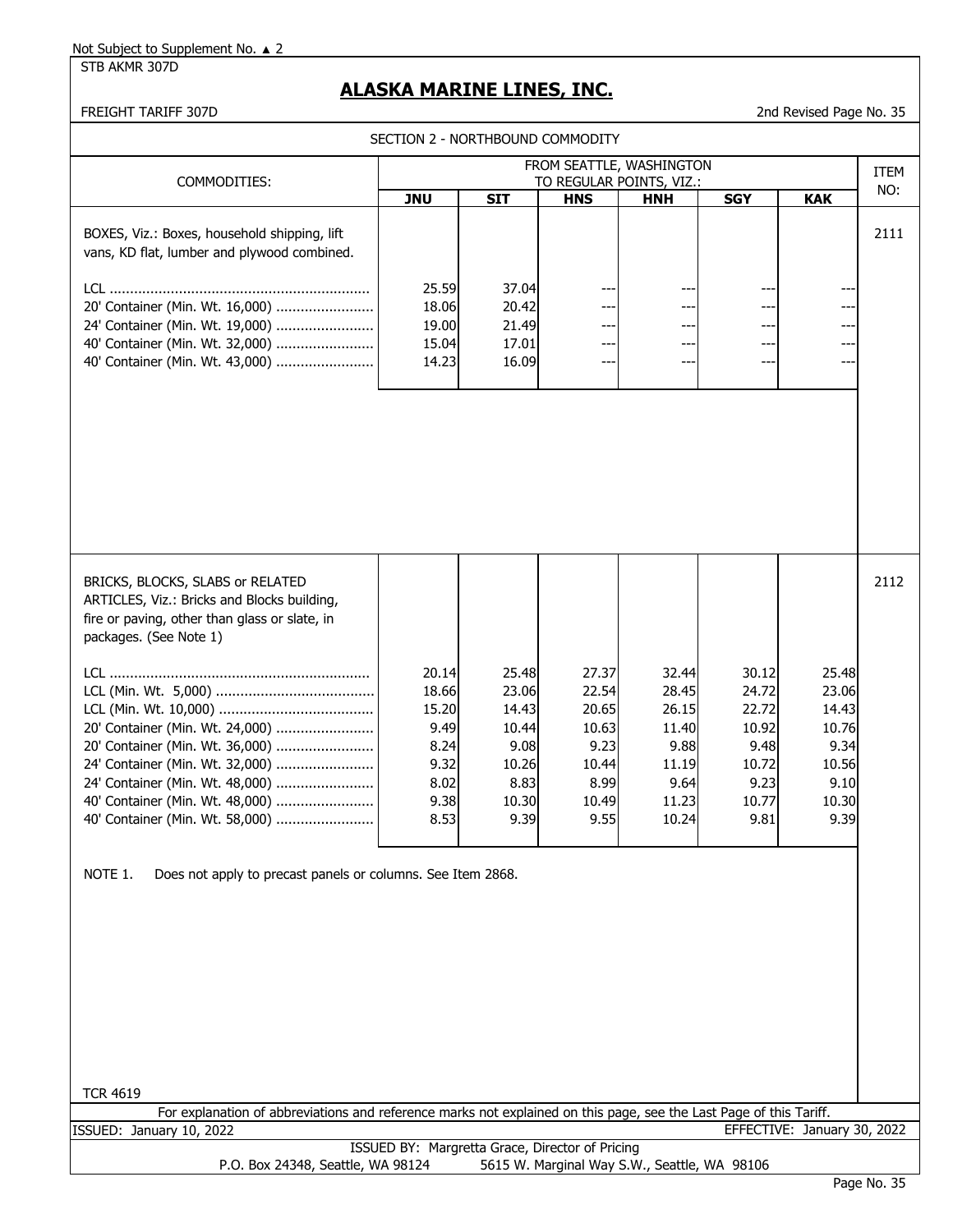STB AKMR 307D

# **ALASKA MARINE LINES, INC.**

### FREIGHT TARIFF 307D 2nd Revised Page No. 36

SECTION 2 - NORTHBOUND COMMODITY

|                                                                                                                                                                           | FROM SEATTLE, WASHINGTON                     |                                              |                                              |                                              |                                              |                                              |      |  |
|---------------------------------------------------------------------------------------------------------------------------------------------------------------------------|----------------------------------------------|----------------------------------------------|----------------------------------------------|----------------------------------------------|----------------------------------------------|----------------------------------------------|------|--|
| COMMODITIES:                                                                                                                                                              |                                              |                                              |                                              | TO REGULAR POINTS, VIZ.:                     |                                              |                                              | NO:  |  |
|                                                                                                                                                                           | <b>JNU</b>                                   | <b>SIT</b>                                   | <b>HNS</b>                                   | <b>HNH</b>                                   | <b>SGY</b>                                   | <b>KAK</b>                                   |      |  |
|                                                                                                                                                                           |                                              |                                              |                                              |                                              |                                              |                                              |      |  |
| BRIDGE SECTIONS, Prefabricated, Iron and<br>Steel, with or without wooden decking<br>installed. (See Notes 1 through 4)                                                   |                                              |                                              |                                              |                                              |                                              |                                              | 2116 |  |
| Widths not exceeding 8' and lengths not<br>Exceeding 40' but not exceeding 70' OAL<br>Exceeding 70' but not exceeding 90' OAL<br>Exceeding 90' but not exceeding 100' OAL | \$118.00<br>\$130.00<br>\$137.00<br>\$139.00 | \$130.00<br>\$139.00<br>\$149.00<br>\$151.00 | \$131.00<br>\$140.00<br>\$150.00<br>\$153.00 | \$135.00<br>\$150.00<br>\$159.00<br>\$161.00 | \$133.00<br>\$144.00<br>\$153.00<br>\$155.00 | \$130.00<br>\$139.00<br>\$149.00<br>\$151.00 |      |  |

NOTE 1. Rates shown are in dollars and cents per linear foot measurement.

NOTE 2. Exception to AKMR 100, series, Item 568 paragraph (A) (1) shall not apply to articles listed. On articles exceeding 100' in OAL, apply Item 568, paragraph (A) (1) to 100' rate basis.

NOTE 3. Rates shown are between Carrier's terminals (DO).

NOTE 4. Rates shown are subject to transfer of lading charges per AKMR 100, series, Item 959. Loading charge for lengths exceeding 100' OAL to be agreed upon prior to shipping.

For explanation of abbreviations and reference marks not explained on this page, see the Last Page of this Tariff. ISSUED: January 10, 2022 EFFECTIVE: January 30, 2022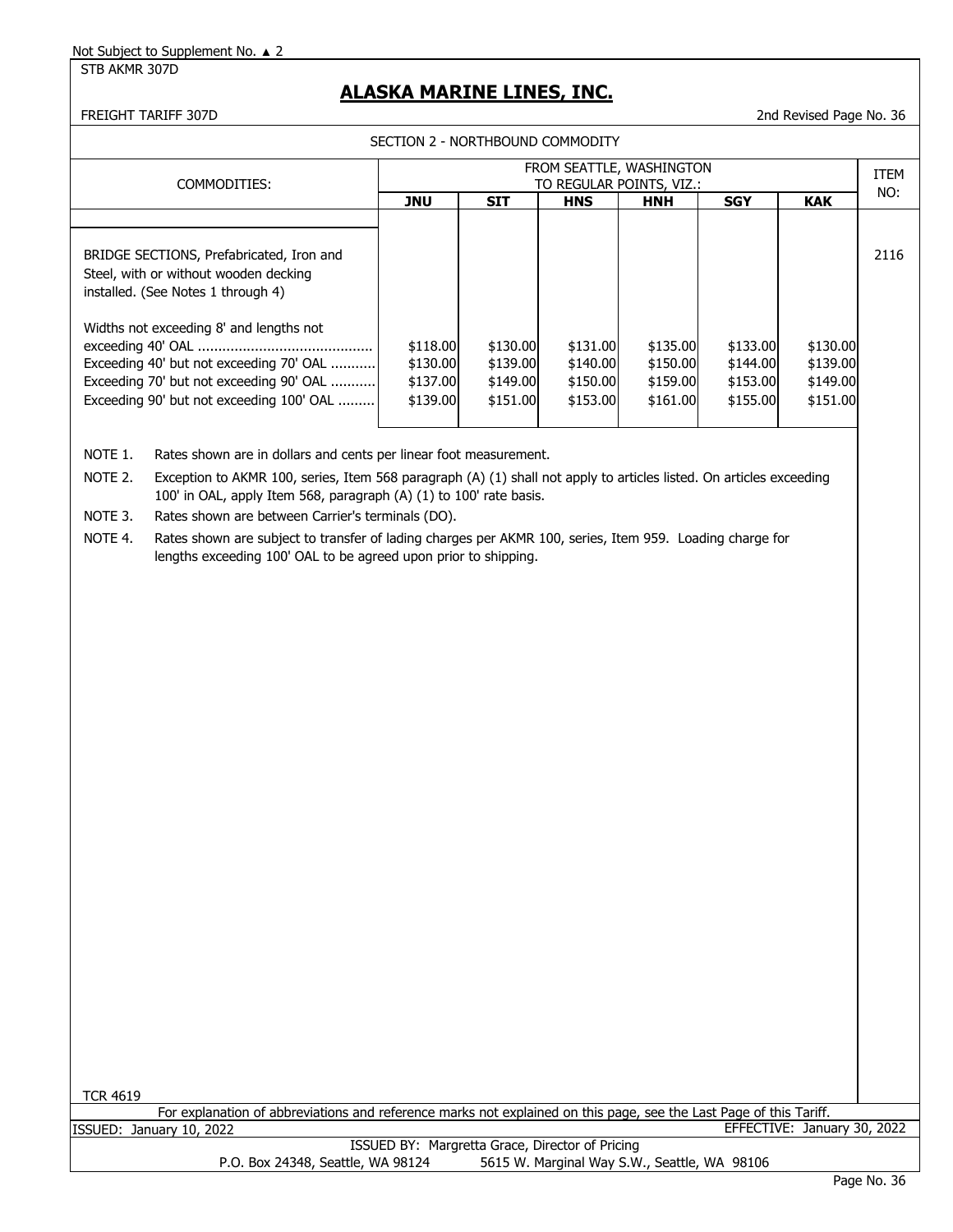#### STB AKMR 307D

## **ALASKA MARINE LINES, INC.**

FREIGHT TARIFF 307D 2nd Revised Page No. 37

SECTION 2 - NORTHBOUND COMMODITY

| FROM SEATTLE, WASHINGTON<br>COMMODITIES:<br>TO REGULAR POINTS, VIZ.:                                                                                                                                                                                                                                                                                                                                          |                                                                                                                            |                                                                                                                            |                                                                                                                            |                                                                                                                            |                                                                                                                            |                                                                                                                            | <b>ITEM</b> |
|---------------------------------------------------------------------------------------------------------------------------------------------------------------------------------------------------------------------------------------------------------------------------------------------------------------------------------------------------------------------------------------------------------------|----------------------------------------------------------------------------------------------------------------------------|----------------------------------------------------------------------------------------------------------------------------|----------------------------------------------------------------------------------------------------------------------------|----------------------------------------------------------------------------------------------------------------------------|----------------------------------------------------------------------------------------------------------------------------|----------------------------------------------------------------------------------------------------------------------------|-------------|
|                                                                                                                                                                                                                                                                                                                                                                                                               | <b>JNU</b>                                                                                                                 | <b>SIT</b>                                                                                                                 | <b>HNS</b>                                                                                                                 | <b>HNH</b>                                                                                                                 | <b>SGY</b>                                                                                                                 | <b>KAK</b>                                                                                                                 | NO:         |
| BUILDINGS or HOUSES, KD and RELATED<br>ARTICLES, Viz.: Wall, Roof or Floor Sections,<br>consisting of expanded plastic insulating<br>material, framed with wood, and may also be<br>faced with wallboard or metal. Building<br>Construction Sections, wooden, with or without<br>insulation, KD or flat. Buildings, Houses,<br>fabrication or portables, wooden, KD or in flat<br>sections. (See Notes 1 & 2) |                                                                                                                            |                                                                                                                            |                                                                                                                            |                                                                                                                            |                                                                                                                            |                                                                                                                            | 2119        |
| 20' Container (Min. Wt. 6,000)<br>20' Container (Min. Wt. 24,000)<br>20' Container (Min. Wt. 32,000)<br>24' Container (Min. Wt. 8,000)<br>24' Container (Min. Wt. 16,000)<br>40' Container (Min. Wt. 24,000)<br>40' Container (Min. Wt. 44,000)<br>53' Container (Min. Wt. 16,000)<br>53' Container (Min. Wt. 32,000)<br>53' Container (Min. Wt. 52,000)                                                      | 45.19<br>23.15<br>14.17<br>11.19<br>41.75<br>21.71<br>13.27<br>11.19<br>37.12<br>19.29<br>12.88<br>36.76<br>18.38<br>12.53 | 49.00<br>25.49<br>15.57<br>12.29<br>45.94<br>23.88<br>14.60<br>12.29<br>40.83<br>21.22<br>14.17<br>38.89<br>20.22<br>13.78 | 49.91<br>25.93<br>15.86<br>12.53<br>46.77<br>24.32<br>14.88<br>12.53<br>45.19<br>22.78<br>12.35<br>39.60<br>20.60<br>14.04 | 53.47<br>27.78<br>17.00<br>13.42<br>50.13<br>26.05<br>15.94<br>13.42<br>58.80<br>30.14<br>17.35<br>42.42<br>22.05<br>15.03 | 51.22<br>26.63<br>16.30<br>12.86<br>48.02<br>24.96<br>15.26<br>12.86<br>45.19<br>22.78<br>12.35<br>40.67<br>21.13<br>14.40 | 49.00<br>25.49<br>15.57<br>12.29<br>45.94<br>23.88<br>14.60<br>12.29<br>40.83<br>21.22<br>14.17<br>38.89<br>20.22<br>13.78 |             |

NOTE 1. Rates also apply on the following commodities when shipped in the same shipment as the KD building or house: Accompanying hardware, nails, fasteners, electric wiring, heating equipment, air conditioning equipment, plumbing equipment, interior fixtures, paints, household appliances, cabinets, floor/wall ceiling coverings, fireplaces, wood stoves, insulation, roofing and miscellaneous furnishings.

NOTE 2. Glazed surfaces must be fully protected.

TCR 4619

For explanation of abbreviations and reference marks not explained on this page, see the Last Page of this Tariff. ISSUED: January 10, 2022 EFFECTIVE: January 30, 2022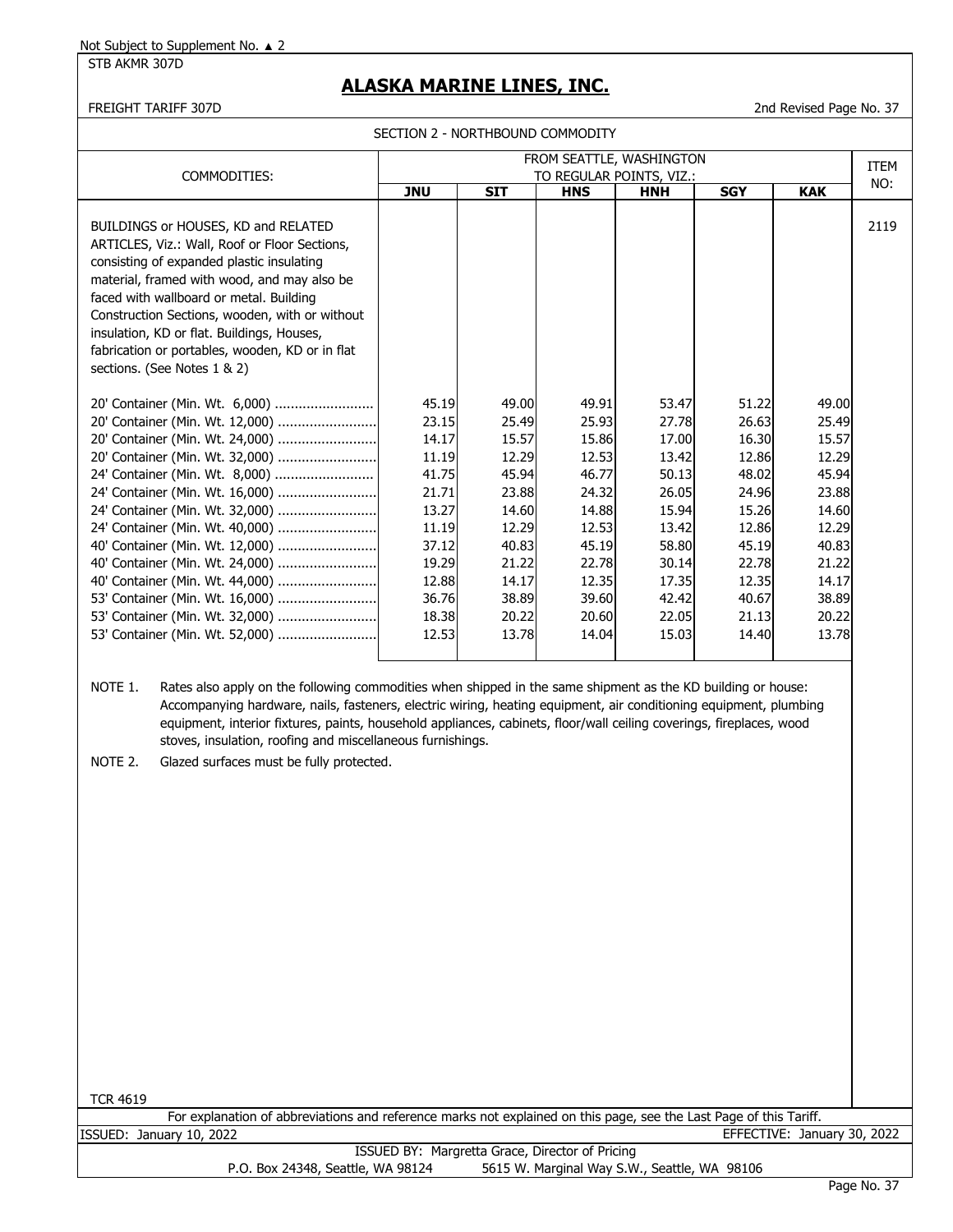STB AKMR 307D

## **ALASKA MARINE LINES, INC.**

FREIGHT TARIFF 307D 2nd Revised Page No. 38

SECTION 2 - NORTHBOUND COMMODITY

|                    | COMMODITIES:                                                                                                                                                                                                                  | FROM SEATTLE, WASHINGTON<br>TO REGULAR POINTS, VIZ.: |     |            |        |            |            |      |
|--------------------|-------------------------------------------------------------------------------------------------------------------------------------------------------------------------------------------------------------------------------|------------------------------------------------------|-----|------------|--------|------------|------------|------|
|                    |                                                                                                                                                                                                                               | <b>JNU</b>                                           | SIT | <b>HNS</b> | HNH(2) | <b>SGY</b> | <b>KAK</b> | NO:  |
|                    |                                                                                                                                                                                                                               |                                                      |     |            |        |            |            |      |
| Notes 1 through 9) | BUILDINGS, TRAILER HOUSES, MODULARS, or<br>MOBILE HOMES, SU, Sections, portable or<br>fabricated, including buildings or modulars with<br>or without axles and wheels attached (See                                           |                                                      |     |            |        |            |            | 2123 |
|                    | Not Exceeding 16'W and 70'L<br>\$10.99<br>\$11.15<br>\$12.64<br>\$13.42<br>\$13.02<br>\$11.15<br>\$12.42<br>\$12.58<br>\$14.31<br>\$14.71<br>\$12.58                                                                          |                                                      |     |            |        |            |            |      |
| (1)                | Shipped at Carrier's convenience.                                                                                                                                                                                             |                                                      |     |            |        |            |            |      |
| (1)                | Maximum size for Hoonah is 60'L x 10'W.                                                                                                                                                                                       |                                                      |     |            |        |            |            |      |
| NOTE 1.            | Rates are in dollars and cents per square foot, based on overall dimensions which include all protrusions,<br>extensions and overhangs.                                                                                       |                                                      |     |            |        |            |            |      |
| NOTE 2.            | Used units exceeding 250 pounds per linear foot, will be subject to an additional charge of \$7.18 per hundred<br>weight on the gross weight of each unit. (Used units are defined as those units which have been lived in or |                                                      |     |            |        |            |            |      |

NOTE 3. Rates apply between Carrier's terminals.

otherwise occupied for any purpose.)

NOTE 4. Items 340, 342, 568, Paragraph A, Items (1), (2), (3), and 750 do not apply.

NOTE 5. All doors and windows must be covered with plywood. Units received with plastic covered outside walls will not be accepted unless openings are securely covered first with plywood or similar substantial material. Carrier will not be responsible for any damage caused by wind, weather, or acts of God.

NOTE 6. Carrier will not be liable for machanical, frame or structural deficiencies unless through negligence of the Carrier, nor liable for damage to frame or structure caused by overloading of contents loaded inside the unit, nor external or internal panel damage or items connected thereto, as a result of the units bowing or twisting due to insufficient structural integrity.

No contents other than facotry installed equipment secured for shipment will be allowed inside the unit. In the event other items secured or not, are loaded inside the unit, Carrier may require all contents to be withdrawn and loaded into containers, with charges for the account of the party paying for the freight.

NOTE 7. Carrier reserves the right to purchase damaged unit at a price not to exceed the declared value at the time of acceptance in lieu of repairing said unit. If no value is declared, Carrier's maximum liability is \$5,000.00.

NOTE 8. At destination arrangements for wheels must be made by the Shipper. Shipper must remove units from terminal upon discharge from vessel. Delay or standby time will be charged for at \$770.00 per hour or fraction thereof.

NOTE 9. All units must be prepaid, unless credit has been extended in writing by the Carrier.

For explanation of abbreviations and reference marks not explained on this page, see the Last Page of this Tariff.<br>ISSUED: January 10, 2022 EFFECTIVE: January 30, 2022

|                                   | ISSUED BY: Margretta Grace, Director of Pricing |
|-----------------------------------|-------------------------------------------------|
| P.O. Box 24348, Seattle, WA 98124 | 5615 W. Marginal Way S.W., Seattle, WA 98106    |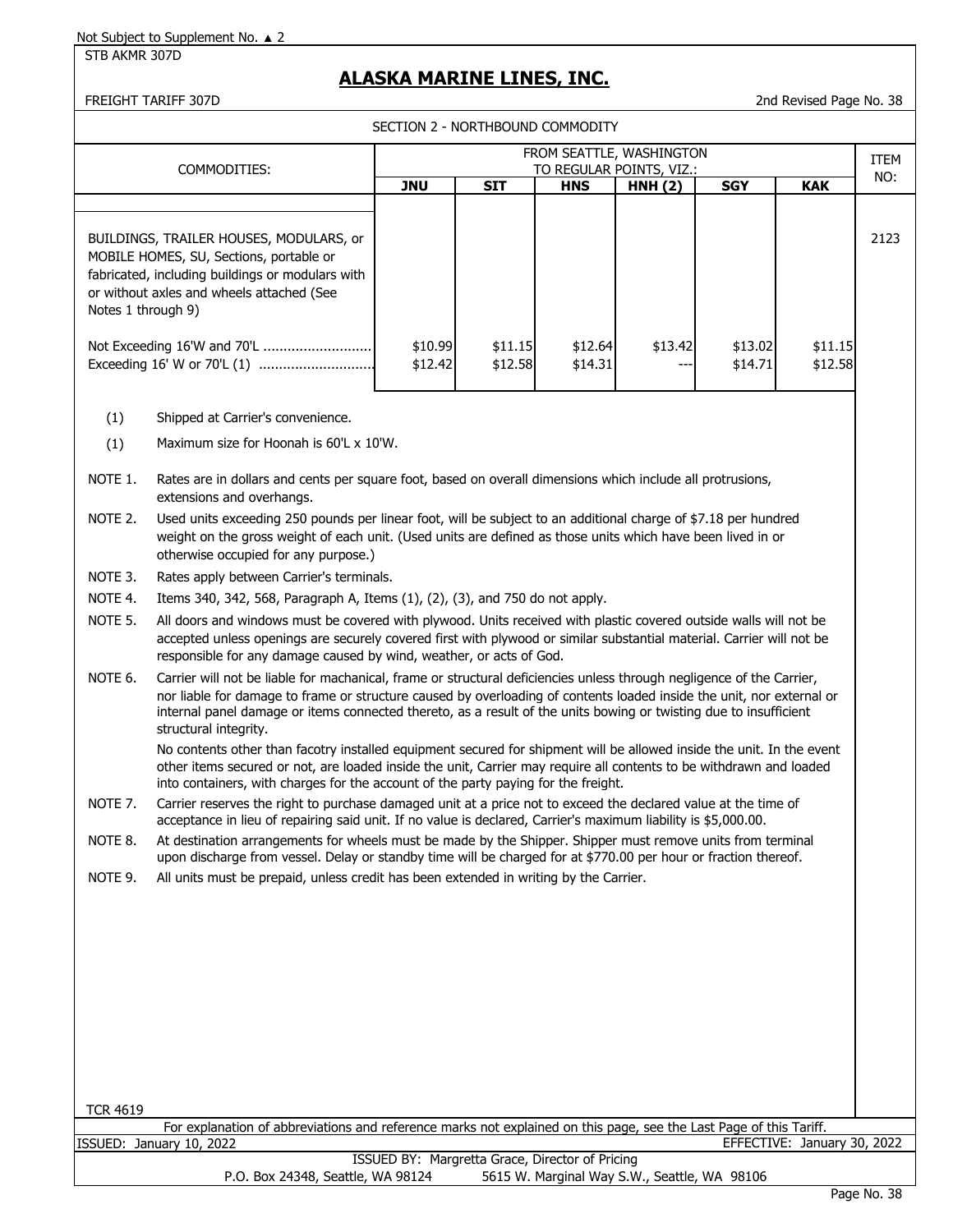STB AKMR 307D

## **ALASKA MARINE LINES, INC.**

FREIGHT TARIFF 307D 2nd Revised Page No. 39

SECTION 2 - NORTHBOUND COMMODITY

| COMMODITIES:                                                                                              | FROM SEATTLE, WASHINGTON<br>TO REGULAR POINTS, VIZ.: |                |                |                |                |                | <b>ITEM</b> |
|-----------------------------------------------------------------------------------------------------------|------------------------------------------------------|----------------|----------------|----------------|----------------|----------------|-------------|
|                                                                                                           | <b>JNU</b>                                           | <b>SIT</b>     | <b>HNS</b>     | <b>HNH</b>     | <b>SGY</b>     | <b>KAK</b>     | NO:         |
| BUILDING MATERIALS and OTHER ARTICLES,<br>as described in Item 1008, in mixed loads only.<br>(See Note 1) |                                                      |                |                |                |                |                | 2126        |
|                                                                                                           | 43.25                                                | 46.90          | 47.75          | 51.15          | 49.01          | 46.90          |             |
| 20' Container (Min. Wt. 12,000)<br>20' Container (Min. Wt. 24,000)                                        | 22.17<br>13.56                                       | 24.38<br>14.90 | 24.83<br>15.18 | 26.59<br>16.26 | 25.50<br>15.58 | 24.38<br>14.90 |             |
| 20' Container (Min. Wt. 32,000)                                                                           | 10.71                                                | 11.78          | 12.00          | 12.84          | 12.30          | 11.78          |             |
| 24' Container (Min. Wt. 8,000)                                                                            | 39.96                                                | 43.96          | 44.75          | 47.97          | 45.95          | 43.96          |             |
| 24' Container (Min. Wt. 16,000)                                                                           | 20.77                                                | 22.86          | 23.27          | 24.93          | 23.89          | 22.86          |             |
| 24' Container (Min. Wt. 32,000)                                                                           | 12.71                                                | 13.99          | 14.24          | 15.25          | 14.60          | 13.99          |             |
| 24' Container (Min. Wt. 40,000)                                                                           | 10.71                                                | 11.78          | 12.00          | 12.84          | 12.30          | 11.78          |             |
| 40' Container (Min. Wt. 12,000)                                                                           | 35.52                                                | 39.07          | 39.79          | 42.63          | 40.85          | 39.07          |             |
| 40' Container (Min. Wt. 24,000)                                                                           | 18.47                                                | 20.31          | 20.68          | 22.17          | 21.24          | 20.31          |             |
| 40' Container (Min. Wt. 44,000)                                                                           | 12.33                                                | 13.56          | 13.80          | 14.79          | 14.18          | 13.56          |             |
| 53' Container (Min. Wt. 16,000)                                                                           | 35.18                                                | 37.20          | 37.89          | 40.61          | 38.91          | 37.20          |             |
| 53' Container (Min. Wt. 32,000)                                                                           | 18.53                                                | 19.35          | 19.71          | 21.11          | 20.23          | 19.35          |             |
| 53' Container (Min. Wt. 52,000)                                                                           | 12.00                                                | 13.18          | 13.44          | 14.38          | 13.79          | 13.18          |             |

NOTE 1. Item 882 shall not apply.

TCR 4619

For explanation of abbreviations and reference marks not explained on this page, see the Last Page of this Tariff. ISSUED: January 10, 2022 EFFECTIVE: January 30, 2022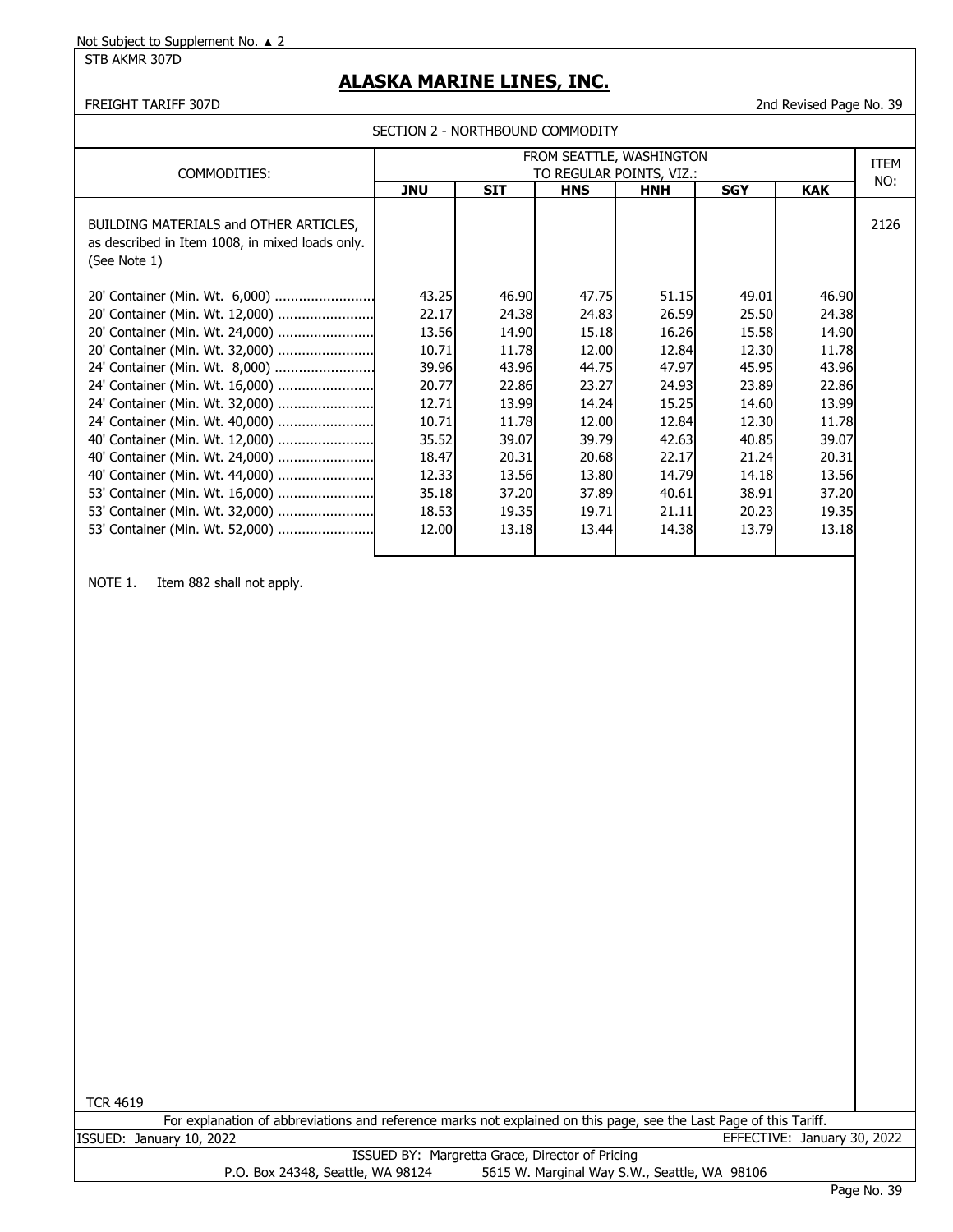STB AKMR 307D

## **ALASKA MARINE LINES, INC.**

## FREIGHT TARIFF 307D 2nd Revised Page No. 40

| SECTION 2 - NORTHBOUND COMMODITY                                                                                                                                                                                                                                                                        |                                                 |                |                |                                              |                |                             |      |  |
|---------------------------------------------------------------------------------------------------------------------------------------------------------------------------------------------------------------------------------------------------------------------------------------------------------|-------------------------------------------------|----------------|----------------|----------------------------------------------|----------------|-----------------------------|------|--|
|                                                                                                                                                                                                                                                                                                         |                                                 |                |                | FROM SEATTLE, WASHINGTON                     |                |                             | ITEM |  |
| COMMODITIES:                                                                                                                                                                                                                                                                                            |                                                 |                |                | TO REGULAR POINTS, VIZ.:                     |                |                             | NO:  |  |
|                                                                                                                                                                                                                                                                                                         | <b>JNU</b>                                      | <b>SIT</b>     | <b>HNS</b>     | HNH                                          | <b>SGY</b>     | <b>KAK</b>                  |      |  |
| BUILDING MATERIALS, Viz.: Shakes or Wooden<br>Shingles                                                                                                                                                                                                                                                  |                                                 |                |                |                                              |                |                             | 2129 |  |
|                                                                                                                                                                                                                                                                                                         | 31.95                                           | 33.39          | 32.32          | 35.51                                        | 33.39          | 33.39                       |      |  |
| 20' Container (Min. Wt. 14,000)                                                                                                                                                                                                                                                                         | 20.49                                           | 24.58          | 24.52          | 25.20                                        | 24.73          | 24.58                       |      |  |
| 24' Container (Min. Wt. 20,000)                                                                                                                                                                                                                                                                         | 18.62                                           | 20.47          | 20.84          | 21.40                                        | 21.04          | 20.47                       |      |  |
| 40' Container (Min. Wt. 36,000)                                                                                                                                                                                                                                                                         | 12.02                                           | 14.05          | 13.62          | 14.00                                        | 13.74          | 14.05                       |      |  |
| 40' Container (Min. Wt. 42,000)                                                                                                                                                                                                                                                                         | 12.39                                           | 14.57          | 14.83          | 15.22                                        | 14.97          | 14.57                       |      |  |
|                                                                                                                                                                                                                                                                                                         |                                                 |                |                |                                              |                |                             |      |  |
|                                                                                                                                                                                                                                                                                                         |                                                 |                |                |                                              |                |                             |      |  |
| BUILDING MATERIALS and OTHER ARTICLES,<br>Viz.: Building Woodwork, as described under<br>the heading of "Building Woodwork Group" in<br>the NMFC; Wall Cabinet Sections, KD or KD<br>Flat, Doors, Skylights, windows, NOI. Window<br>extrusions, vinyl or aluminum; Vinyl or plastic<br>lattice sheets. | 49.74<br>41.43                                  | 53.63<br>47.23 | 53.47<br>46.74 | 62.06<br>51.22                               | 58.76<br>51.46 | 53.63<br>47.23              | 2133 |  |
| 20' Container (Min. Wt. 6,000)                                                                                                                                                                                                                                                                          | 41.31                                           | 45.43          | 46.26          | 51.15                                        | 49.01          | 45.43                       |      |  |
| 20' Container (Min. Wt. 12,000)                                                                                                                                                                                                                                                                         | 22.17                                           | 24.38          | 24.83          | 26.59                                        | 25.50          | 24.38                       |      |  |
| 20' Container (Min. Wt. 24,000)                                                                                                                                                                                                                                                                         | 13.56                                           | 14.90          | 15.18          | 16.26                                        | 15.58          | 14.90                       |      |  |
| 20' Container (Min. Wt. 32,000)                                                                                                                                                                                                                                                                         | 10.71                                           | 11.78          | 12.00          | 12.84                                        | 12.30          | 11.78                       |      |  |
| 24' Container (Min. Wt. 8,000)                                                                                                                                                                                                                                                                          | 39.96                                           | 43.96          | 44.75          | 47.97                                        | 45.95          | 43.96                       |      |  |
| 24' Container (Min. Wt. 16,000)                                                                                                                                                                                                                                                                         | 20.77                                           | 22.86          | 23.27          | 24.93                                        | 23.89          | 22.86                       |      |  |
| 24' Container (Min. Wt. 32,000)<br>24' Container (Min. Wt. 40,000)                                                                                                                                                                                                                                      | 12.71<br>10.71                                  | 13.99<br>11.78 | 14.24<br>12.00 | 15.25<br>12.84                               | 14.60<br>12.30 | 13.99<br>11.78              |      |  |
| 40' Container (Min. Wt. 12,000)                                                                                                                                                                                                                                                                         | 35.52                                           | 39.07          | 39.79          | 42.63                                        | 40.85          | 39.07                       |      |  |
| 40' Container (Min. Wt. 24,000)                                                                                                                                                                                                                                                                         | 18.47                                           | 20.31          | 20.68          | 22.17                                        | 21.24          | 20.31                       |      |  |
| 40' Container (Min. Wt. 44,000)                                                                                                                                                                                                                                                                         | 12.33                                           | 13.56          | 13.80          | 14.79                                        | 14.18          | 13.56                       |      |  |
| 53' Container (Min. Wt. 16,000)                                                                                                                                                                                                                                                                         | 34.73                                           | 37.20          | 37.89          | 40.61                                        | 38.91          | 37.20                       |      |  |
| 53' Container (Min. Wt. 32,000)                                                                                                                                                                                                                                                                         | 17.60                                           | 19.35          | 19.71          | 21.11                                        | 20.23          | 19.35                       |      |  |
| 53' Container (Min. Wt. 52,000)                                                                                                                                                                                                                                                                         | 12.00                                           | 13.18          | 13.44          | 14.38                                        | 13.79          | 13.18                       |      |  |
| (1)<br>Subject to minimum charge of 9 pounds per cubic foot.                                                                                                                                                                                                                                            |                                                 |                |                |                                              |                |                             |      |  |
| <b>TCR 4619</b>                                                                                                                                                                                                                                                                                         |                                                 |                |                |                                              |                |                             |      |  |
| For explanation of abbreviations and reference marks not explained on this page, see the Last Page of this Tariff.<br>ISSUED: January 10, 2022                                                                                                                                                          |                                                 |                |                |                                              |                | EFFECTIVE: January 30, 2022 |      |  |
|                                                                                                                                                                                                                                                                                                         | ISSUED BY: Margretta Grace, Director of Pricing |                |                |                                              |                |                             |      |  |
| P.O. Box 24348, Seattle, WA 98124                                                                                                                                                                                                                                                                       |                                                 |                |                | 5615 W. Marginal Way S.W., Seattle, WA 98106 |                |                             |      |  |

Page No. 40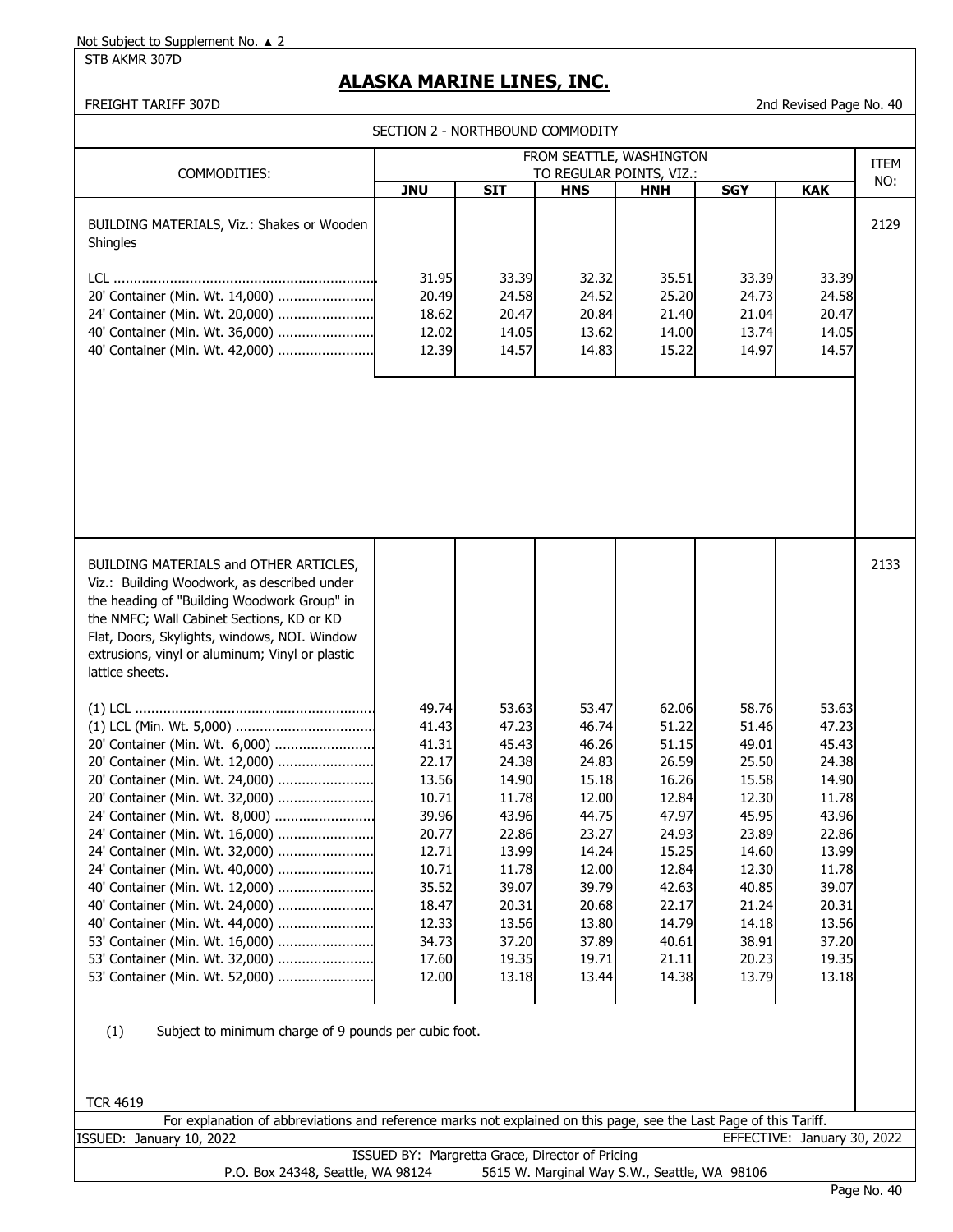STB AKMR 307D

# **ALASKA MARINE LINES, INC.**

FREIGHT TARIFF 307D 3rd Revised Page No. 41

|                                                                                                                                                                                                                                                                                                                              | SECTION 2 - NORTHBOUND COMMODITY                |                         |                      |                                                      |                      |                              |      |  |
|------------------------------------------------------------------------------------------------------------------------------------------------------------------------------------------------------------------------------------------------------------------------------------------------------------------------------|-------------------------------------------------|-------------------------|----------------------|------------------------------------------------------|----------------------|------------------------------|------|--|
|                                                                                                                                                                                                                                                                                                                              |                                                 |                         |                      | FROM SEATTLE, WASHINGTON<br>TO REGULAR POINTS, VIZ.: |                      |                              |      |  |
| COMMODITIES:                                                                                                                                                                                                                                                                                                                 | <b>JNU</b>                                      | <b>SIT</b>              | <b>HNS</b>           | <b>HNH</b>                                           | <b>SGY</b>           | <b>KAK</b>                   | NO:  |  |
| CANS, METAL, empty, in packages<br>(See Note 1)                                                                                                                                                                                                                                                                              |                                                 |                         |                      |                                                      |                      |                              | 2147 |  |
| 20' Container (Min. Wt. 28,000)<br>24' Container (Min. Wt. 36,000)<br>40' Container (Min. Wt. 44,000)                                                                                                                                                                                                                        | 9.18<br>9.18<br>9.18                            | 10.40<br>10.40<br>10.40 | 9.10<br>8.57<br>8.27 | 9.46<br>8.94<br>8.59                                 | 8.61<br>8.15<br>7.86 | 10.40<br>10.40<br>10.40      |      |  |
| NOTE 1.<br>Rates will also apply on can ends, when contained in the same shipment as cans described above.                                                                                                                                                                                                                   |                                                 |                         |                      |                                                      |                      |                              |      |  |
| CEMENT, Viz.: Hydraulic, Masonry, Mortar,<br>Natural or Portland, loaded to Carrier's<br>bulk tanks. (See Notes 1 and 2)                                                                                                                                                                                                     |                                                 |                         |                      |                                                      |                      |                              | 2168 |  |
| 20' Standard Bulk Tank (Min. Wt. 50,000)<br>20' Jumbo Bulk Tank (Min. Wt. 70,000)                                                                                                                                                                                                                                            | 9.08<br>9.08                                    | 9.18<br>9.18            | 9.27<br>9.27         | 11.31<br>11.31                                       | 10.90<br>10.90       | 9.18<br>9.18                 |      |  |
| EXCEPTION TO ITEM 501. ▲ Demurrage of bulk container will begin when bulk container is not released in time to be<br>NOTE 1.<br>returned to Seattle, WA on the voyage following arrival at destination. Demurrage charges will be \$375.00 per<br>voyage, when bulk container is not released to be returned to Seattle, WA. |                                                 |                         |                      |                                                      |                      |                              |      |  |
| NOTE 2.<br>Item 959 does not apply.                                                                                                                                                                                                                                                                                          |                                                 |                         |                      |                                                      |                      |                              |      |  |
|                                                                                                                                                                                                                                                                                                                              |                                                 |                         |                      |                                                      |                      |                              |      |  |
|                                                                                                                                                                                                                                                                                                                              |                                                 |                         |                      |                                                      |                      |                              |      |  |
|                                                                                                                                                                                                                                                                                                                              |                                                 |                         |                      |                                                      |                      |                              |      |  |
|                                                                                                                                                                                                                                                                                                                              |                                                 |                         |                      |                                                      |                      |                              |      |  |
|                                                                                                                                                                                                                                                                                                                              |                                                 |                         |                      |                                                      |                      |                              |      |  |
| <b>TCR 4624</b><br>For explanation of abbreviations and reference marks not explained on this page, see the Last Page of this Tariff.                                                                                                                                                                                        |                                                 |                         |                      |                                                      |                      |                              |      |  |
| ISSUED: February 10, 2022                                                                                                                                                                                                                                                                                                    |                                                 |                         |                      |                                                      |                      | EFFECTIVE: February 11, 2022 |      |  |
| P.O. Box 24348, Seattle, WA 98124                                                                                                                                                                                                                                                                                            | ISSUED BY: Margretta Grace, Director of Pricing |                         |                      | 5615 W. Marginal Way S.W., Seattle, WA 98106         |                      |                              |      |  |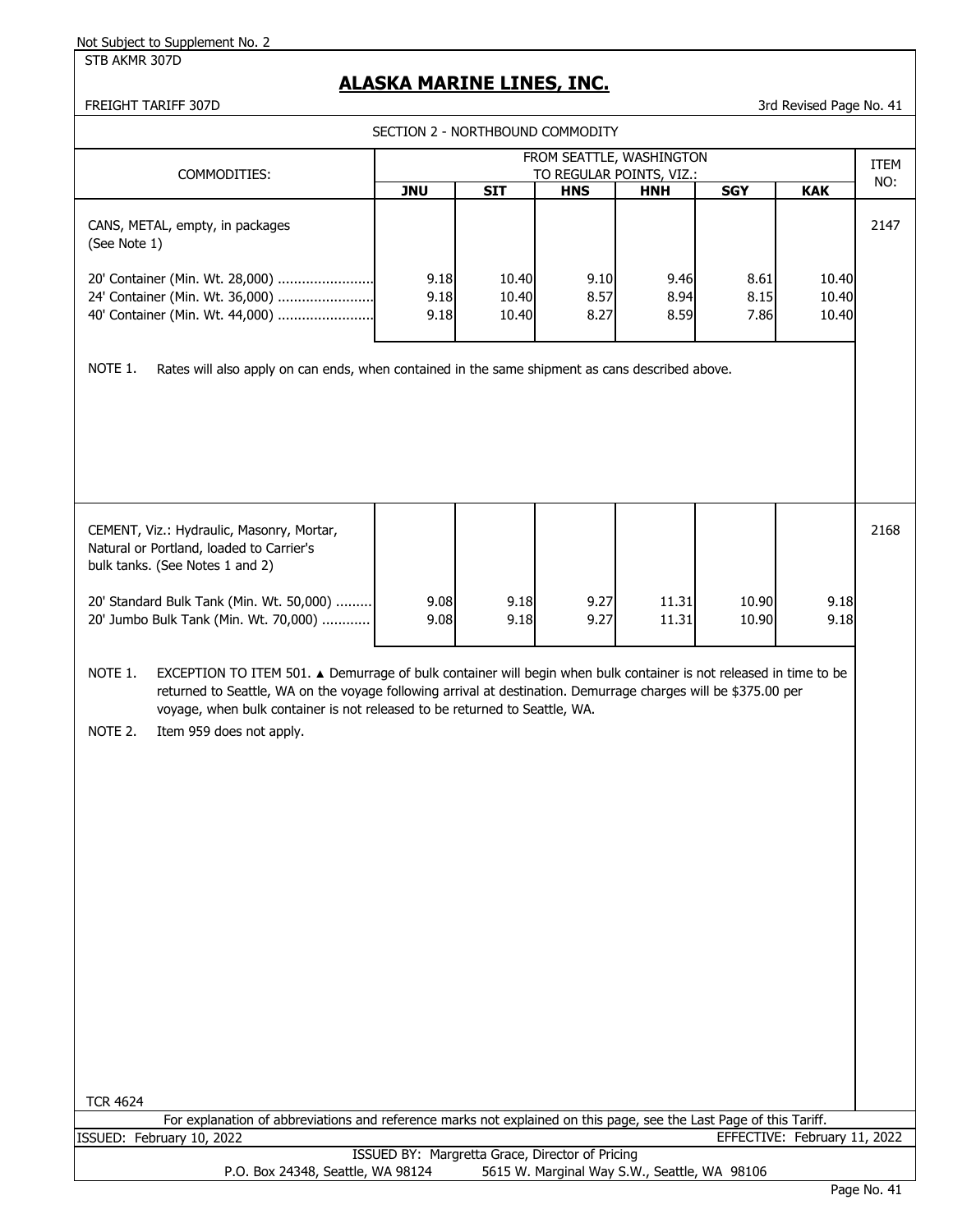STB AKMR 307D

## **ALASKA MARINE LINES, INC.**

FREIGHT TARIFF 307D 2nd Revised Page No. 42

| COMMODITIES:                                                   | FROM SEATTLE, WASHINGTON<br>TO REGULAR POINTS, VIZ.: |            |            |            |            |            |      |
|----------------------------------------------------------------|------------------------------------------------------|------------|------------|------------|------------|------------|------|
|                                                                | <b>JNU</b>                                           | <b>SIT</b> | <b>HNS</b> | <b>HNH</b> | <b>SGY</b> | <b>KAK</b> | NO:  |
| CEMENT and RELATED ARTICLES, in packages,<br>Viz.: (See Below) |                                                      |            |            |            |            |            | 2175 |
| LCL.                                                           | 21.47                                                | 22.39      | 24.04      | 29.83      | 24.19      | 22.39      |      |
|                                                                | 19.05                                                | 20.67      | 21.33      | 23.93      | 22.22      | 20.67      |      |
|                                                                | 14.48                                                | 16.31      | 16.22      | 17.60      | 16.10      | 16.31      |      |
|                                                                | 9.64                                                 | 10.61      | 10.79      | 11.57      | 11.08      | 10.92      |      |
|                                                                | 8.22                                                 | 9.05       | 9.20       | 9.86       | 9.45       | 9.31       |      |
|                                                                | 9.22                                                 | 10.14      | 10.33      | 11.07      | 10.61      | 10.46      |      |
| 24' Container (Min. Wt. 48,000)                                | 7.49                                                 | 8.23       | 8.39       | 8.99       | 8.60       | 8.49       |      |
|                                                                | 9.43                                                 | 10.38      | 10.56      | 11.30      | 10.85      | 10.69      |      |
|                                                                | 7.55I                                                | 8.30       | 8.46       | 9.07       | 8.68       | 8.55       |      |
| 53' Container (Min. Wt. 44,000)                                | 11.59                                                | 12.75      | 13.00      | 13.91      | 13.34      | 13.13      |      |
|                                                                | 9.58                                                 | 10.54      | 10.73      | 11.50      | 11.02      | 10.86      |      |

Viz.:

Agents, air entraining Grout Anhydrous Sodium Carbonate **Lime** Cement, high temperature bonding. Magnesite Cement, hydraulic masonry, mortar Mud or Compounds, well drilling natural or portland. The process of Plaster or Joint Compound Clay, NOI Plasticizer, Concrete or Masonry. Colloidal Clay (Bentonite) Sand Fire Clay **Soda Ash** Fly Ash Stucco Gravel Gravel **Gravel Compounds Water Reducing compounds** 

TCR 4619

|                          | For explanation of abbreviations and reference marks not explained on this page, see the Last Page of this Tariff. |                             |  |
|--------------------------|--------------------------------------------------------------------------------------------------------------------|-----------------------------|--|
| ISSUED: January 10, 2022 |                                                                                                                    | EFFECTIVE: January 30, 2022 |  |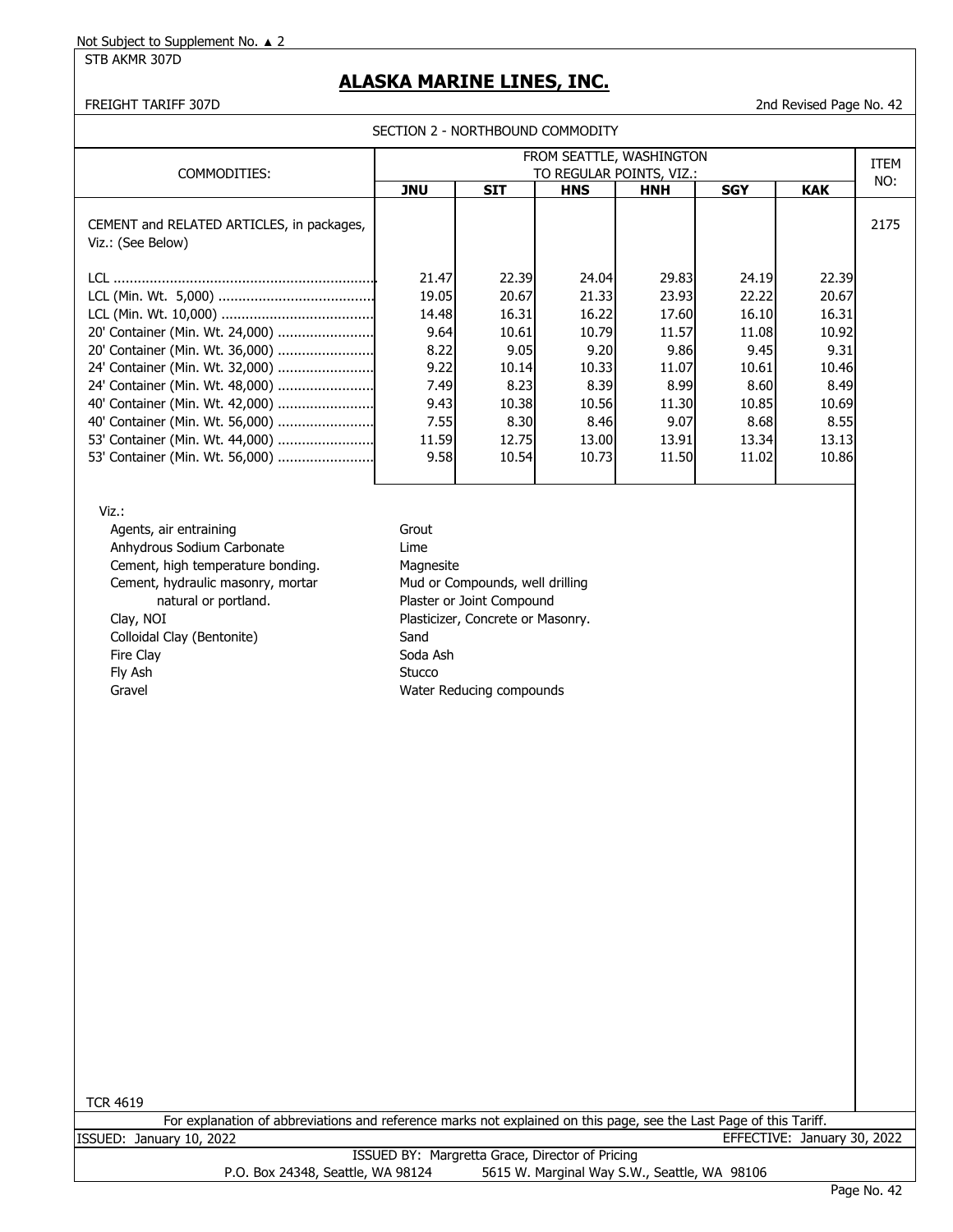STB AKMR 307D

# **ALASKA MARINE LINES, INC.**

FREIGHT TARIFF 307D 2nd Revised Page No. 43

SECTION 2 - NORTHROUND COMMODITY

|                                                                      |            | SECTION Z - NORTHBOUND COMMODITY |            |            |            |            |      |
|----------------------------------------------------------------------|------------|----------------------------------|------------|------------|------------|------------|------|
| FROM SEATTLE, WASHINGTON<br>COMMODITIES:<br>TO REGULAR POINTS, VIZ.: |            |                                  |            |            |            | ITEM       |      |
|                                                                      | <b>JNU</b> | STT                              | <b>HNS</b> | <b>HNH</b> | <b>SGY</b> | <b>KAK</b> | NO:  |
| CHEMICALS, OXIDIZER 5.1, Liquid in Shipper<br>Owned Bulk ISO Tanks   |            |                                  |            |            |            |            | 2178 |
| 20' Bulk ISO Tank (Min. Wt. 40,000)                                  | 12.92      | 14.87                            | 14.48      | 15.50      | 14.73      | 14.87      |      |
|                                                                      |            |                                  |            |            |            |            |      |
|                                                                      |            |                                  |            |            |            |            |      |
|                                                                      |            |                                  |            |            |            |            |      |
|                                                                      |            |                                  |            |            |            |            |      |
|                                                                      |            |                                  |            |            |            |            |      |
|                                                                      |            |                                  |            |            |            |            |      |
|                                                                      |            |                                  |            |            |            |            |      |
|                                                                      |            |                                  |            |            |            |            |      |
|                                                                      |            |                                  |            |            |            |            |      |
|                                                                      |            |                                  |            |            |            |            |      |
|                                                                      |            |                                  |            |            |            |            |      |
|                                                                      |            |                                  |            |            |            |            |      |
|                                                                      |            |                                  |            |            |            |            |      |
|                                                                      |            |                                  |            |            |            |            |      |
|                                                                      |            |                                  |            |            |            |            |      |
|                                                                      |            |                                  |            |            |            |            |      |

TCR 4619

|                          | For explanation of abbreviations and reference marks not explained on this page, see the Last Page of this Tariff. |  |  |
|--------------------------|--------------------------------------------------------------------------------------------------------------------|--|--|
| ISSUED: January 10, 2022 | EFFECTIVE: January 30, 2022                                                                                        |  |  |

|                                   | ISSUED BY: Margretta Grace, Director of Pricing |
|-----------------------------------|-------------------------------------------------|
| P.O. Box 24348, Seattle, WA 98124 | 5615 W. Marginal Way S.W., Seattle, WA 98106    |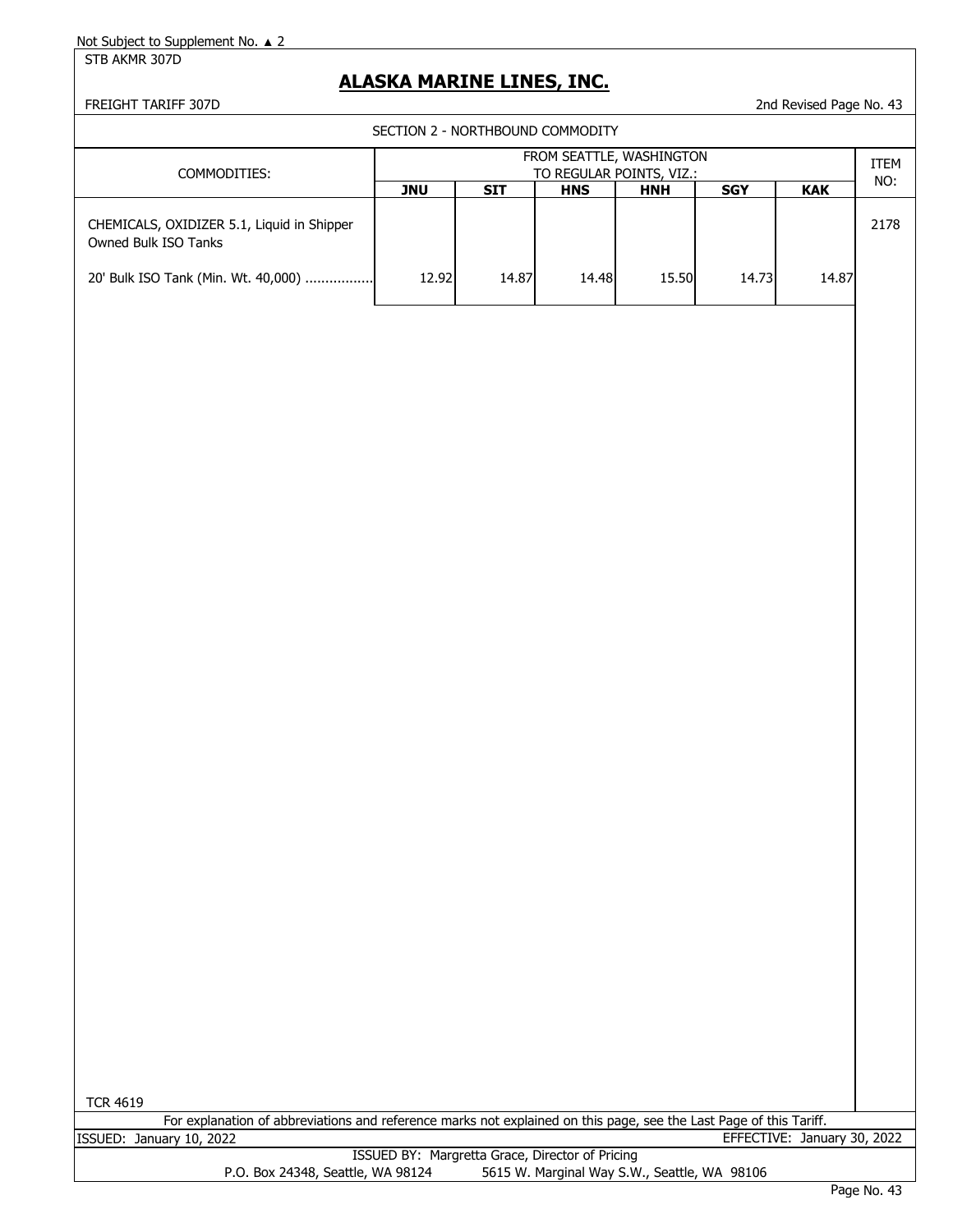## STB AKMR 307D

# **ALASKA MARINE LINES, INC.**

FREIGHT TARIFF 307D 2nd Revised Page No. 44

| SECTION 2 - NORTHBOUND COMMODITY                                                                                                                                                                                                                                                                                                                                                                                                                                                                                                                                                |                                                 |                                                  |                                                      |                                                  |                                                    |                                                  |      |  |  |
|---------------------------------------------------------------------------------------------------------------------------------------------------------------------------------------------------------------------------------------------------------------------------------------------------------------------------------------------------------------------------------------------------------------------------------------------------------------------------------------------------------------------------------------------------------------------------------|-------------------------------------------------|--------------------------------------------------|------------------------------------------------------|--------------------------------------------------|----------------------------------------------------|--------------------------------------------------|------|--|--|
|                                                                                                                                                                                                                                                                                                                                                                                                                                                                                                                                                                                 |                                                 |                                                  | FROM SEATTLE, WASHINGTON<br>TO REGULAR POINTS, VIZ.: |                                                  |                                                    |                                                  |      |  |  |
| COMMODITIES:                                                                                                                                                                                                                                                                                                                                                                                                                                                                                                                                                                    | <b>JNU</b>                                      | <b>SIT</b>                                       | <b>HNS</b>                                           | <b>HNH</b>                                       | <b>SGY</b>                                         | <b>KAK</b>                                       | NO:  |  |  |
| EXPLOSIVES, Viz.: Blasting Agent, Type E,<br>Hazard Class Division 1.5 (See Notes 1<br>through 4)                                                                                                                                                                                                                                                                                                                                                                                                                                                                               |                                                 |                                                  |                                                      |                                                  |                                                    |                                                  | 2179 |  |  |
| 20' or 24' Container (Min. Wt. 44,000)<br>40' Container (Min. Wt. 44,000)                                                                                                                                                                                                                                                                                                                                                                                                                                                                                                       | 17.53<br>22.79                                  | 18.41<br>23.95                                   | 18.58<br>24.16                                       | 19.29<br>25.07                                   | 18.85<br>24.51                                     | 18.41<br>23.95                                   |      |  |  |
| NOTE 1.<br>Service available only by prior approval of the Carrier.<br>NOTE 2.<br>Rate includes return of empty Shipper owned containers/tanks to Carrier's Seattle, WA terminal.<br>NOTE 3.<br>Carrier will accept reservations for limited space available for this commodity; however, a \$142.00 cancellation fee<br>is due, if the reservation is later cancelled or if cargo is not shipped on the reserved voyage.<br>NOTE 4.<br>Bill of lading description must conform to the requirements of the U.S. Department of Transportation hazardous<br>materials regulations |                                                 |                                                  |                                                      |                                                  |                                                    |                                                  |      |  |  |
| CHEMICAL GROUPS and ACIDS, NOS: As<br>described under that heading in the NMFC:<br>(See Note 1)                                                                                                                                                                                                                                                                                                                                                                                                                                                                                 |                                                 |                                                  |                                                      |                                                  |                                                    |                                                  | 2180 |  |  |
| 20' Container (Min. Wt. 36,000)<br>24' Container (Min. Wt. 44,000)<br>40' Container (Min. Wt. 44,000)                                                                                                                                                                                                                                                                                                                                                                                                                                                                           | 33.24<br>27.48<br>16.82<br>7.29<br>7.47<br>9.48 | 40.40<br>36.51<br>22.36<br>9.30<br>9.24<br>10.44 | 37.17<br>30.47<br>22.94<br>9.23<br>9.17<br>9.84      | 46.07<br>32.50<br>24.08<br>9.11<br>9.31<br>10.79 | 37.17<br>30.47<br>23.53<br>10.35<br>10.28<br>10.52 | 40.40<br>36.51<br>22.36<br>9.30<br>9.24<br>10.44 |      |  |  |
| NOTE 1.<br>Rates apply only to items not fit for human consumption.<br><b>TCR 4619</b>                                                                                                                                                                                                                                                                                                                                                                                                                                                                                          |                                                 |                                                  |                                                      |                                                  |                                                    |                                                  |      |  |  |
| For explanation of abbreviations and reference marks not explained on this page, see the Last Page of this Tariff.                                                                                                                                                                                                                                                                                                                                                                                                                                                              |                                                 |                                                  |                                                      |                                                  |                                                    |                                                  |      |  |  |
| ISSUED: January 10, 2022                                                                                                                                                                                                                                                                                                                                                                                                                                                                                                                                                        |                                                 | ISSUED BY: Margretta Grace, Director of Pricing  |                                                      |                                                  |                                                    | EFFECTIVE: January 30, 2022                      |      |  |  |
| P.O. Box 24348, Seattle, WA 98124                                                                                                                                                                                                                                                                                                                                                                                                                                                                                                                                               |                                                 |                                                  | 5615 W. Marginal Way S.W., Seattle, WA 98106         |                                                  |                                                    |                                                  |      |  |  |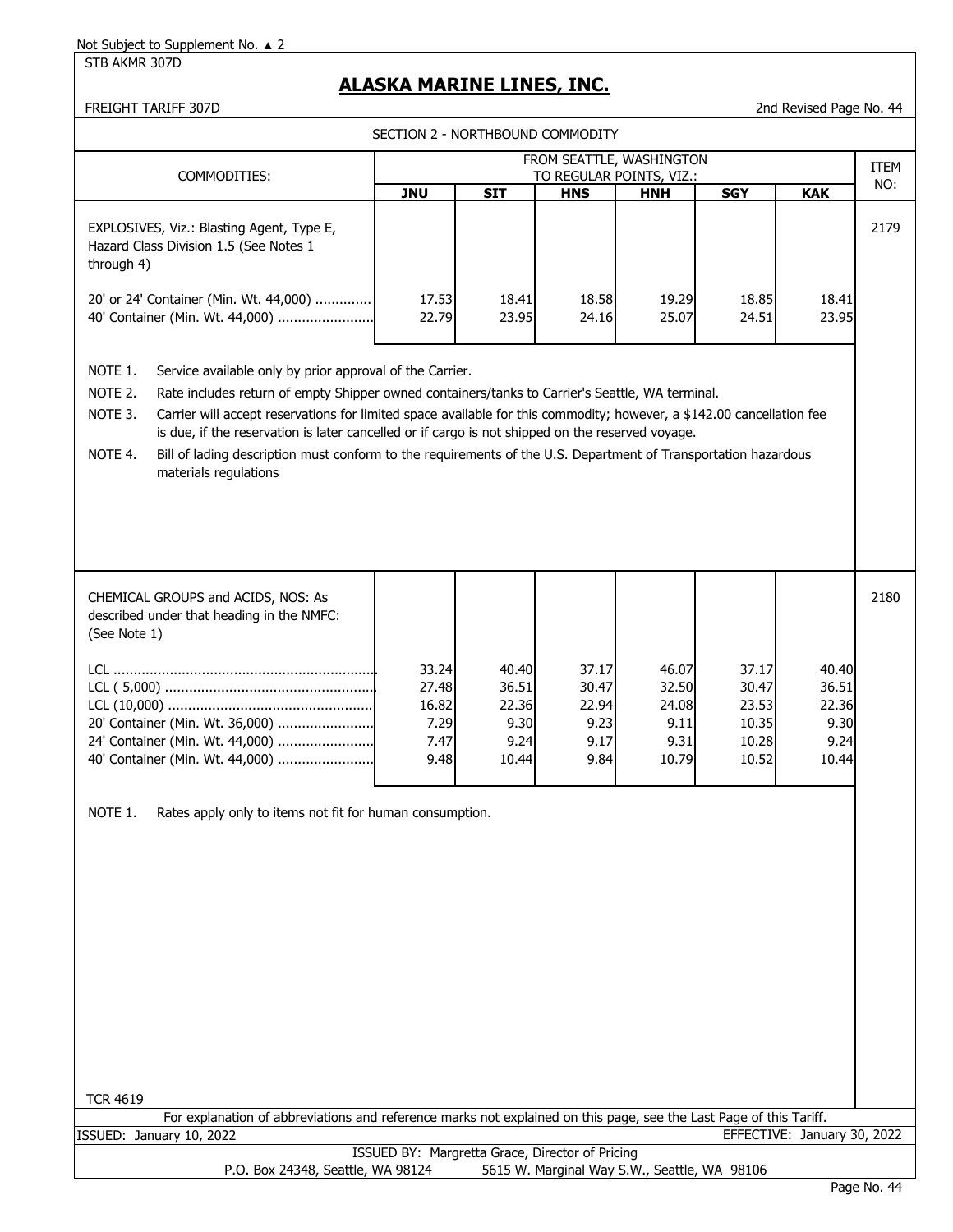## STB AKMR 307D

# **ALASKA MARINE LINES, INC.**

FREIGHT TARIFF 307D 2nd Revised Page No. 45

|                                                                                                                                                                                                                                                                                                                                                                                                                                                                                                                                                                                                                                                                                              | SECTION 2 - NORTHBOUND COMMODITY                                |                                                                                                          |                                                    |                                                    |                                                    |                                                    |      |
|----------------------------------------------------------------------------------------------------------------------------------------------------------------------------------------------------------------------------------------------------------------------------------------------------------------------------------------------------------------------------------------------------------------------------------------------------------------------------------------------------------------------------------------------------------------------------------------------------------------------------------------------------------------------------------------------|-----------------------------------------------------------------|----------------------------------------------------------------------------------------------------------|----------------------------------------------------|----------------------------------------------------|----------------------------------------------------|----------------------------------------------------|------|
| FROM SEATTLE, WASHINGTON<br>TO REGULAR POINTS, VIZ.:<br>COMMODITIES:                                                                                                                                                                                                                                                                                                                                                                                                                                                                                                                                                                                                                         |                                                                 |                                                                                                          |                                                    |                                                    |                                                    |                                                    | ITEM |
|                                                                                                                                                                                                                                                                                                                                                                                                                                                                                                                                                                                                                                                                                              | <b>JNU</b>                                                      | <b>SIT</b>                                                                                               | <b>HNS</b>                                         | <b>HNH</b>                                         | <b>SGY</b>                                         | <b>KAK</b>                                         | NO:  |
| CHEMICALS and OTHER ARTICLES, Viz.:<br>(See below) (See Notes 1 through 4)                                                                                                                                                                                                                                                                                                                                                                                                                                                                                                                                                                                                                   |                                                                 |                                                                                                          |                                                    |                                                    |                                                    |                                                    | 2203 |
| 20' Container (Min. Wt. 30,000)<br>24' Container (Min. Wt. 36,000)<br>40' Container (Min. Wt. 44,000)                                                                                                                                                                                                                                                                                                                                                                                                                                                                                                                                                                                        | 26.87<br>22.88<br>21.52<br>10.71<br>10.83<br>10.42              | 29.04<br>25.54<br>23.19<br>12.95<br>13.11<br>12.60                                                       | 30.23<br>25.36<br>23.19<br>12.52<br>12.68<br>12.18 | 39.64<br>27.90<br>26.58<br>13.39<br>13.52<br>13.03 | 33.29<br>27.87<br>25.53<br>12.84<br>13.00<br>12.51 | 29.04<br>25.54<br>23.19<br>12.95<br>13.11<br>12.60 |      |
| Viz.:<br>Anti-Freeze Alcohol (See Note 1)<br>Compounds, water absorption or<br>anti-icing, motor fuel, liquid<br><b>Gel Paks</b><br>Heat Tr natural or portland.<br>(See Note 4)<br><b>Inhibited Glycol</b><br>Methanol                                                                                                                                                                                                                                                                                                                                                                                                                                                                      | Methyl Alcohol<br>Polymer<br>(See Note 3)<br>Triethylene Glycol | Proprietary Anti-Freeze or Engine<br>Coolant Preparations (See Note 2)<br>Proprietary De-Icing Compounds |                                                    |                                                    |                                                    |                                                    |      |
| NOTE 1.<br>Applies only on Isopropyl or Isopropanol Alcohol.<br>NOTE 2.<br>Applies only on proprietary anti-freeze or engine coolant preparations made from denatured ethyl alcohol,<br>methanol, ethylene glycol, propylene glycol, dispropylene glycol, diethylene glycol, hexylene glycol or tri-ethylene<br>glycol, with or without inhibitors.<br>NOTE 3.<br>Applies only on preparations containing alcohols or glycols, with or without inhibitors.<br>NOTE 4.<br>Applies only on proprietary heat transfer agents or media consisting of glycol either, ethylene glycol, propylene<br>glycol, diphenyl and di-phenyl oxide mixtures or o-dichlorobenzen, with or without inhibitors. |                                                                 |                                                                                                          |                                                    |                                                    |                                                    |                                                    |      |
| CIGARS, CIGARETTES, SNUFF or<br>MANUFACTURED TOBACCO, as described<br>under that heading in the NMFC.<br>20' Container (Min. Wt. 15,000)<br>24' Container (Min. Wt. 18,000)                                                                                                                                                                                                                                                                                                                                                                                                                                                                                                                  | 51.98<br>38.43<br>40.02                                         | 52.14<br>44.86<br>46.74                                                                                  | 52.35<br>42.31<br>44.09                            | 64.85<br>49.05<br>51.08                            | 33.29<br>46.19<br>48.10                            | 52.14<br>44.86<br>46.74                            | 2210 |
| 40' Container (Min. Wt. 30,000)<br><b>TCR 4619</b><br>For explanation of abbreviations and reference marks not explained on this page, see the Last Page of this Tariff.                                                                                                                                                                                                                                                                                                                                                                                                                                                                                                                     | 32.03                                                           | 37.39                                                                                                    | 35.25                                              | 40.86                                              | 38.47                                              | 37.39                                              |      |
| ISSUED: January 10, 2022                                                                                                                                                                                                                                                                                                                                                                                                                                                                                                                                                                                                                                                                     |                                                                 |                                                                                                          |                                                    |                                                    |                                                    | EFFECTIVE: January 30, 2022                        |      |
| P.O. Box 24348, Seattle, WA 98124                                                                                                                                                                                                                                                                                                                                                                                                                                                                                                                                                                                                                                                            | ISSUED BY: Margretta Grace, Director of Pricing                 |                                                                                                          | 5615 W. Marginal Way S.W., Seattle, WA 98106       |                                                    |                                                    |                                                    |      |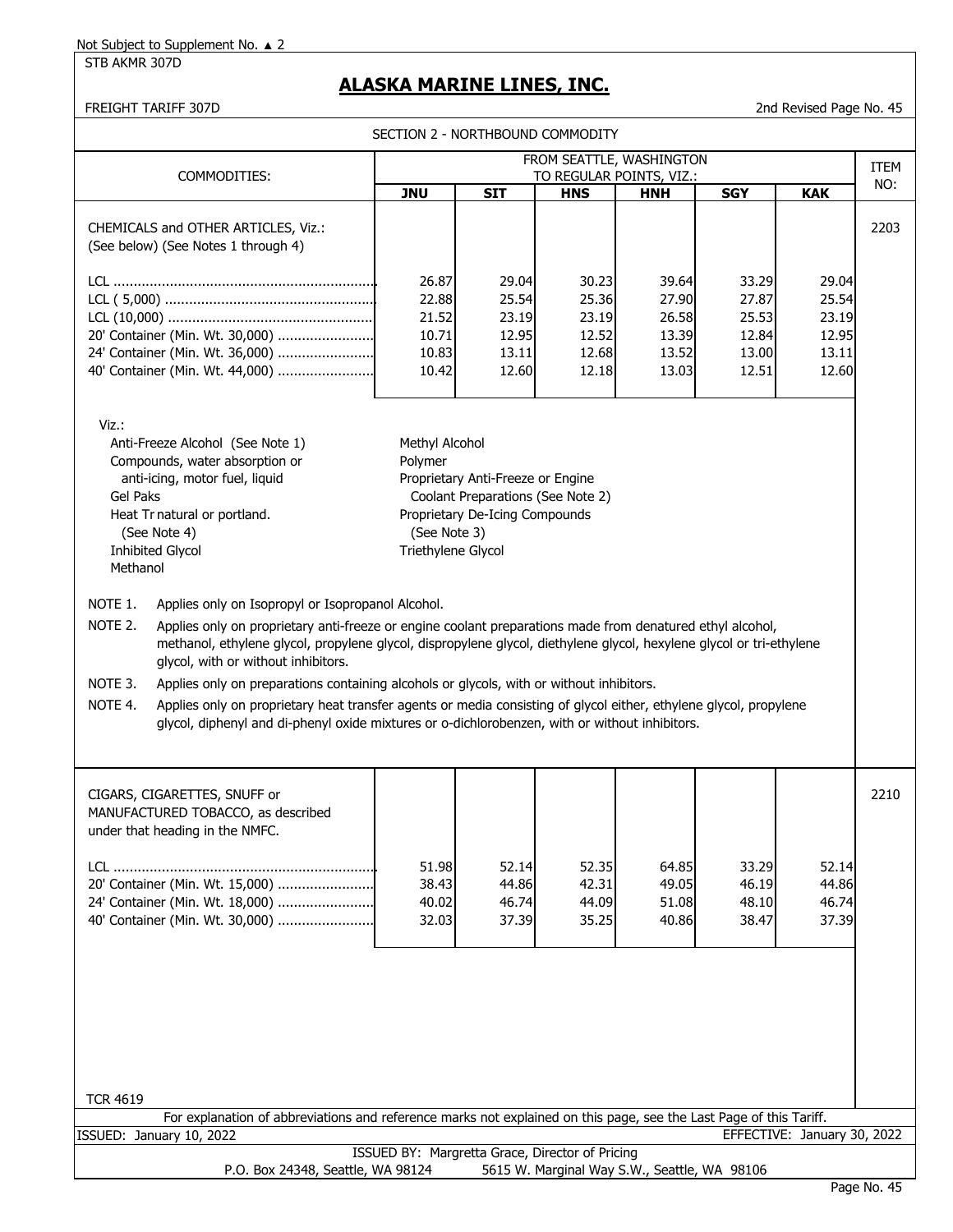STB AKMR 307D

# **ALASKA MARINE LINES, INC.**

| FREIGHT TARIFF 307D                                                                                                                                                                                                                                                                                    |                                                 |                          |                                              |                          |                          | 2nd Revised Page No. 46     |             |  |
|--------------------------------------------------------------------------------------------------------------------------------------------------------------------------------------------------------------------------------------------------------------------------------------------------------|-------------------------------------------------|--------------------------|----------------------------------------------|--------------------------|--------------------------|-----------------------------|-------------|--|
|                                                                                                                                                                                                                                                                                                        |                                                 |                          | SECTION 2 - NORTHBOUND COMMODITY             |                          |                          |                             |             |  |
|                                                                                                                                                                                                                                                                                                        |                                                 |                          | FROM SEATTLE, WASHINGTON                     |                          |                          |                             | <b>ITEM</b> |  |
| COMMODITIES:                                                                                                                                                                                                                                                                                           | TO REGULAR POINTS, VIZ.:                        |                          |                                              |                          |                          |                             |             |  |
|                                                                                                                                                                                                                                                                                                        | <b>JNU</b>                                      | <b>SIT</b>               | <b>HNS</b>                                   | <b>HNH</b>               | <b>SGY</b>               | <b>KAK</b>                  | NO:         |  |
| CHEMICALS, De-Icing fluids, glycols, in bulk<br>tanks. (See notes 1 through 3)                                                                                                                                                                                                                         |                                                 |                          |                                              |                          |                          |                             | 2240        |  |
| 20' Bulk Tank (Min. Gallons 4,500)                                                                                                                                                                                                                                                                     | \$1.34                                          | \$1.40                   |                                              |                          |                          |                             |             |  |
| NOTE 1.<br>Rate is in dollars and cents per U.S. gallon.                                                                                                                                                                                                                                               |                                                 |                          |                                              |                          |                          |                             |             |  |
| NOTE 2.<br>Consignee must remove all contents at destination prior to return to the Carrier. When Carrier is required to<br>remove and dispose of residue, all costs of such services will be to the account of the consignee.                                                                         |                                                 |                          |                                              |                          |                          |                             |             |  |
| EXCEPTION TO AKMR 100, SERIES, ITEM 510: Demurrage of bulk container will begin when bulk container is not<br>NOTE 3.<br>released in time to be returned to Seattle, WA on the voyage following its arrival. Demurrage charges will be as<br>listed in AKMR 100, series, Item 501.                     |                                                 |                          |                                              |                          |                          |                             |             |  |
|                                                                                                                                                                                                                                                                                                        |                                                 |                          |                                              |                          |                          |                             |             |  |
| CONTAINER, SHIPPER OWNED, Viz.: Freight,<br>SU, not to exceed 8'6" wide, empty. (See<br>Notes 1 through 7)                                                                                                                                                                                             |                                                 |                          |                                              |                          |                          |                             | 2244        |  |
| 20' Container With or Without Fork Pockets                                                                                                                                                                                                                                                             | \$955.00                                        | \$1,086.00               | \$984.00                                     | \$1,022.00               | \$1,005.00               | \$1,086.00                  |             |  |
| 24' Container With or Without Fork Pockets                                                                                                                                                                                                                                                             | \$1,614.00                                      | \$1,743.00               | \$1,664.00                                   | \$1,762.00               | \$1,696.00               | \$1,743.00                  |             |  |
| 40' Container With or Without Fork Pockets<br>53' Container With or Without Fork Pockets                                                                                                                                                                                                               | \$1,614.00<br>\$2,143.00                        | \$1,743.00<br>\$2,273.00 | \$1,664.00<br>\$2,208.00                     | \$1,762.00<br>\$2,336.00 | \$1,696.00<br>\$2,252.00 | \$1,743.00<br>\$2,273.00    |             |  |
|                                                                                                                                                                                                                                                                                                        |                                                 |                          |                                              |                          |                          |                             |             |  |
| NOTE 1.<br>Rates are in dollars per container.                                                                                                                                                                                                                                                         |                                                 |                          |                                              |                          |                          |                             |             |  |
| NOTE 2.<br>Rates do not include pickup or delivery.                                                                                                                                                                                                                                                    |                                                 |                          |                                              |                          |                          |                             |             |  |
| NOTE 3.<br>Carrier reserves right to load empty container with cargo of Carrier's choice. Rates named in this item shall apply<br>whether or not Carrier loads container with cargo or transports container empty.                                                                                     |                                                 |                          |                                              |                          |                          |                             |             |  |
| NOTE 4.<br>Containers must be wind and water tight, structurally sound, and compatible with Carrier's operations.                                                                                                                                                                                      |                                                 |                          |                                              |                          |                          |                             |             |  |
| NOTE <sub>5</sub><br>Rates do not apply to modified containers or containers incompatible with Carrier's operations.                                                                                                                                                                                   |                                                 |                          |                                              |                          |                          |                             |             |  |
| NOTE 6.<br>Rates do not apply to wheeled trailers.                                                                                                                                                                                                                                                     |                                                 |                          |                                              |                          |                          |                             |             |  |
| NOTE <sub>7</sub> .<br>Transportation of equipment moving subject to this item, whether empty or loaded, shall be at the sole discretion<br>and convenience of the Carrier. Neither reservation of vessel space nor acceptance of equipment is a guarantee<br>that it will move on a specific sailing. |                                                 |                          |                                              |                          |                          |                             |             |  |
|                                                                                                                                                                                                                                                                                                        |                                                 |                          |                                              |                          |                          |                             |             |  |
|                                                                                                                                                                                                                                                                                                        |                                                 |                          |                                              |                          |                          |                             |             |  |
|                                                                                                                                                                                                                                                                                                        |                                                 |                          |                                              |                          |                          |                             |             |  |
|                                                                                                                                                                                                                                                                                                        |                                                 |                          |                                              |                          |                          |                             |             |  |
|                                                                                                                                                                                                                                                                                                        |                                                 |                          |                                              |                          |                          |                             |             |  |
|                                                                                                                                                                                                                                                                                                        |                                                 |                          |                                              |                          |                          |                             |             |  |
| <b>TCR 4619</b>                                                                                                                                                                                                                                                                                        |                                                 |                          |                                              |                          |                          |                             |             |  |
| For explanation of abbreviations and reference marks not explained on this page, see the Last Page of this Tariff.                                                                                                                                                                                     |                                                 |                          |                                              |                          |                          |                             |             |  |
| ISSUED: January 10, 2022                                                                                                                                                                                                                                                                               |                                                 |                          |                                              |                          |                          | EFFECTIVE: January 30, 2022 |             |  |
| P.O. Box 24348, Seattle, WA 98124                                                                                                                                                                                                                                                                      | ISSUED BY: Margretta Grace, Director of Pricing |                          | 5615 W. Marginal Way S.W., Seattle, WA 98106 |                          |                          |                             |             |  |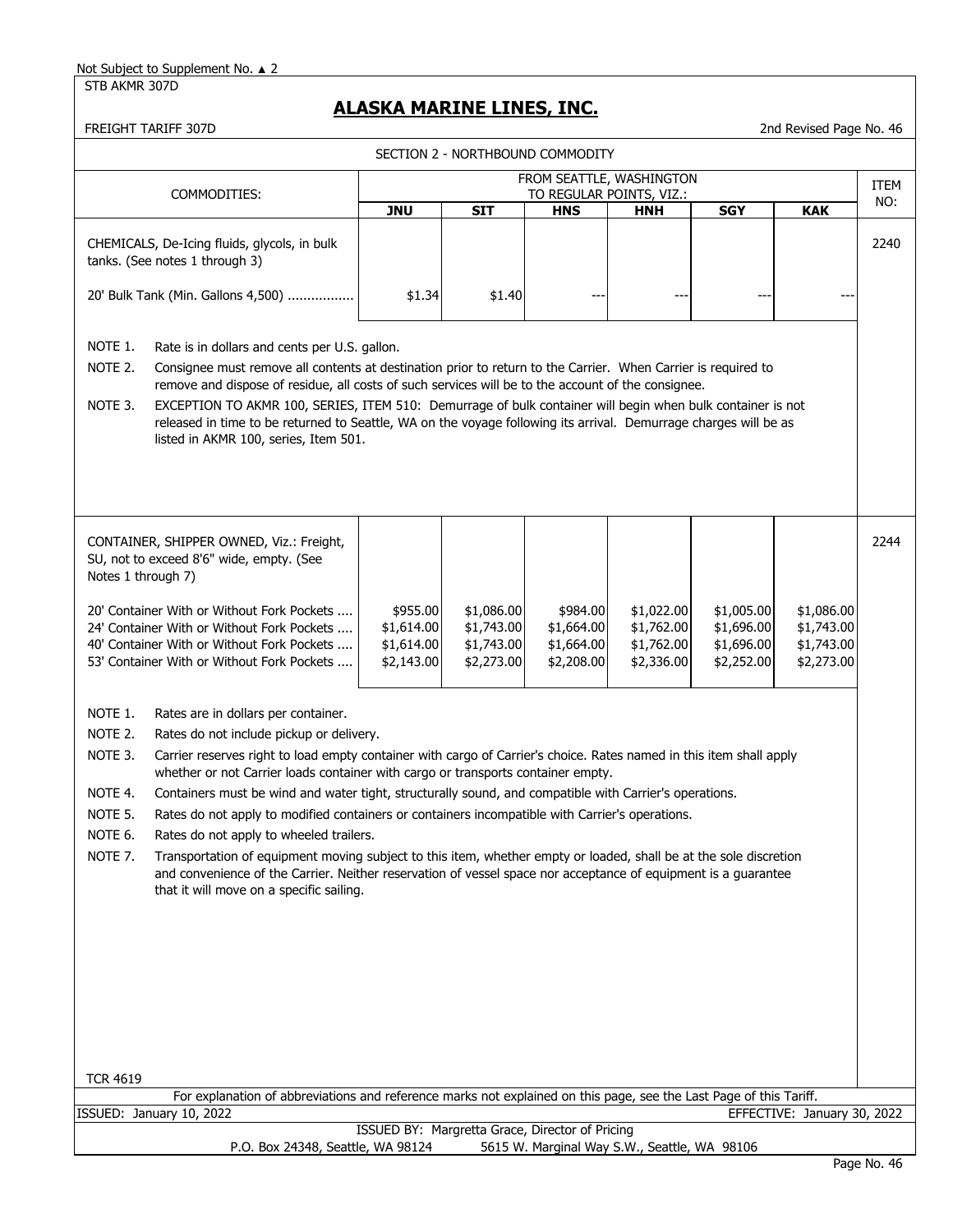STB AKMR 307D

# **ALASKA MARINE LINES, INC.**

## FREIGHT TARIFF 307D 2nd Revised Page No. 47

SECTION 2 - NORTHBOUND COMMODITY

|                                                                                                                                                                                                                                                                                                                                                                                                                                                                                                                                                                                                                                                                                                                                                                  | FROM SEATTLE, WASHINGTON                                                                                                          |                                                                                                                                     |                                                                                                                                     |                                                                                                                                     |                                                                                                                                     |                                                                                                                                     |             |
|------------------------------------------------------------------------------------------------------------------------------------------------------------------------------------------------------------------------------------------------------------------------------------------------------------------------------------------------------------------------------------------------------------------------------------------------------------------------------------------------------------------------------------------------------------------------------------------------------------------------------------------------------------------------------------------------------------------------------------------------------------------|-----------------------------------------------------------------------------------------------------------------------------------|-------------------------------------------------------------------------------------------------------------------------------------|-------------------------------------------------------------------------------------------------------------------------------------|-------------------------------------------------------------------------------------------------------------------------------------|-------------------------------------------------------------------------------------------------------------------------------------|-------------------------------------------------------------------------------------------------------------------------------------|-------------|
| COMMODITIES:                                                                                                                                                                                                                                                                                                                                                                                                                                                                                                                                                                                                                                                                                                                                                     |                                                                                                                                   |                                                                                                                                     |                                                                                                                                     | TO REGULAR POINTS, VIZ.:                                                                                                            |                                                                                                                                     |                                                                                                                                     | ITEM<br>NO: |
| CONTAINER, REFUSE, SALVAGE or WASTE,<br>Conveying or Dumping Type, iron or steel, for<br>use with joists or lift trucks, with or without<br>casters, nested or not nested.<br>20' Container (Min. Wt. 5,000)<br>20' Container (Min. Wt. 10,000)<br>24' Container (Min. Wt. 6,000)<br>24' Container (Min. Wt. 12,000)<br>40' Container (Min. Wt. 10,000)<br>40' Container (Min. Wt. 20,000)<br>53' Container (Min. Wt. 14,000)<br>53' Container (Min. Wt. 26,000)                                                                                                                                                                                                                                                                                                 | <b>JNU</b><br>59.86<br>59.19<br>33.47<br>61.67<br>34.85<br>49.33<br>27.90<br>44.74<br>27.24                                       | <b>SIT</b><br>74.83<br>62.15<br>34.65<br>64.76<br>36.10<br>51.79<br>28.88<br>46.99<br>28.21                                         | <b>HNS</b><br>101.98<br>65.63<br>37.72<br>68.34<br>39.30<br>54.66<br>31.44<br>49.60<br>29.02                                        | <b>HNH</b><br>131.83<br>68.07<br>39.13<br>70.91<br>40.77<br>56.74<br>32.61<br>51.46<br>30.12                                        | <b>SGY</b><br>112.71<br>67.58<br>38.85<br>70.38<br>40.47<br>56.31<br>32.38<br>51.08<br>29.89                                        | <b>KAK</b><br>74.83<br>62.15<br>34.65<br>64.76<br>36.10<br>51.79<br>28.88<br>46.99<br>28.21                                         | 2250        |
| COVERINGS, Floor as described in: Items<br>70500 through 71020 and 188210 of the<br>NMFC, and related articles.<br>20' Container (Min. Wt. 6,000)<br>20' Container (Min. Wt. 12,000)<br>20' Container (Min. Wt. 24,000)<br>20' Container (Min. Wt. 32,000)<br>24' Container (Min. Wt. 8,000)<br>24' Container (Min. Wt. 16,000)<br>24' Container (Min. Wt. 32,000)<br>24' Container (Min. Wt. 40,000)<br>40' Container (Min. Wt. 12,000)<br>40' Container (Min. Wt. 24,000)<br>40' Container (Min. Wt. 44,000)<br>53' Container (Min. Wt. 16,000)<br>53' Container (Min. Wt. 32,000)<br>53' Container (Min. Wt. 52,000)<br><b>TCR 4619</b><br>For explanation of abbreviations and reference marks not explained on this page, see the Last Page of this Tariff. | 43.88<br>42.63<br>22.17<br>11.81<br>9.32<br>39.96<br>20.77<br>11.07<br>9.32<br>35.52<br>18.47<br>10.73<br>36.53<br>17.60<br>11.53 | 48.28<br>46.90<br>28.44<br>15.15<br>11.96<br>43.96<br>25.90<br>13.79<br>11.61<br>39.07<br>20.31<br>12.04<br>37.99<br>19.35<br>12.69 | 55.80<br>47.75<br>28.96<br>15.43<br>12.17<br>44.75<br>26.37<br>14.05<br>11.83<br>39.79<br>20.68<br>12.04<br>37.64<br>19.71<br>12.91 | 62.45<br>51.15<br>31.02<br>16.52<br>13.06<br>47.97<br>28.25<br>15.05<br>12.69<br>42.63<br>22.17<br>12.88<br>38.37<br>21.11<br>13.83 | 61.37<br>49.01<br>29.72<br>15.85<br>12.51<br>45.95<br>27.08<br>14.43<br>12.15<br>40.85<br>21.24<br>12.36<br>36.77<br>20.23<br>13.26 | 48.28<br>46.90<br>28.44<br>15.15<br>11.96<br>43.96<br>25.90<br>13.79<br>11.61<br>39.07<br>20.31<br>12.04<br>37.99<br>19.35<br>12.69 | 2266        |
| ISSUED: January 10, 2022                                                                                                                                                                                                                                                                                                                                                                                                                                                                                                                                                                                                                                                                                                                                         |                                                                                                                                   |                                                                                                                                     |                                                                                                                                     |                                                                                                                                     |                                                                                                                                     | EFFECTIVE: January 30, 2022                                                                                                         |             |
| P.O. Box 24348, Seattle, WA 98124                                                                                                                                                                                                                                                                                                                                                                                                                                                                                                                                                                                                                                                                                                                                | ISSUED BY: Margretta Grace, Director of Pricing                                                                                   |                                                                                                                                     |                                                                                                                                     | 5615 W. Marginal Way S.W., Seattle, WA 98106                                                                                        |                                                                                                                                     |                                                                                                                                     |             |
|                                                                                                                                                                                                                                                                                                                                                                                                                                                                                                                                                                                                                                                                                                                                                                  |                                                                                                                                   |                                                                                                                                     |                                                                                                                                     |                                                                                                                                     |                                                                                                                                     |                                                                                                                                     | Page No. 47 |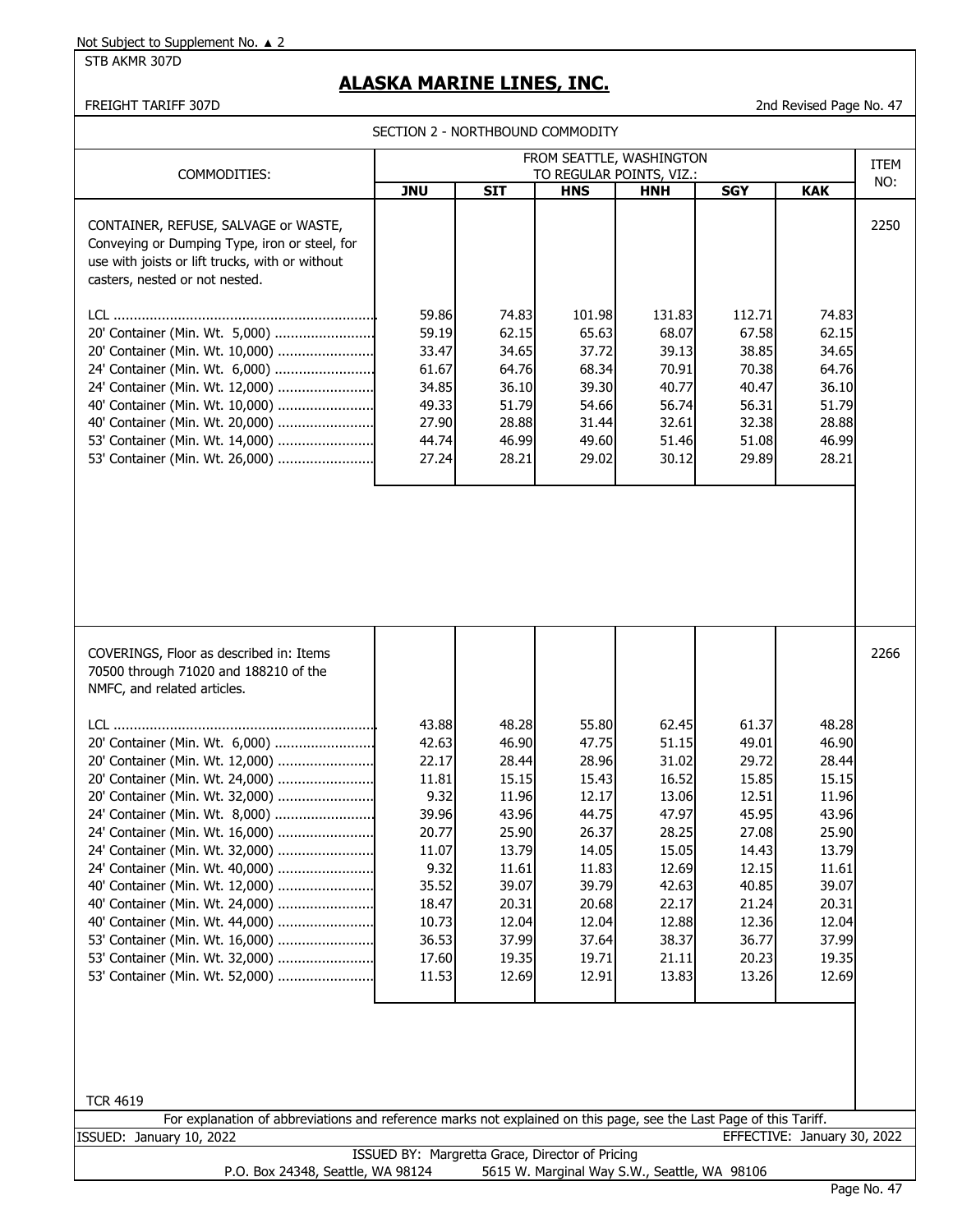STB AKMR 307D

## **ALASKA MARINE LINES, INC.**

| FREIGHT TARIFF 307D<br>2nd Revised Page No. 48                                                                                                                                                                                                                                                                                                                                                                                                                                                                                                                                                                                                                                                                                                                                         |                                                |                                                |                                                |                                                |                                                |                                                |             |
|----------------------------------------------------------------------------------------------------------------------------------------------------------------------------------------------------------------------------------------------------------------------------------------------------------------------------------------------------------------------------------------------------------------------------------------------------------------------------------------------------------------------------------------------------------------------------------------------------------------------------------------------------------------------------------------------------------------------------------------------------------------------------------------|------------------------------------------------|------------------------------------------------|------------------------------------------------|------------------------------------------------|------------------------------------------------|------------------------------------------------|-------------|
|                                                                                                                                                                                                                                                                                                                                                                                                                                                                                                                                                                                                                                                                                                                                                                                        | SECTION 2 - NORTHBOUND COMMODITY               |                                                |                                                |                                                |                                                |                                                |             |
|                                                                                                                                                                                                                                                                                                                                                                                                                                                                                                                                                                                                                                                                                                                                                                                        |                                                |                                                |                                                | FROM SEATTLE, WASHINGTON                       |                                                |                                                | <b>ITEM</b> |
| COMMODITIES:                                                                                                                                                                                                                                                                                                                                                                                                                                                                                                                                                                                                                                                                                                                                                                           | <b>JNU</b>                                     | <b>SIT</b>                                     | <b>HNS</b>                                     | TO REGULAR POINTS, VIZ.:<br><b>HNH</b>         | <b>SGY</b>                                     | <b>KAK</b>                                     | NO:         |
| CRAB POTS, SU, Nested or KD (See Notes 1<br>through 5)                                                                                                                                                                                                                                                                                                                                                                                                                                                                                                                                                                                                                                                                                                                                 |                                                |                                                |                                                |                                                |                                                |                                                | 2270        |
| 20' Container (Min. Cube 1,000)<br>24' Container (Min. Cube 1,200)<br>40' Container (Min. Cube 2,200)<br>53' Container (Min. Cube 2,800)                                                                                                                                                                                                                                                                                                                                                                                                                                                                                                                                                                                                                                               | \$3.75<br>\$2.70<br>\$2.45<br>\$1.91<br>\$1.77 | \$4.84<br>\$2.58<br>\$2.69<br>\$1.96<br>\$1.95 | \$4.92<br>\$2.64<br>\$2.76<br>\$2.00<br>\$1.99 | \$5.26<br>\$2.83<br>\$2.94<br>\$2.15<br>\$2.13 | \$5.05<br>\$2.69<br>\$2.82<br>\$2.04<br>\$2.03 | \$4.84<br>\$2.58<br>\$2.69<br>\$1.96<br>\$1.95 |             |
| NOTE 1.<br>Rates are in dollars and cents per cubic foot.<br>NOTE 2.<br>Rates apply between Carrier's terminals only.<br>NOTE 3.<br>Item 882 does not apply.<br>NOTE 4.<br>Item 568 does not apply.<br>NOTE 5.<br>Reference AKMR 100, series, Item 959 for transloading charges.                                                                                                                                                                                                                                                                                                                                                                                                                                                                                                       |                                                |                                                |                                                |                                                |                                                |                                                |             |
| DEPARTMENT STORE MERCHANDISE, Viz.:<br>Mixed Shipments of commodities as listed in<br>AKMR 100, series, Items 1013, 2401, 2623, &<br>2630 of this Tariff. (See Notes 1 through 5.)<br>20' Container (Min. Wt. 16,000)<br>24' Container (Min. Wt. 18,000)<br>40' Container (Min. Wt. 38,000)<br>53' Container (Min. Wt. 50,000)                                                                                                                                                                                                                                                                                                                                                                                                                                                         | 54.55<br>18.09<br>20.09<br>12.70<br>12.26      | ---<br>---                                     | ---<br>---<br>---<br>---                       | ---<br>---<br>---<br>$---$                     | ---<br>---                                     | $--$                                           | 2285        |
| NOTE 1.<br>Rates apply to shipper load and consignee unload closed containers only.<br>NOTE 2.<br>EXCEPTION TO ITEM 645: Weight mixing or averaging to offset deficit weights is not allowed.<br>NOTE 3.<br>Bookings and Bills of Lading must make reference to "Department Store Merchandise, Item 2285".<br>NOTE 4.<br>All bills of lading must show a detailed description of the commodities in the shipment.<br>NOTE 5.<br>When articles, moving at the volume rate in Item 2401, are mixed in containerloads with articles described in Item<br>1013, the containerload minimum weight from this Item shall apply. In addition, when separate weights are not<br>provided, the Carrier shall distribute weight, for billing purposes, based on the pallet count of each article. |                                                |                                                |                                                |                                                |                                                |                                                |             |
| <b>TCR 4619</b><br>For explanation of abbreviations and reference marks not explained on this page, see the Last Page of this Tariff.                                                                                                                                                                                                                                                                                                                                                                                                                                                                                                                                                                                                                                                  |                                                |                                                |                                                |                                                |                                                |                                                |             |
| ISSUED: January 10, 2022                                                                                                                                                                                                                                                                                                                                                                                                                                                                                                                                                                                                                                                                                                                                                               |                                                |                                                |                                                |                                                |                                                | EFFECTIVE: January 30, 2022                    |             |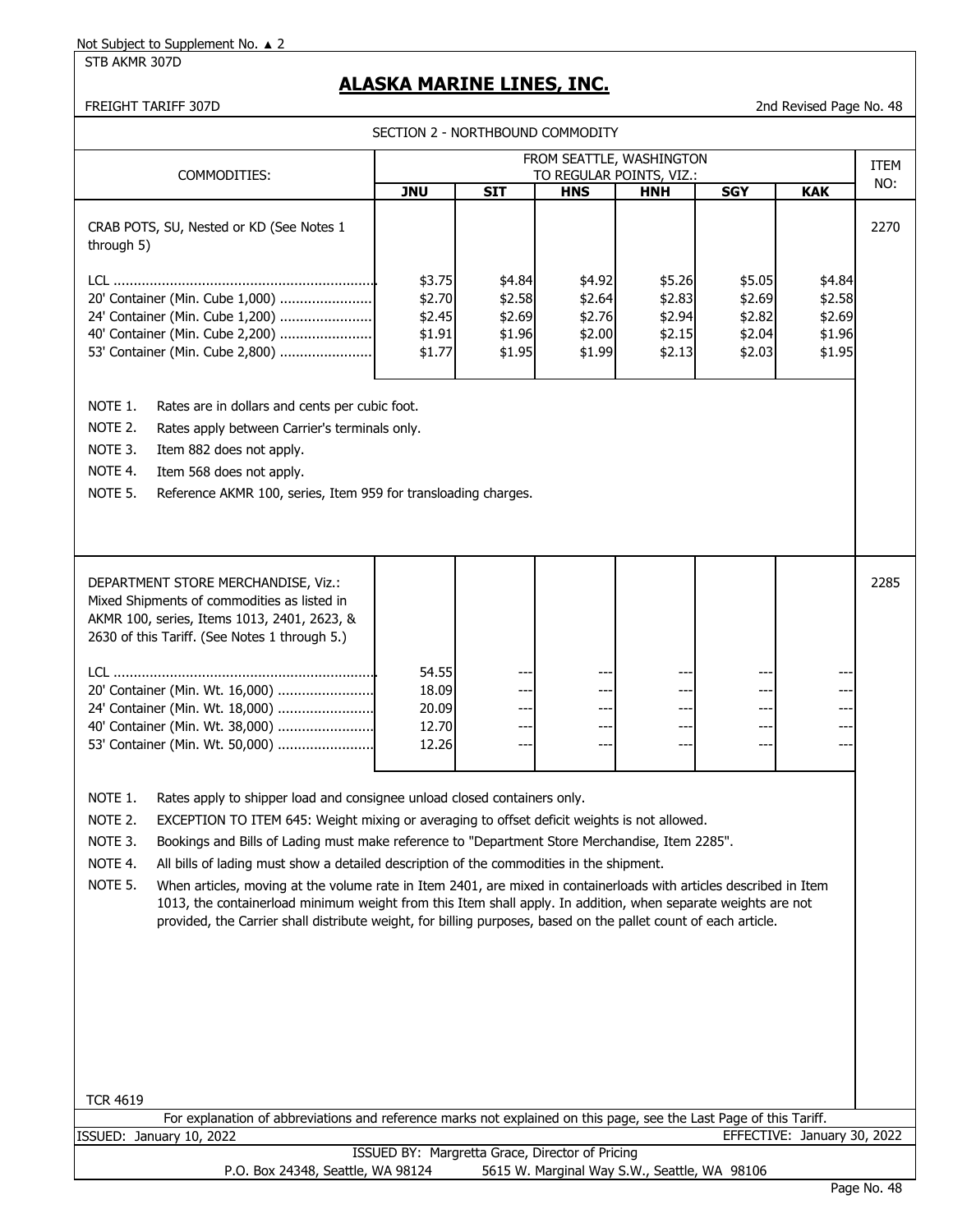STB AKMR 307D

## **ALASKA MARINE LINES, INC.**

## FREIGHT TARIFF 307D 2nd Revised Page No. 49

SECTION 2 - NORTHBOUND COMMODITY

| COMMODITIES:                                                                                                  | FROM SEATTLE, WASHINGTON<br>TO REGULAR POINTS, VIZ.: |            |            |            |            |            |      |  |
|---------------------------------------------------------------------------------------------------------------|------------------------------------------------------|------------|------------|------------|------------|------------|------|--|
|                                                                                                               | <b>JNU</b>                                           | <b>SIT</b> | <b>HNS</b> | <b>HNH</b> | <b>SGY</b> | <b>KAK</b> | NO:  |  |
| DEVICES, GAMBLING, VIZ.: Bingo Cards; Pull<br>Tabs; Printed Bingo Sheets; Pull Tab<br>Machinery. (See Note 1) |                                                      |            |            |            |            |            | 2290 |  |
| TCL.                                                                                                          | 30.69                                                | 40.40      | 42.56      | 47.32      | 46.87      | 40.40      |      |  |
|                                                                                                               | 29.85                                                | 37.40      | 38.29      | 42.67      | 42.20      | 37.40      |      |  |
|                                                                                                               |                                                      |            |            |            |            |            |      |  |
|                                                                                                               |                                                      |            |            |            |            |            |      |  |

NOTE 1. Shipper must certify on the bill of lading or shipping order that transportation of above items is not prohibited by law.

TCR 4619

|                          | For explanation of abbreviations and reference marks not explained on this page, see the Last Page of this Tariff. |                             |  |
|--------------------------|--------------------------------------------------------------------------------------------------------------------|-----------------------------|--|
| ISSUED: January 10, 2022 |                                                                                                                    | EFFECTIVE: January 30, 2022 |  |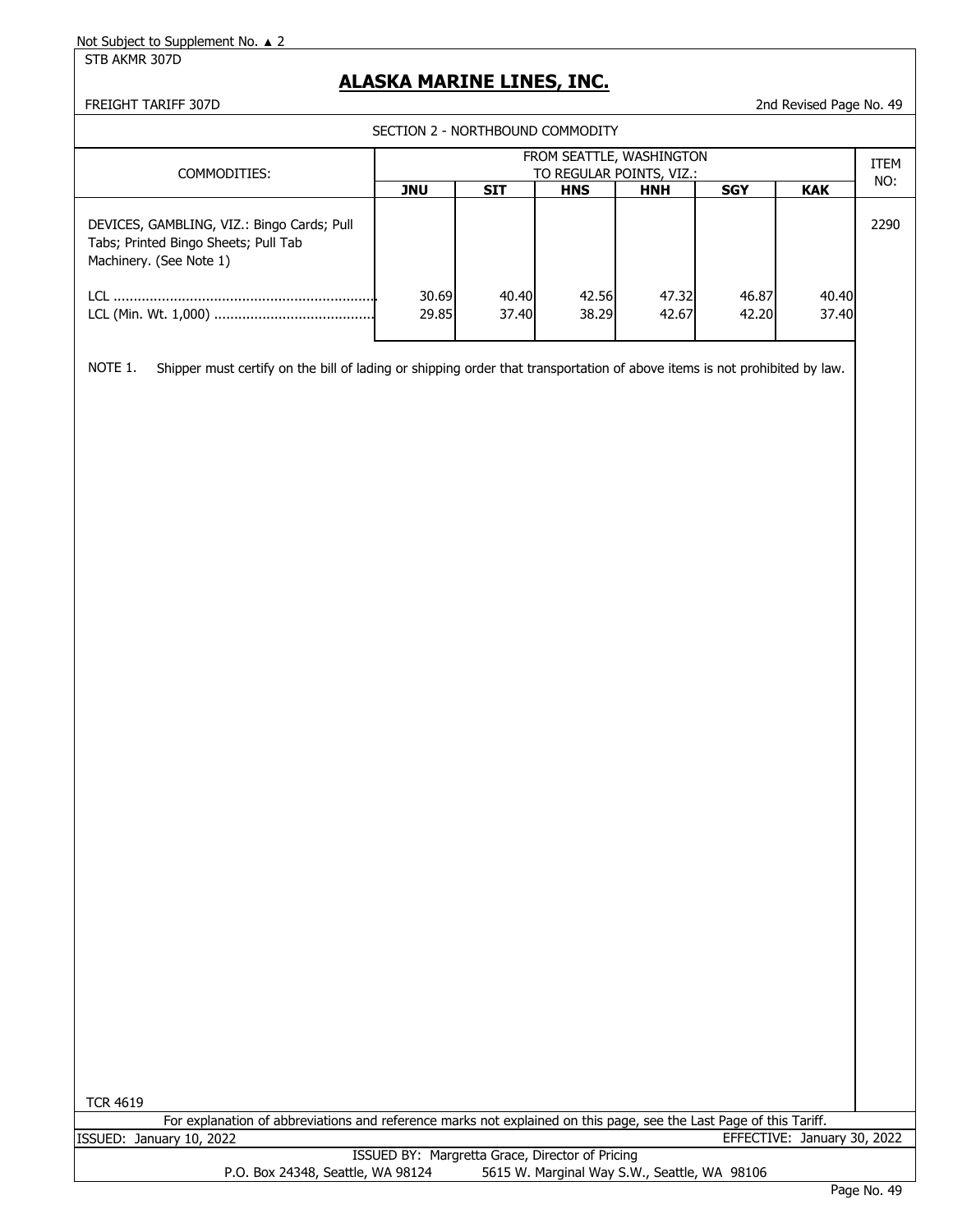## STB AKMR 307D

# **ALASKA MARINE LINES, INC.**

FREIGHT TARIFF 307D 2nd Revised Page No. 50

| SECTION 2 - NORTHBOUND COMMODITY                                                                                                                                                                                                                                                                                                                                                                                                                                                                                                                                                                                                                                                                                                           |                                                                                                          |                                                                                                          |                                                                                                          |                                                                                                          |                                                                                                          |                                                                                                          |      |
|--------------------------------------------------------------------------------------------------------------------------------------------------------------------------------------------------------------------------------------------------------------------------------------------------------------------------------------------------------------------------------------------------------------------------------------------------------------------------------------------------------------------------------------------------------------------------------------------------------------------------------------------------------------------------------------------------------------------------------------------|----------------------------------------------------------------------------------------------------------|----------------------------------------------------------------------------------------------------------|----------------------------------------------------------------------------------------------------------|----------------------------------------------------------------------------------------------------------|----------------------------------------------------------------------------------------------------------|----------------------------------------------------------------------------------------------------------|------|
|                                                                                                                                                                                                                                                                                                                                                                                                                                                                                                                                                                                                                                                                                                                                            |                                                                                                          |                                                                                                          |                                                                                                          | FROM SEATTLE, WASHINGTON                                                                                 |                                                                                                          |                                                                                                          | ITEM |
| COMMODITIES:                                                                                                                                                                                                                                                                                                                                                                                                                                                                                                                                                                                                                                                                                                                               | <b>JNU</b>                                                                                               | <b>SIT</b>                                                                                               | <b>HNS</b>                                                                                               | TO REGULAR POINTS, VIZ.:<br><b>HNH</b>                                                                   | <b>SGY</b>                                                                                               | <b>KAK</b>                                                                                               | NO:  |
| ELECTRICAL EQUIPMENT, as described in Item<br>1015. (See Note 1)                                                                                                                                                                                                                                                                                                                                                                                                                                                                                                                                                                                                                                                                           |                                                                                                          |                                                                                                          |                                                                                                          |                                                                                                          |                                                                                                          |                                                                                                          | 2310 |
| 20' Container (Min. Wt. 12,000)<br>20' Container (Min. Wt. 24,000)<br>20' Container (Min. Wt. 32,000)<br>24' Container (Min. Wt. 16,000)<br>24' Container (Min. Wt. 32,000)<br>24' Container (Min. Wt. 40,000)<br>40' Container (Min. Wt. 24,000)<br>40' Container (Min. Wt. 44,000)<br>53' Container (Min. Wt. 32,000)<br>53' Container (Min. Wt. 52,000)<br>(1)<br>Subject to minimum charge of 9 pounds per cubic foot.<br>NOTE 1.<br>Related articles, not specifically named, but not exceeding five (5%) percent of the billed weight of the shipment<br>may be included with the mixed shipment with articles described in Item 1015. Weights of such articles exceeding<br>five (5%) percent will be rated as a separate shipment. | 27.89<br>25.08<br>18.47<br>11.82<br>10.19<br>17.32<br>11.07<br>10.19<br>17.23<br>10.74<br>16.72<br>11.22 | 57.94<br>35.62<br>20.31<br>13.01<br>11.21<br>19.05<br>12.18<br>11.21<br>18.51<br>11.61<br>17.67<br>12.68 | 55.80<br>48.79<br>20.68<br>13.23<br>11.42<br>19.40<br>12.41<br>11.42<br>17.23<br>12.04<br>16.91<br>12.92 | 65.68<br>57.48<br>22.17<br>14.18<br>12.23<br>20.77<br>13.29<br>12.23<br>18.47<br>12.89<br>17.60<br>13.84 | 57.46<br>50.24<br>21.24<br>13.58<br>11.73<br>19.90<br>12.74<br>11.73<br>17.69<br>12.36<br>16.85<br>13.27 | 57.94<br>35.62<br>20.31<br>13.01<br>11.21<br>19.05<br>12.18<br>11.21<br>18.51<br>11.61<br>17.67<br>12.68 |      |
| ELECTRICAL LIGHT FIXTURES GROUP, Viz.:<br>Electrical Connector Boxes; Electrical Lamps;<br>Electrical Light Fixtures; Electrical Lighting<br>Poles and Standards, other than wooden;<br>Electrical Lighting Transformers, not exceeding<br>25 pounds each.<br>20' Container (Min. Wt. 10,000)<br>24' Container (Min. Wt. 12,000)<br>40' Container (Min. Wt. 20,000)<br>53' Container (Min. Wt. 26,000)                                                                                                                                                                                                                                                                                                                                     | 29.81<br>26.83<br>25.86<br>26.17<br>19.99<br>21.37                                                       | 58.28<br>51.76<br>31.02<br>31.40<br>22.17<br>23.42                                                       | 55.80<br>48.79<br>32.07<br>32.44<br>22.90<br>22.36                                                       | 65.68<br>57.48<br>36.19<br>36.61<br>25.86<br>25.26                                                       | 61.38<br>53.70<br>33.60<br>34.02<br>24.00<br>23.44                                                       | 58.28<br>51.76<br>31.02<br>31.40<br>22.17<br>23.42                                                       | 2332 |

(1) Subject to minimum charge of 9 pounds per cubic foot.

|         | -or<br>' explanation of | abbreviations and : |    |   | In reference marks not explained on this page, see the Last Page of this Tariff. |                |      |
|---------|-------------------------|---------------------|----|---|----------------------------------------------------------------------------------|----------------|------|
| ISSUED: | 2022<br>Januarv<br>TO.  |                     |    |   | <b>ALE</b>                                                                       | 30.<br>January | 2022 |
|         |                         | TOOLIER BLL         | n. | . |                                                                                  |                |      |

ISSUED BY: Margretta Grace, Director of Pricing<br>P.O. Box 24348, Seattle, WA 98124 5615 W. Marginal Way S.W 5615 W. Marginal Way S.W., Seattle, WA 98106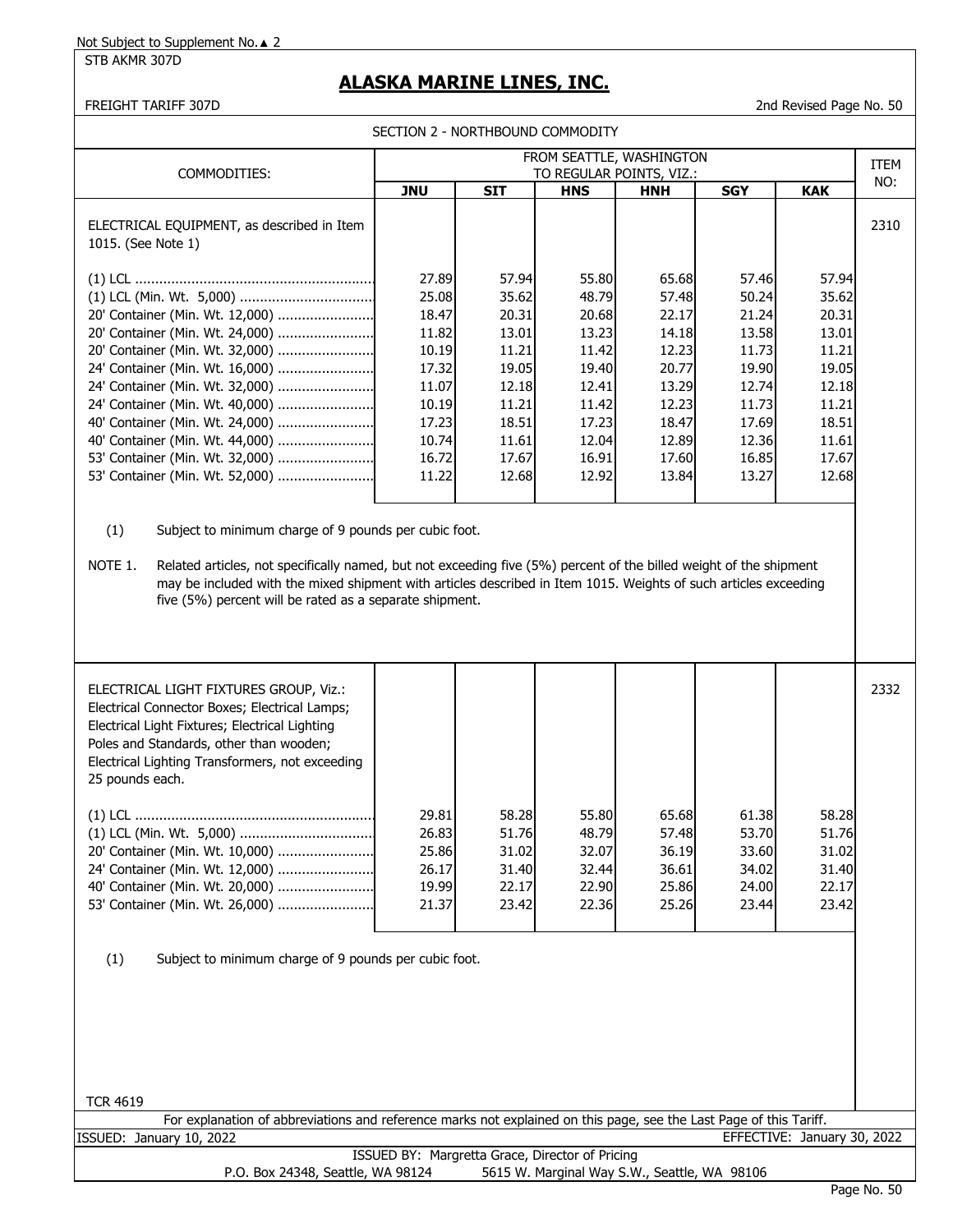STB AKMR 307D

# **ALASKA MARINE LINES, INC.**

FREIGHT TARIFF 307D 2nd Revised Page No. 51

SECTION 2 - NORTHBOUND COMMODITY

| FROM SEATTLE, WASHINGTON                                                                                                                                                                                                                                                                                                                                   |                                                                                                                   |                                                                                                                   |                                                                                                                   |                                                                                                                   |                                                                                                                   |                                                                                                                   | ITEM |
|------------------------------------------------------------------------------------------------------------------------------------------------------------------------------------------------------------------------------------------------------------------------------------------------------------------------------------------------------------|-------------------------------------------------------------------------------------------------------------------|-------------------------------------------------------------------------------------------------------------------|-------------------------------------------------------------------------------------------------------------------|-------------------------------------------------------------------------------------------------------------------|-------------------------------------------------------------------------------------------------------------------|-------------------------------------------------------------------------------------------------------------------|------|
| COMMODITIES:                                                                                                                                                                                                                                                                                                                                               | <b>JNU</b>                                                                                                        | <b>SIT</b>                                                                                                        | <b>HNS</b>                                                                                                        | TO REGULAR POINTS, VIZ.:<br><b>HNH</b>                                                                            | <b>SGY</b>                                                                                                        | <b>KAK</b>                                                                                                        | NO:  |
| ELECTRICAL EQUIPMENT, Wire, electrical,<br>brass, aluminum or copper, plain, covered or<br>insulated. Transmission cable, copper clad<br>wire, Cable, electric as listed in Items 61150,<br>61160, and 61170 of the NMFC.                                                                                                                                  |                                                                                                                   |                                                                                                                   |                                                                                                                   |                                                                                                                   |                                                                                                                   |                                                                                                                   | 2340 |
| 20' Container (Min. Wt. 12,000)<br>20' Container (Min. Wt. 24,000)<br>20' Container (Min. Wt. 32,000)<br>24' Container (Min. Wt. 16,000)<br>24' Container (Min. Wt. 32,000)<br>24' Container (Min. Wt. 40,000)<br>40' Container (Min. Wt. 24,000)<br>40' Container (Min. Wt. 44,000)<br>53' Container (Min. Wt. 32,000)<br>53' Container (Min. Wt. 52,000) | 27.89<br>25.08<br>24.19<br>22.58<br>11.82<br>10.19<br>17.32<br>11.07<br>10.19<br>16.65<br>10.74<br>18.00<br>11.54 | 38.77<br>34.90<br>29.66<br>25.46<br>13.01<br>11.21<br>19.05<br>12.18<br>11.21<br>16.95<br>11.82<br>18.92<br>12.76 | 55.80<br>48.79<br>30.20<br>20.68<br>13.23<br>11.42<br>19.40<br>12.41<br>11.42<br>17.23<br>12.04<br>18.54<br>12.92 | 65.68<br>57.48<br>42.48<br>22.17<br>14.18<br>12.23<br>20.77<br>13.29<br>12.23<br>18.47<br>12.89<br>19.27<br>13.84 | 57.46<br>50.24<br>31.10<br>21.24<br>13.58<br>11.73<br>19.90<br>12.74<br>11.73<br>17.69<br>12.36<br>18.91<br>13.27 | 57.94<br>35.62<br>29.66<br>25.46<br>13.01<br>11.21<br>19.05<br>12.18<br>11.21<br>16.95<br>11.82<br>18.92<br>12.76 |      |
| FEED, FISH, or BAIT, Dry in Bags or Packages.<br>(See Notes 1 through 2)                                                                                                                                                                                                                                                                                   |                                                                                                                   |                                                                                                                   |                                                                                                                   |                                                                                                                   |                                                                                                                   |                                                                                                                   | 2348 |
| 20' Container (Min. Wt. 20,000)<br>20' Container (Min. Wt. 30,000)<br>24' Container (Min. Wt. 28,000)<br>24' Container (Min. Wt. 42,000)<br>40' Container (Min. Wt. 40,000)<br>53' Container (Min. Wt. 56,000)                                                                                                                                             | 24.80<br>6.72<br>5.85<br>6.72<br>5.85<br>6.56<br>5.94                                                             | 28.83<br>7.40<br>6.42<br>7.40<br>6.42<br>7.21<br>6.53                                                             | 35.79<br>7.52<br>6.54<br>7.52<br>6.54<br>7.33<br>6.64                                                             | 44.48<br>8.08<br>7.01<br>8.08<br>7.01<br>7.87<br>7.12                                                             | 39.35<br>7.72<br>6.72<br>7.72<br>6.72<br>7.54<br>6.82                                                             | 28.83<br>7.62<br>6.62<br>7.62<br>6.62<br>7.43<br>6.73                                                             |      |
| NOTE 1.<br>Item 882 does not apply.<br>NOTE 2.<br>Rates named herein will not apply to articles requiring refrigeration or temperature control.<br><b>TCR 4619</b>                                                                                                                                                                                         |                                                                                                                   |                                                                                                                   |                                                                                                                   |                                                                                                                   |                                                                                                                   |                                                                                                                   |      |
| For explanation of abbreviations and reference marks not explained on this page, see the Last Page of this Tariff.                                                                                                                                                                                                                                         |                                                                                                                   |                                                                                                                   |                                                                                                                   |                                                                                                                   |                                                                                                                   |                                                                                                                   |      |
| ISSUED: January 10, 2022                                                                                                                                                                                                                                                                                                                                   |                                                                                                                   |                                                                                                                   |                                                                                                                   |                                                                                                                   |                                                                                                                   | EFFECTIVE: January 30, 2022                                                                                       |      |
|                                                                                                                                                                                                                                                                                                                                                            | ISSUED BY: Margretta Grace, Director of Pricing                                                                   |                                                                                                                   |                                                                                                                   |                                                                                                                   |                                                                                                                   |                                                                                                                   |      |
| P.O. Box 24348, Seattle, WA 98124<br>5615 W. Marginal Way S.W., Seattle, WA 98106<br>$D2Q0 N0 F1$                                                                                                                                                                                                                                                          |                                                                                                                   |                                                                                                                   |                                                                                                                   |                                                                                                                   |                                                                                                                   |                                                                                                                   |      |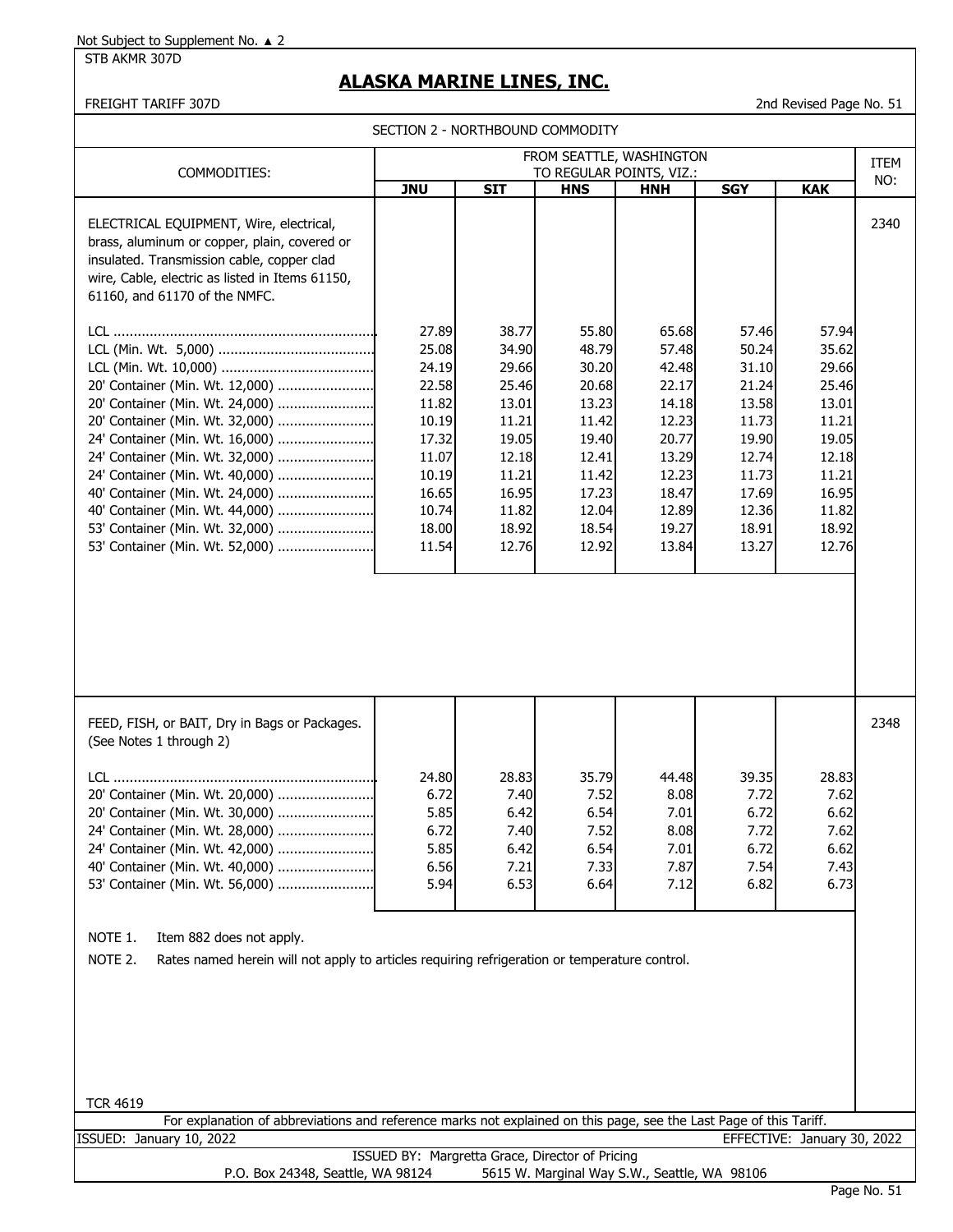STB AKMR 307D

# **ALASKA MARINE LINES, INC.**

FREIGHT TARIFF 307D 2nd Revised Page No. 52

|  | SECTION 2 - NORTHBOUND COMMODITY |  |
|--|----------------------------------|--|
|--|----------------------------------|--|

| COMMODITIES:                            | FROM SEATTLE, WASHINGTON<br>TO REGULAR POINTS, VIZ.: |                                                                                  |       |       |       |       |      |  |
|-----------------------------------------|------------------------------------------------------|----------------------------------------------------------------------------------|-------|-------|-------|-------|------|--|
|                                         |                                                      | <b>JNU</b><br><b>SIT</b><br><b>HNH</b><br><b>SGY</b><br><b>KAK</b><br><b>HNS</b> |       |       |       |       |      |  |
|                                         |                                                      |                                                                                  |       |       |       |       |      |  |
| FERTILIZERS and HORTICULTURAL ARTICLES, |                                                      |                                                                                  |       |       |       |       | 2350 |  |
| as described in Item 1016.              |                                                      |                                                                                  |       |       |       |       |      |  |
|                                         |                                                      |                                                                                  |       |       |       |       |      |  |
|                                         | 24.80                                                | 28.83                                                                            | 35.79 | 44.48 | 39.35 | 28.83 |      |  |
|                                         | 23.94                                                | 26.27                                                                            | 30.58 | 36.83 | 32.59 | 26.27 |      |  |
| 20' Container (Min. Wt. 10,000)         | 20.56                                                | 22.62                                                                            | 23.04 | 24.67 | 23.64 | 22.62 |      |  |
| 20' Container (Min. Wt. 20,000)         | 14.09                                                | 14.93                                                                            | 18.41 | 19.73 | 18.92 | 14.93 |      |  |
| 20' Container (Min. Wt. 30,000)         | 10.79                                                | 11.47                                                                            | 14.11 | 15.13 | 14.50 | 11.47 |      |  |
| 24' Container (Min. Wt. 12,000)         | 21.39                                                | 23.54                                                                            | 23.97 | 25.68 | 24.61 | 23.54 |      |  |
| 24' Container (Min. Wt. 24,000)         | 14.68                                                | 15.57                                                                            | 18.63 | 19.97 | 19.14 | 15.57 |      |  |
| 24' Container (Min. Wt. 36,000)         | 11.25                                                | 11.93                                                                            | 14.28 | 15.31 | 14.67 | 11.93 |      |  |
| 40' Container (Min. Wt. 20,000)         | 19.97                                                | 21.11                                                                            | 21.49 | 23.05 | 22.06 | 21.11 |      |  |
| 40' Container (Min. Wt. 40,000)         | 11.50                                                | 12.46                                                                            | 13.15 | 14.09 | 13.50 | 12.46 |      |  |
| 53' Container (Min. Wt. 28,000)         | 18.80                                                | 19.60                                                                            | 19.50 | 20.91 | 20.03 | 19.60 |      |  |
| 53' Container (Min. Wt. 56,000)         | 10.07                                                | 11.29                                                                            | 11.92 | 12.79 | 12.25 | 11.29 |      |  |
|                                         |                                                      |                                                                                  |       |       |       |       |      |  |

TCR 4916

|                          | For explanation of abbreviations and reference marks not explained on this page, see the Last Page of this Tariff. |                             |  |
|--------------------------|--------------------------------------------------------------------------------------------------------------------|-----------------------------|--|
| ISSUED: January 10, 2022 |                                                                                                                    | EFFECTIVE: January 30, 2022 |  |

ISSUED BY: Margretta Grace, Director of Pricing<br>P.O. Box 24348, Seattle, WA 98124 5615 W. Marginal Way S.W 5615 W. Marginal Way S.W., Seattle, WA 98106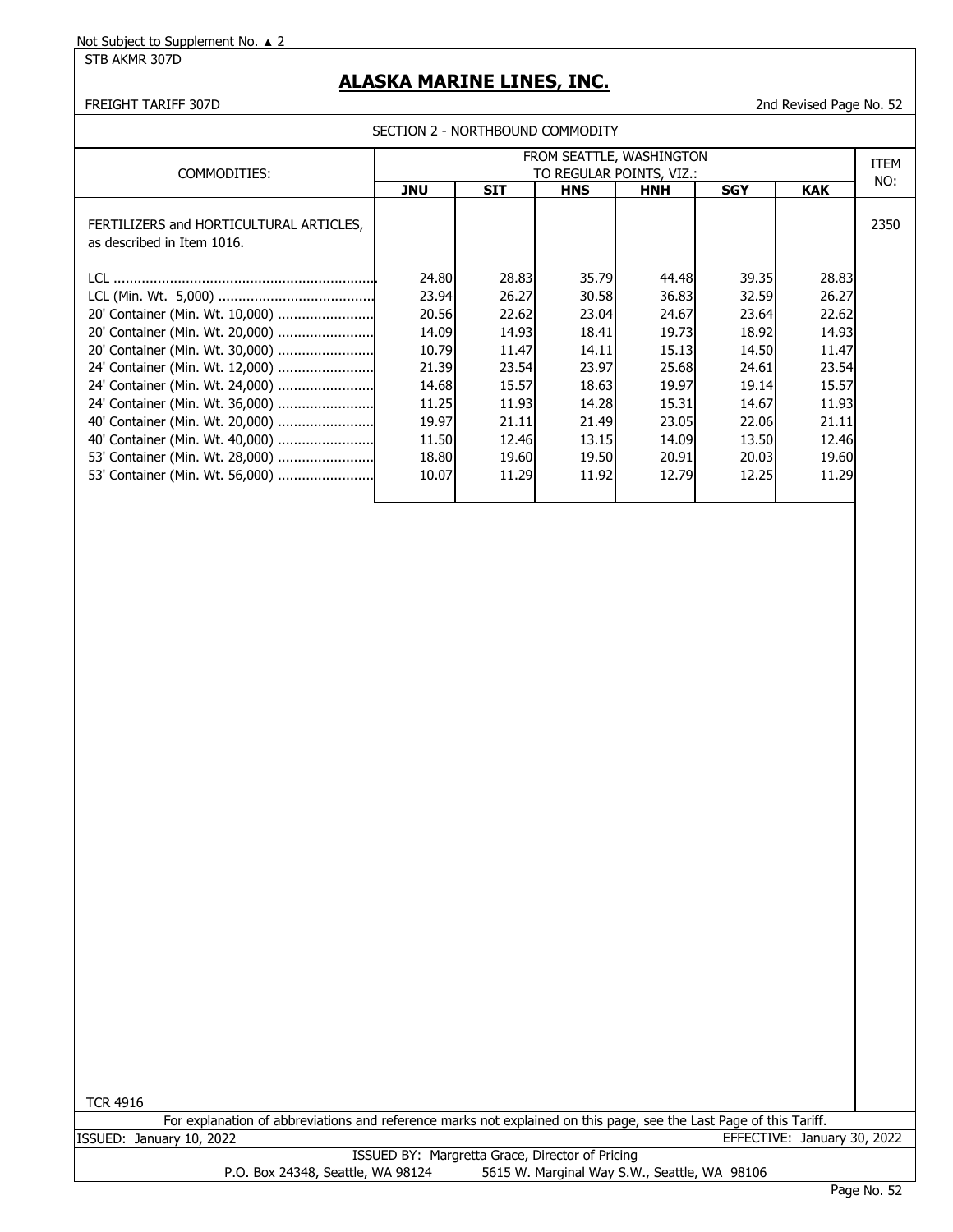STB AKMR 307D

# **ALASKA MARINE LINES, INC.**

FREIGHT TARIFF 307D 3rd Revised Page No. 53

SECTION 2 - NORTHBOUND COMMODITY

| COMMODITIES:                                                               | FROM SEATTLE, WASHINGTON<br>TO REGULAR POINTS, VIZ.: |            |            |            |            |            |      |  |
|----------------------------------------------------------------------------|------------------------------------------------------|------------|------------|------------|------------|------------|------|--|
|                                                                            | <b>JNU</b>                                           | <b>SIT</b> | <b>HNS</b> | <b>HNH</b> | <b>SGY</b> | <b>KAK</b> | NO:  |  |
| PLANTS or NURSERY STOCK, as described in<br>Item 1017. (See Notes 1 and 2) |                                                      |            |            |            |            |            | 2352 |  |
|                                                                            | 65.70                                                | 83.33      | 74.35      | 83.25      | 79.28      | 83.33      |      |  |
| 20' Container (Min. Wt. 4,000)                                             | 65.26                                                | 68.36      | 69.59      | 74.57      | 71.45      | 68.36      |      |  |
| 20' Container (Min. Wt. 6,000)                                             | 48.33                                                | 53.18      | 54.14      | 58.01      | 55.59      | 53.18      |      |  |
| 20' Container (Min. Wt. 12,000)                                            | 26.59                                                | 29.24      | 29.77      | 31.89      | 30.57      | 29.24      |      |  |
| 24' Container (Min. Wt. 5,000)                                             | 62.13                                                | 68.36      | 69.59      | 74.57      | 71.45      | 68.36      |      |  |
| 24' Container (Min. Wt. 8,000)                                             | 45.32                                                | 49.85      | 50.75      | 54.36      | 52.12      | 49.85      |      |  |
| 24' Container (Min. Wt. 16,000)                                            | 24.92                                                | 27.41      | 27.92      | 29.90      | 28.65      | 27.41      |      |  |
| 40' Container (Min. Wt. 8,000)                                             | 51.78                                                | 56.95      | 58.01      | 62.13      | 59.55      | 56.95      |      |  |
| 40' Container (Min. Wt. 12,000)                                            | 40.27                                                | 44.30      | 45.10      | 48.33      | 46.31      | 44.30      |      |  |
| 40' Container (Min. Wt. 24,000)                                            | 22.15                                                | 24.38      | 24.80      | 26.59      | 25.49      | 24.38      |      |  |
| 53' Container (Min. Wt. 11,000)                                            | 51.66                                                | 52.61      | 53.56      | 57.40      | 55.00      | 52.61      |      |  |
|                                                                            | 38.37                                                | 42.20      | 42.96      | 46.03      | 44.11      | 42.20      |      |  |
| 53' Container (Min. Wt. 32,000)                                            | 21.11                                                | 23.22      | 23.62      | 25.31      | 24.26      | 23.22      |      |  |
|                                                                            |                                                      |            |            |            |            |            |      |  |

(1) Subject to minimum charge of 9 pounds per cubic foot.

NOTE 1. If applicable, rates include return of empty plant racks to Carrier's Seattle terminal.

NOTE 2. Rates do not apply to temperature control.

| FIRE EXTINGUISHERS, CHARGED OR EMPTY,<br>Per NMFC Item 69180, 69185, 69190, 69220<br>and 69280. FIRE FIGHTING HOSE CARTS OR<br>REELS, Per NMFC Item 69280. TANKS, AIR<br>PRESSURE, NEW EMPTY, Per NMFC Item<br>180790 |                                           |                                           |                                           |                                           |                                           |                                           | 2365 |
|-----------------------------------------------------------------------------------------------------------------------------------------------------------------------------------------------------------------------|-------------------------------------------|-------------------------------------------|-------------------------------------------|-------------------------------------------|-------------------------------------------|-------------------------------------------|------|
| 20' Container (Min. Wt. 16,000)<br>24' Container (Min. Wt. 19,000)<br>40' Container (Min. Wt. 32,000)                                                                                                                 | 30.16<br>22.57<br>18.52<br>19.49<br>15.44 | 35.51<br>28.44<br>21.32<br>27.47<br>21.35 | 47.30<br>39.84<br>25.51<br>26.85<br>21.25 | 53.72<br>45.97<br>28.32<br>29.83<br>23.60 | 51.15<br>43.80<br>26.98<br>28.38<br>22.47 | 35.51<br>28.44<br>21.32<br>27.47<br>21.35 |      |
|                                                                                                                                                                                                                       |                                           |                                           |                                           |                                           |                                           |                                           |      |

| <b>TCR 4619</b>                                                                                                    |  |
|--------------------------------------------------------------------------------------------------------------------|--|
| For explanation of abbreviations and reference marks not explained on this page, see the Last Page of this Tariff. |  |
| EFFECTIVE: January 30, 2022<br>ISSUED: January 10, 2022                                                            |  |
| ISSUED BY: Margretta Grace, Director of Pricing                                                                    |  |

P.O. Box 24348, Seattle, WA 98124 5615 W. Marginal Way S.W., Seattle, WA 98106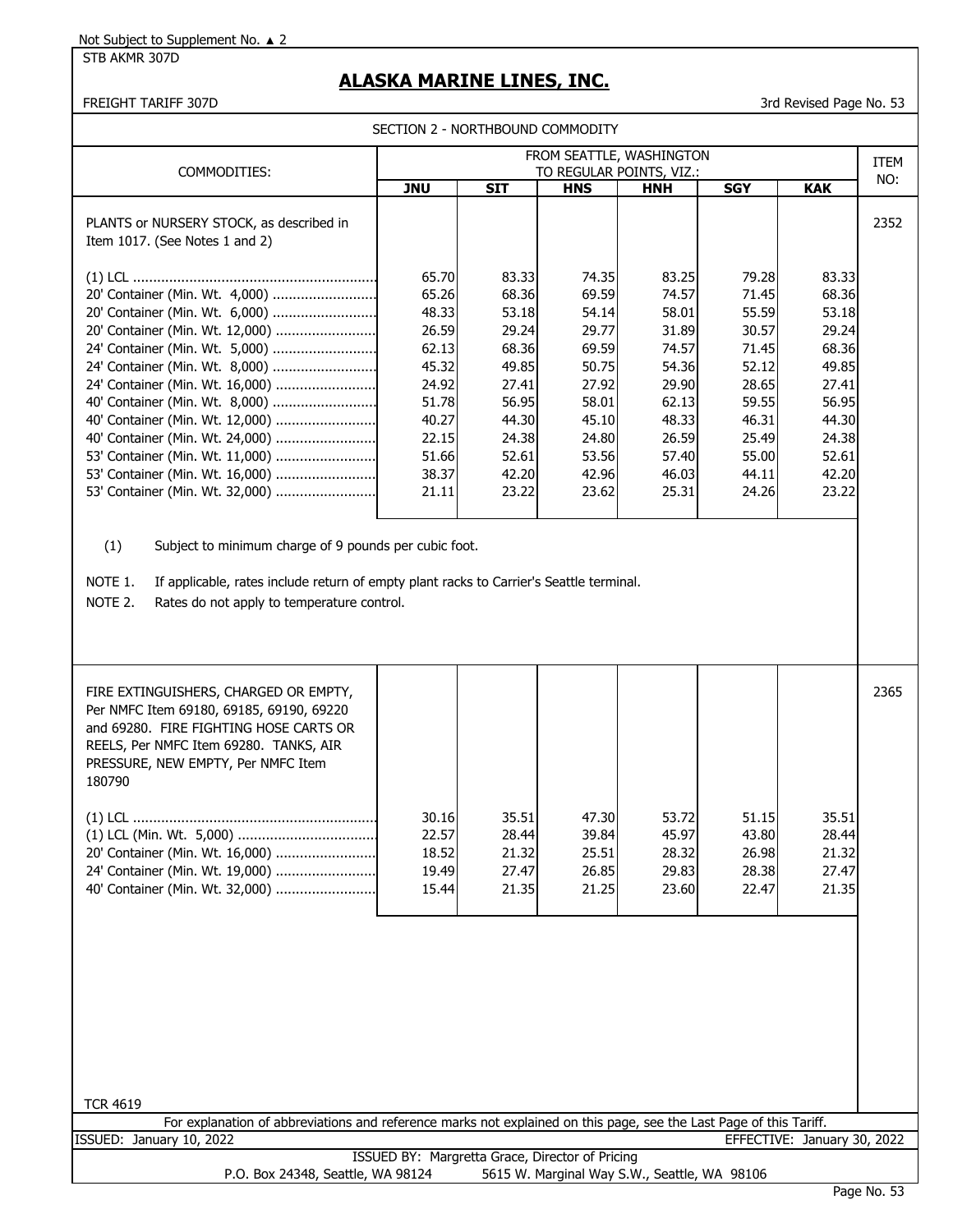STB AKMR 307D

# **ALASKA MARINE LINES, INC.**

FREIGHT TARIFF 307D 2nd Revised Page No. 54

SECTION 2 - NORTHBOUND COMMODITY

| COMMODITIES:                                                                                                                                                                                                                                                                                                           | FROM SEATTLE, WASHINGTON<br>TO REGULAR POINTS, VIZ.: |                                  |                                  |                                  |                                  |                                  |              |  |
|------------------------------------------------------------------------------------------------------------------------------------------------------------------------------------------------------------------------------------------------------------------------------------------------------------------------|------------------------------------------------------|----------------------------------|----------------------------------|----------------------------------|----------------------------------|----------------------------------|--------------|--|
|                                                                                                                                                                                                                                                                                                                        | <b>JNU</b>                                           | <b>SIT</b>                       | <b>HNS</b>                       | <b>HNH</b>                       | <b>SGY</b>                       | <b>KAK</b>                       | NO:          |  |
| FOODSTUFFS, Viz.: Beverages, in packages,<br>flavored or phosphated, not including extracts,<br>syrups in container of greater than five (5)<br>gallon capacity, nor alcoholic beverages or<br>liquors; Water, Mineral, Plain, NOI. (See Note 1)<br>20' Container (Min. Wt. 24,000)<br>24' Container (Min. Wt. 28,000) | 33.49<br>22.20<br>11.23<br>11.23                     | 36.83<br>31.84<br>12.67<br>11.53 | 35.49<br>33.72<br>12.91<br>11.76 | 44.85<br>42.10<br>13.56<br>12.36 | 37.70<br>35.83<br>13.29<br>12.11 | 36.83<br>31.84<br>12.67<br>11.53 | 2380         |  |
| 40' Container (Min. Wt. 42,000)                                                                                                                                                                                                                                                                                        | 9.22                                                 | 9.99                             | 9.49                             | 9.86                             | 9.67                             | 9.99                             |              |  |
| 53' Container (Min. Wt. 56,000)<br>9.22<br>9.99<br>9.86<br>9.67<br>9.99<br>9.49<br>Rates will also apply on ice making machines or merchandise vending machines, moving in mixed shipments with<br>NOTE 1.<br>commodities named in this Item.                                                                          |                                                      |                                  |                                  |                                  |                                  |                                  |              |  |
|                                                                                                                                                                                                                                                                                                                        |                                                      |                                  |                                  |                                  |                                  |                                  |              |  |
| $FAAAB2T11FFA = 1.42T11FA, ABTTCI FCA$                                                                                                                                                                                                                                                                                 |                                                      |                                  |                                  |                                  |                                  |                                  | <b>DAO</b> 1 |  |

| FOODSTUFFS and OTHER ARTICLES, as<br>described in Item 1019. (See Notes 1<br>through 3) |       |       |       |       |       |       | 2401 |
|-----------------------------------------------------------------------------------------|-------|-------|-------|-------|-------|-------|------|
|                                                                                         | 31.86 | 36.82 | 35.49 | 44.85 | 37.70 | 36.82 |      |
|                                                                                         | 27.48 | 31.85 | 33.72 | 42.10 | 35.83 | 31.85 |      |
|                                                                                         | 22.75 | 25.49 | 26.36 | 35.25 | 29.64 | 25.49 |      |
| 20' Container (Min. Wt. 20,000)                                                         | 13.03 | 16.18 | 14.33 | 17.97 | 15.38 | 16.18 |      |
| 24' Container (Min. Wt. 26,000)                                                         | 12.53 | 15.56 | 13.77 | 17.28 | 14.78 | 15.56 |      |
| 40' Container (Min. Wt. 38,000)                                                         | 11.44 | 13.23 | 12.57 | 15.76 | 13.48 | 13.23 |      |
| 53' Container (Min. Wt. 48,000)                                                         | 11.50 | 12.40 | 12.62 | 15.84 | 13.54 | 12.40 |      |
|                                                                                         |       |       |       |       |       |       |      |

(1) Rate subject to minimum of 12 pounds per cubic foot.

NOTE 1. Item 882 does not apply.

NOTE 2. Rates named in this Item will also apply on commodities not described herein, providing the weight of such commodities does not exceed ten (10%) percent of the total weight of the shipment.

NOTE 3. Rates named herein will not apply on articles requiring refrigeration or temperature control.

| FOODSTUFFS, as described in Item 1019 with<br>$(1)$ reference.                                        |                                           |                                           |                                            |                                           |                                           |                                           | 2415 |
|-------------------------------------------------------------------------------------------------------|-------------------------------------------|-------------------------------------------|--------------------------------------------|-------------------------------------------|-------------------------------------------|-------------------------------------------|------|
| 20' Container (Min. Wt. 10,000)<br>40' Container (Min. Wt. 20,000)<br>53' Container (Min. Wt. 32,000) | 59.86<br>26.06<br>27.15<br>21.73<br>17.24 | 65.36<br>28.68<br>29.90<br>23.93<br>18.98 | 67.04<br>34.10<br>35.52L<br>28.40<br>22.56 | 72.67<br>40.69<br>42.38<br>33.89<br>26.91 | 68.84<br>34.76<br>36.22<br>28.97<br>23.00 | 65.36<br>28.68<br>29.90<br>23.93<br>18.98 |      |
|                                                                                                       |                                           |                                           |                                            |                                           |                                           |                                           |      |

(1) Rate subject to minimum of 12 pounds per cubic foot.

| <b>TCR 4619</b>                                                                                                    |  |  |  |  |  |  |  |  |
|--------------------------------------------------------------------------------------------------------------------|--|--|--|--|--|--|--|--|
| For explanation of abbreviations and reference marks not explained on this page, see the Last Page of this Tariff. |  |  |  |  |  |  |  |  |
| EFFECTIVE: January 30, 2022<br>ISSUED: January 10, 2022                                                            |  |  |  |  |  |  |  |  |
| ISSUED BY: Margretta Grace, Director of Pricing                                                                    |  |  |  |  |  |  |  |  |
| 5615 W. Marginal Way S.W., Seattle, WA 98106<br>P.O. Box 24348, Seattle, WA 98124                                  |  |  |  |  |  |  |  |  |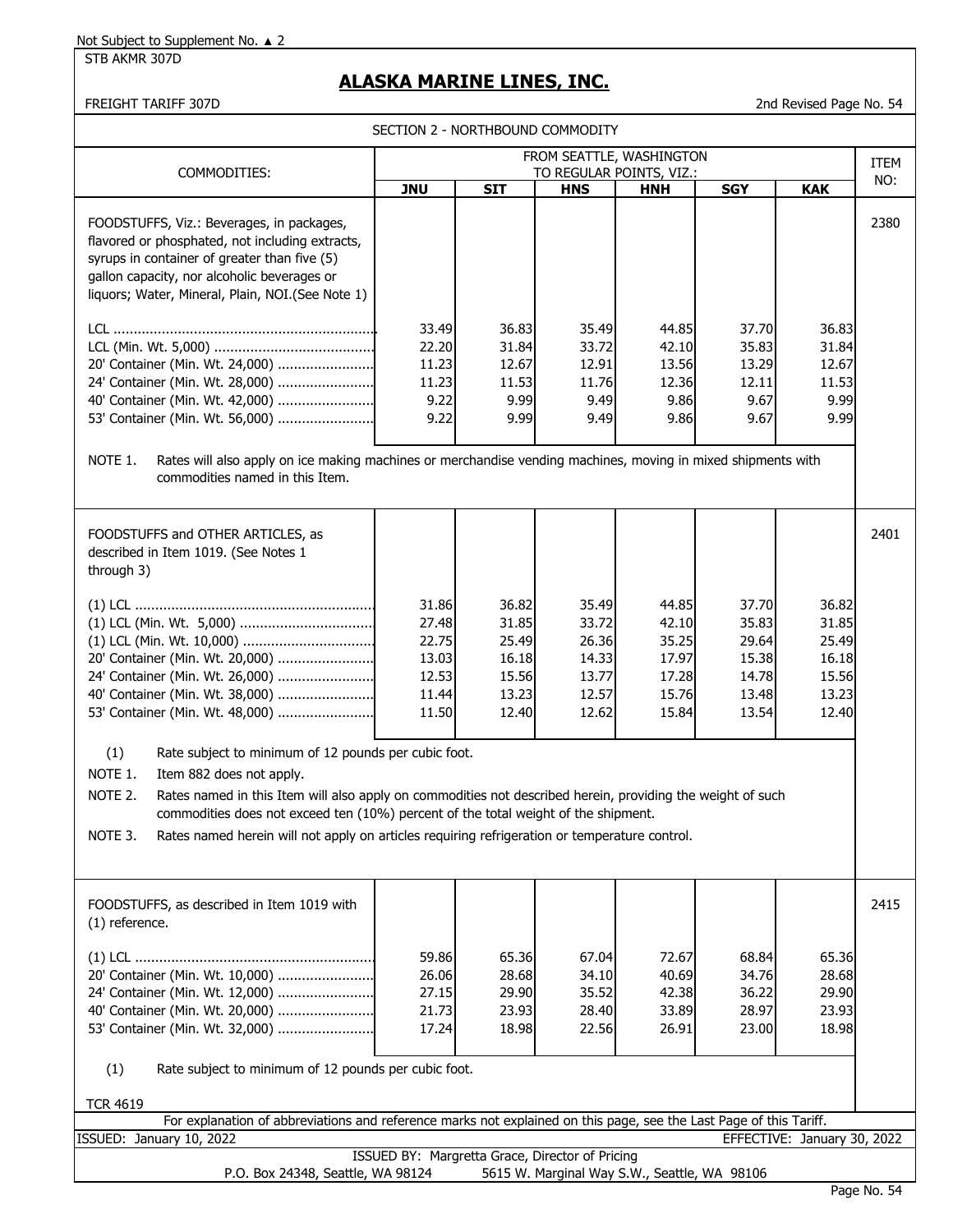STB AKMR 307D

# **ALASKA MARINE LINES, INC.**

#### FREIGHT TARIFF 307D 2nd Revised Page No. 55

|                                                                                                                                                                                                                                                                                                                                                                                                                                                                                                                                                                                                                                                                                                                                                                                                                                                                                                                                     |                                                                                                                            | SECTION 2 - NORTHBOUND COMMODITY                                                                                           |                                                                                                                            |                                                                                                                            |                                                                                                                            |                                                                                                                            |             |
|-------------------------------------------------------------------------------------------------------------------------------------------------------------------------------------------------------------------------------------------------------------------------------------------------------------------------------------------------------------------------------------------------------------------------------------------------------------------------------------------------------------------------------------------------------------------------------------------------------------------------------------------------------------------------------------------------------------------------------------------------------------------------------------------------------------------------------------------------------------------------------------------------------------------------------------|----------------------------------------------------------------------------------------------------------------------------|----------------------------------------------------------------------------------------------------------------------------|----------------------------------------------------------------------------------------------------------------------------|----------------------------------------------------------------------------------------------------------------------------|----------------------------------------------------------------------------------------------------------------------------|----------------------------------------------------------------------------------------------------------------------------|-------------|
|                                                                                                                                                                                                                                                                                                                                                                                                                                                                                                                                                                                                                                                                                                                                                                                                                                                                                                                                     |                                                                                                                            |                                                                                                                            |                                                                                                                            | FROM SEATTLE, WASHINGTON                                                                                                   |                                                                                                                            |                                                                                                                            | <b>ITEM</b> |
| COMMODITIES:                                                                                                                                                                                                                                                                                                                                                                                                                                                                                                                                                                                                                                                                                                                                                                                                                                                                                                                        | <b>JNU</b>                                                                                                                 | <b>SIT</b>                                                                                                                 | <b>HNS</b>                                                                                                                 | TO REGULAR POINTS, VIZ.:<br><b>HNH</b>                                                                                     | <b>SGY</b>                                                                                                                 | <b>KAK</b>                                                                                                                 | NO:         |
| FREIGHT, NOS, in straight or mixed shipments.<br>(See Notes 1 and 2)                                                                                                                                                                                                                                                                                                                                                                                                                                                                                                                                                                                                                                                                                                                                                                                                                                                                |                                                                                                                            |                                                                                                                            |                                                                                                                            |                                                                                                                            |                                                                                                                            |                                                                                                                            | 2420        |
| 20' Container (Min. Wt. 6,000)<br>20' Container (Min. Wt. 12,000)<br>20' Container (Min. Wt. 24,000)<br>20' Container (Min. Wt. 32,000)<br>24' Container (Min. Wt. 8,000)<br>24' Container (Min. Wt. 16,000)<br>24' Container (Min. Wt. 32,000)<br>24' Container (Min. Wt. 42,000)<br>40' Container (Min. Wt. 12,000)<br>40' Container (Min. Wt. 18,000)<br>40' Container (Min. Wt. 40,000)<br>53' Container (Min. Wt. 16,000)<br>53' Container (Min. Wt. 21,000)<br>53' Container (Min. Wt. 44,000)<br>NOTE 1.<br>Rates published in this item will not apply on the following articles:<br>Automobiles, passenger freight<br>(A)<br>(B)<br>Acids, liquid<br>(C)<br>Ammunition<br>(D)<br>Explosives<br>(E)<br>Freight requiring refrigeration<br>(F)<br>Livestock<br>(G)<br>Radioactive Materials<br>(H)<br>Poisons<br>(I)<br><b>Household Goods</b><br>(1)<br>Freight otherwise described in commodities sections of this tariff. | 45.14<br>26.99<br>15.43<br>13.29<br>40.96<br>25.29<br>14.45<br>12.68<br>36.41<br>29.96<br>15.43<br>34.68<br>32.63<br>16.82 | 51.54<br>29.67<br>16.02<br>13.62<br>45.04<br>27.81<br>15.89<br>13.94<br>40.02<br>32.97<br>16.97<br>38.13<br>35.89<br>18.50 | 48.91<br>30.21<br>17.28<br>14.89<br>45.86<br>28.33<br>16.19<br>14.18<br>40.76<br>33.58<br>17.28<br>38.82<br>36.54<br>18.85 | 52.41<br>32.38<br>18.50<br>15.97<br>49.13<br>30.36<br>17.34<br>15.20<br>43.66<br>35.96<br>18.50<br>41.60<br>39.16<br>20.17 | 50.22<br>31.02<br>17.74<br>15.30<br>47.08<br>29.09<br>16.64<br>14.57<br>41.84<br>34.48<br>17.74<br>39.86<br>37.54<br>19.35 | 51.54<br>29.67<br>16.02<br>13.62<br>45.04<br>27.81<br>15.89<br>13.94<br>40.02<br>32.97<br>16.97<br>38.13<br>35.89<br>18.50 |             |
| NOTE 2.<br>EXCEPTION: Not subject to Items 645 and 882.                                                                                                                                                                                                                                                                                                                                                                                                                                                                                                                                                                                                                                                                                                                                                                                                                                                                             |                                                                                                                            |                                                                                                                            |                                                                                                                            |                                                                                                                            |                                                                                                                            |                                                                                                                            |             |
| FREIGHT, NOS, Small Shipment, NX 48" in any<br>one direction and NX 15 total cubic feet and                                                                                                                                                                                                                                                                                                                                                                                                                                                                                                                                                                                                                                                                                                                                                                                                                                         |                                                                                                                            |                                                                                                                            |                                                                                                                            |                                                                                                                            |                                                                                                                            |                                                                                                                            | 2422        |

| 1 through 8) | one direction and NX 15 total cubic feet and<br>NX 100 lbs total weight, stackable. (See Notes                                                                                                                 |         |         |         |         |         |         |  |  |
|--------------|----------------------------------------------------------------------------------------------------------------------------------------------------------------------------------------------------------------|---------|---------|---------|---------|---------|---------|--|--|
|              |                                                                                                                                                                                                                | \$61.00 | \$61.00 | \$61.00 | \$61.00 | \$61.00 | \$61.00 |  |  |
| NOTE 1.      | Rates published in this item will not apply on the following articles: Shipments containing hazardous materials,<br>Freight requiring refrigeration, Household Goods, Liquors and Wines, Original Works of Art |         |         |         |         |         |         |  |  |

NOTE 2. Rate shall be applied per incoming shipment from one shipper, on one Bill of Lading and shipping on one voyage.

NOTE 3. Cargo must be packaged in a manner to allow stacking with other small shipments.

NOTE 4. Rates are not subject to tariff AKMR ▲ 307, series, Item 610 (Minimum Charge).

NOTE 5. Shipments moved under this item are eligible for Carrier's Basic Liability Coverage only.

NOTE 6. This item is not eligible for Consolidation.

NOTE 7. Rate is applicable northbound only.

NOTE 8. Commodity is not eligible for free return of dunnage.

### TCR 4619

| For explanation of abbreviations and reference marks not explained on this page, see the Last Page of this Tariff. |                                              |  |  |  |  |  |  |  |  |
|--------------------------------------------------------------------------------------------------------------------|----------------------------------------------|--|--|--|--|--|--|--|--|
| ISSUED: January 10, 2022                                                                                           | EFFECTIVE: January 30, 2022                  |  |  |  |  |  |  |  |  |
| ISSUED BY: Margretta Grace, Director of Pricing                                                                    |                                              |  |  |  |  |  |  |  |  |
| P.O. Box 24348, Seattle, WA 98124                                                                                  | 5615 W. Marginal Way S.W., Seattle, WA 98106 |  |  |  |  |  |  |  |  |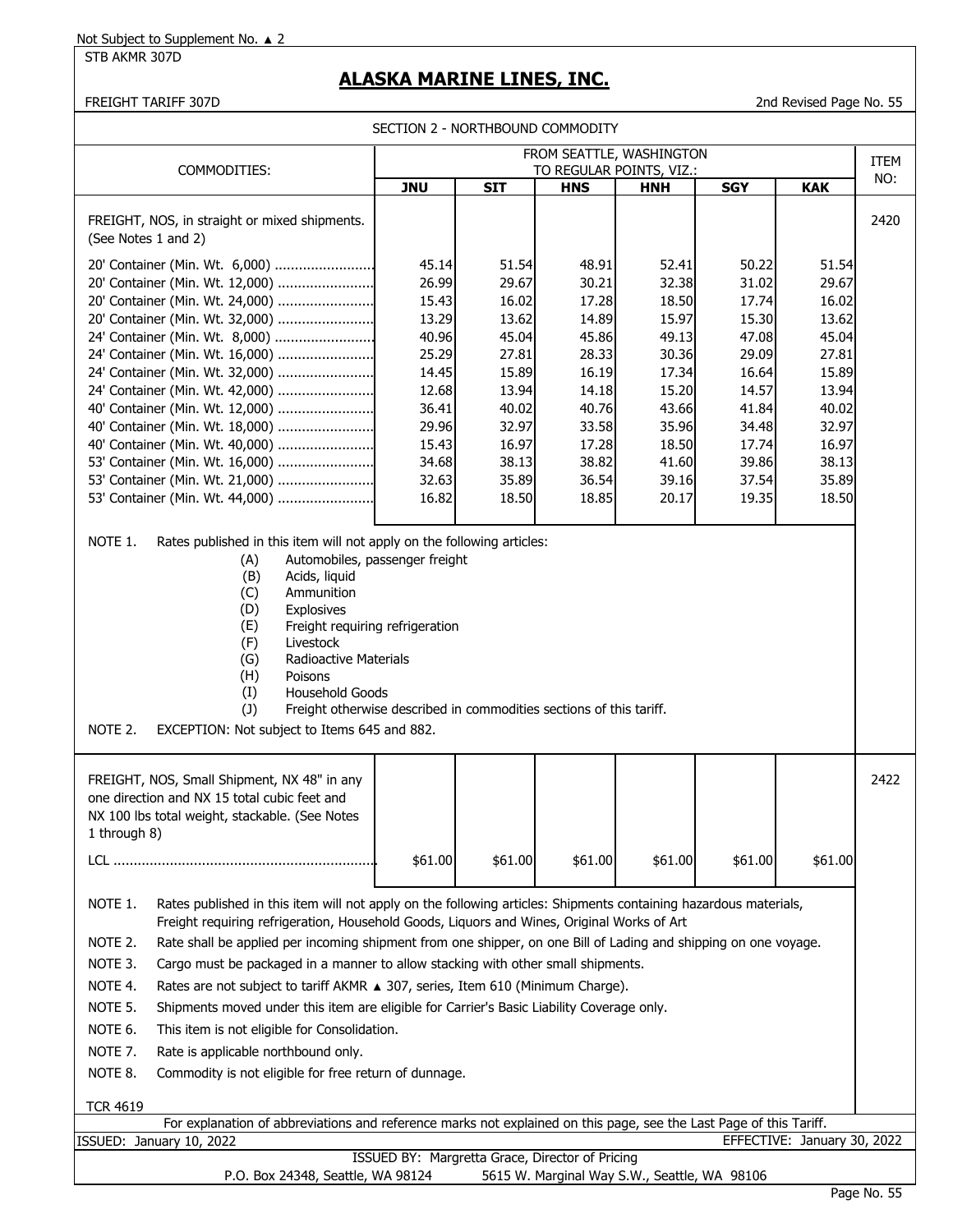STB AKMR 307D

# **ALASKA MARINE LINES, INC.**

FREIGHT TARIFF 307D 2nd Revised Page No. 56

SECTION 2 - NORTHBOUND COMMODITY

| COMMODITIES:                                                                                                                                                                                                           | FROM SEATTLE, WASHINGTON<br>TO REGULAR POINTS, VIZ.:                      |                                                                            |                                                                            |                                                                             |                                                                            |                                                                            |      |
|------------------------------------------------------------------------------------------------------------------------------------------------------------------------------------------------------------------------|---------------------------------------------------------------------------|----------------------------------------------------------------------------|----------------------------------------------------------------------------|-----------------------------------------------------------------------------|----------------------------------------------------------------------------|----------------------------------------------------------------------------|------|
|                                                                                                                                                                                                                        | <b>JNU</b>                                                                | <b>SIT</b>                                                                 | <b>HNS</b>                                                                 | <b>HNH</b>                                                                  | <b>SGY</b>                                                                 | <b>KAK</b>                                                                 | NO:  |
| FUEL, VIZ.: Presto Logs, Pellets, in bags, Viz.:<br>Coal Forest slash or Agricultural waste<br>residues, compressed. (See Note 1)                                                                                      |                                                                           |                                                                            |                                                                            |                                                                             |                                                                            |                                                                            | 2445 |
| LCL.<br>20' Container (Min. Wt. 20,000)<br>20' Container (Min. Wt. 40,000)<br>24' Container (Min. Wt. 24,000)<br>24' Container (Min. Wt. 44,000)<br>40' Container (Min. Wt. 40,000)<br>53' Container (Min. Wt. 52,000) | 31.86<br>27.48<br>22.75<br>13.57<br>6.92<br>12.18<br>7.65<br>9.74<br>8.42 | 35.68<br>30.78<br>25.53<br>15.23<br>7.77<br>13.41<br>8.42<br>10.78<br>9.24 | 36.96<br>31.87<br>25.06<br>13.49<br>7.77<br>13.67<br>8.56<br>10.05<br>9.42 | 44.68<br>32.96<br>27.30<br>14.45<br>8.31<br>14.64<br>9.17<br>10.33<br>10.09 | 36.80<br>31.87<br>26.40<br>13.84<br>7.96<br>14.02<br>8.80<br>10.22<br>9.67 | 35.68<br>30.78<br>25.53<br>15.23<br>7.77<br>13.41<br>8.42<br>10.78<br>9.24 |      |
| NOTE 1.<br>Rates also apply on accompanying freight not named in this item, providing the weight of such accompanying freight<br>does not exceed five (5%) percent of the total shipments.                             |                                                                           |                                                                            |                                                                            |                                                                             |                                                                            |                                                                            |      |

| FURNITURE, as described under the heading<br>Furniture Group in the NMFC. |       |        |        |        |        |        | 2455 |
|---------------------------------------------------------------------------|-------|--------|--------|--------|--------|--------|------|
|                                                                           | 83.32 | 101.97 | 100.69 | 117.80 | 112.17 | 101.97 |      |
|                                                                           | 60.56 | 72.68  | 62.38  | 73.37  | 63.60  | 72.68  |      |
| 20' Container (Min. Wt. 6,000)                                            | 45.54 | 50.07  | 54.62  | 54.62  | 52.35  | 50.07  |      |
| 24' Container (Min. Wt. 8,000)                                            | 47.79 | 52.58  | 57.36  | 57.36  | 54.97  | 52.58  |      |
|                                                                           | 44.38 | 48.82  | 53.25  | 53.25  | 51.04  | 48.82  |      |
| 53' Container (Min. Wt. 16,000)                                           | 42.67 | 46.94  | 50.73  | 50.73  | 48.62  | 46.94  |      |
|                                                                           |       |        |        |        |        |        |      |

| <b>TCR 4619</b>                   |                                                                                                                    |                             |
|-----------------------------------|--------------------------------------------------------------------------------------------------------------------|-----------------------------|
|                                   | For explanation of abbreviations and reference marks not explained on this page, see the Last Page of this Tariff. |                             |
| ISSUED: January 10, 2022          |                                                                                                                    | EFFECTIVE: January 30, 2022 |
|                                   | ISSUED BY: Margretta Grace, Director of Pricing                                                                    |                             |
| P.O. Box 24348, Seattle, WA 98124 | 5615 W. Marginal Way S.W., Seattle, WA 98106                                                                       |                             |
|                                   |                                                                                                                    | Page No. 56                 |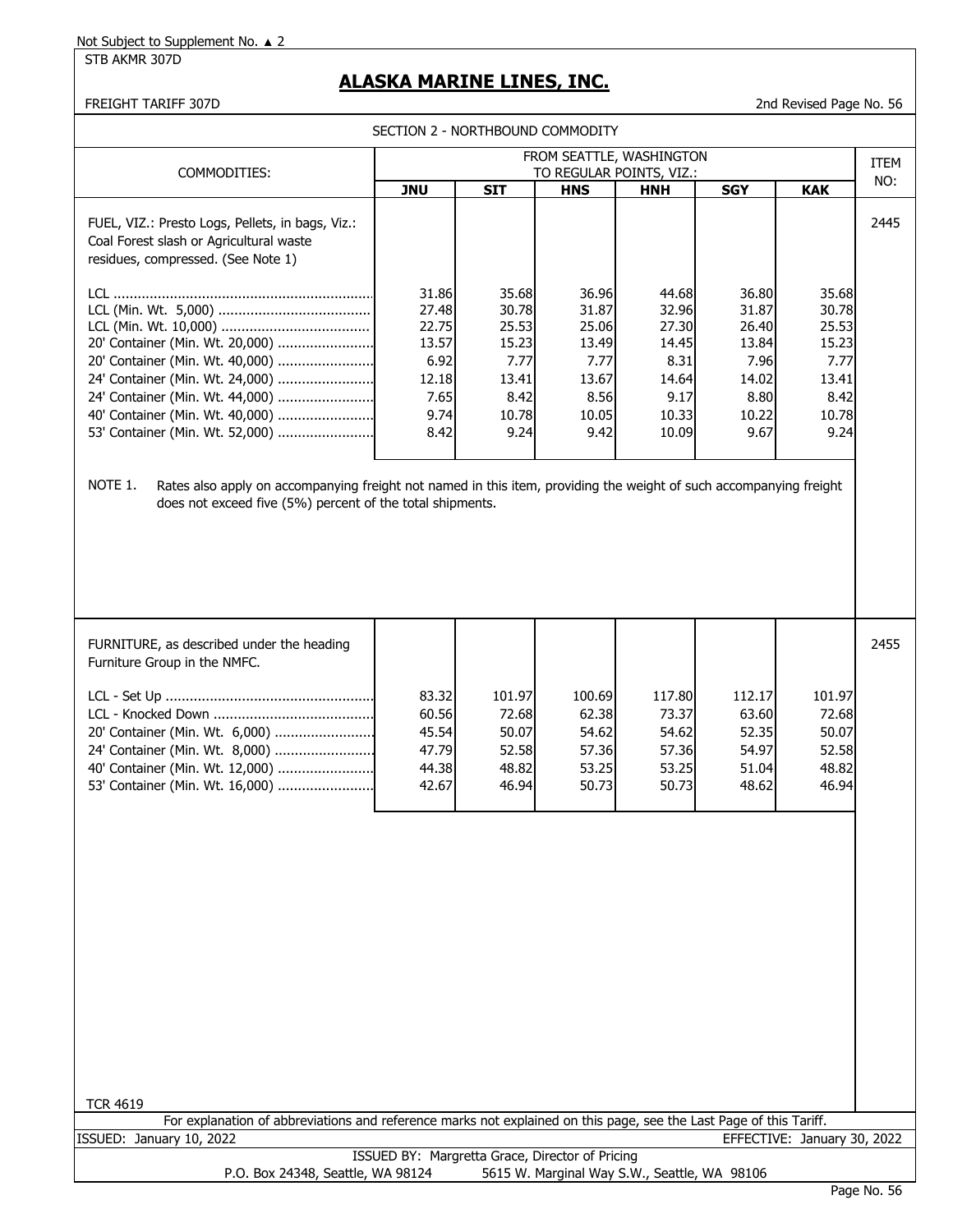STB AKMR 307D

## **ALASKA MARINE LINES, INC.**

FREIGHT TARIFF 307D 2nd Revised Page No. 57

|                                                                                                                                          | FROM SEATTLE, WASHINGTON                                                        |                                                                                 |                                                                                 |                                                                                 |                                                                                 |                                                                                 |      |
|------------------------------------------------------------------------------------------------------------------------------------------|---------------------------------------------------------------------------------|---------------------------------------------------------------------------------|---------------------------------------------------------------------------------|---------------------------------------------------------------------------------|---------------------------------------------------------------------------------|---------------------------------------------------------------------------------|------|
| COMMODITIES:                                                                                                                             |                                                                                 |                                                                                 |                                                                                 | TO REGULAR POINTS, VIZ.:                                                        |                                                                                 |                                                                                 | ITEM |
|                                                                                                                                          | <b>JNU</b>                                                                      | <b>SIT</b>                                                                      | <b>HNS</b>                                                                      | <b>HNH</b>                                                                      | <b>SGY</b>                                                                      | <b>KAK</b>                                                                      | NO:  |
| GAS, LIQUID PETROLEUM, in steel cylinders<br>(See Note 1)                                                                                |                                                                                 |                                                                                 |                                                                                 |                                                                                 |                                                                                 |                                                                                 | 2497 |
| 20' Container (Min. Wt. 20,000)<br>24' Container (Min. Wt. 28,000)<br>40' Container (Min. Wt. 40,000)<br>53' Container (Min. Wt. 52,000) | 27.49<br>26.04<br>24.74<br>18.55<br>16.55<br>15.46<br>13.64<br>\$0.56<br>\$0.56 | 30.37<br>28.84<br>27.41<br>20.40<br>18.22<br>17.01<br>13.78<br>\$0.62<br>\$0.62 | 36.99<br>33.84<br>30.57<br>20.77<br>18.55<br>17.32<br>13.80<br>\$0.64<br>\$0.64 | 42.67<br>39.15<br>35.35<br>22.27<br>19.88<br>18.55<br>13.91<br>\$0.81<br>\$0.81 | 40.63<br>37.27<br>33.61<br>21.34<br>19.06<br>17.78<br>13.83<br>\$0.66<br>\$0.66 | 30.37<br>28.84<br>27.41<br>21.03<br>18.77<br>17.52<br>13.81<br>\$0.62<br>\$0.62 |      |
|                                                                                                                                          |                                                                                 |                                                                                 |                                                                                 |                                                                                 |                                                                                 |                                                                                 |      |

(1) Rate is in dollars per U.S. gallon and applies to shipper furnished bulk tanks which are compatible to Carrier's operation. Minimum gallons per tank shall be 4,000 gallons on tanks not exceeding 20' OAL and 5,000 gallons on tanks not exceeding 24' OAL. Rate applies between Carrier's terminal only. Rate includes return of empty tanks to Carrier's Seattle terminal.

Loss/Damage, payable by Carrier on shipper-furnished bulk gas containers, shall not exceed \$1,000.00 per bulk gas container and contents. Carrier reserves the right to reject shipper-furnished bulk gas containers, which Carrier determines to be unseaworthy. The Bill of Lading must be annotated, at the time of shipment, as follows: Shipment, including equipment and contents, released to a value not to exceed \$1,000.00. Carrier is not liable for loss or damage from any cause, including negligence to equipment and contents, in excess of \$1,000.00.

NOTE 1. Rates include return of empty cylinders only when moving in conjunction with Northbound full cylinders. Bill of lading must make reference to prior Northbound freight bill number.

| GAS, NOS, in steel cylinders or Scuba tanks,<br>full (See Note 1) |       |       |       |       |       |       | 2499 |
|-------------------------------------------------------------------|-------|-------|-------|-------|-------|-------|------|
|                                                                   | 27.49 | 30.14 | 36.99 | 40.26 | 38.71 | 30.14 |      |
|                                                                   | 26.04 | 28.64 | 33.84 | 33.93 | 32.61 | 28.64 |      |
|                                                                   | 24.74 | 27.24 | 30.57 | 31.31 | 30.14 | 27.24 |      |
| 20' Container (Min. Wt. 20,000)                                   | 19.77 | 21.74 | 23.32 | 25.82 | 23.93 | 21.74 |      |
| 24' Container (Min. Wt. 28,000)                                   | 17.64 | 19.41 | 20.80 | 23.06 | 21.35 | 19.41 |      |
| 40' Container (Min. Wt. 42,000)                                   | 15.69 | 17.24 | 18.49 | 20.49 | 18.98 | 17.24 |      |
|                                                                   |       |       |       |       |       |       |      |

NOTE 1. Rates include return of empty cylinders only when moving in conjunction with Northbound full cylinders. Bill of lading must make reference to prior Northbound freight bill number.

|         | For explanation of abbreviations and reference marks not explained on this page, see the Last Page of this Tariff. |                  |                  |  |
|---------|--------------------------------------------------------------------------------------------------------------------|------------------|------------------|--|
| ISSUED: | 2022<br>January 10,                                                                                                | <b>EFFECTIVE</b> | January 30, 2022 |  |

|                                   | ISSUED BY: Margretta Grace, Director of Pricing |
|-----------------------------------|-------------------------------------------------|
| P.O. Box 24348, Seattle, WA 98124 | 5615 W. Marginal Way S.W., Seattle, WA 98106    |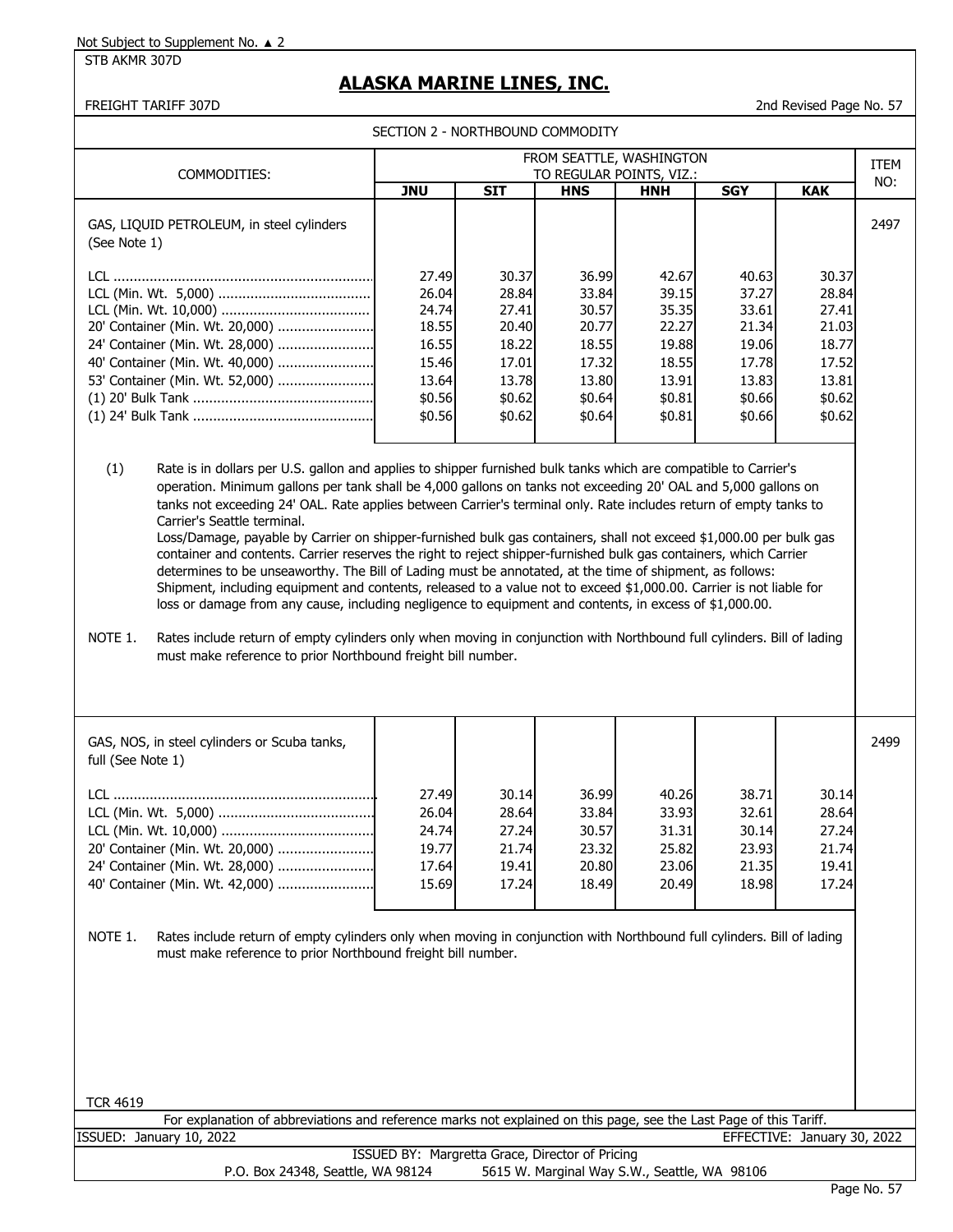STB AKMR 307D

# **ALASKA MARINE LINES, INC.**

## FREIGHT TARIFF 307D 2nd Revised Page No. 58

|  | SECTION 2 - NORTHBOUND COMMODITY |  |
|--|----------------------------------|--|
|--|----------------------------------|--|

|                                                                                                                                                                             | <b>JLCTION &amp; INONTHIDOOND COMMODITI</b><br>FROM SEATTLE, WASHINGTON |                                                             |                                                             |                                                             |                                                             |                                                             |             |
|-----------------------------------------------------------------------------------------------------------------------------------------------------------------------------|-------------------------------------------------------------------------|-------------------------------------------------------------|-------------------------------------------------------------|-------------------------------------------------------------|-------------------------------------------------------------|-------------------------------------------------------------|-------------|
| COMMODITIES:                                                                                                                                                                |                                                                         |                                                             |                                                             | TO REGULAR POINTS, VIZ.:                                    |                                                             |                                                             | ITEM<br>NO: |
|                                                                                                                                                                             | <b>JNU</b>                                                              | <b>SIT</b>                                                  | <b>HNS</b>                                                  | <b>HNH</b>                                                  | <b>SGY</b>                                                  | <b>KAK</b>                                                  |             |
| GEAR, FISHING, New or Used, Viz.: Bait Jars,<br>Floats, Gangens, Hooks, Life Preservers, Nets<br>or Netting, Poles, Reels, Snaps, Swivels, Rope,<br>Marine Hardware         | 50.67                                                                   | 55.74                                                       | 56.76                                                       | 60.80                                                       | 60.51                                                       | 55.74                                                       | 2505        |
| 20' Container (Min. Wt. 12,000)<br>20' Container (Min. Wt. 20,000)<br>24' Container (Min. Wt. 14,000)<br>24' Container (Min. Wt. 24,000)<br>40' Container (Min. Wt. 24,000) | 40.53<br>36.48<br>29.26<br>20.17<br>31.34<br>21.03<br>24.39             | 44.59<br>40.14<br>30.79<br>21.25<br>32.99<br>22.14<br>25.66 | 45.92<br>40.84<br>32.77<br>22.62<br>35.11<br>23.55<br>27.30 | 48.64<br>43.77<br>35.11<br>24.23<br>37.61<br>25.25<br>29.26 | 46.62<br>41.96<br>33.63<br>23.22<br>36.05<br>24.18<br>28.03 | 44.59<br>40.14<br>30.79<br>21.25<br>32.99<br>22.14<br>25.66 |             |
| 40' Container (Min. Wt. 40,000)                                                                                                                                             | 16.81                                                                   | 17.70                                                       | 18.85                                                       | 20.17                                                       | 19.35                                                       | 17.70                                                       |             |
| GLASS, Viz.: Automobile, Boat, Flat, NOI,<br>window, without frames, in enclosed wooden<br>cases or factory sealed boxes                                                    |                                                                         |                                                             |                                                             |                                                             |                                                             |                                                             | 2510        |
|                                                                                                                                                                             | 51.98<br>43.21                                                          | 55.31<br>48.33                                              | 53.56<br>44.16                                              | 64.85<br>48.23                                              | 55.73<br>48.63                                              | 55.31<br>48.33                                              |             |
|                                                                                                                                                                             |                                                                         |                                                             |                                                             |                                                             |                                                             |                                                             |             |
| GLASS, Viz.: Automobile, Boat, Flat, NOI,<br>window, without frames, not packaged<br>in enclosed wooden cases or factory sealed<br>boxes                                    |                                                                         |                                                             |                                                             |                                                             |                                                             |                                                             | 2512        |
|                                                                                                                                                                             | 89.85<br>74.81                                                          | 96.03<br>84.51                                              | 92.56<br>76.54                                              | 102.69<br>79.85                                             | 100.86<br>84.23                                             | 96.03<br>84.51                                              |             |
| <b>TCR 4619</b>                                                                                                                                                             |                                                                         |                                                             |                                                             |                                                             |                                                             |                                                             |             |
| For explanation of abbreviations and reference marks not explained on this page, see the Last Page of this Tariff.                                                          |                                                                         |                                                             |                                                             |                                                             |                                                             |                                                             |             |
| ISSUED: January 10, 2022                                                                                                                                                    |                                                                         |                                                             |                                                             |                                                             |                                                             | EFFECTIVE: January 30, 2022                                 |             |
| P.O. Box 24348, Seattle, WA 98124                                                                                                                                           | ISSUED BY: Margretta Grace, Director of Pricing                         |                                                             |                                                             | 5615 W. Marginal Way S.W., Seattle, WA 98106                |                                                             |                                                             |             |
|                                                                                                                                                                             |                                                                         |                                                             |                                                             |                                                             |                                                             |                                                             | Page No. 58 |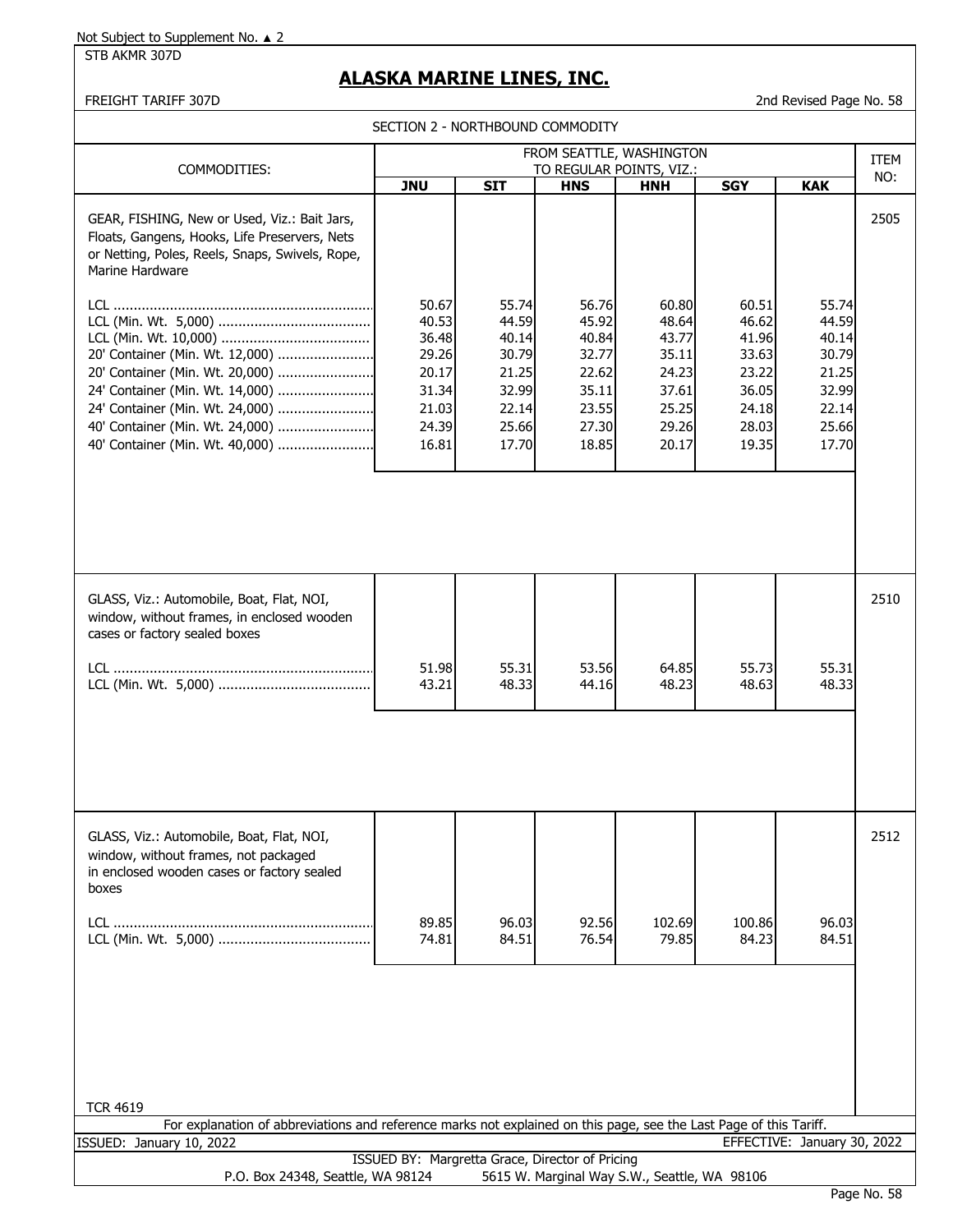STB AKMR 307D

# **ALASKA MARINE LINES, INC.**

FREIGHT TARIFF 307D 2nd Revised Page No. 59

| COMMODITIES:                                                                   | FROM SEATTLE, WASHINGTON<br>TO REGULAR POINTS, VIZ.: |            |            |            |            |            | <b>ITEM</b> |
|--------------------------------------------------------------------------------|------------------------------------------------------|------------|------------|------------|------------|------------|-------------|
|                                                                                | <b>JNU</b>                                           | <b>SIT</b> | <b>HNS</b> | <b>HNH</b> | <b>SGY</b> | <b>KAK</b> | NO:         |
| HARDWARE and OTHER ARTICLES, as<br>described in Item 1020. (See Notes 1 and 2) |                                                      |            |            |            |            |            | 2530        |
|                                                                                | 51.98                                                | 56.05      | 55.86      | 64.85      | 61.41      | 56.05      |             |
|                                                                                | 43.30                                                | 49.35      | 48.85      | 53.52      | 53.77      | 49.35      |             |
| 20' Container (Min. Wt. 6,000)                                                 | 44.54                                                | 49.00      | 49.91      | 53.47      | 51.22      | 49.00      |             |
| 20' Container (Min. Wt. 12,000)                                                | 23.15                                                | 25.49      | 25.93      | 27.78      | 26.63      | 25.49      |             |
| 20' Container (Min. Wt. 24,000)                                                | 14.17                                                | 15.57      | 15.86      | 17.00      | 16.30      | 15.57      |             |
| 20' Container (Min. Wt. 32,000)                                                | 11.19                                                | 12.29      | 12.53      | 13.42      | 12.86      | 12.29      |             |
| 24' Container (Min. Wt. 8,000)                                                 | 41.75                                                | 45.94      | 46.77      | 50.13      | 48.02      | 45.94      |             |
| 24' Container (Min. Wt. 16,000)                                                | 21.71                                                | 23.88      | 24.32      | 26.05      | 24.96      | 23.88      |             |
| 24' Container (Min. Wt. 32,000)                                                | 13.27                                                | 14.60      | 14.88      | 15.94      | 15.26      | 14.60      |             |
| 24' Container (Min. Wt. 40,000)                                                | 11.19                                                | 12.29      | 12.53      | 13.42      | 12.86      | 12.29      |             |
| 40' Container (Min. Wt. 12,000)                                                | 37.12                                                | 40.83      | 41.58      | 44.54      | 42.69      | 40.83      |             |
| 40' Container (Min. Wt. 24,000)                                                | 19.29                                                | 21.22      | 21.61      | 23.15      | 22.20      | 21.22      |             |
| 40' Container (Min. Wt. 44,000)                                                | 12.88                                                | 14.43      | 14.43      | 15.45      | 14.82      | 14.43      |             |
| 53' Container (Min. Wt. 16,000)                                                | 36.76                                                | 38.89      | 39.60      | 42.42      | 40.67      | 38.89      |             |
| 53' Container (Min. Wt. 32,000)                                                | 18.38                                                | 20.22      | 20.60      | 22.05      | 21.13      | 20.22      |             |
| 53' Container (Min. Wt. 52,000)                                                | 12.53                                                | 13.78      | 14.04      | 15.03      | 14.40      | 13.78      |             |

(1) Subject to minimum charge of 9 pounds per cubic foot.

NOTE 1. Rates apply only on mixed shipments of five (5) or more articles, as described in Item 1020, of which no one article may exceed fifty (50%) percent of the billed weight of the shipment.

NOTE 2. Rates on shipments moving under the provision of this Item will not alternate with other rates in this Tariff.

TCR 4619

ISSUED: January 10, 2022 EFFECTIVE: January 30, 2022 For explanation of abbreviations and reference marks not explained on this page, see the Last Page of this Tariff.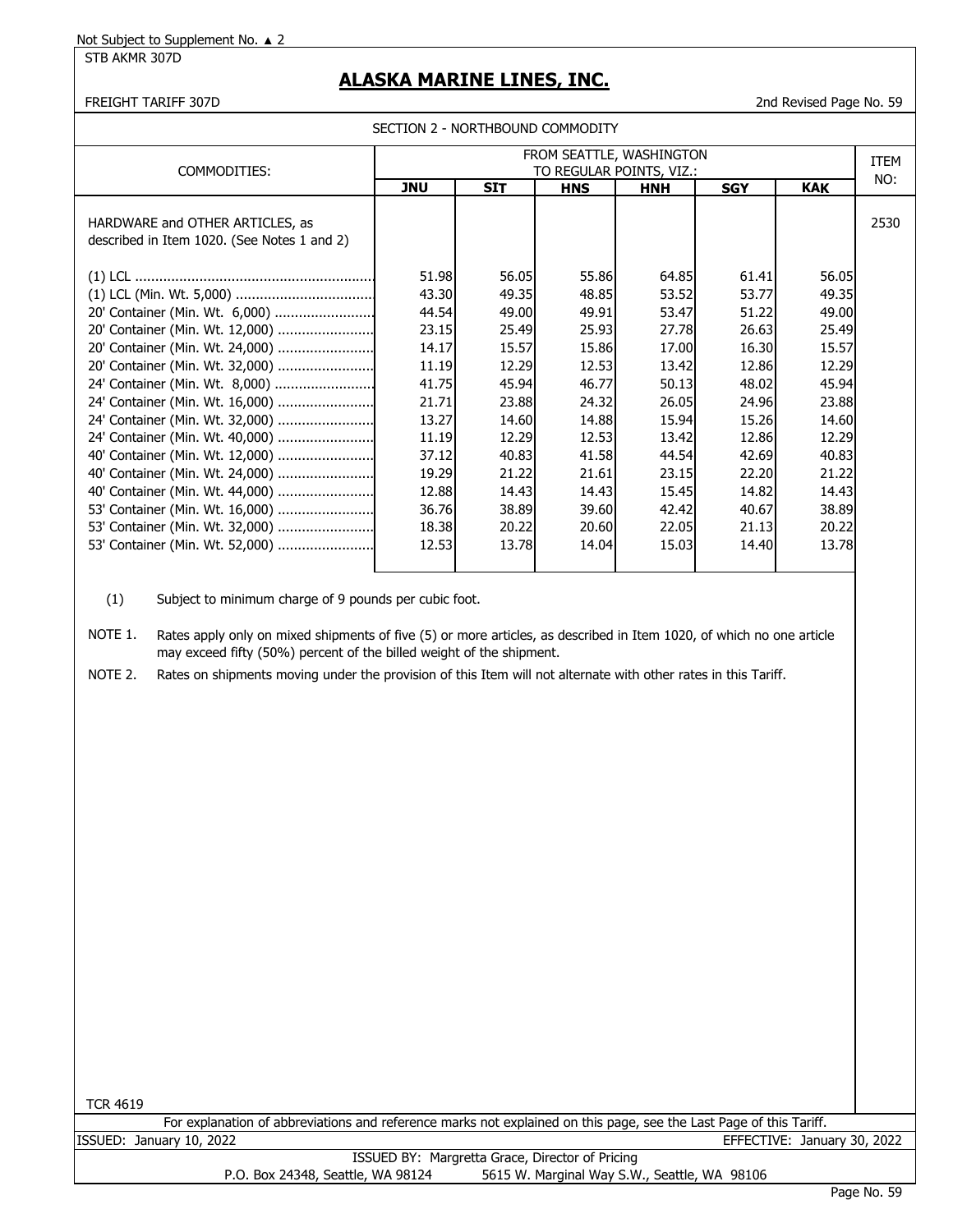STB AKMR 307D

# **ALASKA MARINE LINES, INC.**

FREIGHT TARIFF 307D 2nd Revised Page No. 60

|  | SECTION 2 - NORTHBOUND COMMODITY |  |
|--|----------------------------------|--|
|--|----------------------------------|--|

| FROM SEATTLE, WASHINGTON |                                                                                                      |                                                    |                                                    |                                                             |                                                     |                                                    |
|--------------------------|------------------------------------------------------------------------------------------------------|----------------------------------------------------|----------------------------------------------------|-------------------------------------------------------------|-----------------------------------------------------|----------------------------------------------------|
|                          |                                                                                                      |                                                    |                                                    |                                                             |                                                     | NO:                                                |
| <b>JNU</b>               | <b>SIT</b>                                                                                           | <b>HNS</b>                                         | <b>HNH</b>                                         | <b>SGY</b>                                                  | <b>KAK</b>                                          |                                                    |
|                          |                                                                                                      |                                                    |                                                    |                                                             |                                                     | 2539                                               |
|                          |                                                                                                      |                                                    |                                                    |                                                             | 65.31                                               |                                                    |
|                          |                                                                                                      |                                                    |                                                    |                                                             | 65.31                                               |                                                    |
|                          |                                                                                                      |                                                    | 55.91                                              |                                                             | 48.94                                               |                                                    |
|                          |                                                                                                      |                                                    |                                                    |                                                             | 51.40                                               |                                                    |
|                          |                                                                                                      |                                                    |                                                    |                                                             | 40.65                                               |                                                    |
|                          |                                                                                                      | 36.17                                              |                                                    |                                                             | 36.59                                               |                                                    |
|                          | 24' Container (Min. Wt. 8,000)<br>40' Container (Min. Wt. 12,000)<br>53' Container (Min. Wt. 16,000) | 60.38<br>60.38<br>46.59<br>48.92<br>35.88<br>32.30 | 63.39<br>63.39<br>47.52<br>49.90<br>39.47<br>35.53 | 64.45<br>73.30<br>64.45<br>52.17<br>54.79<br>40.19<br>38.74 | TO REGULAR POINTS, VIZ.:<br>73.30<br>58.70<br>43.05 | 72.59<br>72.59<br>53.57<br>56.27<br>41.28<br>37.14 |

(1) Applies only to shipment tendered to Carrier in lift vans, see Note 7.

NOTE 1. All shipments are predicated on a release value not exceeding \$.10 per pound, per article, subject to the provisions as listed in AKMR 100, series, Item 560.

NOTE 2. Container load rates apply only to shipper loaded/consignee unloaded containers.

NOTE 3. Rates apply between Carrier's terminals only (DO).

NOTE 4. LCL shipments will be accepted subject to the package requirements stated in STB AKMR 100, series, Item 560.

- NOTE 5. Items 882 and 959 do not apply.
- NOTE 6. Items 560, 562 and 995 shall apply.
- NOTE 7. Shipments in lift vans:
	- a) Rates apply to shipments transported in shipper owned lift vans.
	- b) Shipper must load cargo to lift van and consignee must unload cargo from lift van.
	- c) A lift van is defined as an approved, wood, industry standard moving and storage type shipping container.
	- d) The weight of the lift van will be included in the total weight of the shipment for the purpose of assessing freight charges.
	- e) When Household Goods/Personal Effects not contained in lift vans are mixed together with lift vans in the same container, container load rates shall be assessed to the entire shipment.

| TCR 4619 |  |
|----------|--|
|----------|--|

ISSUED: January 10, 2022 EFFECTIVE: January 30, 2022 ISSUED BY: Margretta Grace, Director of Pricing For explanation of abbreviations and reference marks not explained on this page, see the Last Page of this Tariff.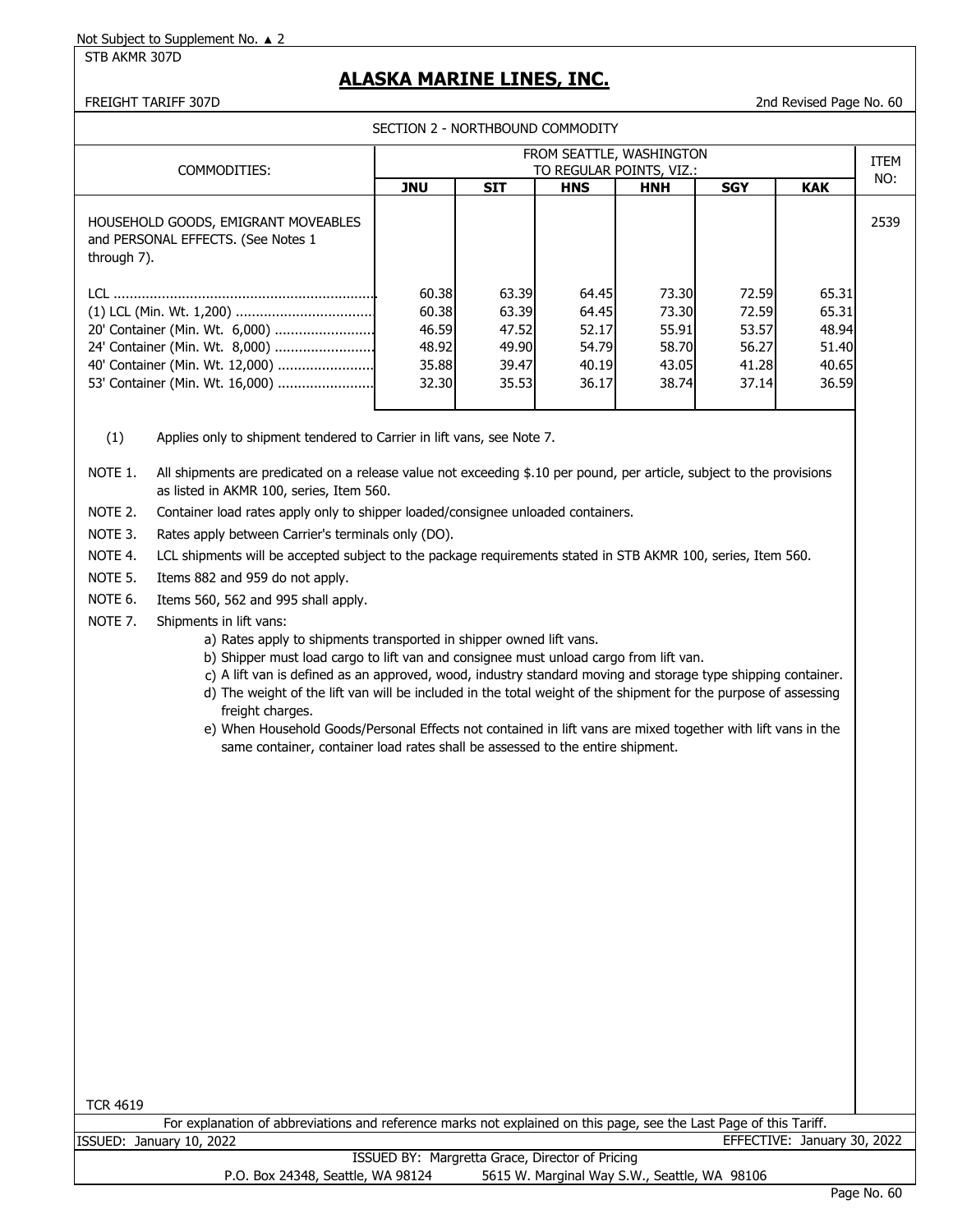STB AKMR 307D

# **ALASKA MARINE LINES, INC.**

SECTION 2 - NORTHBOUND COMMODITY

## FREIGHT TARIFF 307D 2nd Revised Page No. 61

|                                                                                                                                                                                                                                                                                                                                                                                 |                                                                                | ***                                                                            |                                                                                |                                                                                 |                                                                                |                                                                                |             |
|---------------------------------------------------------------------------------------------------------------------------------------------------------------------------------------------------------------------------------------------------------------------------------------------------------------------------------------------------------------------------------|--------------------------------------------------------------------------------|--------------------------------------------------------------------------------|--------------------------------------------------------------------------------|---------------------------------------------------------------------------------|--------------------------------------------------------------------------------|--------------------------------------------------------------------------------|-------------|
|                                                                                                                                                                                                                                                                                                                                                                                 | FROM SEATTLE, WASHINGTON                                                       |                                                                                |                                                                                |                                                                                 |                                                                                |                                                                                |             |
| COMMODITIES:                                                                                                                                                                                                                                                                                                                                                                    |                                                                                |                                                                                | TO REGULAR POINTS, VIZ.:                                                       |                                                                                 |                                                                                |                                                                                | ITEM<br>NO: |
|                                                                                                                                                                                                                                                                                                                                                                                 | <b>JNU</b>                                                                     | <b>SIT</b>                                                                     | <b>HNS</b>                                                                     | <b>HNH</b>                                                                      | <b>SGY</b>                                                                     | <b>KAK</b>                                                                     |             |
| INSULATING MATERIAL, NOS, as described<br>under the heading "Insulating Materials" in the<br>NMFC. (See Note 1)                                                                                                                                                                                                                                                                 |                                                                                |                                                                                |                                                                                |                                                                                 |                                                                                |                                                                                | 2546        |
| TCL.<br>20' Container (Min. Wt. 3,500)<br>20' Container (Min. Wt. 8,000)<br>24' Container (Min. Wt. 4,500)<br>24' Container (Min. Wt. 10,000)<br>40' Container (Min. Wt. 7,000)<br>53' Container (Min. Wt. 9,000)<br>53' Container (Min. Wt. 21,000)<br>NOTE 1.<br>Rate applies only to rolls, batts, bags, or boxes and specifically excludes rigid sheet or insulation board. | 114.70<br>75.52<br>37.24<br>71.32<br>36.18<br>53.93<br>26.60<br>61.28<br>27.21 | 117.01<br>83.06<br>40.97<br>78.46<br>39.79<br>59.34<br>29.26<br>61.69<br>28.32 | 120.43<br>90.63<br>44.69<br>85.58<br>43.41<br>60.42<br>29.78<br>63.95<br>30.87 | 126.92<br>105.71<br>52.14<br>99.85<br>50.63<br>75.52<br>37.24<br>74.60<br>36.03 | 122.83<br>98.16<br>48.41<br>92.72<br>47.02<br>70.11<br>34.58<br>69.27<br>33.46 | 117.01<br>83.06<br>40.97<br>78.46<br>39.79<br>59.34<br>29.26<br>61.69<br>28.32 |             |
|                                                                                                                                                                                                                                                                                                                                                                                 |                                                                                |                                                                                |                                                                                |                                                                                 |                                                                                |                                                                                |             |

| IRON and STEEL and OTHER ARTICLES, as<br>described in Item 1021, Group I and II. |       |       |       |       |       |       | 2574 |
|----------------------------------------------------------------------------------|-------|-------|-------|-------|-------|-------|------|
|                                                                                  | 30.01 | 30.63 | 31.34 | 42.29 | 31.44 | 30.63 |      |
|                                                                                  | 26.94 | 27.22 | 27.26 | 31.75 | 27.32 | 27.22 |      |
|                                                                                  | 18.46 | 22.46 | 24.66 | 27.91 | 24.72 | 22.46 |      |
| 20' Container (Min. Wt. 24,000)                                                  | 11.81 | 12.22 | 12.27 | 15.01 | 12.49 | 12.22 |      |
| 20' Container (Min. Wt. 36,000)                                                  | 9.05  | 9.73  | 9.78  | 11.51 | 9.96  | 9.73  |      |
|                                                                                  | 12.29 | 12.74 | 12.80 | 15.65 | 13.03 | 12.74 |      |
| 24' Container (Min. Wt. 44,000)                                                  | 9.00  | 9.46  | 9.51  | 11.45 | 9.68  | 9.46  |      |
| 40' Container (Min. Wt. 42,000)                                                  | 10.40 | 10.76 | 10.83 | 13.23 | 11.01 | 10.76 |      |
| 53' Container (Min. Wt. 54,000)                                                  | 10.27 | 10.62 | 10.70 | 13.07 | 10.87 | 10.62 |      |
|                                                                                  |       |       |       |       |       |       |      |

| <b>TCR 4619</b>                                                                                                    |             |
|--------------------------------------------------------------------------------------------------------------------|-------------|
| For explanation of abbreviations and reference marks not explained on this page, see the Last Page of this Tariff. |             |
| EFFECTIVE: January 30, 2022<br>ISSUED: January 10, 2022                                                            |             |
| ISSUED BY: Margretta Grace, Director of Pricing                                                                    |             |
| 5615 W. Marginal Way S.W., Seattle, WA 98106<br>P.O. Box 24348, Seattle, WA 98124                                  |             |
|                                                                                                                    | Page No. 61 |
|                                                                                                                    |             |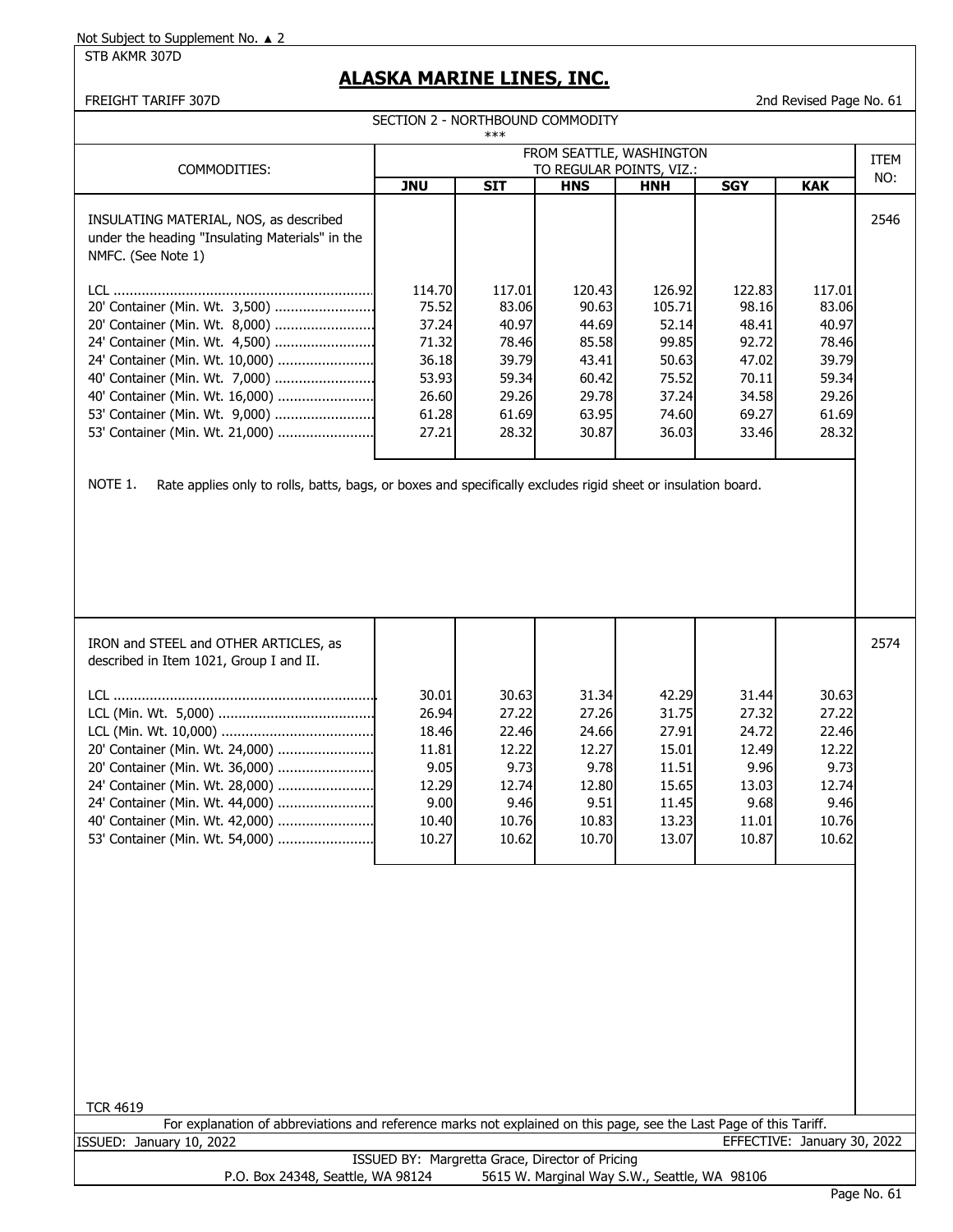STB AKMR 307D

# **ALASKA MARINE LINES, INC.**

FREIGHT TARIFF 307D 2nd Revised Page No. 62

|                                                                                                                                                                                                              |                                                             | SECTION 2 - NORTHBOUND COMMODITY                            |                                               |                                              |                                 |                                                                                     |      |
|--------------------------------------------------------------------------------------------------------------------------------------------------------------------------------------------------------------|-------------------------------------------------------------|-------------------------------------------------------------|-----------------------------------------------|----------------------------------------------|---------------------------------|-------------------------------------------------------------------------------------|------|
|                                                                                                                                                                                                              |                                                             |                                                             |                                               | FROM SEATTLE, WASHINGTON                     |                                 |                                                                                     | ITEM |
| COMMODITIES:<br>TO REGULAR POINTS, VIZ.:                                                                                                                                                                     |                                                             |                                                             |                                               |                                              |                                 |                                                                                     | NO:  |
|                                                                                                                                                                                                              | <b>JNU</b>                                                  | <b>SIT</b>                                                  | <b>HNS</b>                                    | <b>HNH</b>                                   | <b>SGY</b>                      | <b>KAK</b>                                                                          |      |
| IRON and STEEL and OTHER ARTICLES as<br>described in Item 1021, Group III.                                                                                                                                   |                                                             |                                                             |                                               |                                              |                                 |                                                                                     | 2581 |
|                                                                                                                                                                                                              | 42.12                                                       | 46.35                                                       | 47.19                                         | 50.57                                        | 48.44                           | 46.35                                                                               |      |
|                                                                                                                                                                                                              | 37.84                                                       | 41.64                                                       | 42.38                                         | 45.40                                        | 43.51                           | 41.64                                                                               |      |
| 20' Container (Min. Wt. 24,000)                                                                                                                                                                              | 31.59                                                       | 34.74                                                       | 35.37                                         | 37.89<br>18.71                               | 36.31<br>17.92                  | 34.74                                                                               |      |
| 24' Container (Min. Wt. 28,000)                                                                                                                                                                              | 15.58<br>16.23                                              | 17.32<br>18.04                                              | 17.46<br>18.17                                | 19.48                                        | 18.66                           | 17.32<br>18.04                                                                      |      |
| 40' Container (Min. Wt. 42,000)                                                                                                                                                                              | 12.73                                                       | 14.13                                                       | 14.26                                         | 15.28                                        | 14.64                           | 14.13                                                                               |      |
| 53' Container (Min. Wt. 54,000)                                                                                                                                                                              | 12.58                                                       | 13.98                                                       | 14.10                                         | 15.23                                        | 14.48                           | 13.98                                                                               |      |
|                                                                                                                                                                                                              |                                                             |                                                             |                                               |                                              |                                 |                                                                                     |      |
| IRON and STEEL, Sheet Metal Duct Work,<br>Spiral Pipe, Pipe or Duct with side seams                                                                                                                          |                                                             |                                                             |                                               |                                              |                                 |                                                                                     | 2591 |
| closed, and Accessories.                                                                                                                                                                                     |                                                             |                                                             |                                               |                                              |                                 |                                                                                     |      |
| 20' Container (Min. Wt. 6,000)<br>20' Container (Min. Wt. 12,000)<br>24' Container (Min. Wt. 7,000)<br>24' Container (Min. Wt. 14,000)<br>40' Container (Min. Wt. 12,000)<br>40' Container (Min. Wt. 24,000) | 55.82<br>42.63<br>24.51<br>45.67<br>26.26<br>35.52<br>20.43 | 59.77<br>46.90<br>26.97<br>50.24<br>28.88<br>39.07<br>22.47 | ---<br>---<br>---<br>---<br>---<br>---<br>--- | ---<br>---<br>---<br>---<br>---              | ---<br>---<br>---<br>---<br>--- | $---$<br>$\qquad \qquad \text{---}$<br>$---$<br>$\qquad \qquad \text{---}$<br>$---$ |      |
| 53' Container (Min. Wt. 16,000)                                                                                                                                                                              | 33.83                                                       | 37.19                                                       | $---$                                         | --                                           | ---                             |                                                                                     |      |
| 53' Container (Min. Wt. 32,000)                                                                                                                                                                              | 19.45                                                       | 21.39                                                       | $---$                                         | $---$                                        | $---$                           | $---$                                                                               |      |
| Rate subject to minimum of 9 pounds per cubic foot.<br>(1)<br><b>TCR 4619</b>                                                                                                                                |                                                             |                                                             |                                               |                                              |                                 |                                                                                     |      |
| For explanation of abbreviations and reference marks not explained on this page, see the Last Page of this Tariff.                                                                                           |                                                             |                                                             |                                               |                                              |                                 |                                                                                     |      |
| ISSUED: January 10, 2022                                                                                                                                                                                     |                                                             | ISSUED BY: Margretta Grace, Director of Pricing             |                                               |                                              |                                 | EFFECTIVE: January 30, 2022                                                         |      |
| P.O. Box 24348, Seattle, WA 98124                                                                                                                                                                            |                                                             |                                                             |                                               | 5615 W. Marginal Way S.W., Seattle, WA 98106 |                                 |                                                                                     |      |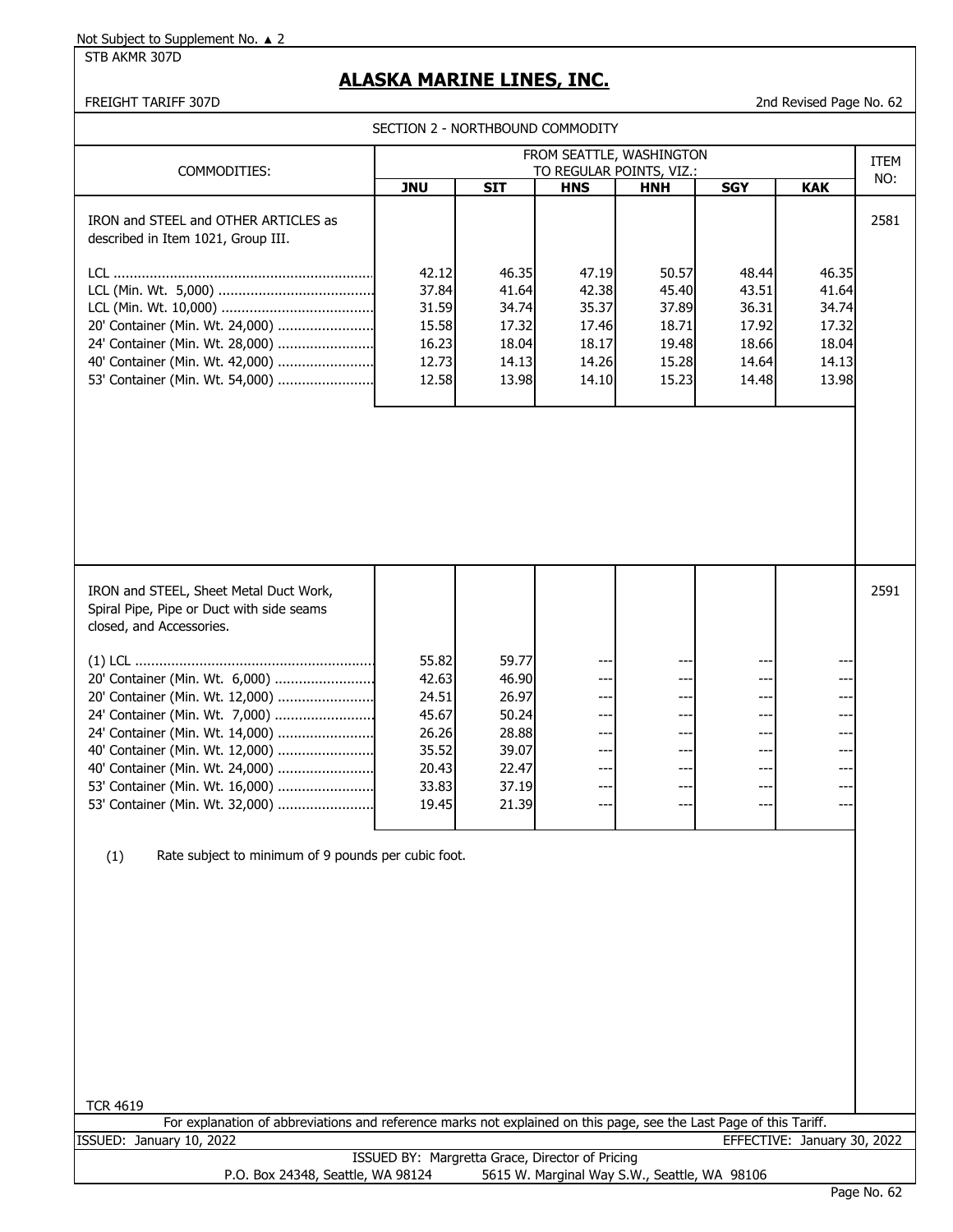#### STB AKMR 307D

## **ALASKA MARINE LINES, INC.**

FREIGHT TARIFF 307D 2nd Revised Page No. 63

| SECTION 2 - NORTHBOUND COMMODITY                                   |            |                        |                                                            |                                          |                                                                                |                                                                    |  |  |  |  |
|--------------------------------------------------------------------|------------|------------------------|------------------------------------------------------------|------------------------------------------|--------------------------------------------------------------------------------|--------------------------------------------------------------------|--|--|--|--|
| FROM SEATTLE, WASHINGTON                                           |            |                        |                                                            |                                          |                                                                                |                                                                    |  |  |  |  |
| <b>JNU</b>                                                         | <b>SIT</b> | <b>HNS</b>             | <b>HNH</b>                                                 | <b>SGY</b>                               | <b>KAK</b>                                                                     | NO:                                                                |  |  |  |  |
|                                                                    |            |                        |                                                            |                                          |                                                                                | 2600                                                               |  |  |  |  |
| 30.01<br>26.94<br>23.09<br>11.81<br>9.05<br>12.29<br>9.00<br>10.40 |            | 30.17<br>12.27<br>9.51 | 15.01<br>11.51                                             |                                          | 33.96<br>30.47<br>25.48<br>12.22<br>9.73<br>12.74<br>9.46<br>10.76             |                                                                    |  |  |  |  |
|                                                                    |            | 9.73                   | 33.96<br>30.47<br>25.48<br>12.22<br>12.74<br>9.46<br>10.76 | 33.62<br>25.86<br>9.78<br>12.80<br>10.83 | TO REGULAR POINTS, VIZ.:<br>36.03<br>32.33<br>27.70<br>15.65<br>11.45<br>13.23 | 34.52<br>30.99<br>26.56<br>12.49<br>9.96<br>13.03<br>9.68<br>11.01 |  |  |  |  |

NOTE 1. Rates also apply on pipe as described herein, when wholly or partially coated and/or lined with a compound having tar or asphalt base or when wholly or partially lined and/or coated or wrapped with felt fabric, cotton fabric or paper, with or without a coating of a compound having a tar or asphalt base or when wholly or partially coated or lined with cement or mortar.

TCR 4619

For explanation of abbreviations and reference marks not explained on this page, see the Last Page of this Tariff. ISSUED: January 10, 2022 EFFECTIVE: January 30, 2022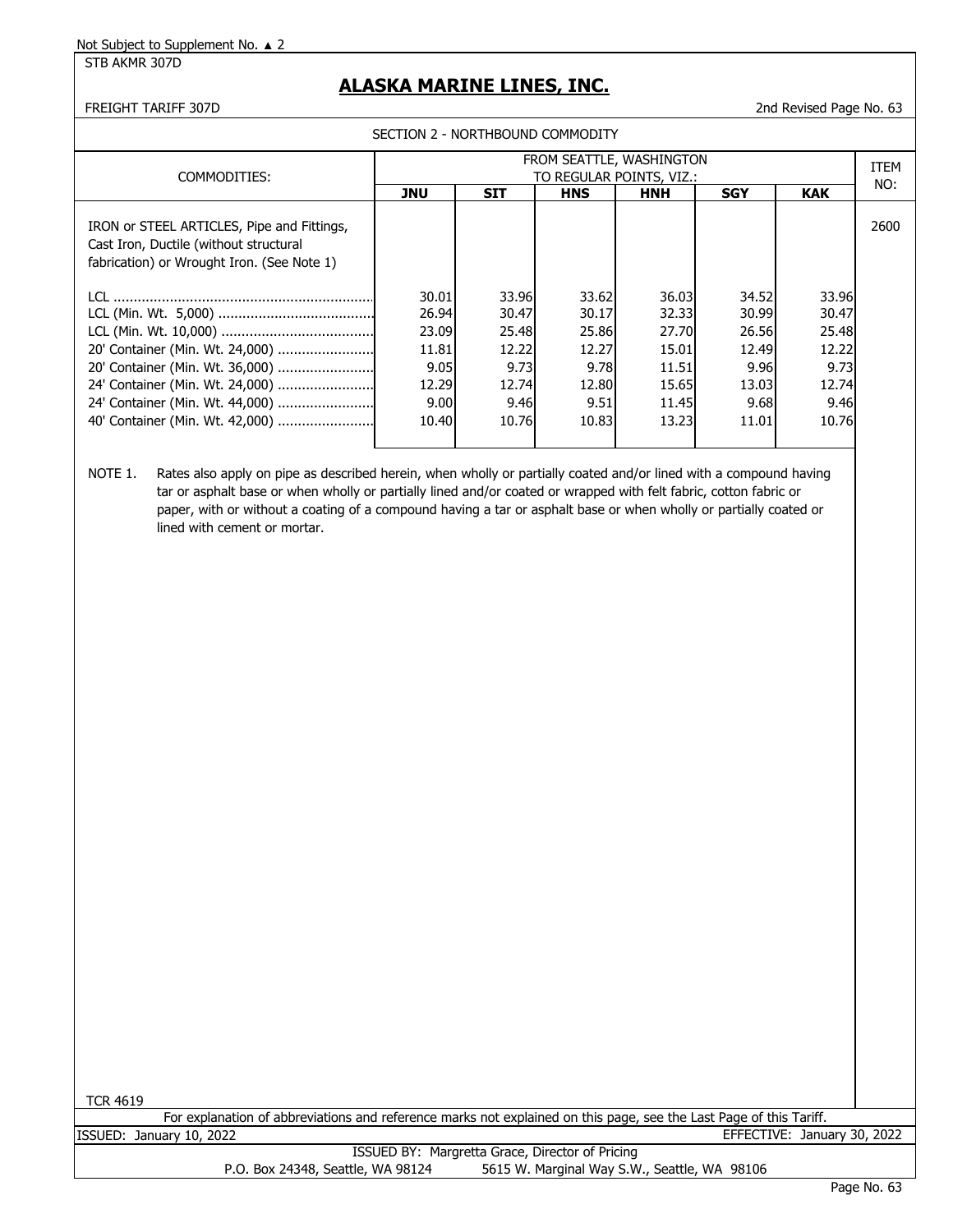STB AKMR 307D

## **ALASKA MARINE LINES, INC.**

FREIGHT TARIFF 307D 2nd Revised Page No. 64

|                                                                                                                            |                                                  |                                                      | SECTION 2 - NORTHBOUND COMMODITY                 |                                                  |                                                  |                                                  |      |
|----------------------------------------------------------------------------------------------------------------------------|--------------------------------------------------|------------------------------------------------------|--------------------------------------------------|--------------------------------------------------|--------------------------------------------------|--------------------------------------------------|------|
| COMMODITIES:                                                                                                               |                                                  | FROM SEATTLE, WASHINGTON<br>TO REGULAR POINTS, VIZ.: |                                                  |                                                  |                                                  |                                                  |      |
|                                                                                                                            | JNU                                              | <b>SIT</b>                                           | <b>HNS</b>                                       | <b>HNH</b>                                       | <b>SGY</b>                                       | <b>KAK</b>                                       | NO:  |
| CULVERT, ALUMINUM, IRON or STEEL,<br>PLASTIC; SU, bundled not exceeding 8'6"<br>wide or 8'6" high. (See Notes 1 through 3) |                                                  |                                                      |                                                  |                                                  |                                                  |                                                  | 2601 |
|                                                                                                                            | \$4.90<br>\$2,533.00<br>\$2,885.00<br>\$4,141.00 | \$4.96<br>\$2,780.00<br>\$3,029.00<br>\$4,511.00     | \$5.18<br>\$2,572.00<br>\$3,085.00<br>\$4,562.00 | \$5.30<br>\$2,644.00<br>\$3,173.00<br>\$4,888.00 | \$5.22<br>\$2,597.00<br>\$3,116.00<br>\$4,686.00 | \$4.96<br>\$2,780.00<br>\$3,029.00<br>\$4,511.00 |      |

(1) Rate is in dollars and cents per cubic foot

(2) Rates are in dollars and cents per Platform.

NOTE 1. Shipment must be steel strapped into lifts able to be handled by forklift.

NOTE 2. Rates also apply to culvert with bottoms attached.

NOTE 3. Shipments exceeding dimensions of equipment are subject to over dimension charges per STB AKMR 100, Series, Item 568.

TCR 4619

For explanation of abbreviations and reference marks not explained on this page, see the Last Page of this Tariff.

| ISSUED: | January 10, 2022                                                                  | EFFECTIVE: January 30, 2022 |
|---------|-----------------------------------------------------------------------------------|-----------------------------|
|         | ISSUED BY: Margretta Grace, Director of Pricing                                   |                             |
|         | 5615 W. Marginal Way S.W., Seattle, WA 98106<br>P.O. Box 24348, Seattle, WA 98124 |                             |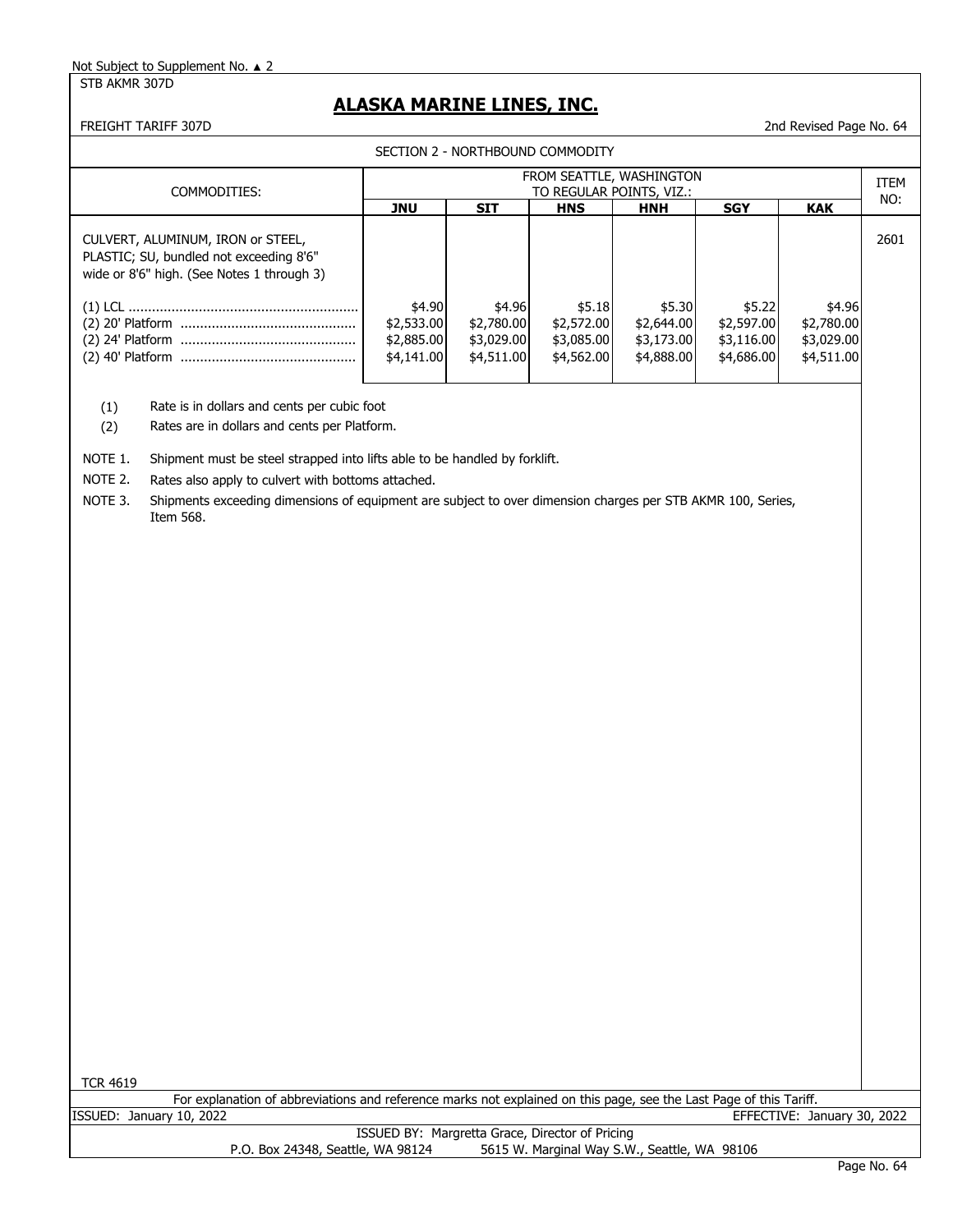#### STB AKMR 307D

## **ALASKA MARINE LINES, INC.**

FREIGHT TARIFF 307D 2nd Revised Page No. 65

| SECTION 2 - NORTHBOUND COMMODITY                                          |                                                      |            |            |            |            |            |      |  |  |  |
|---------------------------------------------------------------------------|------------------------------------------------------|------------|------------|------------|------------|------------|------|--|--|--|
| COMMODITIES:                                                              | FROM SEATTLE, WASHINGTON<br>TO REGULAR POINTS, VIZ.: |            |            |            |            |            |      |  |  |  |
|                                                                           | <b>JNU</b>                                           | <b>SIT</b> | <b>HNS</b> | <b>HNH</b> | <b>SGY</b> | <b>KAK</b> | NO:  |  |  |  |
| LIFE RAFTS, KD, as described in the NMFC<br>Items 24660, 24662, and 24663 |                                                      |            |            |            |            |            | 2613 |  |  |  |
| l Cl                                                                      | 52.41                                                | 56.10      | 58.23      | 64.85      | 59.79      | 56.10      |      |  |  |  |
|                                                                           |                                                      |            |            |            |            |            |      |  |  |  |

For explanation of abbreviations and reference marks not explained on this page, see the Last Page of this Tariff. ISSUED: January 10, 2022 EFFECTIVE: January 30, 2022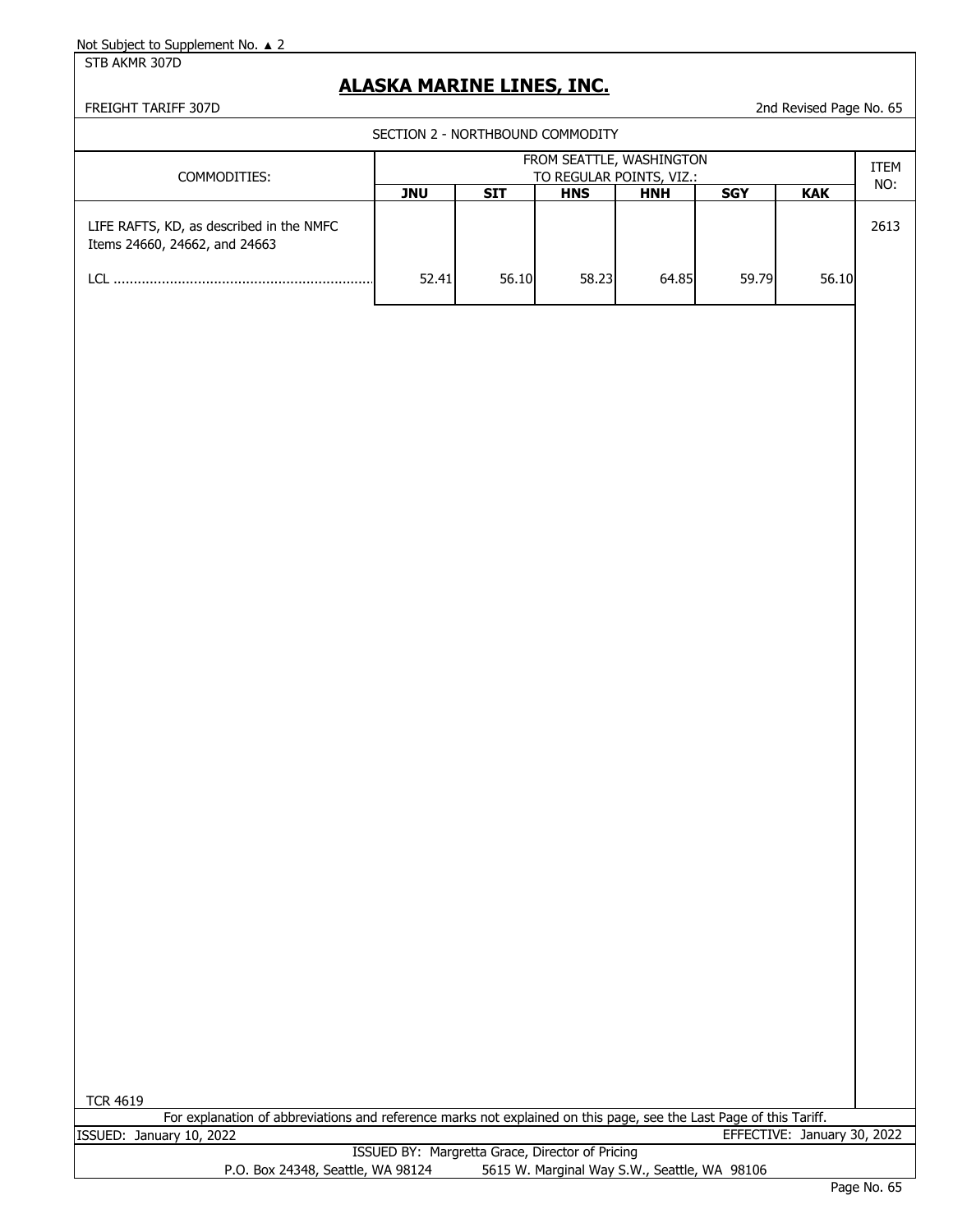STB AKMR 307D

# **ALASKA MARINE LINES, INC.**

FREIGHT TARIFF 307D 2nd Revised Page No. 66

|                                                                                                                                                  |                                                         | SECTION 2 - NORTHBOUND COMMODITY                          |                                                             |                                                             |                                                             |                                                           |      |
|--------------------------------------------------------------------------------------------------------------------------------------------------|---------------------------------------------------------|-----------------------------------------------------------|-------------------------------------------------------------|-------------------------------------------------------------|-------------------------------------------------------------|-----------------------------------------------------------|------|
|                                                                                                                                                  |                                                         |                                                           |                                                             | FROM SEATTLE, WASHINGTON                                    |                                                             |                                                           | ITEM |
| COMMODITIES:                                                                                                                                     | <b>JNU</b>                                              | <b>SIT</b>                                                | TO REGULAR POINTS, VIZ.:<br><b>HNS</b>                      | <b>HNH</b>                                                  | <b>SGY</b>                                                  | <b>KAK</b>                                                | NO:  |
| LIQUORS, Alcoholic, NOI; Alcoholic, NOS,<br>cartons and boxes must be sealed.<br>(See Note 1)                                                    | 48.84                                                   | 48.49                                                     | 51.22                                                       | 58.57                                                       | 56.31                                                       | 48.49                                                     | 2623 |
|                                                                                                                                                  | 46.37                                                   | 43.10                                                     | 48.63                                                       | 52.72                                                       | 50.69                                                       | 43.10                                                     |      |
|                                                                                                                                                  | 24.17                                                   | 38.72                                                     | 43.77                                                       | 47.45                                                       | 45.62                                                       | 38.72                                                     |      |
| 20' Container (Min. Wt. 24,000)<br>24' Container (Min. Wt. 28,000)                                                                               | 14.23<br>15.22                                          | 15.64<br>16.75                                            | 15.91<br>17.06                                              | 20.72<br>21.59                                              | 17.06<br>18.29                                              | 15.64<br>16.75                                            |      |
| 40' Container (Min. Wt. 42,000)                                                                                                                  | 13.52                                                   | 14.89                                                     | 15.16                                                       | 16.94                                                       | 16.24                                                       | 14.89                                                     |      |
| 53' Container (Min. Wt. 54,000)                                                                                                                  | 13.38                                                   | 14.71                                                     | 14.99                                                       | 16.72                                                       | 16.06                                                       | 14.71                                                     |      |
|                                                                                                                                                  |                                                         |                                                           |                                                             |                                                             |                                                             |                                                           |      |
| NOTE 1.<br>Item 882 does not apply.                                                                                                              |                                                         |                                                           |                                                             |                                                             |                                                             |                                                           |      |
| LIQUORS, BEVERAGES, Viz.: Ale, Beer, Beer,<br>non-alcoholic, Port, Stout, Vermouth, Wines,<br>NOI (See Note 1)                                   |                                                         |                                                           |                                                             |                                                             |                                                             |                                                           | 2630 |
| 20' Container (Min. Wt. 24,000)<br>24' Container (Min. Wt. 28,000)<br>40' Container (Min. Wt. 42,000)<br>53' Container (Min. Wt. 54,000)         | 28.44<br>25.90<br>23.33<br>8.10<br>7.20<br>7.35<br>6.32 | 32.01<br>28.48<br>25.66<br>11.75<br>12.24<br>9.58<br>9.46 | 33.72<br>32.32<br>29.94<br>12.53<br>13.04<br>10.24<br>10.10 | 41.29<br>37.56<br>33.89<br>13.42<br>14.38<br>12.80<br>12.62 | 37.32<br>35.51<br>31.91<br>11.42<br>12.24<br>10.87<br>10.73 | 32.01<br>28.48<br>25.66<br>11.75<br>12.24<br>9.58<br>9.46 |      |
| NOTE 1.<br>Rate also applies to articles listed in Item 2380 and 2623 when moving in mixed container loads with articles listed<br>in this item. |                                                         |                                                           |                                                             |                                                             |                                                             |                                                           |      |
|                                                                                                                                                  |                                                         |                                                           |                                                             |                                                             |                                                             |                                                           |      |
|                                                                                                                                                  |                                                         |                                                           |                                                             |                                                             |                                                             |                                                           |      |
| <b>TCR 4619</b>                                                                                                                                  |                                                         |                                                           |                                                             |                                                             |                                                             |                                                           |      |
| For explanation of abbreviations and reference marks not explained on this page, see the Last Page of this Tariff.                               |                                                         |                                                           |                                                             |                                                             |                                                             |                                                           |      |
| ISSUED: January 10, 2022                                                                                                                         |                                                         |                                                           |                                                             |                                                             |                                                             | EFFECTIVE: January 30, 2022                               |      |
| P.O. Box 24348, Seattle, WA 98124                                                                                                                |                                                         | ISSUED BY: Margretta Grace, Director of Pricing           |                                                             | 5615 W. Marginal Way S.W., Seattle, WA 98106                |                                                             |                                                           |      |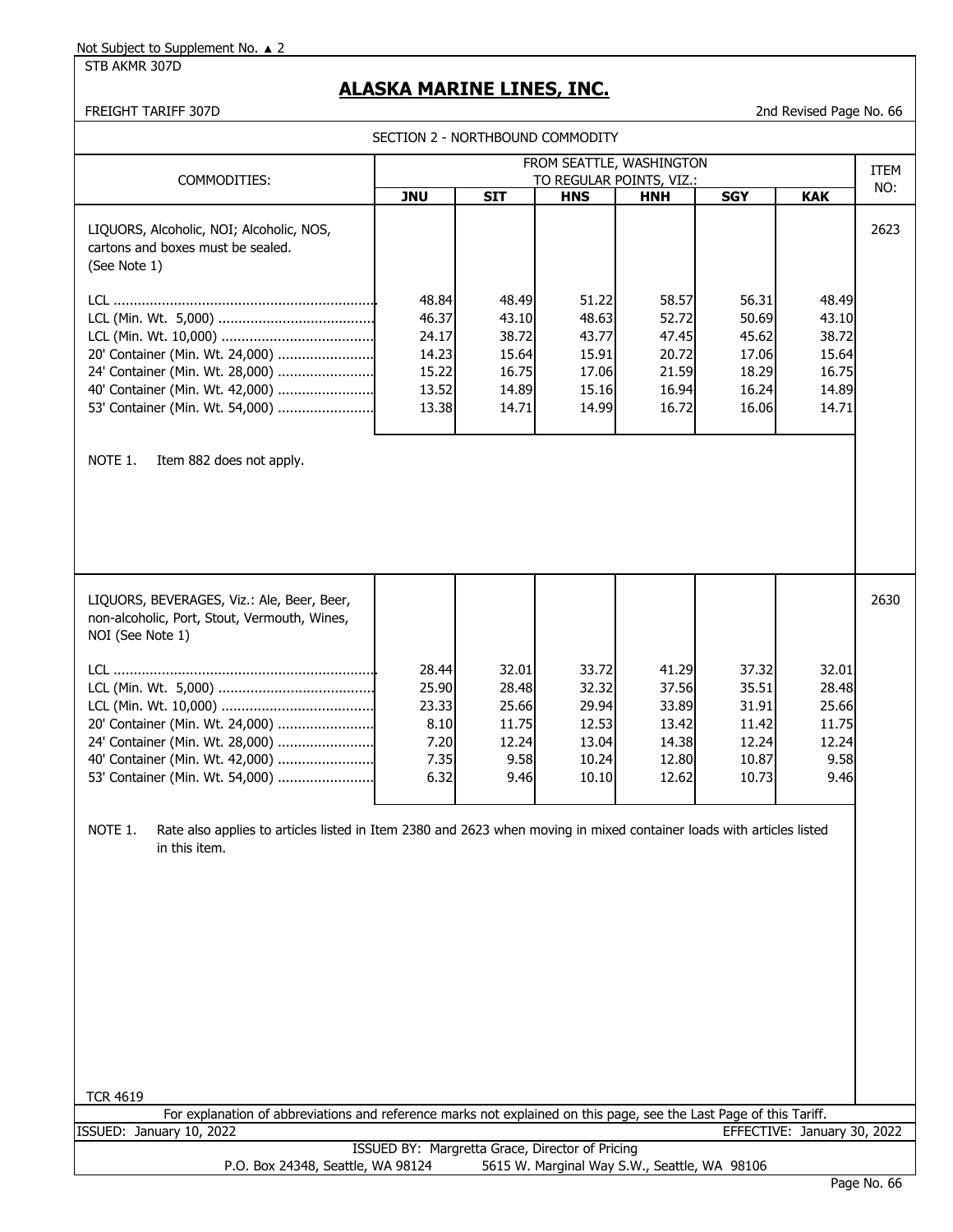#### STB AKMR 307D

# **ALASKA MARINE LINES, INC.**

FREIGHT TARIFF 307D 2nd Revised Page No. 67

|                                                                                                                                                                                                                                                                                                                                             | SECTION 2 - NORTHBOUND COMMODITY                                         |                                                                              |                                                                              |                                                                               |                                                                               |                                                                              |      |
|---------------------------------------------------------------------------------------------------------------------------------------------------------------------------------------------------------------------------------------------------------------------------------------------------------------------------------------------|--------------------------------------------------------------------------|------------------------------------------------------------------------------|------------------------------------------------------------------------------|-------------------------------------------------------------------------------|-------------------------------------------------------------------------------|------------------------------------------------------------------------------|------|
|                                                                                                                                                                                                                                                                                                                                             |                                                                          |                                                                              |                                                                              | FROM SEATTLE, WASHINGTON                                                      |                                                                               |                                                                              | ITEM |
| COMMODITIES:                                                                                                                                                                                                                                                                                                                                | <b>JNU</b>                                                               | <b>SIT</b>                                                                   | <b>HNS</b>                                                                   | TO REGULAR POINTS, VIZ.:<br><b>HNH</b>                                        | <b>SGY</b>                                                                    | <b>KAK</b>                                                                   | NO:  |
| LUMBER, VIZ.: Manufactured Joist, in packages,<br>I-Beam Joist consisting of plywood or ground<br>woodboard webbing and laminated veneer or<br>lumber flanges, laminated veneer lumber,<br>wood I-Beam and caps and blocking, including<br>necessary hardware for assembly. (Trade<br>names may be shown as TJI or BCI or another<br>name). |                                                                          |                                                                              |                                                                              |                                                                               |                                                                               |                                                                              | 2648 |
| 20' Container (Min. Wt. 24,000)<br>24' Container (Min. Wt. 28,000)<br>40' Container (Min. Wt. 44,000)                                                                                                                                                                                                                                       | 30.58<br>28.30<br>10.92<br>11.70<br>9.92                                 | 31.93<br>29.33<br>12.72<br>12.85<br>10.92                                    | 30.94<br>26.68<br>12.96<br>13.11<br>11.14                                    | 42.86<br>33.15<br>14.01<br>14.06<br>12.02                                     | 33.98<br>32.32<br>13.36<br>13.45<br>11.47                                     | 31.93<br>29.33<br>12.72<br>12.85<br>10.92                                    |      |
|                                                                                                                                                                                                                                                                                                                                             |                                                                          |                                                                              |                                                                              |                                                                               |                                                                               |                                                                              |      |
| LUMBER, Boards or Sheets, flat, Viz.: Particle<br>Board; Paneling, NOS; Plywood; Waferboard,<br>Orientated Strand Board, (OSB); Wood, built up<br>or combined, NOI.                                                                                                                                                                         |                                                                          |                                                                              |                                                                              |                                                                               |                                                                               |                                                                              | 2651 |
| 20' Container (Min. Wt. 24,000)<br>20' Container (Min. Wt. 32,000)<br>24' Container (Min. Wt. 28,000)<br>24' Container (Min. Wt. 38,000)<br>40' Container (Min. Wt. 44,000)<br>53' Container (Min. Wt. 58,000)                                                                                                                              | 22.72<br>21.81<br>17.19<br>10.42<br>8.29<br>9.45<br>8.34<br>9.25<br>8.90 | 29.71<br>28.92<br>25.91<br>12.14<br>10.92<br>12.01<br>11.05<br>10.18<br>9.82 | 28.45<br>28.07<br>23.63<br>11.42<br>10.26<br>12.23<br>10.79<br>10.38<br>9.98 | 34.98<br>34.64<br>29.10<br>14.25<br>12.83<br>14.83<br>11.65<br>11.10<br>10.71 | 31.30<br>30.83<br>26.00<br>11.71<br>10.54<br>12.54<br>11.08<br>10.64<br>10.26 | 29.71<br>28.92<br>25.91<br>12.14<br>10.92<br>12.01<br>11.05<br>10.18<br>9.82 |      |
| <b>TCR 4619</b><br>For explanation of abbreviations and reference marks not explained on this page, see the Last Page of this Tariff.                                                                                                                                                                                                       |                                                                          |                                                                              |                                                                              |                                                                               |                                                                               |                                                                              |      |
| ISSUED: January 10, 2022                                                                                                                                                                                                                                                                                                                    |                                                                          |                                                                              |                                                                              |                                                                               |                                                                               | EFFECTIVE: January 30, 2022                                                  |      |
|                                                                                                                                                                                                                                                                                                                                             | ISSUED BY: Margretta Grace, Director of Pricing                          |                                                                              |                                                                              |                                                                               |                                                                               |                                                                              |      |

P.O. Box 24348, Seattle, WA 98124 5615 W. Marginal Way S.W., Seattle, WA 98106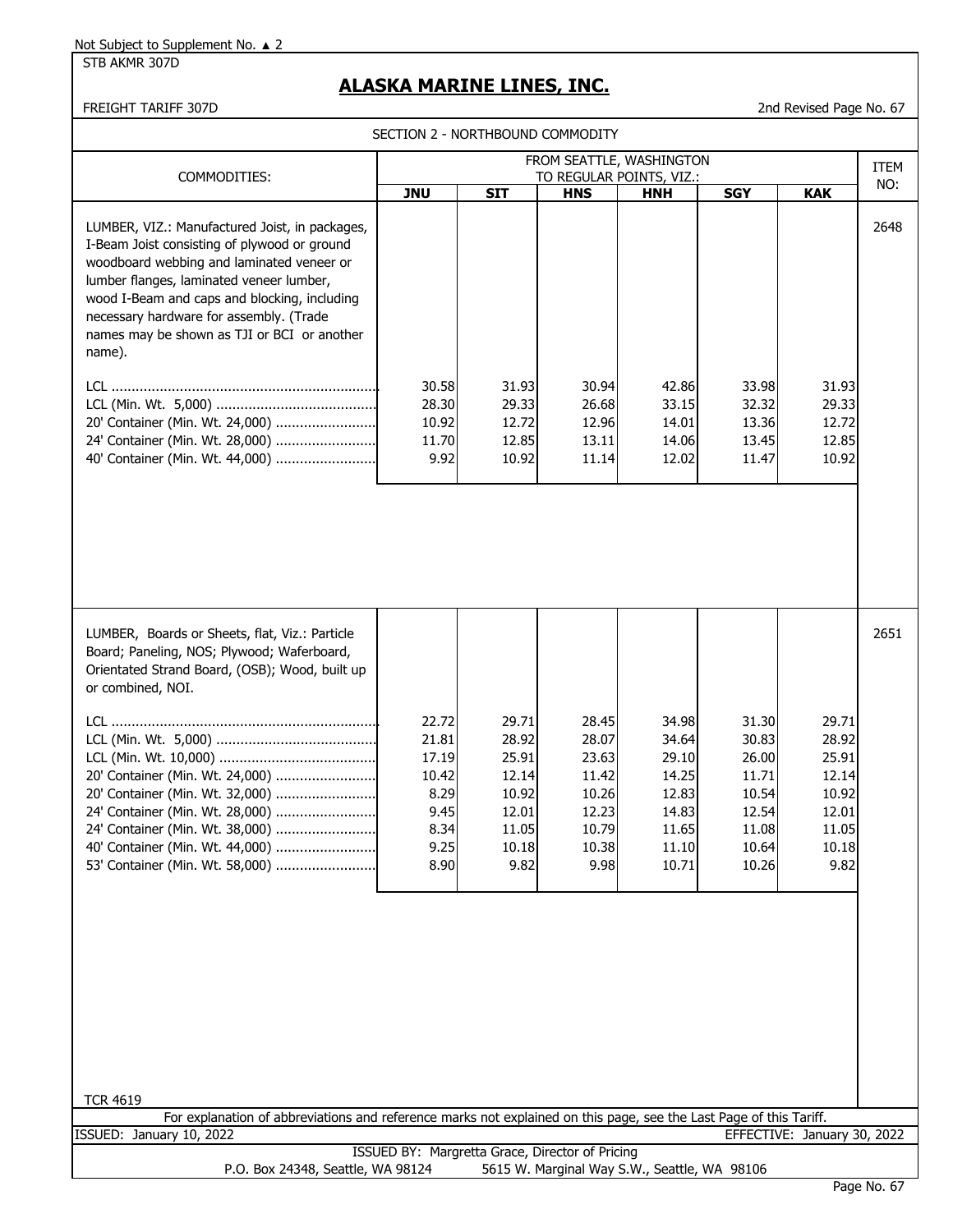STB AKMR 307D

## **ALASKA MARINE LINES, INC.**

FREIGHT TARIFF 307D 2nd Revised Page No. 68

SECTION 2 - NORTHBOUND COMMODITY

| FROM SEATTLE, WASHINGTON                                                                                                                                                                                                                                                                                                                                                                                                                                            |                                                                          |                                                                              |                                                                              |                                                                               |                                                                               |                                                                              |                    |
|---------------------------------------------------------------------------------------------------------------------------------------------------------------------------------------------------------------------------------------------------------------------------------------------------------------------------------------------------------------------------------------------------------------------------------------------------------------------|--------------------------------------------------------------------------|------------------------------------------------------------------------------|------------------------------------------------------------------------------|-------------------------------------------------------------------------------|-------------------------------------------------------------------------------|------------------------------------------------------------------------------|--------------------|
| COMMODITIES:                                                                                                                                                                                                                                                                                                                                                                                                                                                        | <b>JNU</b>                                                               | <b>SIT</b>                                                                   | <b>HNS</b>                                                                   | TO REGULAR POINTS, VIZ.:<br><b>HNH</b>                                        | <b>SGY</b>                                                                    | <b>KAK</b>                                                                   | <b>ITEM</b><br>NO: |
| LUMBER, Viz.: Lumber Rough or Surfaced,<br>NOSE; TIES, Railroad; TIMBERS; SURVEY<br>STAKES; GLU LAMINATED BEAMS, in straight<br>forms laminated or buildup; FIBRE and<br>CEMENT, Combined.                                                                                                                                                                                                                                                                          |                                                                          |                                                                              |                                                                              |                                                                               |                                                                               |                                                                              | 2658               |
| 20' Container (Min. Wt. 24,000)<br>20' Container (Min. Wt. 32,000)<br>24' Container (Min. Wt. 28,000)<br>24' Container (Min. Wt. 38,000)<br>40' Container (Min. Wt. 44,000)<br>53' Container (Min. Wt. 58,000)                                                                                                                                                                                                                                                      | 22.72<br>21.81<br>17.19<br>10.19<br>8.48<br>9.45<br>8.34<br>9.25<br>8.90 | 27.50<br>25.32<br>20.50<br>12.14<br>10.92<br>12.01<br>11.05<br>10.18<br>9.82 | 28.45<br>28.07<br>23.63<br>11.42<br>10.26<br>12.23<br>10.79<br>10.38<br>9.98 | 34.98<br>34.64<br>29.10<br>14.25<br>12.83<br>14.83<br>11.65<br>11.10<br>10.71 | 31.30<br>30.83<br>26.00<br>11.71<br>10.54<br>12.54<br>11.08<br>10.64<br>10.26 | 27.50<br>25.32<br>20.50<br>12.14<br>10.92<br>12.01<br>11.05<br>10.18<br>9.82 |                    |
|                                                                                                                                                                                                                                                                                                                                                                                                                                                                     |                                                                          |                                                                              |                                                                              |                                                                               |                                                                               |                                                                              |                    |
| LUMBER Viz.: Poles or Piling, treated or<br>untreated. (See Notes 1 through 3)                                                                                                                                                                                                                                                                                                                                                                                      |                                                                          |                                                                              |                                                                              |                                                                               |                                                                               |                                                                              | 2660               |
| Up to and including 40' in length                                                                                                                                                                                                                                                                                                                                                                                                                                   | 27.31                                                                    | 32.18                                                                        | 28.67                                                                        | 39.57                                                                         | 34.46                                                                         | 32.18                                                                        |                    |
|                                                                                                                                                                                                                                                                                                                                                                                                                                                                     | 9.05                                                                     | 13.80                                                                        | 9.51                                                                         | 14.80                                                                         | 9.67                                                                          | 13.80                                                                        |                    |
| Lengths over 40' but not over 54'<br>Lengths over 54' but not over 65'                                                                                                                                                                                                                                                                                                                                                                                              | 15.30                                                                    | 18.78                                                                        | 16.03                                                                        | 21.05                                                                         | 16.38                                                                         | 18.78                                                                        |                    |
| Lengths over 65' but not over 75'                                                                                                                                                                                                                                                                                                                                                                                                                                   | 20.14                                                                    | 25.26                                                                        | 21.14                                                                        | 25.91                                                                         | 21.58                                                                         | 25.26                                                                        |                    |
| Lengths over 75' but not over 85'                                                                                                                                                                                                                                                                                                                                                                                                                                   | 23.64                                                                    | 30.37                                                                        | 24.83                                                                        | 29.40                                                                         | 25.33                                                                         | 30.37                                                                        |                    |
| Lengths over 85' but not over 95'                                                                                                                                                                                                                                                                                                                                                                                                                                   | 24.92                                                                    | 34.89                                                                        | 26.16                                                                        | 30.72                                                                         | 26.66                                                                         | 34.89                                                                        |                    |
| Lengths over 95' but not over 105'                                                                                                                                                                                                                                                                                                                                                                                                                                  | 27.46                                                                    | 39.51                                                                        | 28.79                                                                        | 33.21                                                                         | 29.33                                                                         | 39.51                                                                        |                    |
| Lengths over 105' (Min. Wt. 30,000)                                                                                                                                                                                                                                                                                                                                                                                                                                 | 29.85<br>35.80                                                           | 44.07<br>48.88                                                               | 31.31<br>37.63                                                               | 35.61<br>41.58                                                                | 31.97<br>34.59                                                                | 44.07<br>48.88                                                               |                    |
| NOTE 1.<br>Shipper must show the number of poles and piling in each length group, together with the gross weight of each<br>length of piling. Total gross weight of the entire shipment, of all sizes shipped, will be used to determine the rate<br>basis for each length shipped.<br>NOTE 2.<br>EXCEPTION: AKMR 100, series, Item 568 (A) (I) shall not apply.<br>NOTE 3.<br>Shipments exceeding 40' in overall length will move between Carriers terminals only. |                                                                          |                                                                              |                                                                              |                                                                               |                                                                               |                                                                              |                    |
| <b>TCR 4619</b>                                                                                                                                                                                                                                                                                                                                                                                                                                                     |                                                                          |                                                                              |                                                                              |                                                                               |                                                                               |                                                                              |                    |
| For explanation of abbreviations and reference marks not explained on this page, see the Last Page of this Tariff.                                                                                                                                                                                                                                                                                                                                                  |                                                                          |                                                                              |                                                                              |                                                                               |                                                                               |                                                                              |                    |

| ISSUED: January 10, 2022                                                          | EFFECTIVE: January 30, 2022 |
|-----------------------------------------------------------------------------------|-----------------------------|
| ISSUED BY: Margretta Grace, Director of Pricing                                   |                             |
| 5615 W. Marginal Way S.W., Seattle, WA 98106<br>P.O. Box 24348, Seattle, WA 98124 |                             |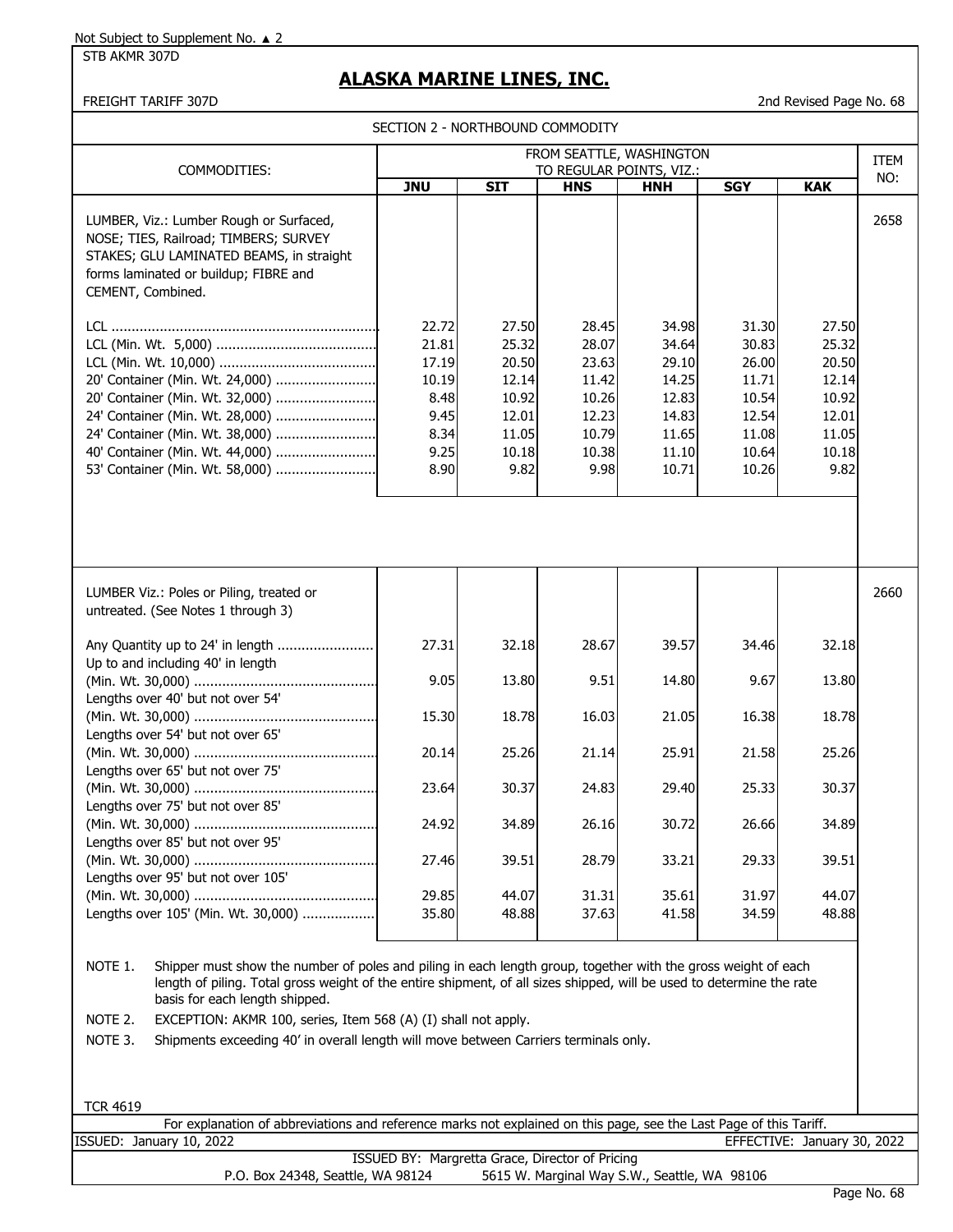STB AKMR 307D

## **ALASKA MARINE LINES, INC.**

FREIGHT TARIFF 307D 5th Revised Page No. 69

| COMMODITIES:                                                                                                        |            |                    | TO REGULAR POINTS, VIZ.: | FROM SEATTLE, WASHINGTON |                    |                    | <b>ITEM</b> |
|---------------------------------------------------------------------------------------------------------------------|------------|--------------------|--------------------------|--------------------------|--------------------|--------------------|-------------|
|                                                                                                                     | <b>JNU</b> | <b>SIT</b>         | <b>HNS</b>               | <b>HNH</b>               | <b>SGY</b>         | <b>KAK</b>         | NO:         |
| MACHINERY or MACHINES or PARTS THERE OF<br>and OTHER ARTICLES, as described in Item<br>1025 (See Notes 1 through 3) |            |                    |                          |                          |                    |                    | 2686        |
|                                                                                                                     | 40.20      | 45.61              | 44.70                    | 53.03                    | 49.17              | 45.61              |             |
| Subject to Min. Per Square Foot                                                                                     | \$19.26    | \$21.18            | \$21.57                  | \$23.11                  | \$22.15            | \$21.18            |             |
| I: Shipper Loaded Closed Containers Only                                                                            |            |                    |                          |                          |                    |                    |             |
| 20' Container (Min. Wt. 16,000)                                                                                     | 22.23      | 23.93              | 24.90                    | 26.67                    | 25.56              | 23.93              |             |
| 20' Container (Min. Wt. 24,000)                                                                                     | 17.03      | 18.34              | 19.11                    | 20.44                    | 19.59              | 18.34              |             |
| 24' Container (Min. Wt. 20,000)                                                                                     | 22.23      | 23.93              | 26.20                    | 28.08                    | 26.90              | 23.93              |             |
| 24' Container (Min. Wt. 28,000)                                                                                     | 18.26      | 19.65              | 20.44                    | 21.91                    | 20.99              | 19.65              |             |
| 40' Container (Min. Wt. 32,000)                                                                                     | 18.52      | 19.93              | 20.74                    | 22.23                    | 21.31              | 19.93              |             |
| 40' Container (Min. Wt. 48,000)                                                                                     | 14.20      | 15.28              | 15.89                    | 17.03                    | 16.33              | 15.28              |             |
|                                                                                                                     |            |                    |                          |                          |                    |                    |             |
| II: Per Single Piece (1)<br>(a) Min. Wt. Not Exceeding 14,999 lbs.                                                  | \$19.26    |                    | \$21.57                  | \$23.11                  |                    |                    |             |
| (b) Min. Wt. 15,000 lbs. NX 21,999 lbs.                                                                             | \$20.03    | \$21.18<br>\$22.03 | \$22.43                  | \$24.03                  | \$22.15<br>\$23.04 | \$21.18<br>\$22.03 |             |
| (c) Min. Wt. 22,000 lbs. NX 39,999 lbs.                                                                             | \$20.87    | \$22.91            | \$23.33                  | \$24.99                  | \$23.96            | \$22.91            |             |
| (d) Min. Wt. 40,000 lbs. NX 60,000 lbs.                                                                             | \$21.66    | \$23.82            | \$24.26                  | \$25.99                  | \$24.91            | \$23.82            |             |
|                                                                                                                     |            |                    |                          |                          |                    |                    |             |

Carrier's Seattle, WA Terminal and Alaska Terminal.

NOTE 1. EXCEPTION TO AKMR 100, SERIES, ITEM 568, PARAGRAPH A: Provisions of Section (1) Overlength and (2) Overwidth shall not apply. Machinery exceeding 14' in height shall be subject to an additional 10% per foot or fraction thereof exceeding 14'.

NOTE 2. If through no fault of the Carrier, machinery is inoperable, and/or if machinery is received containing more than 1/4 tank of fuel, charges as shown in AKMR 100, series, Item 987 will be assessed.

NOTE 3. Single pieces of machinery exceeding 60,000 pounds will be considered on a case-by-case basis.

| <b>TCR 4619</b>                                                                                                    |                 |
|--------------------------------------------------------------------------------------------------------------------|-----------------|
| For explanation of abbreviations and reference marks not explained on this page, see the Last Page of this Tariff. |                 |
| ISSUED: January 10, 2022<br>EFFECTIVE: January 30, 2022                                                            |                 |
| ISSUED BY: Margretta Grace, Director of Pricing                                                                    |                 |
| 5615 W. Marginal Way S.W., Seattle, WA 98106<br>P.O. Box 24348, Seattle, WA 98124                                  |                 |
|                                                                                                                    | $D220$ No. $60$ |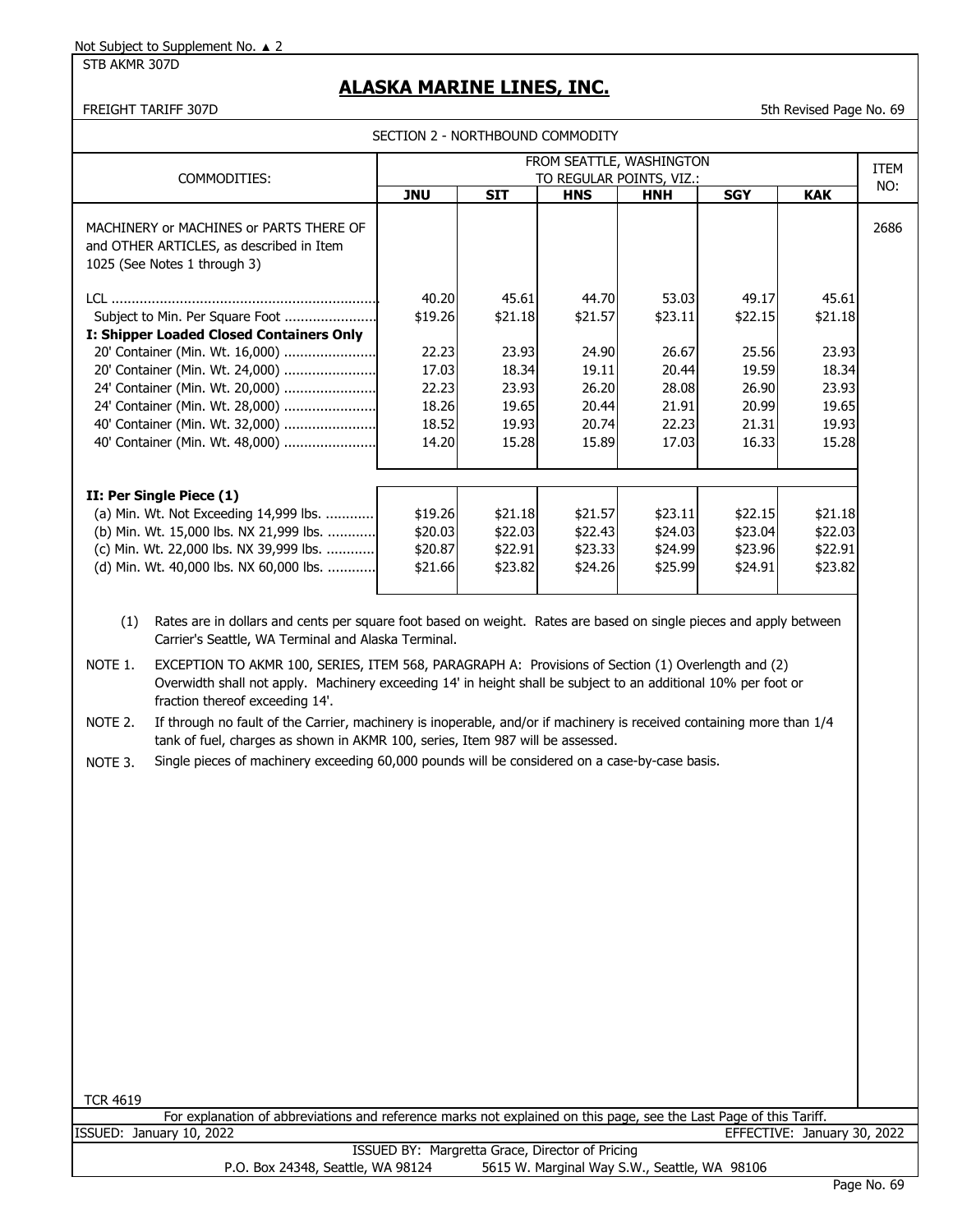# **ALASKA MARINE LINES, INC.**

FREIGHT TARIFF 307D 3rd Revised Page No. 70

SECTION 2 - NORTHBOUND COMMODITY

| FROM SEATTLE, WASHINGTON                                                                                                                          |                                                 |                |                                              |                |                |                             |                    |
|---------------------------------------------------------------------------------------------------------------------------------------------------|-------------------------------------------------|----------------|----------------------------------------------|----------------|----------------|-----------------------------|--------------------|
| COMMODITIES:                                                                                                                                      |                                                 |                | TO REGULAR POINTS, VIZ.:                     |                |                |                             | <b>ITEM</b><br>NO: |
|                                                                                                                                                   | <b>JNU</b>                                      | <b>SIT</b>     | <b>HNS</b>                                   | <b>HNH</b>     | <b>SGY</b>     | <b>KAK</b>                  |                    |
| MACHINERY, SELF PROPELLED, as described in                                                                                                        |                                                 |                |                                              |                |                |                             | 2690               |
| Item 1025. (See Notes 1 through 6)                                                                                                                |                                                 |                |                                              |                |                |                             |                    |
| <b>Per Single Piece:</b>                                                                                                                          |                                                 |                |                                              |                |                |                             |                    |
| (a) Min. Wt. Not Exceeding 14,999 lbs.                                                                                                            | \$19.26                                         | \$21.18        | \$21.57                                      | \$23.11        | \$22.15        | \$21.18                     |                    |
| (b) Min. Wt. 15,000 lbs. NX 21,999 lbs.                                                                                                           | \$20.03                                         | \$22.03        | \$22.43                                      | \$24.03        | \$23.04        | \$22.03                     |                    |
| (c) Min. Wt. 22,000 lbs. NX 39,999 lbs.                                                                                                           | \$20.87                                         | \$22.91        | \$23.33                                      | \$24.99        | \$23.96        | \$22.91                     |                    |
| (d) Min. Wt. 40,000 lbs. NX 60,000 lbs.                                                                                                           | \$21.66                                         | \$23.82        | \$24.26                                      | \$25.99        | \$24.91        | \$23.82                     |                    |
|                                                                                                                                                   |                                                 |                |                                              |                |                |                             |                    |
| NOTE 1.<br>Rates are in dollars and cents per square foot based on weight.                                                                        |                                                 |                |                                              |                |                |                             |                    |
| NOTE 2.<br>EXCEPTION TO AKMR 100, SERIES, ITEM 568, PARAGRAPH A: Provisions of Section (1) Overlength and (2)                                     |                                                 |                |                                              |                |                |                             |                    |
| Overwidth shall not apply. Machinery exceeding 14' in height shall be subject to an additional 10% per foot or<br>fraction thereof exceeding 14'. |                                                 |                |                                              |                |                |                             |                    |
| NOTE 3.<br>Rates apply between Carrier's terminals.                                                                                               |                                                 |                |                                              |                |                |                             |                    |
| NOTE 4.<br>If through no fault of the Carrier, machinery is inoperable and/or is received containing more than 1/4 tank of fuel,                  |                                                 |                |                                              |                |                |                             |                    |
| charges as shown in AKMR 100, series, Item 987 will be assessed.                                                                                  |                                                 |                |                                              |                |                |                             |                    |
| EXCEPTION to AKMR 100A, Item 574, Paragraph G) Limits of Extended Liability: Carrier's liability under the extended<br>NOTE 5.                    |                                                 |                |                                              |                |                |                             |                    |
| liability program shall be subject to a maximum limitation of \$200,000.00 per unit or piece. All other provisions of                             |                                                 |                |                                              |                |                |                             |                    |
| the item will apply.                                                                                                                              |                                                 |                |                                              |                |                |                             |                    |
| NOTE <sub>6</sub><br>Single pieces of machinery exceeding 60,000 pounds will be considered on a case-by-case basis.                               |                                                 |                |                                              |                |                |                             |                    |
|                                                                                                                                                   |                                                 |                |                                              |                |                |                             |                    |
| <b>TCR 4619</b>                                                                                                                                   |                                                 |                |                                              |                |                |                             |                    |
| MANHOLES or UTILITY VAULTS, NOI, concrete                                                                                                         |                                                 |                |                                              |                |                |                             | 2693               |
| reinforced or not reinforced.                                                                                                                     |                                                 |                |                                              |                |                |                             |                    |
|                                                                                                                                                   | 34.26                                           | 37.92          | 38.37                                        | 41.10          | 39.38          | 37.92                       |                    |
|                                                                                                                                                   | 29.33                                           | 32.49          | 32.60                                        | 34.93          | 33.48          | 32.49                       |                    |
|                                                                                                                                                   | 24.89                                           | 27.54          | 27.71                                        | 29.69          | 28.45          | 27.54                       |                    |
| 20' Container (Min. Wt. 24,000)                                                                                                                   | 11.44                                           | 12.97          | 13.41                                        | 14.05          | 13.78          | 12.97                       |                    |
| 20' Container (Min. Wt. 36,000)                                                                                                                   | 8.55                                            | 9.41           | 11.19                                        | 11.71          | 11.49          | 9.41                        |                    |
| 24' Container (Min. Wt. 28,000)                                                                                                                   | 10.99                                           | 12.10          | 13.98                                        | 14.95          | 14.34          | 12.10                       |                    |
| 24' Container (Min. Wt. 40,000)<br>40' Container (Min. Wt. 42,000)                                                                                | 9.63<br>9.78                                    | 10.60<br>10.75 | 11.23<br>10.95                               | 12.05<br>11.74 | 11.54<br>11.25 | 10.60<br>10.75              |                    |
| 53' Container (Min. Wt. 54,000)                                                                                                                   | 9.66                                            | 10.63          | 10.83                                        | 11.59          | 11.13          | 10.63                       |                    |
|                                                                                                                                                   |                                                 |                |                                              |                |                |                             |                    |
|                                                                                                                                                   |                                                 |                |                                              |                |                |                             |                    |
|                                                                                                                                                   |                                                 |                |                                              |                |                |                             |                    |
|                                                                                                                                                   |                                                 |                |                                              |                |                |                             |                    |
|                                                                                                                                                   |                                                 |                |                                              |                |                |                             |                    |
|                                                                                                                                                   |                                                 |                |                                              |                |                |                             |                    |
|                                                                                                                                                   |                                                 |                |                                              |                |                |                             |                    |
|                                                                                                                                                   |                                                 |                |                                              |                |                |                             |                    |
|                                                                                                                                                   |                                                 |                |                                              |                |                |                             |                    |
| <b>TCR 4619</b>                                                                                                                                   |                                                 |                |                                              |                |                |                             |                    |
| For explanation of abbreviations and reference marks not explained on this page, see the Last Page of this Tariff.                                |                                                 |                |                                              |                |                |                             |                    |
| ISSUED: January 10, 2022                                                                                                                          | ISSUED BY: Margretta Grace, Director of Pricing |                |                                              |                |                | EFFECTIVE: January 30, 2022 |                    |
| P.O. Box 24348, Seattle, WA 98124                                                                                                                 |                                                 |                | 5615 W. Marginal Way S.W., Seattle, WA 98106 |                |                |                             |                    |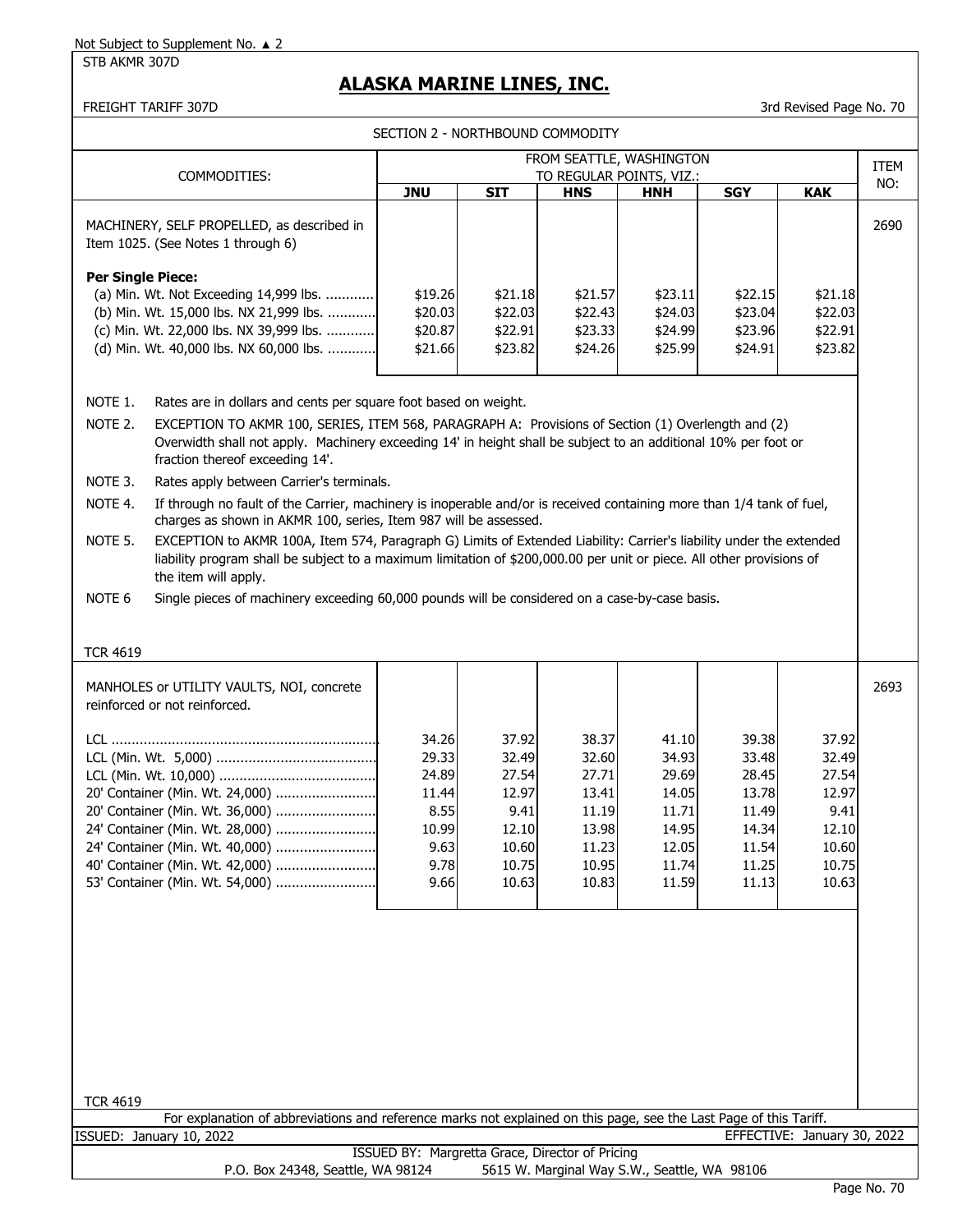STB AKMR 307D

# **ALASKA MARINE LINES, INC.**

FREIGHT TARIFF 307D 2nd Revised Page No. 71

SECTION 2 - NORTHBOUND COMMODITY

| COMMODITIES:                                                                                                                                                                                                                                                                                             | FROM SEATTLE, WASHINGTON<br>TO REGULAR POINTS, VIZ.: |                                  |                                  |                                  |                                  |                                  |      |
|----------------------------------------------------------------------------------------------------------------------------------------------------------------------------------------------------------------------------------------------------------------------------------------------------------|------------------------------------------------------|----------------------------------|----------------------------------|----------------------------------|----------------------------------|----------------------------------|------|
|                                                                                                                                                                                                                                                                                                          | <b>JNU</b>                                           | <b>SIT</b>                       | <b>HNS</b>                       | <b>HNH</b>                       | <b>SGY</b>                       | <b>KAK</b>                       | NO:  |
| MATERIALS, PACKING, Viz.: Banding, steel;<br>Boxes, fiberboard, KD; Double wrap, in rolls;<br>Dollies; Handcarts; Newsprint, unprinted; Pads,<br>paper, rolled in bundles; Tags; Tape, paper,<br>vinyl or masking; Wardrobe cartons, with steel<br>bars; Steel Drums, empty. (See Notes 1)<br>through 3) |                                                      |                                  |                                  |                                  |                                  |                                  | 2700 |
| 20' Container (Min. Wt. 10,000)<br>40' Container (Min. Wt. 22,000)<br>53' Container (Min. Wt. 30,000)                                                                                                                                                                                                    | 22.36<br>19.99<br>16.96<br>15.78                     | 24.61<br>21.98<br>18.64<br>17.37 | 25.05<br>22.36<br>18.98<br>17.67 | 31.31<br>27.16<br>20.34<br>18.94 | 25.72<br>22.96<br>19.49<br>18.14 | 24.61<br>21.98<br>18.64<br>17.37 |      |

NOTE 1. Rate applies to shipper load and count containers only.

NOTE 2. Rate applies only when shipment is consigned to an authorized household goods agency or representative.

NOTE 3. Item 882 does not apply.

TCR 4619

For explanation of abbreviations and reference marks not explained on this page, see the Last Page of this Tariff. ISSUED: January 10, 2022 EFFECTIVE: January 30, 2022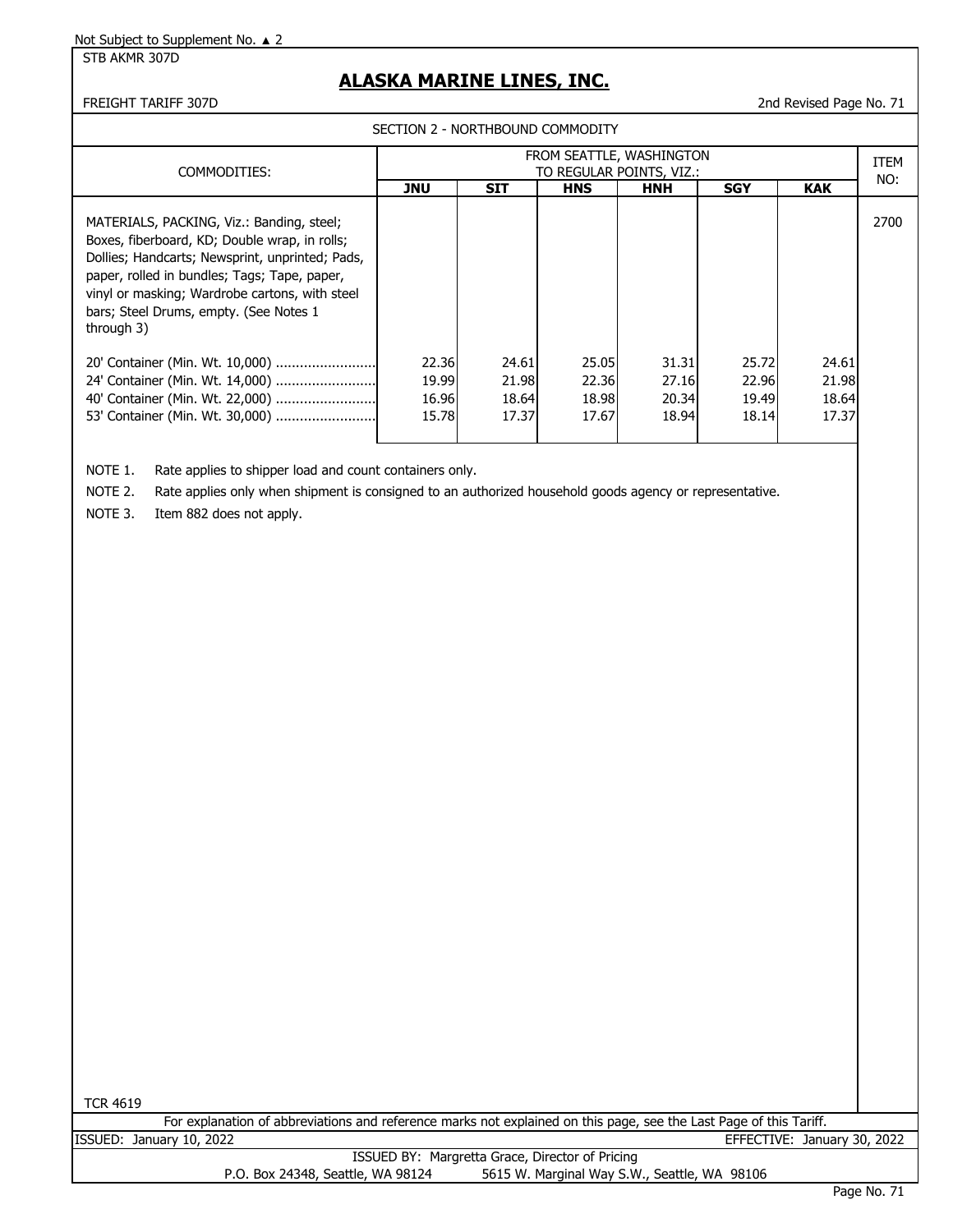STB AKMR 307D

## **ALASKA MARINE LINES, INC.**

FREIGHT TARIFF 307D 2nd Revised Page No. 72

| SECTION 2 - NORTHBOUND COMMODITY |                                                                                                      |                                                      |                                                    |                                                    |                                                    |                                                    |                                                    |      |
|----------------------------------|------------------------------------------------------------------------------------------------------|------------------------------------------------------|----------------------------------------------------|----------------------------------------------------|----------------------------------------------------|----------------------------------------------------|----------------------------------------------------|------|
|                                  | COMMODITIES:                                                                                         | FROM SEATTLE, WASHINGTON<br>TO REGULAR POINTS, VIZ.: |                                                    |                                                    |                                                    |                                                    |                                                    |      |
|                                  |                                                                                                      | <b>JNU</b>                                           | <b>SIT</b>                                         | <b>HNS</b>                                         | <b>HNH</b>                                         | <b>SGY</b>                                         | <b>KAK</b>                                         | NO:  |
|                                  | OFFICE SUPPLIES and OTHER ARTICLES as<br>described in Item 1026, in mixed shipments.<br>(See Note 1) |                                                      |                                                    |                                                    |                                                    |                                                    |                                                    | 2718 |
|                                  | 24' Container (Min. Wt. 20,000)<br>40' Container (Min. Wt. 32,000)                                   | 33.92<br>21.40<br>18.68<br>18.68<br>15.56<br>15.05   | 42.41<br>30.65<br>20.56<br>20.56<br>17.12<br>16.56 | 45.98<br>33.22<br>21.61<br>21.61<br>18.02<br>17.42 | 55.53<br>40.13<br>22.42<br>22.42<br>18.68<br>18.07 | 52.88<br>38.20<br>21.86<br>21.86<br>18.20<br>17.62 | 42.41<br>30.65<br>20.56<br>20.56<br>17.12<br>16.56 |      |

(1) Subject to minimum charge of 9 pounds per cubic foot.

NOTE 1. Rates on shipments moving under the provision of this Item will not alternate with other rates in this tariff.

TCR 4619

For explanation of abbreviations and reference marks not explained on this page, see the Last Page of this Tariff. ISSUED: January 10, 2022 EFFECTIVE: January 30, 2022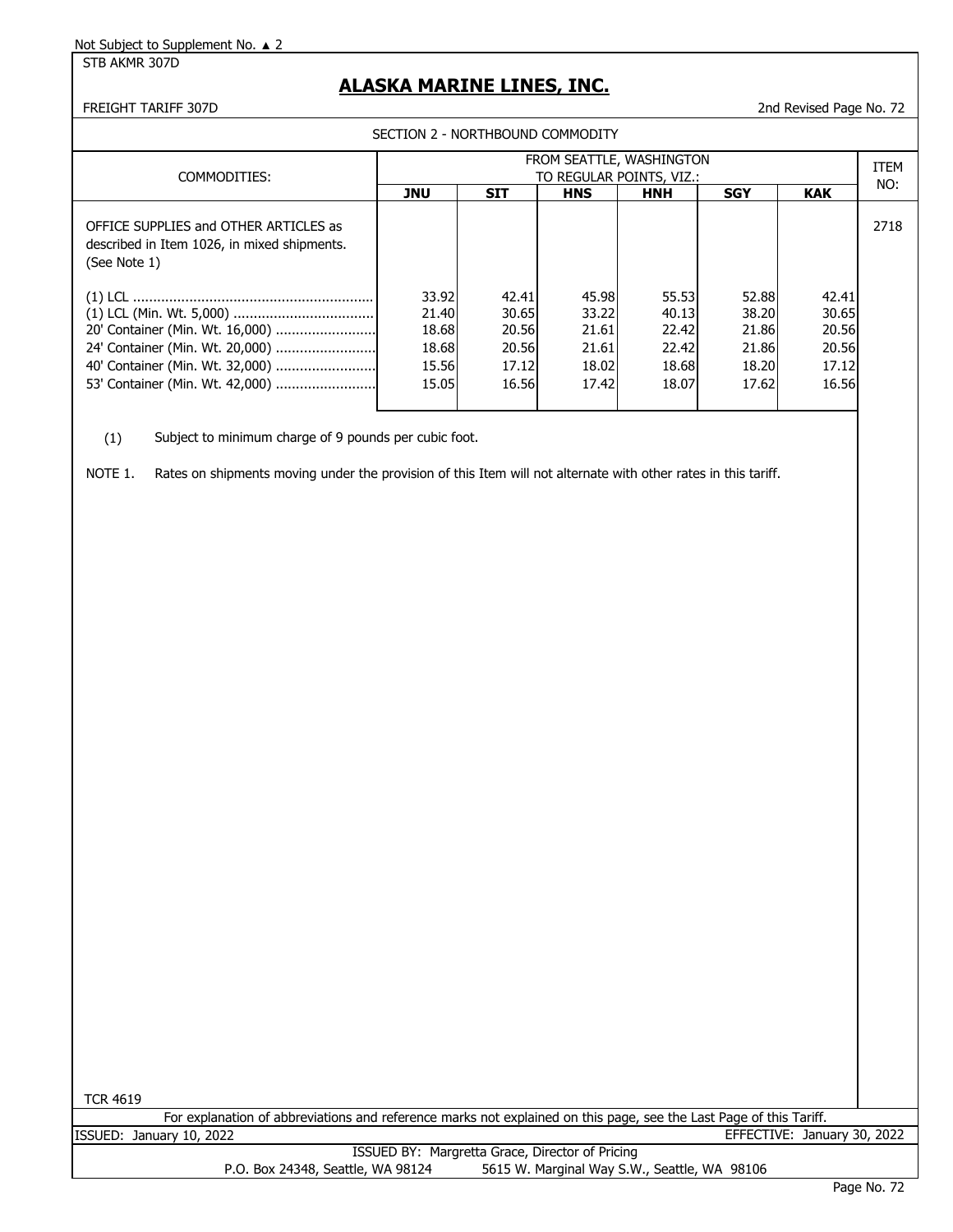STB AKMR 307D

# **ALASKA MARINE LINES, INC.**

FREIGHT TARIFF 307D 2nd Revised Page No. 73

SECTION 2 - NORTHBOUND COMMODITY

| COMMODITIES:                                                                                                                                                                                                                                                                                                                                                                                                                                                                 | FROM SEATTLE, WASHINGTON<br>TO REGULAR POINTS, VIZ.:                                   |                                                                                        |                                                                                        | <b>ITEM</b>                                                                            |                                                                                        |                                                                                        |      |
|------------------------------------------------------------------------------------------------------------------------------------------------------------------------------------------------------------------------------------------------------------------------------------------------------------------------------------------------------------------------------------------------------------------------------------------------------------------------------|----------------------------------------------------------------------------------------|----------------------------------------------------------------------------------------|----------------------------------------------------------------------------------------|----------------------------------------------------------------------------------------|----------------------------------------------------------------------------------------|----------------------------------------------------------------------------------------|------|
|                                                                                                                                                                                                                                                                                                                                                                                                                                                                              | <b>JNU</b>                                                                             | <b>SIT</b>                                                                             | <b>HNS</b>                                                                             | <b>HNH</b>                                                                             | <b>SGY</b>                                                                             | <b>KAK</b>                                                                             | NO:  |
| OUTFITS, as described in Item 1024;<br>CONTRACTORS OUTFITS, DIVERS OUTFITS,<br>FIRE FIGHTING OUTFITS, SURVEYORS TOOLS.<br>(See notes 1 through 4)                                                                                                                                                                                                                                                                                                                            |                                                                                        |                                                                                        |                                                                                        |                                                                                        |                                                                                        |                                                                                        | 2720 |
| 20' Container (Min. Wt. 12,000)<br>20' Container (Min. Wt. 20,000)<br>24' Container (Min. Wt. 14,000)<br>24' Container (Min. Wt. 24,000)<br>40' Container (Min. Wt. 24,000)<br>40' Container (Min. Wt. 40,000)<br>53' Container (Min. Wt. 32,000)<br>53' Container (Min. Wt. 52,000)                                                                                                                                                                                         | 49.81<br>41.50<br>22.17<br>14.75<br>23.74<br>15.36<br>18.47<br>12.28<br>17.60<br>12.01 | 52.78<br>46.52<br>24.38<br>16.67<br>26.12<br>17.37<br>20.31<br>13.87<br>19.35<br>11.89 | 55.80<br>46.48<br>24.83<br>16.98<br>26.59<br>17.68<br>20.68<br>14.16<br>19.71<br>13.81 | 62.07<br>51.72<br>26.59<br>18.19<br>28.51<br>18.95<br>22.17<br>15.15<br>21.11<br>14.81 | 53.29<br>44.41<br>25.50<br>17.42<br>27.30<br>18.16<br>21.24<br>14.53<br>20.23<br>14.20 | 52.78<br>46.52<br>24.38<br>16.67<br>26.12<br>17.37<br>20.31<br>13.87<br>19.35<br>11.89 |      |
| NOTE 1.<br>Rate applies only to articles, as described, which are an essential part of working outfits required in connection with<br>various types of work.<br>NOTE 2.<br>Rates will not apply on material which may become a permanent part of any work.<br>NOTE 3.<br>Shipment must be booked and bill of lading make reference to this item.<br>NOTE 4.<br>Shipments moving under the provisions of this item will not alternate with other rates listed in this tariff. |                                                                                        |                                                                                        |                                                                                        |                                                                                        |                                                                                        |                                                                                        |      |
|                                                                                                                                                                                                                                                                                                                                                                                                                                                                              |                                                                                        |                                                                                        |                                                                                        |                                                                                        |                                                                                        |                                                                                        |      |

| PAINTS, VARNISHES, LACOUERS and OTHER<br>ARTICLES, in packages and/or Carrier approved<br>shipping containers, as described in Item 1023. |       |       |       |       |       |       | 2721 |
|-------------------------------------------------------------------------------------------------------------------------------------------|-------|-------|-------|-------|-------|-------|------|
| I CL.                                                                                                                                     | 34.26 | 37.68 | 38.37 | 41.10 | 39.38 | 37.68 |      |
|                                                                                                                                           | 27.22 | 32.03 | 32.60 | 34.93 | 33.48 | 32.03 |      |
|                                                                                                                                           | 23.30 | 27.22 | 27.71 | 29.69 | 28.45 | 27.22 |      |
| 20' Container (Min. Wt. 30,000)                                                                                                           | 8.56  | 9.42  | 9.60  | 10.28 | 9.85  | 9.42  |      |
| 24' Container (Min. Wt. 42,000)                                                                                                           | 7.64  | 8.42  | 8.56  | 9.17  | 8.79  | 8.42  |      |
|                                                                                                                                           | 8.92  | 9.81  | 9.98  | 10.71 | 10.26 | 9.81  |      |
|                                                                                                                                           | 9.38  | 10.30 | 10.49 | 11.23 | 10.77 | 10.30 |      |
|                                                                                                                                           |       |       |       |       |       |       |      |

| <b>TCR 4619</b>                                                                                                    |  |
|--------------------------------------------------------------------------------------------------------------------|--|
| For explanation of abbreviations and reference marks not explained on this page, see the Last Page of this Tariff. |  |
| ISSUED: January 10, 2022<br>EFFECTIVE: January 30, 2022                                                            |  |
| ISSUED BY: Margretta Grace, Director of Pricing                                                                    |  |
| P.O. Box 24348, Seattle, WA 98124<br>5615 W. Marginal Way S.W., Seattle, WA 98106                                  |  |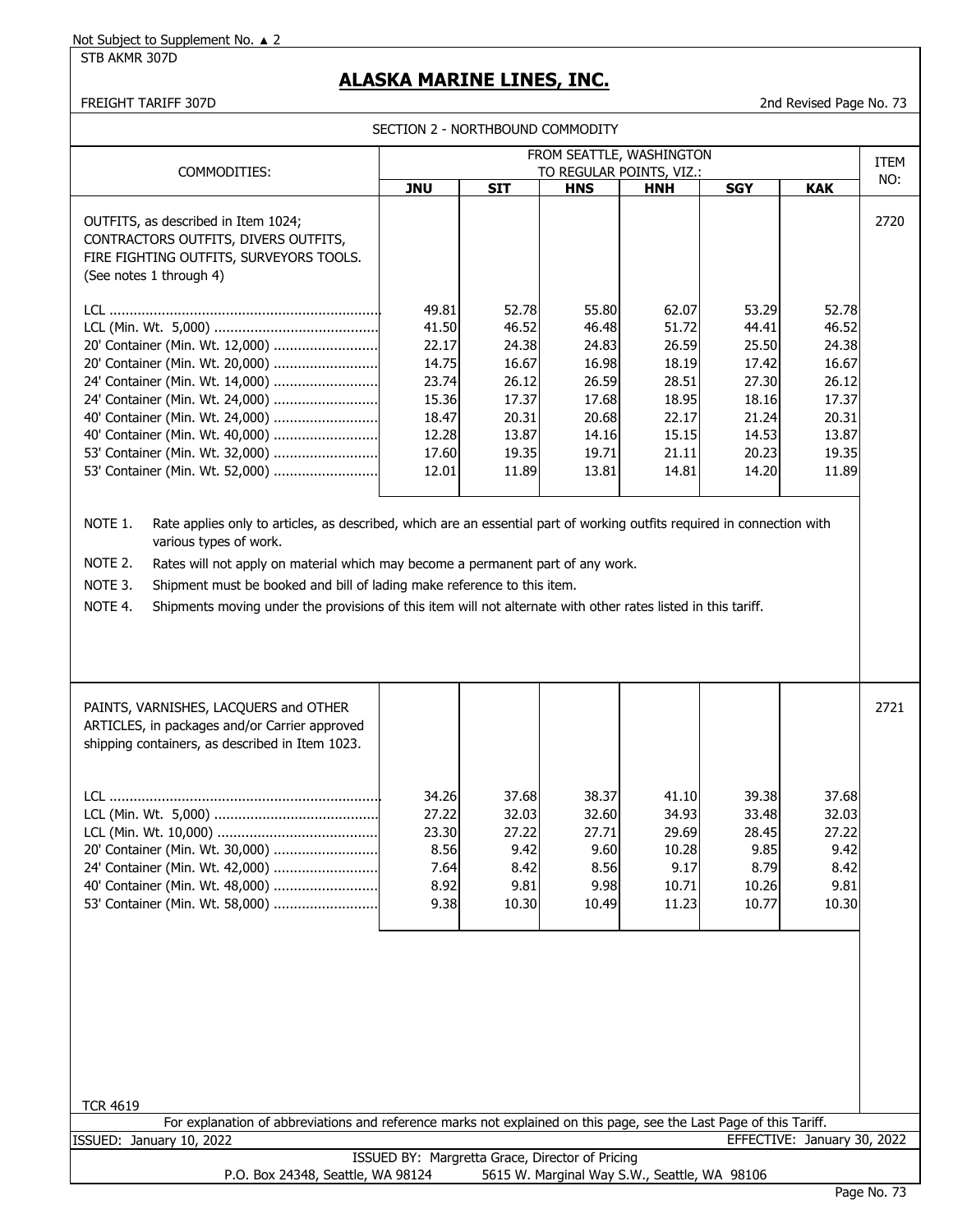#### STB AKMR 307D

# **ALASKA MARINE LINES, INC.**

FREIGHT TARIFF 307D 6th Revised Page No. 74

|                                                                                                                                                                                                                | SECTION 2 - NORTHBOUND COMMODITY                                                   |                                                                                    |                                                                                    |                                                                                       |                                                                                     |                                                                                    |      |  |
|----------------------------------------------------------------------------------------------------------------------------------------------------------------------------------------------------------------|------------------------------------------------------------------------------------|------------------------------------------------------------------------------------|------------------------------------------------------------------------------------|---------------------------------------------------------------------------------------|-------------------------------------------------------------------------------------|------------------------------------------------------------------------------------|------|--|
| COMMODITIES:                                                                                                                                                                                                   |                                                                                    |                                                                                    | FROM SEATTLE, WASHINGTON<br>TO REGULAR POINTS, VIZ.:                               |                                                                                       |                                                                                     |                                                                                    |      |  |
|                                                                                                                                                                                                                | <b>JNU</b>                                                                         | <b>SIT</b>                                                                         | <b>HNS</b>                                                                         | <b>HNH</b>                                                                            | <b>SGY</b>                                                                          | <b>KAK</b>                                                                         | NO:  |  |
| PAPER, PAPER ARTICLES and OTHER ARTICLES,<br>as described in Item 1027.                                                                                                                                        |                                                                                    |                                                                                    |                                                                                    |                                                                                       |                                                                                     |                                                                                    | 2742 |  |
| 20' Container (Min. Wt. 20,000)<br>20' Container (Min. Wt. 36,000)<br>24' Container (Min. Wt. 24,000)<br>24' Container (Min. Wt. 42,000)<br>40' Container (Min. Wt. 44,000)<br>53' Container (Min. Wt. 52,000) | 27.87<br>24.08<br>20.67<br>15.59<br>11.89<br>6.89<br>11.29<br>7.40<br>7.69<br>7.69 | 36.83<br>31.30<br>26.62<br>22.72<br>13.70<br>7.86<br>12.56<br>8.42<br>8.56<br>8.56 | 36.26<br>30.82<br>26.20<br>28.70<br>13.40<br>9.31<br>13.56<br>9.67<br>8.71<br>9.36 | 40.71<br>34.60<br>29.41<br>32.10<br>15.00<br>10.42<br>15.19<br>10.85<br>9.74<br>10.48 | 40.13<br>34.11<br>29.00<br>31.59<br>13.93<br>9.67<br>14.10<br>10.08<br>9.05<br>9.73 | 36.83<br>31.30<br>26.62<br>22.72<br>13.70<br>7.86<br>12.56<br>8.42<br>8.56<br>9.20 |      |  |
| <b>TCR 4619</b>                                                                                                                                                                                                |                                                                                    |                                                                                    |                                                                                    |                                                                                       |                                                                                     |                                                                                    |      |  |
| PAPER, Viz.: Newsprint                                                                                                                                                                                         |                                                                                    |                                                                                    |                                                                                    |                                                                                       |                                                                                     |                                                                                    | 2749 |  |
| 20' Container (Min. Wt. 20,000)<br>24' Container (Min. Wt. 28,000)<br>40' Container (Min. Wt. 44,000)<br>53' Container (Min. Wt. 52,000)                                                                       | 11.70<br>10.14<br>7.60<br>7.60                                                     | 12.92<br>11.54<br>7.71<br>7.71                                                     | --<br>---<br>---<br>---                                                            | ---<br>---<br>---                                                                     | ---<br>$---$<br>$---$                                                               | ---<br>---                                                                         |      |  |
| <b>TCR 4619</b><br>For explanation of abbreviations and reference marks not explained on this page, see the Last Page of this Tariff.                                                                          |                                                                                    |                                                                                    |                                                                                    |                                                                                       |                                                                                     |                                                                                    |      |  |
| ISSUED: January 10, 2022                                                                                                                                                                                       |                                                                                    |                                                                                    |                                                                                    |                                                                                       |                                                                                     | EFFECTIVE: January 30, 2022                                                        |      |  |
|                                                                                                                                                                                                                | ISSUED BY: Margretta Grace, Director of Pricing                                    |                                                                                    |                                                                                    |                                                                                       |                                                                                     |                                                                                    |      |  |
| P.O. Box 24348, Seattle, WA 98124                                                                                                                                                                              |                                                                                    |                                                                                    |                                                                                    | 5615 W. Marginal Way S.W., Seattle, WA 98106                                          |                                                                                     |                                                                                    |      |  |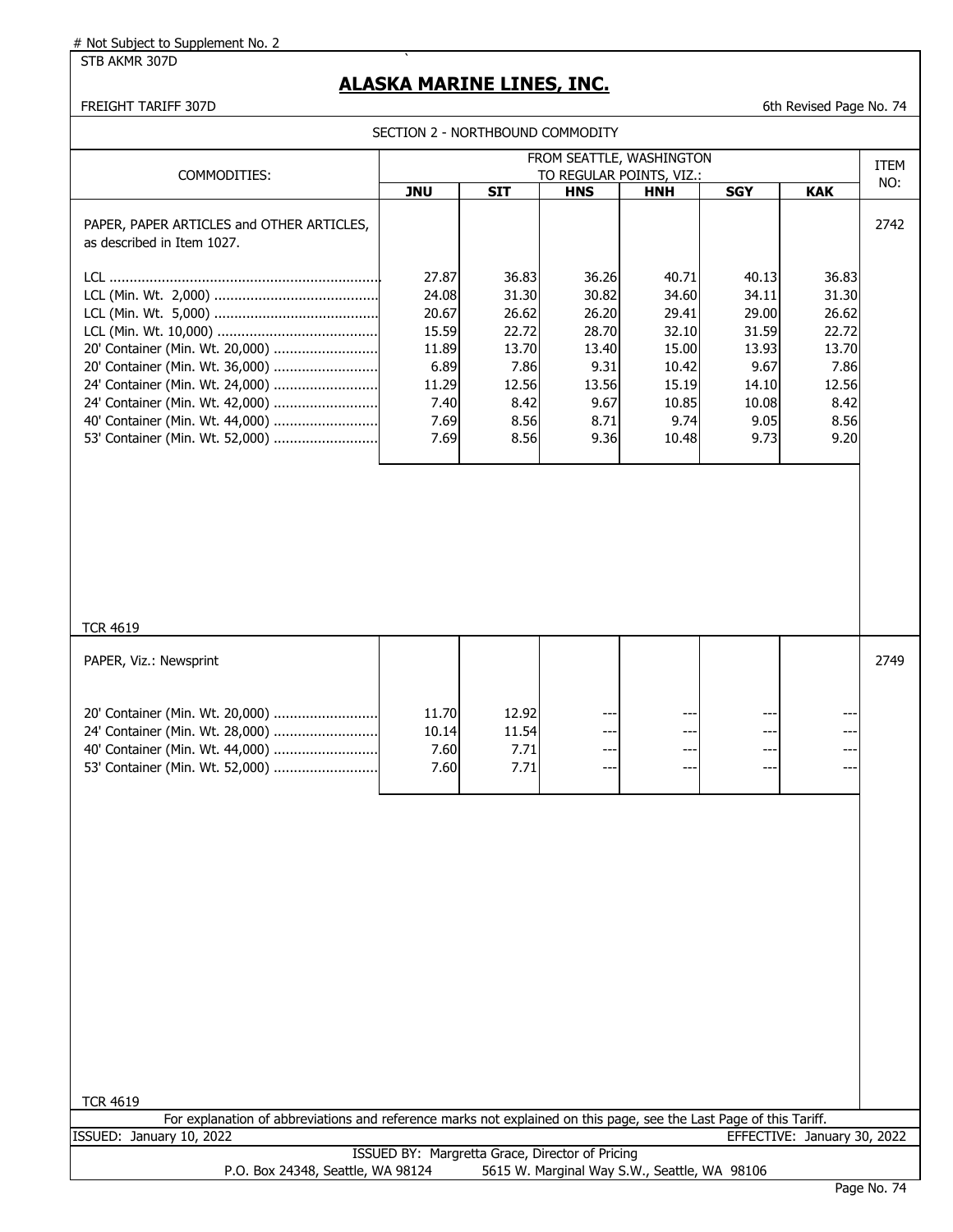STB AKMR 307D

# **ALASKA MARINE LINES, INC.**

FREIGHT TARIFF 307D 2nd Revised Page No. 75

|                                                                                                                                                                                                                                                                                                                                                                                                                                                                         |                                                                               | SECTION 2 - NORTHBOUND COMMODITY                                              |                                                                                                                                  |                                                                               |                                                                               |                                                                               |      |
|-------------------------------------------------------------------------------------------------------------------------------------------------------------------------------------------------------------------------------------------------------------------------------------------------------------------------------------------------------------------------------------------------------------------------------------------------------------------------|-------------------------------------------------------------------------------|-------------------------------------------------------------------------------|----------------------------------------------------------------------------------------------------------------------------------|-------------------------------------------------------------------------------|-------------------------------------------------------------------------------|-------------------------------------------------------------------------------|------|
|                                                                                                                                                                                                                                                                                                                                                                                                                                                                         |                                                                               |                                                                               | FROM SEATTLE, WASHINGTON                                                                                                         |                                                                               |                                                                               |                                                                               | ITEM |
| COMMODITIES:                                                                                                                                                                                                                                                                                                                                                                                                                                                            |                                                                               |                                                                               | TO REGULAR POINTS, VIZ.:                                                                                                         |                                                                               |                                                                               |                                                                               | NO:  |
|                                                                                                                                                                                                                                                                                                                                                                                                                                                                         | <b>JNU</b>                                                                    | <b>SIT</b>                                                                    | <b>HNS</b>                                                                                                                       | <b>HNH</b>                                                                    | <b>SGY</b>                                                                    | <b>KAK</b>                                                                    |      |
| PETROLEUM or PETROLEUM PRODUCTS and<br>OTHER ARTICLES, in packages or in other<br>Carrier authorized shipping containers, Viz.:<br>(see below) (See Notes 1 and 2)                                                                                                                                                                                                                                                                                                      |                                                                               |                                                                               |                                                                                                                                  |                                                                               |                                                                               |                                                                               | 2763 |
| 20' Container (Min. Wt. 24,000)<br>20' Container (Min. Wt. 32,000)<br>24' Container (Min. Wt. 28,000)<br>24' Container (Min. Wt. 38,000)<br>40' Container (Min. Wt. 44,000)<br>53' Container (Min. Wt. 52,000)                                                                                                                                                                                                                                                          | 37.63<br>29.77<br>27.28<br>14.49<br>14.12<br>13.77<br>13.18<br>12.20<br>13.12 | 41.39<br>35.19<br>29.90<br>18.03<br>15.54<br>15.14<br>14.51<br>16.38<br>14.43 | 42.13<br>35.82<br>30.44<br>18.34<br>15.82<br>15.43<br>14.78<br>16.68<br>14.69                                                    | 50.47<br>42.89<br>32.32<br>19.65<br>16.96<br>16.52<br>15.82<br>17.86<br>15.75 | 43.28<br>36.78<br>31.26<br>18.84<br>16.24<br>15.84<br>15.16<br>17.11<br>15.09 | 41.39<br>35.19<br>29.90<br>18.03<br>15.54<br>15.14<br>14.51<br>16.38<br>14.43 |      |
| Viz.:<br>Compounds, Asphalt or Tar, combined with rubber<br>Compounds, Crude Petroleum Treating, NOI<br>Diesel Oil<br>Distillate Fuel Oil<br>Fuel Oil<br>Grease<br>Kerosene<br>Lubricating Oil, Petroleum Base or other<br>than Petroleum Base                                                                                                                                                                                                                          |                                                                               | Naptha<br><b>Refined Oil</b><br>Stove Oil                                     | Paint Thinning, Petroleum Oil<br>Petroleum Oil, NOS<br>Solvent, Cleaning<br><b>Transformer Oil</b><br>Wax, Paraffin or Petroleum |                                                                               |                                                                               |                                                                               |      |
| NOTE 1.<br>U.S. Coast Guard Regulations require the segregation of non-compatible hazardous materials described in this Item.<br>NOTE 2.<br>When AKMR containers are source loaded at origin, the shipper must insure that the preponderant hazardous<br>materials, by weight, is loaded to the rear of the container. If shipper does not insure such, causing the necessity of<br>stripping the entire load for segration purposes, apply the provisions of Item 959. |                                                                               |                                                                               |                                                                                                                                  |                                                                               |                                                                               |                                                                               |      |
| <b>TCR 4619</b>                                                                                                                                                                                                                                                                                                                                                                                                                                                         |                                                                               |                                                                               |                                                                                                                                  |                                                                               |                                                                               |                                                                               |      |

|                                                 | For explanation of abbreviations and reference marks not explained on this page, see the Last Page of this Tariff. |                             |  |  |  |  |  |  |
|-------------------------------------------------|--------------------------------------------------------------------------------------------------------------------|-----------------------------|--|--|--|--|--|--|
|                                                 | ISSUED: January 10, 2022                                                                                           | EFFECTIVE: January 30, 2022 |  |  |  |  |  |  |
| ISSUED BY: Margretta Grace, Director of Pricing |                                                                                                                    |                             |  |  |  |  |  |  |
|                                                 | 5615 W. Marginal Way S.W., Seattle, WA 98106<br>P.O. Box 24348, Seattle, WA 98124                                  |                             |  |  |  |  |  |  |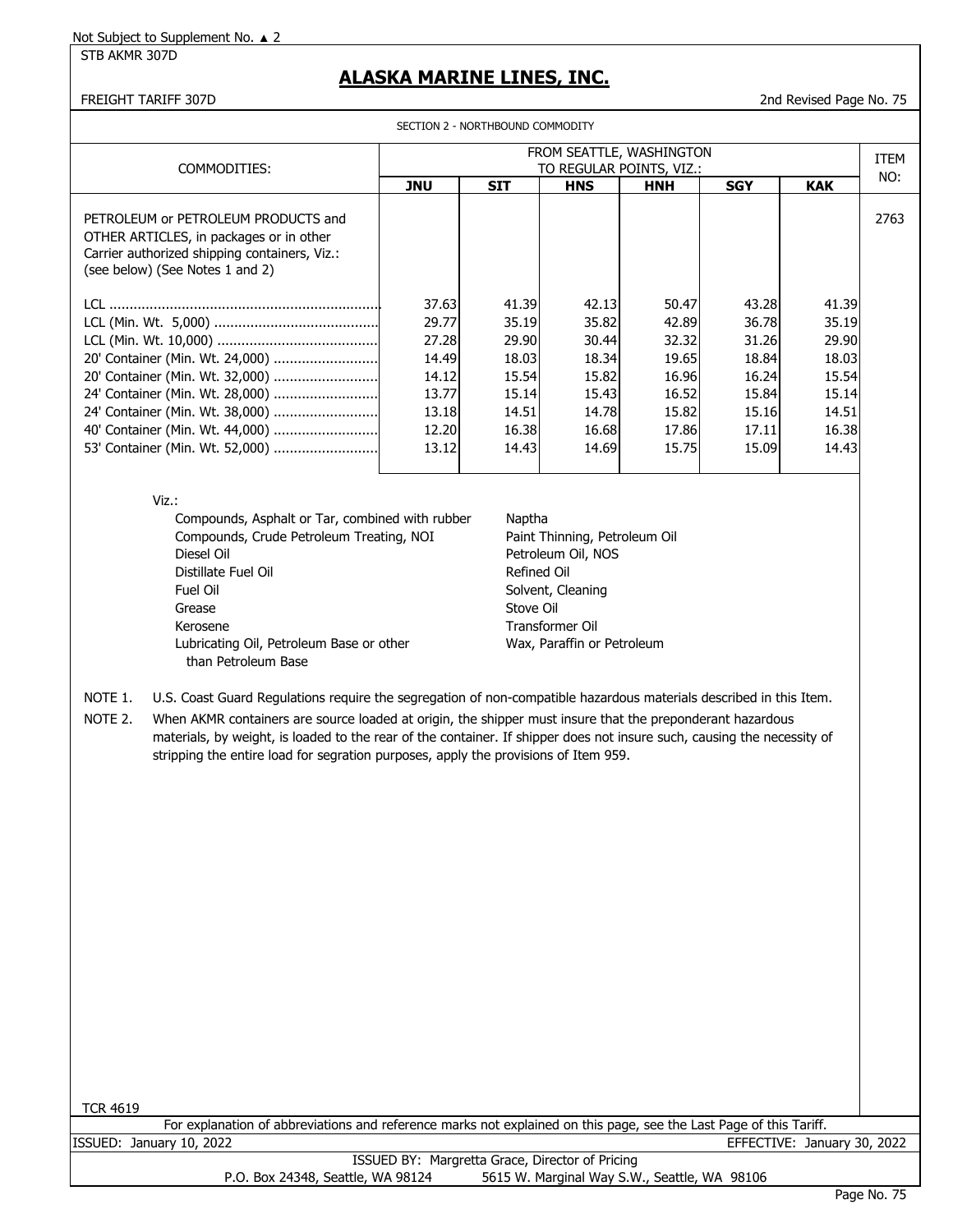STB AKMR 307D

# **ALASKA MARINE LINES, INC.**

FREIGHT TARIFF 307D 3rd Revised Page No. 76

|                                                                                                                                                                                                                                                                                                                                                                                                                                                                                                                                | SECTION 2 - NORTHBOUND COMMODITY                |                  |                  |                                              |                  |                             |         |
|--------------------------------------------------------------------------------------------------------------------------------------------------------------------------------------------------------------------------------------------------------------------------------------------------------------------------------------------------------------------------------------------------------------------------------------------------------------------------------------------------------------------------------|-------------------------------------------------|------------------|------------------|----------------------------------------------|------------------|-----------------------------|---------|
|                                                                                                                                                                                                                                                                                                                                                                                                                                                                                                                                |                                                 |                  |                  | FROM SEATTLE, WASHINGTON                     |                  |                             | ITEM    |
| COMMODITIES:                                                                                                                                                                                                                                                                                                                                                                                                                                                                                                                   | <b>JNU</b>                                      | <b>SIT</b>       | <b>HNS</b>       | TO REGULAR POINTS, VIZ.:<br><b>HNH</b>       | <b>SGY</b>       | <b>KAK</b>                  | NO:     |
| PETROLEUM PRODUCTS, Viz.: Diesel Fuel, in<br>Shipper Provided DOT-approved Bulk Tanks.<br>(See Notes 1 through 5)                                                                                                                                                                                                                                                                                                                                                                                                              |                                                 |                  |                  |                                              |                  |                             | 2763.16 |
| 20' Bulk Tank (Min. Gallons 5,000)<br>20' Bulk Tank (Min. Gallons 6,000)                                                                                                                                                                                                                                                                                                                                                                                                                                                       | \$0.53<br>\$0.48                                | \$0.53<br>\$0.48 | \$0.66<br>\$0.60 | \$0.66<br>\$0.60                             | \$0.66<br>\$0.60 | \$0.53<br>\$0.48            |         |
| NOTE 1.<br>Rate is shown in dollars and cents per gallon. Minimum gallons shown per tank.<br>NOTE 2.<br>Rates are from Seattle dock to destination door, unless otherwise indicated as (DO) dock only.<br>NOTE 3.<br>Service avalibility is dependent on Carrier's acceptance of Shipper equipment and product.<br>NOTE 4.<br>Rates are based on Shipper load and count only.<br>NOTE 5.<br>Rate does not apply to gasoline.                                                                                                   |                                                 |                  |                  |                                              |                  |                             |         |
| PETROLEUM PRODUCTS, Viz.: Diesel Fuel, in<br>Carrier Provided DOT-approved Bulk Tanks.<br>(See Notes 1 through 5)                                                                                                                                                                                                                                                                                                                                                                                                              |                                                 |                  |                  |                                              |                  |                             | 2763.17 |
| 20' Bulk Tank (Min. Gallons 5,000)<br>20' Bulk Tank (Min. Gallons 6,000)                                                                                                                                                                                                                                                                                                                                                                                                                                                       | \$0.68<br>\$0.62                                | \$0.68<br>\$0.62 | \$0.78<br>\$0.70 | \$0.87<br>\$0.79                             | \$0.78<br>\$0.70 | \$0.68<br>\$0.62            |         |
| NOTE 1.<br>Rate is shown in dollars and cents per gallon. Minimum gallons shown per tank.<br>NOTE 2.<br>Tank cleaning and any heel disposal shall be billed additionally to charges shown.<br>Rates are from Seattle dock to destination door, unless otherwise indicated as (DO) dock only.<br>NOTE 3.<br>NOTE 4.<br>Service availability is dependent on tank availability and Carrier's acceptance of product.<br>NOTE 5.<br>Rates are based on Shipper load and count only.<br>NOTE 6.<br>Rate does not apply to gasoline. |                                                 |                  |                  |                                              |                  |                             |         |
| <b>TCR 4619</b><br>For explanation of abbreviations and reference marks not explained on this page, see the Last Page of this Tariff.                                                                                                                                                                                                                                                                                                                                                                                          |                                                 |                  |                  |                                              |                  |                             |         |
| ISSUED: January 10, 2022                                                                                                                                                                                                                                                                                                                                                                                                                                                                                                       |                                                 |                  |                  |                                              |                  | EFFECTIVE: January 30, 2022 |         |
| P.O. Box 24348, Seattle, WA 98124                                                                                                                                                                                                                                                                                                                                                                                                                                                                                              | ISSUED BY: Margretta Grace, Director of Pricing |                  |                  | 5615 W. Marginal Way S.W., Seattle, WA 98106 |                  |                             |         |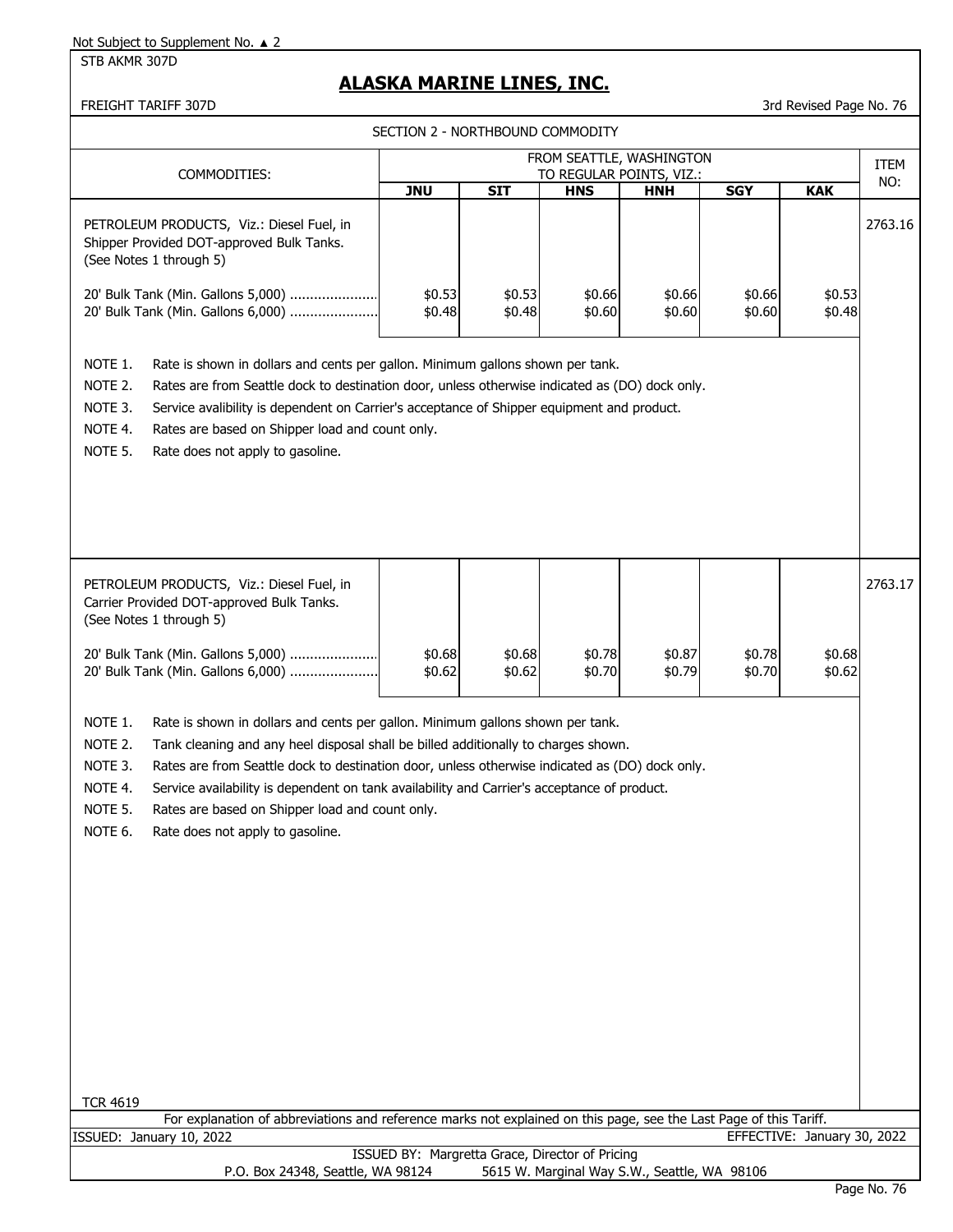STB AKMR 307D

# **ALASKA MARINE LINES, INC.**

FREIGHT TARIFF 307D 2nd Revised Page No. 77

|                                                                                                                                                                                                                                                                                                                                                       | SECTION 2 - NORTHBOUND COMMODITY                       |                                                          |                                                          |                                                         |                                                         |                                                        |      |
|-------------------------------------------------------------------------------------------------------------------------------------------------------------------------------------------------------------------------------------------------------------------------------------------------------------------------------------------------------|--------------------------------------------------------|----------------------------------------------------------|----------------------------------------------------------|---------------------------------------------------------|---------------------------------------------------------|--------------------------------------------------------|------|
| COMMODITIES:                                                                                                                                                                                                                                                                                                                                          | FROM SEATTLE, WASHINGTON<br>TO REGULAR POINTS, VIZ.:   |                                                          |                                                          |                                                         |                                                         |                                                        |      |
|                                                                                                                                                                                                                                                                                                                                                       | <b>JNU</b>                                             | <b>SIT</b>                                               | <b>HNS</b>                                               | <b>HNH</b>                                              | <b>SGY</b>                                              | <b>KAK</b>                                             | NO:  |
| PIPE, or PIPE FITTINGS, Cement or Concrete,<br>reinforced. (See Note 1)                                                                                                                                                                                                                                                                               |                                                        |                                                          |                                                          |                                                         |                                                         |                                                        | 2775 |
| 20' Container (Min. Wt. 24,000)<br>20' Container (Min. Wt. 36,000)<br>24' Container (Min. Wt. 28,000)<br>24' Container (Min. Wt. 42,000)<br>40' Container (Min. Wt. 44,000)<br>NOTE 1.<br>Any special bunks, cradles, saddles or similar devices required for the transportation of commodities described<br>herein must be furnished by the shipper. | 35.80<br>26.85<br>9.32<br>7.14<br>9.98<br>7.66<br>8.49 | 39.36<br>29.53<br>10.26<br>7.87<br>10.97<br>8.43<br>9.32 | 44.39<br>$---$<br>10.43<br>8.00<br>11.19<br>8.57<br>9.95 | 50.10<br>---<br>11.19<br>8.57<br>12.00<br>9.18<br>10.65 | 46.52<br>---<br>10.72<br>8.22<br>11.49<br>8.81<br>10.21 | 39.36<br>---<br>10.26<br>7.87<br>10.97<br>8.43<br>9.32 |      |
| PIPE, and PIPE FITTINGS, Viz.: (See Below)                                                                                                                                                                                                                                                                                                            |                                                        |                                                          |                                                          |                                                         |                                                         |                                                        | 2784 |

| FIFL, GIIU FIFL FITTINGS, VIZ (SEE DEIUW) |       |       |       |       |       |       | <b>2707</b> |
|-------------------------------------------|-------|-------|-------|-------|-------|-------|-------------|
|                                           |       |       |       |       |       |       |             |
|                                           | 62.40 | 68.63 | 69.89 | 74.88 | 71.75 | 68.63 |             |
| 20' Container (Min. Wt. 6,000)            | 41.60 | 45.86 | 46.59 | 49.92 | 47.83 | 45.86 |             |
|                                           | 23.93 | 26.30 | 21.42 | 22.95 | 22.00 | 26.30 |             |
| 20' Container (Min. Wt. 20,000)           | 16.50 | 18.14 | 18.48 | 19.80 | 18.97 | 18.14 |             |
| 24' Container (Min. Wt. 8,000)            | 39.00 | 42.89 | 43.66 | 46.78 | 44.83 | 42.89 |             |
| 24' Container (Min. Wt. 16,000)           | 22.43 | 24.66 | 25.09 | 26.90 | 25.78 | 24.66 |             |
|                                           | 17.19 | 18.92 | 19.24 | 20.64 | 19.77 | 18.92 |             |
| 40' Container (Min. Wt. 12,000)           | 34.65 | 38.12 | 38.80 | 41.60 | 39.86 | 38.12 |             |
| 40' Container (Min. Wt. 24,000)           | 19.93 | 21.93 | 22.31 | 23.93 | 22.91 | 21.93 |             |
|                                           | 13.74 | 15.13 | 15.41 | 16.50 | 15.81 | 15.13 |             |
| 53' Container (Min. Wt. 16,000)           | 34.42 | 36.31 | 36.97 | 39.61 | 37.97 | 36.31 |             |
|                                           | 18.98 | 20.89 | 21.26 | 22.78 | 21.82 | 20.89 |             |
|                                           | 14.55 | 16.01 | 16.31 | 17.46 | 16.74 | 16.01 |             |

(1) Subject to minimum charge of 11 pounds per cubic foot.

Viz.;

Plastic or Rubber, flexible or other than flexible, in straight lengths or in coils. Pre-Insulated Polyethylene Pipe, covered or not covered with galvanized steel or aluminum wrapping. Pipe, consisting of a core of cement pipe; iron pipe or rigid plastic pipe; covered with expanded or foamed plastic; and surrounded by outer sheath of plastic pipe, or Cement Pipe containing asbestos fibre.

TCR 4619

| For explanation of abbreviations and reference marks not explained on this page, see the Last Page of this Tariff. |                             |  |
|--------------------------------------------------------------------------------------------------------------------|-----------------------------|--|
| ISSUED: January 10, 2022                                                                                           | EFFECTIVE: January 30, 2022 |  |
| ISSUED BY: Margretta Grace, Director of Pricing                                                                    |                             |  |
| 5615 W. Marginal Way S.W., Seattle, WA 98106<br>P.O. Box 24348, Seattle, WA 98124                                  |                             |  |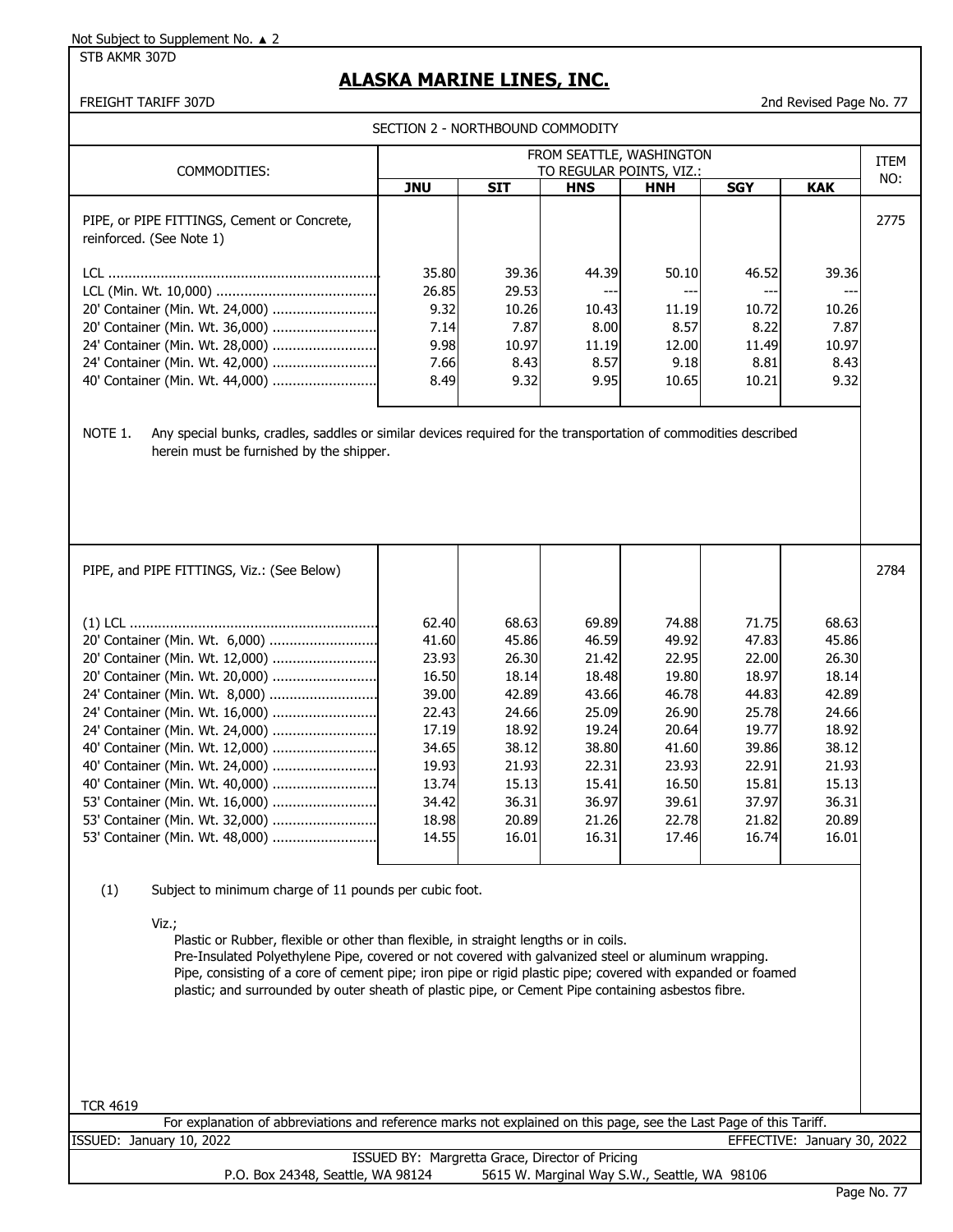STB AKMR 307D

## **ALASKA MARINE LINES, INC.**

## FREIGHT TARIFF 307D 2nd Revised Page No. 78

SECTION 2 - NORTHBOUND COMMODITY

| COMMODITIES:                                                    | FROM SEATTLE, WASHINGTON<br>TO REGULAR POINTS, VIZ.: |            |            |            |            |            |      |
|-----------------------------------------------------------------|------------------------------------------------------|------------|------------|------------|------------|------------|------|
|                                                                 | JNU                                                  | <b>SIT</b> | <b>HNS</b> | <b>HNH</b> | <b>SGY</b> | <b>KAK</b> | NO:  |
| PLASTICS or PLASTIC ARTICLES, Viz.:<br>(See Below) (see Note 1) |                                                      |            |            |            |            |            | 2791 |
|                                                                 | 149.66                                               | 164.62     | 167.62     | 179.60     | 172.10     | 164.62     |      |
|                                                                 | 130.91                                               | 144.00     | 146.62     | 157.10     | 150.53     | 144.00     |      |
| 24' Container (Min. Wt. 2,400)                                  | 136.36                                               | 150.00     | 152.71     | 163.61     | 156.79     | 150.00     |      |
|                                                                 | 109.09                                               | 119.99     | 122.18     | 130.91     | 125.45     | 119.99     |      |
| 53' Container (Min. Wt. 8,000)                                  | 69.27                                                | 76.19      | 77.58      | 83.13      | 79.66      | 76.19      |      |
|                                                                 |                                                      |            |            |            |            |            |      |

Viz.;

Rigid Insulation Forms or Shapes, cellular, expanded or foamed, NOS; Polystyrene, expanded Urethane (polyurethane), formed

NOTE 1. Any special bunks, cradles, saddles or similar devices required for the transportation of commodities described herein must be furnished by the shipper.

| For explanation of abbreviations and reference marks not explained on this page, see the Last Page of this Tariff. |                                              |  |  |  |  |  |  |  |  |
|--------------------------------------------------------------------------------------------------------------------|----------------------------------------------|--|--|--|--|--|--|--|--|
| ISSUED: January 10, 2022                                                                                           | EFFECTIVE: January 30, 2022                  |  |  |  |  |  |  |  |  |
| ISSUED BY: Margretta Grace, Director of Pricing                                                                    |                                              |  |  |  |  |  |  |  |  |
| P.O. Box 24348, Seattle, WA 98124                                                                                  | 5615 W. Marginal Way S.W., Seattle, WA 98106 |  |  |  |  |  |  |  |  |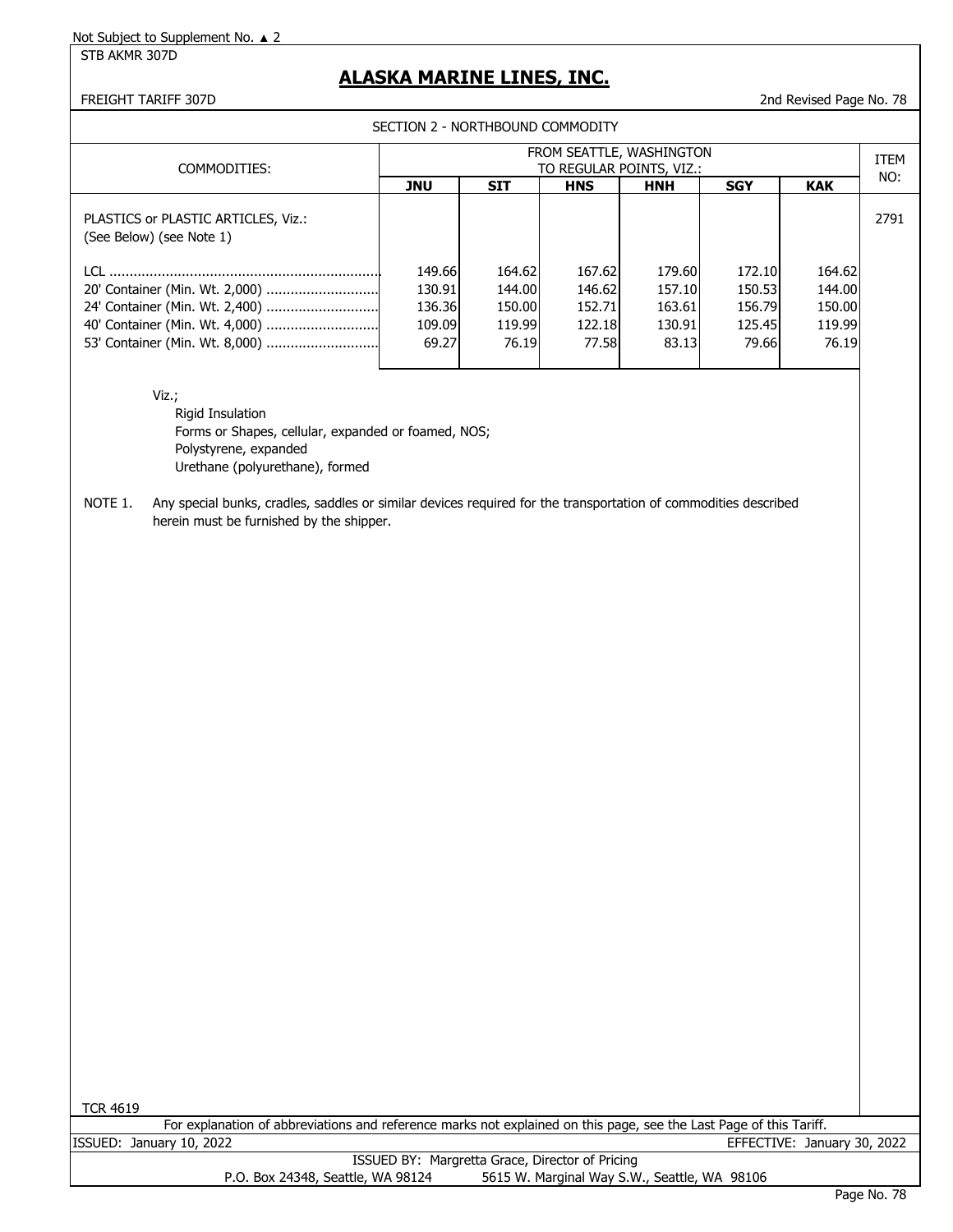## **ALASKA MARINE LINES, INC.**

FREIGHT TARIFF 307D 2nd Revised Page No. 79

| SECTION 2 - NORTHBOUND COMMODITY |  |  |  |
|----------------------------------|--|--|--|
|----------------------------------|--|--|--|

| SECTION 2 - NORTHBOUND COMMODITY<br>FROM SEATTLE, WASHINGTON                                                                                                                                                                                                      |                          |                |                |                |                |                             |      |  |
|-------------------------------------------------------------------------------------------------------------------------------------------------------------------------------------------------------------------------------------------------------------------|--------------------------|----------------|----------------|----------------|----------------|-----------------------------|------|--|
| COMMODITIES:                                                                                                                                                                                                                                                      | TO REGULAR POINTS, VIZ.: |                |                |                |                |                             |      |  |
|                                                                                                                                                                                                                                                                   | <b>JNU</b>               | <b>SIT</b>     | <b>HNS</b>     | <b>HNH</b>     | <b>SGY</b>     | <b>KAK</b>                  | NO:  |  |
| PLUMBER'S GOODS, as described under the<br>heading "Plumbers' Goods" in the NMFC,<br>excluding Spas (See Note 1)                                                                                                                                                  |                          |                |                |                |                |                             | 2798 |  |
|                                                                                                                                                                                                                                                                   | 41.57                    | 44.40          | 43.10          | 53.85          | 47.39          | 44.40                       |      |  |
|                                                                                                                                                                                                                                                                   | \$3.67                   | \$4.33         | \$4.39         | \$5.15         | \$4.78         | \$4.33                      |      |  |
| 20' Container (Min. Wt. 6,000)                                                                                                                                                                                                                                    | 42.63                    | 46.90          | 47.75          | 51.15          | 49.01          | 46.90                       |      |  |
| 20' Container (Min. Wt. 12,000)                                                                                                                                                                                                                                   | 22.17                    | 24.38          | 24.83          | 26.59          | 25.50          | 24.38                       |      |  |
| 20' Container (Min. Wt. 24,000)                                                                                                                                                                                                                                   | 13.56                    | 14.90          | 15.18          | 16.26          | 15.58          | 14.90                       |      |  |
| 20' Container (Min. Wt. 32,000)                                                                                                                                                                                                                                   | 10.71                    | 11.78          | 12.00          | 12.84          | 12.30          | 11.78                       |      |  |
| 24' Container (Min. Wt. 8,000)                                                                                                                                                                                                                                    | 39.96                    | 43.96          | 44.75          | 47.97          | 45.95          | 43.96                       |      |  |
| 24' Container (Min. Wt. 16,000)                                                                                                                                                                                                                                   | 20.77                    | 22.86          | 23.27          | 24.93          | 23.89          | 22.86                       |      |  |
| 24' Container (Min. Wt. 32,000)                                                                                                                                                                                                                                   | 12.71                    | 13.99          | 14.24          | 15.25          | 14.60          | 13.99                       |      |  |
|                                                                                                                                                                                                                                                                   | 10.71                    | 11.78          | 12.00          | 12.84          | 12.30          | 11.78                       |      |  |
| 40' Container (Min. Wt. 12,000)<br>40' Container (Min. Wt. 24,000)                                                                                                                                                                                                | 35.52<br>18.47           | 44.33<br>27.99 | 43.25<br>21.80 | 56.28<br>28.84 | 43.25<br>21.80 | 44.33<br>27.99              |      |  |
| 40' Container (Min. Wt. 44,000)                                                                                                                                                                                                                                   | 12.33                    | 14.01          | 11.81          | 16.62          | 11.81          | 14.01                       |      |  |
| 53' Container (Min. Wt. 16,000)                                                                                                                                                                                                                                   | 33.83                    | 37.20          | 37.89          | 40.61          | 38.91          | 37.20                       |      |  |
| 53' Container (Min. Wt. 32,000)                                                                                                                                                                                                                                   | 17.60                    | 19.35          | 19.71          | 21.11          | 20.23          | 19.35                       |      |  |
| 53' Container (Min. Wt. 52,000)                                                                                                                                                                                                                                   | 12.00                    | 13.18          | 13.44          | 14.38          | 13.79          | 13.18                       |      |  |
| (1)<br>Subject to minimum charge of 11 pounds per cubic foot.<br>(2)<br>Rate applies to shipments of fiberglass shower stalls and tubs only. Rate is in dollars and cents per cubic foot.<br>NOTE 1.<br>Bill of Lading must note of "Plumbers' Goods, Item 2798". |                          |                |                |                |                |                             |      |  |
| PRINTED MATTER, Viz.: Books, NOI, NMFC Items<br>161630 and 161560, Calendars, Catalogs, NMFC<br>Item 48501, Directories, NMFC Item 61930,<br>Magazines or Periodicals, Newspaper Inserts                                                                          | 35.75                    | 39.33          | 42.56          | 48.55          | 46.87          | 39.33                       | 2804 |  |
|                                                                                                                                                                                                                                                                   | 30.40                    | 33.43          | 36.18          | 41.28          | 39.83          | 33.43                       |      |  |
| 20' Container (Min. Wt. 14,000)                                                                                                                                                                                                                                   | 20.75                    | 22.83          | 23.26          | 24.91          | 23.86          | 22.83                       |      |  |
| 24' Container (Min. Wt. 18,000)                                                                                                                                                                                                                                   | 20.16                    | 22.20          | 22.61          | 24.22          | 23.19          | 22.20                       |      |  |
| 40' Container (Min. Wt. 28,000)                                                                                                                                                                                                                                   | 17.30                    | 19.01          | 19.39          | 20.75          | 19.88          | 19.01                       |      |  |
| 53' Container (Min. Wt. 36,000)                                                                                                                                                                                                                                   | 17.09                    | 18.78          | 19.14          | 20.49          | 19.65          | 18.78                       |      |  |
| PALLETS, Empty, SU (See Note 1)                                                                                                                                                                                                                                   |                          |                |                |                |                |                             | 2810 |  |
| 20' Container (Max Wt. 14,000)                                                                                                                                                                                                                                    | \$1,270.00               | \$1,325.00     | \$1,760.00     | \$1,809.00     | \$1,785.00     | \$1,325.00                  |      |  |
| 24' Container (Max Wt. 18,000)                                                                                                                                                                                                                                    | \$1,542.00               | \$1,610.00     | \$2,135.00     | \$2,199.00     | \$2,168.00     | \$1,610.00                  |      |  |
| 40' Container (Max Wt. 20,000)                                                                                                                                                                                                                                    | \$1,813.00               | \$1,894.00     | \$2,512.00     | \$2,586.00     | \$2,551.00     | \$1,894.00                  |      |  |
| 53' Container (Max Wt. 26,000)                                                                                                                                                                                                                                    | \$2,304.00               | \$2,405.00     | \$3,190.00     | \$3,284.00     | \$3,238.00     | \$2,405.00                  |      |  |
| NOTE 1.<br>Rates are in dollars per container subject to maximum weight shown.<br><b>TCR 4619</b>                                                                                                                                                                 |                          |                |                |                |                |                             |      |  |
| For explanation of abbreviations and reference marks not explained on this page, see the Last Page of this Tariff.<br>ISSUED: January 10, 2022                                                                                                                    |                          |                |                |                |                | EFFECTIVE: January 30, 2022 |      |  |

ISSUED BY: Margretta Grace, Director of Pricing<br>P.O. Box 24348, Seattle, WA 98124 5615 W. Marginal Way S.W 5615 W. Marginal Way S.W., Seattle, WA 98106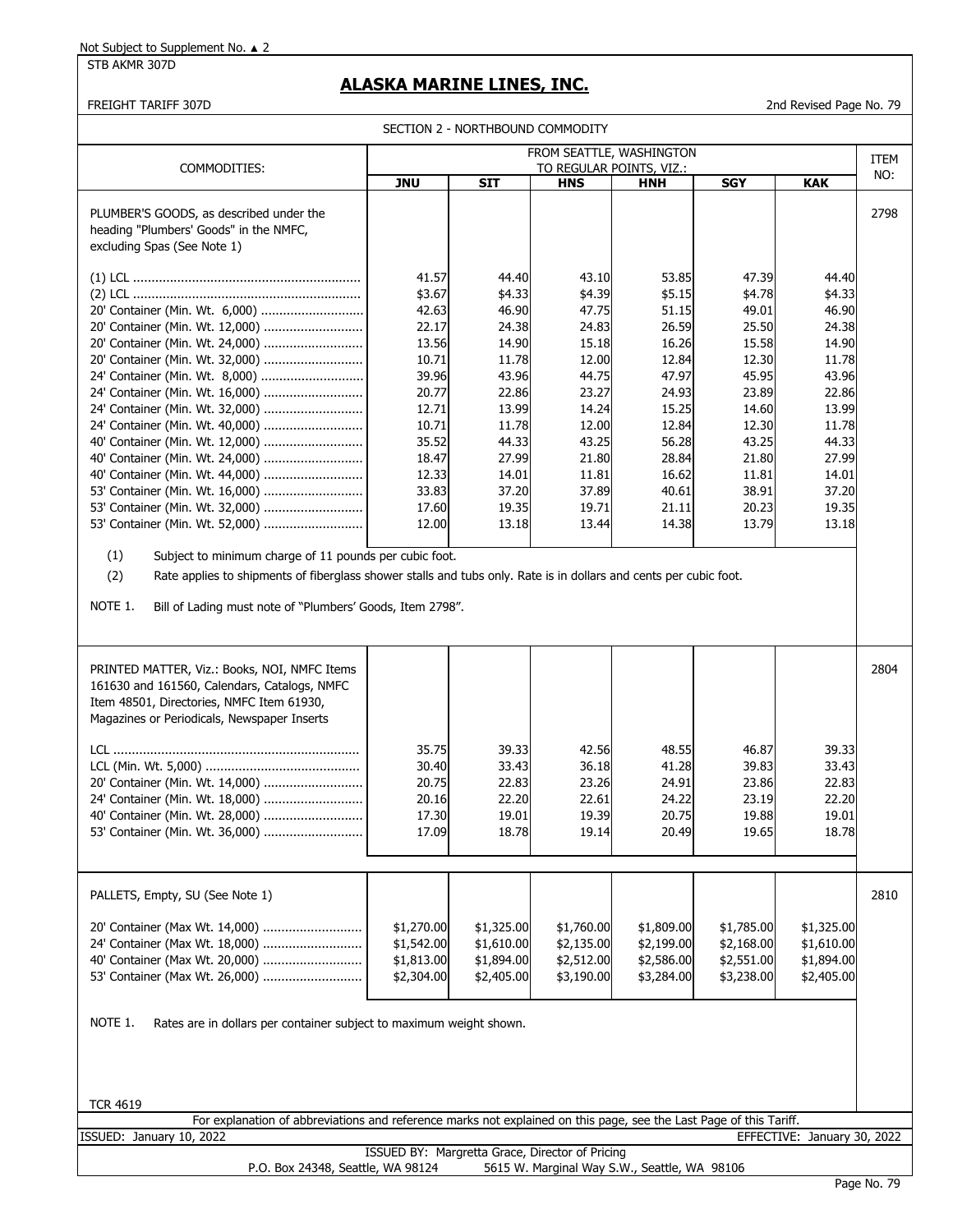STB AKMR 307D

## **ALASKA MARINE LINES, INC.**

## FREIGHT TARIFF 307D 2nd Revised Page No. 80

SECTION 2 - NORTHBOUND COMMODITY

|                                                                                                                                                                                                                                                                            | FROM SEATTLE, WASHINGTON<br>TO REGULAR POINTS, VIZ.:                      |                                                                             |                                                                             |                                                                               |                                                                              |                                                                             | <b>ITEM</b> |
|----------------------------------------------------------------------------------------------------------------------------------------------------------------------------------------------------------------------------------------------------------------------------|---------------------------------------------------------------------------|-----------------------------------------------------------------------------|-----------------------------------------------------------------------------|-------------------------------------------------------------------------------|------------------------------------------------------------------------------|-----------------------------------------------------------------------------|-------------|
| COMMODITIES:                                                                                                                                                                                                                                                               | <b>JNU</b>                                                                | <b>SIT</b>                                                                  | <b>HNS</b>                                                                  | <b>HNH</b>                                                                    | <b>SGY</b>                                                                   | <b>KAK</b>                                                                  | NO:         |
| RAFTERS, TRUSSES, JOISTS, BEAMS, Open<br>Web Design, Viz.: Arches, Rafters, Trusses,<br>manufactured of wood or wood and metal<br>combined. Joists, manufactured of wood and<br>metal combined. Glu Laminated Beams, in<br>curved forms laminated or builtup. (See Note 1) | 36.58                                                                     | 40.41                                                                       | 43.35                                                                       | 55.19                                                                         | 47.69                                                                        | 40.41                                                                       | 2812        |
| 20' Container (Min. Wt. 12,000)<br>24' Container (Min. Wt. 14,000)<br>40' Container (Min. Wt. 16,000)<br>53' Container (Min. Wt. 20,000)                                                                                                                                   | 23.15<br>24.83<br>28.96<br>29.43                                          | 25.49<br>27.30<br>31.86<br>32.35                                            | 25.94<br>27.79<br>32.44<br>32.94                                            | 27.79<br>29.78<br>34.75<br>35.29                                              | 26.63<br>28.55<br>33.28<br>33.83                                             | 25.49<br>27.30<br>31.86<br>32.35                                            |             |
| (1)<br>Subject to minimum charge of 9 pounds per cubic foot.<br>Rate also applies to hardware necessary for the assembly of articles shown, not to exceed 10% of the weight of the<br>NOTE 1.<br>articles named.                                                           |                                                                           |                                                                             |                                                                             |                                                                               |                                                                              |                                                                             |             |
| ROOFING or SIDING MATERIALS as described in<br>Item 1031. (See Notes 1 and 2)                                                                                                                                                                                              |                                                                           |                                                                             |                                                                             |                                                                               |                                                                              |                                                                             | 2826        |
| 20' Container (Min. Wt. 24,000)<br>20' Container (Min. Wt. 32,000)<br>24' Container (Min. Wt. 28,000)<br>24' Container (Min. Wt. 38,000)<br>40' Container (Min. Wt. 44,000)<br>53' Container (Min. Wt. 60,000)                                                             | 28.81<br>27.80<br>21.20<br>10.10<br>8.73<br>10.83<br>9.17<br>9.18<br>8.55 | 32.17<br>29.69<br>24.85<br>11.10<br>9.58<br>11.89<br>10.09<br>10.10<br>9.41 | 37.04<br>34.24<br>28.81<br>11.30<br>9.77<br>12.13<br>10.27<br>10.28<br>9.58 | 47.72<br>44.10<br>37.03<br>12.13<br>10.46<br>13.00<br>10.99<br>11.02<br>10.26 | 41.50<br>38.37<br>32.18<br>11.61<br>10.02<br>12.45<br>10.54<br>10.55<br>9.84 | 32.17<br>29.69<br>24.85<br>11.10<br>9.58<br>11.89<br>10.09<br>10.10<br>9.41 |             |
| NOTE 1.<br>With containerload shipments of articles named, there may be included metal fasteners, tin roofing caps, nails,<br>metal or other strips, or mop yarn, not to exceed ten (10%) percent of the weight of the articles named in Item<br>1031.                     |                                                                           |                                                                             |                                                                             |                                                                               |                                                                              |                                                                             |             |
| NOTE 2.<br>If requested in advance, rates named herein include protective covering and strapping, when shipment is loaded to<br>Carrier's platforms. Bill of Lading to be so noted.                                                                                        |                                                                           |                                                                             |                                                                             |                                                                               |                                                                              |                                                                             |             |
| <b>TCR 4619</b>                                                                                                                                                                                                                                                            |                                                                           |                                                                             |                                                                             |                                                                               |                                                                              |                                                                             |             |
| For explanation of abbreviations and reference marks not explained on this page, see the Last Page of this Tariff.<br>ISSUED: January 10, 2022                                                                                                                             |                                                                           |                                                                             |                                                                             |                                                                               |                                                                              | EFFECTIVE: January 30, 2022                                                 |             |
|                                                                                                                                                                                                                                                                            | ISSUED BY: Margretta Grace, Director of Pricing                           |                                                                             |                                                                             |                                                                               |                                                                              |                                                                             |             |
| P.O. Box 24348, Seattle, WA 98124                                                                                                                                                                                                                                          |                                                                           |                                                                             |                                                                             | 5615 W. Marginal Way S.W., Seattle, WA 98106                                  |                                                                              |                                                                             |             |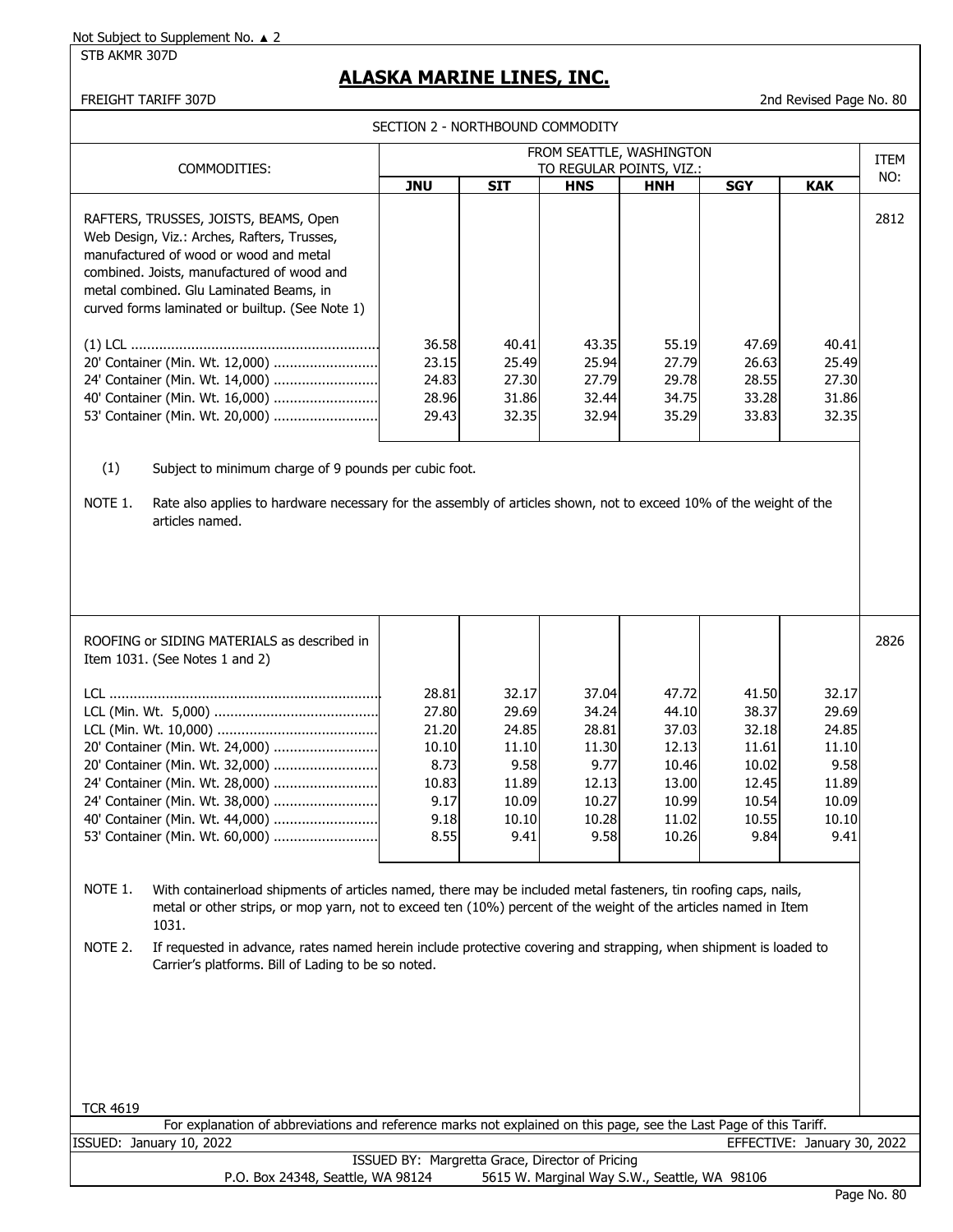STB AKMR 307D

# **ALASKA MARINE LINES, INC.**

FREIGHT TARIFF 307D 2nd Revised Page No. 81

| SECTION 2 - NORTHBOUND COMMODITY                                                                                                                                                                                                                                                                                                                                                                                                                                                                                                                                                                                        |                                                         |                                                           |                                                           |                                                             |                                                            |                                                           |             |  |
|-------------------------------------------------------------------------------------------------------------------------------------------------------------------------------------------------------------------------------------------------------------------------------------------------------------------------------------------------------------------------------------------------------------------------------------------------------------------------------------------------------------------------------------------------------------------------------------------------------------------------|---------------------------------------------------------|-----------------------------------------------------------|-----------------------------------------------------------|-------------------------------------------------------------|------------------------------------------------------------|-----------------------------------------------------------|-------------|--|
|                                                                                                                                                                                                                                                                                                                                                                                                                                                                                                                                                                                                                         |                                                         |                                                           | FROM SEATTLE, WASHINGTON                                  |                                                             |                                                            |                                                           | <b>ITEM</b> |  |
| COMMODITIES:                                                                                                                                                                                                                                                                                                                                                                                                                                                                                                                                                                                                            | <b>JNU</b>                                              | <b>SIT</b>                                                | TO REGULAR POINTS, VIZ.:<br><b>HNS</b>                    | <b>HNH</b>                                                  | <b>SGY</b>                                                 | <b>KAK</b>                                                | NO:         |  |
| SALT, FOR USE IN SEAFOOD PROCESSING<br>(See Note 1)                                                                                                                                                                                                                                                                                                                                                                                                                                                                                                                                                                     |                                                         |                                                           |                                                           |                                                             |                                                            |                                                           | 2845        |  |
| 20' Container (Min. Wt. 24,000)<br>20' Container (Min. Wt. 36,000)<br>24' Container (Min. Wt. 28,000)<br>24' Container (Min. Wt. 42,000)<br>40' Container (Min. Wt. 44,000)<br>NOTE 1.<br>Rate applies only when shipment is consigned to a seafood processing plant, and is used in the processing of<br>seafood which is for human consumption.                                                                                                                                                                                                                                                                       | 31.66<br>26.14<br>10.71<br>6.97<br>9.74<br>7.47<br>8.92 | 32.93<br>28.44<br>12.09<br>9.07<br>12.64<br>9.70<br>10.73 | 35.47<br>30.15<br>11.37<br>8.73<br>12.17<br>9.34<br>10.33 | 38.00<br>32.31<br>14.86<br>11.38<br>15.90<br>12.18<br>13.49 | 36.44<br>30.97<br>12.88<br>9.86<br>13.79<br>10.58<br>11.71 | 32.93<br>28.44<br>12.09<br>9.07<br>12.64<br>9.70<br>10.73 |             |  |
| SLABS, Building or Roofing, reinforced concrete,<br>with or without glass insertions and with or<br>without corkboard, fiberboard or plasterboard<br>insulation; BEAMS, CHANNELS, DOUBLE TEES,<br>GIRDERS, JOISTS, POLES, PILING, Structural,<br>metal reinforced concrete (See Note 1)<br>20' Container (Min. Wt. 24,000)<br>20' Container (Min. Wt. 42,000)<br>24' Container (Min. Wt. 28,000)<br>24' Container (Min. Wt. 46,000)<br>40' Container (Min. Wt. 44,000)<br>Rates will also apply on slabs which contain plastic insulation, which is an integral part of slab composition.<br>NOTE 1.<br><b>TCR 4619</b> | 12.15<br>7.98<br>13.02<br>9.11<br>11.04                 | 13.38<br>8.79<br>14.32<br>10.02<br>12.15                  | 13.60<br>8.94<br>14.58<br>10.21<br>12.38                  | 14.58<br>9.58<br>15.62<br>10.93<br>13.25                    | 13.99<br>9.18<br>14.97<br>10.47<br>12.70                   | 13.38<br>8.79<br>14.32<br>10.02<br>12.15                  | 2868        |  |
| For explanation of abbreviations and reference marks not explained on this page, see the Last Page of this Tariff.                                                                                                                                                                                                                                                                                                                                                                                                                                                                                                      |                                                         |                                                           |                                                           |                                                             |                                                            |                                                           |             |  |
| ISSUED: January 10, 2022                                                                                                                                                                                                                                                                                                                                                                                                                                                                                                                                                                                                | ISSUED BY: Margretta Grace, Director of Pricing         |                                                           |                                                           |                                                             |                                                            | EFFECTIVE: January 30, 2022                               |             |  |
| P.O. Box 24348, Seattle, WA 98124                                                                                                                                                                                                                                                                                                                                                                                                                                                                                                                                                                                       |                                                         |                                                           | 5615 W. Marginal Way S.W., Seattle, WA 98106              |                                                             |                                                            |                                                           |             |  |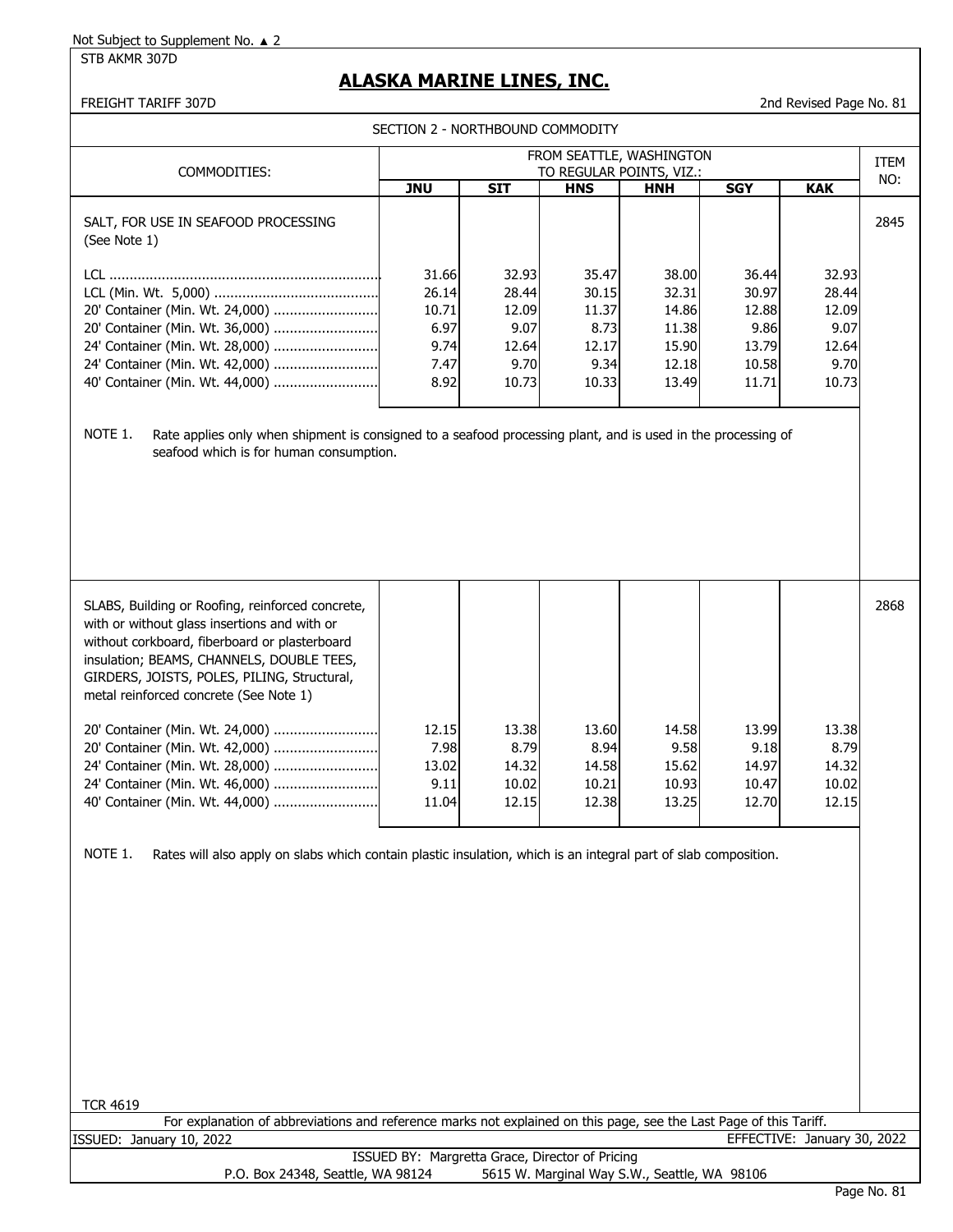STB AKMR 307D

## **ALASKA MARINE LINES, INC.**

FREIGHT TARIFF 307D 300 STOLEN 1999 120 STOLEN 1999 120 STOLEN 1999 13rd Revised Page No. 82

| ווער וועותו וועגביו                                                                                                | SECTION 2 - NORTHBOUND COMMODITY                |                 |                 |                                        |                 | אט ויש וועטוואטוואר         |      |
|--------------------------------------------------------------------------------------------------------------------|-------------------------------------------------|-----------------|-----------------|----------------------------------------|-----------------|-----------------------------|------|
|                                                                                                                    |                                                 |                 |                 | FROM SEATTLE, WASHINGTON               |                 |                             | ITEM |
| COMMODITIES:                                                                                                       | <b>JNU</b>                                      | <b>SIT</b>      | <b>HNS</b>      | TO REGULAR POINTS, VIZ.:<br><b>HNH</b> | <b>SGY</b>      | <b>KAK</b>                  | NO:  |
| SPAS, HOT TUBS, and RELATED ARTICLES, Viz.:<br>Pumps, tubs, spas, covers.                                          |                                                 |                 |                 |                                        |                 |                             | 2875 |
|                                                                                                                    | \$3.84                                          | \$4.53          | \$4.88          | \$5.38                                 | \$4.98          | \$4.53                      |      |
| NOTE 1.<br>Rates are in dollars and cents per cubic foot.                                                          |                                                 |                 |                 |                                        |                 |                             |      |
|                                                                                                                    |                                                 |                 |                 |                                        |                 |                             |      |
|                                                                                                                    |                                                 |                 |                 |                                        |                 |                             |      |
|                                                                                                                    |                                                 |                 |                 |                                        |                 |                             |      |
|                                                                                                                    |                                                 |                 |                 |                                        |                 |                             |      |
| TANKS, IRON OR STEEL, PLASTIC, EMPTY, NOS                                                                          |                                                 |                 |                 |                                        |                 |                             | 2901 |
|                                                                                                                    | 69.40<br>\$3.89                                 | 80.09<br>\$4.08 | 72.87<br>\$4.34 | 96.62<br>\$4.64                        | 84.04<br>\$4.46 | 80.09<br>\$4.08             |      |
|                                                                                                                    | 55.51                                           | 64.06           | 58.29           | 77.32                                  | 67.26           | 64.06                       |      |
|                                                                                                                    | \$2.96                                          | \$3.09          | \$3.48          | \$3.55                                 | \$3.39          | \$3.09                      |      |
| 20' Container (Min. Wt. 6,000)<br>20' Container (Min. Wt. 10,000)                                                  | 50.60<br>37.22                                  | 53.13<br>39.08  | 56.65<br>41.69  | 52.03<br>38.29                         | 58.20<br>42.82  | 53.13<br>39.08              |      |
| 20' Container (Min. Wt. 14,000)                                                                                    | 31.07                                           | 32.62           | 34.80           | 31.95                                  | 35.74           | 32.62                       |      |
| 24' Container (Min. Wt. 7,200)                                                                                     | 51.21                                           | 53.77           | 57.37           | 54.21                                  | 58.88           | 53.77                       |      |
| 24' Container (Min. Wt. 12,000)                                                                                    | 37.67                                           | 39.55           | 42.19           | 39.88                                  | 43.32           | 39.55                       |      |
| 24' Container (Min. Wt. 16,000)                                                                                    | 33.00                                           | 34.68           | 36.99           | 34.96                                  | 37.98           | 34.68                       |      |
| 40' Container (Min. Wt. 8,000)                                                                                     | 57.47                                           | 59.48           | 60.74           | 65.08                                  | 62.36           | 59.48                       |      |
| 40' Container (Min. Wt. 14,000)                                                                                    | 37.99                                           | 39.88           | 42.54           | 45.59                                  | 43.67           | 39.88                       |      |
| 40' Container (Min. Wt. 20,000)                                                                                    | 31.07                                           | 32.62           | 34.80           | 37.31                                  | 35.74           | 32.62                       |      |
| 53' Container (Min. Wt. 11,000)<br>53' Container (Min. Wt. 18,000)                                                 | 51.84<br>37.53                                  | 53.98<br>39.38  | 56.09<br>42.02  | 60.09<br>45.03                         | 57.60<br>43.15  | 53.98<br>39.38              |      |
| 53' Container (Min. Wt. 25,000)                                                                                    | 31.57                                           | 33.15           | 35.37           | 37.87                                  | 36.29           | 33.15                       |      |
|                                                                                                                    |                                                 |                 |                 |                                        |                 |                             |      |
|                                                                                                                    |                                                 |                 |                 |                                        |                 |                             |      |
|                                                                                                                    |                                                 |                 |                 |                                        |                 |                             |      |
|                                                                                                                    |                                                 |                 |                 |                                        |                 |                             |      |
|                                                                                                                    |                                                 |                 |                 |                                        |                 |                             |      |
|                                                                                                                    |                                                 |                 |                 |                                        |                 |                             |      |
|                                                                                                                    |                                                 |                 |                 |                                        |                 |                             |      |
|                                                                                                                    |                                                 |                 |                 |                                        |                 |                             |      |
| <b>TCR 4619</b>                                                                                                    |                                                 |                 |                 |                                        |                 |                             |      |
| For explanation of abbreviations and reference marks not explained on this page, see the Last Page of this Tariff. |                                                 |                 |                 |                                        |                 |                             |      |
| ISSUED: January 10, 2022                                                                                           | ISSUED BY: Margretta Grace, Director of Pricing |                 |                 |                                        |                 | EFFECTIVE: January 30, 2022 |      |

P.O. Box 24348, Seattle, WA 98124 5615 W. Marginal Way S.W., Seattle, WA 98106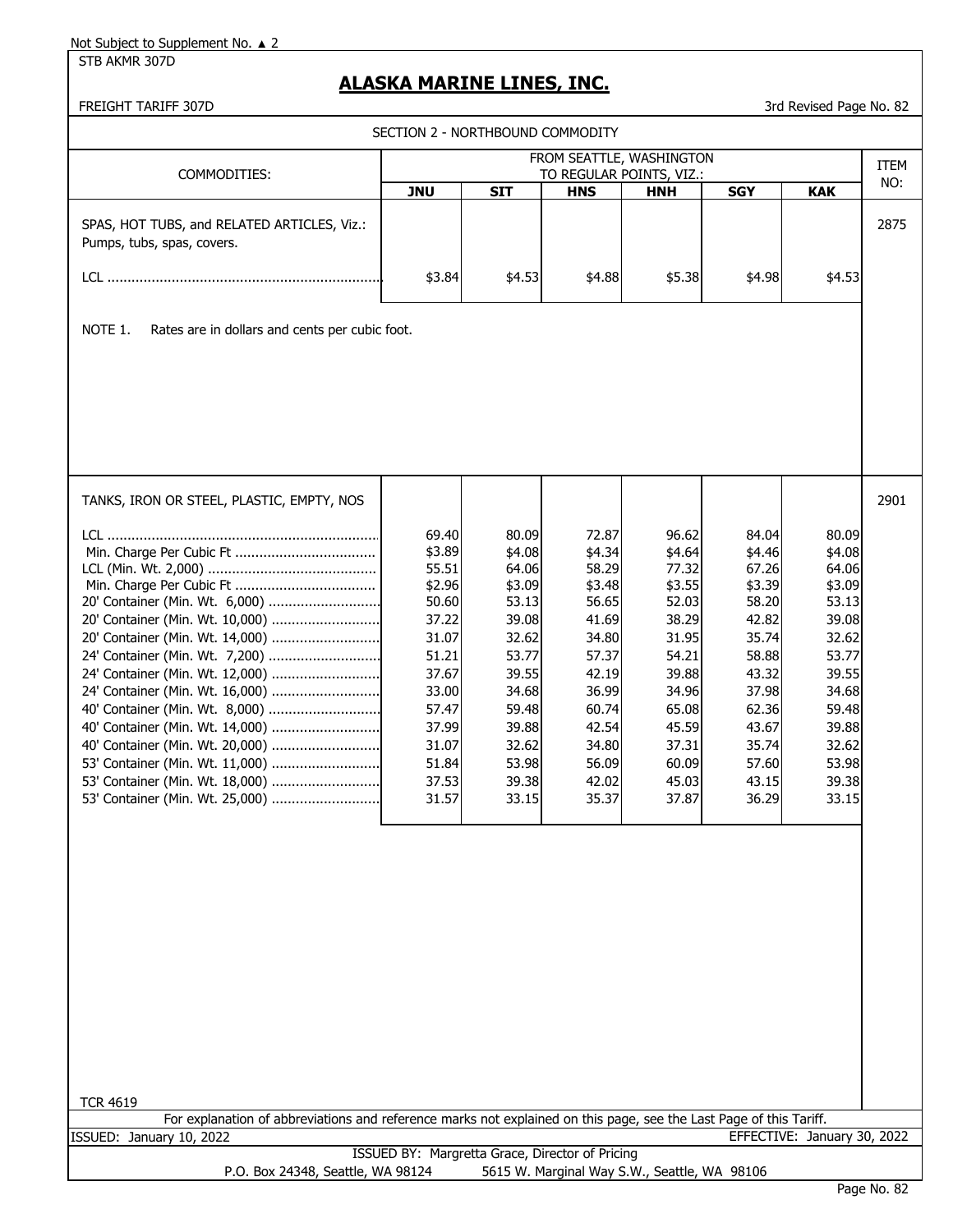STB AKMR 307D

# **ALASKA MARINE LINES, INC.**

## FREIGHT TARIFF 307D 3rd Revised Page No. 83

SECTION 2 - NORTHBOUND COMMODITY

| FROM SEATTLE, WASHINGTON<br>TO REGULAR POINTS, VIZ.:                                                                                                                                                                                                                                                                                                                                                                                                                                                                                                                              |                                                                         |                                                                            |                                                                            |                                                                              |                                                                             |                                                                            | <b>ITEM</b> |
|-----------------------------------------------------------------------------------------------------------------------------------------------------------------------------------------------------------------------------------------------------------------------------------------------------------------------------------------------------------------------------------------------------------------------------------------------------------------------------------------------------------------------------------------------------------------------------------|-------------------------------------------------------------------------|----------------------------------------------------------------------------|----------------------------------------------------------------------------|------------------------------------------------------------------------------|-----------------------------------------------------------------------------|----------------------------------------------------------------------------|-------------|
| COMMODITIES:                                                                                                                                                                                                                                                                                                                                                                                                                                                                                                                                                                      | <b>JNU</b>                                                              | <b>SIT</b>                                                                 | <b>HNS</b>                                                                 | <b>HNH</b>                                                                   | <b>SGY</b>                                                                  | <b>KAK</b>                                                                 | NO:         |
| TILE or HARDWOOD, FLOORING, Viz.:<br>Ceramic, Clay, Earthenware, Vinyl, Laminate,<br>Plank, Asphalt, Composition NOI, with density<br>exceeding 35 lbs. per foot, in cartons, boxes,<br>packages, or crates, palletized. As described in:<br>Items 37860, 182355, 182510 and 182600 of the<br>NMFC.<br>(See Note 1)                                                                                                                                                                                                                                                               |                                                                         |                                                                            |                                                                            |                                                                              |                                                                             |                                                                            | 2902        |
| 20' Container (Min. Wt. 24,000)<br>20' Container (Min. Wt. 36,000)<br>24' Container (Min. Wt. 32,000)<br>24' Container (Min. Wt. 48,000)<br>40' Container (Min. Wt. 48,000)<br>40' Container (Min. Wt. 58,000)                                                                                                                                                                                                                                                                                                                                                                    | 21.14<br>19.60<br>15.96<br>9.78<br>8.50<br>9.61<br>8.27<br>9.65<br>8.79 | 23.27<br>21.57<br>17.55<br>10.76<br>9.34<br>10.56<br>9.10<br>10.61<br>9.66 | 23.70<br>21.96<br>17.87<br>10.95<br>9.51<br>10.75<br>9.25<br>10.82<br>9.84 | 25.37<br>23.52<br>19.15<br>11.75<br>10.18<br>11.52<br>9.92<br>11.58<br>10.54 | 24.32<br>22.53<br>18.35<br>11.25<br>9.77<br>11.04<br>9.51<br>11.09<br>10.10 | 23.97<br>22.21<br>18.08<br>11.08<br>9.62<br>10.88<br>9.38<br>10.93<br>9.95 |             |
| NOTE 1.<br>Does not apply to Rolled Flooring goods. See Item 2266.<br><b>TCR 4619</b>                                                                                                                                                                                                                                                                                                                                                                                                                                                                                             |                                                                         |                                                                            |                                                                            |                                                                              |                                                                             |                                                                            |             |
| TIRES, BATTERIES and OTHER ARTICLES, Viz.:<br>Batteries, electric storage, with or without one<br>hydrometer syringe in each separate shipping<br>package and including necessary quantity of<br>electrolite corrosive battery fluid to equip<br>batteries, either in the same or separate<br>containers; Rubber Tires, Rubber Tire Boots,<br>Flaps, Patches, Tubes (not inflated), Reliners,<br>Shoes, or Treads.<br>20' Container (Min. Wt. 12,000)<br>24' Container (Min. Wt. 16,000)<br>40' Container (Min. Wt. 24,000)<br>53' Container (Min. Wt. 36,000)<br><b>TCR 4619</b> | 38.71<br>37.56<br>20.88<br>23.53<br>22.04<br>19.60<br>18.09             | 42.56<br>40.01<br>31.97<br>25.89<br>24.26<br>21.58<br>18.93                | 40.47<br>37.93<br>32.38<br>26.36<br>24.69<br>21.97<br>18.60                | 51.55<br>47.43<br>41.72<br>28.23<br>26.46<br>23.53<br>19.90                  | 45.57<br>41.74<br>36.26<br>27.04<br>25.35<br>22.54<br>19.11                 | 42.56<br>40.01<br>31.97<br>25.89<br>24.26<br>21.58<br>18.93                | 2903        |
| For explanation of abbreviations and reference marks not explained on this page, see the Last Page of this Tariff.                                                                                                                                                                                                                                                                                                                                                                                                                                                                |                                                                         |                                                                            |                                                                            |                                                                              |                                                                             |                                                                            |             |
| ISSUED: January 10, 2022                                                                                                                                                                                                                                                                                                                                                                                                                                                                                                                                                          |                                                                         |                                                                            |                                                                            |                                                                              |                                                                             | EFFECTIVE: January 30, 2022                                                |             |
| P.O. Box 24348, Seattle, WA 98124                                                                                                                                                                                                                                                                                                                                                                                                                                                                                                                                                 |                                                                         | ISSUED BY: Margretta Grace, Director of Pricing                            |                                                                            | 5615 W. Marginal Way S.W., Seattle, WA 98106                                 |                                                                             |                                                                            |             |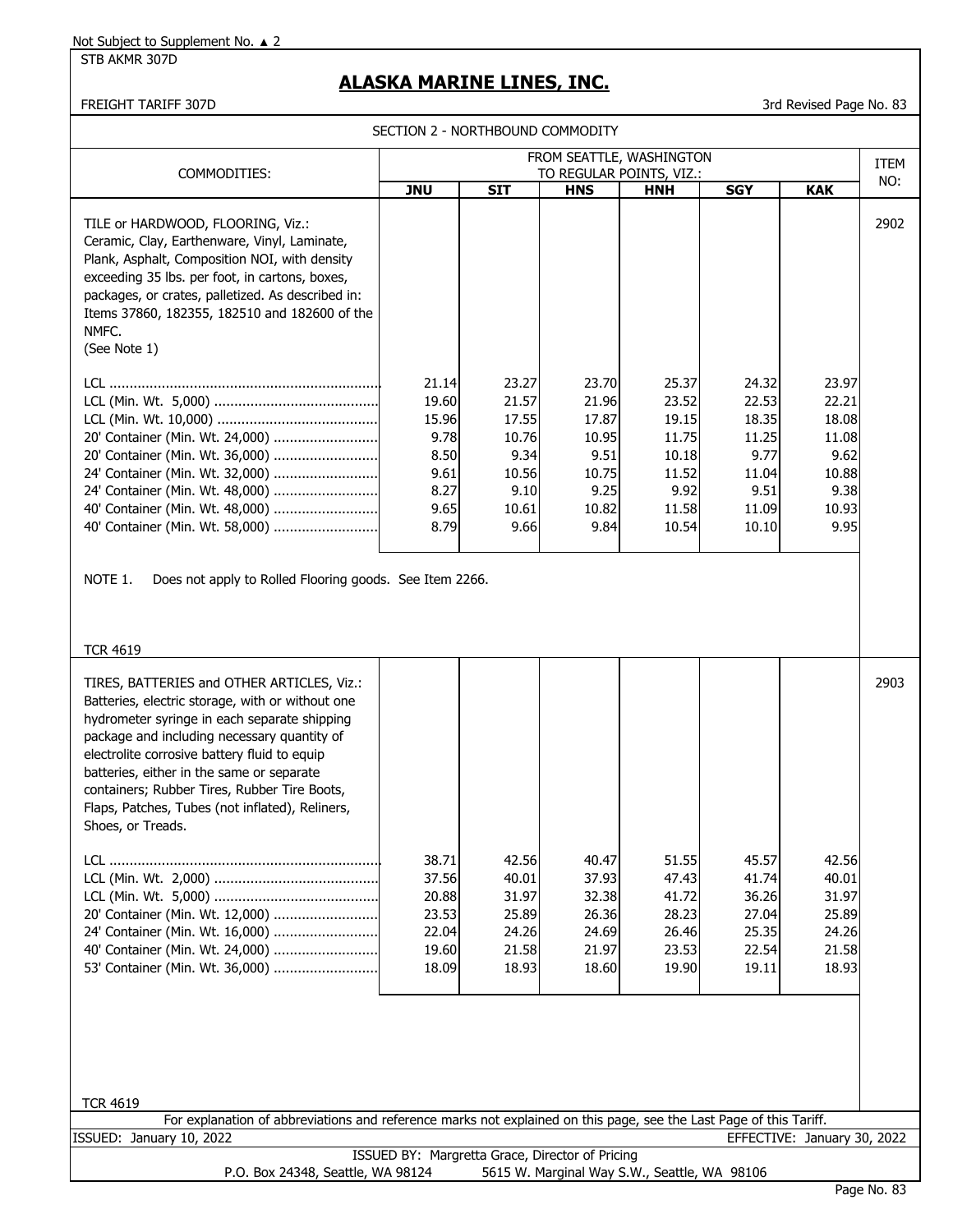STB AKMR 307D

# **ALASKA MARINE LINES, INC.**

FREIGHT TARIFF 307D 2nd Revised Page No. 84

SECTION 2 - NORTHBOUND COMMODITY

|                                                                           |                                                                                                                                                                                                                                                                                                                                                                                                                                                                                                                                                                                                                                                                                                                                                                                                                                                                                                                                                                                                                                                                                                                                                                                                                                                                                                                                                                                                                                                                                                                                                                                                                                                                                                                                                                                                                                                                                                                                                                                                                                                                                                                                                                                                        |            | SECTION 2 - NORTHBOUND COMMODITY |            |            |            |            |             |
|---------------------------------------------------------------------------|--------------------------------------------------------------------------------------------------------------------------------------------------------------------------------------------------------------------------------------------------------------------------------------------------------------------------------------------------------------------------------------------------------------------------------------------------------------------------------------------------------------------------------------------------------------------------------------------------------------------------------------------------------------------------------------------------------------------------------------------------------------------------------------------------------------------------------------------------------------------------------------------------------------------------------------------------------------------------------------------------------------------------------------------------------------------------------------------------------------------------------------------------------------------------------------------------------------------------------------------------------------------------------------------------------------------------------------------------------------------------------------------------------------------------------------------------------------------------------------------------------------------------------------------------------------------------------------------------------------------------------------------------------------------------------------------------------------------------------------------------------------------------------------------------------------------------------------------------------------------------------------------------------------------------------------------------------------------------------------------------------------------------------------------------------------------------------------------------------------------------------------------------------------------------------------------------------|------------|----------------------------------|------------|------------|------------|------------|-------------|
|                                                                           | FROM SEATTLE, WASHINGTON<br>TO REGULAR POINTS, VIZ.:                                                                                                                                                                                                                                                                                                                                                                                                                                                                                                                                                                                                                                                                                                                                                                                                                                                                                                                                                                                                                                                                                                                                                                                                                                                                                                                                                                                                                                                                                                                                                                                                                                                                                                                                                                                                                                                                                                                                                                                                                                                                                                                                                   |            |                                  |            |            |            |            | <b>ITEM</b> |
|                                                                           | COMMODITIES:                                                                                                                                                                                                                                                                                                                                                                                                                                                                                                                                                                                                                                                                                                                                                                                                                                                                                                                                                                                                                                                                                                                                                                                                                                                                                                                                                                                                                                                                                                                                                                                                                                                                                                                                                                                                                                                                                                                                                                                                                                                                                                                                                                                           | <b>JNU</b> | <b>SIT</b>                       | <b>HNS</b> | <b>HNH</b> | <b>SGY</b> | <b>KAK</b> | NO:         |
|                                                                           | TRAILERS, VACATION, Designed to be drawn by<br>means of a ball and socket hitch and/or<br>passenger automobile, SU<br>(See Notes 1 through 7)<br>Not Over 8' 6" in Width or 53' in Length                                                                                                                                                                                                                                                                                                                                                                                                                                                                                                                                                                                                                                                                                                                                                                                                                                                                                                                                                                                                                                                                                                                                                                                                                                                                                                                                                                                                                                                                                                                                                                                                                                                                                                                                                                                                                                                                                                                                                                                                              | \$139.00   | \$155.00                         | \$144.00   | \$172.00   | \$150.00   | \$155.00   | 2906        |
| NOTE 1.<br>NOTE 2.<br>NOTE 3.<br>NOTE 4.<br>NOTE 5.<br>NOTE 6.<br>NOTE 7. | Rates are in dollars per linear foot for overall length including hitch and bumper.<br>Rates apply between Carrier's terminals only.<br>Items 340, 342, 568 Paragraphs (1) and (3) and 750 do not apply.<br>Trailers may contain shipments of household goods or personal effects as described in Item 560, subject to a<br>released value not exceeding \$.10 per pound, per article inclusive in the above rate.<br>Shipper must declare the weight of household goods and/or personal effects on the bill of lading. Household goods<br>and/or personal effects will be considered as shipper load and count, and accepted to all items.<br>Units exceeding 53' OAL or 8'6" in width will take rates in Item 2123.<br>Carrier will not be liable for mechanical, frame or structural deficiencies, unless caused through it's negligence.<br>Carrier is not liable for damage to frame or structure caused by overloading of contents, loaded inside the unit, nor<br>external or internal panel damage or items connected thereto, as a result of the units bowing or twisting due to the<br>insufficient structural integrity. Carrier will not be liable for the improper stowage of any contents within the unit and<br>Carrier may require all contents be withdrawn and loaded into containers with charges for the account of the party<br>paying the freight.<br>The Carrier reserves the right to purchase the unit, if damaged, at a price not to exceed the declared value at the<br>time of acceptance, in lieu of repairing said unit. If no value is declared, Carrier's maximum liability for unit is<br>\$5,000.00.<br>All windows, doors and external accessories must be protected with plywood or similar substantial material prior to<br>receipt at Alaska Marine Lines, Inc. dock. Carrier will not be responsible for damage to unprotected windows, doors<br>and external accessories. All external awnings must be removed prior to receipt at Alaska Marine Lines, Inc. dock.<br>Carrier will not be responsible for damage to awnings which are not removed prior to shipment. Carrier will not be<br>responsible for any damage caused by wind, weather or acts of God. |            |                                  |            |            |            |            |             |

TCR 4619

For explanation of abbreviations and reference marks not explained on this page, see the Last Page of this Tariff. ISSUED: January 10, 2022 EFFECTIVE: January 30, 2022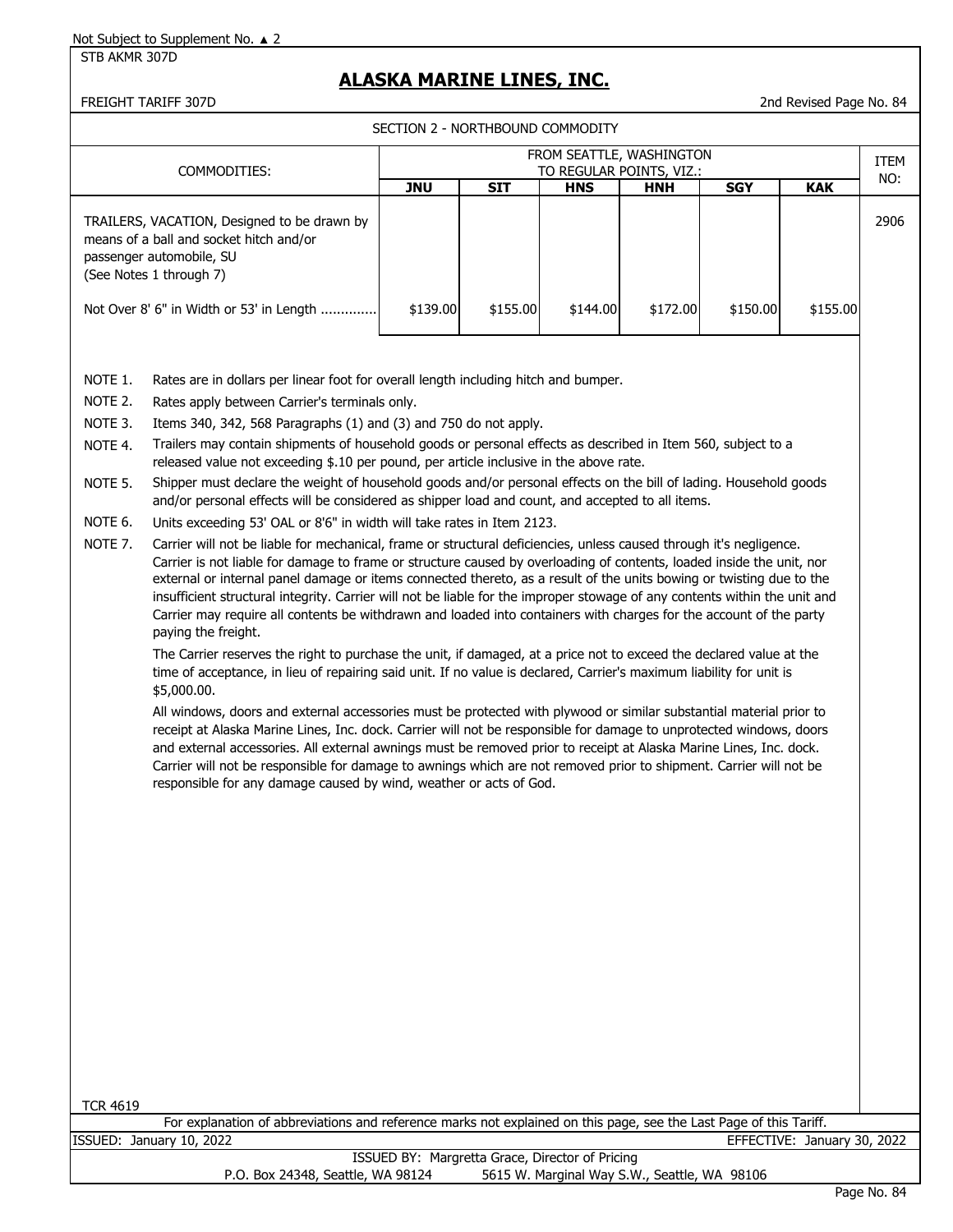#### STB AKMR 307D

## **ALASKA MARINE LINES, INC.**

FREIGHT TARIFF 307D 2nd Revised Page No. 85

| SECTION 2 - NORTHBOUND COMMODITY                                                                                                                                                                                                                                                                                                                                                        |                                                                                                                                                                                                                                                                                                                                                                                                                                                                                                                                                                                                                                                                                                                                                                                                                                                                                                                                                                                                                                                                                                                                                                                                                                                                                    |                                        |                                        |                                        |                                        |                                        |      |  |  |
|-----------------------------------------------------------------------------------------------------------------------------------------------------------------------------------------------------------------------------------------------------------------------------------------------------------------------------------------------------------------------------------------|------------------------------------------------------------------------------------------------------------------------------------------------------------------------------------------------------------------------------------------------------------------------------------------------------------------------------------------------------------------------------------------------------------------------------------------------------------------------------------------------------------------------------------------------------------------------------------------------------------------------------------------------------------------------------------------------------------------------------------------------------------------------------------------------------------------------------------------------------------------------------------------------------------------------------------------------------------------------------------------------------------------------------------------------------------------------------------------------------------------------------------------------------------------------------------------------------------------------------------------------------------------------------------|----------------------------------------|----------------------------------------|----------------------------------------|----------------------------------------|----------------------------------------|------|--|--|
|                                                                                                                                                                                                                                                                                                                                                                                         |                                                                                                                                                                                                                                                                                                                                                                                                                                                                                                                                                                                                                                                                                                                                                                                                                                                                                                                                                                                                                                                                                                                                                                                                                                                                                    |                                        | FROM SEATTLE, WASHINGTON               |                                        |                                        |                                        | ITEM |  |  |
| COMMODITIES:                                                                                                                                                                                                                                                                                                                                                                            | <b>JNU</b>                                                                                                                                                                                                                                                                                                                                                                                                                                                                                                                                                                                                                                                                                                                                                                                                                                                                                                                                                                                                                                                                                                                                                                                                                                                                         | <b>SIT</b>                             | TO REGULAR POINTS, VIZ.:<br><b>HNS</b> | <b>HNH</b>                             | <b>SGY</b>                             | <b>KAK</b>                             | NO:  |  |  |
| TRAILERS, Freight, not to exceed 8'6" in width,<br>wheeled, containing or not containing freight,<br>designed to be drawn by means of a fifth wheel,<br>pintle or ball hitch, Viz.: (See Below)<br>(See Notes 1 through 7)                                                                                                                                                              |                                                                                                                                                                                                                                                                                                                                                                                                                                                                                                                                                                                                                                                                                                                                                                                                                                                                                                                                                                                                                                                                                                                                                                                                                                                                                    |                                        |                                        |                                        |                                        |                                        |      |  |  |
| Not Exceeding 20' in length,<br>Exceeding 20' in length,<br>rate in dollars per linear foot                                                                                                                                                                                                                                                                                             | \$2,647.00<br>\$2,912.00<br>\$2,965.00<br>\$3,176.00<br>\$3,044.00<br>\$3,000.00<br>\$151.00<br>\$157.00<br>\$155.00<br>\$137.00<br>\$153.00<br>\$163.00                                                                                                                                                                                                                                                                                                                                                                                                                                                                                                                                                                                                                                                                                                                                                                                                                                                                                                                                                                                                                                                                                                                           |                                        |                                        |                                        |                                        |                                        |      |  |  |
| NOTE 1.<br>NOTE 2.<br>NOTE 3.<br>NOTE 4.<br>NOTE 5.<br>NOTE 6.<br>accepted to all items.<br>NOTE 7.<br>stack of trailers.                                                                                                                                                                                                                                                               | Items 340, 342, 568 paragraph (A) (I) (overlength), and 750 do not apply.<br>Rates apply between Carrier's terminals only.<br>Rates are in dollars per shipper furnished trailer, except as may be otherwise noted.<br>Trailers may contain shipments of household goods or personal effects as described in Item 560, subject to a<br>released value not exceeding \$.10 per pound, per article inclusive in the above rate.<br>Shipper must declare the weight of household goods and/or personal effects on the bill of lading. Household goods<br>and/or personal effects will be considered as shipper load and count, and accepted to all items.<br>For trailers containing articles other than household goods, shipper must declare the weight of the freight on the Bill<br>of Lading. The freight in the trailer will be rated at the appropriate commodity rate subject to the container load<br>minimum corresponding to the length of the trailer. In addition to the charges for the contents, the trailer will be<br>rated additionally at 50% of the applicable trailer rate. Freight will be considered as shipper load and count and<br>Flatbed trailers, stacked and secured by the shipper, will be rated as a single unit, based on the overall length of the |                                        |                                        |                                        |                                        |                                        |      |  |  |
| TRAILERS, designed to carry machinery, tilt-bed<br>or stationary, nested or not nested. When<br>nested, OAH not to exceed 8'.<br>(See Notes 1 and 2)<br>Not Exceeding 20' in length,<br>Not Exceeding 30' in length,<br>Not Exceeding 40' in length,<br>NOTE 1.<br>Items 340, 342, and 750 do not apply.<br>NOTE 2.<br>Rates apply between Carrier's terminals only.<br><b>TCR 4619</b> | \$2,553.00<br>\$4,030.00<br>\$4,314.00                                                                                                                                                                                                                                                                                                                                                                                                                                                                                                                                                                                                                                                                                                                                                                                                                                                                                                                                                                                                                                                                                                                                                                                                                                             | \$2,957.00<br>\$4,417.00<br>\$4,650.00 | \$2,628.00<br>\$4,150.00<br>\$4,444.00 | \$2,731.00<br>\$4,311.00<br>\$4,615.00 | \$2,681.00<br>\$4,231.00<br>\$4,531.00 | \$2,957.00<br>\$4,417.00<br>\$4,650.00 | 2920 |  |  |

For explanation of abbreviations and reference marks not explained on this page, see the Last Page of this Tariff. ISSUED: January 10, 2022 EFFECTIVE: January 30, 2022

|                                   | ISSUED BY: Margretta Grace, Director of Pricing |  |
|-----------------------------------|-------------------------------------------------|--|
| P.O. Box 24348, Seattle, WA 98124 | 5615 W. Marginal Way S.W., Seattle, WA 98106    |  |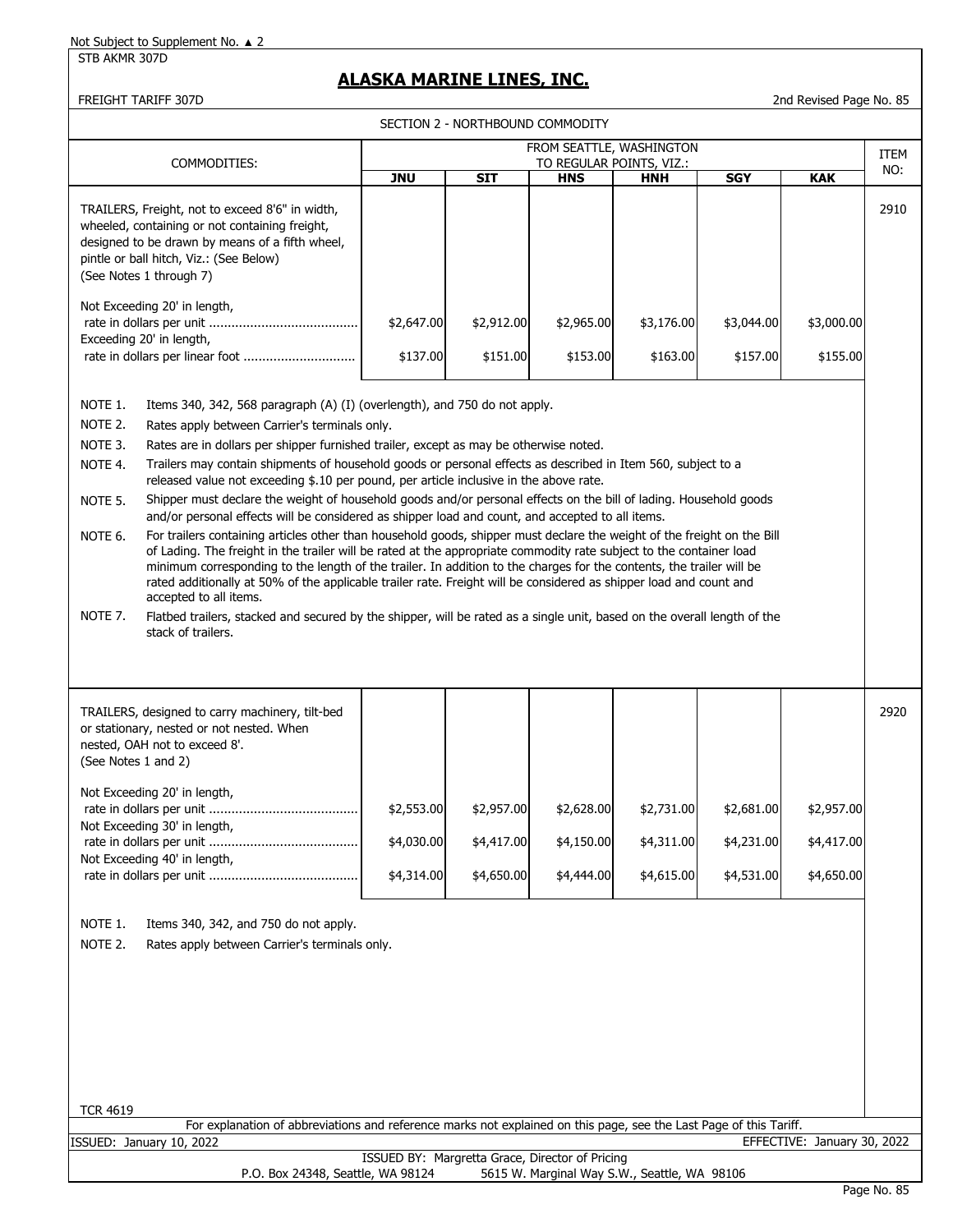STB AKMR 307D

## **ALASKA MARINE LINES, INC.**

FREIGHT TARIFF 307D 3rd Revised Page No. 86

|                                                                                                                                                                                                                                                                                                                                                                                                                                                |            | SECTION 2 - NORTHBOUND COMMODITY                |                                                      |                                              |            |                             |             |
|------------------------------------------------------------------------------------------------------------------------------------------------------------------------------------------------------------------------------------------------------------------------------------------------------------------------------------------------------------------------------------------------------------------------------------------------|------------|-------------------------------------------------|------------------------------------------------------|----------------------------------------------|------------|-----------------------------|-------------|
| COMMODITIES:                                                                                                                                                                                                                                                                                                                                                                                                                                   |            |                                                 | FROM SEATTLE, WASHINGTON<br>TO REGULAR POINTS, VIZ.: |                                              |            |                             | <b>ITEM</b> |
|                                                                                                                                                                                                                                                                                                                                                                                                                                                | <b>JNU</b> | <b>SIT</b>                                      | <b>HNS</b>                                           | <b>HNH</b>                                   | <b>SGY</b> | <b>KAK</b>                  | NO:         |
| VEHICLES AND OTHER ARTICLES, VIZ.:<br>Vehicles, ATV (All Terrain) three or four wheeler.<br>Vehicles, multi-terrain. Side by Sides, UTV<br>(utility vehicle or utility task vehicle), ROV<br>(recreational off-highway vehicle), MOHUV<br>(mulitpurpose off-highway utility vehicle). Golf<br>carts. Motorcycles or Motorbikes, Jet skis.<br>Snow mobiles, with skis or runners detached,<br>without windshields or with windshields detached. | \$113.00   | \$118.00                                        | \$147.00                                             | \$173.00                                     | \$151.00   | \$118.00                    | 2930        |
| NOTE 1.<br>New articles must be boxed or crated, and packaged sufficiently for shipment. Shipper must supply straps for<br>securing unboxed or uncrated articles.                                                                                                                                                                                                                                                                              |            |                                                 |                                                      |                                              |            |                             |             |
| NOTE 2.<br>Rates apply when shipping individual vehicles or vehicles loaded on trailers as described in Item 2932.                                                                                                                                                                                                                                                                                                                             |            |                                                 |                                                      |                                              |            |                             |             |
|                                                                                                                                                                                                                                                                                                                                                                                                                                                |            |                                                 |                                                      |                                              |            |                             |             |
| <b>TCR 4619</b>                                                                                                                                                                                                                                                                                                                                                                                                                                |            |                                                 |                                                      |                                              |            |                             |             |
| TRAILERS, nested or not, moving without vehicles<br>as described in Item 2930. (See Note 1)                                                                                                                                                                                                                                                                                                                                                    |            |                                                 |                                                      |                                              |            |                             | 2932        |
|                                                                                                                                                                                                                                                                                                                                                                                                                                                | \$67.00    | \$70.00                                         | \$70.00                                              | \$78.00                                      | \$74.00    | \$70.00                     |             |
| NOTE 1.<br>Rates apply between Carrier's terminals only.<br><b>TCR 4619</b>                                                                                                                                                                                                                                                                                                                                                                    |            |                                                 |                                                      |                                              |            |                             |             |
| For explanation of abbreviations and reference marks not explained on this page, see the Last Page of this Tariff.<br>ISSUED: January 10, 2022                                                                                                                                                                                                                                                                                                 |            |                                                 |                                                      |                                              |            | EFFECTIVE: January 30, 2022 |             |
| P.O. Box 24348, Seattle, WA 98124                                                                                                                                                                                                                                                                                                                                                                                                              |            | ISSUED BY: Margretta Grace, Director of Pricing |                                                      | 5615 W. Marginal Way S.W., Seattle, WA 98106 |            |                             |             |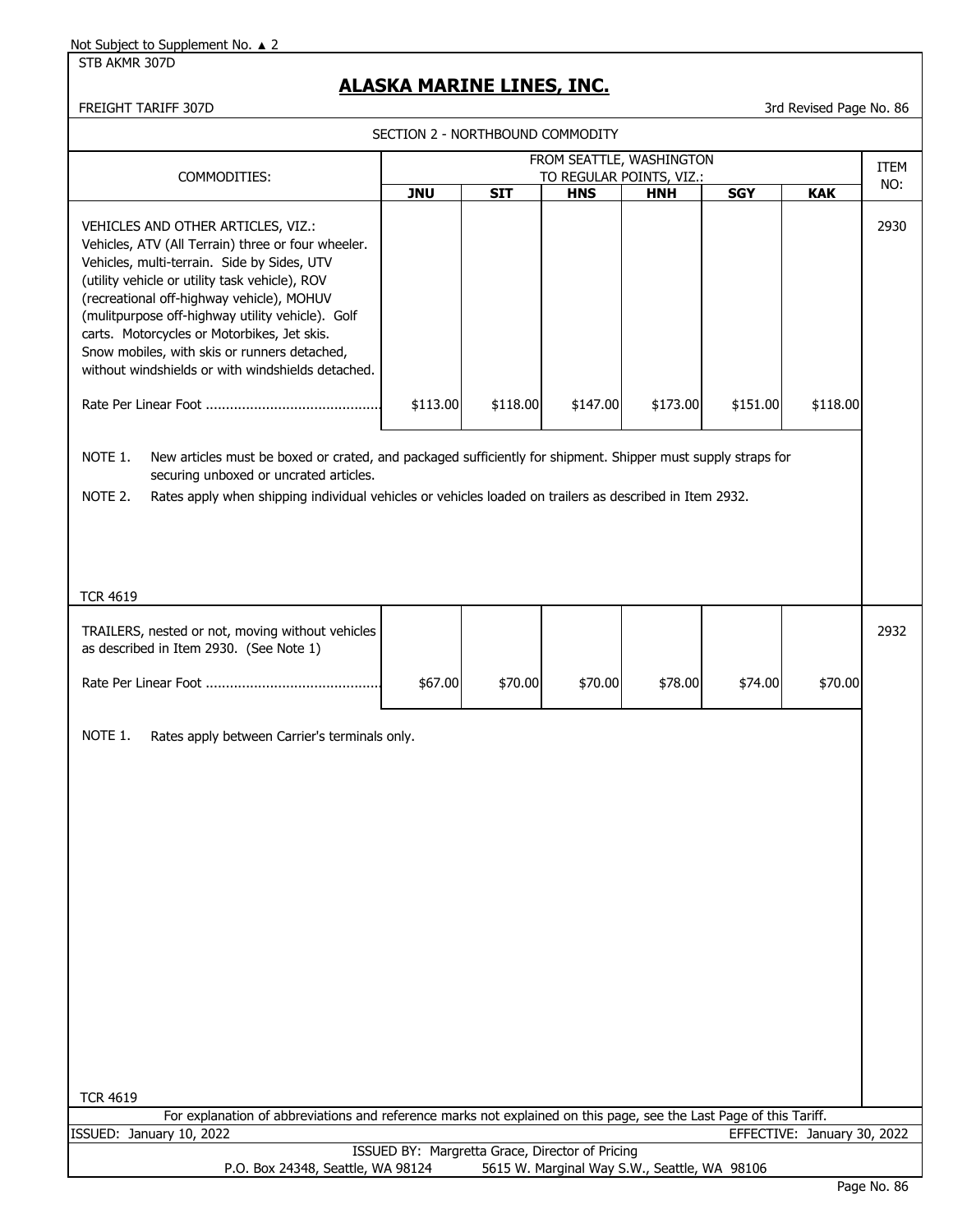STB AKMR 307D

# **ALASKA MARINE LINES, INC.**

| FREIGHT TARIFF 307D |  |
|---------------------|--|

| FREIGHT TARIFF 307D                                                                                                                                                                                                                                                                                                                                                                                                                                                                                                                                                                                                                                                                                                                                                                                                                                     |                                                      |            |                                              |            |            | 4th Revised Page No. 87     |             |  |
|---------------------------------------------------------------------------------------------------------------------------------------------------------------------------------------------------------------------------------------------------------------------------------------------------------------------------------------------------------------------------------------------------------------------------------------------------------------------------------------------------------------------------------------------------------------------------------------------------------------------------------------------------------------------------------------------------------------------------------------------------------------------------------------------------------------------------------------------------------|------------------------------------------------------|------------|----------------------------------------------|------------|------------|-----------------------------|-------------|--|
|                                                                                                                                                                                                                                                                                                                                                                                                                                                                                                                                                                                                                                                                                                                                                                                                                                                         | SECTION 2 - NORTHBOUND COMMODITY                     |            |                                              |            |            |                             |             |  |
|                                                                                                                                                                                                                                                                                                                                                                                                                                                                                                                                                                                                                                                                                                                                                                                                                                                         | FROM SEATTLE, WASHINGTON<br>TO REGULAR POINTS, VIZ.: |            |                                              |            |            |                             |             |  |
| COMMODITIES:                                                                                                                                                                                                                                                                                                                                                                                                                                                                                                                                                                                                                                                                                                                                                                                                                                            | <b>JNU</b>                                           | <b>SIT</b> | <b>HNS</b>                                   | <b>HNH</b> | <b>SGY</b> | <b>KAK</b>                  | ITEM<br>NO: |  |
| VEHICLE ATTACHMENTS; Campers, slide in;<br>Pickup Canopies or Shells.<br>Length Not Exceeding 16' OAL                                                                                                                                                                                                                                                                                                                                                                                                                                                                                                                                                                                                                                                                                                                                                   |                                                      |            |                                              |            |            |                             | 2940        |  |
|                                                                                                                                                                                                                                                                                                                                                                                                                                                                                                                                                                                                                                                                                                                                                                                                                                                         | \$160.00                                             | \$178.00   | \$166.00                                     | \$180.00   | \$172.00   | \$178.00                    |             |  |
| Provisions of Items 340, 342 (beyond terminal charges), 645, and 750 do not apply.<br>NOTE 1.<br>NOTE 2.<br>Rates apply between Carrier's terminal only.<br>NOTE 3.<br>Rates include transfer.<br><b>TCR 4619</b>                                                                                                                                                                                                                                                                                                                                                                                                                                                                                                                                                                                                                                       |                                                      |            |                                              |            |            |                             |             |  |
|                                                                                                                                                                                                                                                                                                                                                                                                                                                                                                                                                                                                                                                                                                                                                                                                                                                         |                                                      |            |                                              |            |            |                             |             |  |
| VEHICLES, Self-Propelled, SU, Viz.: Ambulances,<br>Buses, Fire Apparatus, Freight truck tractors,<br>Motor Homes, Trucks with permanently affixed<br>attachments, Vehicles, Motor, NOS (exceeding 7'<br>OAH and/or 7 1/2' OAW and/or 22' OAL)<br>(See Notes 1 through 5)<br>Not exceeding 42,000 pounds gross weight per<br>vehicle: Rate Per Linear Foot                                                                                                                                                                                                                                                                                                                                                                                                                                                                                               | \$113.00                                             | \$118.00   | \$147.00                                     | \$173.00   | \$151.00   | \$118.00                    | 2945        |  |
| NOTE 1.<br>Provisions of Items 340, 342, 568 Paragraphs (3) (overheight), and (1) (overlength), and 750 do not apply.<br>NOTE 2.<br>Rates apply between Carrier's terminals only.<br>NOTE 3.<br>Vehicles not suitable for general highway use shall be rated under Item 2686 or 2690.<br>NOTE 4.<br>Vehicles may not exceed the Gross Vehicle Weight Rating (GVWR) as specified by the manufacturer. For complete<br>auto and vehicle loading specifications, see STB AKMR 100, series, Rule 355.<br>NOTE 5.<br>If through no fault of carrier, vehicle is inoperable and/or if vehicle is received containing more than 1/4 tank of fuel,<br>charges as shown in AKMR 100, series, Item 987 will be assessed.<br><b>TCR 4619</b><br>For explanation of abbreviations and reference marks not explained on this page, see the Last Page of this Tariff. |                                                      |            |                                              |            |            |                             |             |  |
| ISSUED: January 10, 2022                                                                                                                                                                                                                                                                                                                                                                                                                                                                                                                                                                                                                                                                                                                                                                                                                                |                                                      |            |                                              |            |            | EFFECTIVE: January 30, 2022 |             |  |
|                                                                                                                                                                                                                                                                                                                                                                                                                                                                                                                                                                                                                                                                                                                                                                                                                                                         | ISSUED BY: Margretta Grace, Director of Pricing      |            |                                              |            |            |                             |             |  |
| P.O. Box 24348, Seattle, WA 98124                                                                                                                                                                                                                                                                                                                                                                                                                                                                                                                                                                                                                                                                                                                                                                                                                       |                                                      |            | 5615 W. Marginal Way S.W., Seattle, WA 98106 |            |            |                             |             |  |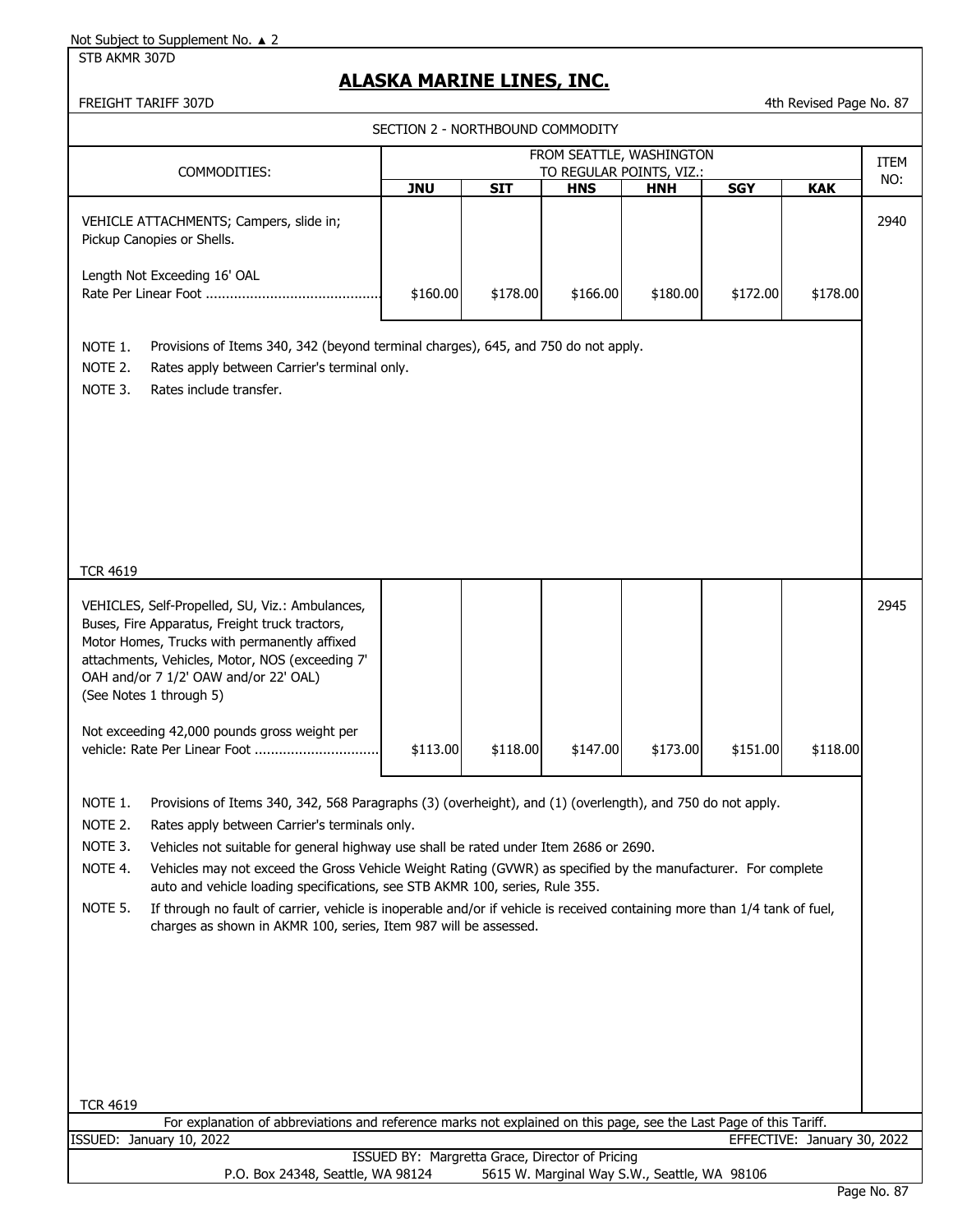STB AKMR 307D

## **ALASKA MARINE LINES, INC.**

FREIGHT TARIFF 307D 3rd Revised Page No. 88

SECTION 2 - NORTHBOUND COMMODITY

|                                                                                                                                                | SECTION 2 - NORTHBOUND COMMODITY<br>FROM SEATTLE, WASHINGTON                                                                                                                                            |            |            |                          |            |            |            |             |  |  |
|------------------------------------------------------------------------------------------------------------------------------------------------|---------------------------------------------------------------------------------------------------------------------------------------------------------------------------------------------------------|------------|------------|--------------------------|------------|------------|------------|-------------|--|--|
|                                                                                                                                                | COMMODITIES:                                                                                                                                                                                            |            |            | TO REGULAR POINTS, VIZ.: |            |            |            | ITEM<br>NO: |  |  |
|                                                                                                                                                |                                                                                                                                                                                                         | <b>JNU</b> | <b>SIT</b> | <b>HNS</b>               | <b>HNH</b> | <b>SGY</b> | <b>KAK</b> |             |  |  |
|                                                                                                                                                | VEHICLES, MOTOR, Viz.: Passenger Automobiles,<br>Trucks or Pickup (with or without camper or<br>canopy attached), Vans (See Notes 1 through 7)                                                          |            |            |                          |            |            |            | 2959        |  |  |
| Not exceeding 7' in OAH and<br>\$1,241.00<br>\$1,229.00<br>\$1,260.00<br>\$1,411.00<br>\$1,279.00<br>\$1,229.00<br>Not exceeding 7' in OAH and |                                                                                                                                                                                                         |            |            |                          |            |            |            |             |  |  |
|                                                                                                                                                | \$1,671.00<br>\$1,649.00<br>\$1,712.00<br>\$2,001.00<br>\$1,742.00<br>\$1,649.00<br>Not exceeding 7' in OAH and                                                                                         |            |            |                          |            |            |            |             |  |  |
|                                                                                                                                                |                                                                                                                                                                                                         | \$1,899.00 | \$2,227.00 | \$1,930.00               | \$2,249.00 | \$1,958.00 | \$2,227.00 |             |  |  |
| NOTE 1.                                                                                                                                        | Rate is shown in dollars and cents per vehicle.                                                                                                                                                         |            |            |                          |            |            |            |             |  |  |
| NOTE 2.                                                                                                                                        | Items 340, 342 and 750 do not apply.                                                                                                                                                                    |            |            |                          |            |            |            |             |  |  |
| NOTE 3.                                                                                                                                        | Rates apply only between Carrier's terminal.                                                                                                                                                            |            |            |                          |            |            |            |             |  |  |
| NOTE 4.                                                                                                                                        | Autos may not exceed the Gross Vehicle Weight Rating (GVWR) as specified by the manufacturer. For complete<br>auto and vehicle loading specifications, see STB AKMR 100, series, Rule 355.              |            |            |                          |            |            |            |             |  |  |
| NOTE 5.                                                                                                                                        | The following articles may NOT be shipped under the provisions of this Item:<br><b>Hazardous Materials</b><br>Items of Extraordinary Value<br>Goods shipped for Sale or Speculation<br>Firearms         |            |            |                          |            |            |            |             |  |  |
| NOTE 6.                                                                                                                                        | If through no fault of carrier, vehicle is inoperable and/or if vehicle is received containing more than 1/4 tank of fuel,<br>charges as shown in AKMR 100, series, Item 987 will be assessed.          |            |            |                          |            |            |            |             |  |  |
| NOTE 7.                                                                                                                                        | Carrier has the option to load Vehicles to closed containers, platforms, or loose to barge. Carrier will not be liable for<br>any damage due to weather - viz.: water, ice, salt, wind, or acts of God. |            |            |                          |            |            |            |             |  |  |
|                                                                                                                                                |                                                                                                                                                                                                         |            |            |                          |            |            |            |             |  |  |
|                                                                                                                                                |                                                                                                                                                                                                         |            |            |                          |            |            |            |             |  |  |
| <b>TCR 4619</b>                                                                                                                                | For explanation of abbreviations and reference marks not explained on this page, see the Last Page of this Tariff.                                                                                      |            |            |                          |            |            |            |             |  |  |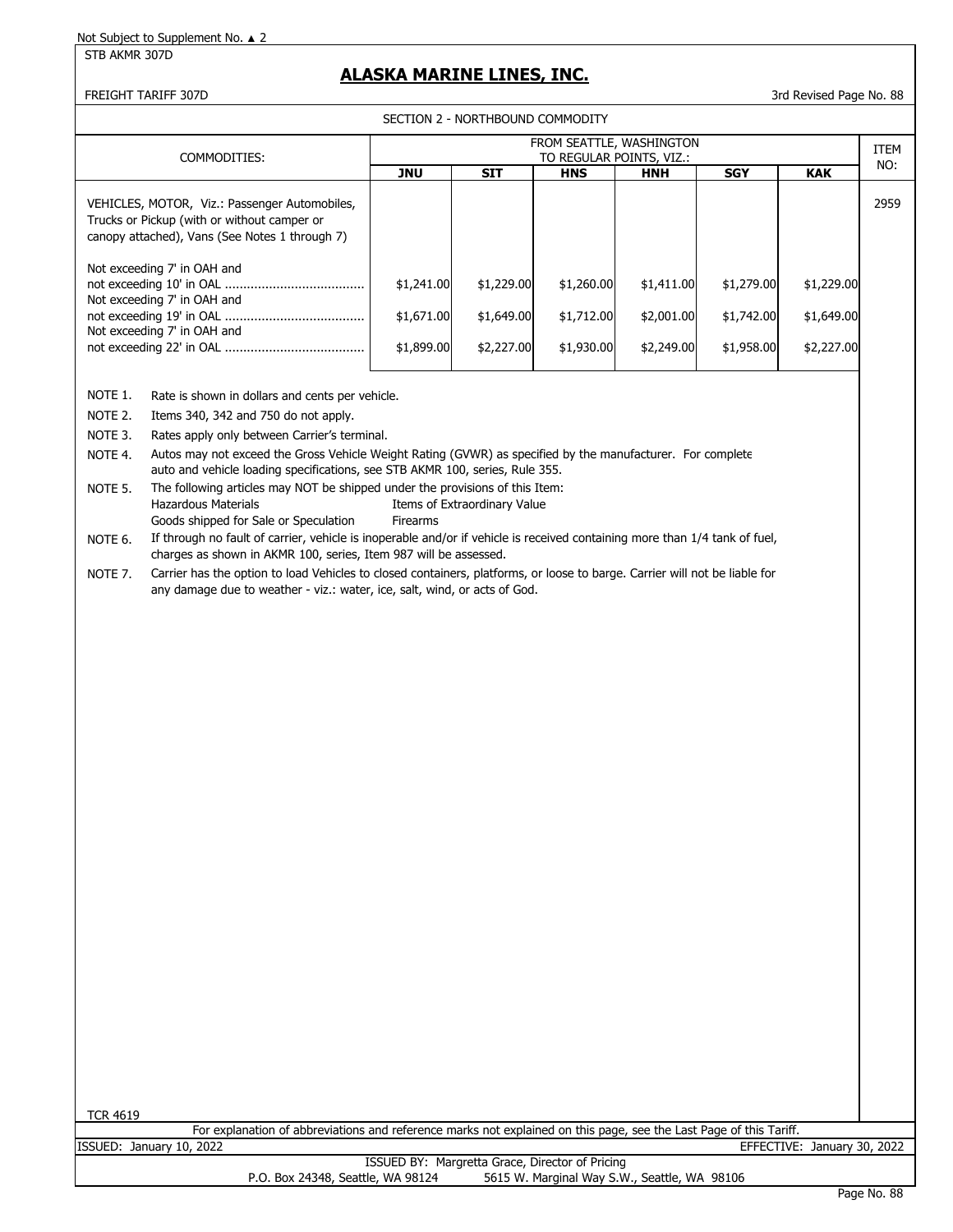STB AKMR 307D

# **ALASKA MARINE LINES, INC.**

FREIGHT TARIFF 307D 2nd Revised Page No. 89

| SECTION 2 - NORTHBOUND COMMODITY                                                                                                                                            |                                                          |                                                          |                                                          |                                                          |                                                          |                                                          |             |  |  |
|-----------------------------------------------------------------------------------------------------------------------------------------------------------------------------|----------------------------------------------------------|----------------------------------------------------------|----------------------------------------------------------|----------------------------------------------------------|----------------------------------------------------------|----------------------------------------------------------|-------------|--|--|
| FROM SEATTLE, WASHINGTON<br>TO REGULAR POINTS, VIZ.:<br>COMMODITIES:                                                                                                        |                                                          |                                                          |                                                          |                                                          |                                                          |                                                          |             |  |  |
|                                                                                                                                                                             | <b>JNU</b>                                               | $\overline{S}$ IT                                        | <b>HNS</b>                                               | <b>HNH</b>                                               | <b>SGY</b>                                               | <b>KAK</b>                                               | ITEM<br>NO: |  |  |
| WALLBOARD, Viz.: Gypsumboard or Plasterboard<br>(fiberboard, felt or fiber and plaster combined)<br>faced or unfaced, with or without vinyl or plastic.<br>(See Note 1)     | 28.22                                                    | 29.69                                                    | 28.45                                                    | 40.49                                                    | 31.31                                                    | 29.69                                                    | 2966        |  |  |
|                                                                                                                                                                             | 26.28                                                    | 28.92                                                    | 28.07                                                    | 31.09                                                    | 30.83                                                    | 28.92                                                    |             |  |  |
| 20' Container (Min. Wt. 20,000)<br>20' Container (Min. Wt. 38,000)                                                                                                          | 9.12<br>6.32                                             | 10.60<br>6.95                                            | 11.70<br>7.07                                            | 13.95<br>8.45                                            | 12.75<br>7.72                                            | 10.60<br>6.95                                            |             |  |  |
| 24' Container (Min. Wt. 24,000)                                                                                                                                             | 10.55                                                    | 11.61                                                    | 11.83                                                    | 14.11                                                    | 12.90                                                    | 11.61                                                    |             |  |  |
| 24' Container (Min. Wt. 42,000)                                                                                                                                             | 6.94                                                     | 7.64                                                     | 7.78                                                     | 9.27                                                     | 8.49                                                     | 7.64                                                     |             |  |  |
| 40' Container (Min. Wt. 44,000)                                                                                                                                             | 9.41                                                     | 10.16                                                    | 9.68                                                     | 10.07                                                    | 9.87                                                     | 10.16                                                    |             |  |  |
| WALLBOARD or CEILING TILE, Acoustical; SOUND<br>DEADENING BOARD, in solid flat sheets, as                                                                                   |                                                          |                                                          |                                                          |                                                          |                                                          |                                                          | 2973        |  |  |
| described in Item 1033.                                                                                                                                                     |                                                          |                                                          |                                                          |                                                          |                                                          |                                                          |             |  |  |
| 20' Container (Min. Wt. 20,000)<br>20' Container (Min. Wt. 38,000)<br>24' Container (Min. Wt. 24,000)<br>24' Container (Min. Wt. 42,000)<br>40' Container (Min. Wt. 44,000) | 28.22<br>26.28<br>10.43<br>6.32<br>10.55<br>6.94<br>8.54 | 29.69<br>28.92<br>11.49<br>6.95<br>11.61<br>7.64<br>9.15 | 28.45<br>28.07<br>11.70<br>7.07<br>11.83<br>7.78<br>8.79 | 40.49<br>31.09<br>13.95<br>8.45<br>14.11<br>9.27<br>9.07 | 31.31<br>30.83<br>12.75<br>7.72<br>12.90<br>8.49<br>8.96 | 29.69<br>28.92<br>11.49<br>6.95<br>11.61<br>7.64<br>9.15 |             |  |  |
| <b>TCR 4619</b><br>For explanation of abbreviations and reference marks not explained on this page, see the Last Page of this Tariff.                                       |                                                          |                                                          |                                                          |                                                          |                                                          |                                                          |             |  |  |
| ISSUED: January 10, 2022                                                                                                                                                    |                                                          |                                                          |                                                          |                                                          |                                                          | EFFECTIVE: January 30, 2022                              |             |  |  |
| P.O. Box 24348, Seattle, WA 98124                                                                                                                                           | ISSUED BY: Margretta Grace, Director of Pricing          |                                                          |                                                          | 5615 W. Marginal Way S.W., Seattle, WA 98106             |                                                          |                                                          |             |  |  |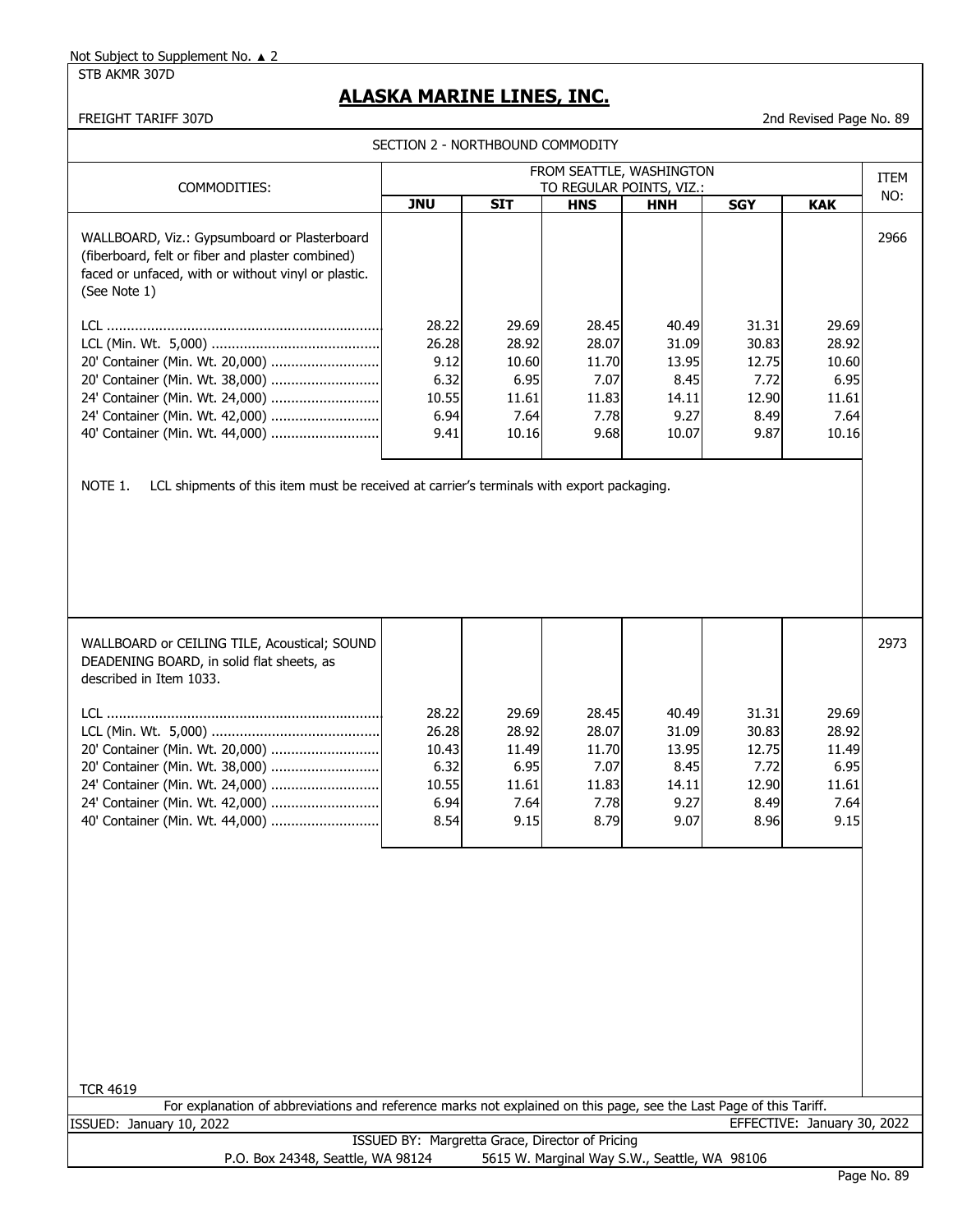STB AKMR 307D

# **ALASKA MARINE LINES, INC.**

FREIGHT TARIFF 307D 2nd Revised Page No. 90

|                                                                                                                                                                                                                                                                                                                                                           | FROM SEATTLE, WASHINGTON                                                                       |                                                                                                |                                                                                                |                                                                                                 |                                                                                                 |                                                                                                |      |  |
|-----------------------------------------------------------------------------------------------------------------------------------------------------------------------------------------------------------------------------------------------------------------------------------------------------------------------------------------------------------|------------------------------------------------------------------------------------------------|------------------------------------------------------------------------------------------------|------------------------------------------------------------------------------------------------|-------------------------------------------------------------------------------------------------|-------------------------------------------------------------------------------------------------|------------------------------------------------------------------------------------------------|------|--|
| COMMODITIES:                                                                                                                                                                                                                                                                                                                                              | TO REGULAR POINTS, VIZ.:                                                                       |                                                                                                |                                                                                                |                                                                                                 |                                                                                                 |                                                                                                |      |  |
|                                                                                                                                                                                                                                                                                                                                                           | <b>JNU</b>                                                                                     | <b>SIT</b>                                                                                     | <b>HNS</b>                                                                                     | <b>HNH</b>                                                                                      | <b>SGY</b>                                                                                      | <b>KAK</b>                                                                                     | NO:  |  |
| FLOATS, DOCK SECTIONS, consisting of an<br>aluminum, steel, concrete or wood shell filled<br>with expanded or foam plastic. (See Note 1)                                                                                                                                                                                                                  |                                                                                                |                                                                                                |                                                                                                |                                                                                                 |                                                                                                 |                                                                                                | 2980 |  |
| 20' Container (Min. Wt. 24,000)<br>20' Container (Min. Wt. 40,000)<br>24' Container (Min. Wt. 8,000)<br>24' Container (Min. Wt. 24,000)<br>24' Container (Min. Wt. 40,000)<br>40' Container (Min. Wt. 12,000)<br>40' Container (Min. Wt. 24,000)<br>40' Container (Min. Wt. 40,000)<br>53' Container (Min. Wt. 16,000)<br>53' Container (Min. Wt. 30,000) | 37.12<br>11.31<br>8.80<br>37.12<br>15.85<br>12.33<br>37.12<br>19.29<br>12.89<br>35.36<br>19.60 | 40.83<br>12.46<br>9.67<br>40.83<br>17.42<br>13.56<br>40.83<br>21.22<br>14.18<br>38.89<br>21.58 | 41.57<br>12.69<br>9.85<br>41.57<br>17.75<br>13.80<br>41.57<br>21.61<br>14.44<br>39.58<br>21.96 | 44.54<br>13.58<br>10.55<br>44.54<br>19.00<br>14.79<br>44.54<br>23.14<br>15.47<br>42.41<br>23.53 | 42.67<br>13.02<br>10.12<br>42.67<br>18.21<br>14.18<br>42.67<br>22.20<br>14.82<br>40.66<br>22.54 | 40.83<br>12.46<br>9.67<br>40.83<br>17.42<br>13.56<br>40.83<br>21.22<br>14.18<br>38.89<br>21.58 |      |  |
| 53' Container (Min. Wt. 50,000)                                                                                                                                                                                                                                                                                                                           | 12.06                                                                                          | 13.26                                                                                          | 13.49                                                                                          | 14.47                                                                                           | 13.84                                                                                           | 13.26                                                                                          |      |  |

NOTE 1. Item 882 shall not apply.

| <b>TCR 4619</b>                                                                                                    |  |  |  |  |  |  |
|--------------------------------------------------------------------------------------------------------------------|--|--|--|--|--|--|
| For explanation of abbreviations and reference marks not explained on this page, see the Last Page of this Tariff. |  |  |  |  |  |  |
| EFFECTIVE: January 30, 2022<br>ISSUED: January 10, 2022                                                            |  |  |  |  |  |  |
| ISSUED BY: Margretta Grace, Director of Pricing                                                                    |  |  |  |  |  |  |
| 5615 W. Marginal Way S.W., Seattle, WA 98106<br>P.O. Box 24348, Seattle, WA 98124                                  |  |  |  |  |  |  |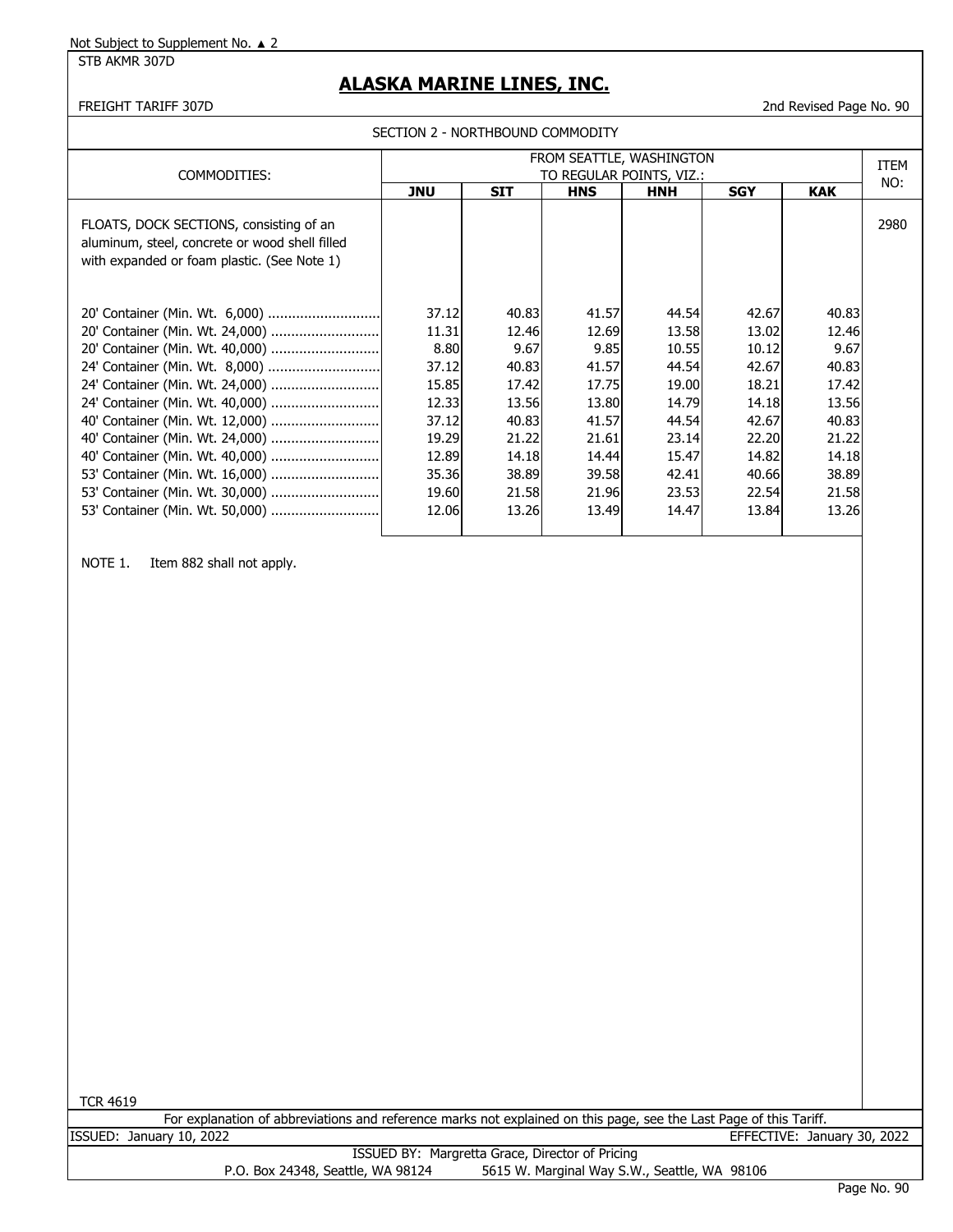FREIGHT TARIFF 307D **CHARGE 1989** STATES AND THE REIGHT TARIFF 307D

## **ALASKA MARINE LINES, INC.**

### SECTION 3

#### NORTHBOUND COMMODITY RATES:

FROM

Seattle, Washington

TO

Points in Alaska

ON

Articles Requiring and Moving In Frozen or Cold-Pack Service

Rates named in this Section include mechanical refrigeration in fully insulated containers necessary to maintain air temperature of 0 degrees or less.

When rates are published in this Section the commodity transported requiring and moving in frozen or cold-pack service, as specified from point of origin to point of destination, will apply regardless of rates between the same points over the same routes published in other Sections. Except where specifically provided, rates in this Section will not apply in connection with Item 645.

NOTE: Except as otherwise noted, Items referred to in Rate Items, not found in this Tariff, are in Tariff AKMR 100, series.

P.O. BOX 24348, SEATTLE, WA 98124 5615 W. MARGINAL WAY S.W., SEATTLE, WA 98106 Page No. 91 ISSUED BY: MARGRETTA GRACE, DIRECTOR OF PRICING For explanation of abbreviations and reference marks, see the last page of this tariff. ISSUED: March 13, 2020 EFFECTIVE: March 14, 2020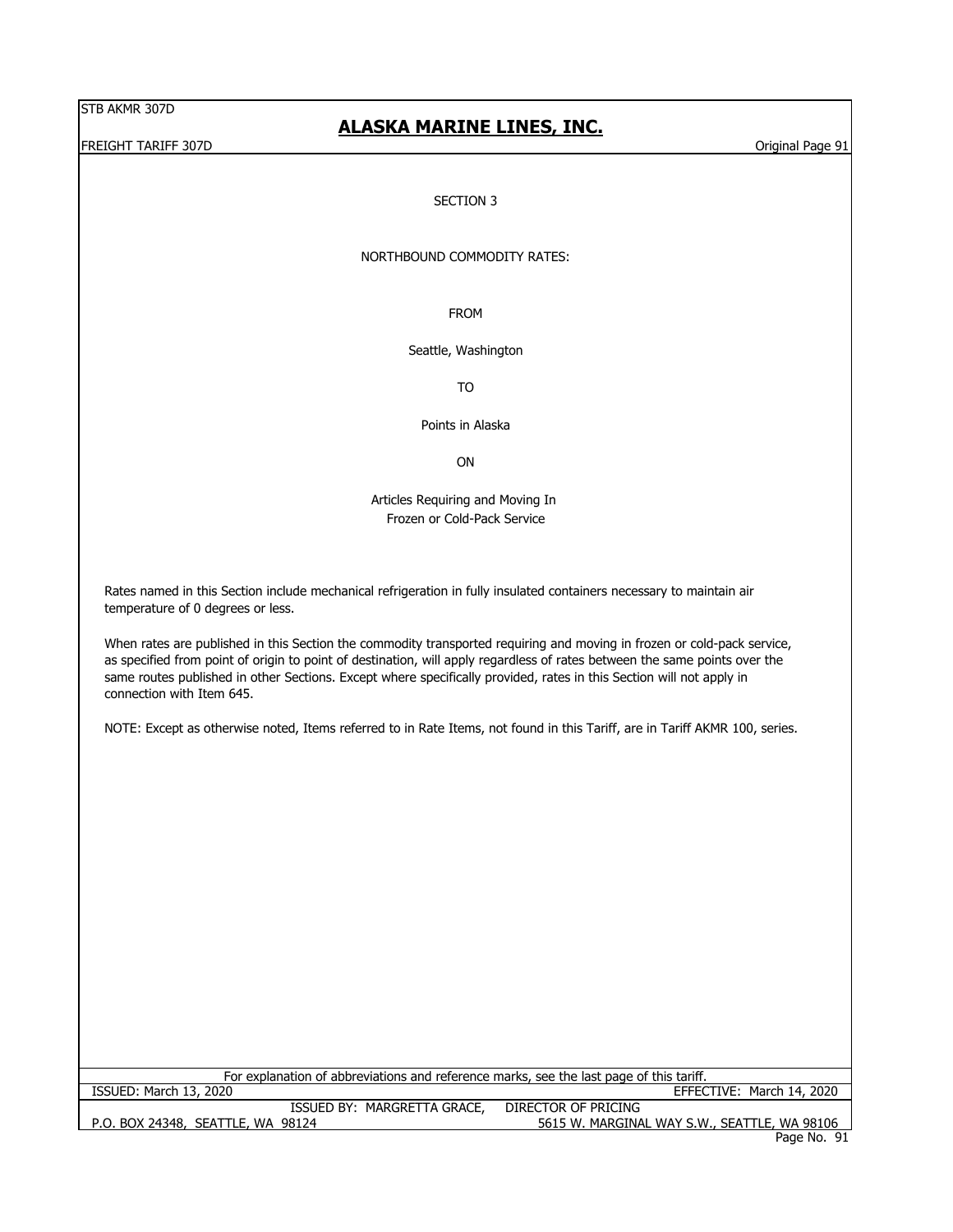## STB AKMR 307D

## **ALASKA MARINE LINES, INC.**

## FREIGHT TARIFF 307D 2nd Revised Page No. 92

SECTION 3 - NORTHBOUND (FREEZE) COMMODITY

| COMMODITIES:                                                                                                                                                | FROM SEATTLE, WASHINGTON<br>TO REGULAR POINTS, VIZ.:                                                                                                                                                                                            |            |            |            |            |            |      |
|-------------------------------------------------------------------------------------------------------------------------------------------------------------|-------------------------------------------------------------------------------------------------------------------------------------------------------------------------------------------------------------------------------------------------|------------|------------|------------|------------|------------|------|
|                                                                                                                                                             | <b>JNU</b>                                                                                                                                                                                                                                      | <b>SIT</b> | <b>HNS</b> | <b>HNH</b> | <b>SGY</b> | <b>KAK</b> | NO:  |
| FREIGHT ALL KINDS, Moving in Frozen or Cold<br>Pack service NOS (See Notes 1 through 3)                                                                     |                                                                                                                                                                                                                                                 |            |            |            |            |            | 3000 |
| 40' Container (Min. Wt. 32,000)                                                                                                                             | 61.06<br>68.21<br>68.48<br>73.86<br>72.50<br>68.48<br>65.27<br>52.28<br>68.72<br>65.27<br>47.30<br>68.72<br>28.78<br>31.02<br>32.21<br>34.52<br>33.07<br>31.02<br>23.98<br>25.86<br>25.86<br>26.86<br>28.78<br>27.56                            |            |            |            |            |            |      |
| NOTE 1.<br>Acids, Liquid<br>Ammunition, Explosive Group (14000)<br>Automobiles, passenger or freight<br>Explosives Group (64300)                            | Rates published in this Item will not apply on the following articles as described in the NMFC:<br>Livestock (111680)<br>Poisons, Classes A and B<br>Poultry or Pigeons, Live (161400)<br>Vehicles, self-propelled or other then self-propelled |            |            |            |            |            |      |
| NOTE 2.<br>Rates apply to all commodities, NOS, that are placed in refrigerated equipment regardless of whether or not<br>refrigerated service is required. |                                                                                                                                                                                                                                                 |            |            |            |            |            |      |

NOTE 3. Items 645 and 882 (except as noted above) do not apply.

| <b>TCR 4619</b> |                                                                                                                    |                             |  |
|-----------------|--------------------------------------------------------------------------------------------------------------------|-----------------------------|--|
|                 | For explanation of abbreviations and reference marks not explained on this page, see the Last Page of this Tariff. |                             |  |
|                 | ISSUED: January 10, 2022                                                                                           | EFFECTIVE: January 30, 2022 |  |
|                 | ISSUED BY: Margretta Grace, Director of Pricing                                                                    |                             |  |
|                 | 5615 W. Marginal Way S.W., Seattle, WA 98106<br>P.O. Box 24348, Seattle, WA 98124                                  |                             |  |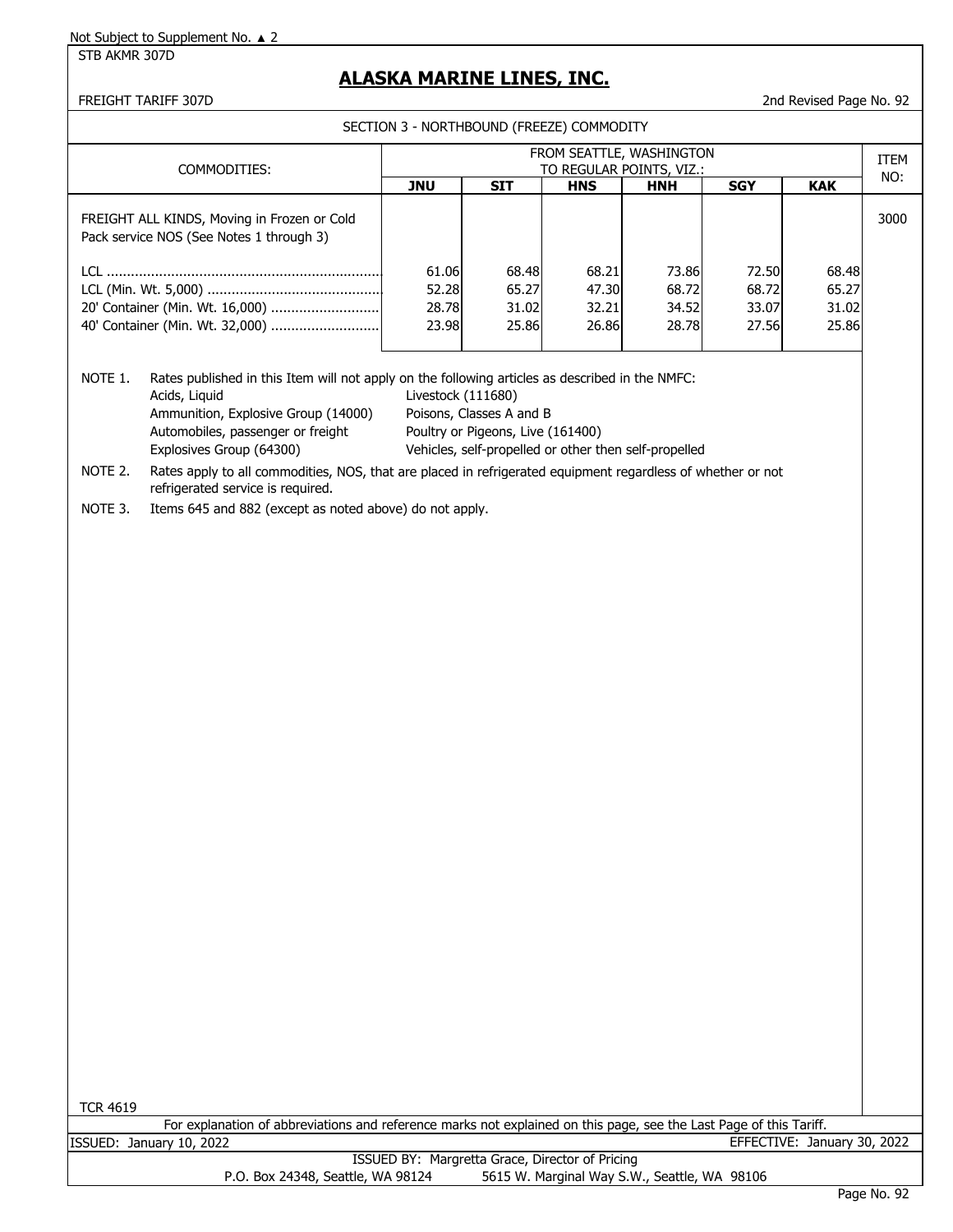STB AKMR 307D

# **ALASKA MARINE LINES, INC.**

FREIGHT TARIFF 307D 2nd Revised Page No. 93

SECTION 3 - NORTHBOUND (FREEZE) COMMODITY

| COMMODITIES:                                                                                                                               | FROM SEATTLE, WASHINGTON<br>TO REGULAR POINTS, VIZ.: |            |            |            |            |            |      |
|--------------------------------------------------------------------------------------------------------------------------------------------|------------------------------------------------------|------------|------------|------------|------------|------------|------|
|                                                                                                                                            | <b>JNU</b>                                           | <b>SIT</b> | <b>HNS</b> | <b>HNH</b> | <b>SGY</b> | <b>KAK</b> | NO:  |
| ANIMAL FEED, Frozen in Boxes, Viz.: Animal<br>Parts, Fish Heads, Fish Tails, Fish, NOS, Herring,<br>Octopus, or Squid (See Notes 1 thru 3) |                                                      |            |            |            |            |            | 3050 |
|                                                                                                                                            | 49.93                                                | 54.92      | 55.92      | 59.90      | 57.42      | 54.92      |      |
|                                                                                                                                            | 47.30                                                | 52.01      | 52.98      | 56.76      | 54.39      | 52.01      |      |
| 20' Container (Min. Wt. 21,000)                                                                                                            | 16.99                                                | 20.38      | 19.49      | 22.39      | 21.69      | 20.38      |      |
|                                                                                                                                            | 13.38                                                | 16.06      | 15.34      | 17.63      | 17.07      | 16.06      |      |
| 40' Container (Min. Wt. 32,000)                                                                                                            | 18.58                                                | 22.29      | 21.33      | 24.46      | 23.72      | 22.29      |      |
|                                                                                                                                            |                                                      |            |            |            |            |            |      |

NOTE 1. Commodity must be in securely taped or strapped boxes.

NOTE 2. Items 645 and 882 (except as noted above) do not apply.

NOTE 3. Rates apply to commodities not fit for human consumption.

| <b>TCR 4619</b>                                                                                                    |                             |  |
|--------------------------------------------------------------------------------------------------------------------|-----------------------------|--|
| For explanation of abbreviations and reference marks not explained on this page, see the Last Page of this Tariff. |                             |  |
| ISSUED: January 10, 2022                                                                                           | EFFECTIVE: January 30, 2022 |  |
| ISSUED BY: Margretta Grace, Director of Pricing                                                                    |                             |  |
| 5615 W. Marginal Way S.W., Seattle, WA 98106<br>P.O. Box 24348, Seattle, WA 98124                                  |                             |  |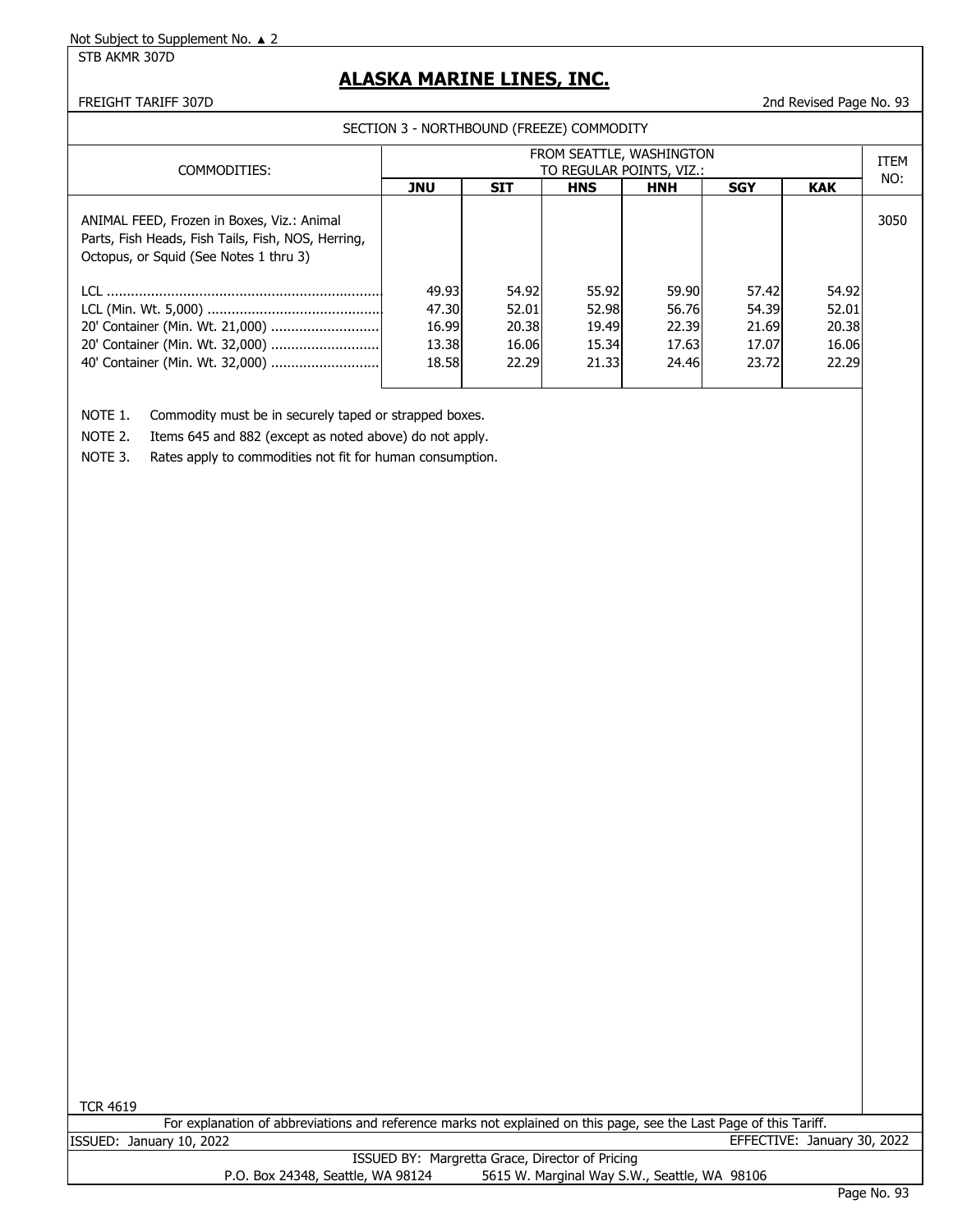FREIGHT TARIFF 307D **CHARGE 1998** STATES AND THE REIGHT TARIFF 307D

# **ALASKA MARINE LINES, INC.**

#### SECTION 4

#### NORTHBOUND COMMODITY RATES:

FROM

Seattle, Washington

TO

Points in Alaska

ON

#### Articles Requiring and Moving In Refrigerated Temperature Control Service

Rates named in this Section include mechanical temperature protection from heat or cold in fully insulated vehicles necessary for the protection of perishable shipments moving at a temperature above 0 degrees Fahrenheit. Bill of lading must be annotated that refrigerated temperature control service is required and the required temperature range must be

When rates are published in this Section on the commodity transported requiring and moving in refrigerated temperature control service, as specified from point of origin to point of destination, will apply regardless of rates between the same points, over the same routes, published in other Sections. Except where specifically provided, rates in this Section will not apply in connection with Item 645.

NOTE: Except as otherwise noted, Items referred to in Rate Items, not found in this Tariff, are in Tariff AKMR 100, series.

| For explanation of abbreviations and reference marks, see the last page of this tariff. |                                              |
|-----------------------------------------------------------------------------------------|----------------------------------------------|
| ISSUED: March 13, 2020                                                                  | EFFECTIVE: March 14, 2020                    |
| ISSUED BY: MARGRETTA GRACE,                                                             | DIRECTOR OF PRICING                          |
| P.O. BOX 24348, SEATTLE, WA 98124                                                       | 5615 W. MARGINAL WAY S.W., SEATTLE, WA 98106 |
|                                                                                         | Page No. 94                                  |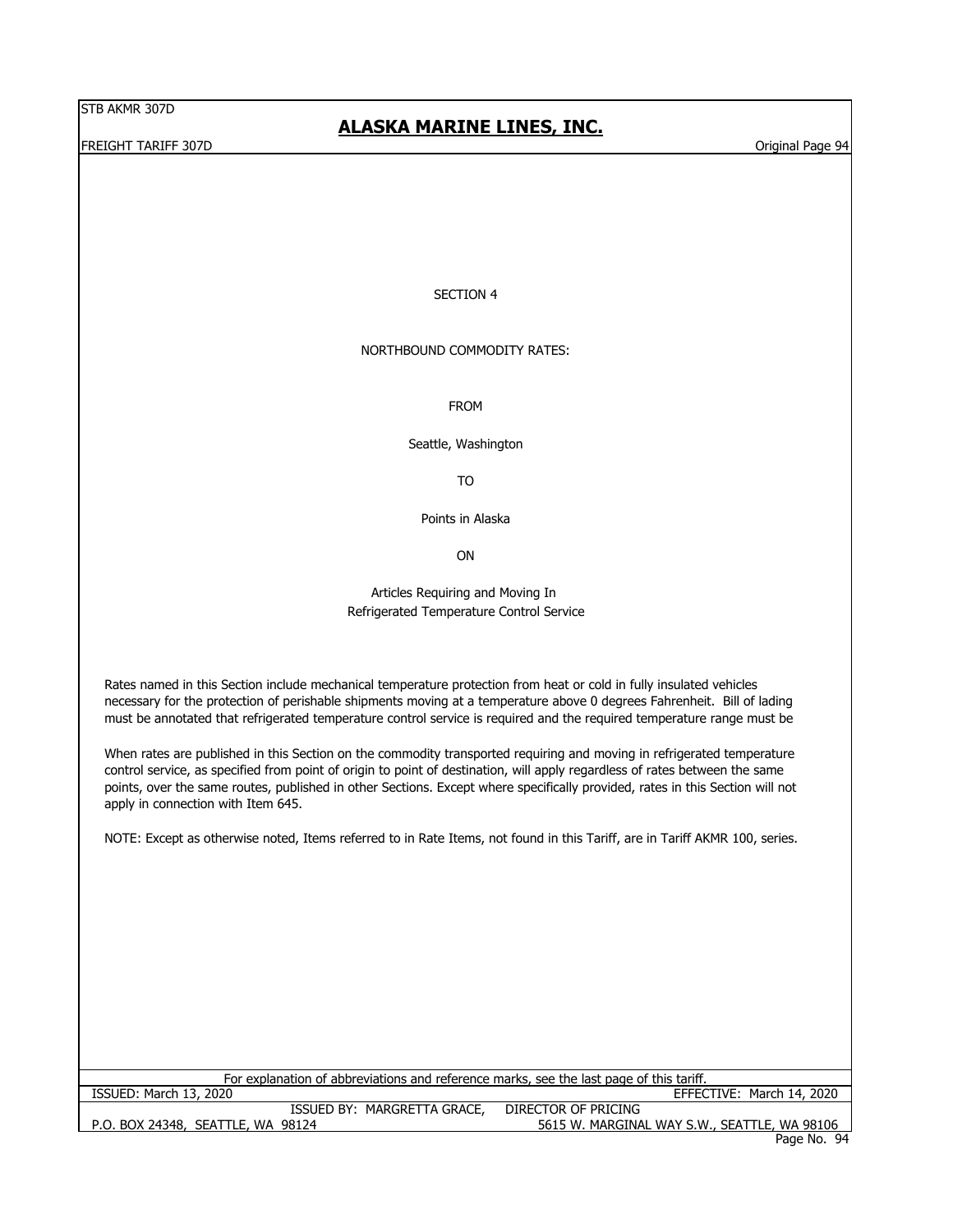## STB AKMR 307D

## **ALASKA MARINE LINES, INC.**

## FREIGHT TARIFF 307D 2nd Revised Page No. 95

SECTION 4 - NORTHBOUND (CHILL) COMMODITY

| COMMODITIES:                                                                                                                | FROM SEATTLE, WASHINGTON<br>TO REGULAR POINTS, VIZ.: |            |            |            |            |            |      |
|-----------------------------------------------------------------------------------------------------------------------------|------------------------------------------------------|------------|------------|------------|------------|------------|------|
|                                                                                                                             | <b>JNU</b>                                           | <b>SIT</b> | <b>HNS</b> | <b>HNH</b> | <b>SGY</b> | <b>KAK</b> | NO:  |
| FREIGHT ALL KINDS, NOS, Moving in Refrigerated<br>service NOS (See Notes 1 through 3)                                       |                                                      |            |            |            |            |            | 4000 |
|                                                                                                                             | 61.06                                                | 68.48      | 68.21      | 73.86      | 72.50      | 68.48      |      |
|                                                                                                                             | 52.28                                                | 65.27      | 47.30      | 68.72      | 68.72      | 65.27      |      |
| 20' Container (Min. Wt. 16,000)                                                                                             | 28.78                                                | 31.02      | 32.21      | 34.52      | 33.07      | 31.02      |      |
|                                                                                                                             | 23.98                                                | 25.86      | 26.86      | 28.78      | 27.56      | 25.86      |      |
| NOTE 1.<br>Rates published in this Item will not apply on the following articles as described in the NMFC:<br>Acids, Liquid | Livestock (111680)                                   |            |            |            |            |            |      |

Ammunition, Explosive Group (14000) Poisons, Classes A and B Automobiles, passenger or freight Poultry or Pigeons, Live (161400) Explosives Group (64300) Vehicles, self-propelled or other then self-propelled

NOTE 2. Rates apply to all commodities, NOS, that are placed in refrigerated equipment regardless of whether or not refrigerated service is required.

NOTE 3. Items 645 and 882 (except as noted above) do not apply.

| <b>TCR 4619</b>                                                                                                    |                                                                                   |                             |  |  |  |  |
|--------------------------------------------------------------------------------------------------------------------|-----------------------------------------------------------------------------------|-----------------------------|--|--|--|--|
| For explanation of abbreviations and reference marks not explained on this page, see the Last Page of this Tariff. |                                                                                   |                             |  |  |  |  |
|                                                                                                                    | ISSUED: January 10, 2022                                                          | EFFECTIVE: January 30, 2022 |  |  |  |  |
|                                                                                                                    | ISSUED BY: Margretta Grace, Director of Pricing                                   |                             |  |  |  |  |
|                                                                                                                    | 5615 W. Marginal Way S.W., Seattle, WA 98106<br>P.O. Box 24348, Seattle, WA 98124 |                             |  |  |  |  |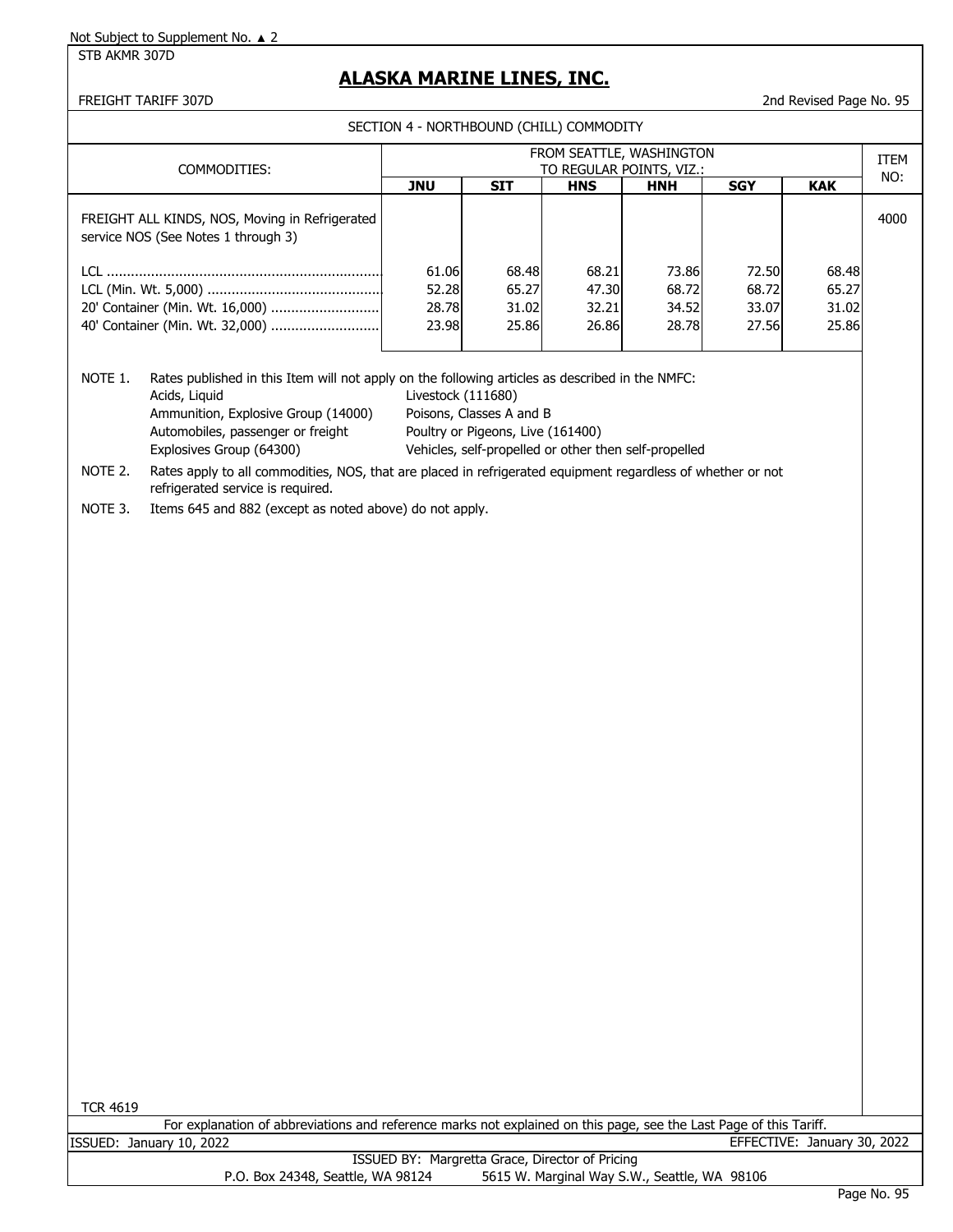#### STB AKMR 307D

## **ALASKA MARINE LINES, INC.**

## FREIGHT TARIFF 307D 3rd Revised Page No. 96

SECTION 4 - NORTHBOUND (CHILL) COMMODITY

| COMMODITIES:                                                                                                                                                                                                                                                                                                                                                                                                                     | FROM SEATTLE, WASHINGTON<br>TO REGULAR POINTS, VIZ.: |                                                    |                                                    |                                                    |                                                    |                                                    |      |
|----------------------------------------------------------------------------------------------------------------------------------------------------------------------------------------------------------------------------------------------------------------------------------------------------------------------------------------------------------------------------------------------------------------------------------|------------------------------------------------------|----------------------------------------------------|----------------------------------------------------|----------------------------------------------------|----------------------------------------------------|----------------------------------------------------|------|
|                                                                                                                                                                                                                                                                                                                                                                                                                                  | <b>JNU</b>                                           | <b>SIT</b>                                         | <b>HNS</b>                                         | <b>HNH</b>                                         | <b>SGY</b>                                         | <b>KAK</b>                                         | NO:  |
| NURSERY STOCK, Moving in Refrigerated Service.<br>Viz.: Ballroot, Evergreen and Deciduous Trees (1);<br>Evergreens, decorative, cut and Holly, Mistletoe<br>or Holly Wreaths, viz: Christmas Trees NOI;<br>Evergreens, decorative, cut, loose, in packages not<br>machine pressed or in machine pressed bales;<br>Holly, Mistletoe, or Holly Wreaths, in bales, barrels,<br>boxes or crates, or in Sod, palletized. (See Note 1) |                                                      |                                                    |                                                    |                                                    |                                                    |                                                    | 4050 |
| 40' Container (Min. Wt. 18,000)                                                                                                                                                                                                                                                                                                                                                                                                  | 65.70<br>29.57<br>21.52<br>27.37<br>19.14<br>17.39   | 83.33<br>32.53<br>24.40<br>30.13<br>21.69<br>19.14 | 74.35<br>33.13<br>24.85<br>30.66<br>22.08<br>19.48 | 83.25<br>35.50<br>26.62<br>32.85<br>23.66<br>20.88 | 79.28<br>34.02<br>25.52<br>31.49<br>22.67<br>20.01 | 83.33<br>32.53<br>24.40<br>30.13<br>21.69<br>19.14 |      |

(1) Subject to NMFC Item 71292.

(2) Subject to a minimum charge of 9 pounds per cubic foot. If applicable, rate includes return of empty plant racks to Carrier's Seattle Terminal.

NOTE 1. Rate applies to Shipper load and count containers only.

| <b>TCR 4619</b>                                                                                                    |  |
|--------------------------------------------------------------------------------------------------------------------|--|
| For explanation of abbreviations and reference marks not explained on this page, see the Last Page of this Tariff. |  |
|                                                                                                                    |  |
| EFFECTIVE: January 30, 2022<br>ISSUED: January 10, 2022                                                            |  |
| ISSUED BY: Margretta Grace, Director of Pricing                                                                    |  |
| 5615 W. Marginal Way S.W., Seattle, WA 98106<br>P.O. Box 24348, Seattle, WA 98124                                  |  |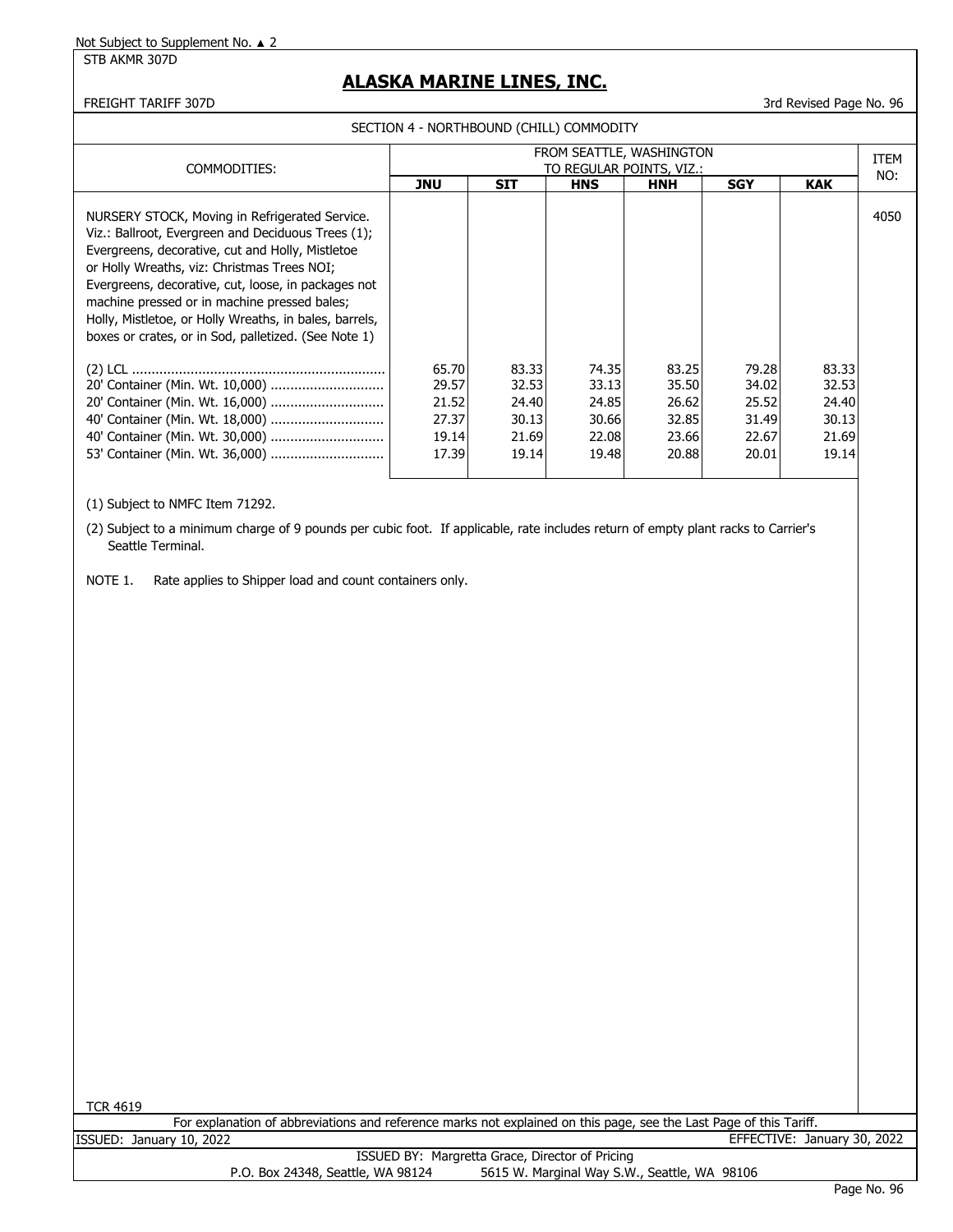**FREIGHT TARIFF 307D CONSIDERING THE CONSIDERING TO A CONSIDERATION CONSIDERING TO A CONSIDERATION Original Page 97** 

# **ALASKA MARINE LINES, INC.**

#### SECTION 5

#### PROPORTIONAL COMMODITY RATES:

FROM

Seattle, Washington

TO

Points in Alaska

NOTE: Proportional Rates in this Section are subject to the provisions of Item 800 in Tariff AKMR 100, series.

Except as otherwise noted, Items referred to in Rate Items, not found in this Tariff, are in Tariff AKMR 100,

For explanation of abbreviations and reference marks, see the last page of this tariff.<br>ISSUED: March 13, 2020

EFFECTIVE: March 14, 2020

| MARGRETTA GRACE,<br><b>ISSUED BY:</b>  | DIRECTOR OF PRICING                          |
|----------------------------------------|----------------------------------------------|
| , SEATTLE, WA 98124<br>P.O. BOX 24348, | 5615 W. MARGINAL WAY S.W., SEATTLE, WA 98106 |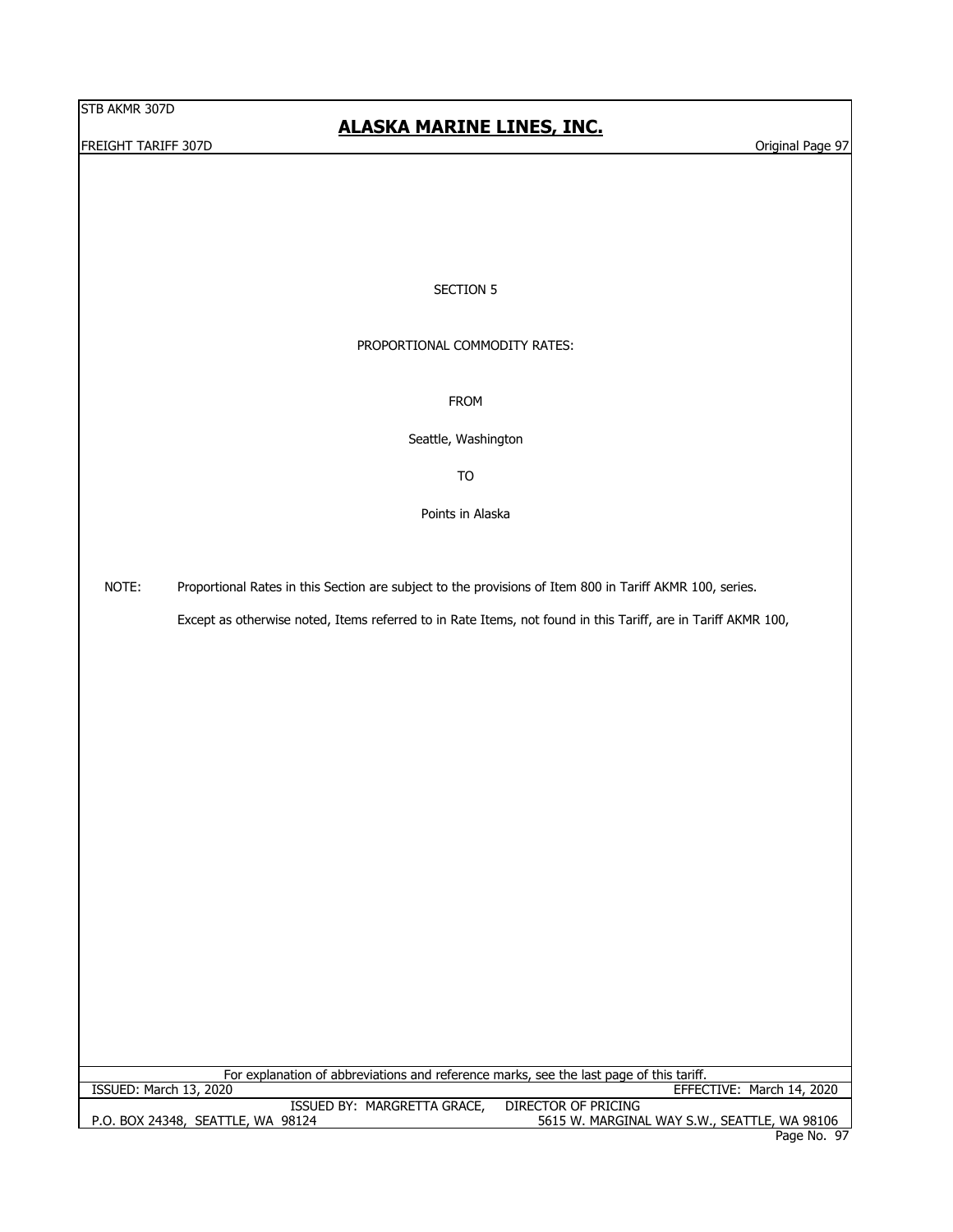FREIGHT TARIFF 307D **External Page 98** Criginal Page 98

# **ALASKA MARINE LINES, INC.**

## SECTION 6

## THROUGH COMMODITY RATES (See Note 1)

#### FROM

Seattle, Washington

TO

Points in Alaska

NOTE 1. The provisions of Item 751 will not apply.

NOTE 2. Except as otherwise noted, Items referred to in Rate Items, not found in this Tariff, are in Tariff AKMR 100, series.

| For explanation of abbreviations and reference marks, see the last page of this tariff. |                                              |
|-----------------------------------------------------------------------------------------|----------------------------------------------|
| ISSUED: March 13, 2020                                                                  | EFFECTIVE: March 14, 2020                    |
| ISSUED BY: MARGRETTA GRACE,                                                             | DIRECTOR OF PRICING                          |
| P.O. BOX 24348, SEATTLE, WA 98124                                                       | 5615 W. MARGINAL WAY S.W., SEATTLE, WA 98106 |
|                                                                                         | Page No. 98                                  |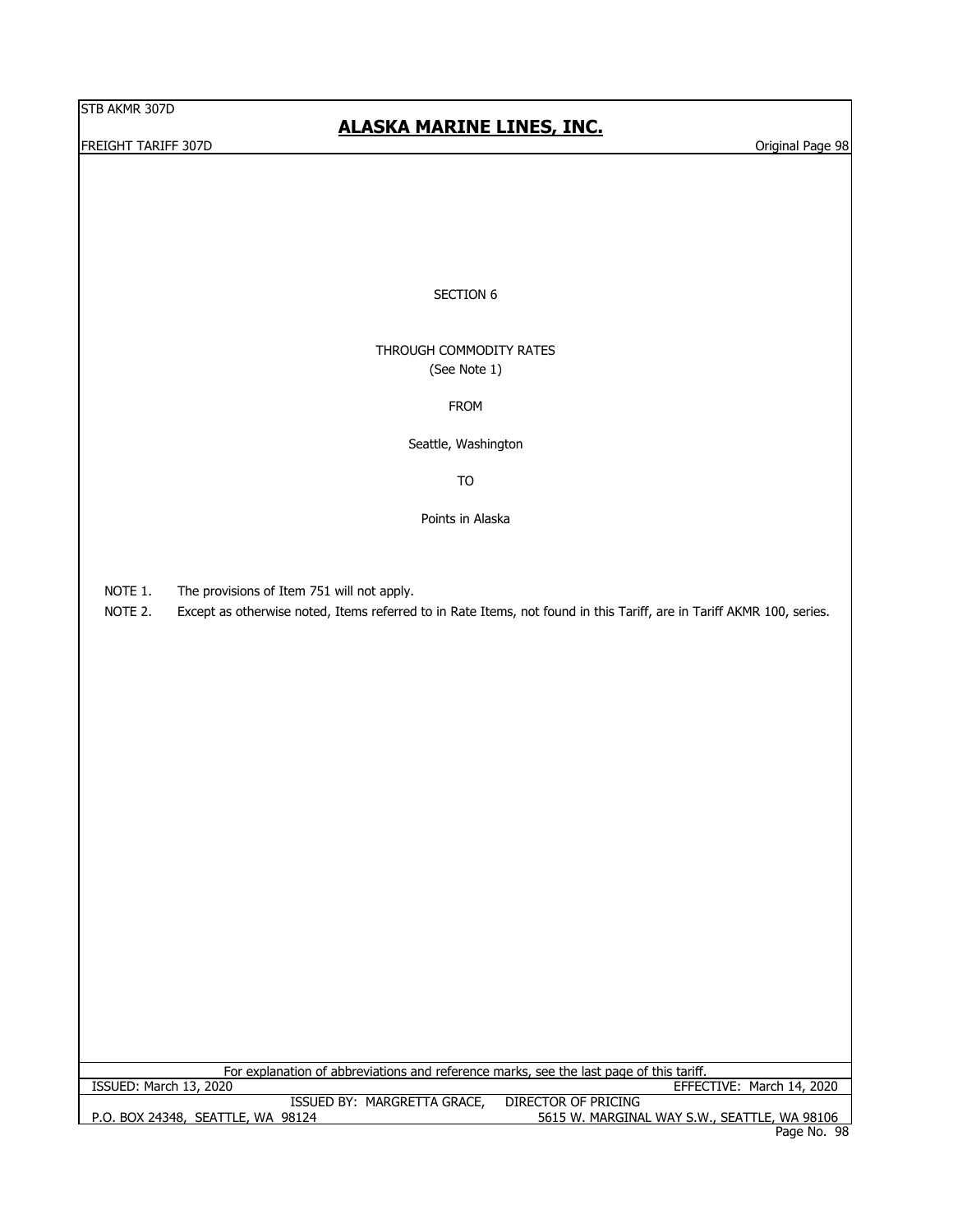FREIGHT TARIFF 307D **Original Page 99** 

# **ALASKA MARINE LINES, INC.**

#### SECTION 7

#### COMMODITY RATES

FROM

Points in Alaska (See Page 21)

TO

Seattle, Washington

AND

Points Named in Item 340

- NOTE: Except as indicated below, when rates are published in this Section on the commodity transported from point of origin to destination, rates named in this Section will apply regardless of rates between the same routes published in other Sections.
- NOTE: Except as otherwise noted, Items referred to in Rate Items, not found in this Tariff, are in Tariff AKMR 100, series.

For explanation of abbreviations and reference marks, see the last page of this tariff.

ISSUED: March 13, 2020 EFFECTIVE: March 14, 2020

| ISSUED BY: MARGRETTA GRACE. DIRECTOR OF PRICING |                                              |
|-------------------------------------------------|----------------------------------------------|
| P.O. BOX 24348, SEATTLE, WA 98124               | 5615 W. MARGINAL WAY S.W., SEATTLE, WA 98106 |
|                                                 | Page No. 99                                  |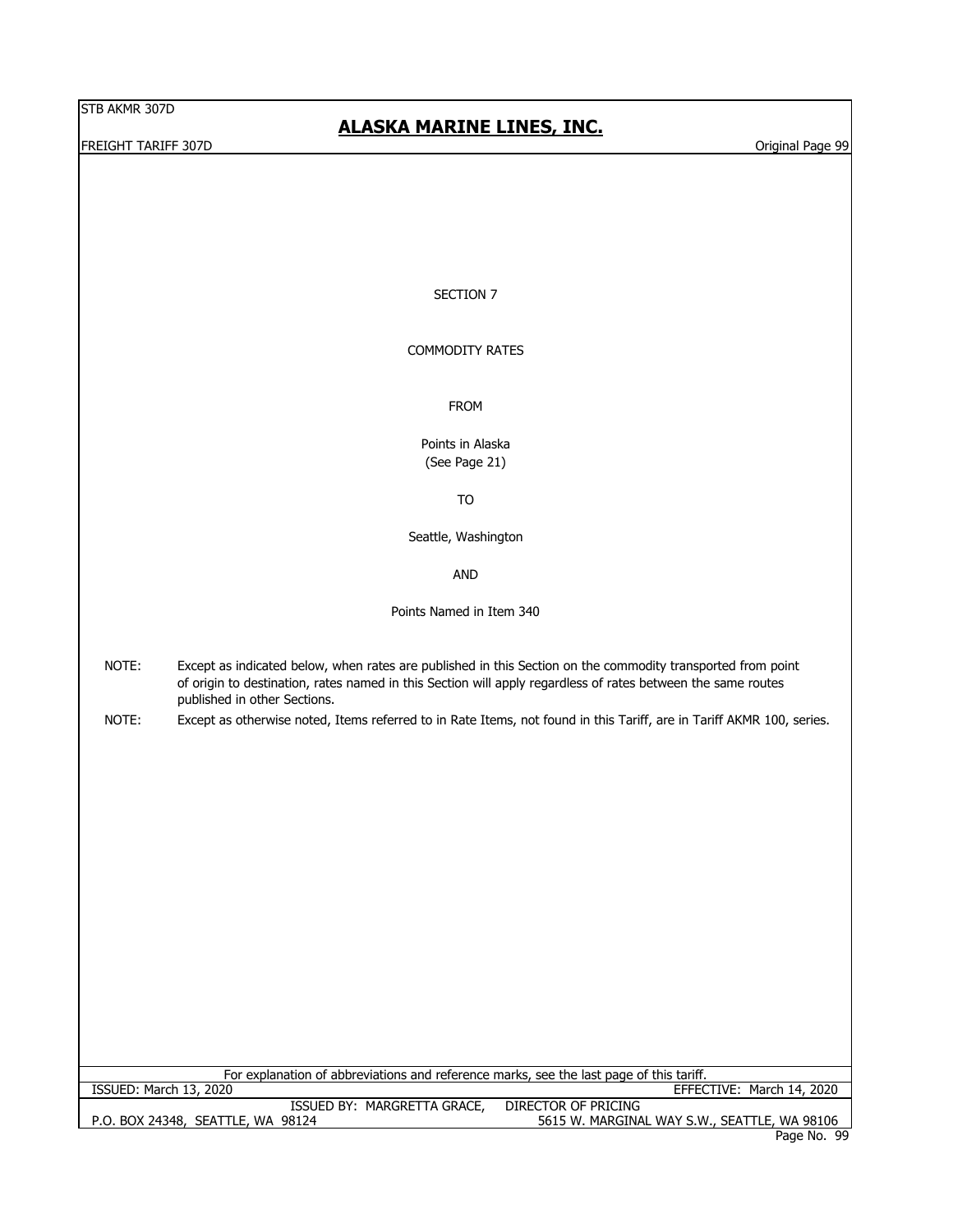STB AKMR 307D

## **ALASKA MARINE LINES, INC.**

FREIGHT TARIFF 307D 2nd Revised Page No. 100

| SECTION 7 - SOUTHBOUND COMMODITY                                                                                                                                                                                                                                                                                                                                                |                                                 |                          |                              |                                              |                          |                             |             |
|---------------------------------------------------------------------------------------------------------------------------------------------------------------------------------------------------------------------------------------------------------------------------------------------------------------------------------------------------------------------------------|-------------------------------------------------|--------------------------|------------------------------|----------------------------------------------|--------------------------|-----------------------------|-------------|
| COMMODITIES:                                                                                                                                                                                                                                                                                                                                                                    |                                                 |                          |                              | FROM REGULAR POINTS, VIZ.:                   |                          |                             | <b>ITEM</b> |
|                                                                                                                                                                                                                                                                                                                                                                                 | <b>JNU</b>                                      | <b>SIT</b>               | TO SEATTLE, WA<br><b>HNS</b> | <b>HNH</b>                                   | <b>SGY</b>               | <b>KAK</b>                  | NO:         |
| AIRPLANES, FLYING BOATS, or HELICOPTERS, KD<br>or SU, for salvage only. (See Notes 1 through 5)                                                                                                                                                                                                                                                                                 | \$3,139.00<br>\$3,924.00                        | \$3,452.00<br>\$4,315.00 | \$3,515.00<br>\$4,394.00     | \$3,767.00<br>\$4,708.00                     | \$3,610.00<br>\$4,511.00 | \$3,452.00<br>\$4,315.00    | 7010        |
|                                                                                                                                                                                                                                                                                                                                                                                 | \$5,231.00                                      | \$5,752.00               | \$5,857.00                   | \$6,278.00                                   | \$6,017.00               | \$5,752.00                  |             |
| NOTE 1.<br>Rates are in Dollars and Cents per shipper loaded/consignee unloaded closed container.<br>NOTE 2.<br>EXCEPTION TO ITEM 574: Carrier will accept no liability for damage to cargo.<br>NOTE 3.<br>Freight charges must be fully prepaid prior to acceptance of cargo.<br>NOTE 4.<br>Item 959 does not apply.<br>NOTE 5.<br>Rates are between Carrier's terminals only. |                                                 |                          |                              |                                              |                          |                             |             |
| AUTOMOBILE PARTS, excluding body parts, Old,<br>Used, having value only for reconditioning or<br>salvage.                                                                                                                                                                                                                                                                       |                                                 |                          |                              |                                              |                          |                             | 7030        |
|                                                                                                                                                                                                                                                                                                                                                                                 | 24.67                                           | 25.96                    | 24.90                        | 28.86                                        | 27.50                    | 25.96                       |             |
| <b>TCR 4619</b>                                                                                                                                                                                                                                                                                                                                                                 |                                                 |                          |                              |                                              |                          |                             |             |
| For explanation of abbreviations and reference marks not explained on this page, see the Last Page of this Tariff.<br>ISSUED: January 10, 2022                                                                                                                                                                                                                                  |                                                 |                          |                              |                                              |                          | EFFECTIVE: January 30, 2022 |             |
| P.O. Box 24348, Seattle, WA 98124                                                                                                                                                                                                                                                                                                                                               | ISSUED BY: Margretta Grace, Director of Pricing |                          |                              | 5615 W. Marginal Way S.W., Seattle, WA 98106 |                          |                             |             |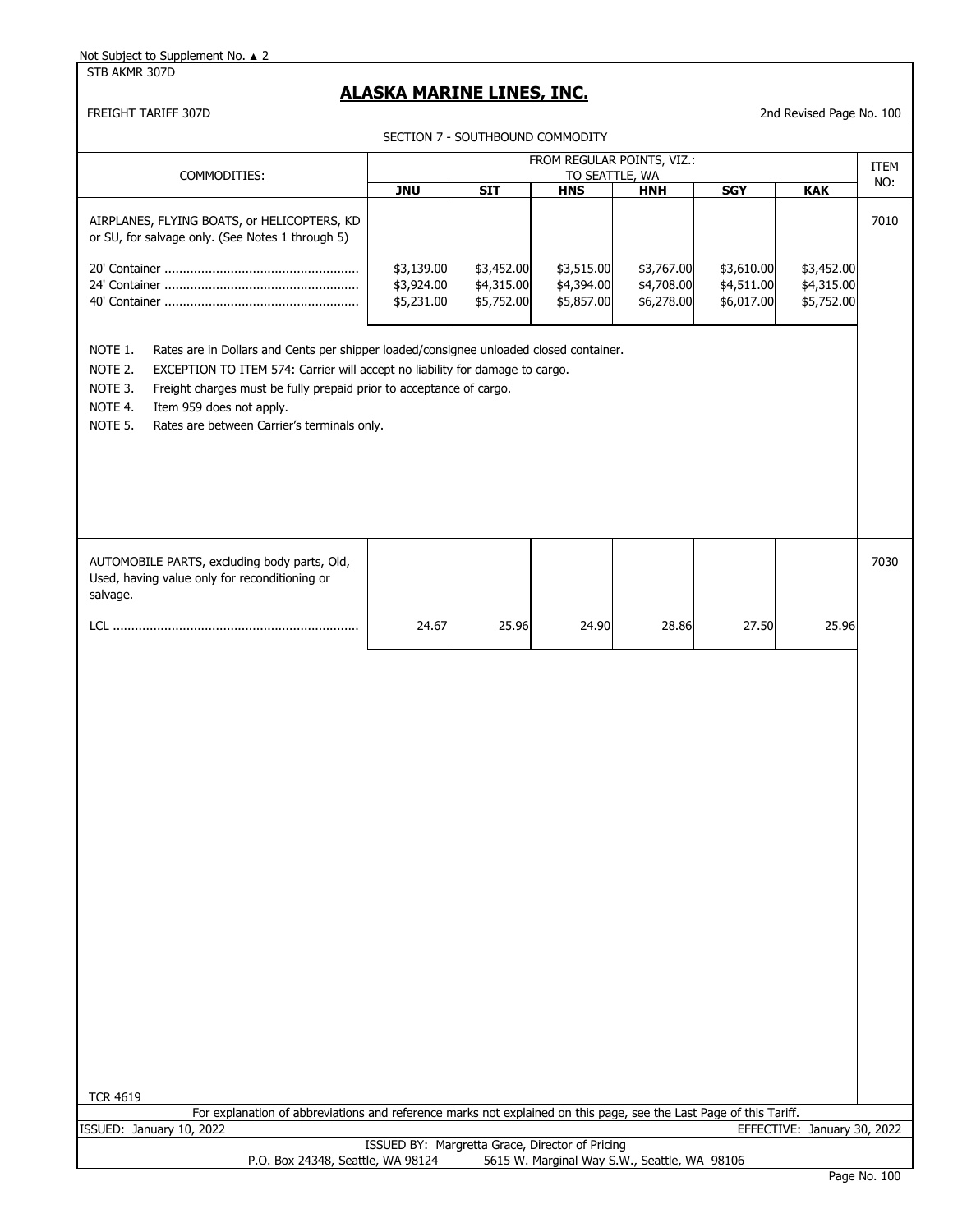STB AKMR 307D

## **ALASKA MARINE LINES, INC.**

FREIGHT TARIFF 307D 2nd Revised Page No. 101

| SECTION 7 - SOUTHBOUND COMMODITY                                                                           |                                              |       |            |            |            |            |      |  |  |  |
|------------------------------------------------------------------------------------------------------------|----------------------------------------------|-------|------------|------------|------------|------------|------|--|--|--|
| COMMODITIES:                                                                                               | FROM REGULAR POINTS, VIZ.:<br>TO SEATTLE, WA |       |            |            |            |            |      |  |  |  |
|                                                                                                            | JNU                                          | SIT   | <b>HNS</b> | <b>HNH</b> | <b>SGY</b> | <b>KAK</b> | NO:  |  |  |  |
| BOTTLES OR CANS, Beverage, glass or metal,<br>used for recycling purposes only.<br>(See Notes 1 through 4) |                                              |       |            |            |            |            | 7080 |  |  |  |
|                                                                                                            | 10.24                                        | 11.26 | 11.47      | 12.28      | 11.78      | 11.26      |      |  |  |  |
|                                                                                                            | 6.82                                         | 7.50  | 7.65       | 8.20       | 7.86       | 7.50       |      |  |  |  |
|                                                                                                            | 5.66                                         | 6.21  | 6.33       | 6.79       | 6.51       | 6.21       |      |  |  |  |
|                                                                                                            | 4.15                                         | 4.57  | 4.63       | 4.97       | 4.78       | 4.57       |      |  |  |  |
|                                                                                                            | 4.05                                         | 4.47  | 4.56       | 4.87       | 4.66       | 4.47       |      |  |  |  |

NOTE 1. Rates do not include Alaska placement service. Washington placement service may be requested per charges in Item 340.

NOTE 2. If shipper backloads bottles and cans into a container immediately following unloading of a Northbound containerload movement, the placement in Alaska for Southbound movement will be included in this rate. Any additional placement to allow backloading will be at charges listed in Alaska Marine Trucking (AKMT) or Arrowhead Transfer (ATRF) tariffs.

NOTE 3. Rates apply when shipments are not eligible for return under provisions of Item 995.

NOTE 4. Shipper to load and consignee to unload only.

TCR 4916

For explanation of abbreviations and reference marks not explained on this page, see the Last Page of this Tariff.

ISSUED: January 10, 2022 EFFECTIVE: January 30, 2022

ISSUED BY: Margretta Grace, Director of Pricing P.O. Box 24348, Seattle, WA 98124 5615 W. Marginal Way S.W., Seattle, WA 98106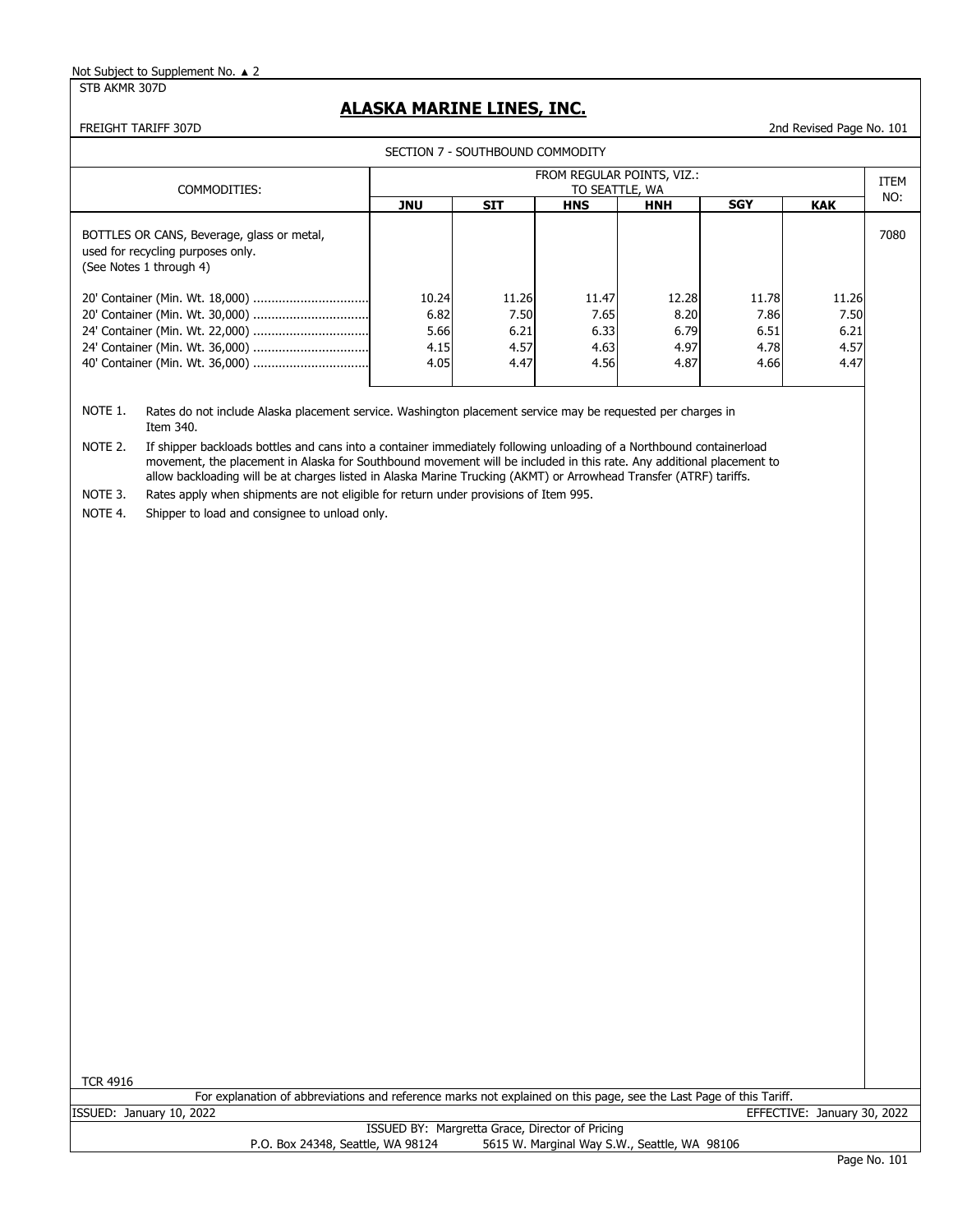STB AKMR 307D

# **ALASKA MARINE LINES, INC.**

SECTION 7 - SOUTHBOUND COMMODITY

FREIGHT TARIFF 307D 2nd Revised Page No. 102

| ו ונסטהוהיוסט שווטטשו ווטטכ                                                                                                                                                                                                                                                                                                                                                                                                                         |                                              |                         |                         |                         |                         |                             |      |  |
|-----------------------------------------------------------------------------------------------------------------------------------------------------------------------------------------------------------------------------------------------------------------------------------------------------------------------------------------------------------------------------------------------------------------------------------------------------|----------------------------------------------|-------------------------|-------------------------|-------------------------|-------------------------|-----------------------------|------|--|
| COMMODITIES:                                                                                                                                                                                                                                                                                                                                                                                                                                        | FROM REGULAR POINTS, VIZ.:<br>TO SEATTLE, WA |                         |                         |                         |                         |                             |      |  |
|                                                                                                                                                                                                                                                                                                                                                                                                                                                     | <b>JNU</b>                                   | <b>SIT</b>              | <b>HNS</b>              | <b>HNH</b>              | <b>SGY</b>              | <b>KAK</b>                  | NO:  |  |
| CARRIERS SHIPPING GROUP, EMPTY, OLD, USED,<br>VIZ.: Barrels or Drums, sheet iron or steel; Beer<br>Kegs, metal or wooden; Bottles, empty, used;<br>Cans, empty, used, aluminum, iron, steel or tin;<br>Cartons or Boxes, KD, strapped in bundles; Pallets,<br>NOS; Plastic Scrap, in machine compressed bales;<br>Reels; Tanks, not exceeding 500 gallon capacity                                                                                   |                                              |                         |                         |                         |                         |                             | 7100 |  |
|                                                                                                                                                                                                                                                                                                                                                                                                                                                     | 18.74                                        | 20.62                   | 30.69                   | 38.80                   | 33.72                   | 20.62                       |      |  |
| NOTE 1.<br>Rates are between Carrier's terminals.<br>NOTE 2.<br>If shipper backloads bottles and cans into a container immediately following unloading of a Northbound containerload<br>movement, the placement in Alaska for Southbound movement will be included in this rate.<br>NOTE 3.<br>Shipper to load and consignee to unload.<br>NOTE 4.<br>Rates apply only when shipments are not eligible for return under the provisions of Item 995. |                                              |                         |                         |                         |                         |                             |      |  |
| CARRIERS, SHIPPING, Viz.: Cylinders, steel<br>(See Notes 1 and 2)                                                                                                                                                                                                                                                                                                                                                                                   |                                              |                         |                         |                         |                         |                             | 7140 |  |
|                                                                                                                                                                                                                                                                                                                                                                                                                                                     | 13.74<br>13.02<br>12.39                      | 15.09<br>14.33<br>13.61 | 18.49<br>16.94<br>15.30 | 21.34<br>19.58<br>17.67 | 20.32<br>18.64<br>16.81 | 15.09<br>14.33<br>13.61     |      |  |
| NOTE 1.<br>Rates are between Carrier's terminals.<br>NOTE 2.<br>Shipper to load and consignee to unload.                                                                                                                                                                                                                                                                                                                                            |                                              |                         |                         |                         |                         |                             |      |  |
| <b>TCR 4619</b><br>For explanation of abbreviations and reference marks not explained on this page, see the Last Page of this Tariff.                                                                                                                                                                                                                                                                                                               |                                              |                         |                         |                         |                         |                             |      |  |
| ISSUED: January 10, 2022                                                                                                                                                                                                                                                                                                                                                                                                                            |                                              |                         |                         |                         |                         | EFFECTIVE: January 30, 2022 |      |  |
| ISSUED BY: Margretta Grace, Director of Pricing<br>P.O. Box 24348, Seattle, WA 98124<br>5615 W. Marginal Way S.W., Seattle, WA 98106                                                                                                                                                                                                                                                                                                                |                                              |                         |                         |                         |                         |                             |      |  |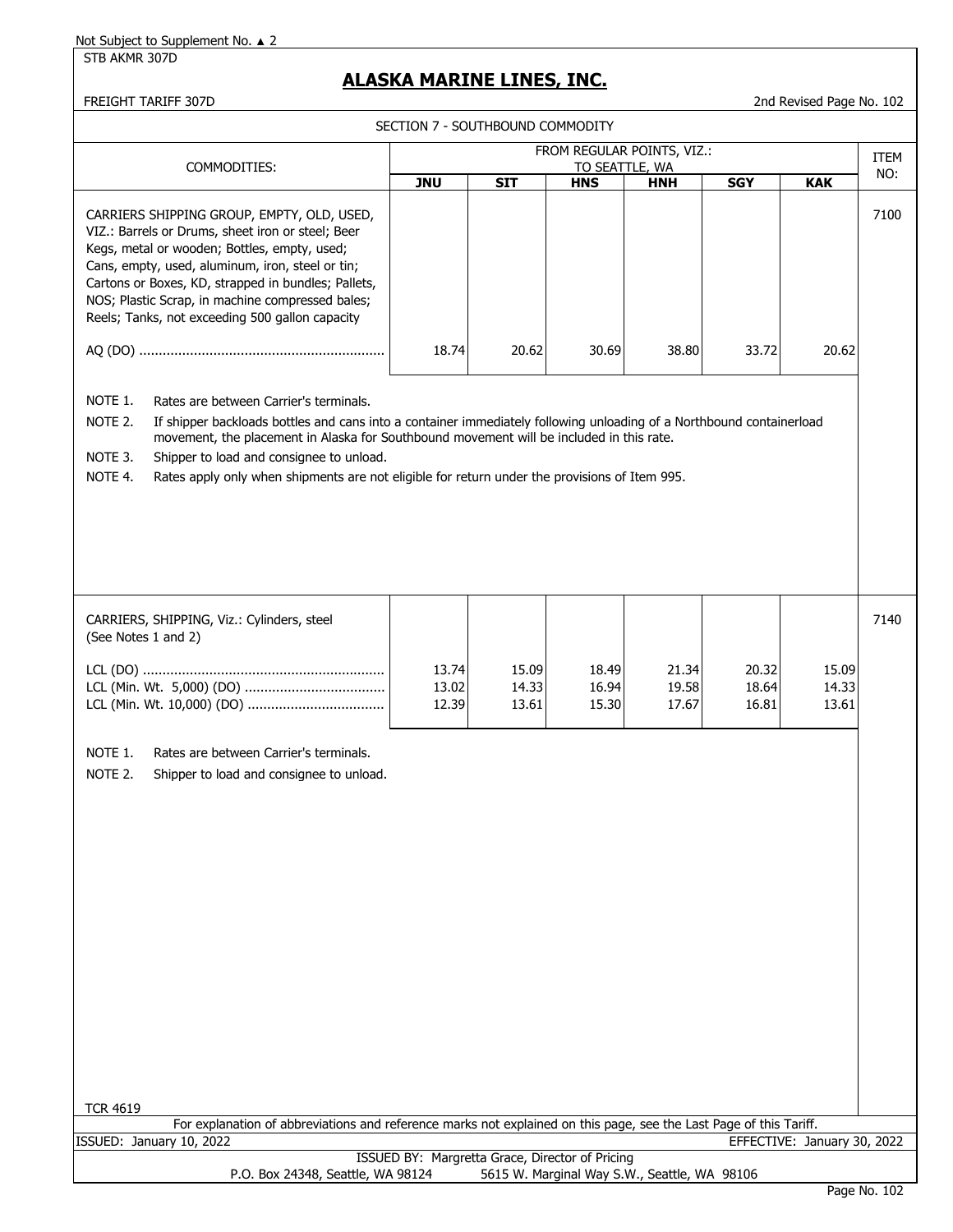STB AKMR 307D

## **ALASKA MARINE LINES, INC.**

#### FREIGHT TARIFF 307D 2nd Revised Page No. 103

SECTION 7 - SOUTHBOUND COMMODITY

|                                                                                                                              | FROM REGULAR POINTS, VIZ.:                                                                         |       |       |       |       |       |      |  |
|------------------------------------------------------------------------------------------------------------------------------|----------------------------------------------------------------------------------------------------|-------|-------|-------|-------|-------|------|--|
| COMMODITIES:                                                                                                                 | TO SEATTLE, WA<br><b>SIT</b><br><b>SGY</b><br><b>JNU</b><br><b>KAK</b><br><b>HNS</b><br><b>HNH</b> |       |       |       |       |       |      |  |
| Non RCRA waste, Household waste, Construction<br>debris, Asbestos waste (1), Regulated Medical<br>waste. (See Notes 1 and 2) |                                                                                                    |       |       |       |       |       | 7183 |  |
| LCL.                                                                                                                         | 29.50                                                                                              | 30.34 | 30.34 | 42.34 | 30.34 | 30.34 |      |  |
|                                                                                                                              | 16.44                                                                                              | 18.08 | 18.40 | 19.73 | 18.92 | 18.08 |      |  |
| 20' Container (Min. Wt. 30,000)                                                                                              | 15.78                                                                                              | 17.35 | 17.67 | 18.94 | 18.14 | 17.35 |      |  |
|                                                                                                                              | 17.62                                                                                              | 19.39 | 19.73 | 21.13 | 20.27 | 19.39 |      |  |
| 24' Container (Min. Wt. 36,000)                                                                                              | 16.44                                                                                              | 18.08 | 18.40 | 19.73 | 18.92 | 18.08 |      |  |
|                                                                                                                              | 14.93                                                                                              | 16.44 | 16.74 | 17.92 | 17.19 | 16.44 |      |  |

(1) Shipments of asbestos will be moved in 20' containers only, and are subject to Paragraph (F) of AKMR 100, series, Item 545.

NOTE 1. Rates will not apply to any shipment that is designated as RCRA, or, which requires an Environmental Protection Agency manifest. See Item 7328 for shipments that are Environmental Protection Agency related.

NOTE 2. Carrier will accept shipments described above only after Shipper has provided all the necessary documents as requested by Carrier and has satisfied all notification requirements of Environment Canada.

TCR 4619

|         |                  | For explanation of abbreviations and reference marks not explained on this page, see the Last Page of this $l_{\rm c}$ |  |  | Tariff.           |                  |  |
|---------|------------------|------------------------------------------------------------------------------------------------------------------------|--|--|-------------------|------------------|--|
| ISSUED: | January 10, 2022 |                                                                                                                        |  |  | Fective:<br>FFFF( | January 30, 2022 |  |
|         |                  |                                                                                                                        |  |  |                   |                  |  |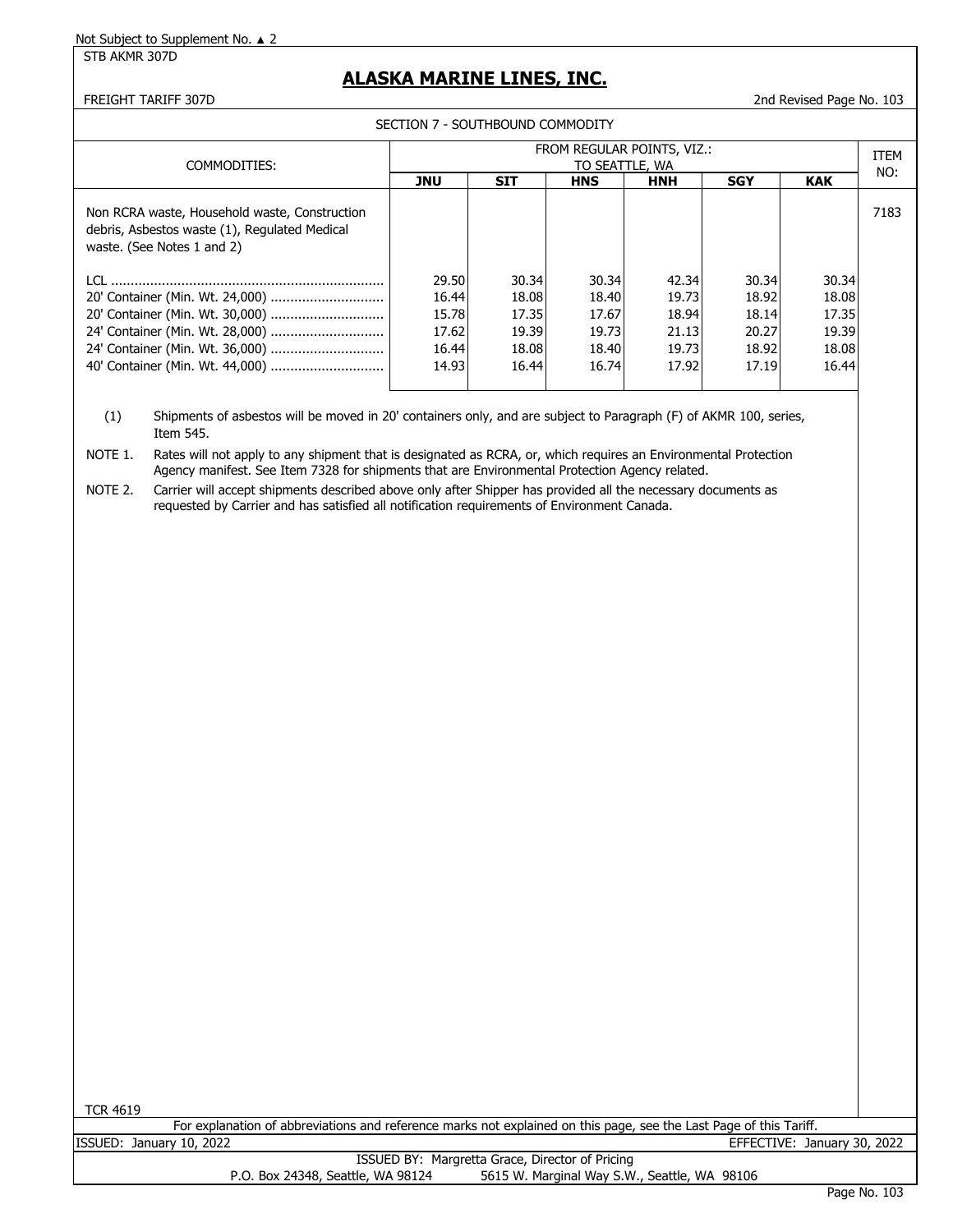STB AKMR 307D

# **ALASKA MARINE LINES, INC.**

FREIGHT TARIFF 307D 2nd Revised Page No. 104

| SECTION 7 - SOUTHBOUND COMMODITY                                                                                                                                                                                                                                                                                                                                                                                                                                                                                                                                                               |                                              |                         |            |            |            |                             |             |  |
|------------------------------------------------------------------------------------------------------------------------------------------------------------------------------------------------------------------------------------------------------------------------------------------------------------------------------------------------------------------------------------------------------------------------------------------------------------------------------------------------------------------------------------------------------------------------------------------------|----------------------------------------------|-------------------------|------------|------------|------------|-----------------------------|-------------|--|
| COMMODITIES:                                                                                                                                                                                                                                                                                                                                                                                                                                                                                                                                                                                   | FROM REGULAR POINTS, VIZ.:<br>TO SEATTLE, WA |                         |            |            |            |                             | <b>ITEM</b> |  |
|                                                                                                                                                                                                                                                                                                                                                                                                                                                                                                                                                                                                | <b>JNU</b>                                   | <b>SIT</b>              | <b>HNS</b> | <b>HNH</b> | <b>SGY</b> | <b>KAK</b>                  | NO:         |  |
| FISH or SHELL FISH, Viz.: Canned in metal cans or<br>boxes, CLAMS, CRAB, HALIBUT, SHRIMP, TROUT                                                                                                                                                                                                                                                                                                                                                                                                                                                                                                |                                              |                         |            |            |            |                             | 7300        |  |
| 20' Container (Min. Wt. 18,000)<br>24' Container (Min. Wt. 21,000)<br>40' Container (Min. Wt. 36,000)                                                                                                                                                                                                                                                                                                                                                                                                                                                                                          | 13.13<br>14.06<br>11.93                      | 13.79<br>14.80<br>12.54 | ---        | ---        | ---        | ---<br>---                  |             |  |
|                                                                                                                                                                                                                                                                                                                                                                                                                                                                                                                                                                                                |                                              |                         |            |            |            |                             |             |  |
| FISH, Viz.: Salmon, canned, in metal cans                                                                                                                                                                                                                                                                                                                                                                                                                                                                                                                                                      |                                              |                         |            |            |            |                             | 7305        |  |
| 20' Container (Min. Wt. 37,000)<br>24' Container (Min. Wt. 54,000)                                                                                                                                                                                                                                                                                                                                                                                                                                                                                                                             | 11.06<br>9.46<br>12.17                       | 11.18<br>9.56<br>12.29  | ---        | ---        | ---        | ---                         |             |  |
|                                                                                                                                                                                                                                                                                                                                                                                                                                                                                                                                                                                                |                                              |                         |            |            |            |                             |             |  |
| RCRA HAZARDOUS WASTE: As so designated by<br>the Environmental Protection Agency including<br>Polychlorinated Biphenyls (PCB's) and Soil.<br>(See Notes 1 through 4)                                                                                                                                                                                                                                                                                                                                                                                                                           |                                              |                         |            |            |            |                             | 7328        |  |
| 20' Container (Min. Wt. 40,000)                                                                                                                                                                                                                                                                                                                                                                                                                                                                                                                                                                | 22.32                                        | 22.32                   | 22.32      | 22.32      | 22.32      | 22.32                       |             |  |
| NOTE 1.<br>Hazardous Waste Shipments must conform to rules as listed in Tariff STB AKMR 100, series, Items 542 and 545.<br>NOTE 2.<br>Items 340, 342, 645 and 882 do not apply.<br>Rates apply to Shipper Load and Count 20' containers which have been designed for this commodity exclusively. Carrier<br>NOTE 3.<br>will not perform Transfer.<br>NOTE 4.<br>Carrier will accept shipments described above only after Shipper has provided all the necessary documents as<br>requested by Carrier and has satisfied all notification requirements of Environment Canada.<br><b>TCR 4619</b> |                                              |                         |            |            |            |                             |             |  |
| For explanation of abbreviations and reference marks not explained on this page, see the Last Page of this Tariff.                                                                                                                                                                                                                                                                                                                                                                                                                                                                             |                                              |                         |            |            |            |                             |             |  |
| ISSUED: January 10, 2022                                                                                                                                                                                                                                                                                                                                                                                                                                                                                                                                                                       |                                              |                         |            |            |            | EFFECTIVE: January 30, 2022 |             |  |
| ISSUED BY: Margretta Grace, Director of Pricing<br>P.O. Box 24348, Seattle, WA 98124<br>5615 W. Marginal Way S.W., Seattle, WA 98106                                                                                                                                                                                                                                                                                                                                                                                                                                                           |                                              |                         |            |            |            |                             |             |  |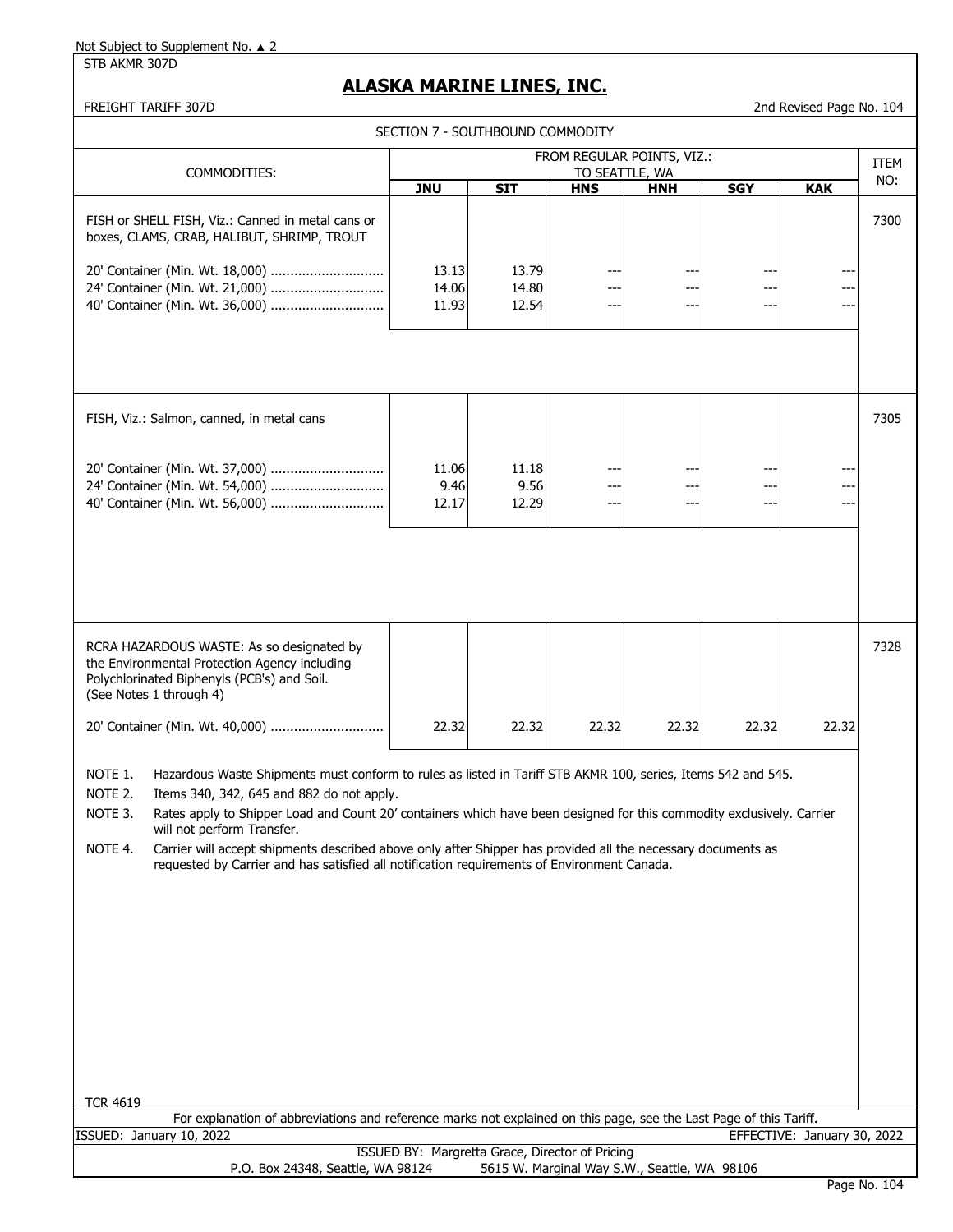STB AKMR 307D

## **ALASKA MARINE LINES, INC.**

FREIGHT TARIFF 307D 3rd Revised Page No. 105

| SECTION 7 - SOUTHBOUND COMMODITY                                                         |                                              |            |            |            |            |            |      |  |  |  |
|------------------------------------------------------------------------------------------|----------------------------------------------|------------|------------|------------|------------|------------|------|--|--|--|
| COMMODITIES:                                                                             | FROM REGULAR POINTS, VIZ.:<br>TO SEATTLE, WA |            |            |            |            |            |      |  |  |  |
|                                                                                          | <b>JNU</b>                                   | <b>SIT</b> | <b>HNS</b> | <b>HNH</b> | <b>SGY</b> | <b>KAK</b> | NO:  |  |  |  |
| HOUSEHOLD GOODS, EMIGRANT MOVEABLES<br>and PERSONAL EFFECTS. (See Notes 1<br>through 7). |                                              |            |            |            |            |            | 7630 |  |  |  |
|                                                                                          | 54.99                                        | 57.68      | 58.66      | 66.71      | 66.07      | 59.42      |      |  |  |  |
|                                                                                          | 51.32                                        | 53.89      | 54.78      | 62.30      | 61.71      | 55.50      |      |  |  |  |
| 20' Container (Min. Wt. 6,000)                                                           | 38.22                                        | 40.40      | 44.35      | 47.52      | 45.54      | 41.61      |      |  |  |  |
| 24' Container (Min. Wt. 8,000)                                                           | 40.12                                        | 42.41      | 46.57      | 49.91      | 47.81      | 43.67      |      |  |  |  |
| 40' Container (Min. Wt. 12,000)                                                          | 30.51                                        | 33.55      | 34.15      | 36.60      | 35.07      | 34.56      |      |  |  |  |
|                                                                                          | 27.46                                        | 30.19      | 30.76      | 32.94      | 31.57      | 31.09      |      |  |  |  |

(1) Applies only to shipment tendered to Carrier in lift vans, see Note 7.

NOTE 1. All shipments are predicated on a release value not exceeding \$.10 per pound, per article, subject to the provisions as listed in AKMR 100, series, Item 560.

NOTE 2. Container load rates apply only to shipper loaded/consignee unloaded containers.

NOTE 3. Rates apply between Carrier's terminals only (DO).

NOTE 4. LCL shipments will be accepted subject to the package requirements stated in STB AKMR 100, series, Item 560.

NOTE 5. Items 882 and 959 do not apply.

NOTE 6. Items 560, 562 and 995 shall apply.

- NOTE 7. Shipments in lift vans:
	- a) Rates apply to shipments transported in shipper owned lift vans.
	- b) Shipper must load cargo to lift van and consignee must unload cargo from lift van.
	- c) A lift van is defined as an approved, wood, industry standard moving and storage type shipping container.
	- d) The weight of the lift van will be included in the total weight of the shipment for the purpose of assessing freight charges.
	- e) When Household Goods/Personal Effects not contained in lift vans are mixed together with lift vans in the same container, container load rates shall be assessed to the entire shipment.

For explanation of abbreviations and reference marks not explained on this page, see the Last Page of this Tariff. ISSUED: January 10, 2022 EFFECTIVE: January 30, 2022 ISSUED BY: Margretta Grace, Director of Pricing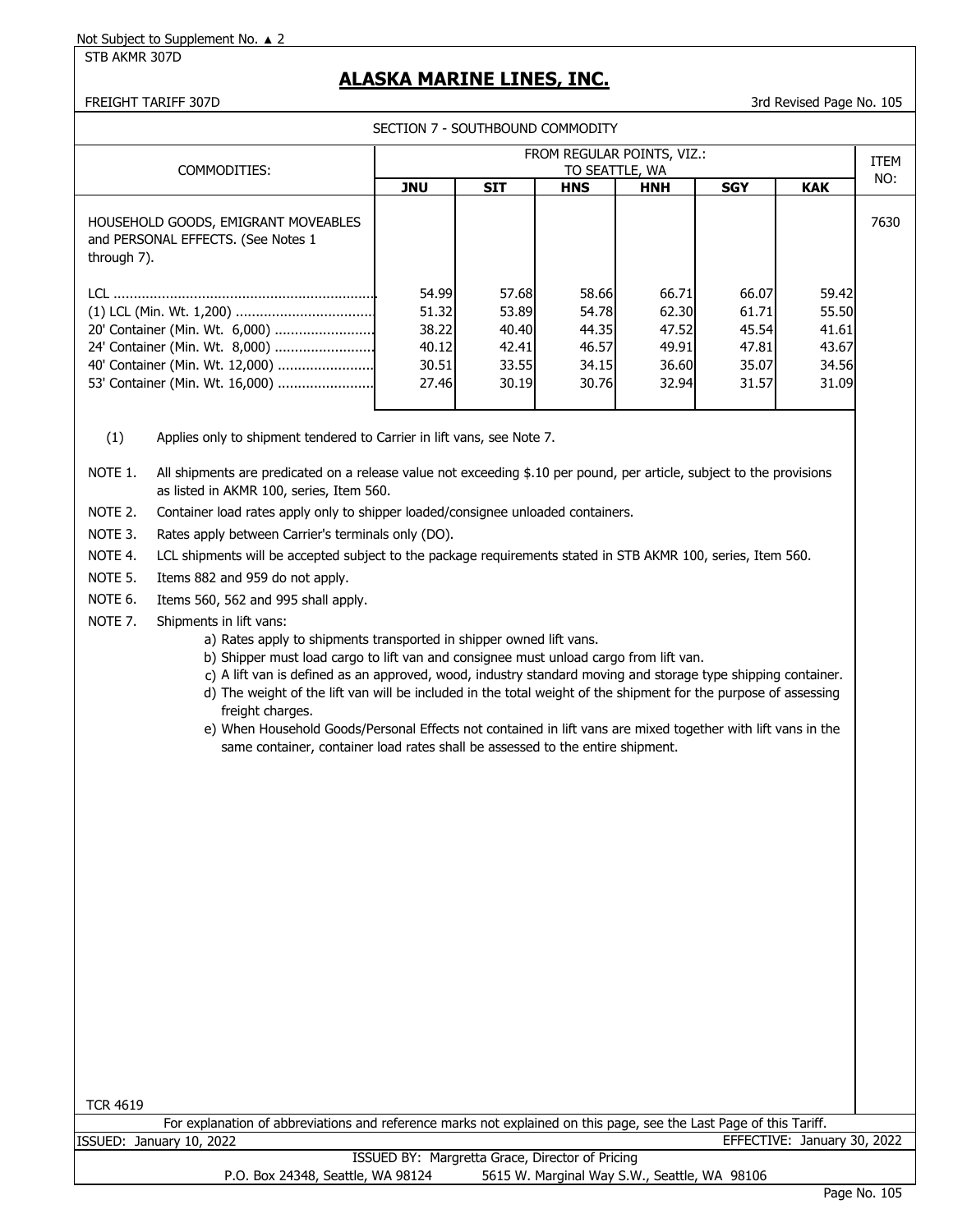STB AKMR 307D

## **ALASKA MARINE LINES, INC.**

FREIGHT TARIFF 307D 5th Revised Page No. 106

| COMMODITIES:                                                                                                        | FROM REGULAR POINTS, VIZ.:<br>TO SEATTLE, WA |            |            |            |            |            |      |  |
|---------------------------------------------------------------------------------------------------------------------|----------------------------------------------|------------|------------|------------|------------|------------|------|--|
|                                                                                                                     | <b>JNU</b>                                   | <b>SIT</b> | <b>HNS</b> | <b>HNH</b> | <b>SGY</b> | <b>KAK</b> | NO:  |  |
| MACHINERY or MACHINES or PARTS THERE OF<br>and OTHER ARTICLES, as described in Item<br>1025 (See Notes 1 through 3) |                                              |            |            |            |            |            | 7460 |  |
|                                                                                                                     | 24.16                                        | 41.09      | 33.84      | 40.31      | 37.25      | 41.09      |      |  |
| Subject to Min. Per Squre Foot                                                                                      | \$16.37                                      | \$18.00    | \$18.33    | \$19.64    | \$18.83    | \$18.00    |      |  |
| I: Shipper Loaded Closed Containers Only                                                                            |                                              |            |            |            |            |            |      |  |
| 20' Container (Min. Wt. 16,000)                                                                                     | 17.03                                        | 19.07      | 17.87      | 25.88      | 19.72      | 19.07      |      |  |
| 20' Container (Min. Wt. 24,000)                                                                                     | 13.39                                        | 14.64      | 13.71      | 19.83      | 15.12      | 14.64      |      |  |
| 24' Container (Min. Wt. 20,000)                                                                                     | 18.26                                        | 19.07      | 17.87      | 25.88      | 19.72      | 19.07      |      |  |
| 24' Container (Min. Wt. 28,000)                                                                                     | 13.39                                        | 15.67      | 14.68      | 21.25      | 16.19      | 15.67      |      |  |
| 40' Container (Min. Wt. 32,000)                                                                                     | 14.20                                        | 15.89      | 14.90      | 21.56      | 16.43      | 15.89      |      |  |
| 40' Container (Min. Wt. 48,000)                                                                                     | 11.16                                        | 13.29      | 12.46      | 18.04      | 13.74      | 13.29      |      |  |
| II: Per Single Piece (1)                                                                                            |                                              |            |            |            |            |            |      |  |
| (a) Min. Wt. Not Exceeding 14,999 lbs.                                                                              | \$16.37                                      | \$18.00    | \$18.33    | \$19.64    | \$18.83    | \$18.00    |      |  |
| (b) Min. Wt. 15,000 lbs. NX 21,999 lbs.                                                                             | \$17.02                                      | \$18.73    | \$19.06    | \$20.43    | \$19.58    | \$18.73    |      |  |
| (c) Min. Wt. 22,000 lbs. NX 39,999 lbs.                                                                             | \$17.74                                      | \$19.48    | \$19.83    | \$21.24    | \$20.36    | \$19.48    |      |  |
| (d) Min. Wt. 40,000 lbs. NX 60,000 lbs.                                                                             | \$18.42                                      | \$20.25    | \$20.62    | \$22.09    | \$21.17    | \$20.25    |      |  |

 (1) Rates are in dollars and cents per square foot based on weight. Rates are based on single pieces and apply between Carrier's Seattle, WA Terminal and Alaska Terminal.

NOTE 1. EXCEPTION TO AKMR 100, SERIES, ITEM 568, PARAGRAPH A: Provisions of Section (1) Overlength and (2) Overwidth shall not apply. Machinery exceeding 14' in height shall be subject to an additional 10% per foot or fraction thereof exceeding 14'.

NOTE 2. If through no fault of the Carrier, machinery is inoperable, and/or if machinery is received containing more than 1/4 tank of fuel, charges as shown in AKMR 100, series, Item 987 will be assessed.

NOTE 3. Single pieces of machinery exceeding 60,000 pounds will be considered on a case-by-case basis.

TCR 4619

For explanation of abbreviations and reference marks not explained on this page, see the Last Page of this Tariff.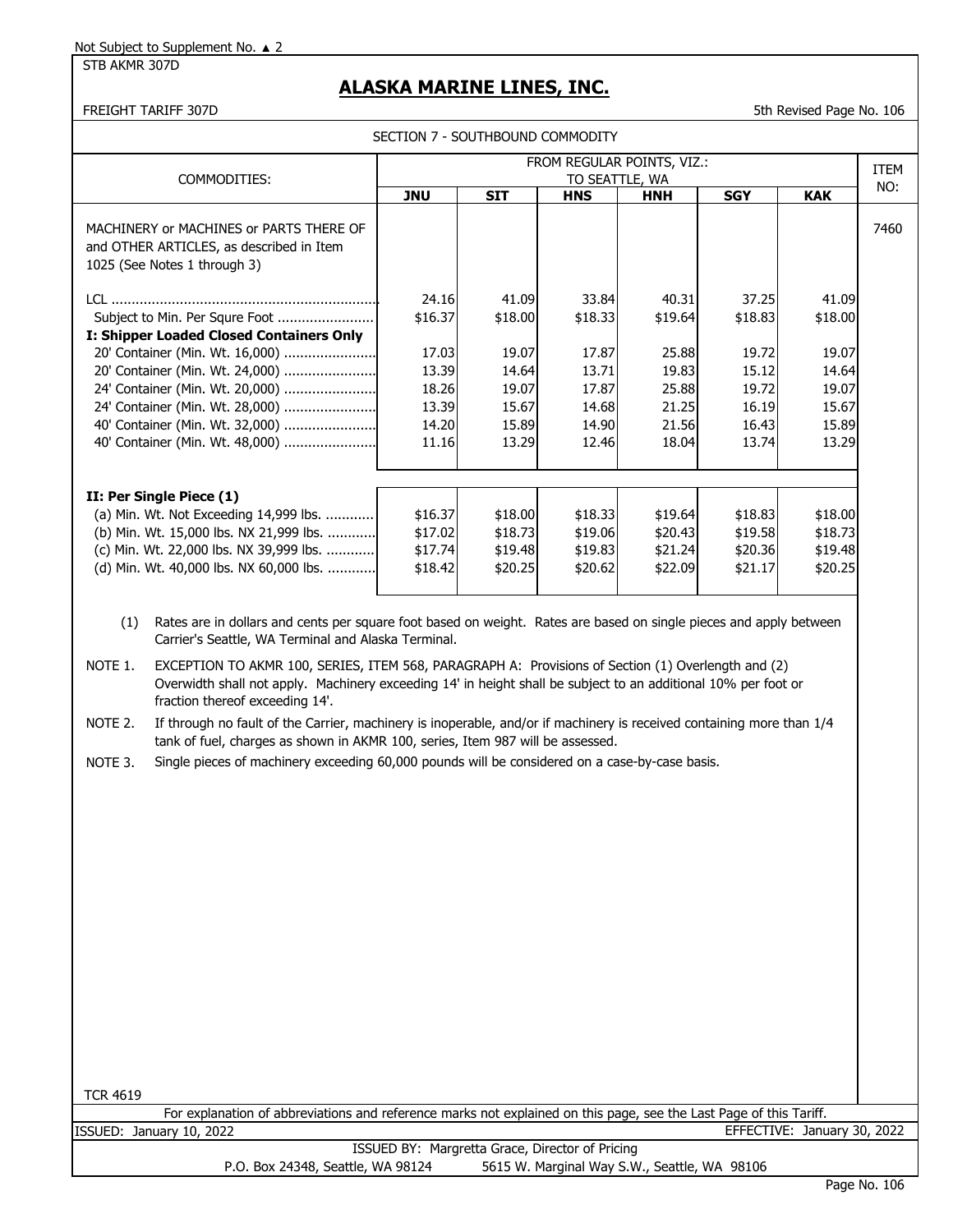## **ALASKA MARINE LINES, INC.**

FREIGHT TARIFF 307D 2nd Revised Page No. 106A

SECTION 7 - NORTHROUND COMMODITY

|                          |                                                                                                                                                                                                                                                                                                                            | <b>JLCTION / "NONTHDOUND COMMODITI</b><br>FROM SEATTLE, WASHINGTON |                                                 |                                          |                                              |                                          |                                          |             |  |  |  |
|--------------------------|----------------------------------------------------------------------------------------------------------------------------------------------------------------------------------------------------------------------------------------------------------------------------------------------------------------------------|--------------------------------------------------------------------|-------------------------------------------------|------------------------------------------|----------------------------------------------|------------------------------------------|------------------------------------------|-------------|--|--|--|
|                          | COMMODITIES:                                                                                                                                                                                                                                                                                                               |                                                                    |                                                 | TO REGULAR POINTS, VIZ.:                 |                                              |                                          |                                          | ITEM<br>NO: |  |  |  |
|                          |                                                                                                                                                                                                                                                                                                                            | <b>JNU</b>                                                         | <b>SIT</b>                                      | <b>HNS</b>                               | <b>HNH</b>                                   | <b>SGY</b>                               | <b>KAK</b>                               |             |  |  |  |
|                          | MACHINERY, SELF PROPELLED, as described in<br>Item 1025. (See Notes 1 through 6)                                                                                                                                                                                                                                           |                                                                    |                                                 |                                          |                                              |                                          |                                          | 7465        |  |  |  |
| <b>Per Single Piece:</b> | (a) Min. Wt. Not Exceeding 14,999 lbs.<br>(b) Min. Wt. 15,000 lbs. NX 21,999 lbs.<br>(c) Min. Wt. 22,000 lbs. NX 39,999 lbs.<br>(d) Min. Wt. 40,000 lbs. NX 60,000 lbs.                                                                                                                                                    | \$16.37<br>\$17.02<br>\$17.74<br>\$18.42                           | \$18.00<br>\$18.73<br>\$19.48<br>\$20.25        | \$18.33<br>\$19.06<br>\$19.83<br>\$20.62 | \$19.64<br>\$20.43<br>\$21.24<br>\$22.09     | \$18.83<br>\$19.58<br>\$20.36<br>\$21.17 | \$18.00<br>\$18.73<br>\$19.48<br>\$20.25 |             |  |  |  |
| NOTE 1.                  |                                                                                                                                                                                                                                                                                                                            |                                                                    |                                                 |                                          |                                              |                                          |                                          |             |  |  |  |
| NOTE 2.                  | Rates are in dollars and cents per square foot based on weight.<br>EXCEPTION TO AKMR 100, SERIES, ITEM 568, PARAGRAPH A: Provisions of Section (1) Overlength and (2)<br>Overwidth shall not apply. Machinery exceeding 14' in height shall be subject to an additional 10% per foot or<br>fraction thereof exceeding 14'. |                                                                    |                                                 |                                          |                                              |                                          |                                          |             |  |  |  |
| NOTE 3.                  | Rates apply between Carrier's terminals.                                                                                                                                                                                                                                                                                   |                                                                    |                                                 |                                          |                                              |                                          |                                          |             |  |  |  |
| NOTE 4.                  | If through no fault of the Carrier, machinery is inoperable and/or is received containing more than 1/4 tank of fuel,<br>charges as shown in AKMR 100, series, Item 987 will be assessed.                                                                                                                                  |                                                                    |                                                 |                                          |                                              |                                          |                                          |             |  |  |  |
| NOTE 5.                  | EXCEPTION to AKMR 100A, Item 574, Paragraph G) Limits of Extended Liability: Carrier's liability under the extended<br>liability program shall be subject to a maximum limitation of \$200,000.00 per unit or piece. All other provisions of<br>the item will apply.                                                       |                                                                    |                                                 |                                          |                                              |                                          |                                          |             |  |  |  |
| NOTE <sub>6</sub>        | Single pieces of machinery exceeding 60,000 pounds will be considered on a case-by-case basis.                                                                                                                                                                                                                             |                                                                    |                                                 |                                          |                                              |                                          |                                          |             |  |  |  |
|                          |                                                                                                                                                                                                                                                                                                                            |                                                                    |                                                 |                                          |                                              |                                          |                                          |             |  |  |  |
| <b>TCR 4619</b>          | For explanation of abbreviations and reference marks not explained on this page, see the Last Page of this Tariff.                                                                                                                                                                                                         |                                                                    |                                                 |                                          |                                              |                                          |                                          |             |  |  |  |
| ISSUED:                  | January 10, 2022                                                                                                                                                                                                                                                                                                           |                                                                    |                                                 |                                          |                                              |                                          | EFFECTIVE: January 30, 2022              |             |  |  |  |
|                          | P.O. Box 24348, Seattle, WA 98124                                                                                                                                                                                                                                                                                          |                                                                    | ISSUED BY: Margretta Grace, Director of Pricing |                                          | 5615 W. Marginal Way S.W., Seattle, WA 98106 |                                          |                                          |             |  |  |  |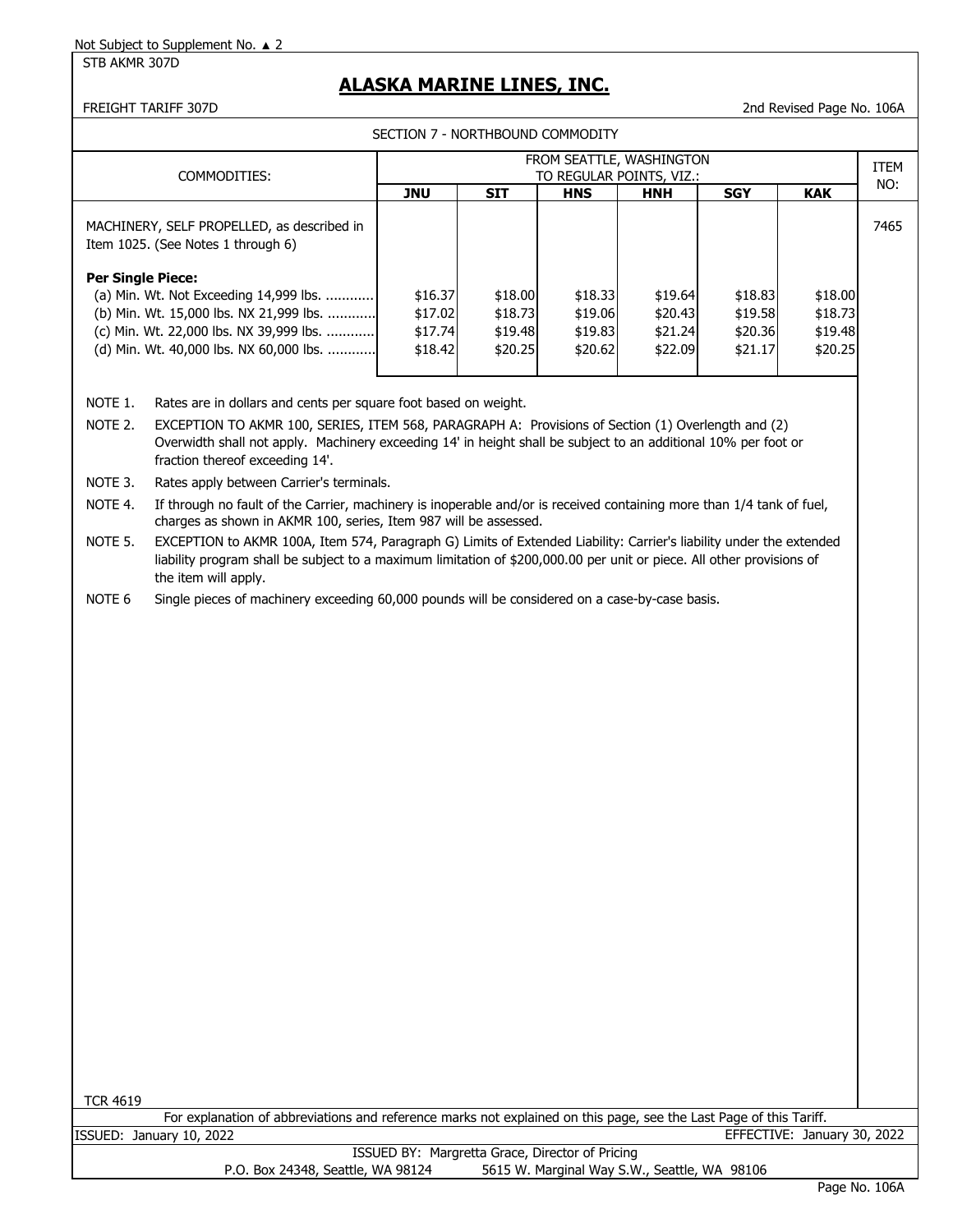#### STB AKMR 307D

# **ALASKA MARINE LINES, INC.**

SECTION 7 - SOUTHBOUND COMMODITY

FREIGHT TARIFF 307D **2nd Revised Page No. 107** 

| COMMODITIES:                                                                                                                                                                                                                                                                                                            | FROM REGULAR POINTS, VIZ.:<br>TO SEATTLE, WA |                                       |                              |                               |                              |                              |      |  |
|-------------------------------------------------------------------------------------------------------------------------------------------------------------------------------------------------------------------------------------------------------------------------------------------------------------------------|----------------------------------------------|---------------------------------------|------------------------------|-------------------------------|------------------------------|------------------------------|------|--|
|                                                                                                                                                                                                                                                                                                                         | JNU                                          | <b>SIT</b>                            | <b>HNS</b>                   | <b>HNH</b>                    | <b>SGY</b>                   | KAK                          | NO:  |  |
| RECYCLABLES: Paper, Paperboard, Pulpboard or<br>Fiberboard, Scrap Viz.: Scrap, as described in<br>Items 151390 and 151392 in the NMFC; also Boxes,<br>Bottles or Cans (Mixed loads only), Fiberboard,<br>Paper, Paperboard or Pulpboard, old, having value<br>only for reclamation of materials.<br>(See Notes 1 and 2) |                                              |                                       |                              |                               |                              |                              | 7565 |  |
| LCL.<br>24' Container (Min. Wt. 24,000)                                                                                                                                                                                                                                                                                 | 12.58<br>5.99<br>5.99<br>4.68<br>4.49        | 12.84<br>6.53<br>6.60<br>5.18<br>4.92 | 8.30<br>8.40<br>5.42<br>6.59 | 6.10<br>6.34<br>5.66<br>7.051 | 5.84<br>6.09<br>5.42<br>6.82 | 6.53<br>6.60<br>5.18<br>4.92 |      |  |

NOTE 1. CL rate applies to shipper load and count only.

NOTE 2. Shipments moving under this Item shall move at the Carriers convenience, space available only.

| RECYCLABLE ELECTRONIC PRODUCTS: Computers,<br>Electronics, Monitors, Devices, old, having value for<br>reclamation purposes only (See Notes 1 and 2) |      |      |      |      |      |      | 7566 |
|------------------------------------------------------------------------------------------------------------------------------------------------------|------|------|------|------|------|------|------|
|                                                                                                                                                      | 7.19 | 6.57 | 6.89 | 7.40 | 7.08 | 6.57 |      |
|                                                                                                                                                      | 7.19 | 6.83 | 7.19 | 7.68 | 7.38 | 6.83 |      |
|                                                                                                                                                      | 5.70 | 6.07 | 6.37 | 6.83 | 6.56 | 6.07 |      |
|                                                                                                                                                      | 5.44 | 5.78 | 6.07 | 6.52 | 6.25 | 5.78 |      |
|                                                                                                                                                      |      |      |      |      |      |      |      |

NOTE 1. CL rate applies to shipper load and count only.

NOTE 2. Shipments moving under this Item shall move at the Carriers convenience, space available only.

| <b>TCR 4619</b>                                                                                                    |  |  |  |  |  |  |  |
|--------------------------------------------------------------------------------------------------------------------|--|--|--|--|--|--|--|
| For explanation of abbreviations and reference marks not explained on this page, see the Last Page of this Tariff. |  |  |  |  |  |  |  |
| ISSUED: January 28, 2021<br>EFFECTIVE: January 31, 2021                                                            |  |  |  |  |  |  |  |
| ISSUED BY: Margretta Grace, Director of Pricing                                                                    |  |  |  |  |  |  |  |
| 5615 W. Marginal Way S.W., Seattle, WA 98106<br>P.O. Box 24348, Seattle, WA 98124                                  |  |  |  |  |  |  |  |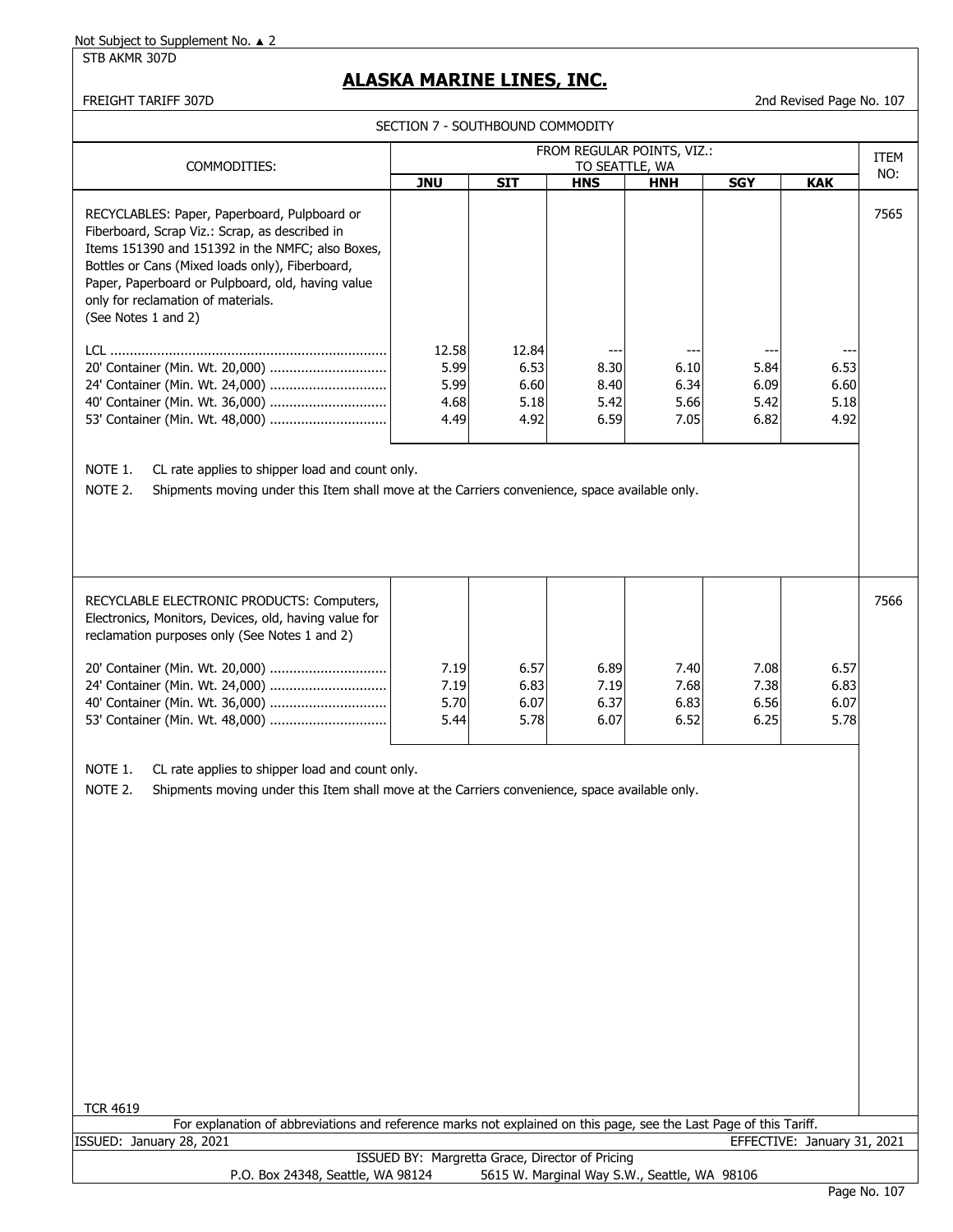STB AKMR 307D

# **ALASKA MARINE LINES, INC.**

FREIGHT TARIFF 307D 3rd Revised Page No. 108

| SECTION 7 - SOUTHBOUND COMMODITY                                                                                                                                                                                                                                                                                                                                                                                                                               |                                        |                                                 |                                        |                                         |                                         |                                        |      |  |
|----------------------------------------------------------------------------------------------------------------------------------------------------------------------------------------------------------------------------------------------------------------------------------------------------------------------------------------------------------------------------------------------------------------------------------------------------------------|----------------------------------------|-------------------------------------------------|----------------------------------------|-----------------------------------------|-----------------------------------------|----------------------------------------|------|--|
| COMMODITIES:                                                                                                                                                                                                                                                                                                                                                                                                                                                   |                                        |                                                 | TO SEATTLE, WA                         | FROM REGULAR POINTS, VIZ.:              |                                         |                                        | ITEM |  |
|                                                                                                                                                                                                                                                                                                                                                                                                                                                                | <b>JNU</b>                             | <b>SIT</b>                                      | <b>HNS</b>                             | <b>HNH</b>                              | <b>SGY</b>                              | <b>KAK</b>                             | NO:  |  |
| SCRAP METALS, Viz.: Aluminum, Antimony, Brass,<br>Bronze, Copper, Iron, Lead, Magnesium, Nickel,<br>Steel, Tin Plate or Zinc. Also, Batteries electric, old,<br>spent, having value only for remelting of lead plates;<br>in packages. (See Notes 1 through 4)                                                                                                                                                                                                 | 13.58                                  | 14.93                                           | 17.28                                  | 24.93                                   | 17.43                                   | 14.93                                  | 7680 |  |
| 24' Container (Min. Wt. 21,000)<br>NOTE 1.<br>Rates apply only on scraps or waste pieces or articles made of metals named or alloys thereof, bent, broken, crushed,                                                                                                                                                                                                                                                                                            | 10.49<br>5.72<br>11.23<br>6.18<br>8.75 | 11.54<br>6.30<br>12.37<br>7.47<br>9.63          | 11.76<br>6.39<br>12.59<br>7.62<br>9.80 | 12.59<br>6.86<br>13.49<br>8.15<br>10.49 | 12.07<br>6.58<br>12.92<br>7.80<br>10.07 | 11.54<br>6.30<br>12.37<br>7.47<br>9.63 |      |  |
| mutilated, used, worn out or otherwise unfit for use, having value for remelting purposes only and on dross, residues or<br>skimmings of metals named or alloys thereof.<br>NOTE 2.<br>Bill of Lading must be noted: "For Reclamation Purposes Only".<br>NOTE 3.<br>Container load rates apply on Shipper loaded, Consignee unloaded containers/platforms.<br>NOTE 4.<br>Rates apply between Carrier's terminals.                                              |                                        |                                                 |                                        |                                         |                                         |                                        |      |  |
| SCRAP, STEEL, Viz.: Crushed Auto Bodies<br>(See Notes 1 through 3)                                                                                                                                                                                                                                                                                                                                                                                             |                                        |                                                 |                                        |                                         |                                         |                                        | 7685 |  |
|                                                                                                                                                                                                                                                                                                                                                                                                                                                                | 2.71<br>2.86                           | 3.47<br>3.66                                    | 4.32<br>4.52                           | 5.60<br>7.16                            | 3.78<br>4.62                            | 3.47<br>3.66                           |      |  |
| NOTE 1.<br>Rates apply only on Shipper loaded/Consignee unloaded platforms. Cargo must be securely banded to platforms.<br>NOTE 2.<br>Rate is available only to crushed autos with platforms able to move when space is available and at Carrier's convenience<br>NOTE 3.<br>Rates apply between Carrier's terminals.<br><b>TCR 4619</b><br>For explanation of abbreviations and reference marks not explained on this page, see the Last Page of this Tariff. |                                        |                                                 |                                        |                                         |                                         |                                        |      |  |
| ISSUED: January 10, 2022                                                                                                                                                                                                                                                                                                                                                                                                                                       |                                        |                                                 |                                        |                                         |                                         | EFFECTIVE: January 30, 2022            |      |  |
|                                                                                                                                                                                                                                                                                                                                                                                                                                                                |                                        | ISSUED BY: Margretta Grace, Director of Pricing |                                        |                                         |                                         |                                        |      |  |

P.O. Box 24348, Seattle, WA 98124 5615 W. Marginal Way S.W., Seattle, WA 98106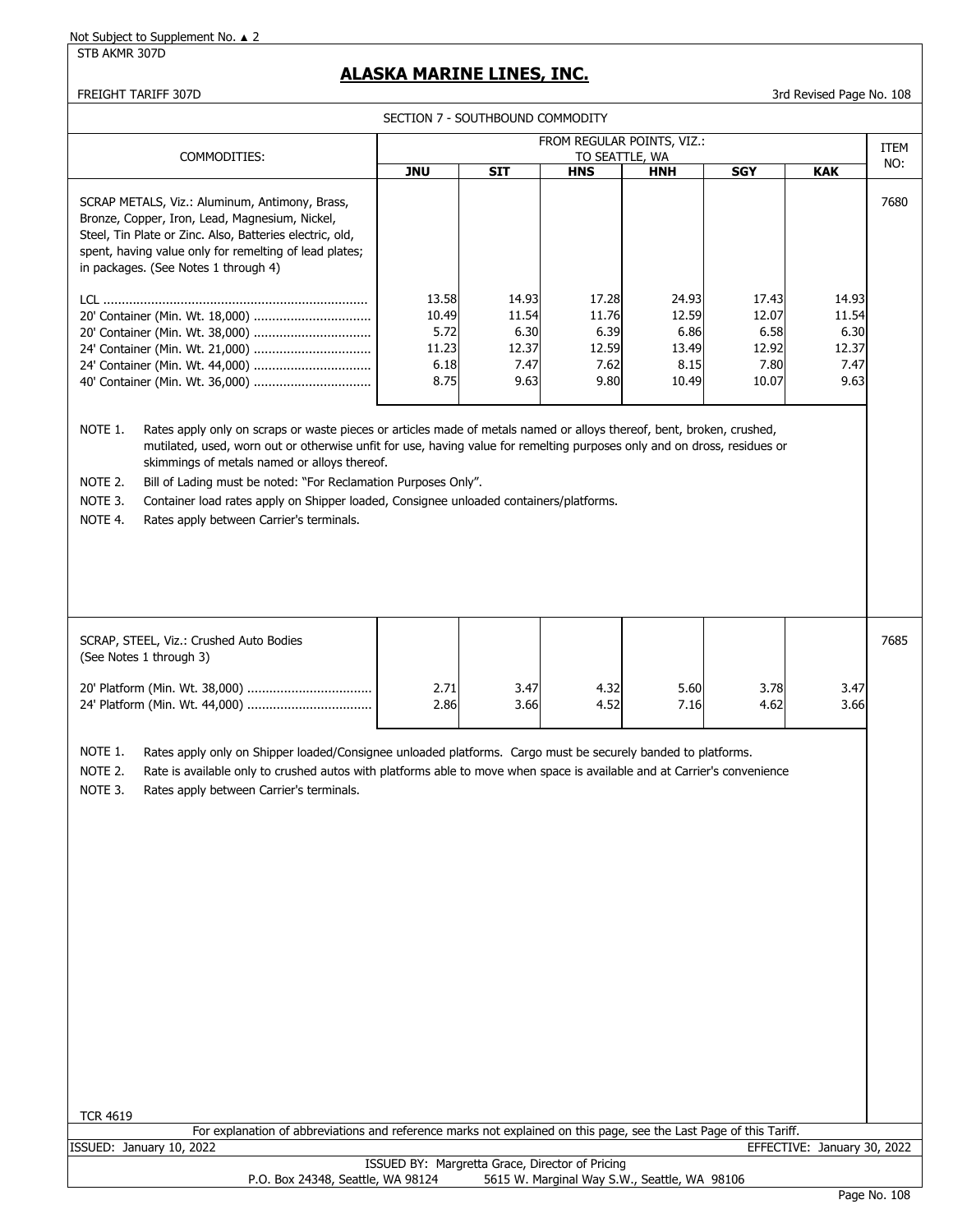#### STB AKMR 307D

## **ALASKA MARINE LINES, INC.**

#### FREIGHT TARIFF 307D 2nd Revised Page No. 109

SECTION 7 - SOUTHBOUND COMMODITY

| COMMODITIES:                                                                                                                      | FROM REGULAR POINTS, VIZ.:<br>TO SEATTLE, WA |            |            |            |            |            |      |  |
|-----------------------------------------------------------------------------------------------------------------------------------|----------------------------------------------|------------|------------|------------|------------|------------|------|--|
|                                                                                                                                   | <b>JNU</b>                                   | <b>SIT</b> | <b>HNS</b> | <b>HNH</b> | <b>SGY</b> | <b>KAK</b> | NO:  |  |
| SOIL, Waste, Non-RCRA, for reclamation or disposal,<br>in bags or in shipper provided bulk containers.<br>(See Notes 1 through 3) |                                              |            |            |            |            |            | 7690 |  |
| 20' Container (Min. Wt. 24,000)                                                                                                   | 13.38                                        | 13.38      | 13.38      | 19.06      | 13.38      | 13.38      |      |  |
|                                                                                                                                   | 9.63                                         | 9.63       | 9.63       | 13.73      | 9.63       | 9.63       |      |  |
|                                                                                                                                   | 14.33                                        | 14.33      | 14.33      | 20.43      | 14.33      | 14.33      |      |  |
| 24' Container (Min. Wt. 42,000)                                                                                                   | 11.47                                        | 11.47      | 11.47      | 16.34      | 11.47      | 11.47      |      |  |
| 40' Container (Min. Wt. 42,000)                                                                                                   | 12.73                                        | 12.73      | 12.73      | 18.16      | 12.73      | 12.73      |      |  |
|                                                                                                                                   |                                              |            |            |            |            |            |      |  |

NOTE 1. Rates will not apply to any shipment that is designated as RCRA, or, which requires an Environmental Protection Agency manifest. See Item 7328 for shipments that are Environmental Protection Agency regulated.

NOTE 2. Carrier will accept shipments described above only after Shipper has provided all the necessary documents as requested by Carrier and has satisfied all notification requirements of Environment Canada.

NOTE 3. Rate provides for shipper load and count, consignee unload shipments only. Transfer will not be provided by carrier.

|                          | For explanation of abbreviations and reference marks not explained on this page, see the Last Page of this Tariff. |  |                             |
|--------------------------|--------------------------------------------------------------------------------------------------------------------|--|-----------------------------|
| ISSUED: January 10, 2022 |                                                                                                                    |  | EFFECTIVE: January 30, 2022 |
|                          | ISSUED BY: Margretta Grace, Director of Pricing                                                                    |  |                             |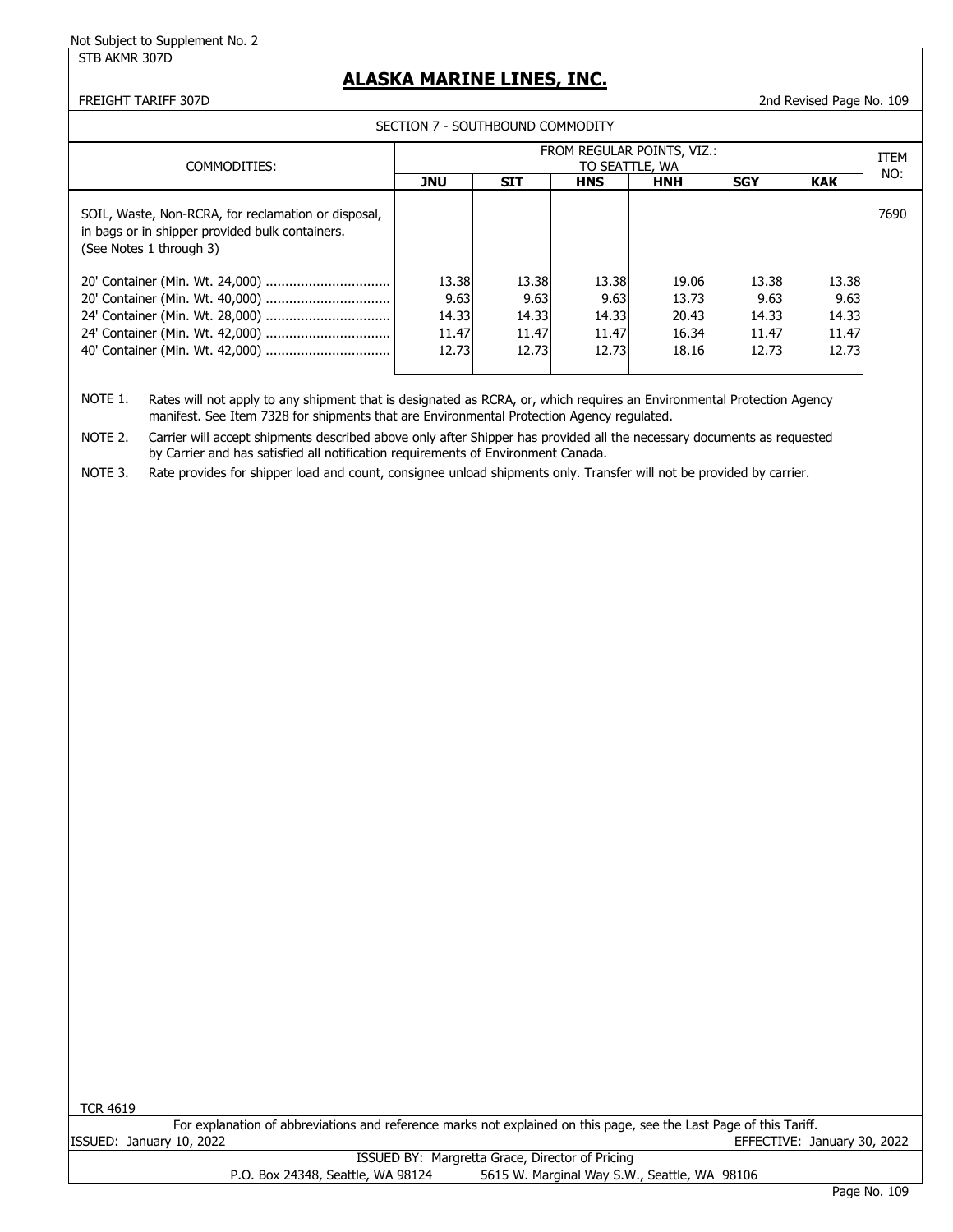STB AKMR 307D

## **ALASKA MARINE LINES, INC.**

FREIGHT TARIFF 307D 2nd Revised Page No. 110

SECTION 7 - SOUTHBOUND COMMODITY

| COMMODITIES:                         | FROM REGULAR POINTS, VIZ.:<br>TO SEATTLE, WA |                                  |                                  |                                  |                                  |                                  |      |  |
|--------------------------------------|----------------------------------------------|----------------------------------|----------------------------------|----------------------------------|----------------------------------|----------------------------------|------|--|
|                                      | <b>JNU</b>                                   | SIT                              | <b>HNS</b>                       | <b>HNH</b>                       | <b>SGY</b>                       | <b>KAK</b>                       | NO:  |  |
| TIRES, PNEUMATIC, Used. (See Note 1) |                                              |                                  |                                  |                                  |                                  |                                  | 7700 |  |
|                                      | 19.46<br>16.42<br>17.10<br>13.69             | 21.40<br>18.06<br>18.80<br>15.04 | 21.80<br>18.38<br>19.16<br>15.32 | 32.27<br>19.71<br>20.52<br>16.42 | 22.39<br>18.87<br>19.66<br>15.74 | 21.40<br>18.06<br>18.80<br>15.04 |      |  |

NOTE 1. Rates apply between Carrier's terminals.

NOTE 2. Container load rates apply on Shipper loaded, Consignee unloaded containers/platforms.

NOTE 3. Rates apply to used tires only – having value only for repair, recapping, retreading, or recycling purposes.

| <b>TCR 4619</b>                                                                                                    |  |  |  |  |  |  |  |
|--------------------------------------------------------------------------------------------------------------------|--|--|--|--|--|--|--|
| For explanation of abbreviations and reference marks not explained on this page, see the Last Page of this Tariff. |  |  |  |  |  |  |  |
| ISSUED: January 10, 2022<br>EFFECTIVE: January 30, 2022                                                            |  |  |  |  |  |  |  |
| ISSUED BY: Margretta Grace, Director of Pricing                                                                    |  |  |  |  |  |  |  |
| 5615 W. Marginal Way S.W., Seattle, WA 98106<br>P.O. Box 24348, Seattle, WA 98124                                  |  |  |  |  |  |  |  |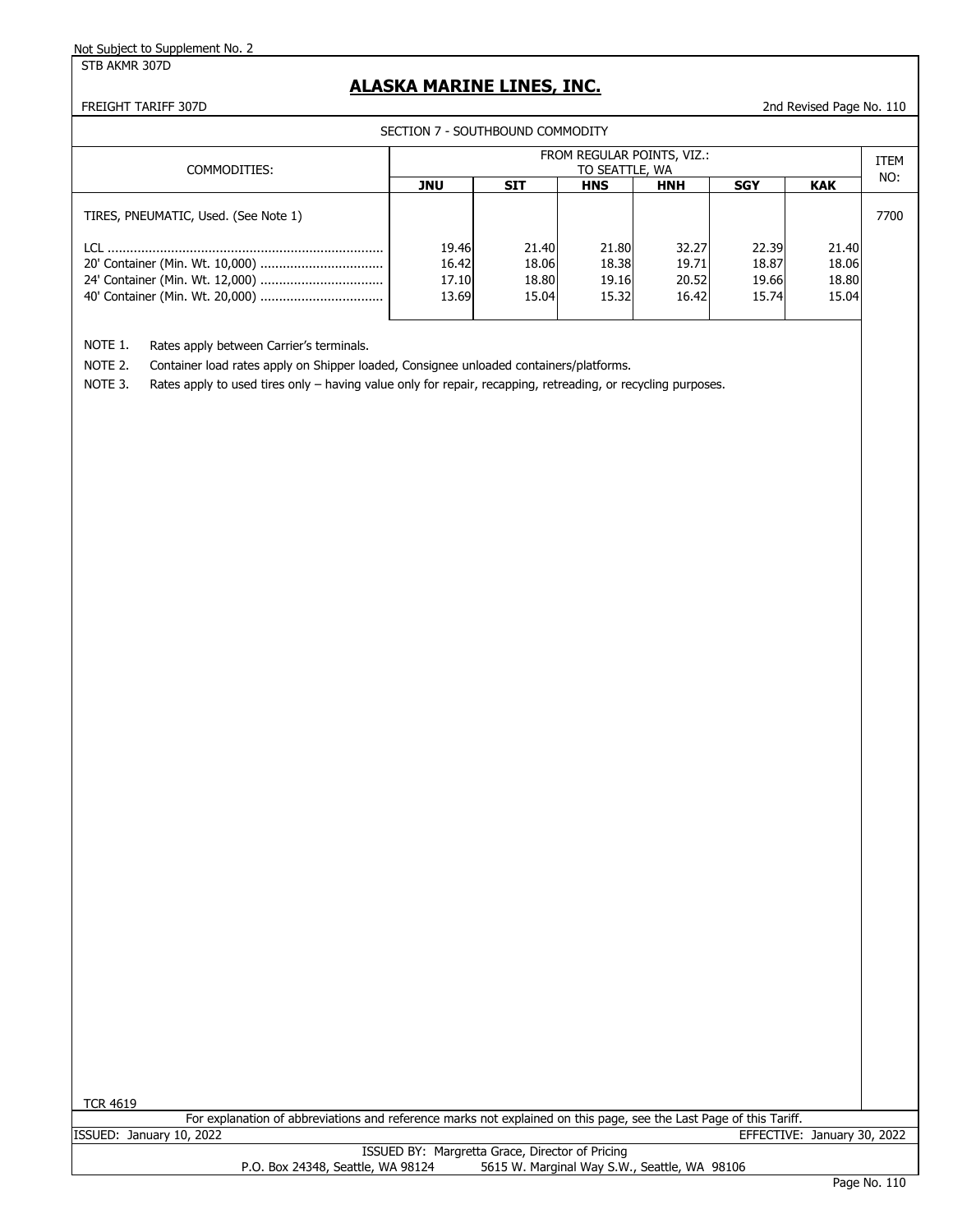STB AKMR 307D

# **ALASKA MARINE LINES, INC.**

FREIGHT TARIFF 307D 2nd Revised Page No. 111

|                                                                                                                                                                                                                                                                                                                                                                                                                                                                                                                                                                             | SECTION 7 - SOUTHBOUND COMMODITY                                                                                                                                                                                                                                                                                                                                                                                                                                                                                                                                                                                                                                                                                                                                                                                                                                                                          |                                                 |            |                                              |                              |            |                             |             |  |  |  |
|-----------------------------------------------------------------------------------------------------------------------------------------------------------------------------------------------------------------------------------------------------------------------------------------------------------------------------------------------------------------------------------------------------------------------------------------------------------------------------------------------------------------------------------------------------------------------------|-----------------------------------------------------------------------------------------------------------------------------------------------------------------------------------------------------------------------------------------------------------------------------------------------------------------------------------------------------------------------------------------------------------------------------------------------------------------------------------------------------------------------------------------------------------------------------------------------------------------------------------------------------------------------------------------------------------------------------------------------------------------------------------------------------------------------------------------------------------------------------------------------------------|-------------------------------------------------|------------|----------------------------------------------|------------------------------|------------|-----------------------------|-------------|--|--|--|
|                                                                                                                                                                                                                                                                                                                                                                                                                                                                                                                                                                             |                                                                                                                                                                                                                                                                                                                                                                                                                                                                                                                                                                                                                                                                                                                                                                                                                                                                                                           |                                                 |            | FROM REGULAR POINTS, VIZ.:                   |                              |            |                             | <b>ITEM</b> |  |  |  |
|                                                                                                                                                                                                                                                                                                                                                                                                                                                                                                                                                                             | COMMODITIES:                                                                                                                                                                                                                                                                                                                                                                                                                                                                                                                                                                                                                                                                                                                                                                                                                                                                                              | <b>JNU</b>                                      | <b>SIT</b> | <b>HNS</b>                                   | TO SEATTLE, WA<br><b>HNH</b> | <b>SGY</b> | <b>KAK</b>                  | NO:         |  |  |  |
|                                                                                                                                                                                                                                                                                                                                                                                                                                                                                                                                                                             | TRAILERS, VACATION, Designed to be drawn by<br>means of a ball and socket hitch and/or<br>passenger automobile, SU<br>(See Notes 1 through 7)<br>Not Over 8' 6" in Width or 53' in Length<br>\$109.00                                                                                                                                                                                                                                                                                                                                                                                                                                                                                                                                                                                                                                                                                                     |                                                 |            |                                              |                              |            |                             |             |  |  |  |
|                                                                                                                                                                                                                                                                                                                                                                                                                                                                                                                                                                             |                                                                                                                                                                                                                                                                                                                                                                                                                                                                                                                                                                                                                                                                                                                                                                                                                                                                                                           |                                                 |            |                                              |                              |            |                             |             |  |  |  |
| NOTE 1.<br>Rates are in dollars per linear foot for overall length including hitch and bumper.                                                                                                                                                                                                                                                                                                                                                                                                                                                                              |                                                                                                                                                                                                                                                                                                                                                                                                                                                                                                                                                                                                                                                                                                                                                                                                                                                                                                           |                                                 |            |                                              |                              |            |                             |             |  |  |  |
| NOTE 2.                                                                                                                                                                                                                                                                                                                                                                                                                                                                                                                                                                     | Rates apply between Carrier's terminals only.                                                                                                                                                                                                                                                                                                                                                                                                                                                                                                                                                                                                                                                                                                                                                                                                                                                             |                                                 |            |                                              |                              |            |                             |             |  |  |  |
| NOTE 3.                                                                                                                                                                                                                                                                                                                                                                                                                                                                                                                                                                     | Items 340, 342, 568 Paragraphs (1) and (3) and 750 do not apply.                                                                                                                                                                                                                                                                                                                                                                                                                                                                                                                                                                                                                                                                                                                                                                                                                                          |                                                 |            |                                              |                              |            |                             |             |  |  |  |
| NOTE 4.                                                                                                                                                                                                                                                                                                                                                                                                                                                                                                                                                                     | Trailers may contain shipments of household goods or personal effects as described in Item 560, subject to a<br>released value not exceeding \$.10 per pound, per article inclusive in the above rate.                                                                                                                                                                                                                                                                                                                                                                                                                                                                                                                                                                                                                                                                                                    |                                                 |            |                                              |                              |            |                             |             |  |  |  |
| NOTE 5.                                                                                                                                                                                                                                                                                                                                                                                                                                                                                                                                                                     | Shipper must declare the weight of household goods and/or personal effects on the bill of lading. Household goods<br>and/or personal effects will be considered as shipper load and count, and accepted to all items.                                                                                                                                                                                                                                                                                                                                                                                                                                                                                                                                                                                                                                                                                     |                                                 |            |                                              |                              |            |                             |             |  |  |  |
| NOTE 6.                                                                                                                                                                                                                                                                                                                                                                                                                                                                                                                                                                     | Units exceeding 53' OAL or 8'6" in width will take rates in Item 2123.                                                                                                                                                                                                                                                                                                                                                                                                                                                                                                                                                                                                                                                                                                                                                                                                                                    |                                                 |            |                                              |                              |            |                             |             |  |  |  |
|                                                                                                                                                                                                                                                                                                                                                                                                                                                                                                                                                                             | NOTE 7.<br>Carrier will not be liable for mechanical, frame or structural deficiencies, unless caused through it's negligence.<br>Carrier is not liable for damage to frame or structure caused by overloading of contents, loaded inside the unit, nor<br>external or internal panel damage or items connected thereto, as a result of the units bowing or twisting due to the<br>insufficient structural integrity. Carrier will not be liable for the improper stowage of any contents within the unit and<br>Carrier may require all contents be withdrawn and loaded into containers with charges for the account of the party<br>paying the freight.<br>The Carrier reserves the right to purchase the unit, if damaged, at a price not to exceed the declared value at the<br>time of acceptance, in lieu of repairing said unit. If no value is declared, Carrier's maximum liability for unit is |                                                 |            |                                              |                              |            |                             |             |  |  |  |
| \$5,000.00.<br>All windows, doors and external accessories must be protected with plywood or similar substantial material prior to<br>receipt at Alaska Marine Lines, Inc. dock. Carrier will not be responsible for damage to unprotected windows, doors<br>and external accessories. All external awnings must be removed prior to receipt at Alaska Marine Lines, Inc. dock.<br>Carrier will not be responsible for damage to awnings which are not removed prior to shipment. Carrier will not be<br>responsible for any damage caused by wind, weather or acts of God. |                                                                                                                                                                                                                                                                                                                                                                                                                                                                                                                                                                                                                                                                                                                                                                                                                                                                                                           |                                                 |            |                                              |                              |            |                             |             |  |  |  |
|                                                                                                                                                                                                                                                                                                                                                                                                                                                                                                                                                                             |                                                                                                                                                                                                                                                                                                                                                                                                                                                                                                                                                                                                                                                                                                                                                                                                                                                                                                           |                                                 |            |                                              |                              |            |                             |             |  |  |  |
|                                                                                                                                                                                                                                                                                                                                                                                                                                                                                                                                                                             |                                                                                                                                                                                                                                                                                                                                                                                                                                                                                                                                                                                                                                                                                                                                                                                                                                                                                                           |                                                 |            |                                              |                              |            |                             |             |  |  |  |
| <b>TCR 4619</b>                                                                                                                                                                                                                                                                                                                                                                                                                                                                                                                                                             |                                                                                                                                                                                                                                                                                                                                                                                                                                                                                                                                                                                                                                                                                                                                                                                                                                                                                                           |                                                 |            |                                              |                              |            |                             |             |  |  |  |
|                                                                                                                                                                                                                                                                                                                                                                                                                                                                                                                                                                             | For explanation of abbreviations and reference marks not explained on this page, see the Last Page of this Tariff.<br>ISSUED: January 10, 2022                                                                                                                                                                                                                                                                                                                                                                                                                                                                                                                                                                                                                                                                                                                                                            |                                                 |            |                                              |                              |            | EFFECTIVE: January 30, 2022 |             |  |  |  |
|                                                                                                                                                                                                                                                                                                                                                                                                                                                                                                                                                                             |                                                                                                                                                                                                                                                                                                                                                                                                                                                                                                                                                                                                                                                                                                                                                                                                                                                                                                           | ISSUED BY: Margretta Grace, Director of Pricing |            |                                              |                              |            |                             |             |  |  |  |
|                                                                                                                                                                                                                                                                                                                                                                                                                                                                                                                                                                             | P.O. Box 24348, Seattle, WA 98124                                                                                                                                                                                                                                                                                                                                                                                                                                                                                                                                                                                                                                                                                                                                                                                                                                                                         |                                                 |            | 5615 W. Marginal Way S.W., Seattle, WA 98106 |                              |            |                             |             |  |  |  |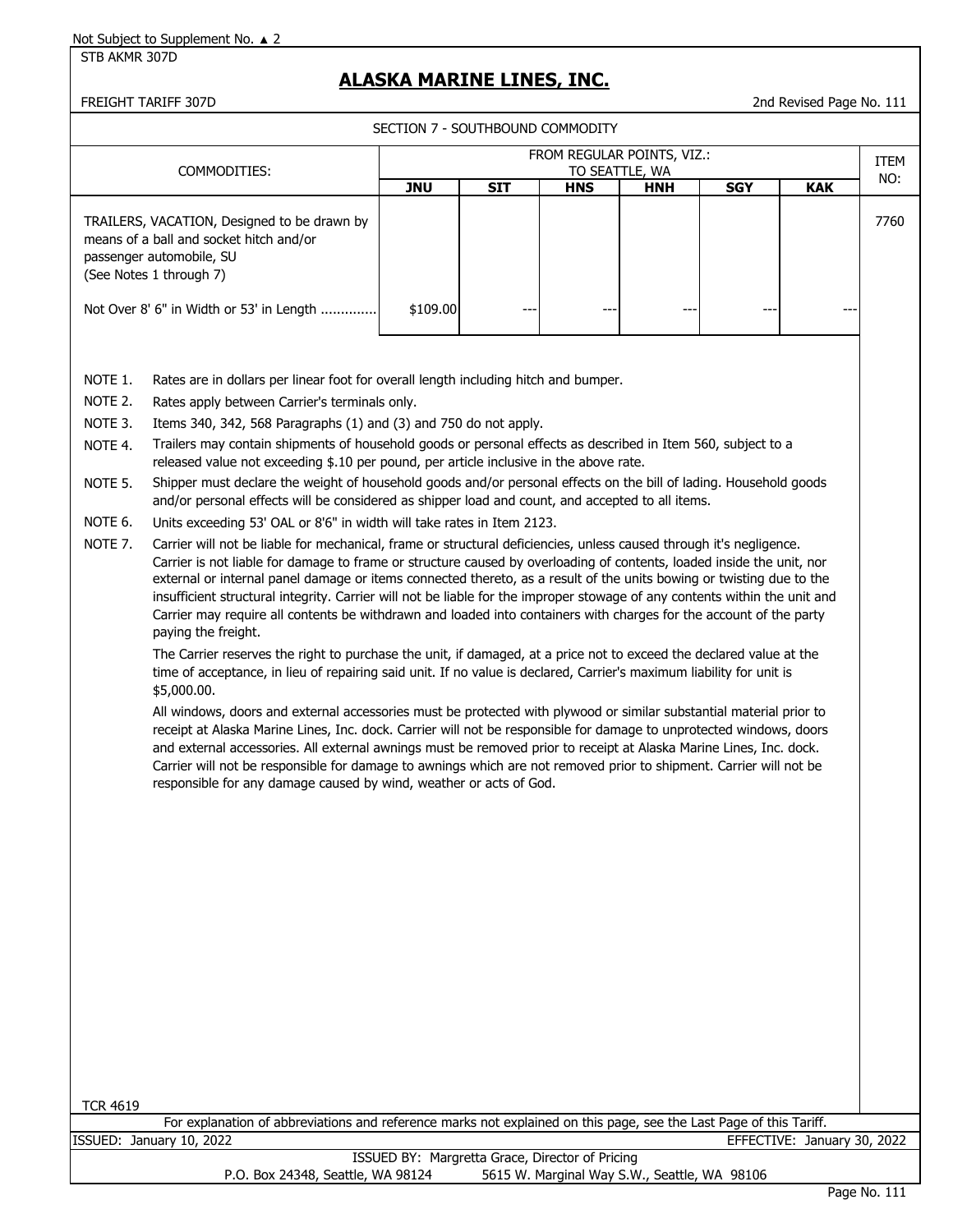STB AKMR 307D

## **ALASKA MARINE LINES, INC.**

#### SECTION 7 - SOUTHBOUND COMMODITY

FREIGHT TARIFF 307D 2nd Revised Page No. 112

| COMMODITIES:                                                                                                                                                                                                   | FROM REGULAR POINTS, VIZ.:<br>TO SEATTLE, WA |                       |                        |                        |                       |                       |      |  |
|----------------------------------------------------------------------------------------------------------------------------------------------------------------------------------------------------------------|----------------------------------------------|-----------------------|------------------------|------------------------|-----------------------|-----------------------|------|--|
|                                                                                                                                                                                                                | <b>JNU</b>                                   | <b>SIT</b>            | <b>HNS</b>             | <b>HNH</b>             | <b>SGY</b>            | <b>KAK</b>            | NO:  |  |
| TRAILERS, Freight, not to exceed 8'6" in width,<br>wheeled, containing or not containing freight,<br>designed to be drawn by means of a fifth wheel,<br>pintle or ball hitch, Viz.:<br>(See Notes 1 through 9) |                                              |                       |                        |                        |                       |                       | 7770 |  |
| Not Exceeding 20' in length,<br>Exceeding 20' in length,                                                                                                                                                       | \$1,420.00<br>\$72.00                        | \$1,891.00<br>\$94.00 | \$1,513.00<br>\$119.00 | \$1,943.00<br>\$103.00 | \$1,687.00<br>\$90.00 | \$1,891.00<br>\$94.00 |      |  |

NOTE 1. Items 340, 342, 568 paragraph (A) (I) (overlength), and 750 do not apply.

NOTE 2. Rates apply between Carrier's terminals only.

NOTE 3. All measurements are for overall dimensions which include tongues and hitches.

NOTE 4. Trailers may contain shipments of household goods or personal effects as described in Item 560, subject to a released value not exceeding \$.10 per pound, per article inclusive in the above rate.

NOTE 5. Shipper must declare the weight of household goods and/or personal effects on the bill of lading. Household goods and/or personal effects will be considered as shipper load and count, and accepted to all items.

NOTE 6. For trailers containing articles other than household goods, shipper must declare the weight of the freight on the Bill of Lading. The freight in the trailer will be rated at the appropriate commodity rate subject to the container load minimum corresponding to the length of the trailer. In addition to the charges for the contents, the trailer will be rated additionally at 50% of the applicable trailer rate. Freight will be considered as shipper load and count and accepted to all items.

NOTE 7. Flatbed trailers, stacked and secured by the shipper, will be rated as a single unit, based on the overall length of the stack of trailers.

NOTE 8. Trailers will move on a space available basis.

NOTE 9. Add ten (10%) percent to the highest applicable rate shown above for trailers which exceeded 46' in length.

| <b>TCR 4619</b>                                                                                                    |  |  |  |  |  |  |  |
|--------------------------------------------------------------------------------------------------------------------|--|--|--|--|--|--|--|
| For explanation of abbreviations and reference marks not explained on this page, see the Last Page of this Tariff. |  |  |  |  |  |  |  |
| ISSUED: Januarv 10, 2022<br>EFFECTIVE: January 30, 2022                                                            |  |  |  |  |  |  |  |
| ISSUED BY: Margretta Grace, Director of Pricing                                                                    |  |  |  |  |  |  |  |
| 5615 W. Marginal Way S.W., Seattle, WA 98106<br>P.O. Box 24348, Seattle, WA 98124                                  |  |  |  |  |  |  |  |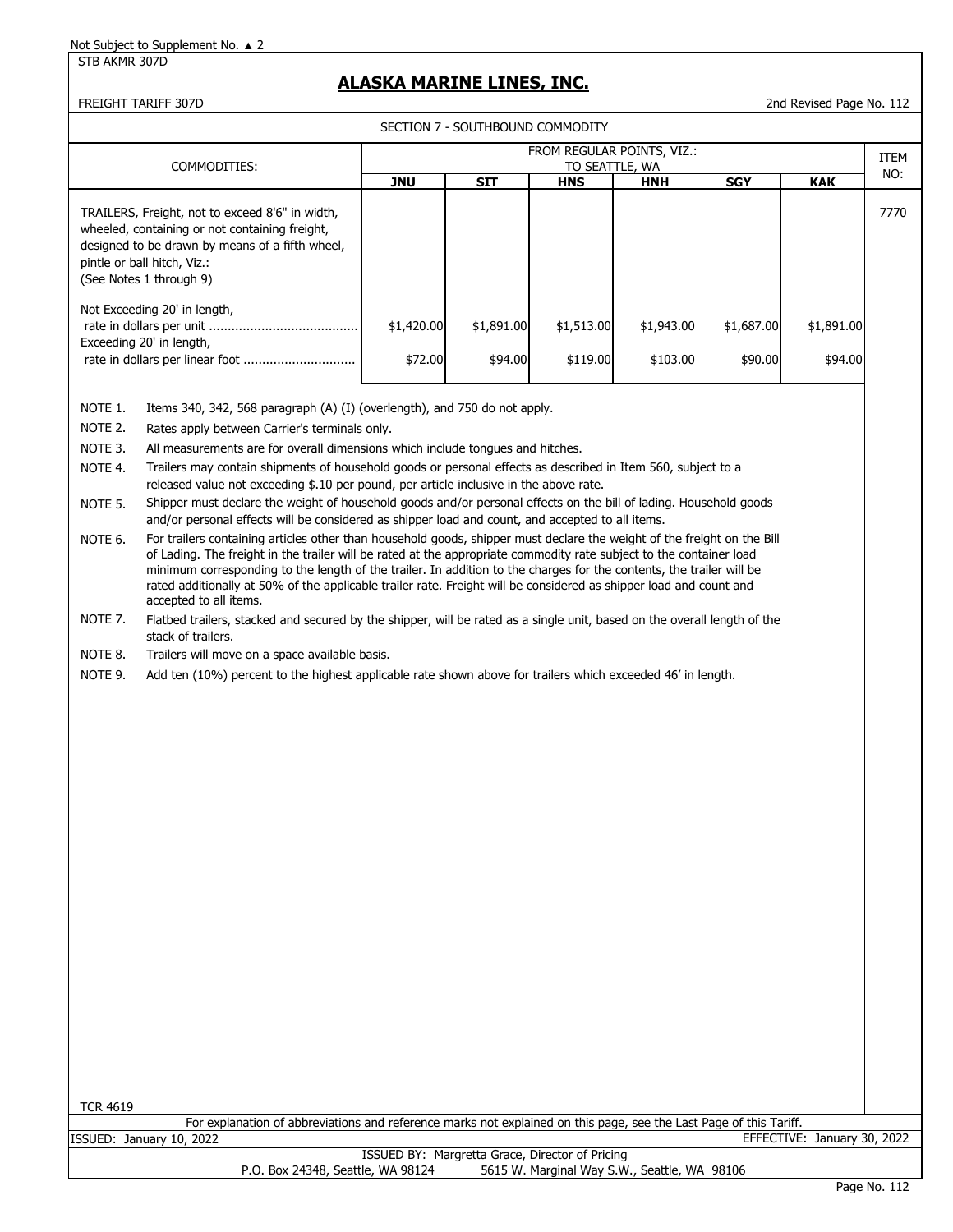STB AKMR 307D

## **ALASKA MARINE LINES, INC.**

FREIGHT TARIFF 307D **12 CONTROLLER IN THE CONTROL** AND REVISED A 4th Revised Page No. 113

SECTION 7 - SOUTHBOUND COMMODITY

|                                                                                                                                                                                                                                                                                                                                                                                                                                                | FROM REGULAR POINTS, VIZ.:<br>COMMODITIES:<br>TO SEATTLE, WA |            |                                              |            |            |                             |       |  |  |
|------------------------------------------------------------------------------------------------------------------------------------------------------------------------------------------------------------------------------------------------------------------------------------------------------------------------------------------------------------------------------------------------------------------------------------------------|--------------------------------------------------------------|------------|----------------------------------------------|------------|------------|-----------------------------|-------|--|--|
|                                                                                                                                                                                                                                                                                                                                                                                                                                                | <b>JNU</b>                                                   | <b>SIT</b> | <b>HNS</b>                                   | <b>HNH</b> | <b>SGY</b> | <b>KAK</b>                  | NO:   |  |  |
| VEHICLES AND OTHER ARTICLES, VIZ.:<br>Vehicles, ATV (All Terrain) three or four wheeler.<br>Vehicles, multi-terrain. Side by Sides, UTV<br>(utility vehicle or utility task vehicle), ROV<br>(recreational off-highway vehicle). MOHUV<br>(multipurpose off-highway utility vehicle). Golf<br>Carts. Motorcycles or motorbikes, Jet Skis.<br>Snow Mobiles, with skis or runners detached,<br>without windshields or with windshields detached. |                                                              |            |                                              |            |            |                             | #7810 |  |  |
|                                                                                                                                                                                                                                                                                                                                                                                                                                                | \$109.00                                                     | \$113.00   | \$119.00                                     | \$137.00   | \$125.00   | \$113.00                    |       |  |  |
| NOTE 1.<br>New articles must be boxed or crated, and packaged sufficiently for shipment. Shipper must supply straps for securing<br>unboxed or uncrated articles.<br>NOTE 2.<br>Rates apply when shipping individual vehicles or vehicles loaded on trailers as described in Item 2932.<br><b>TCR 4619</b>                                                                                                                                     |                                                              |            |                                              |            |            |                             | 7820  |  |  |
| VEHICLES, Self-Propelled, SU, Viz.: Ambulances,<br>Buses, Fire Apparatus, Freight truck tractors,<br>Motor Homes, Trucks with permanently affixed<br>attachments, Vehicles, Motor, NOS (exceeding 7'<br>OAH and/or 7 1/2' OAW and/or 22' OAL)<br>(See Notes 1 through 5)                                                                                                                                                                       |                                                              |            |                                              |            |            |                             |       |  |  |
| Not exceeding 42,000 pounds gross weight per                                                                                                                                                                                                                                                                                                                                                                                                   | \$109.00                                                     | \$113.00   | \$119.00                                     | \$137.00   | \$125.00   | \$113.00                    |       |  |  |
| NOTE 1.<br>Provisions of Items 340, 342, 568 Paragraphs (3) (overheight), and (1) (overlength), and 750 do not apply.                                                                                                                                                                                                                                                                                                                          |                                                              |            |                                              |            |            |                             |       |  |  |
| NOTE 2.<br>Rates apply between Carrier's terminals only.                                                                                                                                                                                                                                                                                                                                                                                       |                                                              |            |                                              |            |            |                             |       |  |  |
| NOTE 3.<br>Vehicles not suitable for general highway use shall be rated under Item 2686 or 2690.                                                                                                                                                                                                                                                                                                                                               |                                                              |            |                                              |            |            |                             |       |  |  |
| NOTE 4.<br>Vehicles may not exceed the Gross Vehicle Weight Rating (GVWR) as specified by the manufacturer. For complete<br>auto and vehicle loading specifications, see STB AKMR 100, series, Rule 355.                                                                                                                                                                                                                                       |                                                              |            |                                              |            |            |                             |       |  |  |
| NOTE 5.<br>If through no fault of carrier, vehicle is inoperable and/or if vehicle is received containing more than 1/4 tank of fuel,<br>charges as shown in AKMR 100, series, Item 987 will be assessed.                                                                                                                                                                                                                                      |                                                              |            |                                              |            |            |                             |       |  |  |
| <b>TCR 4619</b>                                                                                                                                                                                                                                                                                                                                                                                                                                |                                                              |            |                                              |            |            |                             |       |  |  |
| For explanation of abbreviations and reference marks not explained on this page, see the Last Page of this Tariff.<br>ISSUED: January 10, 2022                                                                                                                                                                                                                                                                                                 |                                                              |            |                                              |            |            | EFFECTIVE: January 30, 2022 |       |  |  |
|                                                                                                                                                                                                                                                                                                                                                                                                                                                | ISSUED BY: Margretta Grace, Director of Pricing              |            |                                              |            |            |                             |       |  |  |
| P.O. Box 24348, Seattle, WA 98124                                                                                                                                                                                                                                                                                                                                                                                                              |                                                              |            | 5615 W. Marginal Way S.W., Seattle, WA 98106 |            |            |                             |       |  |  |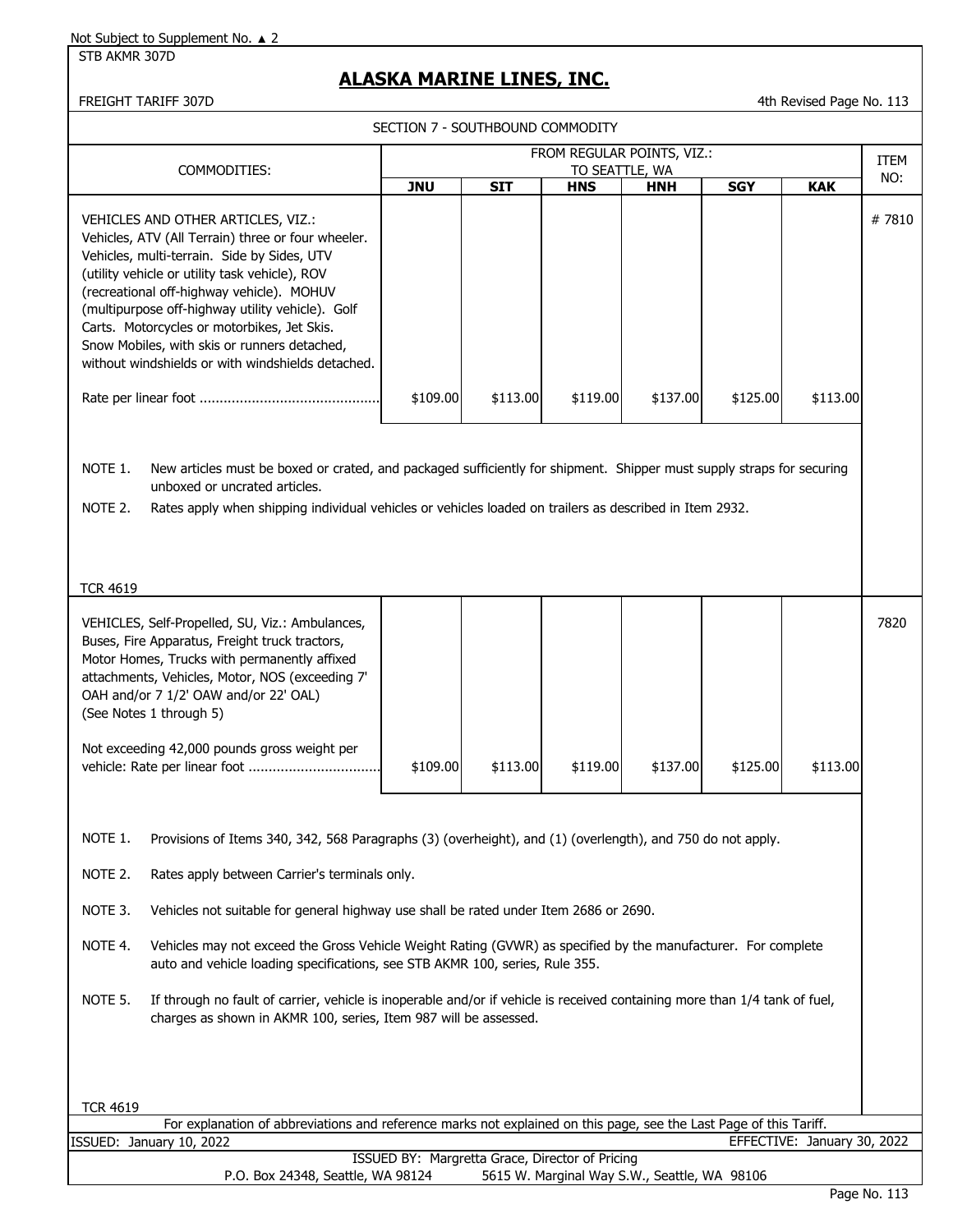STB AKMR 307D

## **ALASKA MARINE LINES, INC.**

### FREIGHT TARIFF 307D 3rd Revised Page No. 114

|                 |                                                                                                                                                                                                |            | SECTION 7 - SOUTHBOUND COMMODITY |                            |            |            |                             |      |
|-----------------|------------------------------------------------------------------------------------------------------------------------------------------------------------------------------------------------|------------|----------------------------------|----------------------------|------------|------------|-----------------------------|------|
|                 |                                                                                                                                                                                                |            |                                  | FROM REGULAR POINTS, VIZ.: |            |            |                             | ITEM |
|                 | COMMODITIES:                                                                                                                                                                                   |            |                                  | TO SEATTLE, WA             |            |            |                             | NO:  |
|                 |                                                                                                                                                                                                | <b>JNU</b> | <b>SIT</b>                       | <b>HNS</b>                 | <b>HNH</b> | <b>SGY</b> | <b>KAK</b>                  |      |
|                 | VEHICLES, MOTOR, Viz.: Passenger Automobiles,                                                                                                                                                  |            |                                  |                            |            |            |                             | 7840 |
|                 | Trucks or Pickup (with or without camper or<br>canopy attached), Vans (See Notes 1 through 7)                                                                                                  |            |                                  |                            |            |            |                             |      |
|                 |                                                                                                                                                                                                |            |                                  |                            |            |            |                             |      |
|                 | Not exceeding 7' in OAH and                                                                                                                                                                    |            |                                  |                            |            |            |                             |      |
|                 | Not exceeding 7' in OAH and                                                                                                                                                                    | \$1,013.00 | \$1,229.00                       | \$1,007.00                 | \$1,181.00 | \$1,070.00 | \$1,229.00                  |      |
|                 |                                                                                                                                                                                                | \$1,244.00 | \$1,649.00                       | \$1,227.00                 | \$1,563.00 | \$1,349.00 | \$1,649.00                  |      |
|                 | Not exceeding 7' in OAH and                                                                                                                                                                    |            |                                  |                            |            |            |                             |      |
|                 |                                                                                                                                                                                                | \$1,423.00 | \$2,227.00                       | \$1,410.00                 | \$1,756.00 | \$1,523.00 | \$2,227.00                  |      |
|                 |                                                                                                                                                                                                |            |                                  |                            |            |            |                             |      |
| NOTE 1.         | Rate is shown in dollars and cents per vehicle.                                                                                                                                                |            |                                  |                            |            |            |                             |      |
| NOTE 2.         | Items 340, 342 and 750 do not apply.                                                                                                                                                           |            |                                  |                            |            |            |                             |      |
| NOTE 3.         | Rates apply only between Carrier's terminal.                                                                                                                                                   |            |                                  |                            |            |            |                             |      |
| NOTE 4.         | Autos may not exceed the Gross Vehicle Weight Rating (GVWR) as specified by the manufacturer. For complete<br>auto and vehicle loading specifications, see STB AKMR 100, series, Rule 355.     |            |                                  |                            |            |            |                             |      |
| NOTE 5.         | The following articles may NOT be shipped under the provisions of this Item:                                                                                                                   |            |                                  |                            |            |            |                             |      |
|                 | <b>Hazardous Materials</b>                                                                                                                                                                     |            | Items of Extraordinary Value     |                            |            |            |                             |      |
|                 | Goods shipped for Sale or Speculation                                                                                                                                                          | Firearms   |                                  |                            |            |            |                             |      |
| NOTE 6.         | If through no fault of carrier, vehicle is inoperable and/or if vehicle is received containing more than 1/4 tank of fuel,<br>charges as shown in AKMR 100, series, Item 987 will be assessed. |            |                                  |                            |            |            |                             |      |
| NOTE 7.         | Carrier has the option to load Vehicles to closed containers, platforms, or loose to barge. Carrier will not be liable for                                                                     |            |                                  |                            |            |            |                             |      |
|                 | any damage due to weather - viz.: water, ice, salt, wind, or acts of God.                                                                                                                      |            |                                  |                            |            |            |                             |      |
|                 |                                                                                                                                                                                                |            |                                  |                            |            |            |                             |      |
|                 |                                                                                                                                                                                                |            |                                  |                            |            |            |                             |      |
|                 |                                                                                                                                                                                                |            |                                  |                            |            |            |                             |      |
|                 |                                                                                                                                                                                                |            |                                  |                            |            |            |                             |      |
|                 |                                                                                                                                                                                                |            |                                  |                            |            |            |                             |      |
|                 |                                                                                                                                                                                                |            |                                  |                            |            |            |                             |      |
|                 |                                                                                                                                                                                                |            |                                  |                            |            |            |                             |      |
|                 |                                                                                                                                                                                                |            |                                  |                            |            |            |                             |      |
|                 |                                                                                                                                                                                                |            |                                  |                            |            |            |                             |      |
|                 |                                                                                                                                                                                                |            |                                  |                            |            |            |                             |      |
|                 |                                                                                                                                                                                                |            |                                  |                            |            |            |                             |      |
|                 |                                                                                                                                                                                                |            |                                  |                            |            |            |                             |      |
|                 |                                                                                                                                                                                                |            |                                  |                            |            |            |                             |      |
|                 |                                                                                                                                                                                                |            |                                  |                            |            |            |                             |      |
|                 |                                                                                                                                                                                                |            |                                  |                            |            |            |                             |      |
|                 |                                                                                                                                                                                                |            |                                  |                            |            |            |                             |      |
|                 |                                                                                                                                                                                                |            |                                  |                            |            |            |                             |      |
|                 |                                                                                                                                                                                                |            |                                  |                            |            |            |                             |      |
|                 |                                                                                                                                                                                                |            |                                  |                            |            |            |                             |      |
|                 |                                                                                                                                                                                                |            |                                  |                            |            |            |                             |      |
|                 |                                                                                                                                                                                                |            |                                  |                            |            |            |                             |      |
|                 |                                                                                                                                                                                                |            |                                  |                            |            |            |                             |      |
|                 |                                                                                                                                                                                                |            |                                  |                            |            |            |                             |      |
|                 |                                                                                                                                                                                                |            |                                  |                            |            |            |                             |      |
|                 |                                                                                                                                                                                                |            |                                  |                            |            |            |                             |      |
| <b>TCR 4619</b> | For explanation of abbreviations and reference marks not explained on this page, see the Last Page of this Tariff.                                                                             |            |                                  |                            |            |            |                             |      |
|                 | ISSUED: January 10, 2022                                                                                                                                                                       |            |                                  |                            |            |            | EFFECTIVE: January 30, 2022 |      |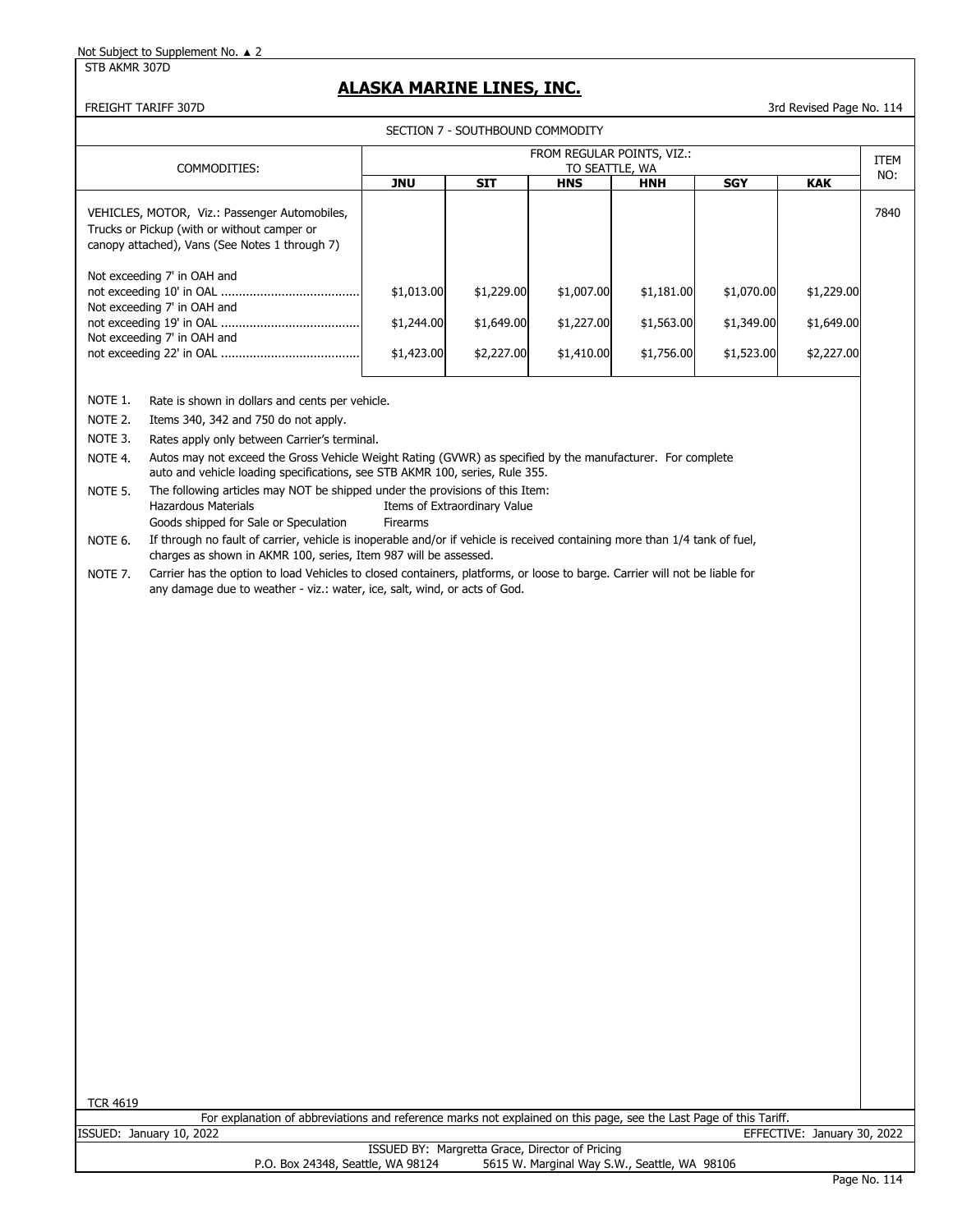#### STB AKMR 307D

## **ALASKA MARINE LINES, INC.**

FREIGHT TARIFF 307D 2nd Revised Page No. 115

SECTION 7 - SOUTHBOUND COMMODITY

| COMMODITIES:                                                          | FROM REGULAR POINTS, VIZ.:<br>TO SEATTLE, WA |            |            |            |            |            |      |
|-----------------------------------------------------------------------|----------------------------------------------|------------|------------|------------|------------|------------|------|
|                                                                       | <b>JNU</b>                                   | <b>SIT</b> | <b>HNS</b> | <b>HNH</b> | <b>SGY</b> | <b>KAK</b> | NO:  |
| WASTE OIL, in bulk carrier provided tanks.<br>(See Notes 1 through 4) |                                              |            |            |            |            |            | 7850 |
| 20' Bulk Tank (Min. Gallons 5,000)                                    | \$0.64                                       | \$0.70     | \$0.72     | \$0.79     | \$0.74     | \$0.70     |      |

NOTE 1. Rate is shown in dollars and cents per gallon. Minimum gallons shown per tank under equipment size.

NOTE 2. Tank cleaning and any heel disposal shall be billed additionally to charges shown.

NOTE 3. Rates are between carriers terminals.

NOTE 4. Service availability is dependent on tank availability, and carrier's acceptance of product after laboratory analysis has been presented to carrier.

| <b>TCR 4619</b>                                 |  |                                   |                                                                                                                    |                             |  |  |  |
|-------------------------------------------------|--|-----------------------------------|--------------------------------------------------------------------------------------------------------------------|-----------------------------|--|--|--|
|                                                 |  |                                   | For explanation of abbreviations and reference marks not explained on this page, see the Last Page of this Tariff. |                             |  |  |  |
| ISSUED: January 10, 2022                        |  |                                   |                                                                                                                    | EFFECTIVE: January 30, 2022 |  |  |  |
| ISSUED BY: Margretta Grace, Director of Pricing |  |                                   |                                                                                                                    |                             |  |  |  |
|                                                 |  | P.O. Box 24348, Seattle, WA 98124 | 5615 W. Marginal Way S.W., Seattle, WA 98106                                                                       |                             |  |  |  |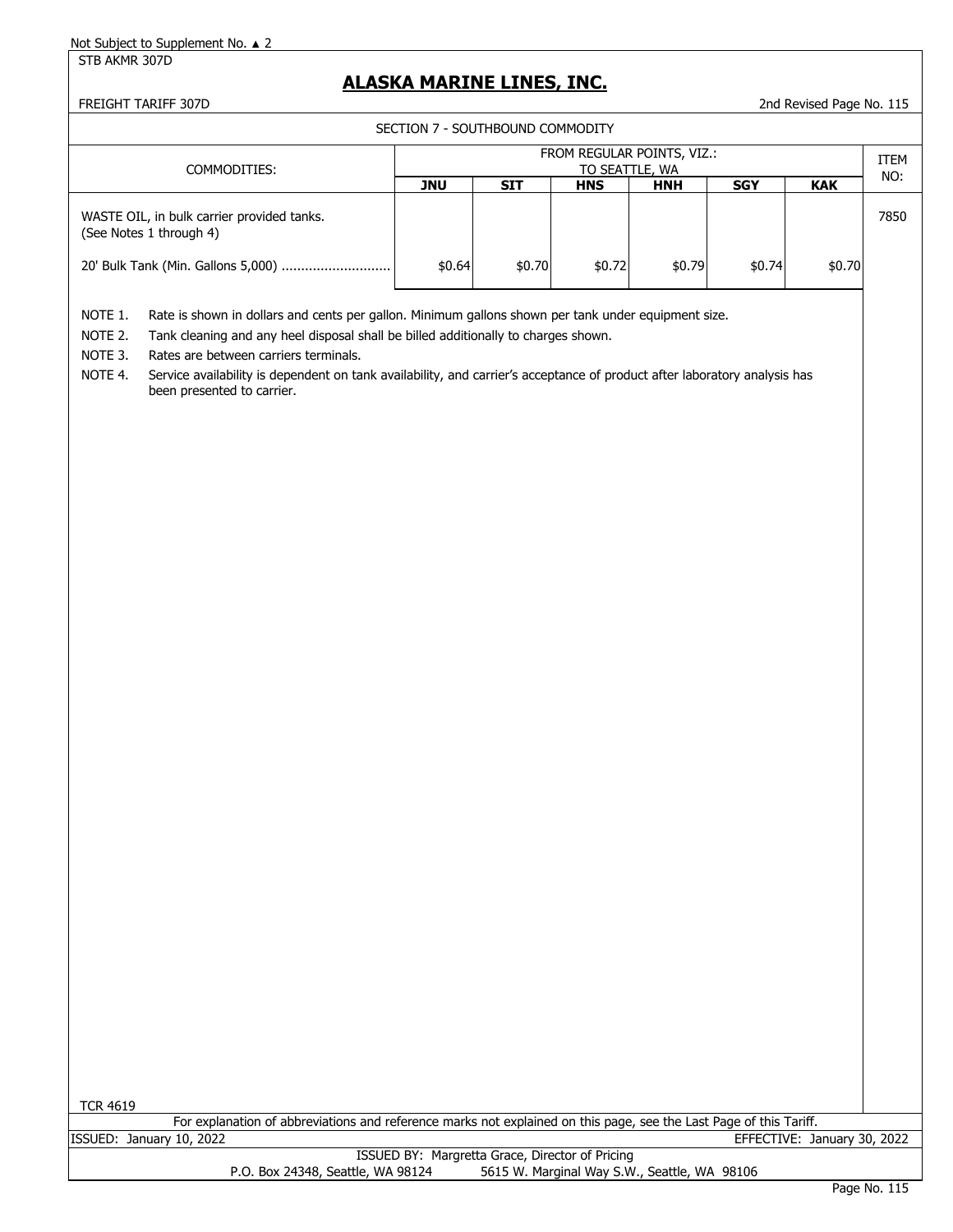FREIGHT TARIFF 307D Original Page 116

# **ALASKA MARINE LINES, INC.**

### SECTION 8

## SOUTHBOUND COMMODITY RATES:

FROM

Points in Alaska

TO

Seattle, Washington

ON

Articles Requiring and Moving In Frozen or Cold-Pack Service

Rates Named in This Section Include Mechanical Refrigeration in Fully Insulated Containers Necessary to Maintain Air Temperature of 0 Degrees Fahrenheit or Less.

When rates are published in this Section, on the commodity transported from point of origin to the point of destination, rates published in this Section will apply regardless of rate, between the same points, over the same routes published in other Sections of this tariff.

NOTE: Except as otherwise noted, Item referred to in Rate Items, not found in this Tariff, are in Tariff AKMR 100, series. (Items 210, 645 and 822 to not apply.)

| For explanation of abbreviations and reference marks, see the last page of this tariff. |  |                     |                                              |  |  |  |  |  |
|-----------------------------------------------------------------------------------------|--|---------------------|----------------------------------------------|--|--|--|--|--|
| ISSUED: March 13, 2020                                                                  |  |                     | EFFECTIVE: March 14, 2020                    |  |  |  |  |  |
| ISSUED BY: MARGRETTA GRACE,                                                             |  | DIRECTOR OF PRICING |                                              |  |  |  |  |  |
| P.O. BOX 24348, SEATTLE, WA 98124                                                       |  |                     | 5615 W. MARGINAL WAY S.W., SEATTLE, WA 98106 |  |  |  |  |  |
|                                                                                         |  |                     | Page No. 116                                 |  |  |  |  |  |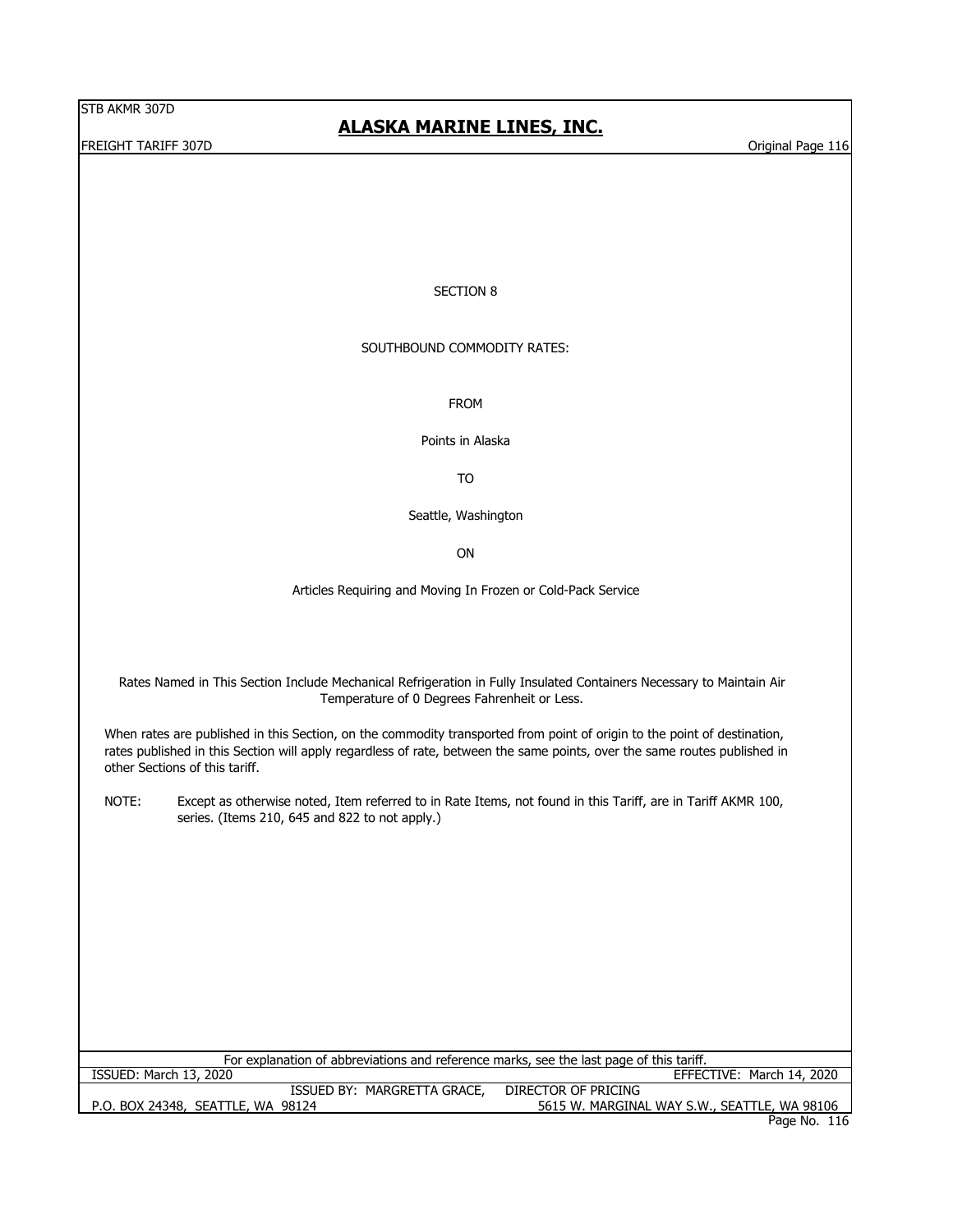#### STB AKMR 307D

## **ALASKA MARINE LINES, INC.**

 FREIGHT TARIFF 307D 2nd Revised Page No. 117 FISH BAIT or ANIMAL FEED, Viz.: Fish Heads, Fish 8000 Tails, Herring or Octopus; Frozen, in cartons. (See Notes 1 and 2) 37.06 38.17 38.92 39.66 --- 64.06 24.70 25.47 25.95 26.44 --- 42.71 16.47 16.97 17.30 17.63 --- 28.47 8.40 8.65 8.82 8.99 --- 14.53 7.98 8.22 8.38 8.54 --- 13.79 8.24 8.49 8.65 8.81 --- 14.24 7.84 8.06 8.22 8.36 --- 13.51 (1) LCL service for frozen seafood products southbound is subject to equipment availability as determined by the origin port manager. NOTE 1. Exact description of fish and the following notation, signed by the shipper, must appear on the Bill of Lading: "We certify that the above described product is sold for the purpose of supplying food to animals and not for human consumption and is invoiced accordingly." NOTE 2. Item 995 shall not apply. FISH, SALMON, Frozen in packages. (See Note 1) And Review and March 2010 (See Note 1) 8010 51.22 52.76 53.77 54.80 --- 64.06 34.13 35.18 35.86 36.53 --- 42.71 22.76 23.45 23.92 24.36 --- 28.47 11.61 11.96 12.19 12.42 --- 14.53 11.02 11.36 11.59 11.80 --- 13.79 11.38 11.73 11.95 12.18 --- 14.24 10.82  $\vert$  11.15 11.35 11.58 --- 13.51 (1) LCL service for frozen seafood products southbound is subject to equipment availability as determined by the origin port manager. NOTE 1. Item 995 shall not apply. FISH, SALMON, CHUM or PINK, Frozen in packages. | All and the state of the state of the state of the state of the state of the state of the state of the state of the state of the state of the state of the state of the stat (See Note 1) 42.23 43.49 44.33 45.17 --- 64.06 28.14 28.99 29.55 30.12 --- 42.71 18.77 19.33 19.71 20.08 --- 28.47 9.56 9.86 10.82 11.00 --- 14.53 9.10 9.37 10.28 10.46 --- 13.79 9.38 9.66 10.61 10.78 --- 14.24 8.90 9.18 10.07 10.25 --- 13.51 (1) LCL service for frozen seafood products southbound is subject to equipment availability as determined by the origin port manager. NOTE 1. Item 995 shall not apply. TCR 4619 SECTION 8 - SOUTHBOUND SEAFOOD ITEM COMMODITIES: TO SEATTLE, WA TO SEATTLE ON THE COMMODITIES: **JNU SIT HNS HNH SGY** 40' Container (Max. Wt. 44,000) ............................... (1) LCL (Min. Wt. 5,000) ......................................... (1) LCL (Min. Wt. 10,000) ......................................... FROM REGULAR POINTS, VIZ.: **KAK** (1) LCL (Min. Wt. 2,000) ......................................... 20' Container (Max. Wt. 22,000) ............................... 20' Container (Max. Wt. 26,000) ............................... ISSUED: January 10, 2022 EFFECTIVE: January 30, 2022 ISSUED BY: Margretta Grace, Director of Pricing 20' Container (Max. Wt. 22,000) ............................... 20' Container (Max. Wt. 26,000) ............................... 40' Container (Max. Wt. 44,000) ............................... 40' Container (Max. Wt. 54,000) ............................... For explanation of abbreviations and reference marks not explained on this page, see the Last Page of this Tariff. (1) LCL (Min. Wt. 2,000) ......................................... (1) LCL (Min. Wt. 5,000) ......................................... (1) LCL (Min. Wt. 10,000) ......................................... 20' Container (Max. Wt. 22,000) ............................... 20' Container (Max. Wt. 26,000) ............................... 40' Container (Max. Wt. 44,000) ............................... 40' Container (Max. Wt. 54,000) ............................... 40' Container (Max. Wt. 54,000) ............................... (1) LCL (Min. Wt. 2,000) ......................................... (1) LCL (Min. Wt. 5,000) ......................................... (1) LCL (Min. Wt. 10,000) .........................................

P.O. Box 24348, Seattle, WA 98124 5615 W. Marginal Way S.W., Seattle, WA 98106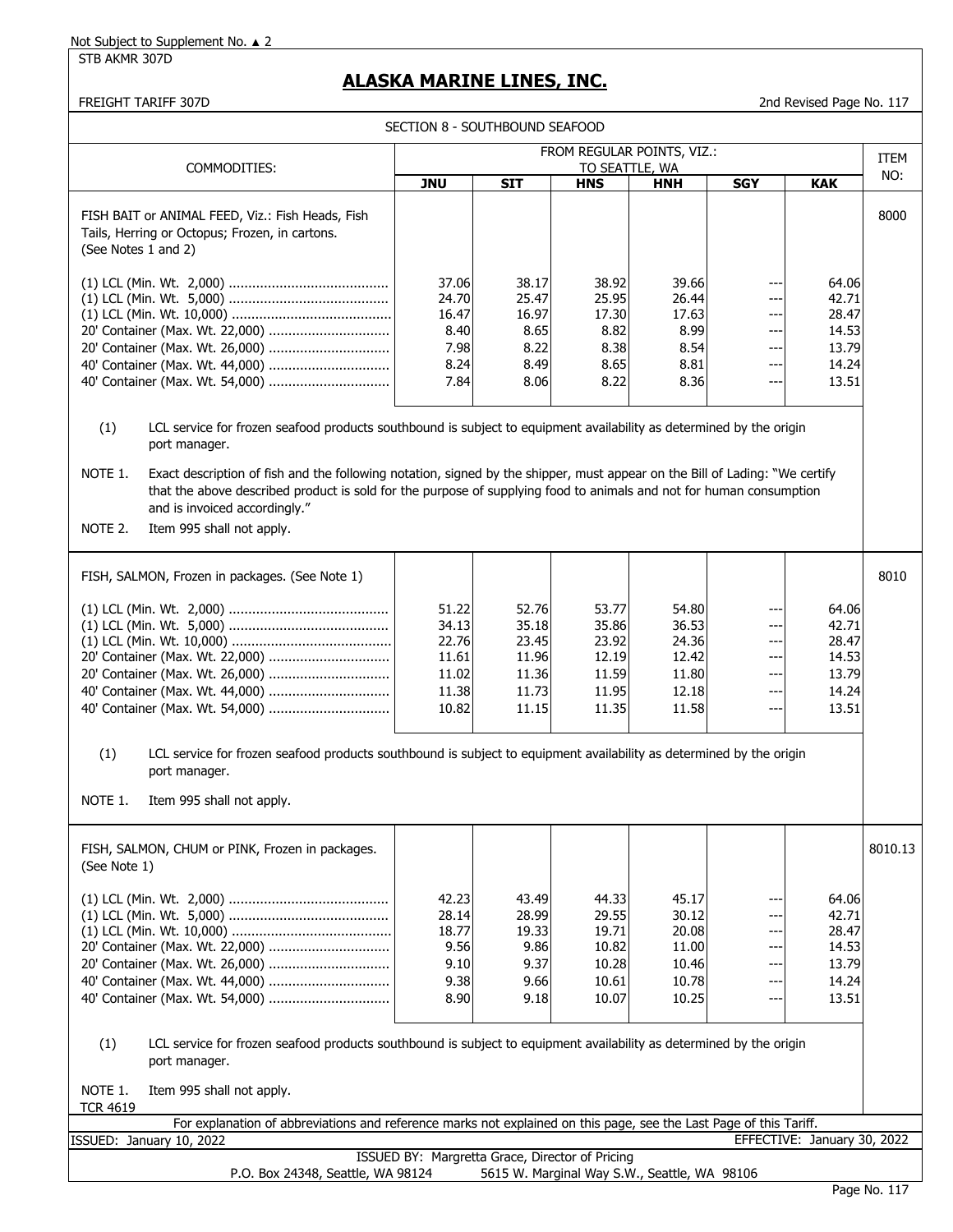STB AKMR 307D

## **ALASKA MARINE LINES, INC.**

FREIGHT TARIFF 307D 2nd Revised Page No. 118

| SECTION 8 - SOUTHBOUND SEAFOOD                                                                                                                                                      |                                                             |                                                             |                                                             |                                                             |                                                |                                                             |             |
|-------------------------------------------------------------------------------------------------------------------------------------------------------------------------------------|-------------------------------------------------------------|-------------------------------------------------------------|-------------------------------------------------------------|-------------------------------------------------------------|------------------------------------------------|-------------------------------------------------------------|-------------|
|                                                                                                                                                                                     |                                                             |                                                             |                                                             | FROM REGULAR POINTS, VIZ.:                                  |                                                |                                                             | <b>ITEM</b> |
| COMMODITIES:                                                                                                                                                                        | <b>JNU</b>                                                  | <b>SIT</b>                                                  | TO SEATTLE, WA<br><b>HNS</b>                                | <b>HNH</b>                                                  | <b>SGY</b>                                     | <b>KAK</b>                                                  | NO:         |
| FISH, SHELLFISH, whole or in sections, or SHELLFISH<br>MEAT, FROZEN Viz.: Clams, Scallops, Crabs or<br>Shrimp. (See Note 1)                                                         |                                                             |                                                             |                                                             |                                                             |                                                |                                                             | 8020        |
| 20' Container (Max. Wt. 22,000)<br>40' Container (Max. Wt. 44,000)<br>40' Container (Max. Wt. 54,000)                                                                               | 56.92<br>37.95<br>25.29<br>12.90<br>12.25<br>12.66<br>12.02 | 58.63<br>39.08<br>26.05<br>13.29<br>12.62<br>13.03<br>12.38 | 59.77<br>39.84<br>26.56<br>13.54<br>12.86<br>13.29<br>12.61 | 60.90<br>40.59<br>27.07<br>13.80<br>13.11<br>13.52<br>12.85 | ---<br>---<br>---<br>$--$<br>---<br>---<br>--- | 64.06<br>42.71<br>28.47<br>14.53<br>13.79<br>14.24<br>13.51 |             |
| (1)<br>LCL service for frozen seafood products southbound is subject to equipment availability as determined by the origin<br>port manager.<br>NOTE 1.<br>Item 995 shall not apply. |                                                             |                                                             |                                                             |                                                             |                                                |                                                             |             |
| Sea Cucumbers, geoduck, frozen in packages.<br>(See Note 1)                                                                                                                         |                                                             |                                                             |                                                             |                                                             |                                                |                                                             | 8028        |
| 20' Container (Max. Wt. 22,000)<br>20' Container (Max. Wt. 26,000)<br>40' Container (Max. Wt. 44,000)                                                                               | 57.27<br>38.17<br>25.47<br>12.98<br>12.33<br>12.72<br>12.09 | 59.00<br>39.33<br>26.22<br>13.37<br>12.70<br>13.11<br>12.46 | 60.13<br>40.10<br>26.72<br>13.63<br>12.95<br>13.37<br>12.70 | 61.28<br>40.85<br>27.24<br>13.90<br>13.18<br>13.61<br>12.93 | $-$<br>---<br>---<br>---<br>---<br>---         | 64.06<br>42.71<br>28.47<br>14.53<br>13.79<br>14.24<br>13.51 |             |
| (1)<br>LCL service for frozen seafood products southbound is subject to equipment availability as determined by the origin<br>port manager.<br>NOTE 1.<br>Item 995 shall not apply. |                                                             |                                                             |                                                             |                                                             |                                                |                                                             |             |
| FISH, HALIBUT, NOS, FROZEN, in packages.<br>(See Note 1)                                                                                                                            |                                                             |                                                             |                                                             |                                                             |                                                |                                                             | 8030        |
| 20' Container (Max. Wt. 26,000)<br>40' Container (Max. Wt. 44,000)<br>40' Container (Max. Wt. 54,000)                                                                               | 51.22<br>34.13<br>22.76<br>11.61<br>11.02<br>11.38<br>10.82 | 52.76<br>35.18<br>23.45<br>11.96<br>11.36<br>11.73<br>11.15 | 53.77<br>35.86<br>23.92<br>12.19<br>11.59<br>11.95<br>11.35 | 54.80<br>36.53<br>24.36<br>12.42<br>11.80<br>12.18<br>11.58 | ---<br>---<br>---<br>---<br>---<br>---<br>---  | 64.06<br>42.71<br>28.47<br>14.53<br>13.79<br>14.24<br>13.51 |             |
| LCL service for frozen seafood products southbound is subject to equipment availability as determined by the origin<br>(1)<br>port manager.                                         |                                                             |                                                             |                                                             |                                                             |                                                |                                                             |             |
| NOTE 1.<br>Item 995 shall not apply.                                                                                                                                                |                                                             |                                                             |                                                             |                                                             |                                                |                                                             |             |
| <b>TCR 4619</b><br>For explanation of abbreviations and reference marks not explained on this page, see the Last Page of this Tariff.                                               |                                                             |                                                             |                                                             |                                                             |                                                |                                                             |             |
| ISSUED: January 10, 2022                                                                                                                                                            |                                                             |                                                             |                                                             |                                                             |                                                | EFFECTIVE: January 30, 2022                                 |             |
|                                                                                                                                                                                     | ISSUED BY: Margretta Grace, Director of Pricing             |                                                             |                                                             |                                                             |                                                |                                                             |             |

P.O. Box 24348, Seattle, WA 98124 5615 W. Marginal Way S.W., Seattle, WA 98106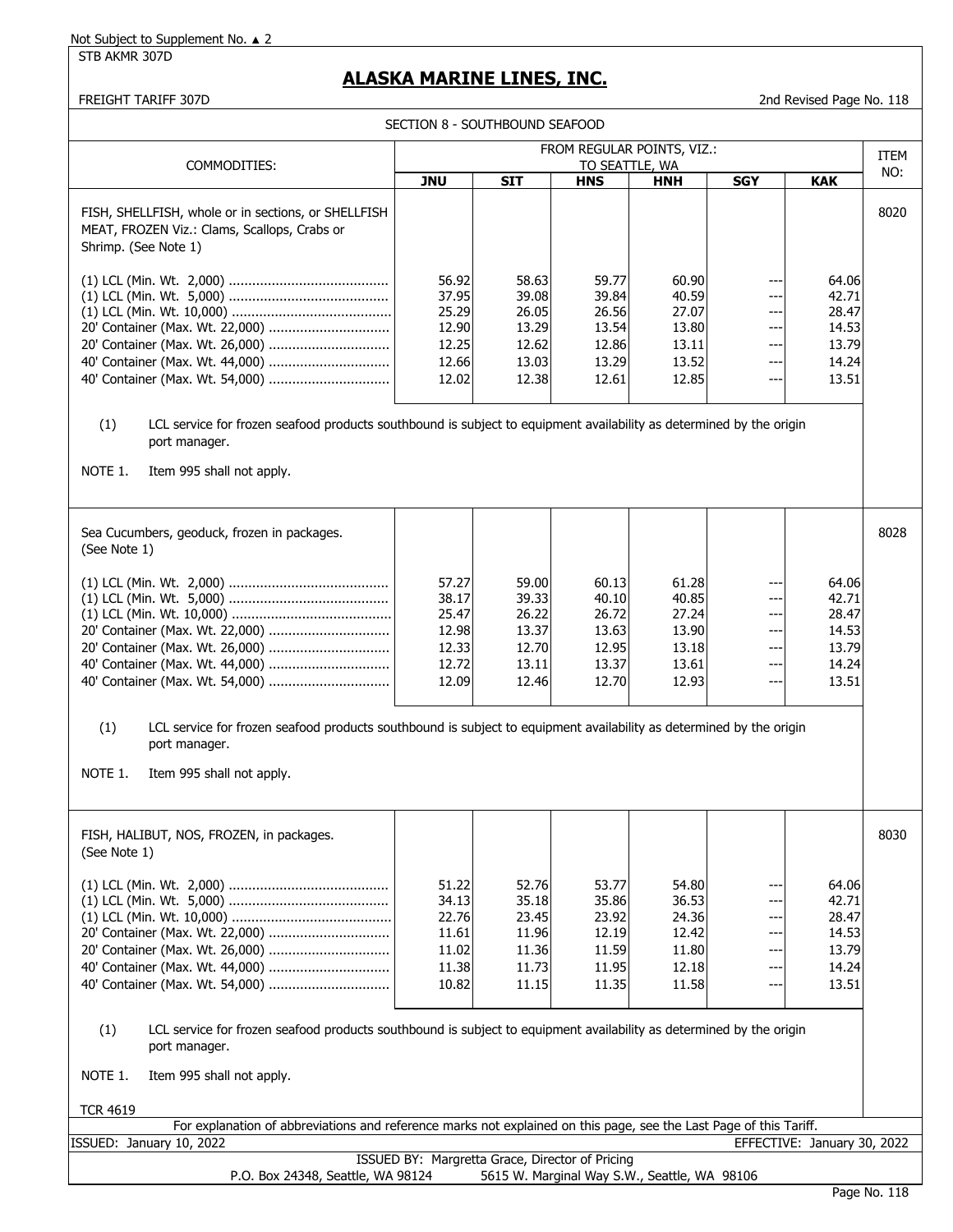STB AKMR 307D

# **ALASKA MARINE LINES, INC.**

FREIGHT TARIFF 307D 2nd Revised Page No. 119

| SECTION 8 - SOUTHBOUND SEAFOOD                                                                                                                                                                                                                            |                                                             |                                                             |                                                             |                                                             |                                               |                                                             |      |  |
|-----------------------------------------------------------------------------------------------------------------------------------------------------------------------------------------------------------------------------------------------------------|-------------------------------------------------------------|-------------------------------------------------------------|-------------------------------------------------------------|-------------------------------------------------------------|-----------------------------------------------|-------------------------------------------------------------|------|--|
|                                                                                                                                                                                                                                                           |                                                             |                                                             |                                                             | FROM REGULAR POINTS, VIZ.:                                  |                                               |                                                             | ITEM |  |
| COMMODITIES:                                                                                                                                                                                                                                              | <b>JNU</b>                                                  | <b>SIT</b>                                                  | TO SEATTLE, WA<br><b>HNS</b>                                | <b>HNH</b>                                                  | <b>SGY</b>                                    | <b>KAK</b>                                                  | NO:  |  |
| FISH, BLACK COD, OR SABLE FISH, Frozen, in<br>packages (See Note 1)                                                                                                                                                                                       |                                                             |                                                             |                                                             |                                                             |                                               |                                                             | 8035 |  |
| 20' Container (Max. Wt. 22,000)<br>20' Container (Max. Wt. 26,000)                                                                                                                                                                                        | 51.22<br>34.13<br>22.76<br>11.61<br>11.02<br>11.38<br>10.82 | 52.76<br>35.18<br>23.45<br>11.96<br>11.36<br>11.73<br>11.15 | 53.77<br>35.86<br>23.92<br>12.19<br>11.59<br>11.95<br>11.35 | 54.80<br>36.53<br>24.36<br>12.42<br>11.80<br>12.18<br>11.58 | ---<br>---<br>---<br>---<br>---<br>---<br>--- | 64.06<br>42.71<br>28.47<br>14.53<br>13.79<br>14.24<br>13.51 |      |  |
| (1)<br>LCL service for frozen seafood products southbound is subject to equipment availability as determined by the origin<br>port manager.<br>NOTE 1.<br>Item 995 shall not apply.                                                                       |                                                             |                                                             |                                                             |                                                             |                                               |                                                             |      |  |
| FISH EGGS, Frozen in packages (See Note 1)                                                                                                                                                                                                                |                                                             |                                                             |                                                             |                                                             |                                               |                                                             | 8040 |  |
| 20' Container (Max. Wt. 26,000)<br>40' Container (Max. Wt. 44,000)<br>LCL service for frozen seafood products southbound is subject to equipment availability as determined by the origin<br>(1)<br>port manager.<br>NOTE 1.<br>Item 995 shall not apply. | 52.46<br>34.98<br>23.33<br>11.89<br>11.30<br>11.66<br>11.07 | 54.06<br>36.03<br>24.02<br>12.25<br>11.64<br>12.01<br>11.40 | 55.09<br>36.74<br>24.48<br>12.49<br>11.86<br>12.24<br>11.63 | 56.14<br>37.43<br>24.95<br>12.72<br>12.09<br>12.48<br>11.85 | ---<br>---<br>---<br>---<br>---<br>---<br>--- | 64.06<br>42.71<br>28.47<br>14.53<br>13.79<br>14.24<br>13.51 |      |  |
| <b>TCR 4619</b><br>For explanation of abbreviations and reference marks not explained on this page, see the Last Page of this Tariff.                                                                                                                     |                                                             |                                                             |                                                             |                                                             |                                               |                                                             |      |  |
| ISSUED: January 10, 2022                                                                                                                                                                                                                                  |                                                             |                                                             |                                                             |                                                             |                                               | EFFECTIVE: January 30, 2022                                 |      |  |
| P.O. Box 24348, Seattle, WA 98124                                                                                                                                                                                                                         | ISSUED BY: Margretta Grace, Director of Pricing             |                                                             |                                                             | 5615 W. Marginal Way S.W., Seattle, WA 98106                |                                               |                                                             |      |  |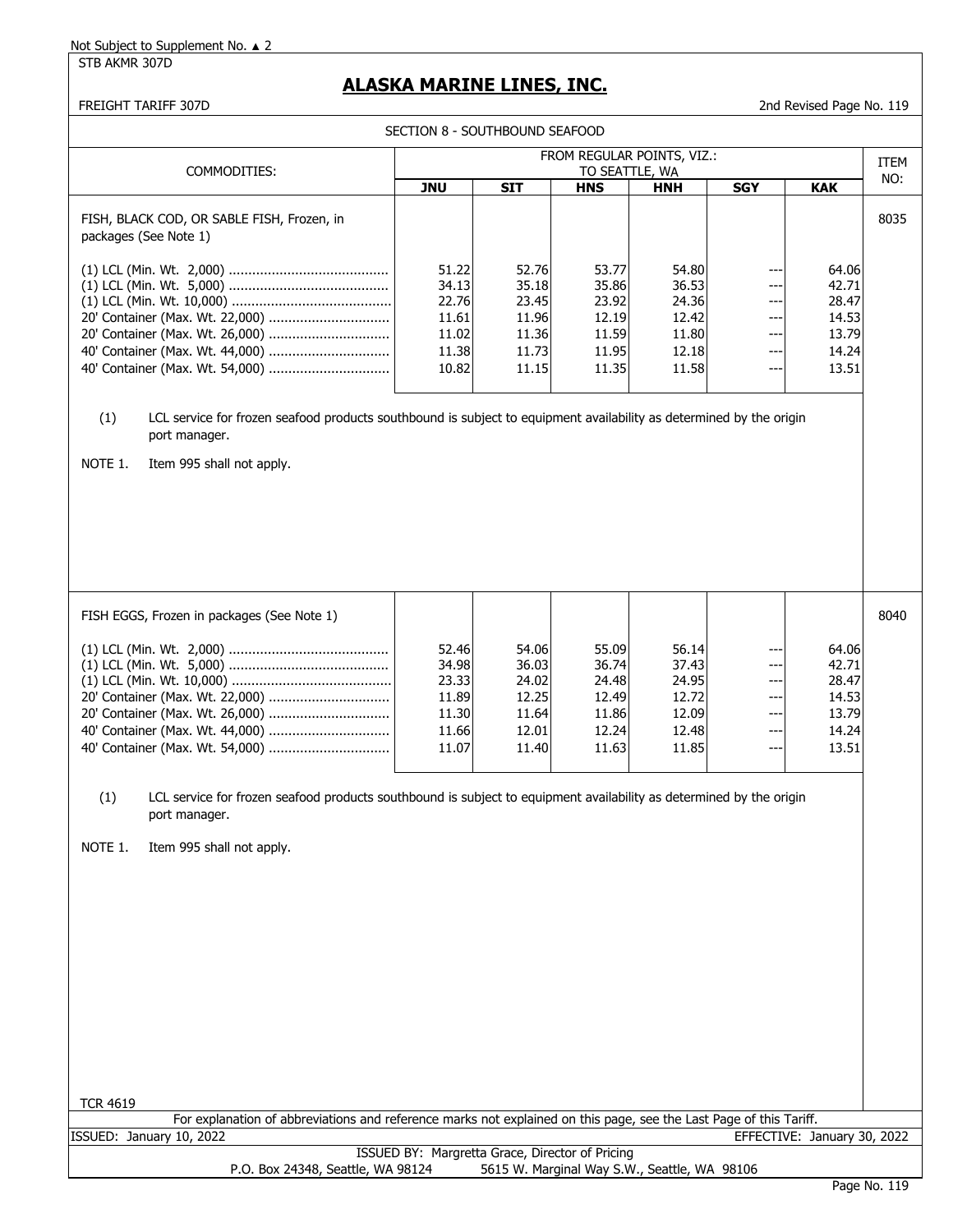STB AKMR 307D

## **ALASKA MARINE LINES, INC.**

FREIGHT TARIFF 307D 2nd Revised Page No. 120

SECTION 8 - SOUTHBOUND SEAFOOD

| SECTION 8 - SOUTHBOUND SEAFOOD                                                                                                                                                                                                                                                                                  |                                                         |                                                         |                                                         |                                                         |                                              |                                                             |      |  |
|-----------------------------------------------------------------------------------------------------------------------------------------------------------------------------------------------------------------------------------------------------------------------------------------------------------------|---------------------------------------------------------|---------------------------------------------------------|---------------------------------------------------------|---------------------------------------------------------|----------------------------------------------|-------------------------------------------------------------|------|--|
| COMMODITIES:                                                                                                                                                                                                                                                                                                    | FROM REGULAR POINTS, VIZ.:<br>TO SEATTLE, WA            |                                                         |                                                         |                                                         |                                              |                                                             |      |  |
|                                                                                                                                                                                                                                                                                                                 | <b>JNU</b>                                              | <b>SIT</b>                                              | <b>HNS</b>                                              | <b>HNH</b>                                              | <b>SGY</b>                                   | <b>KAK</b>                                                  | NO:  |  |
| FISH, BOTTOM, Viz.: Sole, Flounder, Cod, or Idiot<br>fish, frozen in packages. (See Note 1)<br>20' Container (Max. Wt. 26,000)                                                                                                                                                                                  | 51.22<br>34.13<br>22.76<br>11.61<br>11.02               | 52.76<br>35.18<br>23.45<br>11.96<br>11.36               | 53.77<br>35.86<br>23.92<br>12.19<br>11.59               | 54.80<br>36.53<br>24.36<br>12.42<br>11.80               | ---<br>$--$<br>$\sim$ $\sim$<br>$--$<br>---  | 64.06<br>42.71<br>28.47<br>14.53<br>13.79                   | 8045 |  |
|                                                                                                                                                                                                                                                                                                                 | 11.38                                                   | 11.73                                                   | 11.95                                                   | 12.18                                                   | ---                                          | 14.24                                                       |      |  |
|                                                                                                                                                                                                                                                                                                                 | 10.82                                                   | 11.15                                                   | 11.35                                                   | 11.58                                                   | ---                                          | 13.51                                                       |      |  |
| (1)<br>LCL service for frozen seafood products southbound is subject to equipment availability as determined by the origin<br>port manager.<br>NOTE 1.<br>Item 995 shall not apply.<br>FISH, HERRING, Frozen in packages. (See Note 1)                                                                          |                                                         |                                                         |                                                         |                                                         |                                              |                                                             | 8050 |  |
|                                                                                                                                                                                                                                                                                                                 |                                                         |                                                         |                                                         |                                                         |                                              |                                                             |      |  |
| 20' Container (Max. Wt. 22,000)<br>20' Container (Max. Wt. 26,000)<br>40' Container (Max. Wt. 44,000)<br>LCL service for frozen seafood products southbound is subject to equipment availability as determined by the origin<br>(1)<br>port manager.<br>NOTE 1.<br>Item 995 shall not apply.<br><b>TCR 4619</b> | 35.81<br>23.86<br>15.91<br>8.11<br>7.70<br>7.95<br>7.56 | 36.88<br>24.60<br>16.40<br>8.35<br>7.94<br>8.20<br>7.79 | 37.59<br>25.07<br>16.72<br>8.52<br>8.10<br>8.35<br>7.93 | 38.30<br>25.54<br>17.03<br>8.70<br>8.26<br>8.51<br>8.09 | $--$<br>---<br>$- - -$<br>---<br>---<br>$--$ | 64.06<br>42.71<br>28.47<br>14.53<br>13.79<br>14.24<br>13.51 |      |  |
| For explanation of abbreviations and reference marks not explained on this page, see the Last Page of this Tariff.                                                                                                                                                                                              |                                                         |                                                         |                                                         |                                                         |                                              |                                                             |      |  |
| ISSUED: January 10, 2022                                                                                                                                                                                                                                                                                        | ISSUED BY: Margretta Grace, Director of Pricing         |                                                         |                                                         |                                                         |                                              | EFFECTIVE: January 30, 2022                                 |      |  |
| P.O. Box 24348, Seattle, WA 98124                                                                                                                                                                                                                                                                               |                                                         |                                                         |                                                         | 5615 W. Marginal Way S.W., Seattle, WA 98106            |                                              |                                                             |      |  |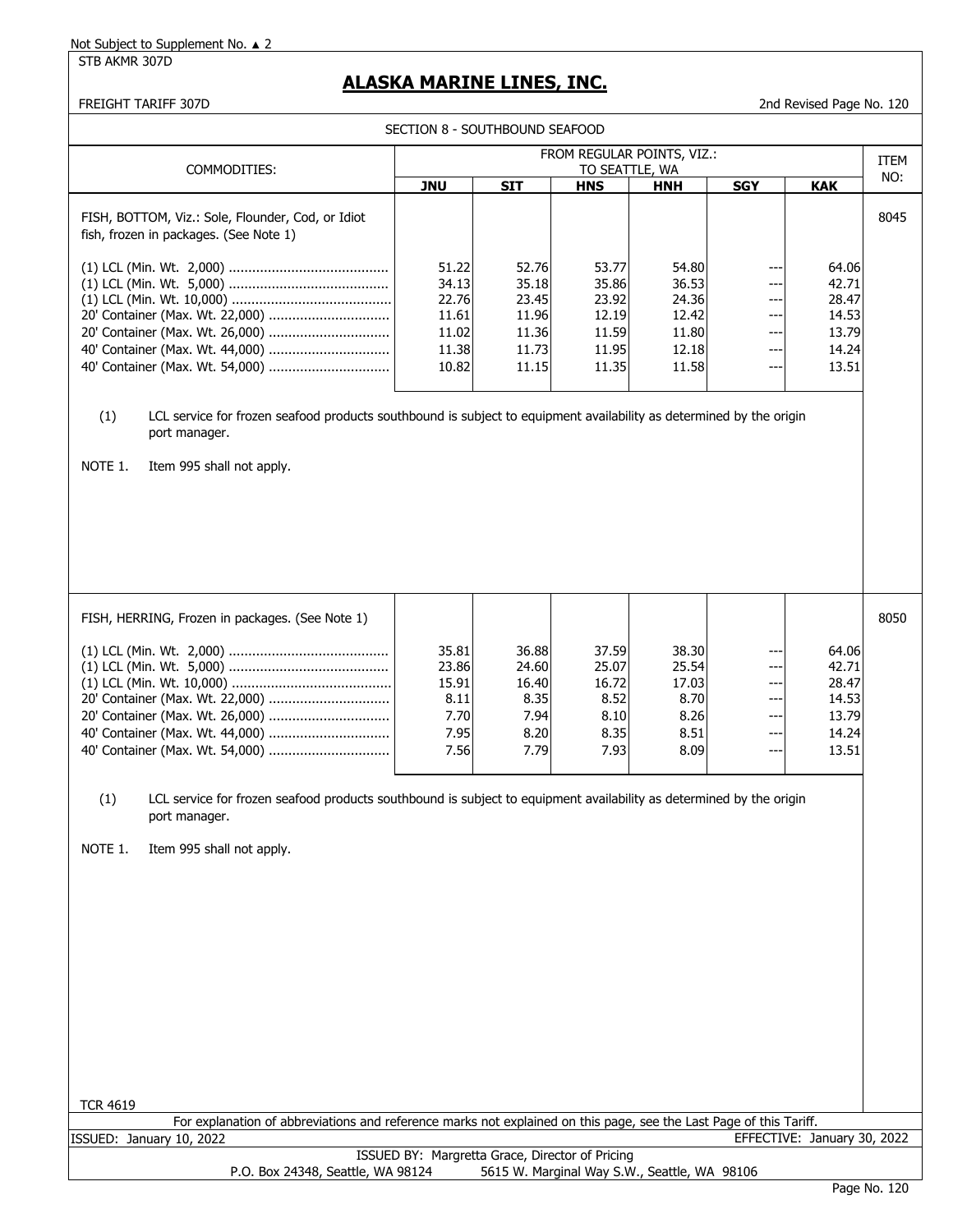FREIGHT TARIFF 307D **CONTACT CONTACT CONTACT CONTACT CONTACT CONTACT CONTACT CONTACT CONTACT CONTACT CONTACT CONTACT CONTACT CONTACT CONTACT CONTACT CONTACT CONTACT CONTACT CONTACT CONTACT CONTACT CONTACT CONTACT CONTACT C** 

# **ALASKA MARINE LINES, INC.**

### SECTION 9

## SOUTHBOUND COMMODITY RATES:

FROM

Points in Alaska

TO

Seattle, Washington

ON

Articles Requiring and Moving Refrigerated Temperature Control Service

Rates named in this Section include mechanical temperature protection from heat or cold in fully insulated vehicles necessary for the protection of perishable shipments moving at a temperature above 0 degrees Fahrenheit. Bill of lading must be annotated that the required temperature range must be specified thereon.

When rates are published in this Section, on the commodity transported from point of origin to point of destination, rates published in this Section will apply regardless of rates between the same points, over the same routes, as may be published in other Sections of this Tariff.

NOTE: Except as otherwise noted, Items referred to in Rate Items, not found in this Tariff, are in Tariff AKMR 100, series.

| For explanation of abbreviations and reference marks, see the last page of this tariff. |                                              |  |  |  |  |
|-----------------------------------------------------------------------------------------|----------------------------------------------|--|--|--|--|
| ISSUED: March 13, 2020                                                                  | EFFECTIVE: March 14, 2020                    |  |  |  |  |
| ISSUED BY: MARGRETTA GRACE,                                                             | DIRECTOR OF PRICING                          |  |  |  |  |
| P.O. BOX 24348, SEATTLE, WA 98124                                                       | 5615 W. MARGINAL WAY S.W., SEATTLE, WA 98106 |  |  |  |  |
|                                                                                         | Page No. 121                                 |  |  |  |  |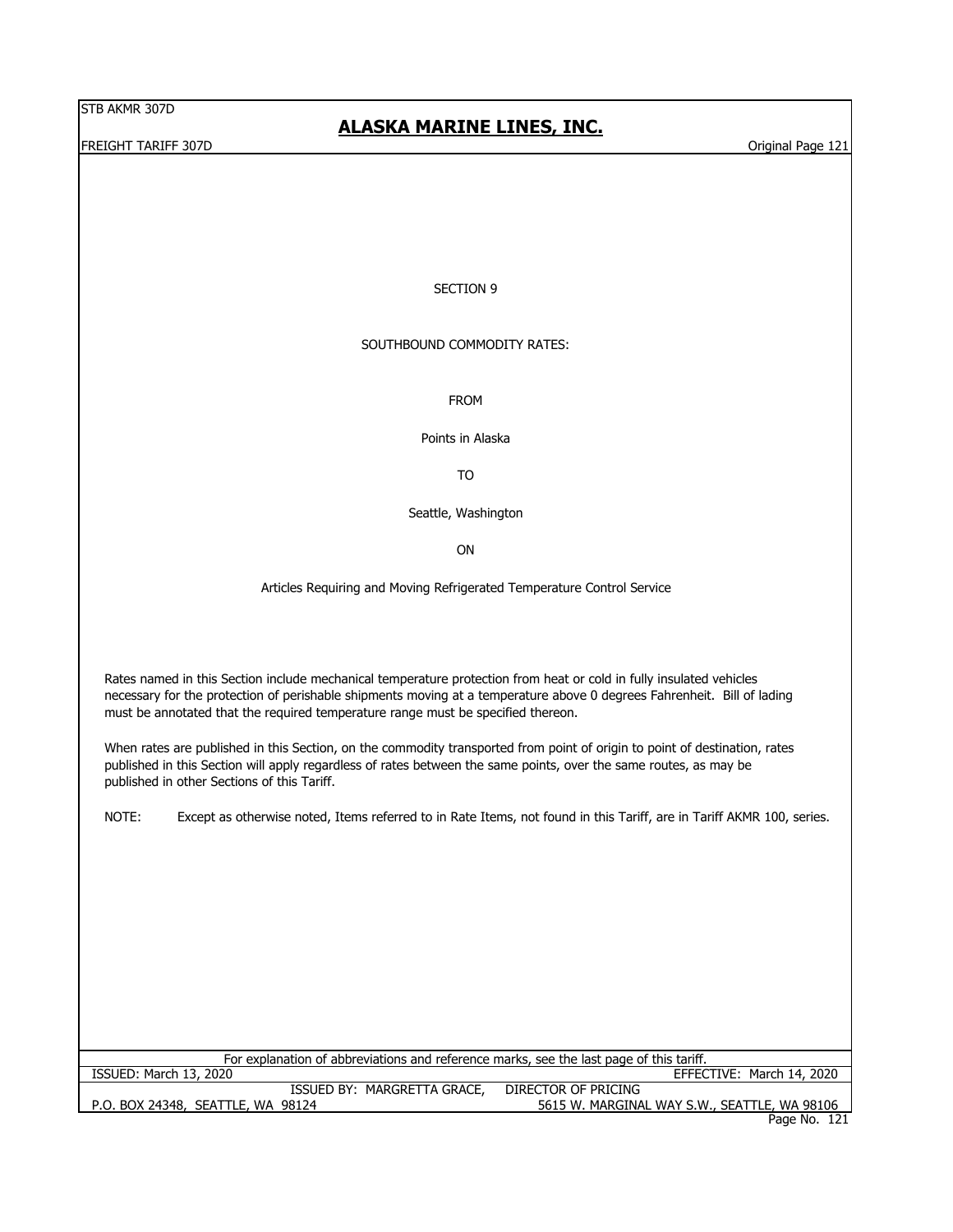STB AKMR 307D

# **ALASKA MARINE LINES, INC.**

## FREIGHT TARIFF 307D 2nd Revised Page No. 122

|                                                                                                                                       |                                                                                                                                                                                                                                                                                                                                                                              | SECTION 9 - FOR SOUTHBOUND (CHILL) COMMODITY                                         |                                                               |                                                                |                                                       |                                 |                          |      |
|---------------------------------------------------------------------------------------------------------------------------------------|------------------------------------------------------------------------------------------------------------------------------------------------------------------------------------------------------------------------------------------------------------------------------------------------------------------------------------------------------------------------------|--------------------------------------------------------------------------------------|---------------------------------------------------------------|----------------------------------------------------------------|-------------------------------------------------------|---------------------------------|--------------------------|------|
| COMMODITIES:                                                                                                                          |                                                                                                                                                                                                                                                                                                                                                                              |                                                                                      | FROM REGULAR POINTS, VIZ.:                                    |                                                                |                                                       | ITEM                            |                          |      |
|                                                                                                                                       |                                                                                                                                                                                                                                                                                                                                                                              | TO SEATTLE, WA<br><b>JNU</b><br><b>SIT</b><br><b>SGY</b><br><b>HNS</b><br><b>HNH</b> |                                                               |                                                                |                                                       | <b>KAK</b>                      | NO:                      |      |
|                                                                                                                                       | FREIGHT ALL KINDS, NOS, moving in refrigerated<br>service (See Notes 1 through 3)                                                                                                                                                                                                                                                                                            |                                                                                      |                                                               |                                                                |                                                       |                                 |                          | 9400 |
|                                                                                                                                       | 20' Container (Max. Wt. 18,000)<br>20' Container (Max. Wt. 21,000)<br>20' Container (Max. Wt. 32,000)<br>40' Container (Max. Wt. 20,000)                                                                                                                                                                                                                                     | ---<br>19.44<br>$---$<br>$\overline{\phantom{a}}$<br>16.77<br>19.44                  | 63.52<br>$\frac{1}{2}$<br>27.13<br>23.41<br>$-$<br>--         | ---<br>---<br>$---$<br>$--$<br>$\overline{\phantom{a}}$<br>--- | $--$<br>$--$<br>$---$<br>---<br>$- - -$<br>---        | ---<br>---<br>---<br>---<br>--- | ---<br>---<br>---<br>--- |      |
| NOTE 1.<br>NOTE 2.                                                                                                                    | Rates published in this Item will not apply on the following articles as described in the NMFC:<br>Acids, Liquid<br>Ammunition, Explosive Group (14000)<br>Automobiles, passenger or freight<br>Explosives Group (64300)<br>Rates apply to all commodities, NOS, that are placed in refrigerated equipment regardless of whether or not refrigerated<br>service is required. | Livestock (111680)                                                                   | Poisons, Classes A and B<br>Poultry or Pigeons, Live (161400) |                                                                | Vehicles, self-propelled or other then self-propelled |                                 |                          |      |
| NOTE 3.                                                                                                                               | Items 210, 645, 882, 995 do not apply.                                                                                                                                                                                                                                                                                                                                       |                                                                                      |                                                               |                                                                |                                                       |                                 |                          |      |
| (See Note 1)                                                                                                                          | FISH, FRESH, NOS, Chilled, on ice in packages.                                                                                                                                                                                                                                                                                                                               |                                                                                      |                                                               |                                                                |                                                       |                                 |                          | 9420 |
|                                                                                                                                       | 20' Container (Max. Wt. 22,000)<br>40' Container (Max. Wt. 40,000)                                                                                                                                                                                                                                                                                                           | 29.94<br>29.94                                                                       | 30.85<br>30.85                                                | --<br>---                                                      | ---                                                   | ---                             |                          |      |
| NOTE 1.                                                                                                                               | Item 995 shall not apply.                                                                                                                                                                                                                                                                                                                                                    |                                                                                      |                                                               |                                                                |                                                       |                                 |                          |      |
| (See Note 1)                                                                                                                          | FISH ROE, Fresh or iced, chilled, edible.                                                                                                                                                                                                                                                                                                                                    |                                                                                      |                                                               |                                                                |                                                       |                                 |                          | 9460 |
|                                                                                                                                       | 20' Container (Max. Wt. 22,000)<br>40' Container (Max. Wt. 40,000)                                                                                                                                                                                                                                                                                                           | 29.94<br>29.94                                                                       | 30.85<br>30.85                                                | --                                                             | $- -$                                                 |                                 |                          |      |
| NOTE 1.                                                                                                                               | Item 995 shall not apply.                                                                                                                                                                                                                                                                                                                                                    |                                                                                      |                                                               |                                                                |                                                       |                                 |                          |      |
| <b>TCR 4619</b><br>For explanation of abbreviations and reference marks not explained on this page, see the Last Page of this Tariff. |                                                                                                                                                                                                                                                                                                                                                                              |                                                                                      |                                                               |                                                                |                                                       |                                 |                          |      |
| EFFECTIVE: January 30, 2022<br>ISSUED: January 10, 2022                                                                               |                                                                                                                                                                                                                                                                                                                                                                              |                                                                                      |                                                               |                                                                |                                                       |                                 |                          |      |
|                                                                                                                                       | P.O. Box 24348, Seattle, WA 98124                                                                                                                                                                                                                                                                                                                                            | ISSUED BY: Margretta Grace, Director of Pricing                                      |                                                               |                                                                | 5615 W. Marginal Way S.W., Seattle, WA 98106          |                                 |                          |      |
|                                                                                                                                       |                                                                                                                                                                                                                                                                                                                                                                              |                                                                                      |                                                               |                                                                |                                                       |                                 |                          |      |